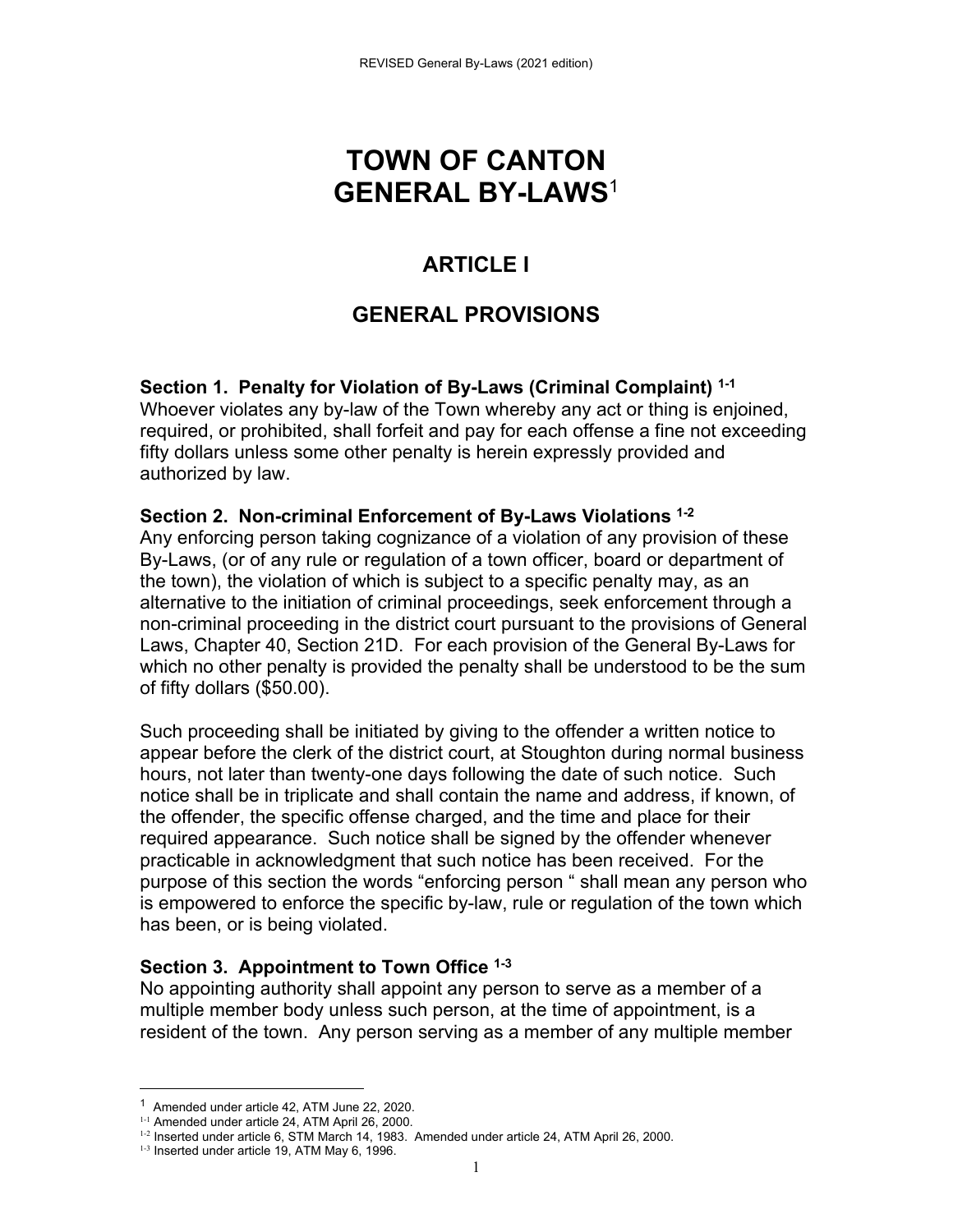body of the town who during the term of office for which appointed removes from the town shall, forthwith, be deemed to have vacated such office.

This provision shall not be construed to prevent a non-resident town officer, or town employee, from serving as a member of a multiple member body representing the office or employment held.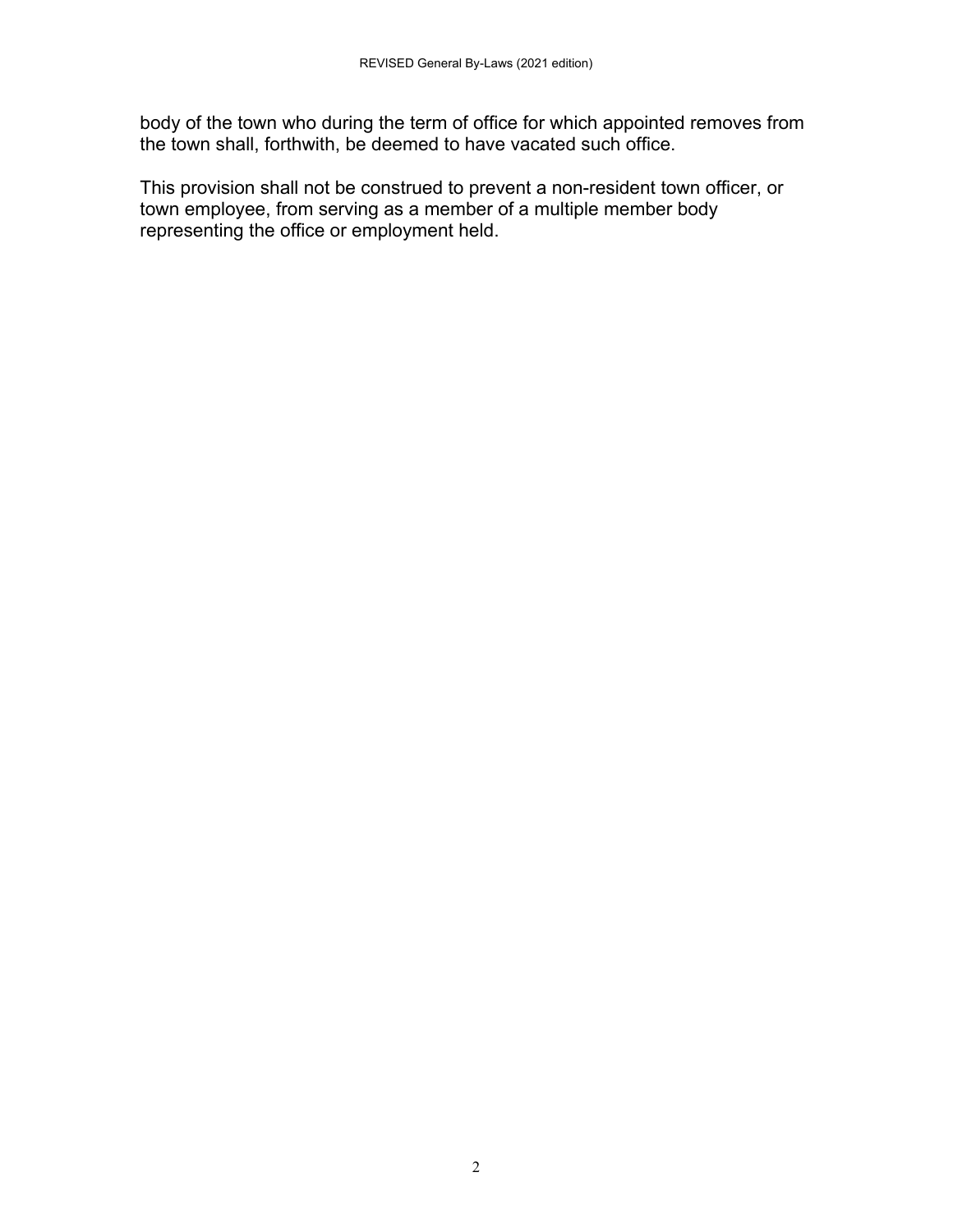# **ARTICLE II**

# **TOWN MEETING**

## **Section 1. Annual Town Election, Time of 2-1**

The Annual Town Meeting for the election of officers and such other matters as may be voted on the official ballot, shall be held on the first Tuesday after the first Monday in April each year. The polls shall be opened at seven o'clock A.M. and shall not be closed before eight o'clock P.M. in the Town Hall or in some other location designated by the Select Board.

## **Section 2. Annual Town Meeting, Time of** 2-2

The Annual Town Meeting for the transaction of business shall be held on the second Monday of May of each year at 7:00 P.M. in the Morse Auditorium or in some other location designated by the Select Board.

## **Section 3. Notice of Town Meeting 2-3**

All Town Meetings shall be notified by posting attested copies of the Warrant calling the same at the Post Office and in not less than six other public places, twenty-one days at least before the day of the meeting.

## **Section 4. Return of Service**

The Constable or person who serves a warrant for a Town Meeting shall, immediately after making service thereof, deliver to the Town Clerk, the original warrant, with the Constable's return endorsed thereon, stating fully the manner in which he served the same.

## **Section 5. Warrant Articles; Copies to Finance Committee**

Copies of all articles submitted for insertion in the Warrant for any Annual or Special Town Meeting, shall be forwarded forthwith to the Finance Committee for its consideration.

## **Section 6. Notice of Adjourned Session**

Copies of the vote adjourning any Town Meeting, shall be posted by the Town Clerk in at least two public places in the Town as soon as practicable after the adjournment.

  $2-1$  As amended under article 41, ATM 1964 and under article 6, STM April 27, 1992.

 $2-2$  As amended under article 14, ATM 1958 and under article 22, STM September 15, 1986 and under article 35, ATM May 2, 2012.

 $2-3$  As amended under article 17, ATM 1962.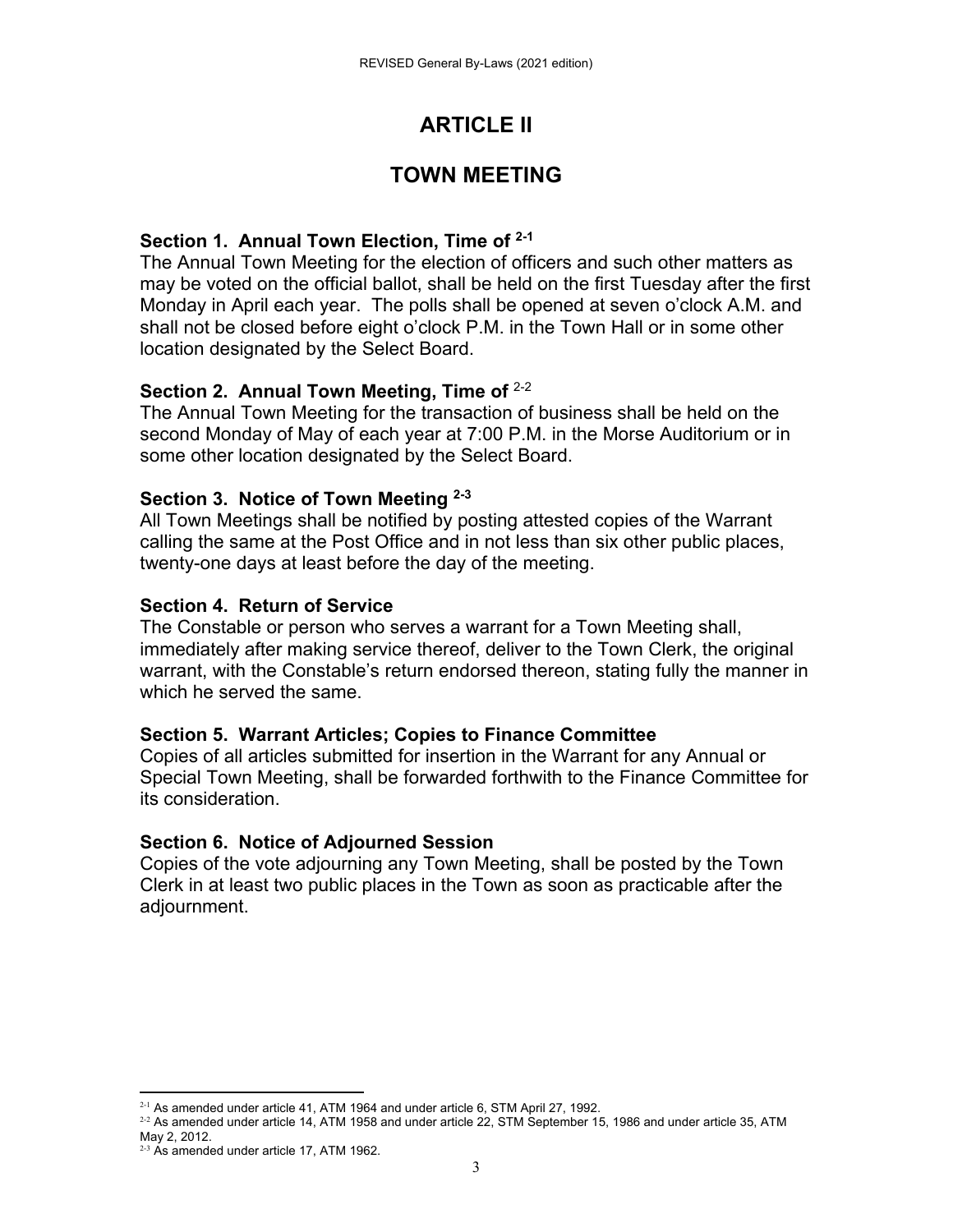### **Section 7. Closing of Warrant 2-7**

The closing date and time for the submission of articles by petition to be placed on the warrant for an annual or special Town Meeting shall be published by the Select Board, in the local town newspaper at least ten (10) days before the closing of the warrant.

## **Section 8. Elective Office Prohibition 2-8**

No person shall hold more than one (1) elective municipal office in the Town of Canton on or after March 3, 1981. If elected to another office, that person's former office shall automatically become vacant and the vacancy filled as prescribed by the General Laws of the Commonwealth.

  $2-7$  Inserted under article 76, ATM 1980.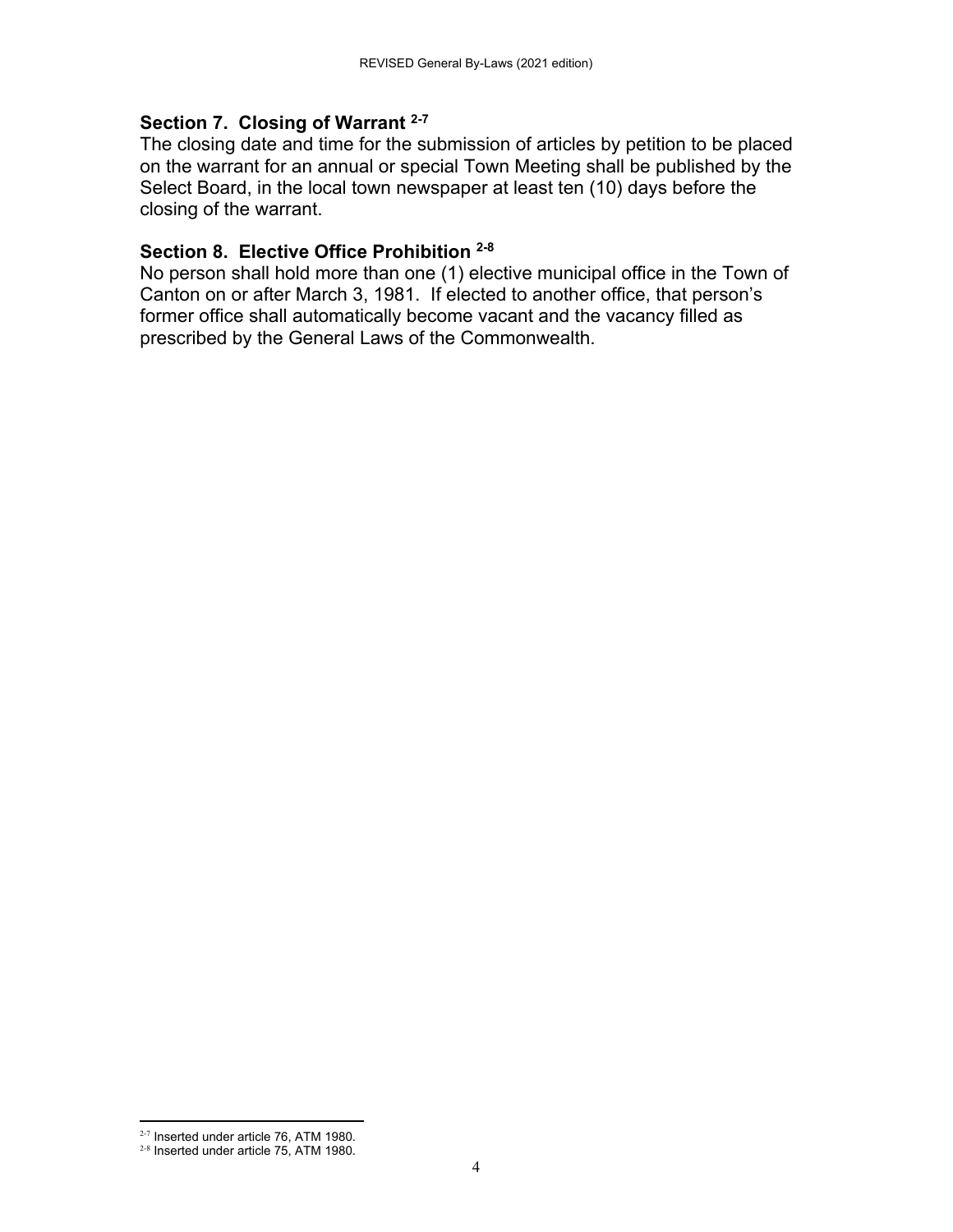# **ARTICLE III 3 BY-LAW PROVIDING THE PROCEDURE FOR ANNUAL TOWN MEETING WARRANT AND REPORT PREPARATION/PUBLICATION AND TOWN MEETING ADMINISTRATION**

## **SECTION 3.1 FILING OF ARTICLES**3-3.1

## A. Warrant Articles to Adopt or Amend Zoning By-Laws

All subject matter seeking to adopt or amend zoning by-laws which is submitted for consideration as articles for insertion in the warrant for the annual town meeting (the "zoning articles") shall be filed in the office of the Select Board prior to twelve o'clock (12:00) noon on not less than the one hundred and twentieth (120th) day preceding the date on which the opening session of said meeting is to be held. On a date determined by the Select Board, such date to be not less than one hundred and twenty (120) days preceding the date on which the opening session of said meeting is to be held, the warrant shall be closed as to zoning articles, and as soon as practicable thereafter a listing of all proposed warrant zoning articles which were received on not less than the said one hundred and twentieth (120th) day preceding said scheduled date shall be prepared and signed by the Select Board. The said listing shall, forthwith, be submitted to the Town Counsel for review and formatting.<sup>3.1 A</sup>

The Select Board shall within fourteen days of receipt of such zoning articles submit them to the Planning Board for review. The Planning Board shall then hold a public hearing thereon at which interested persons shall be given an opportunity to be heard. Said public hearing shall be held within sixty-five days after the proposed zoning articles are submitted to the Planning Board by the Select Board, in accordance with M.G.L. c. 40A, § 5.

No vote at town meeting to adopt a zoning article shall be taken until a report with recommendations by the Planning Board has been submitted to the town meeting or twenty-one days after said Planning Board hearing have elapsed without submission of such report. After such hearing and report, or after twenty-one days shall have elapsed after such hearing without submission of such report, the town meeting may adopt, amend (and then adopt), or reject such proposed zoning articles.

## B. All Other Warrant Articles

All subject matter seeking other than to adopt or amend zoning by-laws which is submitted for consideration as articles for insertion in the warrant for the annual town meeting (the "non-zoning articles") shall be filed in the office of the Select

  $3$  Article III of these By-Laws was deleted in its entirety by action taken under article 2, STM June 2, 1969. A new Article III was inserted under article 32, ATM April 28, 2003.

<sup>3-3.1</sup> Amended under article 46 ATM, May 2, 2005.

<sup>3.1</sup> A Amended under article 29 ATM, May 13, 2013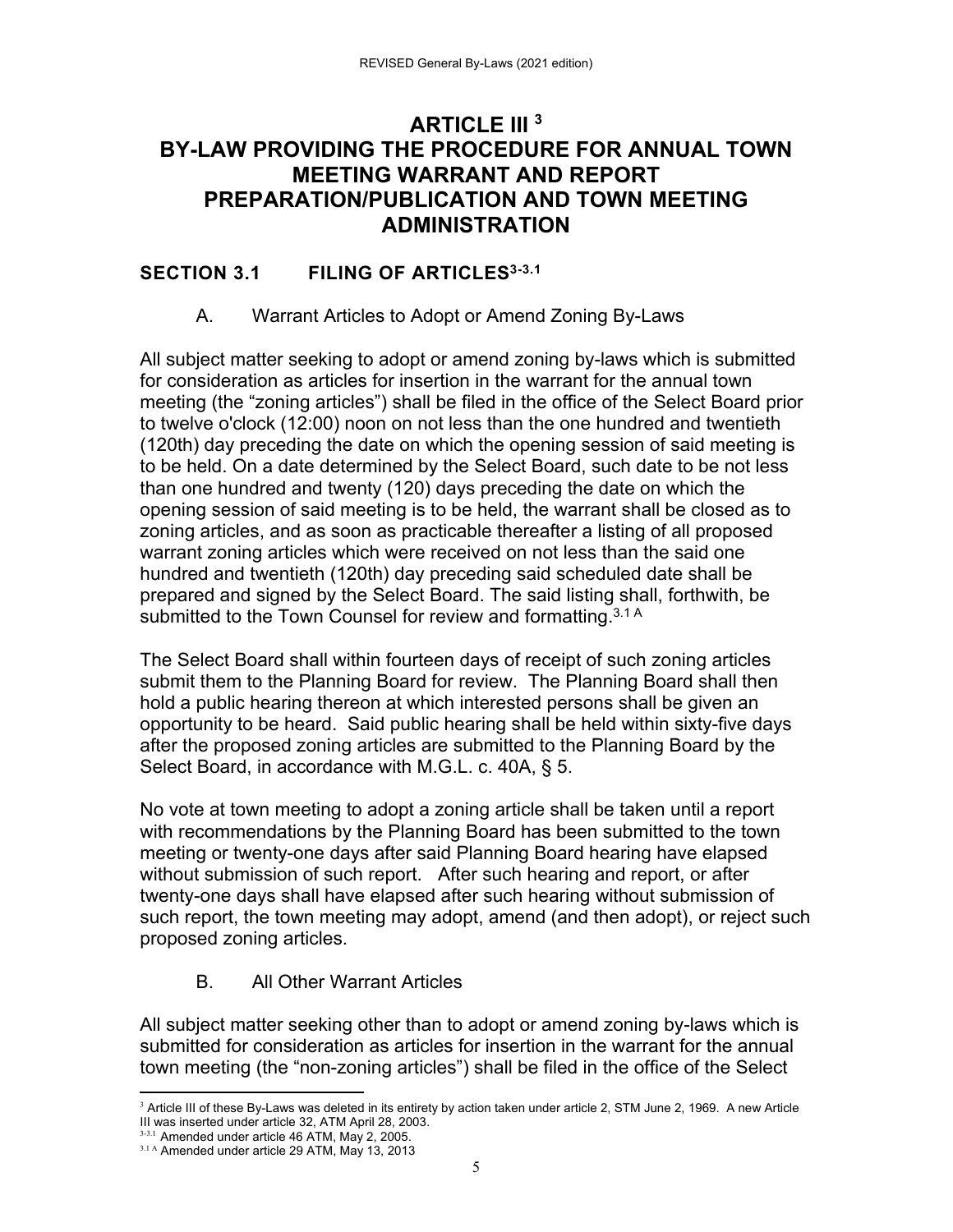Board prior to twelve o'clock (12:00) noon on not less than the one hundred and twentieth (120th) day preceding the date on which the opening session of said meeting is to be held. On a date determined by the Select Board, such date to be not less than one hundred and twenty (120) days preceding the date on which the opening session of said meeting is to be held, the warrant shall be closed as to non-zoning articles, and as soon as practicable thereafter a listing of all proposed warrant non-zoning articles which were received on not less than the said one hundred and twentieth day preceding said scheduled date shall be prepared and signed by the Select Board. The said listing shall, forthwith, be submitted to the Town Counsel for review and formatting.  $3.1 B$ 

# **SECTION 3.2 PETITION ARTICLES**

The Select Board shall insert in the warrant for every annual town meeting all subjects the insertion of which shall be requested of them, in writing, by ten (10) or more registered voters of the town.

# **SECTION 3.3 ARTICLES NOT REQUIRING PETITIONS**

The warrant at an annual town meeting shall provide one or more articles providing for termination and closeout of prior special appropriations and for the transfer of funds from one existing account to another or the appropriation of additional funds as may be deemed to be needed and necessary by the Finance Director of the Select Board, the Finance Committee or the Select Board.

The Select Board shall insert in the warrant for every annual town meeting all subjects the insertion of which shall be initiated by the Select Board or requested of them, in writing, by any elected or appointed multiple member body. The Select Board may also approve for insertion in the warrant proposed articles submitted to the Select Board by any other town office, department or agency.

# **SECTION 3.4 PREPARATION OF THE WARRANT**

There shall be filed with each subject proposed to be included as an article in the annual town meeting warrant a brief statement of explanation by the proponent.

Any proposed warrant article shall be deemed to be incomplete unless all available plans, specifications and estimates and other supporting data necessary for its consideration by town meeting, as well as the explanation of the purpose of the article, are submitted prior to said deadlines. The insertion of any subject matter as an article in the warrant by the Select Board shall be conclusive evidence of compliance with the condition set forth in the preceding sentence, and the Select Board's decision shall be final.

# **SECTION 3.5 PUBLICATION OF THE WARRANT**

Annually, on or before the sixtieth ( $60<sup>th</sup>$ ) day preceding the date on which the opening session of the annual town meeting is to be held, the Select Board shall issue, in final form, a warrant calling the annual town meeting and setting out the subjects to be acted upon at the said meeting. In accordance with Section 2.4, the warrant as thus published may omit certain

 3.1 B Amended under article 29 ATM, May 13, 2013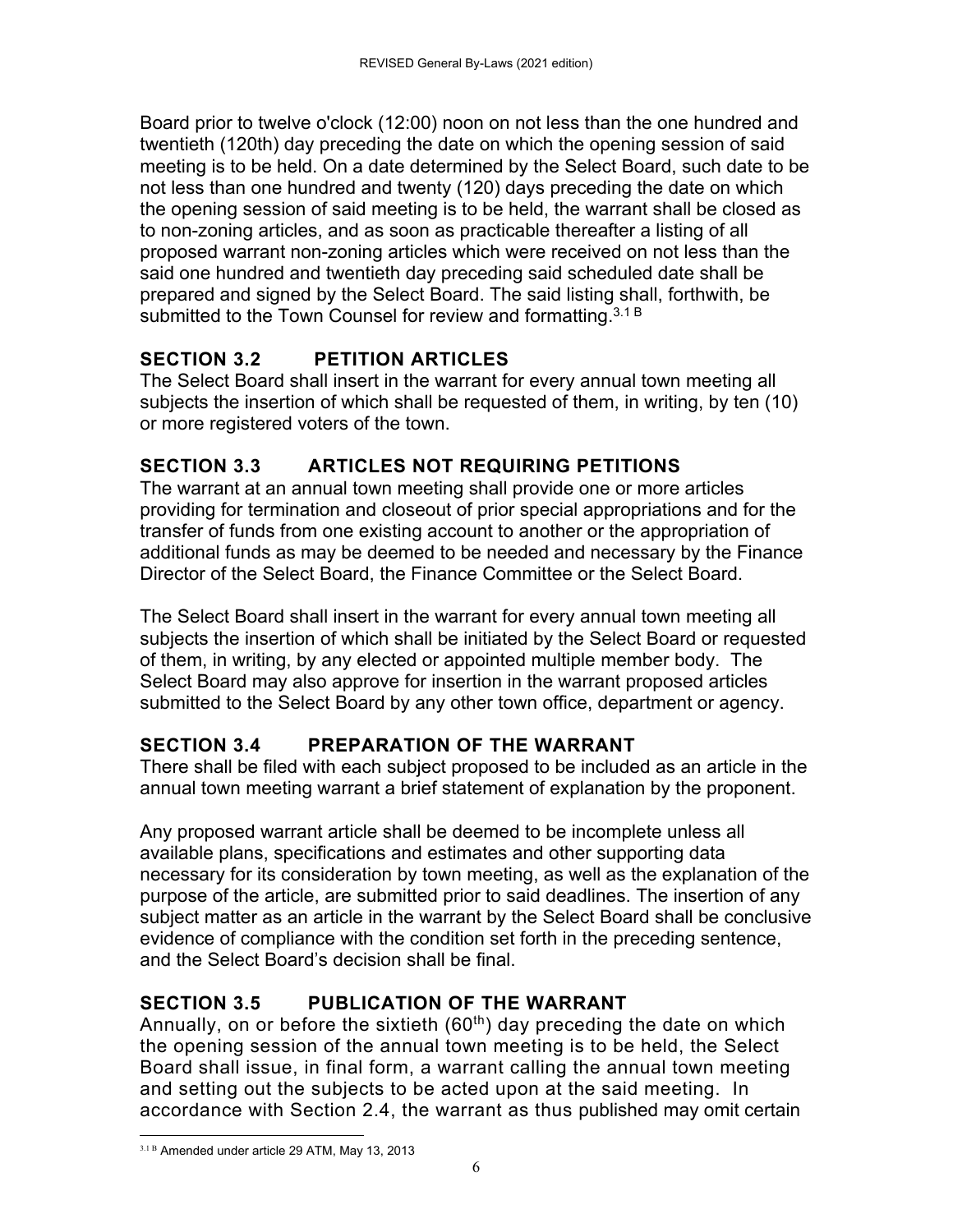subjects which were included in the list of subjects submitted on or before the one hundred and twentieth day for zoning articles and ninetieth day for all other articles preceding the date on which the opening session of the annual town meeting is to be held but it shall not contain any subject which was not included on such list.

# **SECTION 3.6 REPORT AND RECOMMENDATIONS**

There shall be published for every annual town meeting a copy of the warrant and a report to the voters which shall contain the explanation and relevant data submitted in accordance with Sections 2.4, together with the articles; provided, however, that voluminous supporting material necessary for consideration of the report to town meeting may, in the alternative and at the discretion of the Finance Committee and (with respect to zoning articles) the Planning Board, be made reasonably available for inspection at public locations prior to town meeting.

In addition to the report of the Planning Board setting out its recommendations as to all zoning articles as required by section 2.1, the Finance Committee shall prepare a written report, setting out its conclusions and recommendations, including the reasons therefore, regarding articles in the warrant. The report shall also include as an appendix the annual report of the capital outlay and planning committee, setting forth (i) a five-year capital plan for the information and guidance of town meeting and (ii) a one-year capital plan that the committee believes should be approved by the ensuing annual town meeting and the method of financing same. In addition, the Select Board shall have the opportunity to include in the report its conclusions and recommendations, including the reasons therefore, regarding articles in the warrant that relate to its general superintendence over the administration of town affairs.

Not later than the fourteenth  $(14<sup>th</sup>)$  day prior to the date on which the opening session of the annual town meeting is to be held, one copy of the warrant and report shall be posted on the town's website and another copy shall be delivered or mailed to each residence that contains one or more registered voters.

# **SECTION 3.7 CONSENT CALENDAR**

Before every annual town meeting the moderator, after consultation with the chairs of the Select Board and the Finance Committee, shall select from the warrant those articles which in the experience and judgment of such officers are deemed likely to be adopted without debate and cause such articles, and the motions to be made under each one of them, to be identified in a Consent Calendar included as part of the report required to be prepared by Section 2.6.

At an appropriate time during the town meeting, the moderator shall announce consideration of the Consent Calendar. Upon such announcement by the moderator the chair of the Finance Committee shall forthwith move to adopt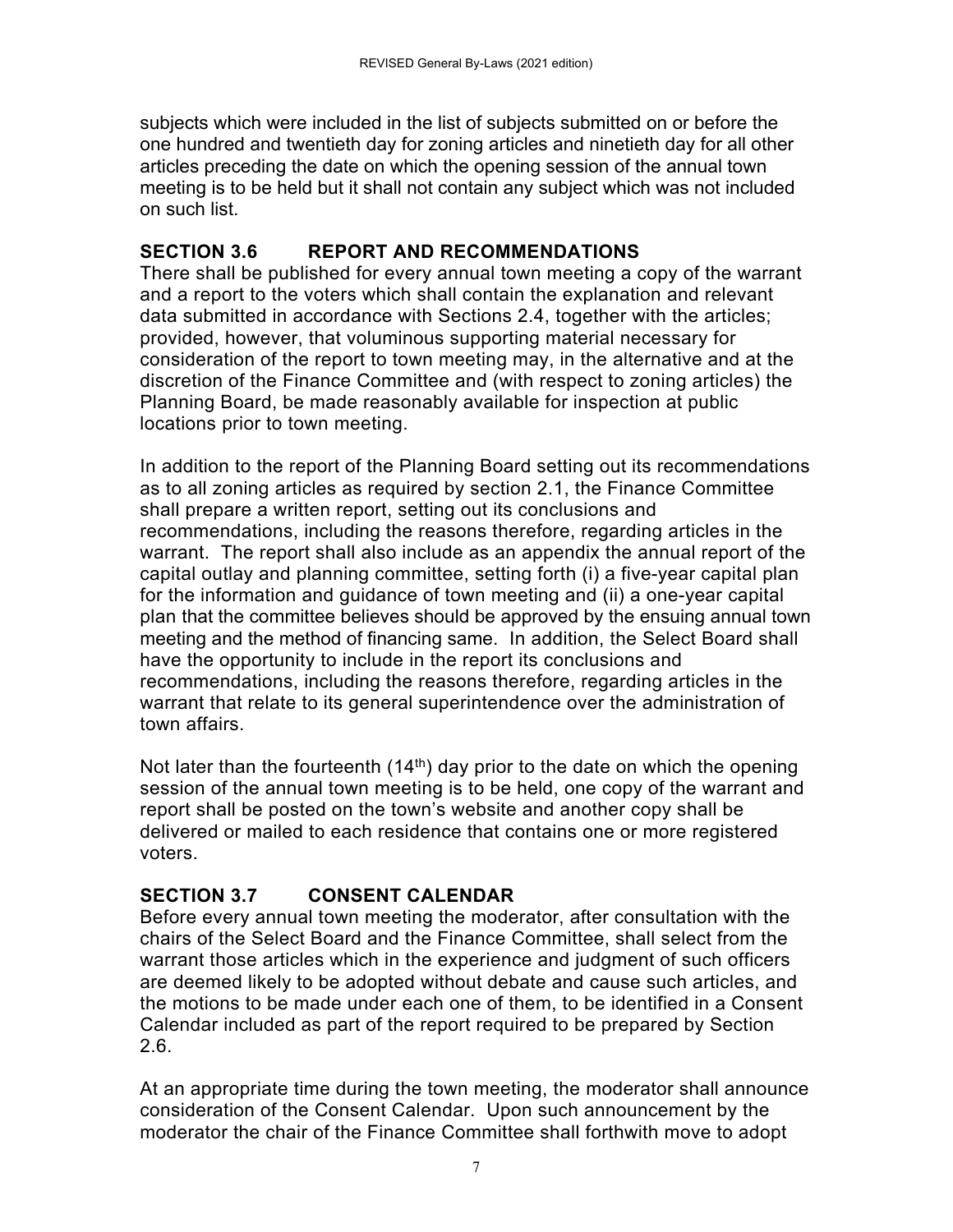the motions in the consent calendar, as a group, without debate. After seconding of the motion the moderator shall recognize any voter for the purpose of holding out any article and shall cause any article thus held out to be deleted from the motion to adopt. When all requests to hold out articles have been received, the moderator shall put the motion as modified to a vote. Adoption of the motion by unanimous vote shall constitute adoption of all of the motions contained therein. Thereafter all articles held out, or if the motion to adopt is not voted unanimously, all articles in the Consent Calendar, shall be acted upon individually as otherwise provided in town meeting procedures.

### **SECTION 3.8 RULES GOVERNING AMENDMENTS TO A MAIN MOTION**

A motion to amend or to substitute another motion must be submitted to the moderator in writing. The moderator may refuse to accept a proposed amendment or substitution not in writing.

Whenever possible, copies of proposed amendments or substitutions should be given to the town moderator and the Town Clerk in advance of the meeting at which the motion is made.

If the proposed amendment or substitution consists of thirty words or more, it shall be duplicated and a copy made available to every person present before the meeting is asked to vote on the motion to amend or to substitute.

When an amendment or substitute motion is under consideration, debate is limited to a discussion of that amendment or substitute motion only, and discussion on the main motion is out of order until a vote is taken on the motion to amend or substitute.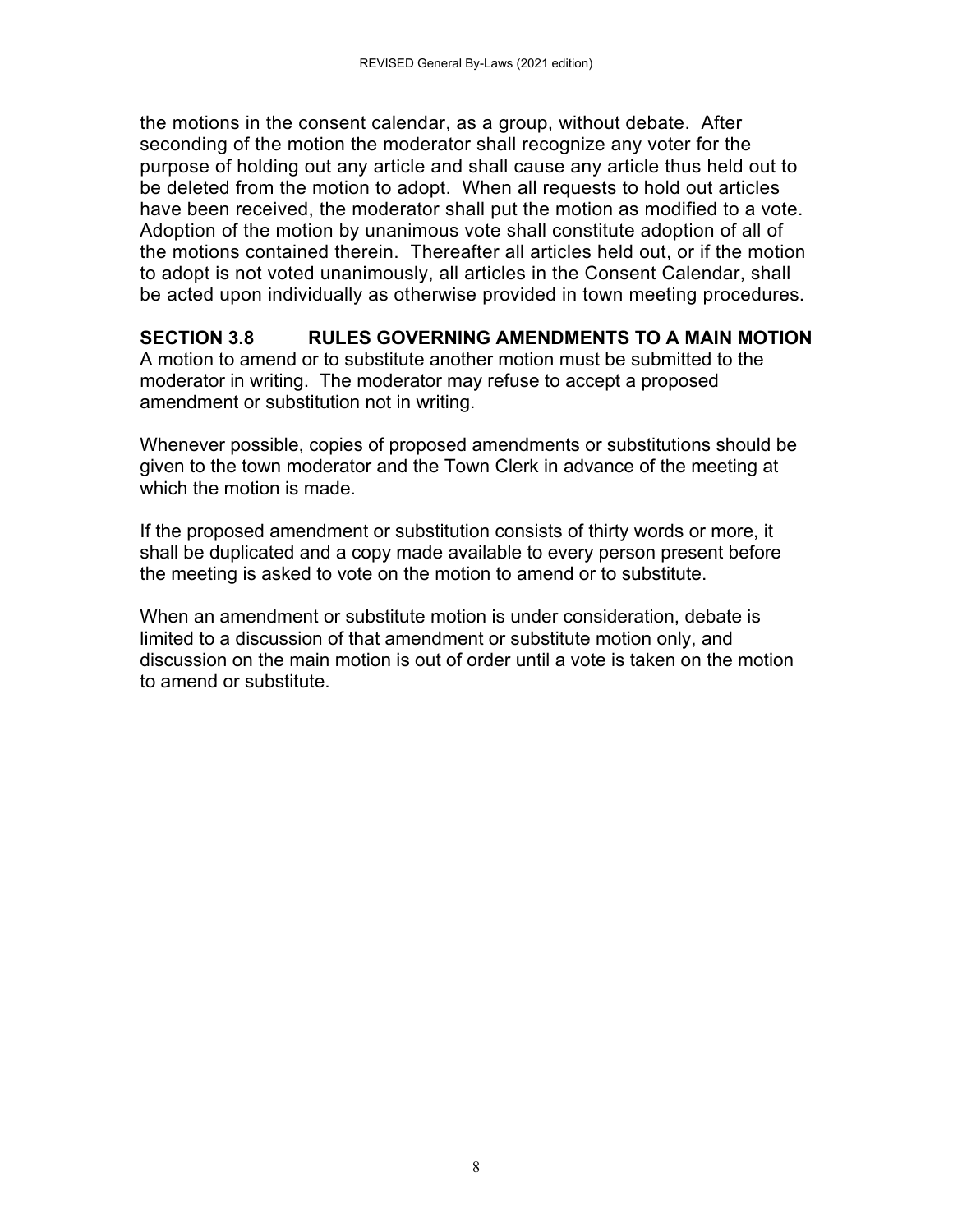# **ARTICLE IV**

# **THE OPENING AND PROCEDURE OF TOWN MEETINGS FOR THE TRANSACTION OF MUNICIPAL BUSINESS**

## **Section 1. Reading of the Warrant and Return of Service**

The warrant for the Town Meeting and the return of the person who has served the same shall be read by the Town Clerk, unless the meeting votes that the reading of the articles in the warrant be dispensed with.

### **Section 1A. Moderator 4-1A**

The Moderator chosen to preside over the Annual Town Meeting for the transaction of municipal business shall continue in that office until the next Annual Town Meeting. If a moderator so chosen is absent a Temporary Moderator shall be chosen to preside.

### **Section 2. Limitation on Admission to Voters; Exception**

No person whose name does not appear upon the list of registered voters shall be admitted upon the floor of the hall where a Town Meeting is being held, and the voting list shall be used to determine who shall be admitted by Tellers appointed by the presiding officer. Other persons may be admitted upon the floor of the hall with the permission of the Moderator.

### **Section 3. Quorum 4-3**

### **Section 4. Town Moderator, Powers and Duties4-4**

(a) In General – The town moderator shall preside and regulate the proceedings at town meetings so as to preserve order and decorum. The town moderator shall decide all questions of order, subject to a motion to appeal the ruling of the chair as provided by law, by by-law or by the rules of parliamentary procedure. Every ruling involving a question of order shall be entered into the records of the town meeting by the town clerk. The town moderator may appoint another voter to perform the duties of the town moderator subject to the approval of Town Meeting in order to speak on an article appearing in the warrant, if ill or called away, or in any other instance where it might be construed a conflict of interest for the town moderator to preside.

(b) Parliamentary Guidelines - In all matters of parliamentary procedure not provided for in the constitution and laws of the Commonwealth, the town by-laws, town policies, procedures and practices, the town moderator (and the voters) shall be guided by the principles of fairness, clarity, and efficiency, in that order. In determining any parliamentary question, the town moderator shall give due regard to the entire body of scholarship encompassing parliamentary

<sup>4-1</sup>A Inserted under article 2, STM June 2, 1969.

<sup>4-3</sup> Article IV, Section 3 of these By-Laws was deleted in its entirety by action taken under article 18, ATM April 29, 1996.

<sup>4-4</sup> Section 4 replaced under article 35, ATM April 26, 2006.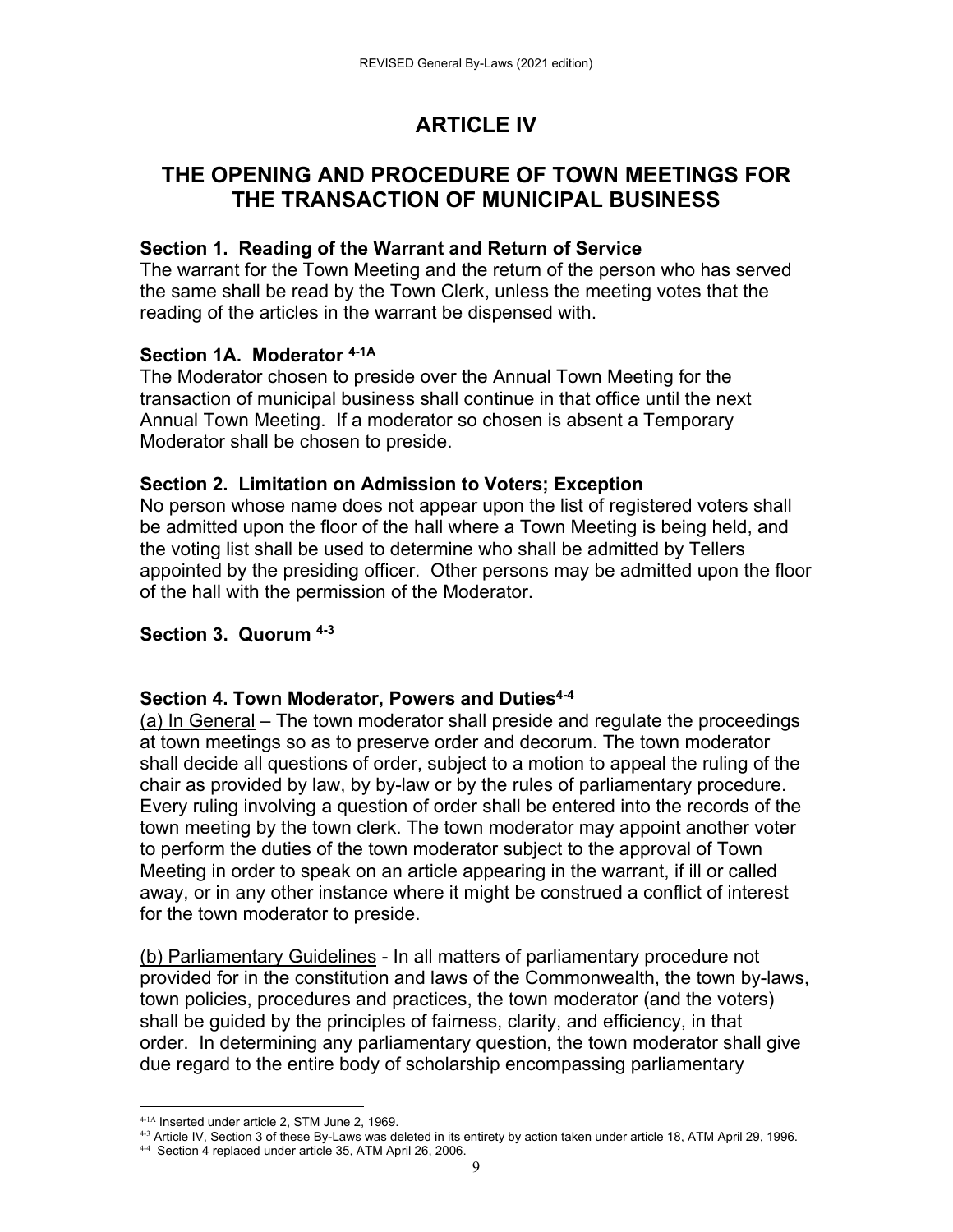procedure, but with particular emphasis on the most recently published edition of Town Meeting Time, a manual of parliamentary procedure published by the Massachusetts Moderators Association, but resort may also be had for guidance to other authorities and examples of parliamentary procedure, including reference to rules and rulings of state and local legislative bodies.

## **Section 5. Order of Business4-5**

The order of business at the annual town meeting shall be as follows:

- 1. the election of a moderator,
- 2. the adoption of procedures to govern the conduct of the meeting,
- 3. to hear the reports of committees appointed at prior town meetings,
- 4. to hear a report on the fiscal condition of the town,
- 5. to act on a, so-called, consent agenda,

After all of the above matters have been taken up the other articles in the town meeting warrant shall be acted upon in the order in which they are drawn, in lottery fashion, by the town clerk, assisted by the town moderator.

When an article has been drawn in the lottery it shall then, at once, be acted upon and no other article shall be taken up until the drawn article has been fully disposed of, provided, however, a motion to return the article to the lottery pool until some other article has been acted upon, may be accepted by the moderator if made prior to any discussion on the merits of the drawn article.

All articles which in the opinion of the moderator could, or might raise, appropriate or transfer any funds or otherwise obligate the town to spend or encumber any funds, shall be acted upon before the general appropriation article is taken up.

The moderator may declare that certain articles must be acted upon in a particular order of sequence, or that one article must be acted upon before another article may be acted upon, or that an article is to be taken up at a time certain. In any such situation the articles shall be acted upon in the order and at the time determined by the town moderator. Any decision by the Moderator may be appealed to the floor of town meeting in accordance with Article IV, section 4 of the General Bylaws of the Town.

## **Section 6. Reconsideration4-6**

If an article in the Warrant has once been acted upon and disposed of, it shall not be again considered at the same meeting, or any adjournment thereof except by a two-third (2/3) vote of the voters present and voting on the motion to reconsider.

No final vote shall be reconsidered unless notice shall have been given not less than thirty-six week day hours preceding the time a vote is taken on the question: "Shall the final vote taken under article [oo] of this warrant be reconsidered?"

  $4-5$  Section 5 replaced under article 35, ATM April 26, 2006.

<sup>4-6</sup> As amended under article 35, ATM April 26, 2006.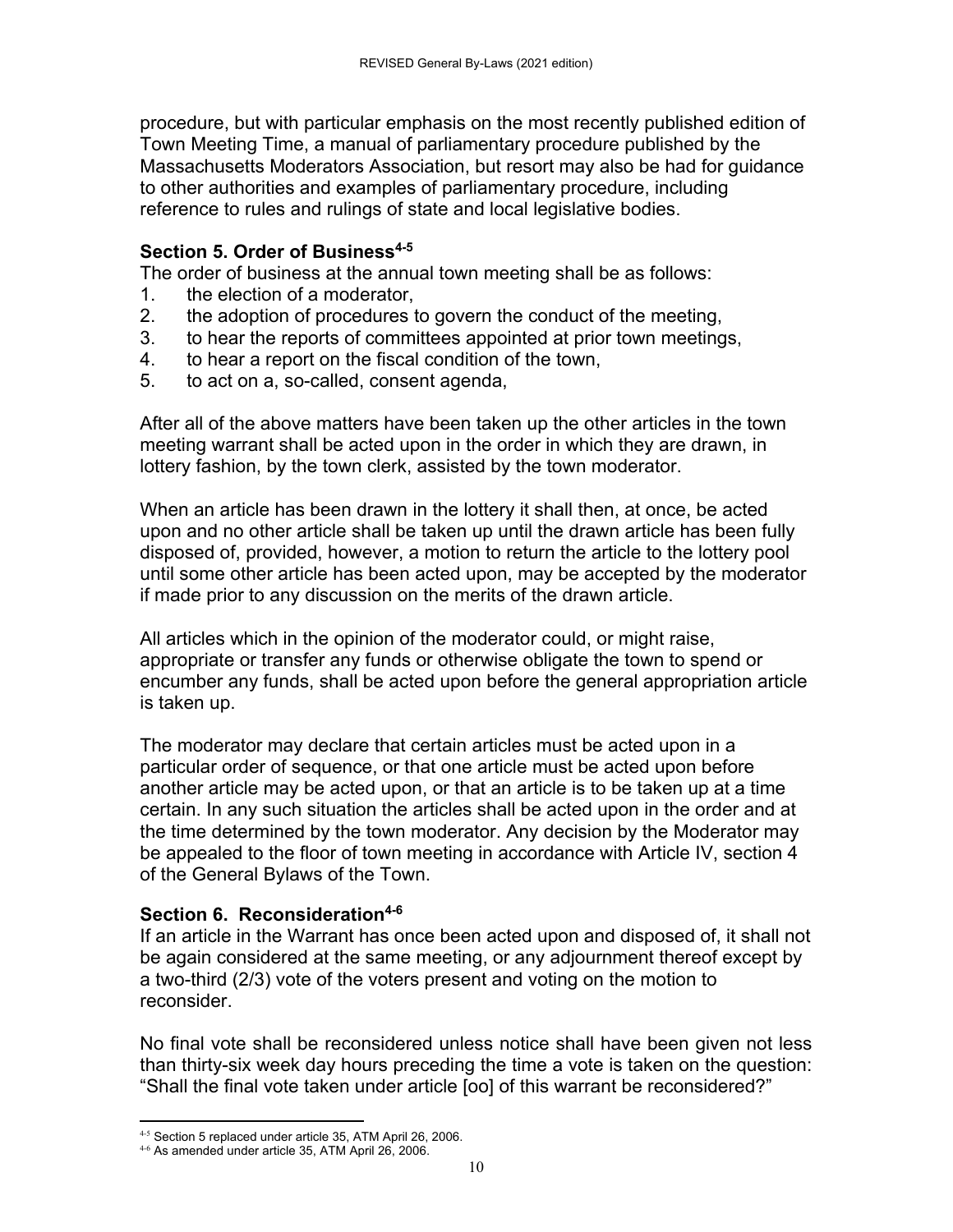Whenever a motion is made (and seconded) to reconsider a previously completed final vote, the moderator shall place said motion on the calendar for action as the first order of business at the next session of the town meeting held more than thirtysix week day hours after the time the said motion is made.

## **Section 7. Reports of Committees**

No reports of Committees shall be in order unless made under an article in the Warrant which indicates the subject to be reported upon, or the report of the Finance Committee on an article which indicates the subject to be reported upon.

# **Section 8. Conduct of Speakers**

Every person when about to speak shall rise, respectfully address the chair and wait until they are recognized by the Moderator, and in speaking they shall refrain from mentioning by name any other person present, shall confine themselves to the question under consideration and avoid personalities.

# **Section 9. Conduct of Speakers, Continued**

No person shall address the meeting without first being recognized by the Moderator and all persons shall, at the request of the Moderator, be silent. When two or more persons shall rise to speak at the same time the Moderator shall name the one entitled to speak.

# **Section 10. Limitation of Speaking**

Without first obtaining leave of the meeting, no person shall speak more than twice on any question except to correct a mistake or misstatement, or to make an explanation, and no person shall speak more than ten minutes at any one time without being again recognized by the Moderator.

# **Section 11. Limitations on Debate4-11**

(a) Time Limit – Debate may be closed not less than ten minutes following the adoption of a vote to limit debate under an article to a fixed time.

(b) End All Debate – All debate may be terminated under an article by the adoption of a vote to "move the previous question" with a plurality of two-thirds, or more of the voters present and voting. The moderator shall refuse to accept a motion to move the previous question when made by a speaker after said speaker has made any remarks concerning the merits of the main question then pending.

 4-11 Section 11 replaced under article 35, ATM April 26, 2006.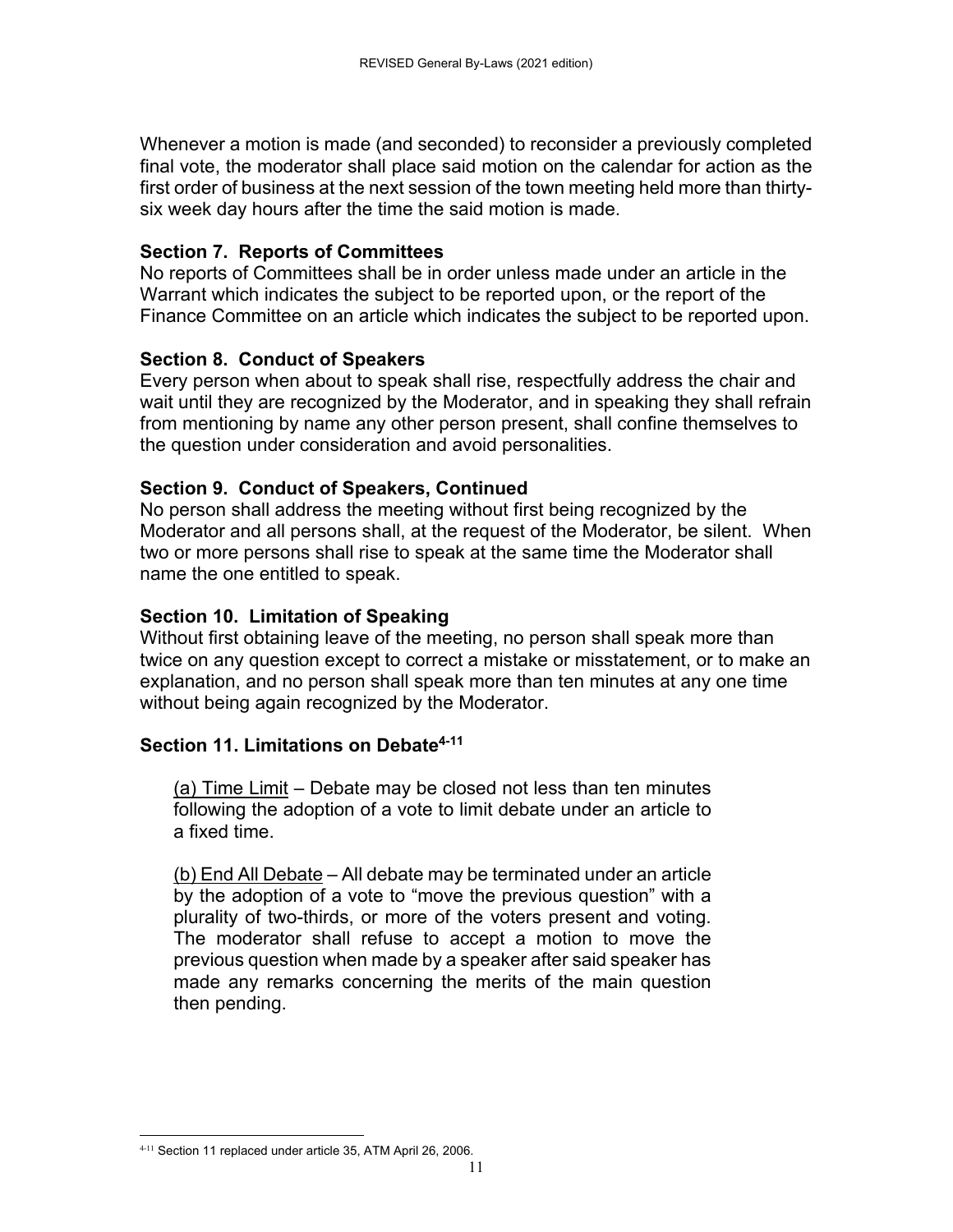## **Section 12. Voting4-12**

When a question is put to the voters the sense of the meeting shall, in the first instance, be determined by the voices of the voters, and the moderator shall announce the vote as it appears to the moderator by the sound. If the moderator is in doubt, the sense of the meeting shall next be determined by a show of hands, and if the moderator is in further doubt the sense of the meeting shall finally be determined by a standing vote. If the announcement of a vote by the moderator is immediately doubted by seven or more voters standing in their place for that purpose, the moderator shall, without debate, determine the vote by ordering a standing vote and shall appoint tellers to make and return the count, as provided in section 15. At the discretion of the town moderator the voice vote, or the show of hands vote, may be eliminated. There is no appeal from the results of a standing vote.

If a two thirds, four fifths or nine tenths vote of a town meeting is required by statute, a standing vote shall be taken, and the vote shall be recorded in the records by the town clerk; provided, however, if a two-thirds vote of a town meeting is required by statute, a declaration by the town moderator that the vote constitutes that number shall be sufficient, unless said declaration shall immediately be doubted by seven or more voters as aforesaid. If a four fifths or nine tenths vote of a town meeting is required, the Moderator may choose to see by voice vote whether the vote is unanimous, in which case no standing vote shall be necessary.

## **Section 13. Disclosure of Interest 4-13**

Any person who is employed as an attorney by another interested in any matter under discussion at a Town Meeting shall disclose the fact of their employment before speaking thereon.

### **Section 14. Emergency Measures 4-14**

No vote adopted at any town meeting for the transaction of business, except a vote to adjourn, shall be operative until the final dissolution of said town meeting, unless the meeting at which the vote in question is adopted, also votes by a twothirds majority of those present and voting, that the vote in question relates to an existing emergency, in which case the said vote shall take full force and effect immediately.

## **Section 15. Teller Voting Procedure 4-15**

- a. That two tellers for each of the three seating sections of the hall be assigned, plus one teller for the official's table.
- b. That residents be requested to stay in their places until a total vote is completed and announced.

  $4-12$  Section 12 replaced under article 35, ATM April 26, 2006.

<sup>&</sup>lt;sup>4-13</sup> Inserted under article 34, ATM 1951.

<sup>4-14</sup> Inserted under article 10, ATM 1965.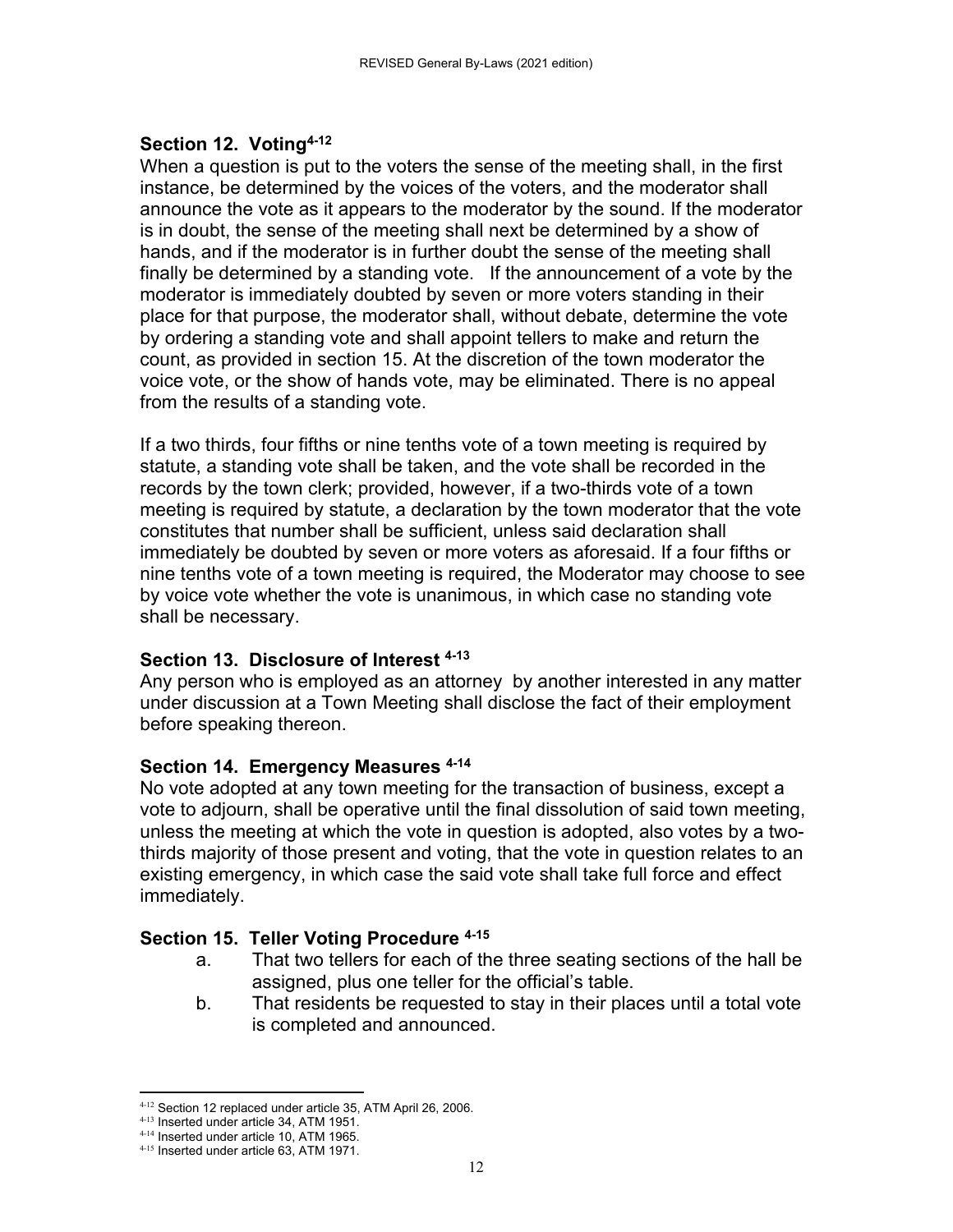- c. That the doors to the hall be closed during the tallying of a vote and standees be required to take a seat in the hall or any place designated by the Moderator.
- d. That a list of at least 20 volunteer tellers be kept by the moderator and that they be used on a rotating basis.
- e. That a tallied vote be posted, by section, as it is taken, on a large blackboard.
- f. That all votes be counted and recorded "Ayes" first and "Nays" second.

# **Section 16. Labor Contracts 4-16**

At least forty-five (45) days before the start of a Town Meeting at which any labor contract between the town and any municipal employee or group of municipal employees is to be presented to any Town Meeting for funding, copies of the contract shall be placed on file by the municipal employer for public examination, inspection and review in the Office of the Select Board, Finance Committee, Town Clerk and at the Canton Public Library, and further in case of any labor contract entered into by the School Committee, copies of any such contract shall also be placed on file at its Administration Offices. In addition, all such labor contracts shall be posted at Town Meeting in a conspicuous place designated by the Moderator. A representative of the municipal employer shall certify to the Town Meeting that the foregoing requirements have been met. Such certification shall be conclusive.

## **Section 17. Motion to Require the Use of Written Ballots4-17**

Written ballots may be used to determine a vote under any article in the warrant (1) in the discretion of the moderator made in advance of the meeting, or (2) if said use is directed by a majority vote of the town meeting in lieu of the procedures for voting set out in Article IV, Section 12. Notwithstanding the requirements of Article IV, section 5 of these General Bylaws, whenever the town meeting votes to cause the vote under any article in the warrant to be taken by written ballots the vote shall be suspended for not less than thirty-six week day hours in order to allow time for ballots to be prepared and procedures to be put in place for the conduct of said voting. The town moderator shall place said motion on the calendar for action as the first order of business at the next session of the town meeting held more than thirty-six weekday hours after the time the said motion has been voted.

  $^{4.16}$  Inserted under article 6, STM held June 10, 1991 and as amended under article 18, ATM 1991.

<sup>4-17</sup> Section 17 inserted under article 35, ATM April 26, 2006.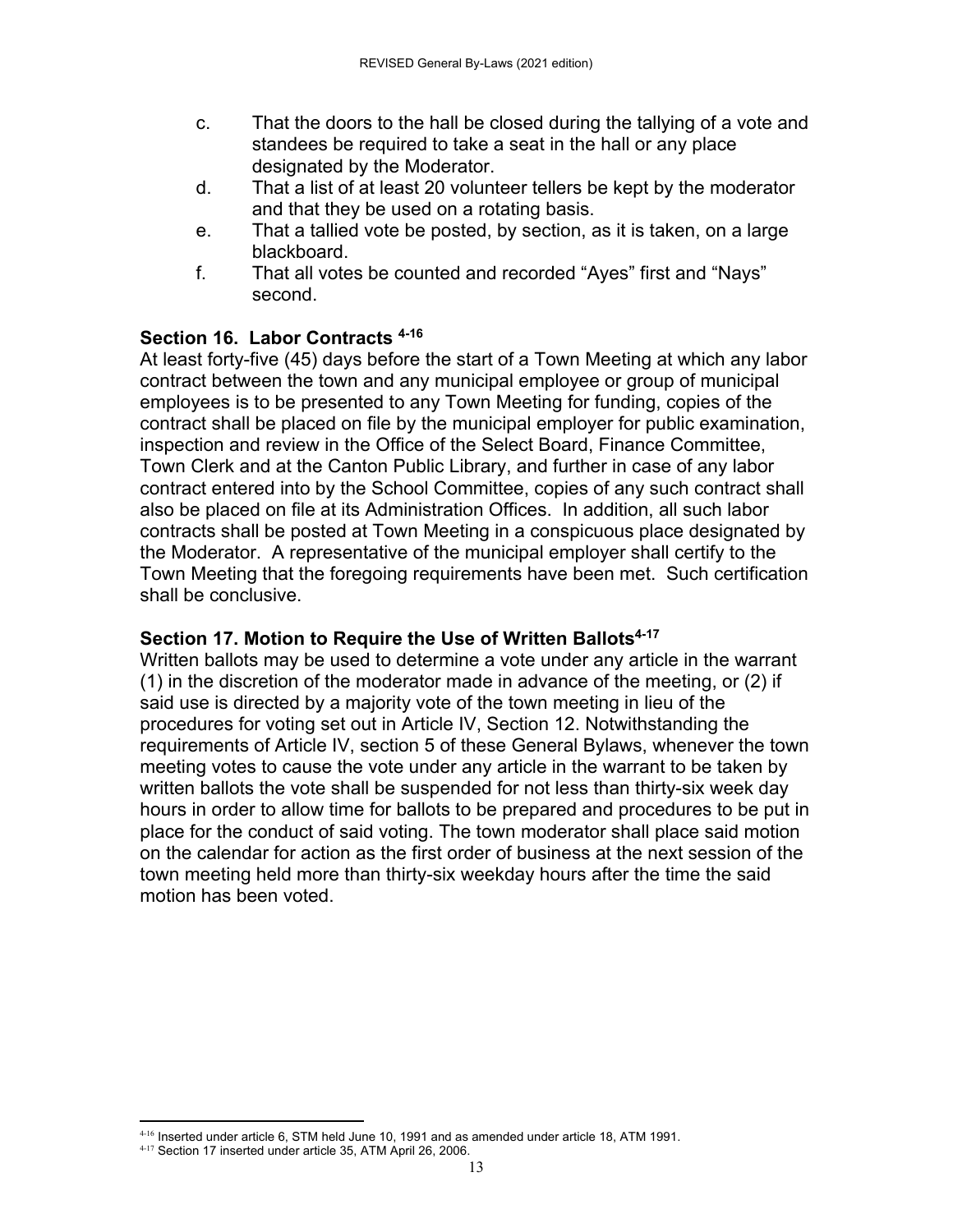# **ARTICLE V**

# **TOWN CLERK**

## **Section 1. Notice of Town Votes to Town Agencies**

The Town Clerk, as soon as possible after a vote of the Town has been passed which relates particularly to or effects the duties of any Board, Committee, or Officer of the Town shall furnish a copy of such vote to such Board, Committee, or Officer.

## **Section 2. Notice of Election or Appointment to Individuals**

The Town Clerk shall promptly cause to be notified in writing each officer or each member of every Committee who may be elected or appointed at any Town Meeting or in pursuance of any vote thereto. Such notice shall contain a copy of the vote creating the Committee and the names of all members of such Committees.

## **Section 3. Notice of Appropriations to Certain Town Officers**

The Town Clerk shall promptly after each session of a Town Meeting furnish the Assessors, Town Treasurer and Select Board with a statement of all moneys appropriated by the Town at each session and the purpose for which said moneys were respectively appropriated.

## **Section 4. Official Bulletin Board 5-4**

The Town Clerk shall erect and maintain a principal official "Town Bulletin Board" outside the Clerk's office in the corridor of lower Memorial Hall, so as to provide easy and unrestricted public access at all times that Memorial Hall is open, and the Clerk shall post on said bulletin board all official legal public notices, and all notices of meetings of boards, committees and commissions as required by Chapter 39, Section 23B of the Massachusetts General Laws.

## **Section 5. Fees to be Charged by Town Clerk5-5**

The fees are to be set by the Town Clerk in accordance with applicable law including GL c. 262, s. 34, or otherwise pursuant to GL c. 40, s. 22F.

 5-4 Inserted under article 78, ATM 1980.

<sup>5-5</sup> Inserted under article 29, ATM 1984 and as amended under article 32, ATM 1990. Section 5 deleted in its entirety and replaced under article 53, ATM April 26, 2004.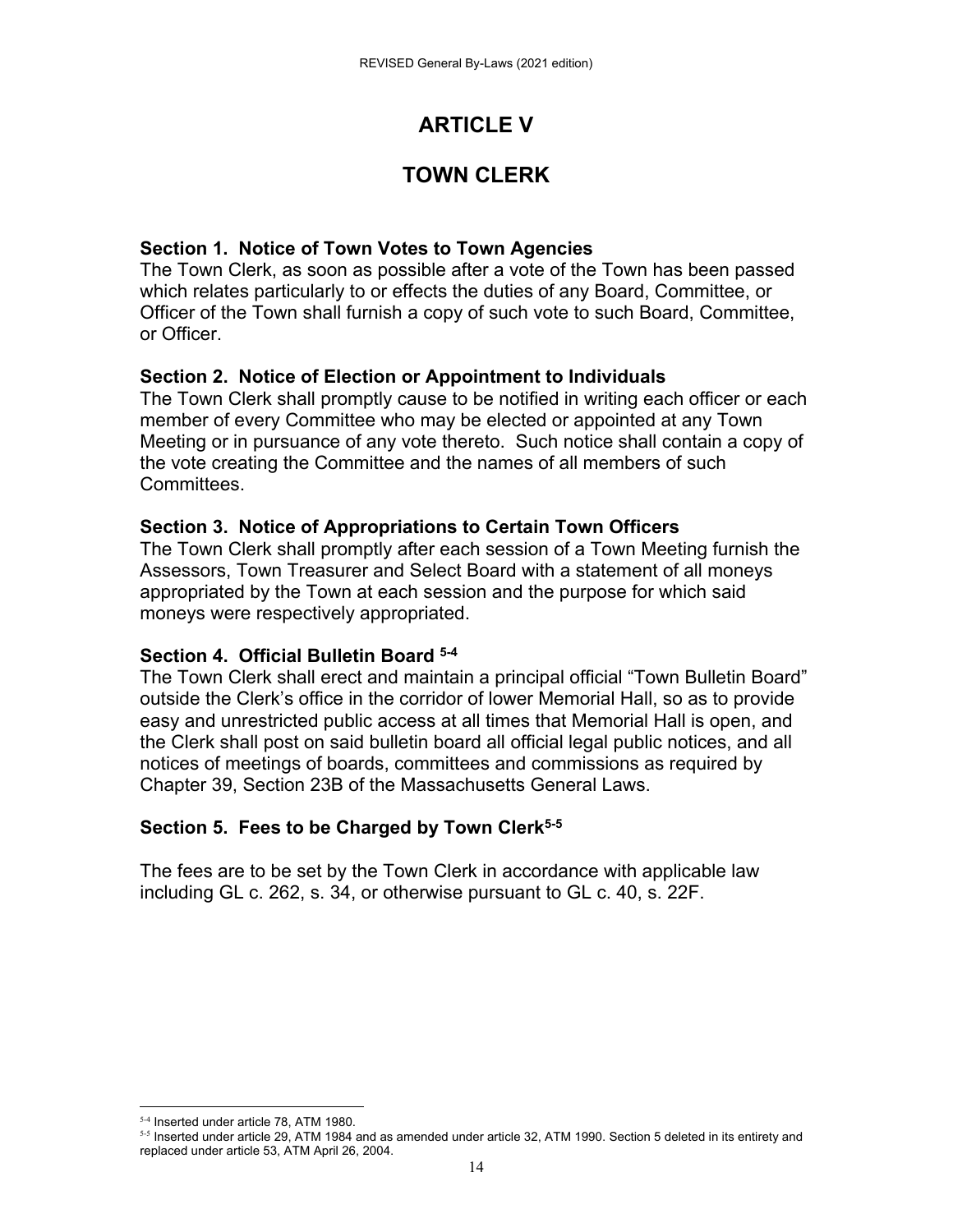### **Section 6. Notice of Town Votes to General Court 5-6**

The Town Clerk, as soon as possible after a vote of the Town has been passed which requires a special legislative act in accordance with the provisions of Section 8 of Article 89 of the amendments to the State Constitution, shall notify in writing, the State Representative and State Senator of the district in which the Town is situated, and shall provide said representative and senator with a certified copy of said vote, and any other information necessary to ensure that the legislation is promptly and properly filed.

 5-6 Inserted under article 41, ATM 1982.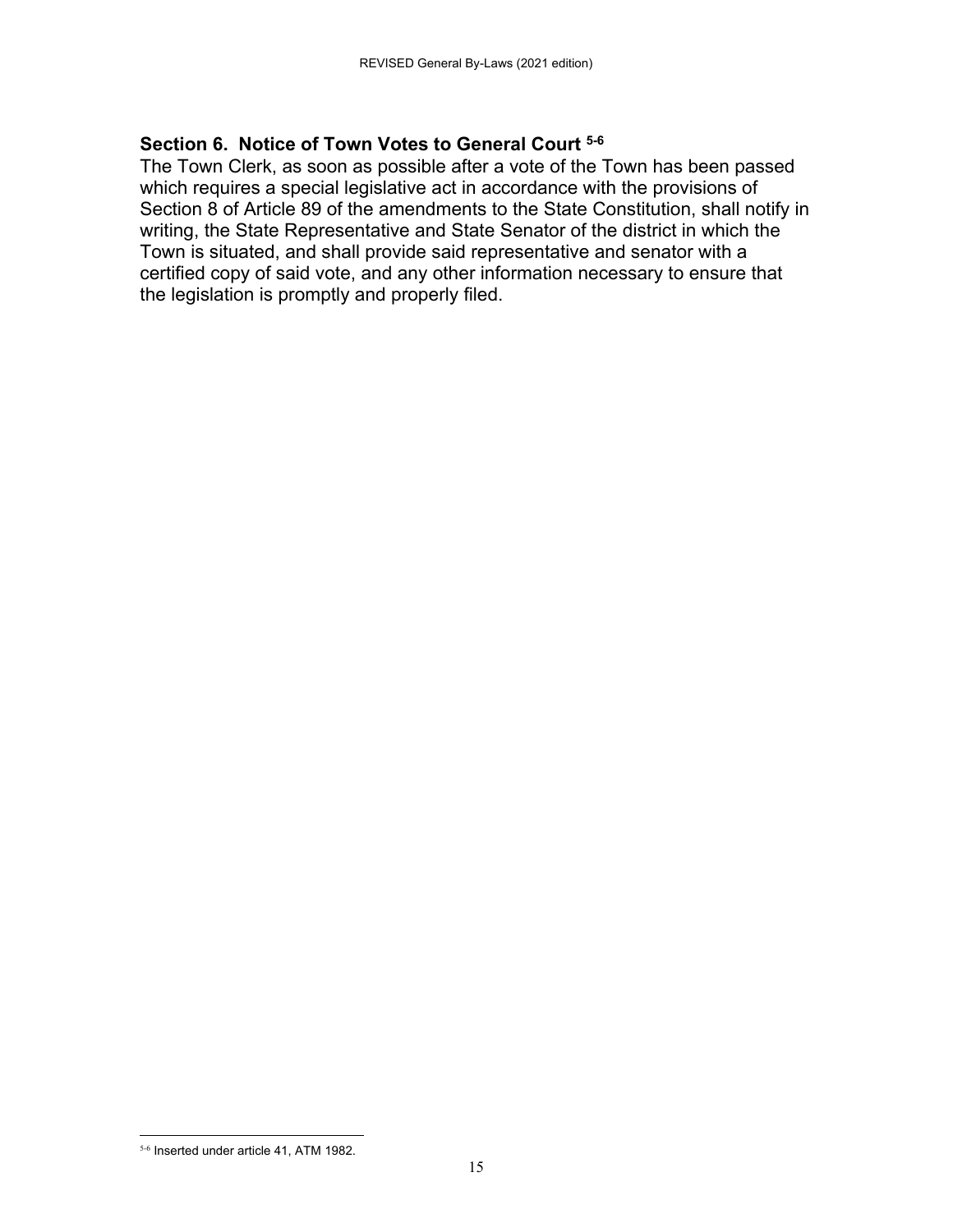# **ARTICLE VI**

# **GENERAL COMMITTEES**

## **Section 1. Appointment of Members**

All Committees except as otherwise provided by Law or by By-Law or by vote of the meeting shall be appointed by the Moderator as soon as may be after the passage of the vote creating the Committee and in choosing a Committee by nomination from the floor, no person shall nominate more than one member of such Committee.

## **Section 2. Temporary Chair, Provision When No Report of Committee**

Unless otherwise provided, the first named member of a Committee shall immediately call all members of the Committee together for the purpose of organization, and each Committee shall thereafter proceed with its duties and report to the Town as promptly as possible, and unless it is sooner discharged, it shall make a report at the next Annual Meeting. All members of a Committee which fails or neglects to make a report at each Annual Meeting, shall by such failure be held to have resigned and without further action or vote new members shall be appointed.

## **Section 3. Conflict of Interest 6-3**

No town officer, employee, or member of any town board or committee, shall in their official capacity make or pass upon or participate in making or passing upon any sale contract, agreement, license or permit, in which they, directly or indirectly, has any personal or financial interest. A violation of any provision of this section shall in addition to the penalties provided in Article I, Section 1, hereof render the sale, contract, agreement, license or permit, in respect to which such violation occurred, voidable on behalf of the Town at the option of the Select Board.

#### **Section 4.** (disallowed by the Attorney-General)

## **Section 5. Copies of Reports to Finance Committee**

All special Committees shall submit a copy of their report to the Finance Committee for its consideration before said report can come before the Town for action, except such committees who have a question under consideration which does not involve an appropriation by the Town.

 6-3 As amended under article 35, ATM 1951.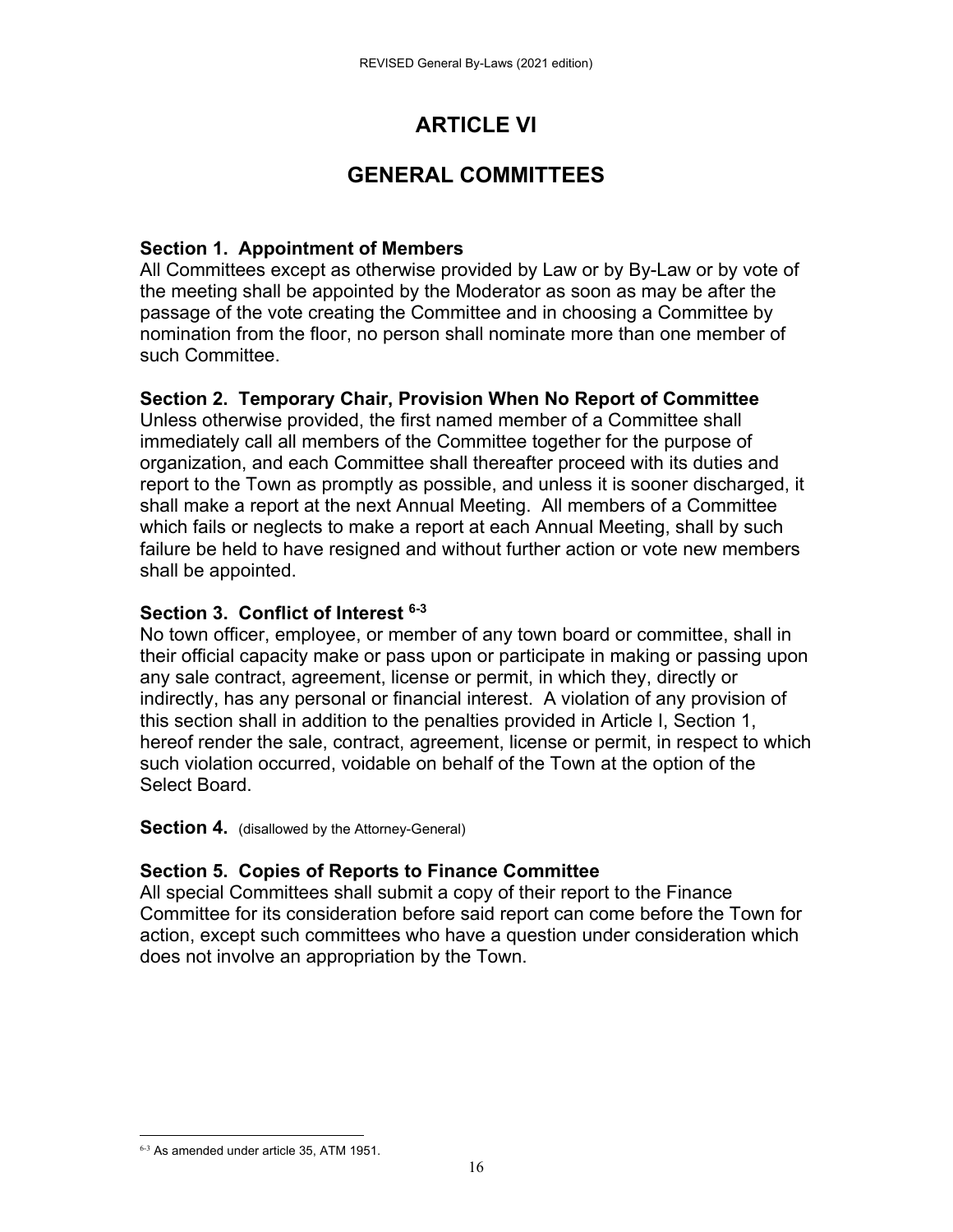## **Section 6. Permanent Filing of Committee Reports**

All reports of Committees, except reports of progress, shall be permanently file for preservation with the Town Clerk, and if the Select Board deem best, or the Town so votes, the report of any committee shall be published as a part of the next Annual Town Report.

## **Section 7. Minutes of Meetings to be filed with Town Clerk 6-7**

All multiple member bodies, whether elected, appointed or otherwise constituted shall file with the Town Clerk, with reasonable promptness following their approval, minutes of all meetings. Said minutes shall be signed by the Secretary, and shall be submitted in accordance with rules of uniformity established by the Town Clerk.

 6-7 Inserted under article 17, ATM 1989.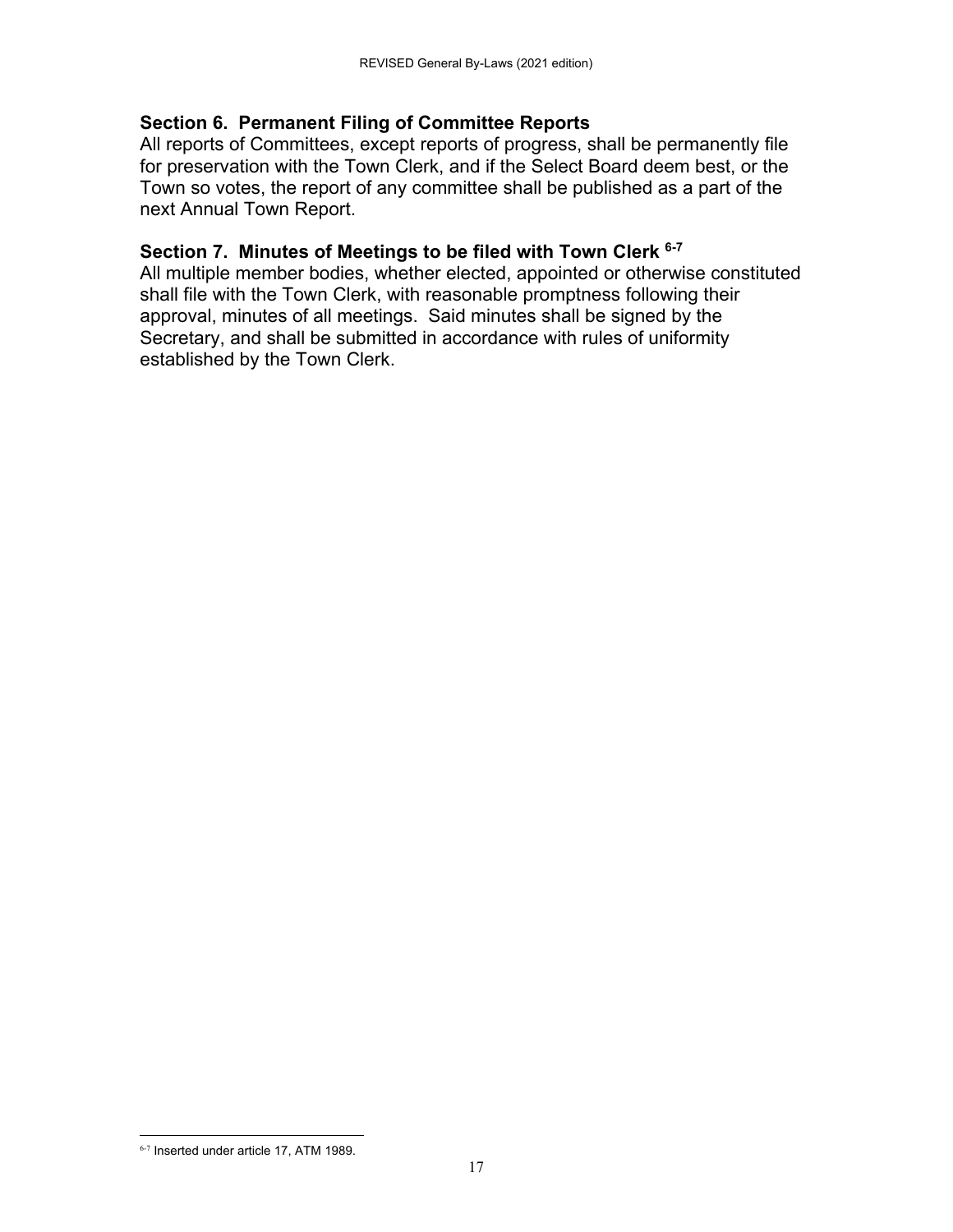# **ARTICLE VII**

# **TOWN FINANCE AND ADMINISTRATION**

## **PART A - DEPARTMENT OF MUNICIPAL FINANCE 7A**

## **(A) Establishment**

There shall be a department of finance which shall be responsible for the management of the fiscal and financial affairs of the town and for the supervision and coordination of all activities of all government agencies in relation to any fiscal or financial matters except for those fiscal or financial matters which are authorized to be under the administration of the School Committee at the time this by-law is enacted.

## **(B) Purpose**

It is the intention of this by-law to consolidate all of the fiscal and financially related activities and functions of the town into a single department as noted in paragraph A – Establishment; in order to attain the efficiencies and economies of scale, to reduce or eliminate duplication and overlapping of services, responsibilities and functions and to improve the communication and coordination between and among the various offices and agencies of the town. It is the further intention of this by-law that the director of finance by authorized to assign responsibilities and functions between and among personnel within the department, permanently or from time to time, without regard to the lines of responsibilities which have previously been associated with the several offices herein consolidated.

## **(C) Scope of Department Activities**

The Department of Finance shall be responsible for and shall include the following functions:

- (1) Coordination of all financial services and activities of the Town government;
- (2) Maintenance of all accounting records and other financial statements for all Town governmental offices and agencies;
- (3) The payment of all financial obligations on behalf of the Town;
- (4) The receipt of all funds due to the Town from any source;

 7A Inserted under article 12, ATM 1990.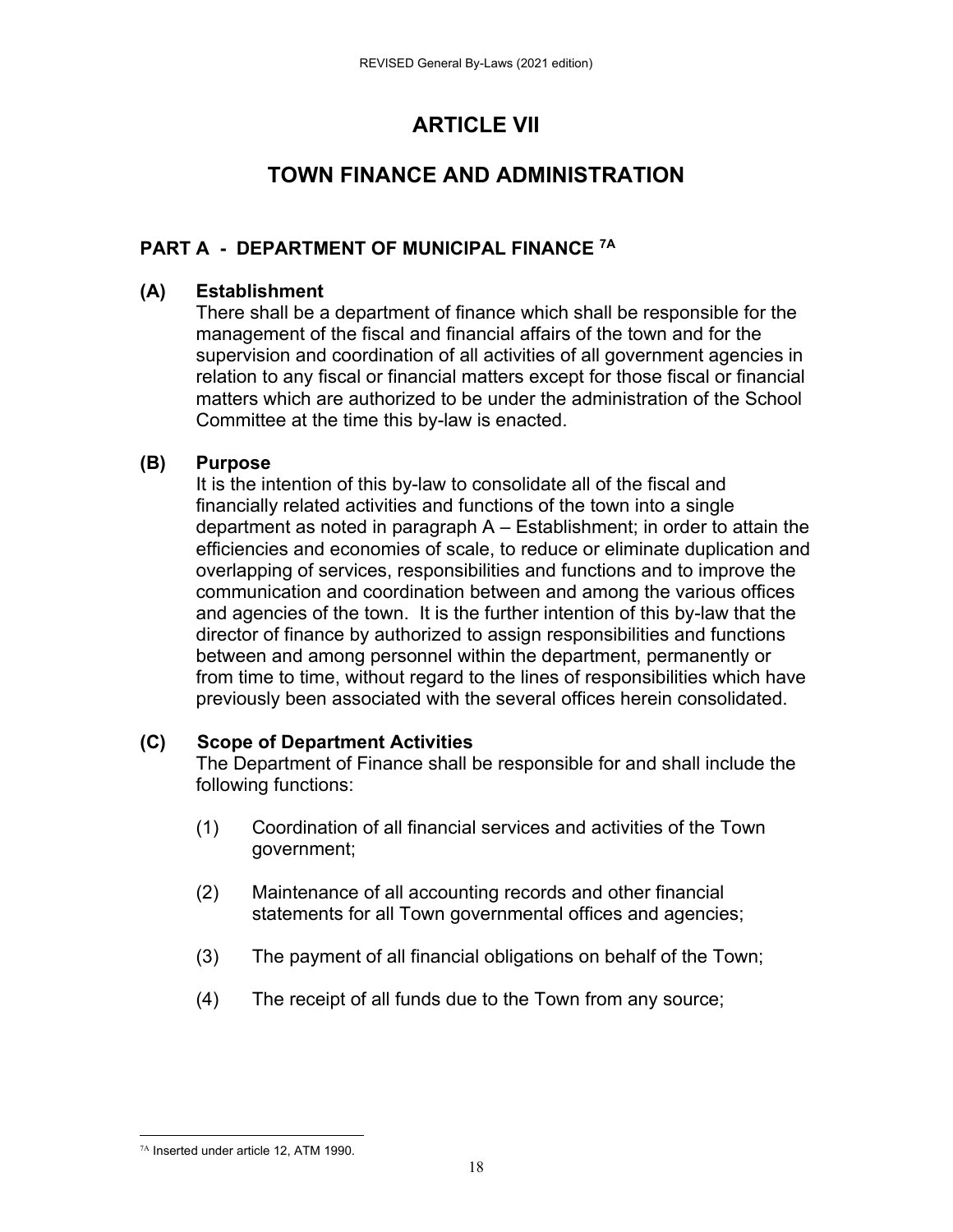- (5) The rendering of advice, assistance and guidance to all other Town offices and agencies in any matter relating to financial or fiscal affairs;
- (6) The monitoring throughout the fiscal year of the expenditure of funds by Town offices and agencies, including the periodic reporting of all such offices and agencies on the status of accounts with recommendations concerning fiscal and financial policies to be implemented by such offices and agencies.
- (7) Supervision of the purchase of all goods, supplies and materials by all Town Governmental offices and agencies, including a central purchasing system, and an inventory control system.
- (8) Supervision of all data processing functions, activities and equipment of the Town and any of its governmental offices or agencies.
- (9) Maintains close contact with School Superintendent, Business Manager and other officials regarding intergovernmental matters affecting the financial operations of the Town.

## **(D) Director of Finance**

- (1) **Appointment, Term of Office** There shall be a Director of Finance appointed by the Select Board to serve for an initial term of two years and subsequent terms of re-appointment for this person shall be for a term of three years and until a successor is appointed and qualified. Terms of appointment for any successors (new hire) shall be for a two year initial term followed by a re-appointment for a three year term until a successor is appointed and qualified. The Director of Finance may be terminated by the Select Board.
- (2) **Qualifications**  The Director of Finance shall be a person especially fitted by education, training and experience to perform the duties of the office. At the time of appointment the Director of Finance shall hold at least the following minimum qualifications:

a bachelors degree in a field appropriately related to finance, including, but not limited to business administration or public administration and shall have had at least seven years of progressively responsible experience in public or governmental finance, provided, however, that two years of experience may be substituted for the Masters degree in public administration or related field.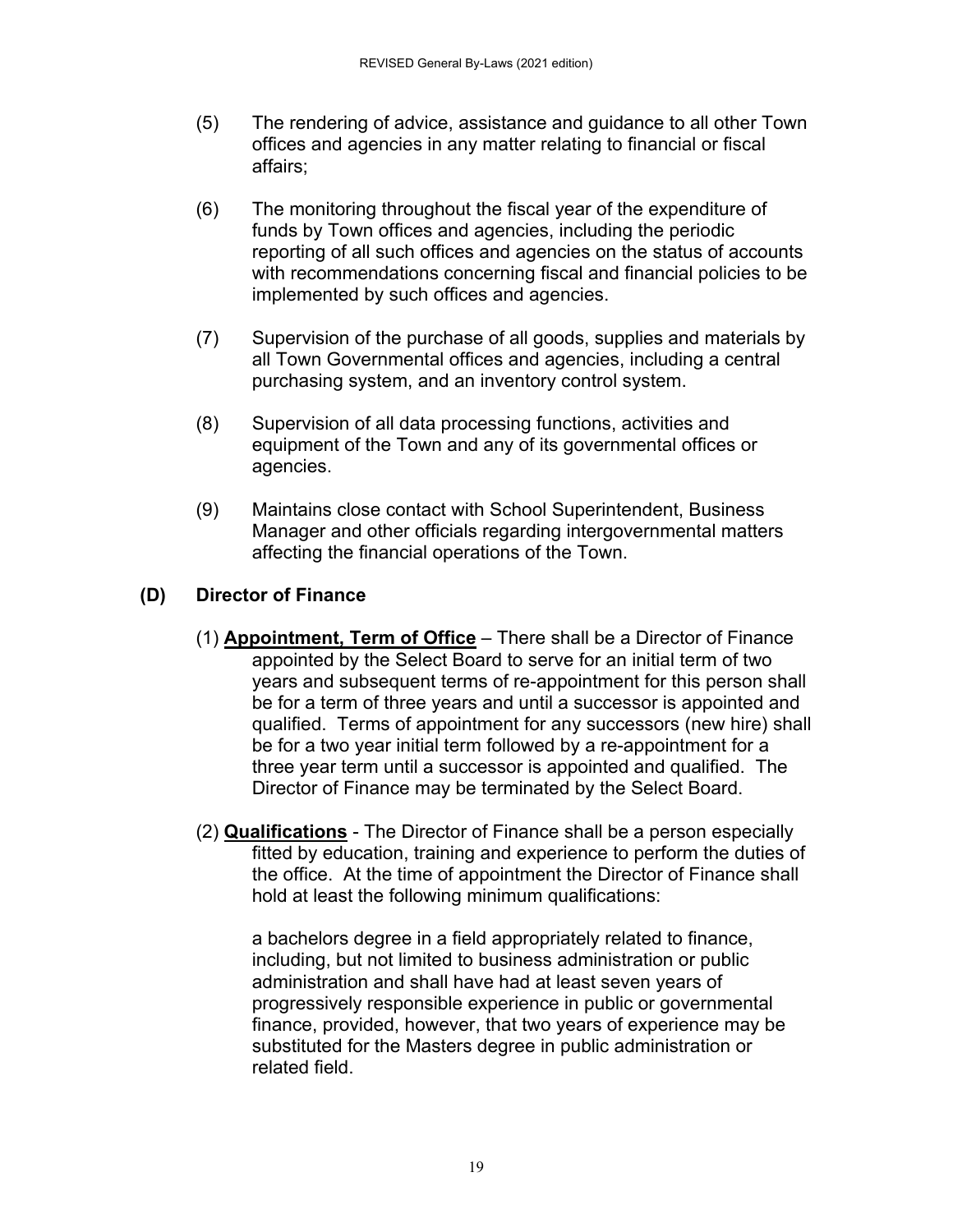(3) **Powers and Duties 7-A-1** - The Director of Finance shall be responsible to and report directly to the Select Board for the effective operation of the Department of Finance and all of the fiscal and financial activities of the Department. The Director of Finance shall, with approval of the Select Board, appoint and discharge employees within the Division of Finance. The Director of Finance shall supervise all activities of the Department of Finance and shall direct and assign all personnel serving in the said department.

 The Director of Finance may serve, notwithstanding any provision of this law which may appear to the contrary, as the head of any other division within the department or may appoint the head of one office within the department to serve in addition as the head of another office within the department.

 The Director of Finance shall have the following specific powers and duties:

- (a) to assure that a full and complete inventory of all Town property is kept, including all such property under the jurisdiction of the School Committee.
- (b) to be responsible for purchasing all supplies, material and equipment for all offices and agencies of the Town to the extent provided in section one hundred and three of Chapter forty-one of the General Laws, and for the purposes of Chapter thirty B of the General Laws such officer shall be deemed to be Chief Procurement Officer of the Town. The Director of Finance may delegate any of the powers and duties of the Office of Chief Procurement Officer to one or more procurement officers to serve specific Town Offices or agencies in the manner provided in Section nineteen of Chapter thirty B.
- (c) to be responsible for the development of an annual operating budget and an annual capital improvement plan to be submitted to the Select Board and subsequently to the Finance Committee as provided for by existing by-law and for the oversight throughout each fiscal year of the expenditure of all Town funds pursuant to such budgets as are adopted by the Town.

 The Director of Finance shall receive all requests made for the expenditure of Town funds from every Town office and agency. The Director of Finance shall assemble all such requests into a

 7-A-1 As amended under Article 35, ATM 1993.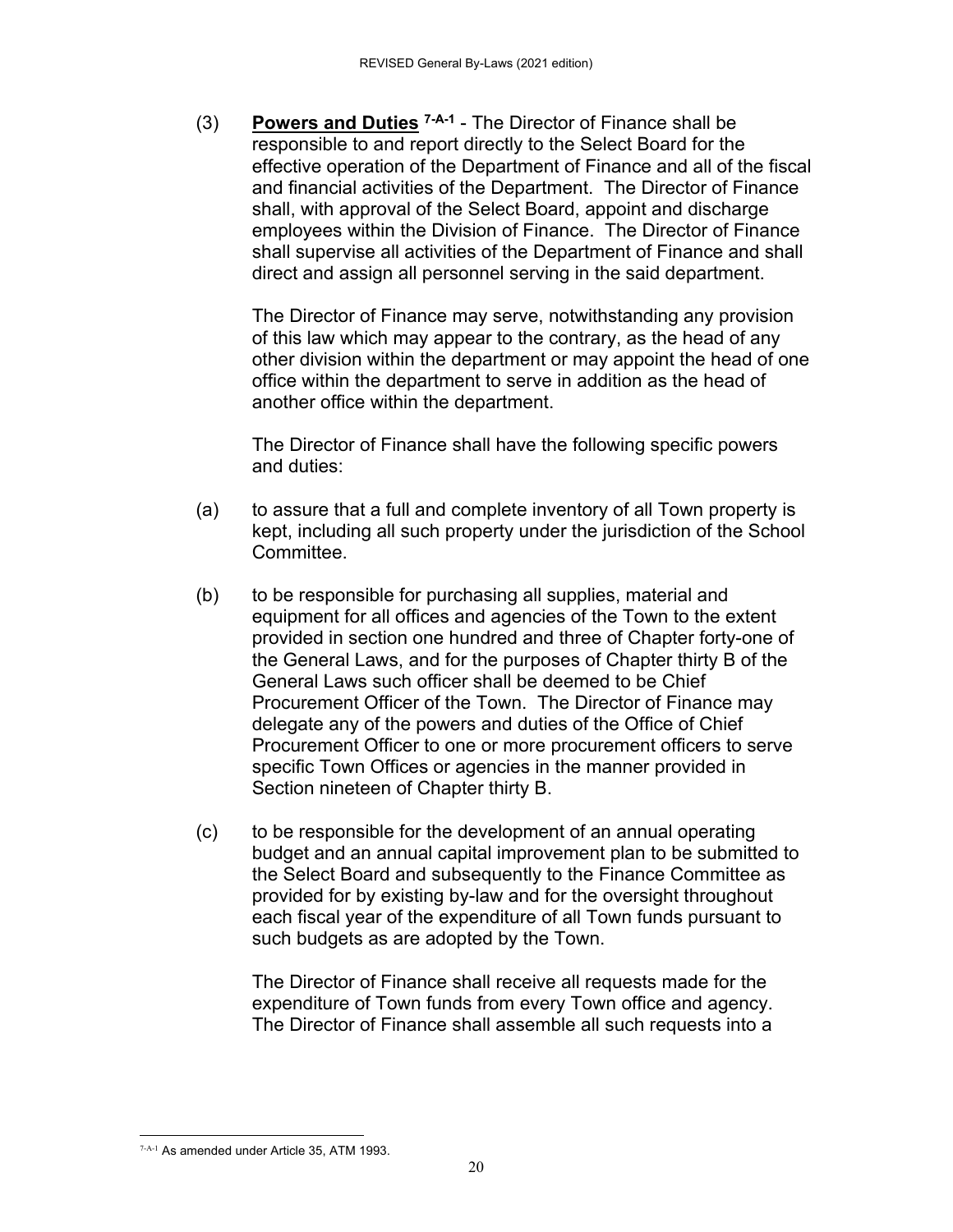form deemed to be best suited to show a complete financial plan for all Town funds and activities for the ensuing fiscal year. In making such arrangement the Director of Finance may alter in any manner the requests made for appropriations by any Town office or agency, except those headed by officers or multiple member bodies elected directly by the voters.

 The Director of Finance shall, annually, prepare a proposed Town operating budget for the ensuing fiscal year within fiscal guidelines recommended by the Select Board. The proposed operating budget prepared by the Director of Finance shall utilize modern concepts of fiscal presentation so as to furnish a maximum amount of information and the best financial controls. The proposed operating budget shall show in detail all estimated income from the proposed property tax levy and from every other source, by category.

(d) to adopt and to promulgate rules and regulations governing any subject within the jurisdiction of the department as are necessary to implement the provisions of this by-law.

## **(E) Operating Offices**

The Department of Finance shall consist of the following offices:

## (1) **Office of Collections**

 The office of Collections shall be headed by a Town Collector appointed by the Director of Finance, subject to the approval of the Select Board, who shall serve for an indefinite term.

 The Town Collector shall collect all accounts due to the Town from any source, the Town Collector shall upon receipt of a tax list and warrant from the board of Assessors collect the taxes and make a return thereon to the Board of Assessors. The Town Collector shall give to the Town Treasurer an account of all funds received by the Office of Collections and shall pay over and account to the Town Treasurer all money received by said office. Except as otherwise provided in this by-law, the Town Collector shall have all of the powers, duties and responsibilities which are given to Town Collectors by General Law.

## (2) **Office of Treasury Management**

 The Office of Treasury Management shall be headed by a Town Treasurer appointed by the Director of Finance, subject to the approval of the Select Board and who shall serve for an indefinite term.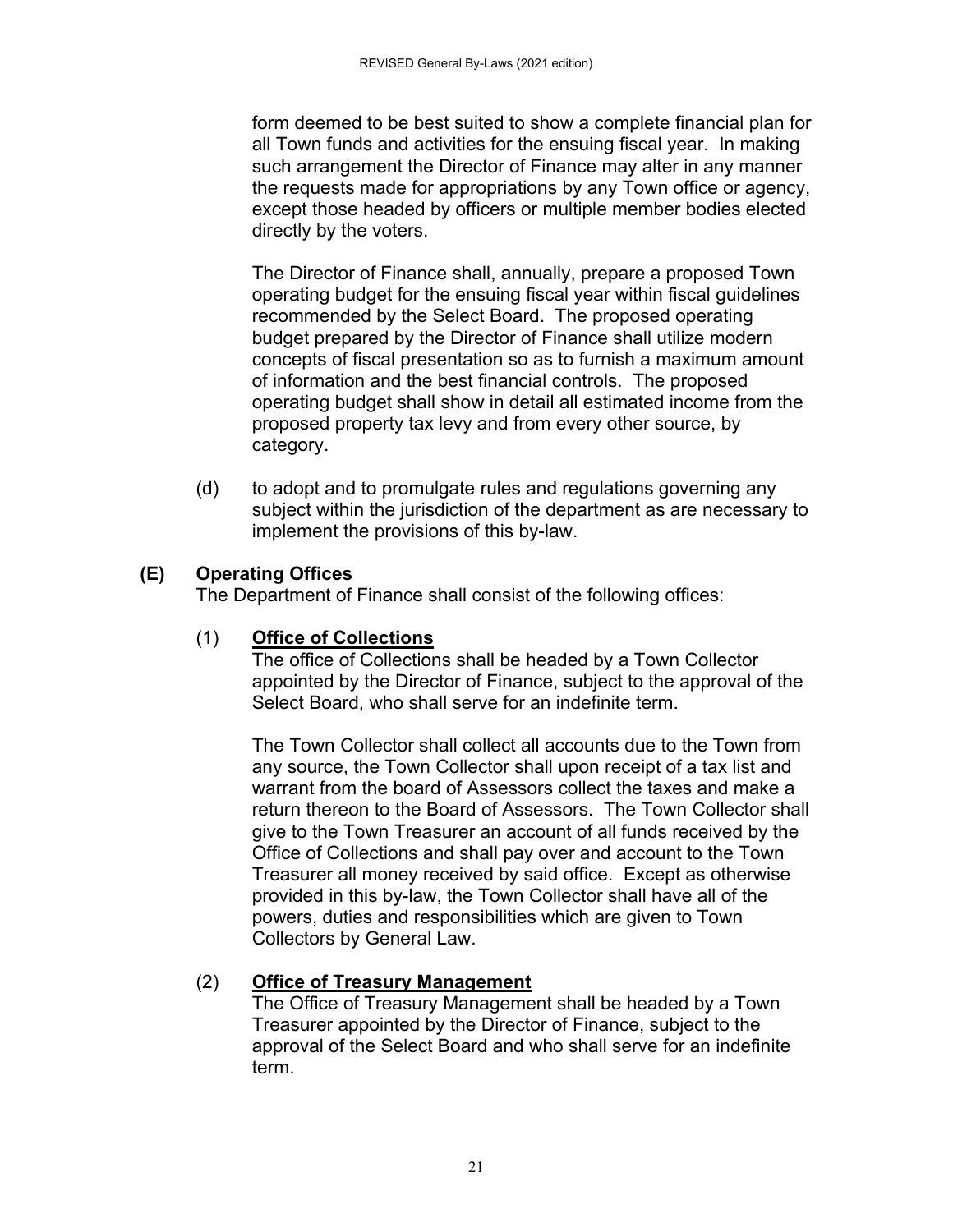The Town Treasurer shall receive and take charge of all money belonging to the Town. The Town Treasurer shall according to the order of the authorized officers of the Town pay out and make all disbursements of funds on behalf of the town. Except as otherwise provided in this by-law the Town Treasurer shall have all of the other powers, duties and responsibilities which are given to town Treasurers by General Law.

## (3) **Office of Accounting**

 The Office of Accounting shall be headed by a Town Accountant appointed by the Director of Finance, subject to the approval of the Select Board, and who shall serve for an indefinite term.

 The Office of Accounting shall examine the books and accounts of all offices and agencies entrusted with the custody or expenditure of money. The Office of Audit [accounting] shall have free access to all such books, accounts, bills, vouchers and other records of financial transactions as may be necessary for the performance of its auditing functions. The Office of Audit [accounting] shall at least once in each fiscal year verify the cash balances of such offices and agencies by actual count of the cash and by reconciliation of bank balances. The office of Audit [accounting] shall prepare all warrants for the expenditure of Town funds before any payment is made by the Office of Disbursements. Except as otherwise provided in this by-law the Town Accountant shall have all of the other powers, duties and responsibilities which are given to Town Accountants by General Law, including the authorization to report matters of fraud, waste, improper or illegal activity to the Select Board.

## (4) **Office of Information Systems 7-AE4**

The Office of Information Systems shall be headed by a manager of Information Systems Services, appointed by the Director of Finance, subject to the approval of the Select Board, and who shall serve an indefinite term.

The Office of Information Systems shall

1. Encourage the use of information systems technology by all town departments, offices and agencies as a means to increase administrative and operational productivity.

2. Determine and recommend information systems technology solutions including computer and related resources acquisition, documentation requirements,

 7-AE4 Inserted under article 30, ATM April 29, 2002.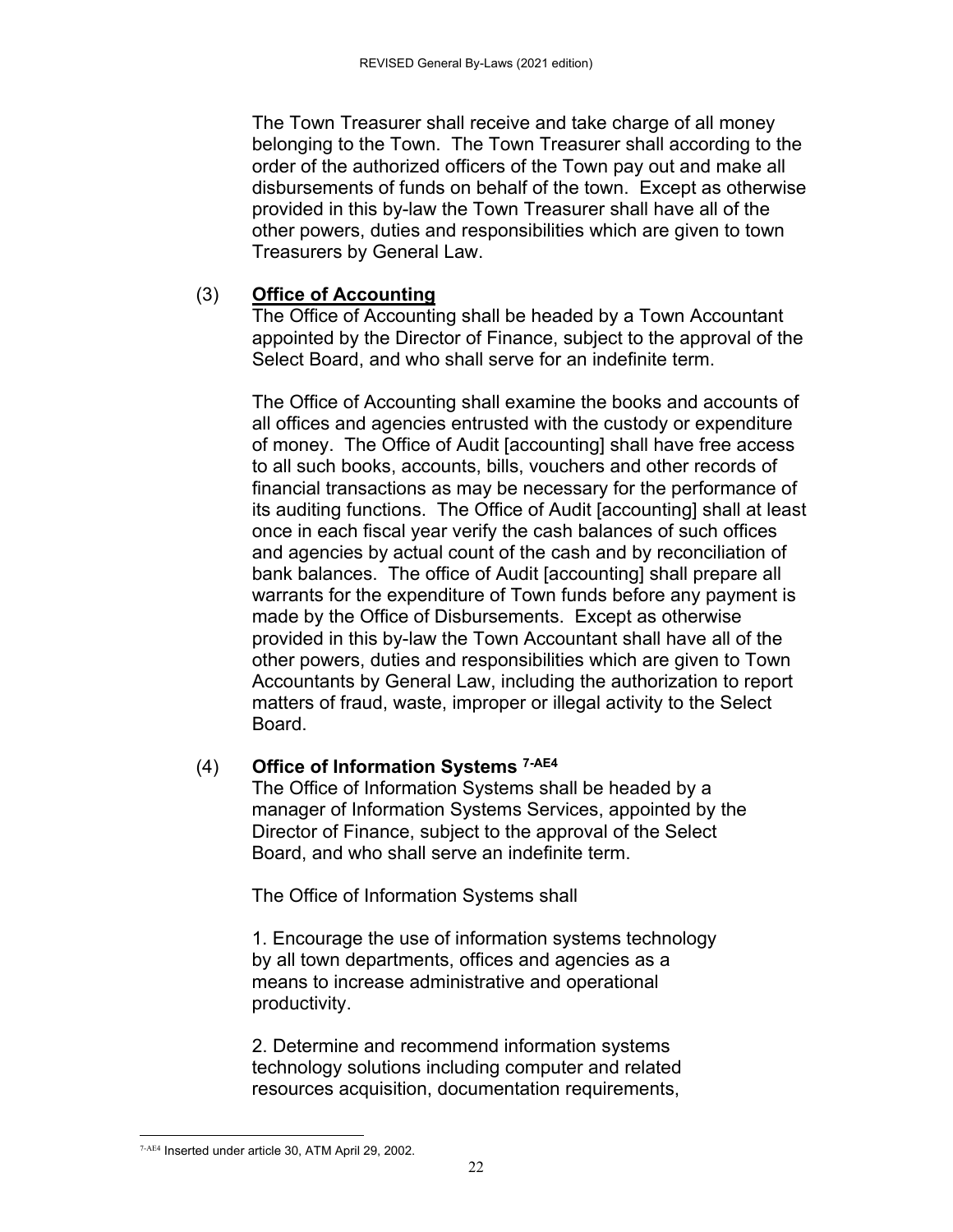system change costs and data development methods to meet current and anticipated town requirements.

3. Determine the feasibility of converting specific operations to utilize emerging information technology innovations and make related recommendations.

4. Review and evaluate all proposals or requests from all town departments, offices and agencies for information systems technology services and provide related assistance on request, subject to the direction and priorities established by the Finance Director.

5.Oversee appropriate use of information systems computer and computer-related personnel, equipment, and processes by the efficient and effective management of the acquisition and use of these resources.

## **(F) Transitional Provisions**

 Any person holding any office or position in any Town agency affected by the adoption of this by-law at the time of its taking effect shall be continued in the said office or position until the term for which they were elected or appointed has expired. All such officers and all Town employees serving in such Town Agencies shall be continued in the service of the Town without loss of any benefit to which they might otherwise have been entitled.

This by-law shall take effect upon the effective date of the appointment of the first person to fill the Office of Director of Finance and shall be deemed to be in effect for all purposes of all provisions of this by-law, it being understood, however, that in the best interests of the town of Canton such officer should not be expected to personally assume or to exercise all of powers, duties and responsibilities of the office simultaneously with the assumption of the office and that some of the functions of the office, specifically intending to include the budget making and the purchasing provisions contained in this by-law, will be phased in and assumed by such officer on a gradual basis.

 In any case in which the provisions of this by-law do or may conflict with the provisions of any other by-law heretofore adopted the provisions of this by-law shall be deemed to prevail.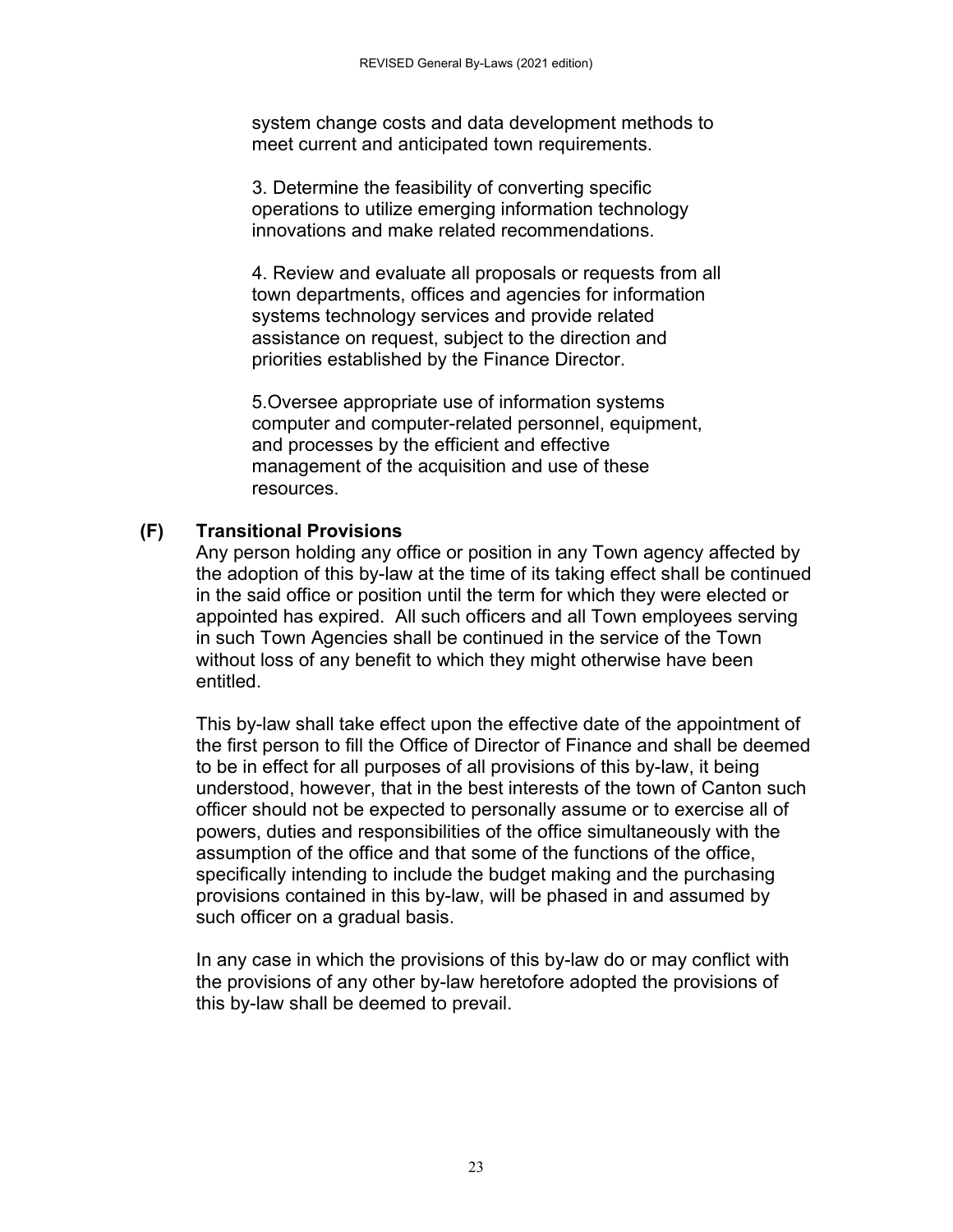## **PART B - FINANCE COMMITTEE 7-B**

## **Section 1. Composition of Committee; Limitations**

There shall be a Finance Committee which shall consider any and all municipal operations involving an appropriation by the Town, for the purpose of making reports and recommendations thereon to the Town. Such Committee shall consist of nine voters, who shall serve without pay, none of whom, during their service on such Committee, shall hold any regular elective Town office or be a paid employee of the town.

## **Section 2. Quorum**

Five members of the Finance Committee shall constitute a quorum thereof.

## **Section 3. Method of Appointment; Terms of Office; Organization; Filling of Vacancies**

The Moderator shall after the dissolution of each Annual Town Meeting, for the transaction of business, and prior to June thirtieth, appoint three members of the Finance Committee to serve for three years.

If there is a vacancy in the Finance Committee whether caused by death, resignation or otherwise, the Finance Committee shall immediately notify the Town Moderator in writing and the Moderator shall thereupon fill such vacancy for the unexpired term. If any member is absent from eight consecutive meetings of the Finance Committee, except in case of illness, their position shall be deemed to be vacant and the remainder of the unexpired term shall be filled by appointment of the Moderator as provided in herein. Said committee shall choose its own officers at its first meeting following the dissolution of the annual town meeting.

## **Section 4. Duty of Committee, In General**

It shall be the duty of the Finance Committee to study the financial affairs of the town and to advise town meeting as to expenditures and recommendations for appropriations to be made by it. To this Committee shall be referred all articles of the Warrants calling for appropriations.

## **Section 5. Right of Access**

The Committee shall have access to all facts, figures, records and other information relating to all fiscal affairs of Town Departments, Boards, Committees or Officers and the same shall be furnished forthwith by any Department, Board, Committee, Officer, or employee whenever so requested by the Committee.

## **Section 6. Poll of Members**

The recommendations of the Finance Committee with reference to the various Articles of the Town Warrants shall include a poll of the votes taken at the meetings of the Finance Committee, said poll to show only the number of Committee members voting in favor of or against the actions recommended by the full Committee.

  $7-B$  Part B deleted in its entirety and replaced by a new Part B under article 18 ATM May 8, 2017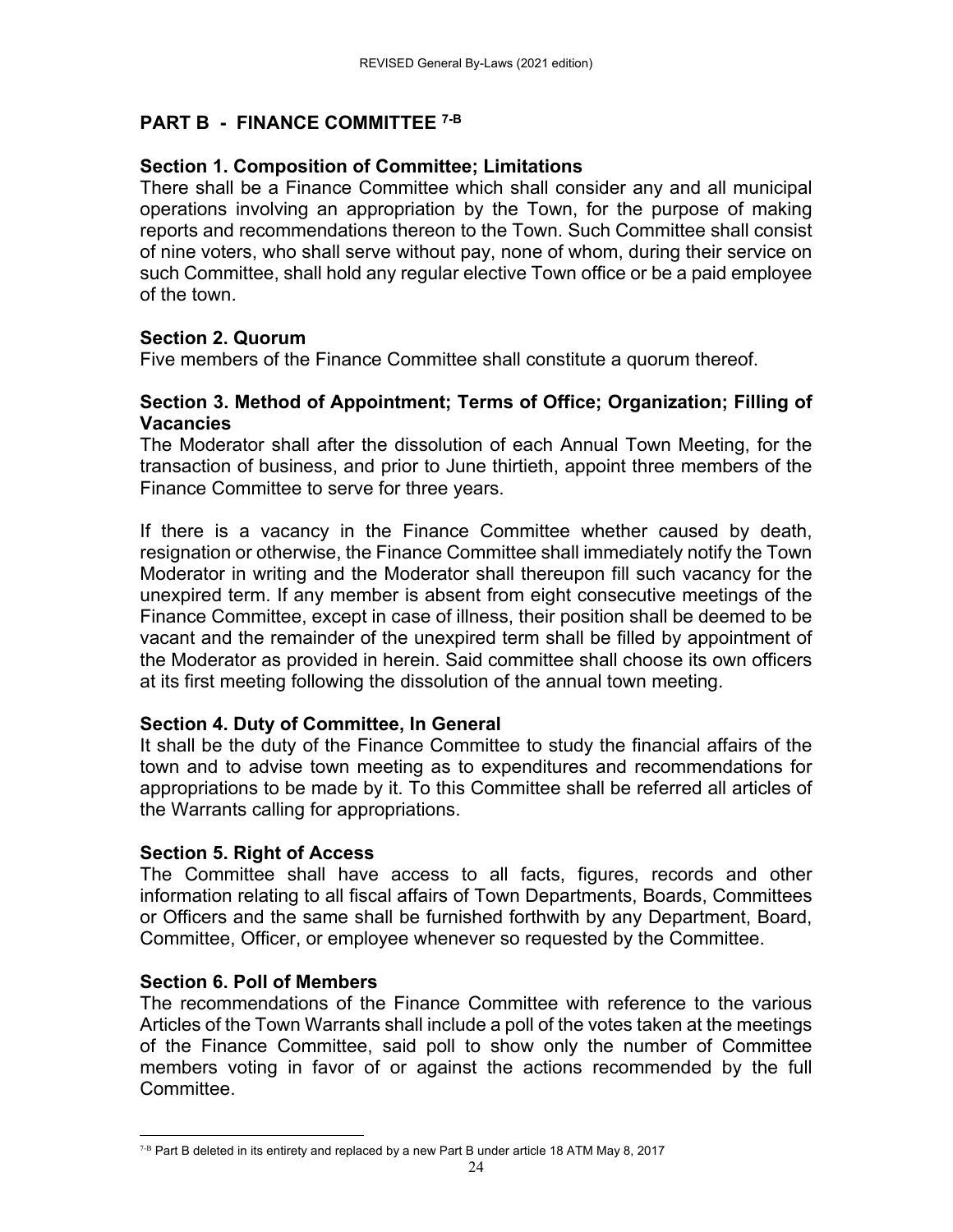#### **Section 7. Procedures**

The Finance Committee shall consider the various articles in the Warrants for all the Town Meetings held during the period for which they are appointed including the Warrant for the Annual Town Meeting next after their appointment and they shall report in print at all Town Meetings their estimates and recommendations for action of the Town.

#### **Section 8. Reports by Town agencies to Provide Certain Information**

All Departments, Boards, Committees, or Officers authorized by law to expend money shall furnish to the Finance Committee, on or before the second Monday in September of each year, detailed reports of the expenditures for the previous fiscal year; and, for the ensuing fiscal year, detailed estimates of the amounts necessary for the proper maintenance and administration of the departments shall be submitted on or before the third Friday in January.

#### **Section 9. Transition**

The members of the Finance Committee in office at the time of the adoption of the amendment to this By-law reducing the number of members of the Finance Committee from twelve to nine shall remain in office until the term of their appointment expires or they otherwise vacate their office, notwithstanding the reduction in the number of members, such that the reduction in the number of members from twelve to nine shall be accomplished over the course of a three year period by the appointment each year of three members by the Moderator.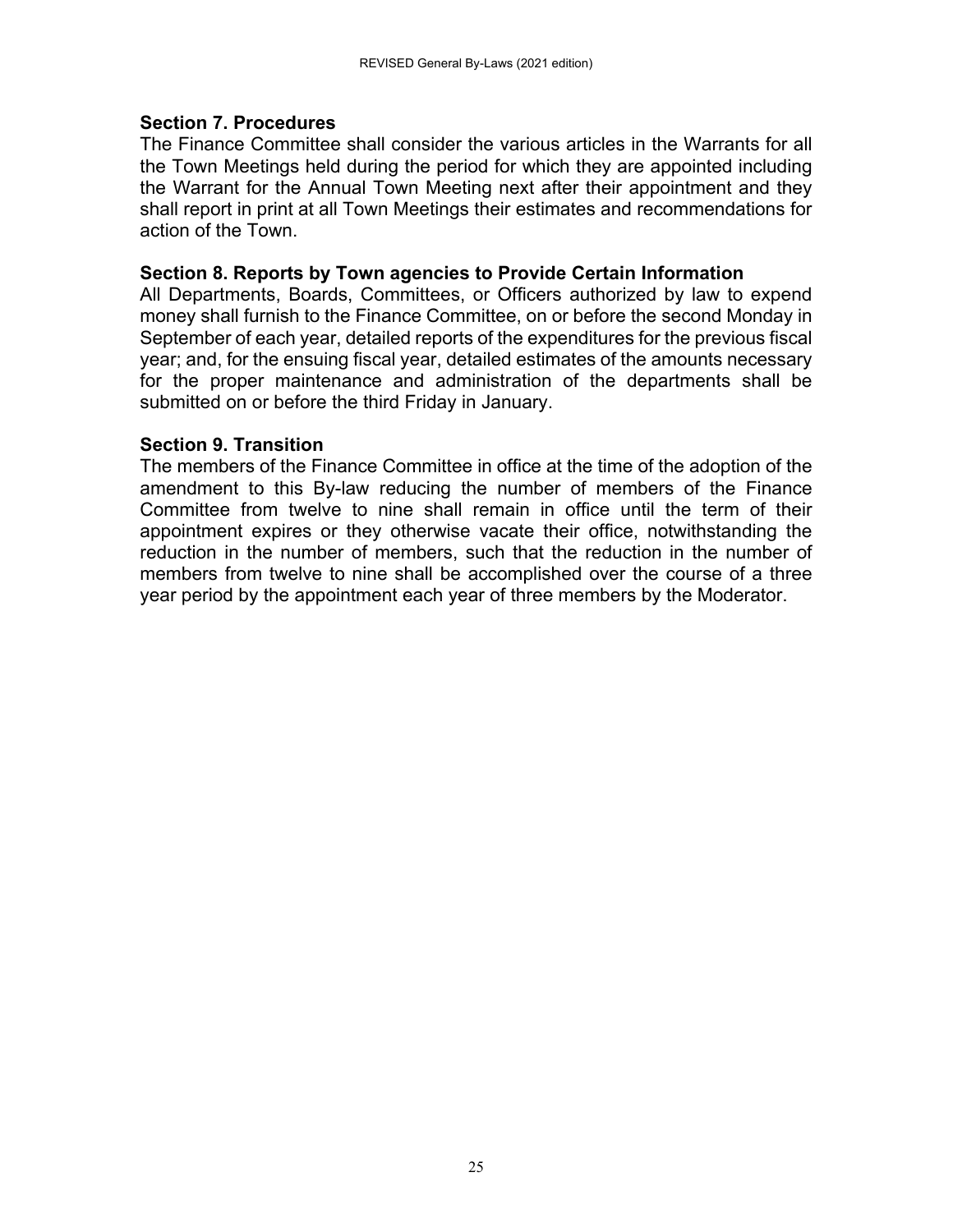# **ARTICLE VIII**

# **FINANCIAL REGULATIONS**

**Section 1.** (Disallowed by Attorney-General)

### **Section 1A. Sale of Town Owned Land 8-1A**

Whenever town owned land is to be sold or otherwise disposed of, and whether acquired for municipal purposes, or as a result of a tax lien or foreclosure, or otherwise, an Article to authorize such disposition shall be placed in the warrant for a Town Meeting.

### **Section 2. Information on Tax Bills**

The Collector shall cause to be printed upon the Tax Bills a statement of the Law relative to the date when Taxes are payable and the rate of interest charged on unpaid Taxes.

**Section 3. Salary of Tax Collector 8-3**

**Section 4. Unexpended Balances 8-4**

**Section 5. Conflict of Interest 8-5**

**Section 6. Solicitations for Bids 8-6**

### **Section 7. Exception to Above**

Nothing in this article contained shall prevent the awarding of contracts without such advertising in cases of extreme emergency so declared by the Select Board.

### **Section 8. Bond Required 8-8**

Every contract exceeding one thousand dollars (\$1,000.00) shall be accompanied by a suitable bond for the performance of the same, or by deposit of money or security to the amount of such bond, if so requested by the Officer or Board authorized to make the contract.

### **Section 9. Audit of Accounts**

All of the accounts of the Town shall be audited annually by the Director of Accounts, in accordance with the provisions of Chapter 44, Section 35, of the General Laws (Tercentenary Edition).

 8-1A Inserted under article 21, ATM 1984.

<sup>8-3</sup> Article VIII, Section 3 was deleted in its entirety by action taken under article 51, ATM April 28, 1999.

<sup>84</sup> Article VIII, Section 4 was deleted in its entirety by action taken under article 51, ATM April 28, 1999.

<sup>8-5</sup> Article VIII, Section 5 was deleted in its entirety by action taken under article 51, ATM April 28, 1999.

<sup>8-6</sup> As amended under article 50, ATM 1964, article 33, ATM 1978, article 9, ATM 1981 and under article 12 (part A), ATM 1991. Section 6 was deleted in its entirety by action taken under article 19, ATM April 30, 2003.

<sup>8-8</sup> As amended under article 33, ATM 1978.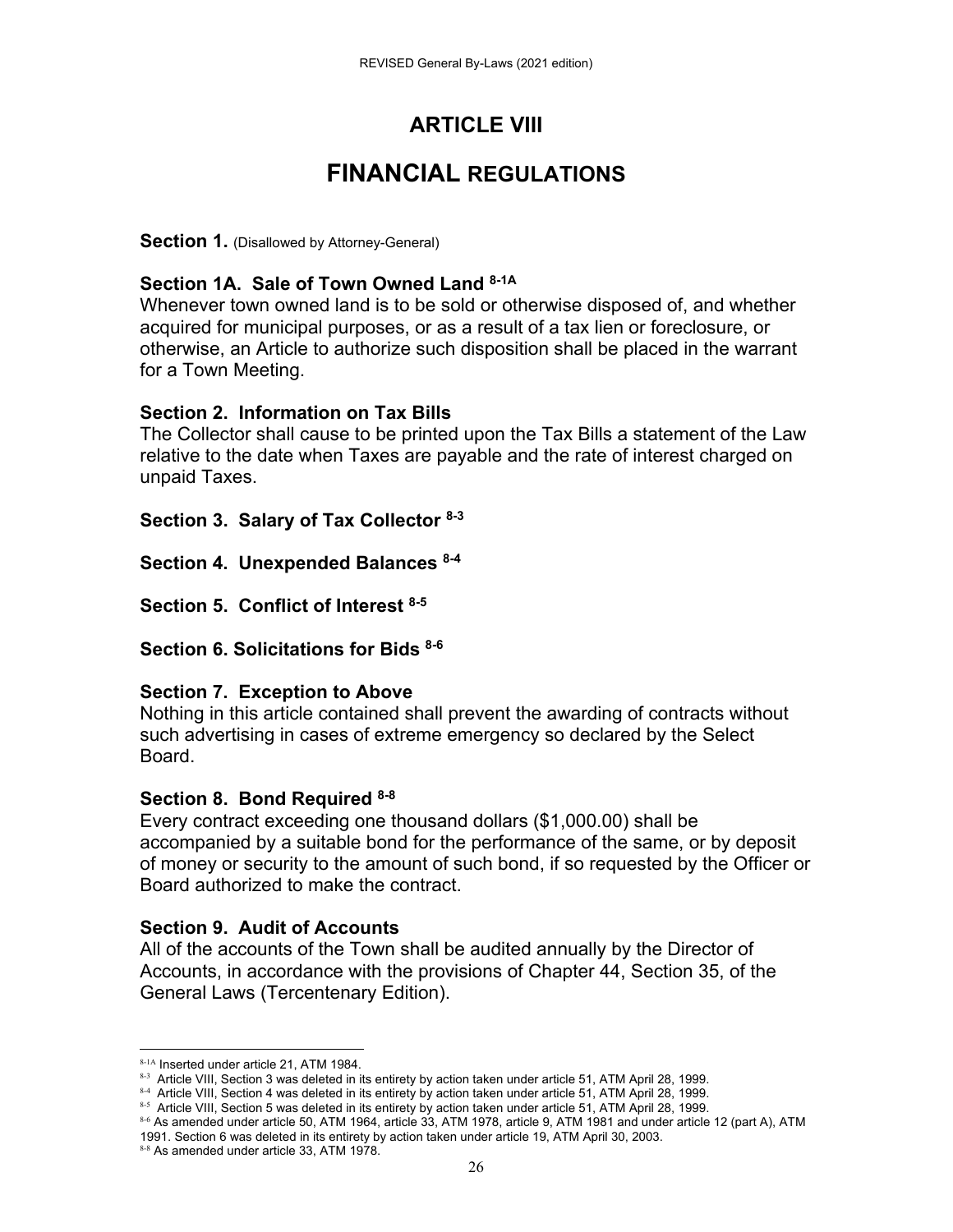## **Section 10. Procedure for Procurements 8-10**

All purchases and other procurements of supplies, articles, materials and services by town officers and town employees shall be made in conformity with the procedures required by Chapter thirty B of the General Laws.

## **Section 11. Recreation Fund 8-11**

## **Section 12. Pequitside Fund 8-12**

The Conservation Commission is hereby authorized to accept grants or gifts from the Federal Government, from a charitable corporation, from a private corporation or from an individual. Such funds as may from time to time be received shall be deposited with the Town Treasurer and held as a separate account.

The Conservation Commission is further authorized to deposit to said fund all sums received in connection with the conduct of programs or activities it is authorized to conduct.

The Conservation Commission may, with the approval of the Select Board, expend funds from the said account for any purpose in the restoration, repair, modification and maintenance of the buildings, structures, grounds and property at Pequitside Farm, without further appropriation.

### **Section 13. Denial, Revocation or Suspension of Local Licenses and Permits 8-13**

(a) Any Town agency may deny any application for, or revoke or suspend a building permit, or any local license or permit including renewals and transfers issued by any board, officer, department for any person, corporation or business enterprise, who has neglected or refused to pay any local taxes, fees assessments, betterments or any other municipal charges, including amounts assessed under MGL Chapter 40 Section 21D or with respect to any activity, event or other matter which is the subject of such license or permit and which activity, event, or matter is carried out or exercised on or about real estate whose owner has neglected or refused to pay any local taxes, fees assessments, betterments or any other municipal charges.

The Collector-Treasurer or other municipal official responsible for the records of all municipal taxes, assessments, betterments and other municipal charges, hereinafter referred to as the Collector-Treasurer shall annually and may periodically furnish to each department, Board,

 8-10 Inserted under article 57, ATM 1967. Article VIII, Section 10 was deleted in its entirety and replaced by a new section 10 by a vote taken under article 51, ATM April 28, 1999.

 $8-11$  Inserted under article 77, ATM 1971, Section 11 deleted in its entirety under article 11, ATM 2015.

<sup>8-12</sup> Inserted under article 52, ATM 1987.

<sup>8-13</sup> Inserted under article 14, ATM 1992. Section 13 was deleted in its entirety and replace by a new section 13 by a vote taken under article 33, ATM May 8, 2017.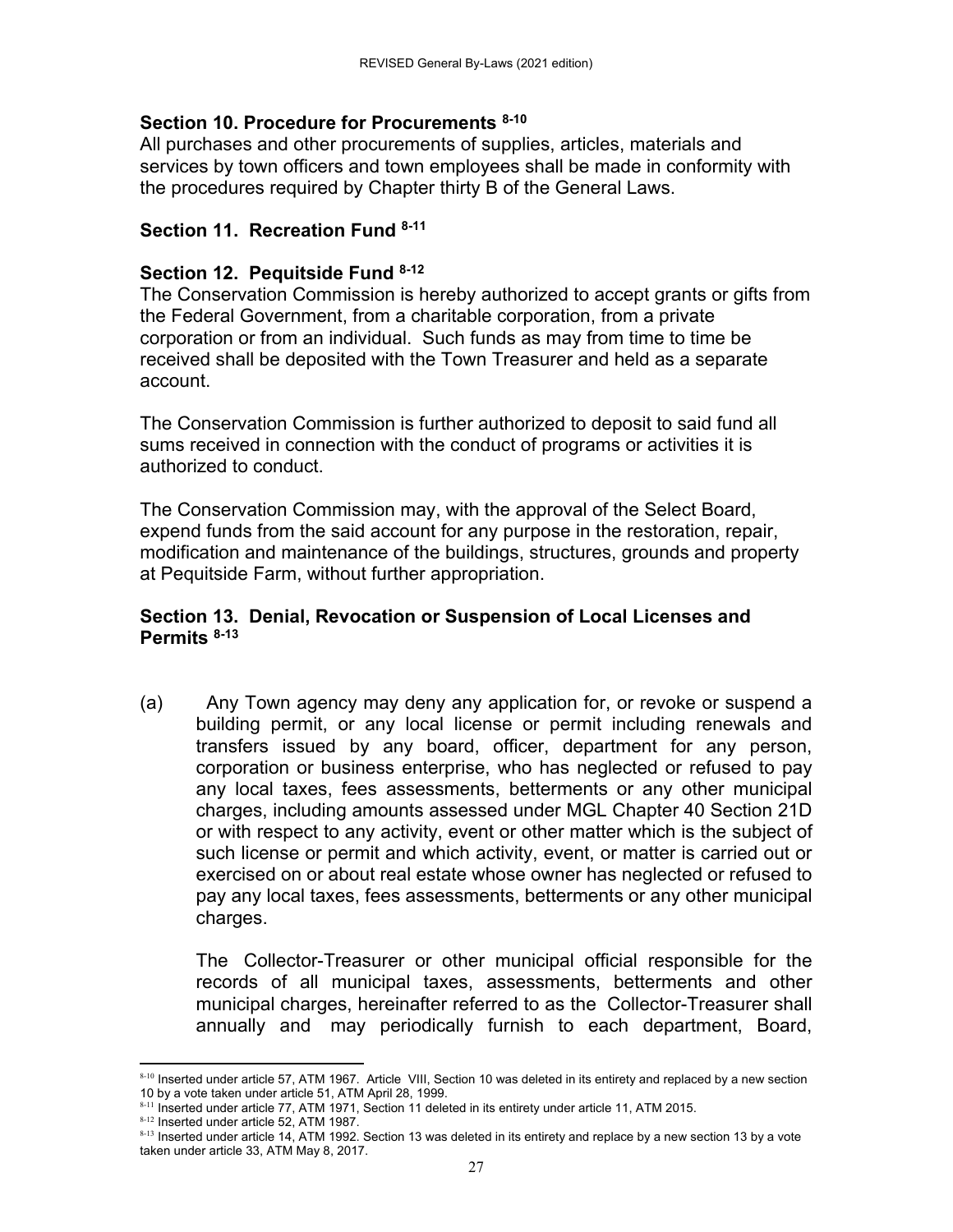Commission or division, hereinafter referred to as the licensing authority, that issues licenses or permits including renewals and transfers, a list of any person, corporation, or business enterprise, hereinafter referred to as the party, that has neglected or refused to pay any local taxes, fees, assessments, betterments or other municipal charges and that such party has not filed in good faith a pending application for an abatement of such tax or a pending petition before the Appellate Tax Board.

- (b) The licensing authority may deny, revoke or suspend any license or permit, including renewals and transfers of any party whose name appears on said list furnished to the licensing authority from the Collector-Treasurer with respect to any activity, event or matter which is the subject of such license or permit and which activity is carried out or exercised or is to be carried out or exercised on or about the real estate owned by any party whose name appears on said list furnished to the licensing authority from the Collector-Treasurer; provided, however, that written notice is given to the party and the Collector-Treasurer, as required by applicable provisions of the law, and the party is given a hearing, to be held not earlier than fourteen days after said notice. Said list shall be prima facie evidence for denial, revocation or suspension of said license or permit to any party. The Collector-Treasurer shall have the right to intervene in any hearing conducted with respect to such license denial, revocation or suspension. Any findings made by the licensing authority with respect to such license denial, revocation or suspension shall be made only for the purposes of such proceeding and shall not be relevant to or introduced in any other proceeding at law, except for any appeal from any such denial, revocation or suspension. Any license or permit denied, suspended or revoked under this section shall not be reissued or renewed until the license authority receives a certificate issued by the Collector-Treasurer that the party is in good standing with respect to any all local taxes, fees, assessments, betterments or other municipal charges, payable to the municipality as of the date of issuance of said certificate.
- (c) Any party shall be given an opportunity to enter into a payment agreement, thereby allowing the licensing authority to issue a certificate indicating said limitations to the license or permit and the validity of said license shall be conditioned upon the satisfactory compliance with said agreement. Failure to comply with said agreement shall be grounds for the suspension or revocation of said license or permit; provided, however, that the holder be given notice and a hearing as required by applicable provisions of law.
- (d) The Select Board may waive such denial, suspension or revocation if it finds that there is no direct or indirect business interest by the property owner, its officers or stockholders, if any, or members of their immediate family, as defined in section one of chapter two hundred sixty-eight in the business or activity conducted in or on said property.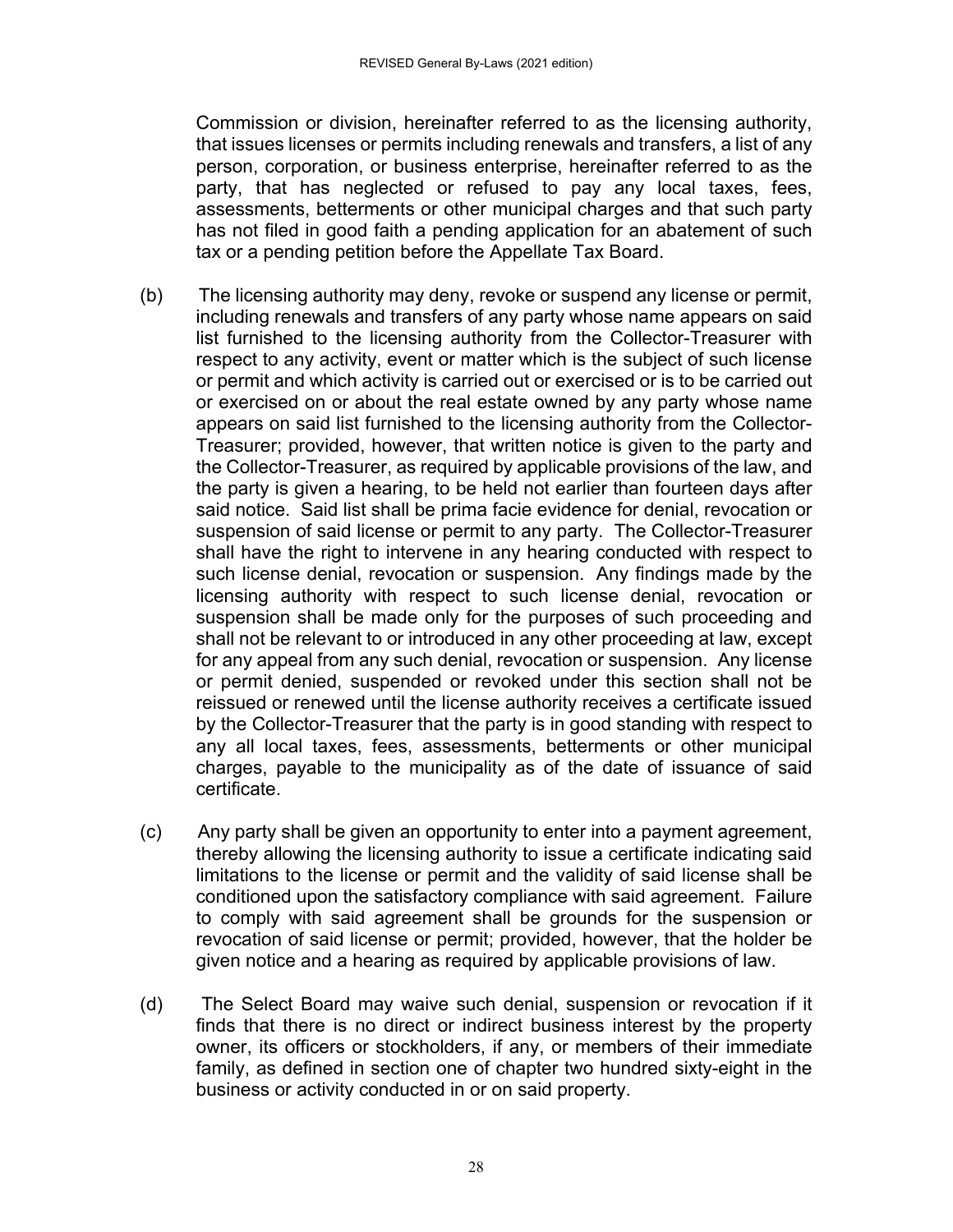This section shall not apply to the following licenses and permits: open burning; section thirteen of chapter forty-eight; bicycle permits; section eleven A of chapter eighty-five; sales of articles for charitable purposes, section thirty-three of chapter one hundred and one; children work permits, section sixty-nine of chapter one hundred and forty- nine; clubs, associations dispensing food or beverage licenses, section twenty-one E of chapter one hundred forty-nine; dog licenses, section one hundred and thirty-seven of chapter one hundred and forty; fishing, hunting, trapping license, section twelve of chapter one hundred and thirty-one; marriage licenses, section twenty-eight of chapter two hundred and seven; and theatrical events, public exhibition permits, section one hundred and eighty-one of chapter one hundred and forty.

. **Section 14. Due Dates for Payments to Town, Interest on Unpaid Balances**  Unless some other provision is made by law which permits a longer time for payment, all bills for the payment of any sum to the Town of Canton shall be due on the thirty-first day following the date such bill has been issued.

Interest shall be added to any balance which remains unpaid after such thirty-first day at the same rate as is provided in section fifty-seven of chapter fifty-nine of the General Laws  $8-14$ 

**Section 15. Fee Rate for Delinguencies Requiring Demand Notices**<sup>8-15</sup> For each written demand issued by the Collector and provided for by law, the Collector shall charge a fee of ten dollars (\$10.00), which fee shall be added to, and collected as part of, the amount of the tax, as provided by Chapter 60, Section 15, subsection (2) of the General Laws.

## **Section 16. Departmental Revolving Funds<sup>8-16</sup>**

- 1. Purpose This by-law establishes and authorizes revolving funds for use by town, departments, boards, committees, agencies and officers in connection with the operation of programs or activities that generate fees, charges or other receipts to support all or some of the expenses of those programs or activities. These revolving funds are established under and governed by General laws Chapter 44, section 53E½.
- 2. Expenditure Limitations A department or agency head, board, committee or officer may incur liabilities against and spend monies from a revolving fund established and authorized by this by-law without appropriation subject to the following limitations:
	- A. Fringe benefits of full-time employees whose salaries or wages are paid from the fund shall also be paid from the fund.
	- B. No liability shall be incurred in excess of the available balance of the fund.

 8-14 Inserted under article 13, ATM 1992.

<sup>8-15</sup> Inserted under article 23, ATM 2009.

<sup>8-16</sup> Inserted under article 11, ATM May 8, 2017. Amended under article 11, motion 1, ATM May 14, 2018. Amended under article 11. ATM May 15, 2019. Amended under article 10, ATM May 22, 2021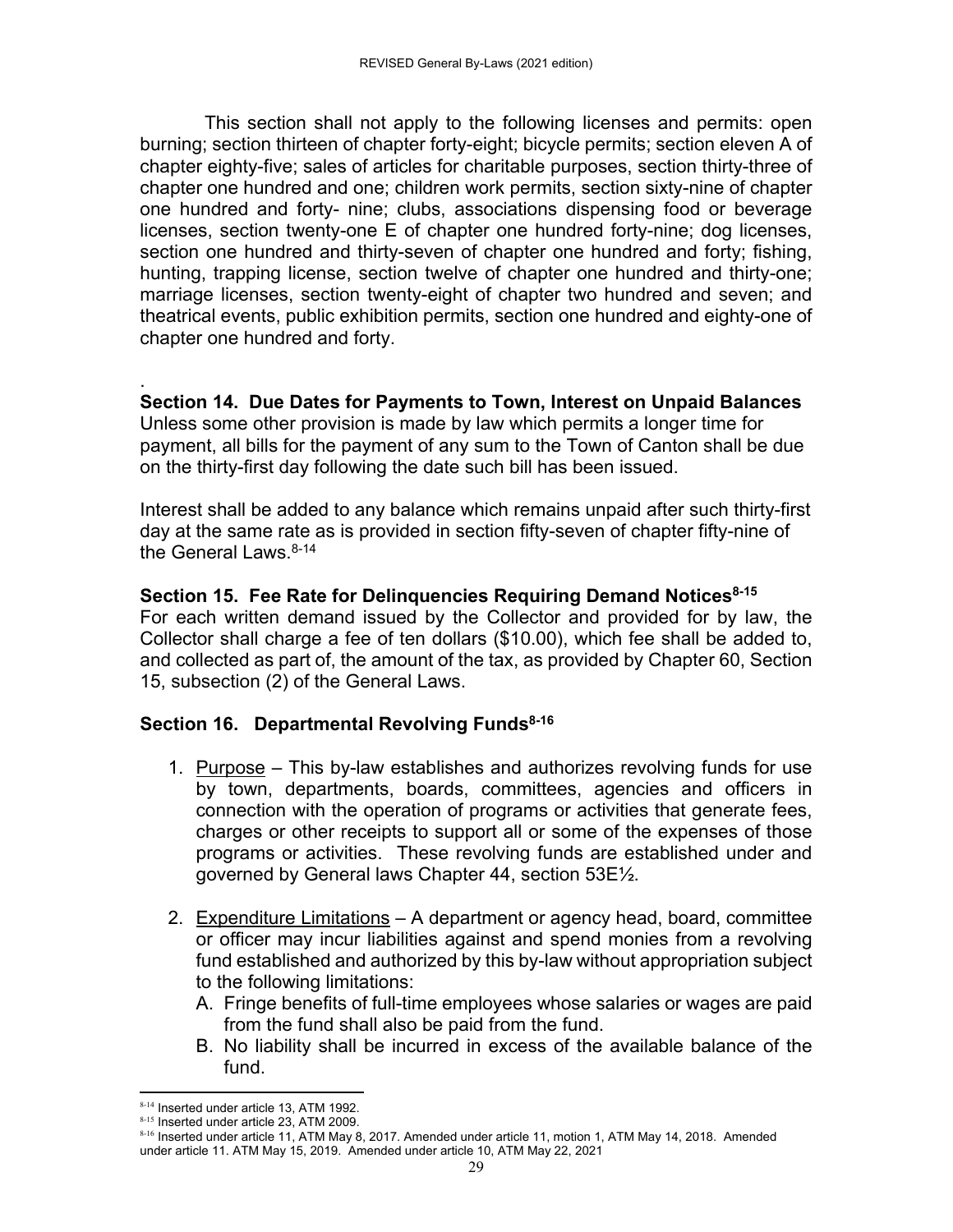- C. The total amount spent during a fiscal year shall not exceed the amount authorized by annual Town meeting on or before July 1 of that fiscal year, or any increased amount of that authorization that is later approved during that fiscal year by the Select Board and Finance Committee.
- 3. Interest Interest earned on monies credited to a revolving fund established by this by-law shall be credited to the general fund.
- 4. Procedures and Reports Except as provided in General Laws Chapter 44, section 53E½ and this by-laws, the laws, charter provisions, by-laws, rules, regulations, policies or procedures that govern the receipt and custody of town monies and the expenditure and payment of town funds shall apply to the use of a revolving fund established and authorized by this by-law. The Town Accountant shall include a statement on the collections credited to the fund, the encumbrances and expenditures charged to each fund and the balance available for expenditure in the regular report the Town Accountant provides the department, board, committee, agency or officer on appropriations made for its use.
- 5. Authorized Revolving Funds The Table set forth below establishes:
	- A. Each revolving fund authorized for use by a town department, board, committee, agency or officer,
	- B. The department or agency head, board, committee or officer authorized to spend from each fund,
	- C. The fees, charges and other monies charged and received by the department, board, committee, agency or officer in connection with the program or activity for which the fund is established that shall be credited to each fund by the Town Accountant,
	- D. The expenses of the program or activity for which each fund may be used,
	- E. The fiscal years each fund shall operate under this by-law.

| <b>Revolving</b><br><b>Fund</b>                                               | Department,<br>Board,<br>Committee.<br>Agency or<br><b>Officer</b><br>Authorized<br>to Spend<br>from Fund | Fees, Charges or<br><b>Other Receipts</b><br><b>Credited to Fund</b> | <b>Program or Activity</b><br><b>Expenses Payable</b><br>from Fund                                                                                                                             | <b>Fiscal Years</b>                                   |
|-------------------------------------------------------------------------------|-----------------------------------------------------------------------------------------------------------|----------------------------------------------------------------------|------------------------------------------------------------------------------------------------------------------------------------------------------------------------------------------------|-------------------------------------------------------|
| $#110 -$<br>Veterans'<br><b>Services</b><br><b>Special</b><br><b>Revenues</b> | Veterans'<br><b>Services</b><br><b>Director</b>                                                           | Contributions.<br>Donations, Gifts,<br><b>IGrants.</b>               | Providing services to<br>veterans not funded<br>under established<br>programs, including<br>but not limited to<br>newsletter<br>publication, monthly<br>breakfasts, funeral<br>services, other | <b>Fiscal Year</b><br>2018 and<br>subsequent<br>vears |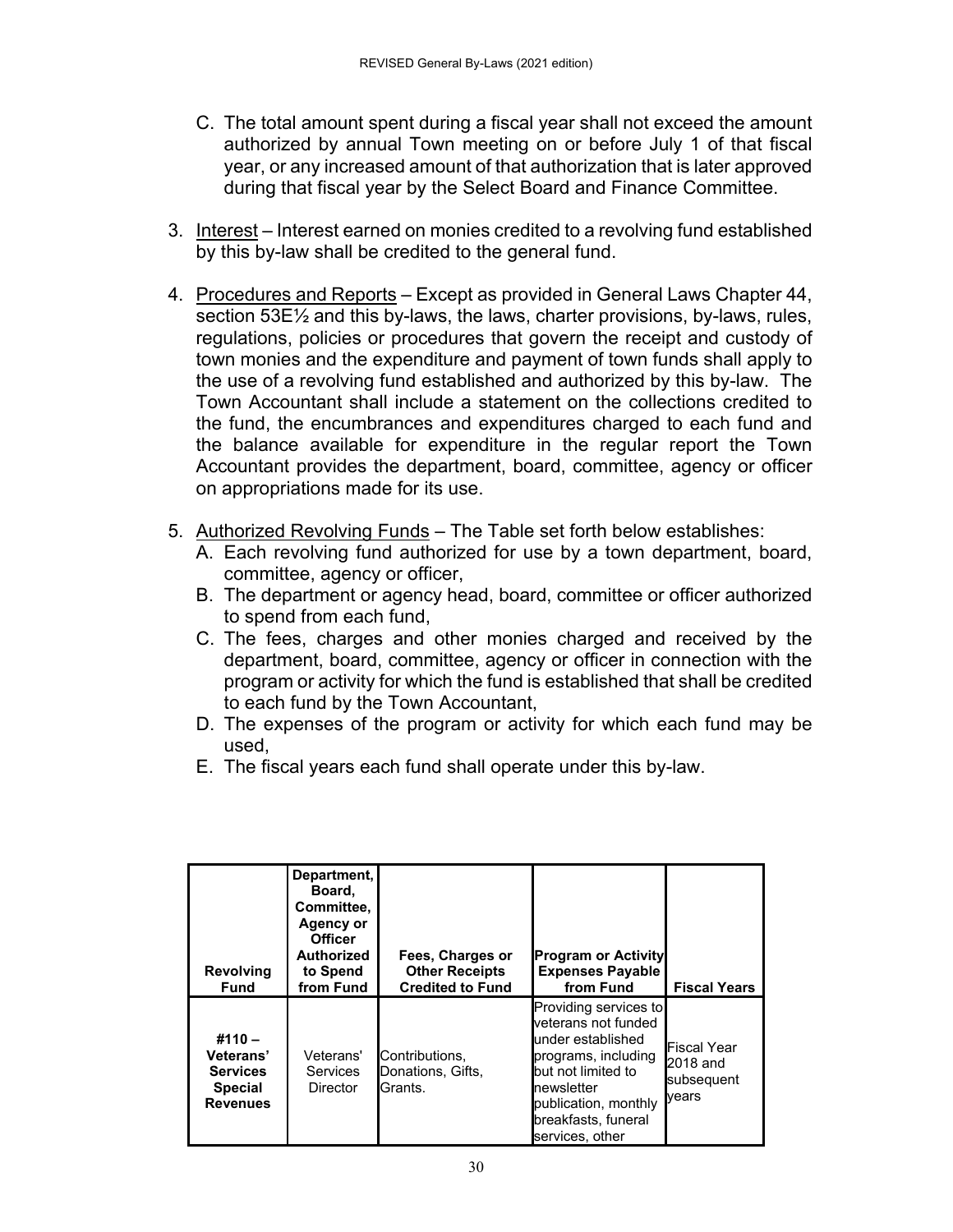| <b>Revolving</b><br><b>Fund</b>                              | Department,<br>Board,<br>Committee,<br><b>Agency or</b><br><b>Officer</b><br><b>Authorized</b><br>to Spend<br>from Fund | Fees, Charges or<br><b>Other Receipts</b><br><b>Credited to Fund</b>                                                                                                                                                                                                                                                                                                         | <b>Program or Activity</b><br><b>Expenses Payable</b><br>from Fund                                                                                    | <b>Fiscal Years</b>                                   |
|--------------------------------------------------------------|-------------------------------------------------------------------------------------------------------------------------|------------------------------------------------------------------------------------------------------------------------------------------------------------------------------------------------------------------------------------------------------------------------------------------------------------------------------------------------------------------------------|-------------------------------------------------------------------------------------------------------------------------------------------------------|-------------------------------------------------------|
|                                                              |                                                                                                                         |                                                                                                                                                                                                                                                                                                                                                                              | commemorative<br>programs and other<br>purposes in the<br>opinion of the<br>Veterans' Director in<br>the best interests of<br>Canton Veterans.        |                                                       |
| #119 - Library<br><b>Revolving</b><br>Fund                   | Board of<br>Library<br>Trustees                                                                                         | Fees received for<br>processing passport<br>applications, loss,<br>damage or late return of<br>borrowed materials,<br>replacement of<br>borrower cards.<br>donations, or any other<br>such fees as may be<br>established by the<br>Board of Library<br>Trustees, for the<br>purpose of and<br>consistent with<br>maintaining a fair and<br>efficient library loan<br>system. | Payment of bills and<br>charges for<br>processing passport<br>applications,<br>purchasing books<br>and other library<br>materials for public<br>loan. | <b>Fiscal Year</b><br>2018 and<br>subsequent<br>vears |
| #130 -<br><b>Recreation</b><br><b>Revolving</b><br>Fund      | Parks &<br>Recreation<br><b>Director</b>                                                                                | Donations and fees<br>received for various<br>programs sponsored by<br>Parks & Recreation.                                                                                                                                                                                                                                                                                   | Payment of bills and<br>charges in<br>connection with<br>programs sponsored subsequent<br>by Parks &<br>Recreation.                                   | <b>Fiscal Year</b><br>2018 and<br>vears               |
| #132 -<br>Student<br><b>Parking Fees</b>                     | School<br>Committee                                                                                                     | Fees paid by students<br>to park their vehicles at<br>Canton High School.                                                                                                                                                                                                                                                                                                    | Payment of bills and<br>charges to maintain<br>the high school<br>parking lots and<br>grounds.                                                        | <b>Fiscal Year</b><br>2018 and<br>subsequent<br>vears |
| #134 -<br>Pequitside<br><b>Farm Rentals</b>                  |                                                                                                                         | Rental of Pequitside<br>Farm, Rental of Little<br>Red House, Rental of<br>Conservation Rooms in Main Building<br>Commission Rental of Rooms in<br>Tavern or any other<br>portion of building or<br>grounds.                                                                                                                                                                  | Maintaining,<br>improving &<br>renovation of<br>property, payment of<br>salaries for time<br>spent arranging<br>rentals.                              | <b>Fiscal Year</b><br>2018 and<br>subsequent<br>vears |
| #135 -<br>Greenlodge<br><b>Street Parking</b><br><b>Fees</b> | Select Board                                                                                                            | Fees paid by residents<br>and non-residents to<br>park their vehicles along<br>Greenlodge Street.                                                                                                                                                                                                                                                                            | Payment of bills and<br>charges to maintain<br>the program, with an<br>amount transferred<br>to the General Fund<br>as determined by<br>Town Meeting. | Fiscal Year<br>2018 and<br>subsequent<br>vears        |
| #136 -<br><b>Beautification</b><br><b>Fund</b>               | Beautification<br>Committee                                                                                             | Fees received from the<br>sale of bricks and other<br>donations.                                                                                                                                                                                                                                                                                                             | Payment of services<br>required to install<br>bricks and for other<br>beautification<br>projects.                                                     | <b>Fiscal Year</b><br>2018 and<br>subsequent<br>years |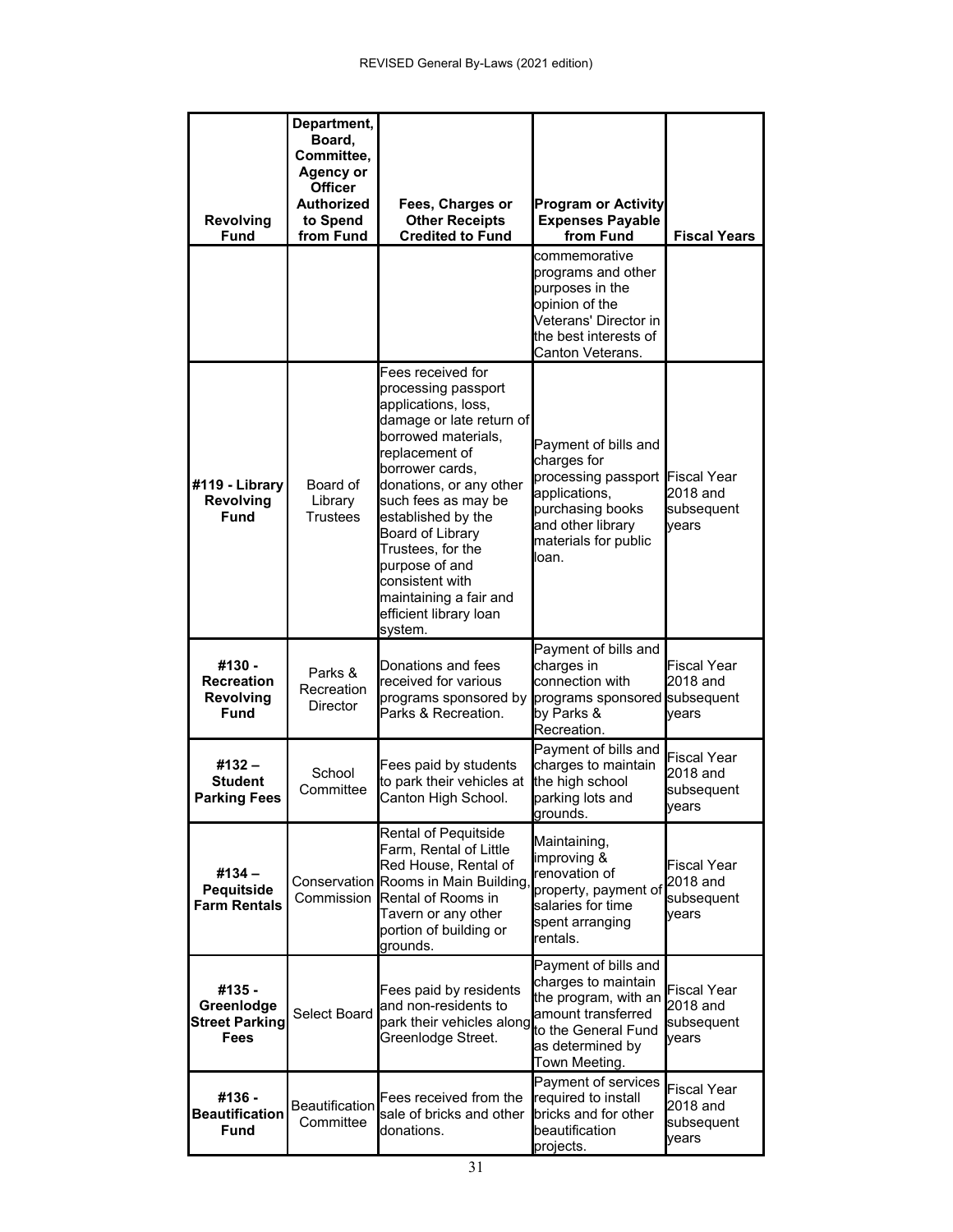| <b>Revolving</b><br>Fund                                                                              | Department,<br>Board,<br>Committee,<br><b>Agency or</b><br><b>Officer</b><br><b>Authorized</b><br>to Spend<br>from Fund | Fees, Charges or<br><b>Other Receipts</b><br><b>Credited to Fund</b>                                                                                                                                                                                                                                                                                                                     | <b>Program or Activity</b><br><b>Expenses Payable</b><br>from Fund                                                                                                                                                                                               | <b>Fiscal Years</b>                                   |
|-------------------------------------------------------------------------------------------------------|-------------------------------------------------------------------------------------------------------------------------|------------------------------------------------------------------------------------------------------------------------------------------------------------------------------------------------------------------------------------------------------------------------------------------------------------------------------------------------------------------------------------------|------------------------------------------------------------------------------------------------------------------------------------------------------------------------------------------------------------------------------------------------------------------|-------------------------------------------------------|
| #137 - Animal<br>Control<br><b>Special</b><br><b>Revenues</b>                                         | Animal<br>Control<br>Officer                                                                                            | Adoption and boarding<br>fees.                                                                                                                                                                                                                                                                                                                                                           | Payment for<br>veterinary services<br>and payments to<br><b>Animal Control</b><br>Officer.                                                                                                                                                                       | <b>Fiscal Year</b><br>2018 and<br>subsequent<br>vears |
| #138 - Library<br><b>Building</b><br><b>Rentals</b>                                                   | Board of<br>Library<br><b>Trustees</b>                                                                                  | Fees for rental and use<br>of Community or other<br>assembly rooms used<br>for meetings, programs<br>or other events,<br>including payments for<br>use of facilities and<br>conveniences in<br>conjunction with use of<br>spaces, as may be<br>established by the<br><b>Board of Library</b><br>Trustees.                                                                                | Paying bills,<br>connected with the<br>providing of<br>maintenance and<br>supply of facilities<br>and for the support<br>and safe conduct of<br>said programs and<br>events.                                                                                     | <b>Fiscal Year</b><br>2018 and<br>subsequent<br>vears |
| #140 - COA<br><b>Revolving</b><br>Fund                                                                | Council on<br>Aging                                                                                                     | Donations and other<br>fees received for<br>various programs<br>sponsored by the<br>Council on Aging.                                                                                                                                                                                                                                                                                    | Payment of bills and<br>charges in<br>connection with<br>various programs<br>sponsored by the<br>Council on Aging.                                                                                                                                               | Fiscal Year<br>2018 and<br>subsequent<br>vears        |
| #141 - Board<br>of Health<br><b>Special</b><br><b>Revenues</b>                                        | Board of<br>Health                                                                                                      | Contributions,<br>donations, gifts, grants,<br>reimbursements.                                                                                                                                                                                                                                                                                                                           | Providing services to<br>Canton citizens not<br>otherwise funded<br>under established<br>programs, including<br>but not limited to flu<br>vaccinations, child<br>and teenage health<br>education &<br>development<br>programs and<br>elderly health<br>programs. | <b>Fiscal Year</b><br>2018 and<br>subsequent<br>vears |
| #142 - Paul<br>Revere<br><b>Heritage Site</b><br><b>Rolling Mill</b><br>and Open<br><b>Space Fund</b> |                                                                                                                         | Rolling Mill, open space<br>or historical grants,<br>Rolling Mill, open space<br>or historical gifts,<br>Rolling Mill, open space<br>or historical<br>endowments, Rolling<br>Select Board Mill, open space or<br>historical contributions,<br>Rolling Mill, open space<br>or historical donations,<br>Rolling Mill rentals,<br>grounds rentals,<br>grounds use, receipts<br>from events. | Providing additional<br>funding relative to<br>the Rolling Mill,<br>Grounds and<br>Museum<br>maintenance<br>expenses, operating<br>expenses, capital<br>expenses, repair<br>expenses building<br>expenses, event<br>fees.                                        | <b>Fiscal Year</b><br>2020 and<br>subsequent<br>vears |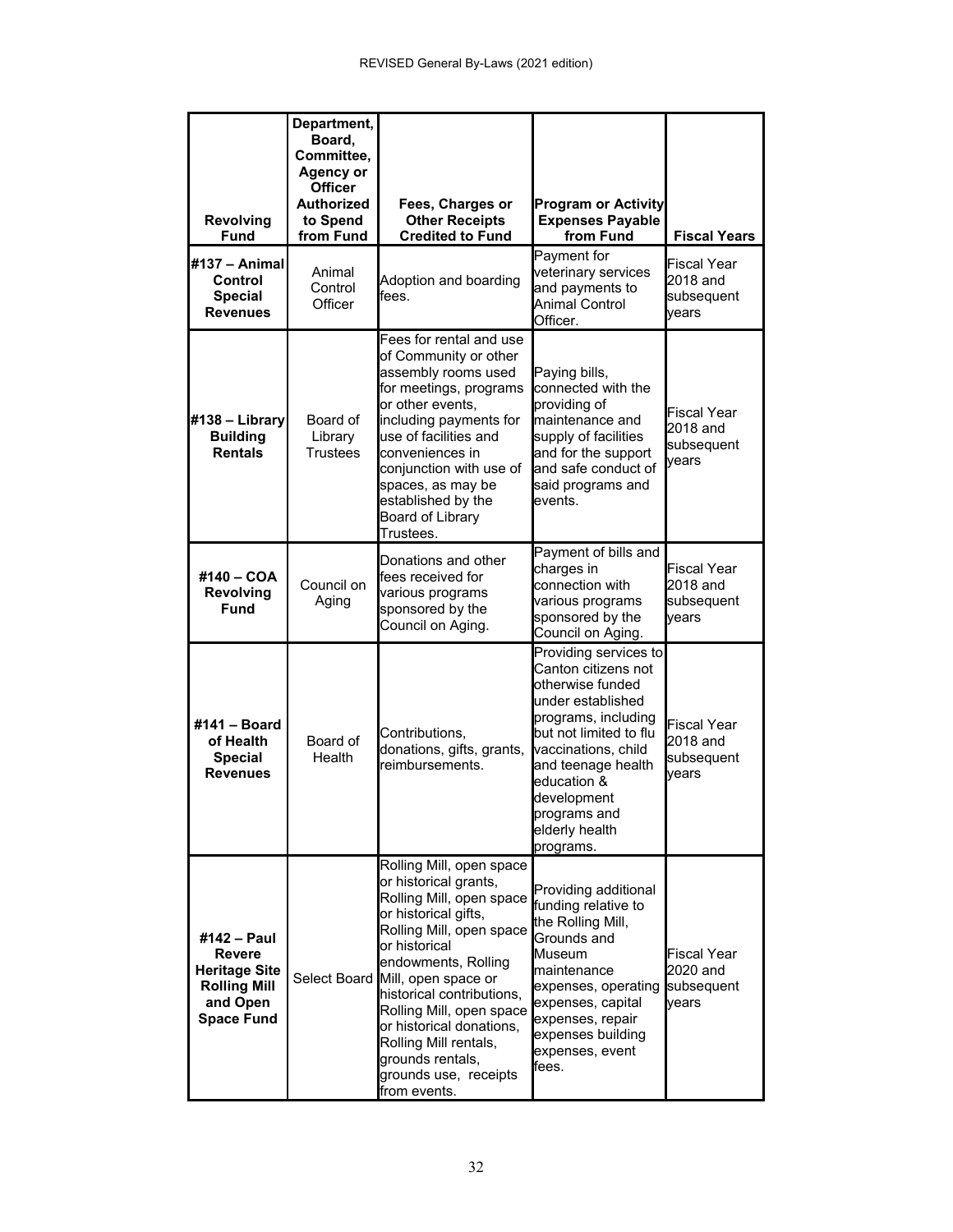| <b>Revolving</b><br><b>Fund</b>                                            | Department,<br>Board,<br>Committee,<br><b>Agency or</b><br><b>Officer</b><br>Authorized<br>to Spend<br>from Fund | Fees, Charges or<br><b>Other Receipts</b><br><b>Credited to Fund</b>                                                                                                                                                              | <b>Program or Activity</b><br><b>Expenses Payable</b><br>from Fund                                                                                                                                                                         | <b>Fiscal Years</b>                             |
|----------------------------------------------------------------------------|------------------------------------------------------------------------------------------------------------------|-----------------------------------------------------------------------------------------------------------------------------------------------------------------------------------------------------------------------------------|--------------------------------------------------------------------------------------------------------------------------------------------------------------------------------------------------------------------------------------------|-------------------------------------------------|
| #145 $-$ Traffic<br><b>Management</b><br>Fund                              | Select Board                                                                                                     | Fees related to<br>development (e.g. in<br>lieu of construction) or<br>development mitigation<br>payments, grants,<br>contributions,<br>donations,<br>reimbursements, other<br>allocations from reserve<br>fund, mitigation fund. | Providing additional<br>funding for<br>transportation<br>studies, design, or<br>construction projects<br>not currently funded<br>under Chapter 90,<br>capital plans, or<br>department budgets;<br>includes all modes<br>of transportation. | Fiscal Year<br>2019 and<br>subsequent<br>vears  |
| #152- Paul<br><b>Revere</b><br><b>Heritage Site</b><br><b>Museum Fundl</b> | Revere & Son<br>Heritage<br>Trust<br>Corporation                                                                 | Museum grants,<br>museum gifts, museum<br>contributions, museum<br>donations, museum<br>rentals, museum<br>admission receipts,<br>receipts from events.                                                                           | Providing additional<br>funding for museum<br>maintenance<br>expenses, operating<br>expenses, capital<br>expenses, repair<br>expenses, building<br>expenses, event<br>expenses.                                                            | Fiscal year<br>2020 and<br>subsequent<br>vears. |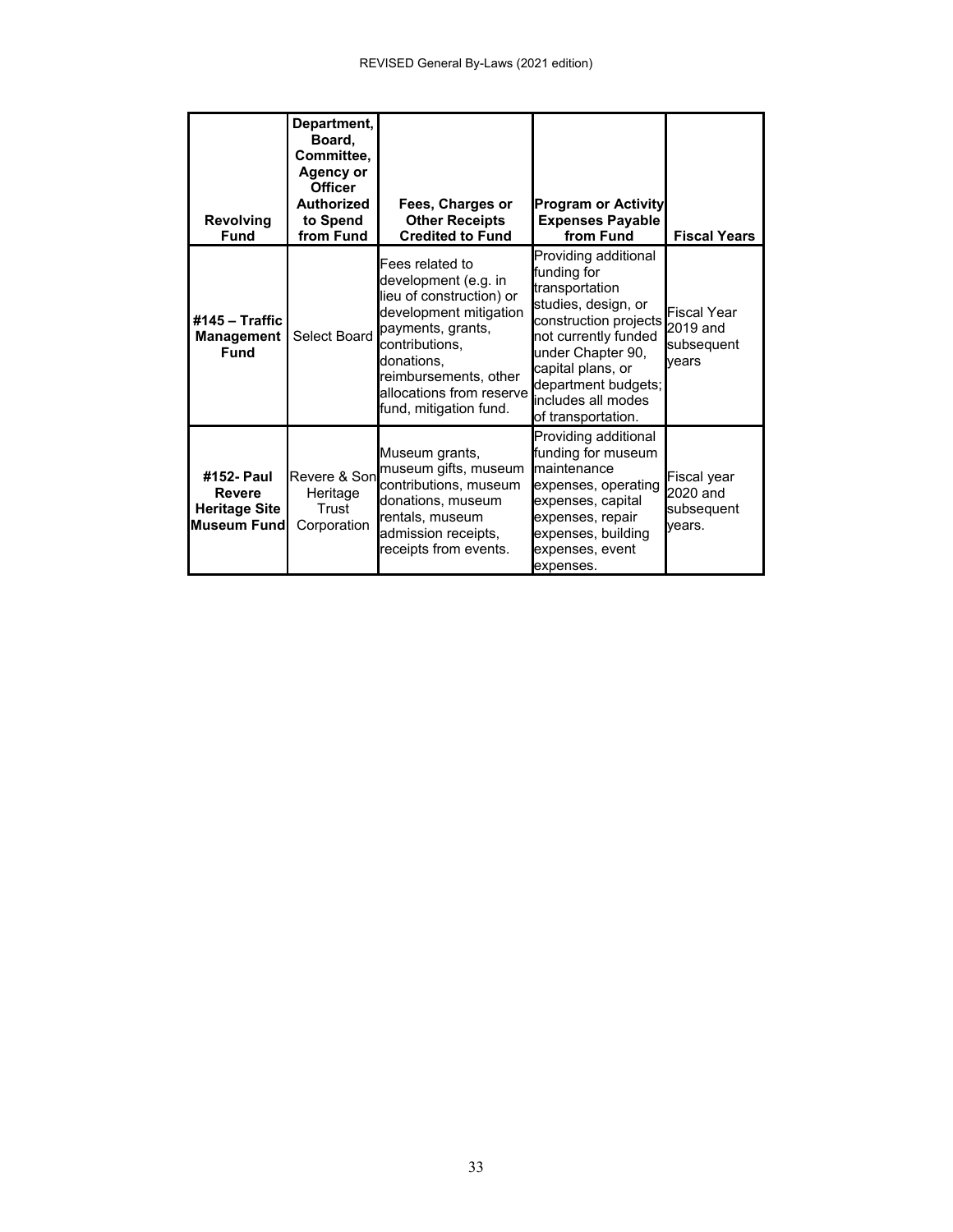# **ARTICLE IX**

# **TOWN REPORTS**

## **Section 1. Submission of Reports**

Each Town Officer, Board, Commission and Committee shall annually on or before the fifteenth day of January each year, prepare and submit to the Select Board, a report in writing covering clearly and concisely the work of their department for the preceding year. Each of such reports shall be published in the Annual Town Report.

### **Section 2. Contents of Town Report**

The report shall contain the Financial Report for the preceding fiscal year, detailed estimates of the amounts of money which will be required for the current fiscal year, specific statements as to what Town Ways and County Ways have been laid out, altered or ordered, what damages have been assessed and paid, what claims are outstanding and what claims have been presented against the Town, what suits have been commenced by or brought against the Town, and the circumstances relating thereto, and what repairs have been made upon public buildings.

## **Section 3. Distribution of Town Reports 9-3**

Upon request the Select Board shall cause to be delivered a copy of the Annual Town Report for the preceding year to every legal voter who so requests a copy.

  $9-3$  Inserted under article 39, ATM 1960. Amended under article 33, ATM April 26, 2004.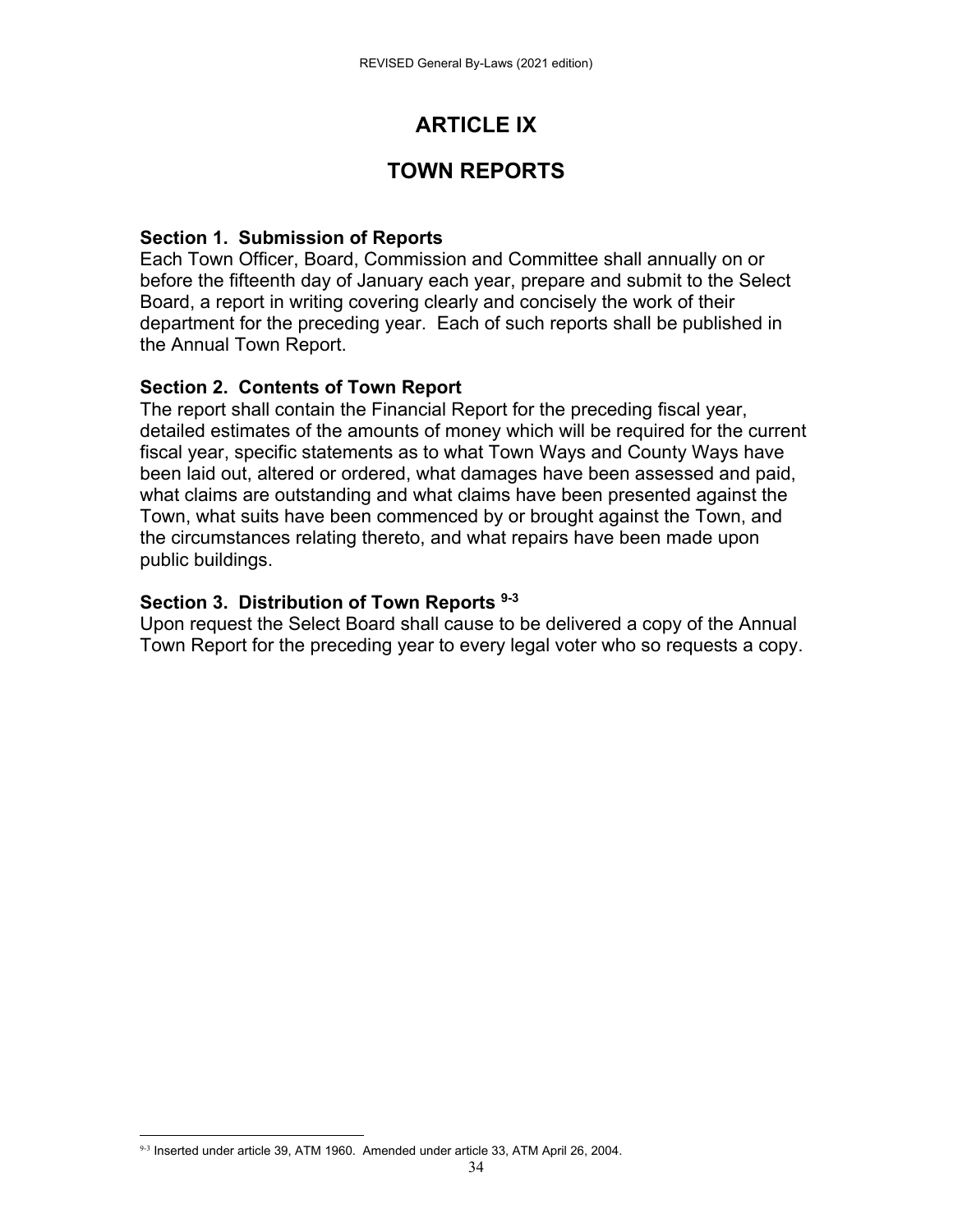# **ARTICLE X**

# **DUTIES OF TOWN OFFICERS**

### **Section 1. Town Counsel 10-1** (a) **Establishment, Appointment**

There shall be a Town Counsel who shall be an attorney admitted to practice in the Commonwealth and having a particular background and experience in municipal law who shall be appointed by the Select Board for a term not to exceed three years.

## (b) **Compensation, Conditions of Appointment**

The Town Counsel shall be employed under an individual contract of employment, as provided in Title II, section 3.02 (e) of the Personnel By-Law of the Town.

## (c) **Authorities and Responsibilities10-1(c)**

The Town Counsel shall be responsible for the legal affairs of the Town and shall personally provide, or, shall personally supervise the provision by others, of all legal services necessary for the proper and efficient conduct of the Town's affairs. The Town Counsel shall keep the Select Board fully appraised of the status of all legal matters affecting the Town by frequent oral and written reports directly to it or to it through such official with such title as designated by the Select Board and as authorized under Chapter 41, Section 23A of the General Laws. In all matters assigned for trial to outside attorneys provision shall be made requiring such Counsel to meet with the Select Board and/or the office or agency being represented in such action, at such times as may be determined by the Select Board, or such office or agency, for pre-trial conferences and status reports.

The Town Counsel shall devote some portion of time, to be determined by the Select Board from time to time, to consist of regular office hours at the town hall, for the convenience of town offices and agencies. The Town Counsel shall also be available to meet and confer with town officers and employees, department heads and multiple member bodies at any time mutually convenient to the parties.

The duties of the Town Counsel shall specifically include, but are not to be construed as limited to, the following matters:

1. Title examination for all real estate and other property to be acquired by the Town, approval of deeds and other instruments in writing under which the Town takes title to the same.

 <sup>10-1</sup> Article X, Section 1 was deleted in its entirety and replaced by a new Section 1 by action taken under article 46, ATM April 26, 1999.

 $10^{-1(c)}$  Amended under article 34, ATM May 5, 2004.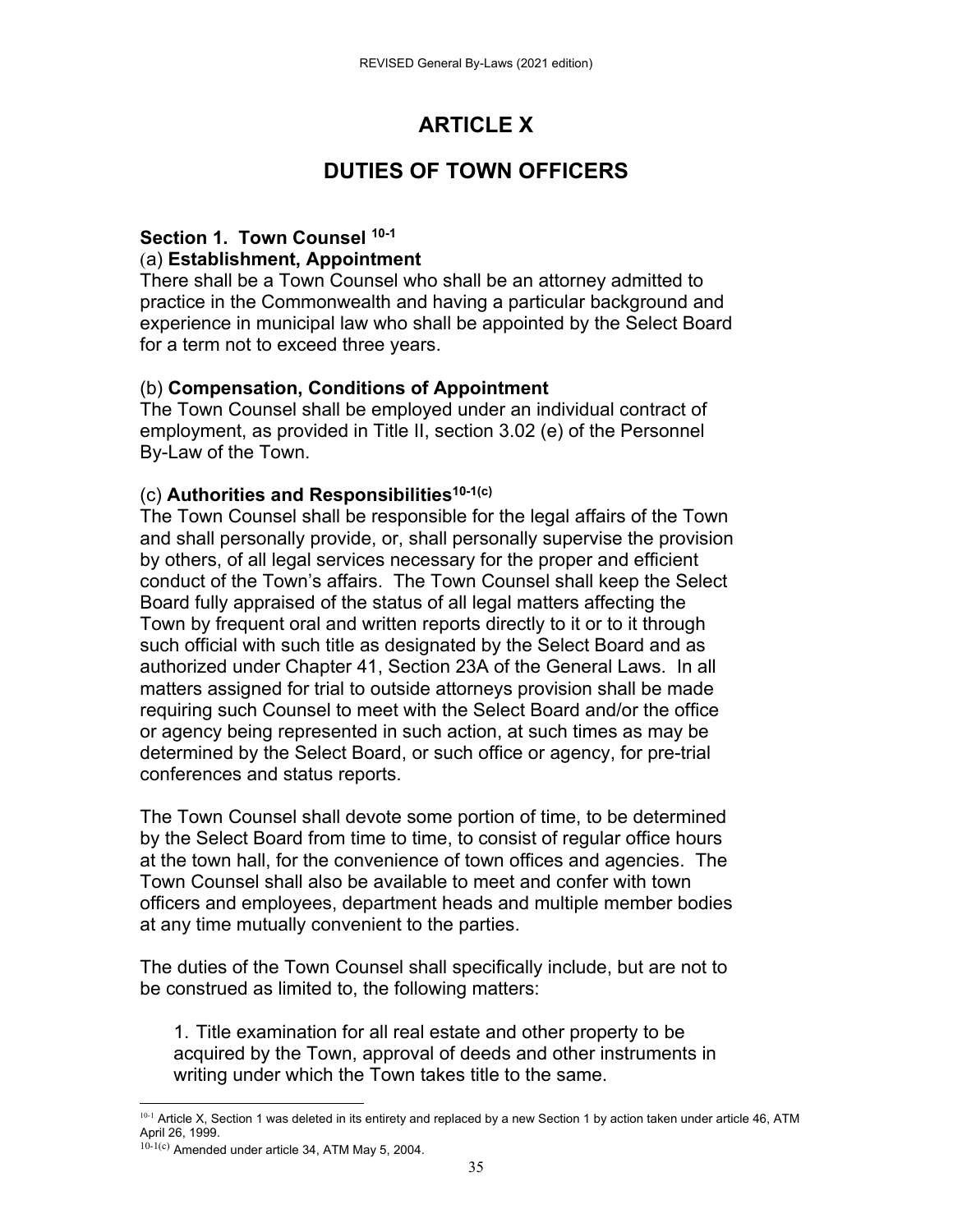2. Draft all deeds, leases, conveyances and releases to be executed in behalf of the Town and all contracts, bonds, obligations or other agreements in writing whereby the Town assumes any pecuniary, contractual or other liability to be executed by any town official, board, department or committee by virtue of any special or general authorization.

3. Draft formal orders, notices, votes, adjudications or decrees for the layout, relocation, alteration or discontinuance of town ways and for the taking of lands or interests in lands, in behalf of the Town, by purchase or eminent domain, for any municipal purpose.

4. Attend all town meetings and, at the request of the Moderator thereof, advise the town meeting on questions of law relating to the subject matter of any matter before the town meeting and as to the form of proposed votes or motions or the legality of any particular action proposed to be taken by the town meeting.

5. Provide advice or opinion to all elective or appointive town officers, multiple member bodies, or departments as to any function of their respective offices or on any specific question of law in relation thereto.

6. Appear and act as attorney for the Town, or for any town officer in their official capacity, in any suit, action complaint or court proceedings in which the Town, or such town officer in their official capacity, is a party plaintiff or a party defendant, subject to the advice and consent of the Select Board.

7. Appear and act for the Town and its officers, boards and committees before state and county boards and officials, executive departments and committees of the legislature, in all proceedings involving the rights, duties or interests of the Town, subject to the request and direction of the Select Board.

8. Appear for and defend any town officer against whom in person any suit or proceedings in court has been brought, founded on an official action performed in good faith relative to a matter in which the Town in its corporate capacity has a duty to perform, a right to defend, or an interest to protect, provided the Select Board, at the request of such officer, directs the Town Counsel, in writing, so to do.

9. Advise the Select Board with respect to the question of whether or not to compromise and settle claims or suits against the Town.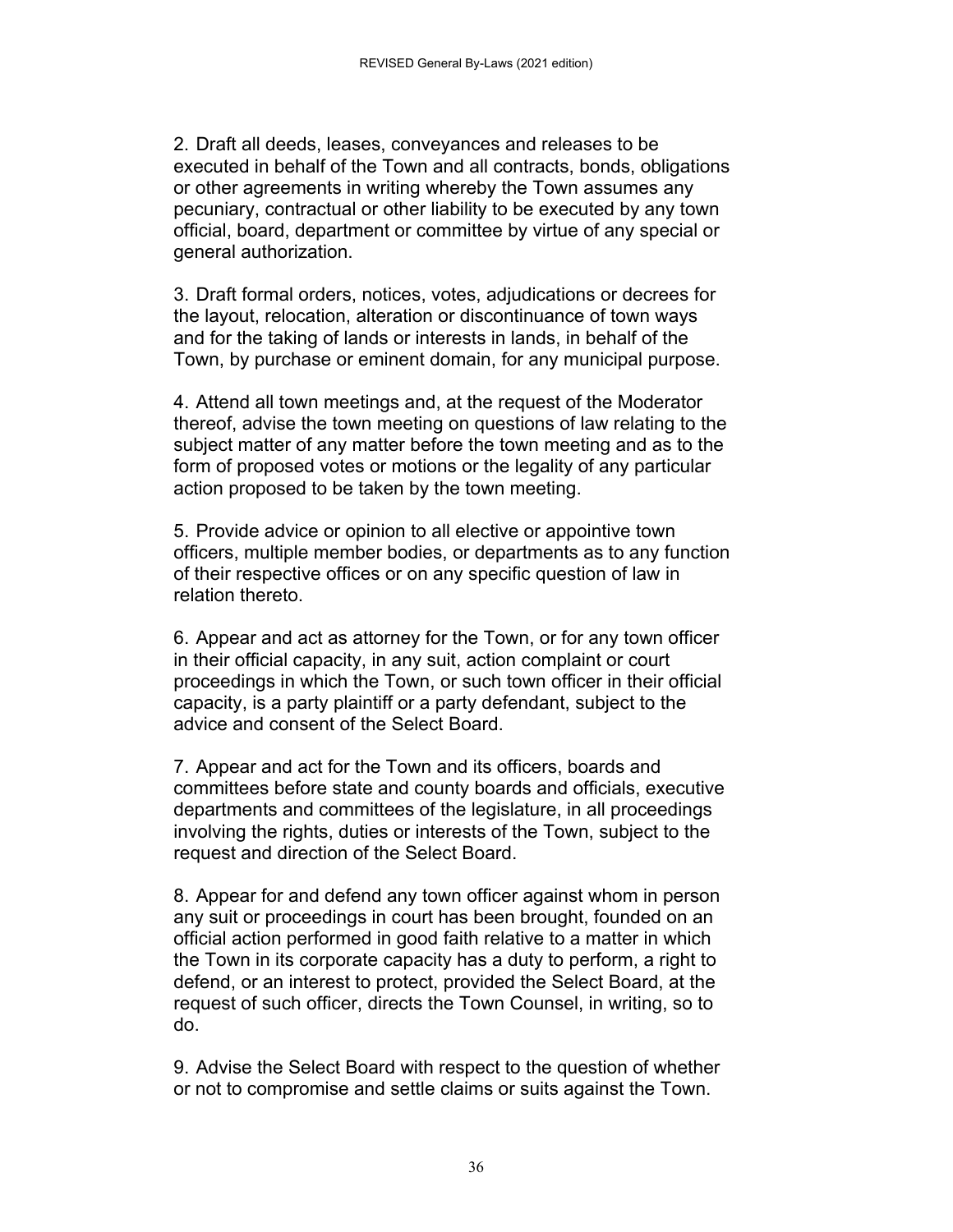10. To develop, organize and maintain, in current status, all Town legal files and records including both paper and computer data information.

11. To perform such other duties related to the office of Town Counsel as may from time to time be assigned by vote of the Select Board.

12 *Additional Counsel, Special Counsel* - No Town agency shall, unless authorized by state statute, by a vote of the Town, or by a vote of the Select Board, employ, advise with or consult any attorney or counsellor at law, other than the Town Counsel, with regard to its duties, or to any town business, provided, however, that whenever a jurisdictional dispute shall arise between two or more Town agencies and the matter appears to be one which is proper for a judicial determination such authorization to employ legal counsel shall not be denied. In certain cases it is recognized that the Town Counsel might be inconvenienced by a conflict of interest, or by the appearance of a conflict of interest, in such cases separate, independent counsel shall be employed by the Town. The Town Counsel, after consultation with the affected agencies, shall decide which agency (if any) it wishes to represent.

#### **Section 2. Street Openings 10-2**

#### **Section 3. Copies of Records 10-3**

Except as otherwise provided by law, every officer having custody of any public record shall furnish copies thereof on payment of a fee of fifty (\$.50) cents for each page thereof.

#### **Section 4. Building Renovations Committee 10-4**

*(a) Composition, Mode of Selection, Term of Office, Vacancies* - There shall be a permanent Building Renovations Committee responsible for design review and construction of public buildings, additions to public buildings, renovations and repairs to public buildings and other facilities and such other projects as may be assigned to such committee by vote of the town meeting.

The Building Renovations Committee shall consist of twelve members selected as follows: six members shall be appointed by the Town Moderator, for terms of three years so arranged that the term of two shall expire each year, one person to be designated by the Select Board, one person to be designated by the School Committee, one person to be designated by the Board of Trustees of the Public Library, one person to be designated by the Commission on Disabilities and one person to be designated by the Capital Outlay and Planning Committee, (such persons may, but need not, be members of the multiple member body by which

  $10-2$  Article X, Section 2 was deleted in its entirety by action taken under article 47, ATM May 5, 1999.

<sup>&</sup>lt;sup>10-3</sup> This was Section 3 of Article I when these By-Laws were adopted in 1936. It has been moved to this location as a more suitable place for its subject matter.

<sup>10-4</sup> Inserted under article 23, ATM 2002.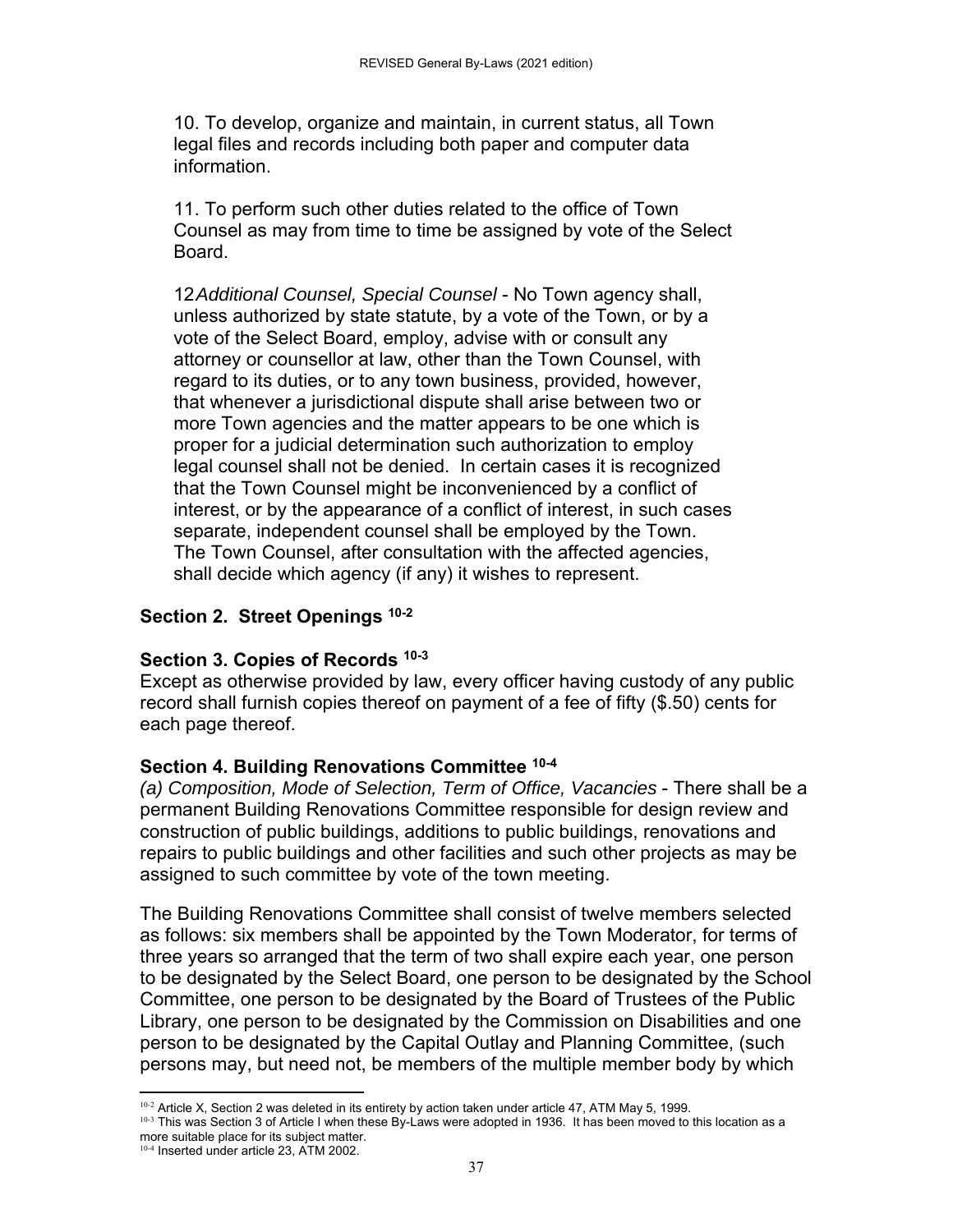they are designated) and who shall be designated by the respective multiple member bodies annually; the Finance Director shall serve by virtue of office as a member of the committee either personally or by designating a deputy to attend meetings. The appointing authority as provided in this paragraph shall forthwith, fill any vacancy, which occurs in the membership of the committee.

The Building Renovations Committee may appoint not more than three persons to represent the interests of the users of any facility being constructed, remodeled or renovated to serve as advisors to the Building Renovations Committee during the period of such construction, repair or renovation. Such persons may participate in the discussions of the Building Renovations Committee, but shall have no power to vote.

*(b) Powers and Duties -* The Building Renovations Committee shall be responsible for the supervision of all building and or facilities related projects, which are approved and or funded by any motion under any article at a town meeting.

The Building Renovations Committee shall be responsible for the assignment of all town meeting approved design and or construction projects, (and whether termed construction, reconstruction, remodeling, renovation, repair, or otherwise), the building committee shall be responsible for soliciting, reviewing, negotiating and awarding all contracts for the design and or the construction of buildings or other facilities, it shall be responsible for the supervision of all periodic design review, construction management and construction work in progress. The committee may delegate the periodic design review responsibility and or the construction management responsibility and or the day-to-day construction administration responsibility to an employee (e.g. a clerk of the works) and or consultant(s) and or it may assign such responsibility to one or more members acting as a sub-committee of the full committee.

The Building Renovation Committee may, with the approval of a sponsoring agency, call upon any town agency or their employees for assistance, as it may deem to be necessary and or desirable in the furtherance of its responsibilities.

The Building Renovations Committee shall be the approving agency for payment of all invoices submitted in connection with construction and design of projects assigned to it. The Building Renovations Committee may delegate its approval responsibility of individual invoices to its chair, or to the chair of a sub-committee established for a particular project

The Building Renovations Committee shall be responsible for review and approval of change orders for projects under the committee's responsibility. The Building Renovations Committee may delegate its approval responsibility of individual change orders to its chair, or to the chair of a sub-committee established for a particular project. Any such change orders must be formally approved at the next regularly scheduled meeting of the committee, such vote shall identify the source of funding.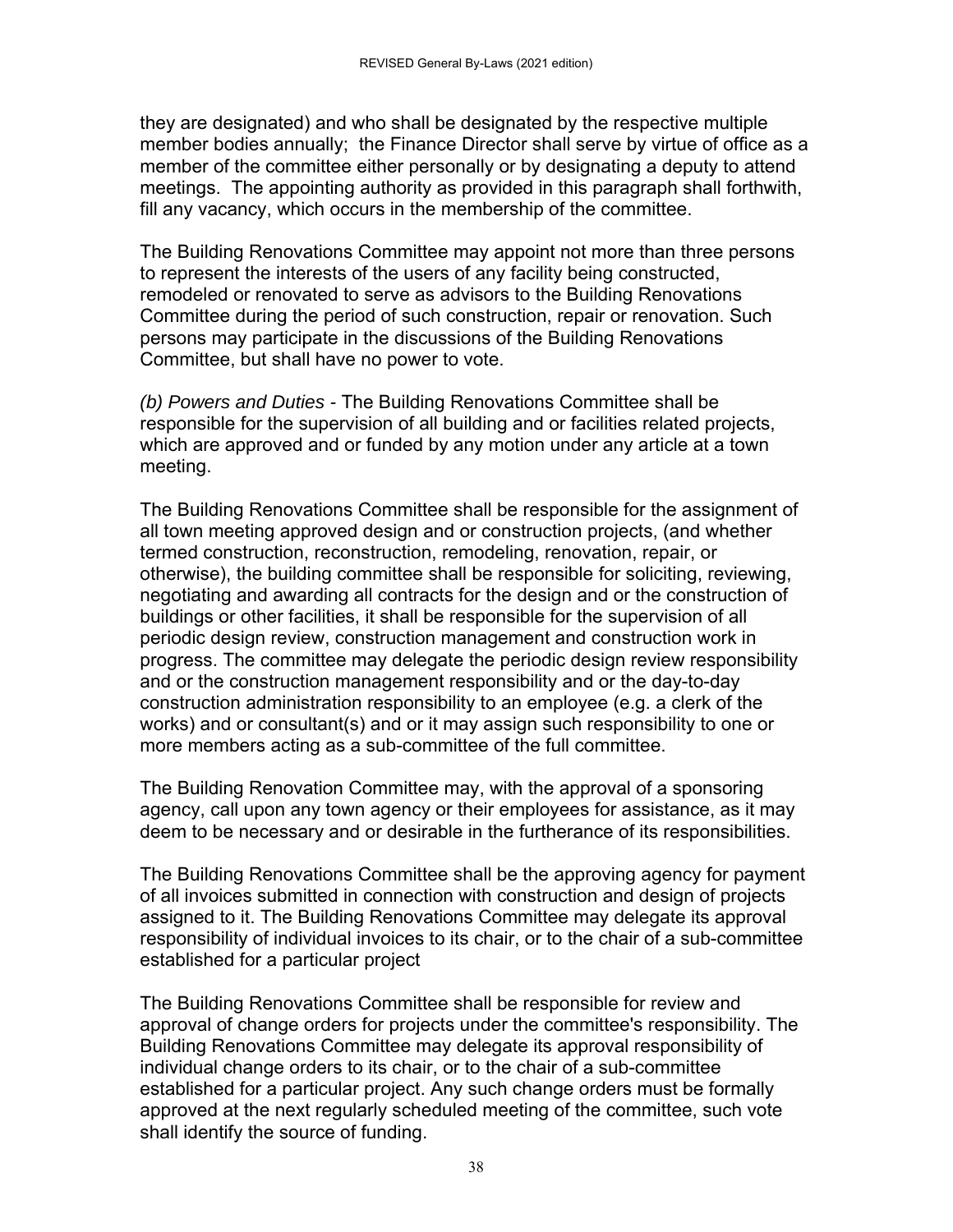The Building Renovations Committee shall be responsible to review and approve all preliminary and or final design plans to ensure such documents are in compliance with the program specifications and or scope of work requirement(s) of the sponsoring agency, and which will become the basis for developing preliminary cost estimates and or final bid solicitations. The committee shall be authorized to engage such structural engineering and or other consultants' effort as may be necessary to carry out its design review related responsibilities, the funding for such effort shall be included in the town meeting approved funding for such project.

The Building Renovations Committee shall, be authorized to engage construction management effort as may be necessary to carry out its construction management-related responsibilities, the funding for such effort shall be included in the town meeting approved funding for such project.

The Building Renovations Committee shall, be authorized to engage construction administration effort as may be necessary to carry out its construction administration related responsibilities, the funding for such effort shall be included in the town meeting approved funding for such project.

The Building Renovations Committee shall have the authority to transfer unspent funds from a completed project to an incomplete project with insufficiencies, provided however funds are available as verified by the Finance Director, and that such transfers will not result in a change in the scope of work approved by the town meeting.

The Building Renovations Committee shall file, at least annually, a report listing all projects under the jurisdiction of the committee and the status of the work. Notwithstanding any report which may be prepared for publication in the annual town report, the report required by this paragraph shall be based on a fiscal, not a calendar, year.

# **Section 5. Permit Advisory Committee10-5**

(a) Establishment, Purpose

1. There shall be a Permit Advisory Committee (the "PAC"), the purpose of which is to expedite the development review process in the Town. The PAC shall help streamline the application and review process by performing a preliminary staff review of proposed projects.

2. Specifically, the PAC shall expedite the development review process in Canton by:

 i. meeting with prospective permit applicants to share information and offer guidance and assistance;

 10-5 Inserted under article 31, ATM 2006.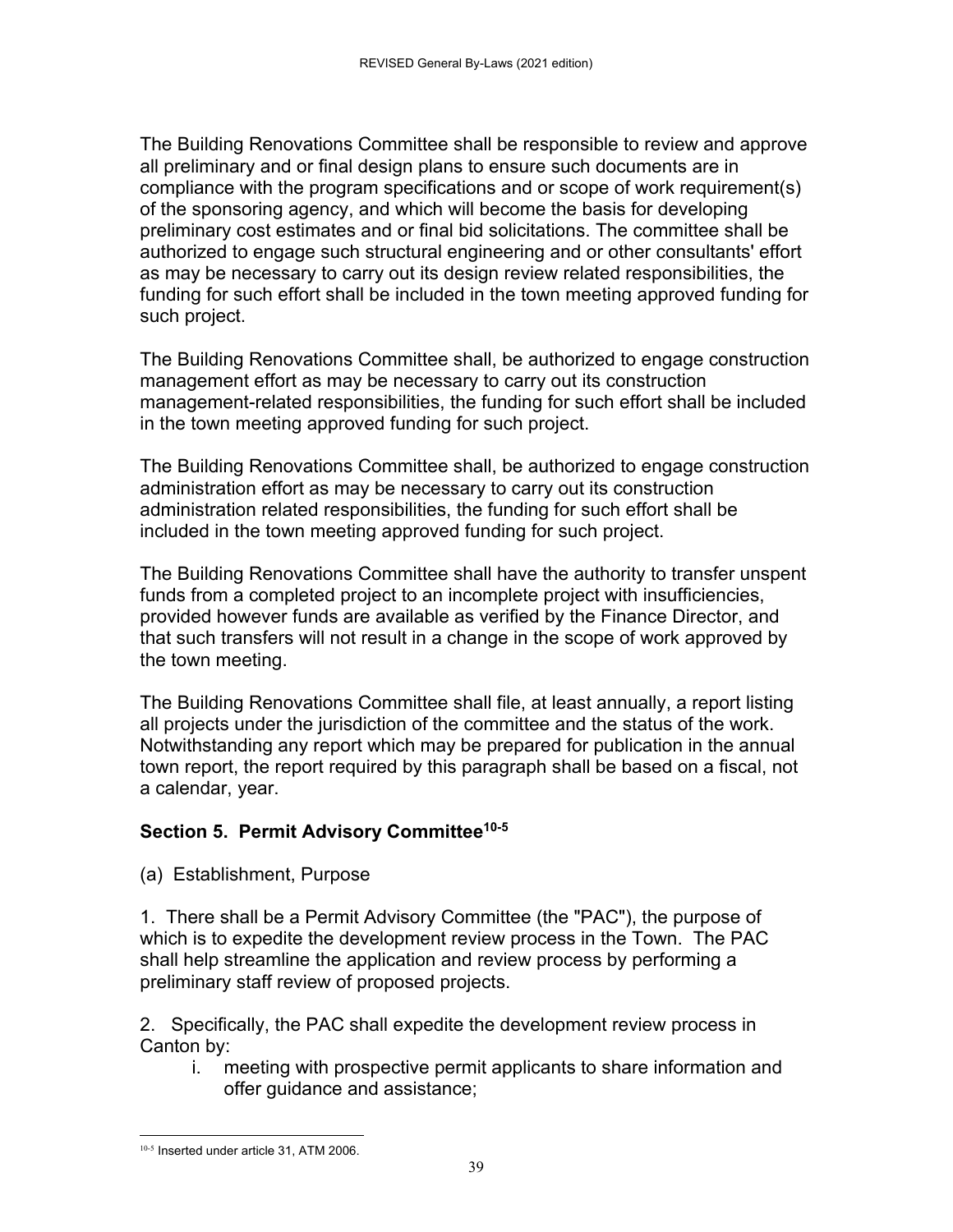- ii. listening to the prospective applicant's proposed ideas for development;
- iii. informing the applicant of the Town's approval process, bylaws, requirements, rules and regulations with which the applicant and the proposed project must conform;
- iv. coordinating Town concerns and departmental responsibilities to communicate requirements to permit applicants;
- v. assisting the Town's regulatory boards by identifying the salient issues regarding proposed development projects; and
- vi. facilitating communication among Town departments and professional staff who regulate and advise on land use development.
- (b) Composition, Appointment, Term of Office **10-5(b)**
- 1. The composition of the PAC shall be as follows:
	- i. one member representing: Select Board
	- ii. one member representing: Planning Board
	- iii. the Town Planner
	- iv. one member representing: Zoning Board of Appeals
	- v. one member representing: Conservation Commission
	- vi. one member representing: The Building Department
	- vii. one member representing: The Economic Development Commission
	- viii. one member representing: The Police Department
	- ix. one member representing: The Fire Department
	- x. two members representing the Citizens at Large.
	- xi. one member representing the Historical Commission
	- xii. one member representing the Department of Public Works
	- xiii. one member representing the Board of Health.

2. Each PAC member shall be a member of and appointed annually by the entity which the member represents, except for the Two Citizens at Large, who shall be appointed annually by the Select Board.

(c) Town of Canton Development Handbook

1. The PAC is authorized to publish and from time to time amend guidelines which shall outline the process of obtaining permits for project development in the Town.

2. The guidelines shall be entitled the Town of Canton Development Handbook (the "Development Handbook").

3. The Development Handbook shall be an advisory guide containing summary information only. The Development Handbook shall not affect the applicability of the by-laws, rules, regulations, requirements and standards for development in the Town, including without limitation federal and state statutes and regulations,

 10-5(b) Amended under article 29, ATM 2008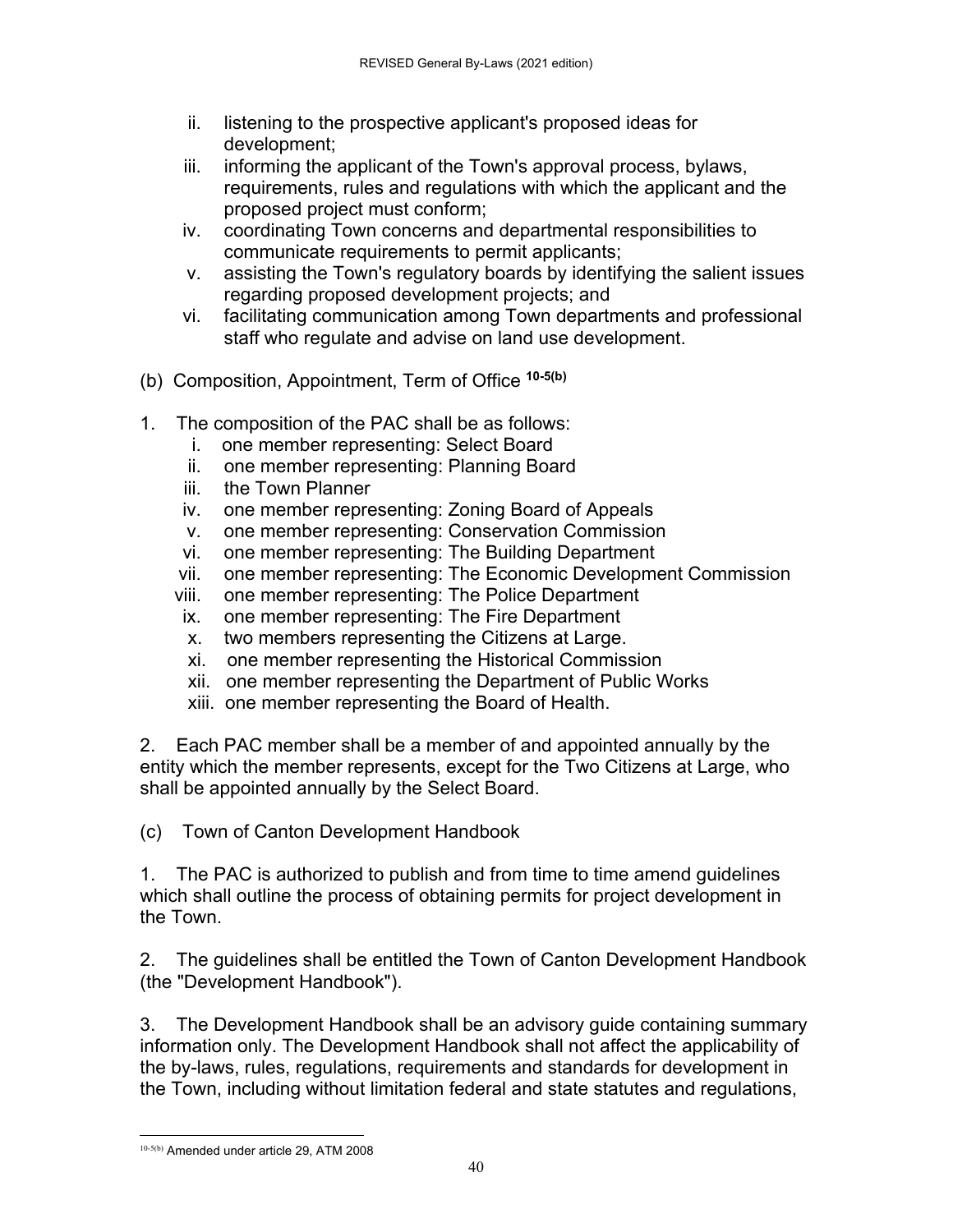the Zoning By-law, the General By-laws and the Planning Board's Subdivision Rules and Regulations.

## **Section 6. Canton Affordable Housing Trust Fund 10-6**

(a) Authority; establishment

Pursuant to the authority of MGL c. 44, § 55C, there is hereby created a local municipal affordable housing Trust fund to be known as the "Canton Affordable Housing Trust" (hereinafter "the Trust").

# (b) Purpose

The purpose of the Trust shall be to provide for the preservation and creation of affordable and community housing in the Town of Canton for the benefit of low- and moderate-income households and for the funding of community housing, as defined in and in accordance with the provisions of chapter 44B.

## (c) Board of Trustees

There shall be a Board of Trustees of the Canton Affordable Housing Trust Fund, composed of seven voting members. The members shall include: The Town Administrator, the Finance Director, the Town Planner, one member of the Select Board (chosen by the Select Board), a member of the Housing Authority (chosen by the Housing Authority), a member of the Community Preservation Committee (chosen by the Community Preservation Committee), and one citizen-at-large (appointed by the Select Board). The Select Board shall appoint the Trustees for terms not to exceed two years, except that three of the initial Trustee appointments shall be for a term of one year, so as to allow staggered terms. Said Trustees may be re-appointed at the discretion of the Select Board. Vacancies shall be filled by the Select Board for the remainder of the unexpired term. Any member of the Board of Trustees may be removed by the Select Board for cause after the opportunity of a hearing.

### (d) Declaration of Trust

The Trustees are hereby authorized to execute a Declaration of Trust and Certificate of Trust for the Canton Affordable Housing Trust Fund, to be recorded with the Norfolk County Registry of Deeds and filed with the Norfolk Registry District of the Land Court.

### (e) Powers of Trustees

The powers of the Board of Trustees, all of which shall be carried on in furtherance of the purposes set forth in MGL c. 44, § 55C, and inclusive of any future amendments to that section, and shall include the following:

 $10-6$  Inserted under article 32, ATM May 22, 2021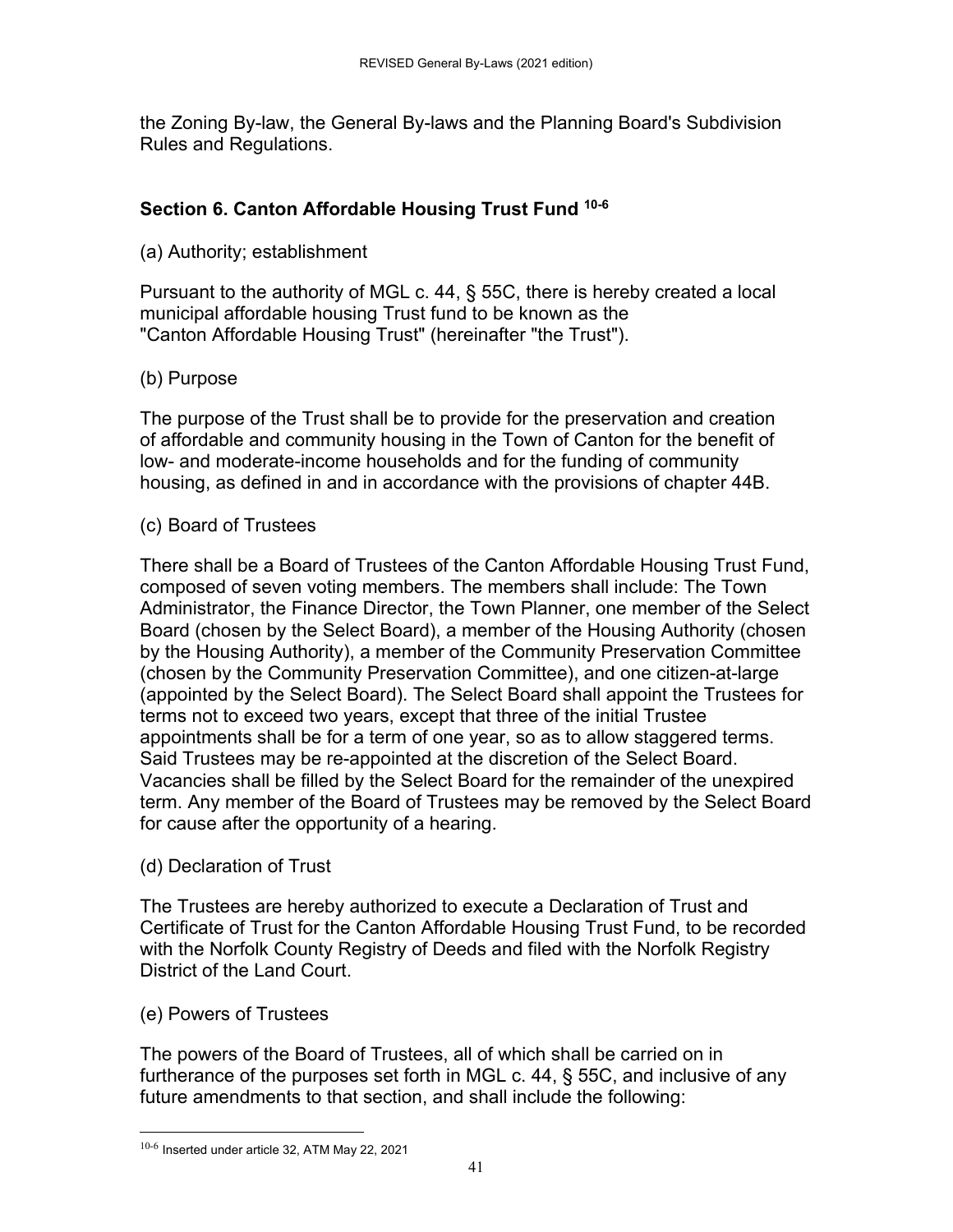- 1. With Select Board approval, to purchase and retain real or personal property, including, without restriction, investments that yield a high rate of income or no income;
- 2. With Select Board approval, to sell, lease, exchange, transfer or convey any personal, mixed, or real property at public auction or by private contract for such consideration and on such terms as to credit or otherwise, and to make such contracts and enter into such undertaking relative to Trust property as the Board of Trustees deems advisable notwithstanding the length of any such lease or contract;
- 3. With Select Board approval, to borrow money on such terms and conditions and from such sources as the Board of Trustees deems advisable, to mortgage and pledge Trust assets as collateral;
- 4. With Select Board approval, to employ lawyers and full-time or part-time staff, as the Board of Trustees deems necessary;
- 5. With Select Board approval, to compromise, attribute, defend, enforce, release, settle or otherwise adjust claims in favor or against the Trust, including claims for taxes, and to accept any property, either in total or partial satisfaction of any indebtedness or other obligation, and subject to the provisions of this act, to continue to hold the same for such period of time as the Board of Trustees may deem appropriate;
- 6. To employ advisors and agents, such as consultants, accountants, and appraisers and to contract for administrative and support goods and services, as the Board of Trustees deems necessary;
- 7. To accept and receive real property, personal property or money, by gift, grant, contribution, devise or transfer from any person, firm, corporation or other public or private entity, including but not limited to money, grants of funds or other property tendered to the Trust in connection with any ordinance or Bylaw or any general or special law or any other source, including money from MGL c. 44B; provided, however, that any such money received from MGL c. 44B shall be used exclusively for community housing and shall remain subject to all the rules, regulations and limitations of that chapter when expended by the Trust, and such funds shall be accounted for separately by the Trust; and provided further, that at the end of each fiscal year, the Trust shall ensure that all expenditures of funds received from said MGL c. 44B are reported to the community preservation committee of the city or town for inclusion in the community preservation initiatives report, form CP-3, to the department of revenue;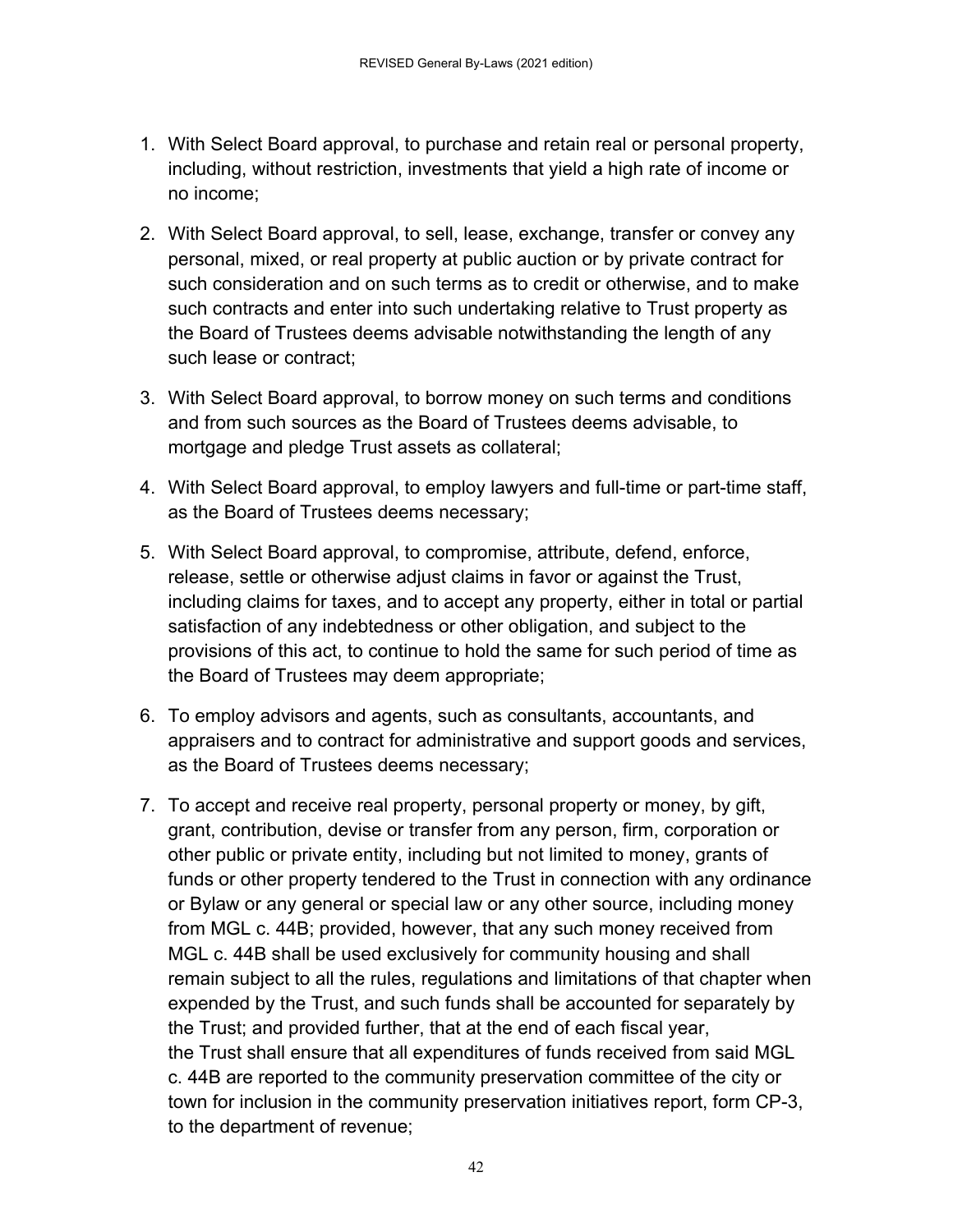- 8. To execute, acknowledge and deliver deeds, assignments, transfers, pledges, leases, covenants, contracts, promissory notes, releases, grant agreements, and other instruments sealed or unsealed, necessary, proper or incident to any transaction in which the Board of Trustees engages for the accomplishment of the purposes of the Trust;
- 9. To pay reasonable compensation and expenses to all advisors and agents and to apportion such compensation between income and principal as the Board of Trustees deems advisable;
- 10. To apportion receipts and charges between incomes and principal as the Board of Trustees deems advisable, to amortize premiums and establish sinking funds for such purpose, and to create reserves for depreciation, depletion or otherwise;
- 11. To participate in any reorganization, recapitalization, merger or similar transactions; and to give proxies or powers of attorney with or without power of substitution to vote any securities or certificates of interest; and to consent to any contract, lease, mortgage, purchase or sale of property, by or between any corporation and any other corporation or person;
- 12. To deposit any security with any protective reorganization committee, and to delegate to such committee such powers and authority with relation thereto as the Board of Trustees may deem proper and to pay, out of Trust property, such portion of expenses and compensation of such committee as the Board of Trustees may deem necessary and appropriate;
- 13. To carry property for accounting purposes other than acquisition date values;
- 14. To make distributions or divisions of principal in kind;
- 15. To manage or improve real property; and to abandon any property which the Board of Trustees determined not to be worth retaining;
- 16. To hold all or part of the Trust property uninvested for such purposes and for such time as the Board of Trustees may deem appropriate; and
- 17. To extend the time for payment of any obligation to the Trust.
- (f) Acts of Trustees

A majority of Trustees may exercise any or all of the powers of the Trustees hereunder, unless otherwise provided, and may execute on behalf of the Trustees any and all instruments with the same effect as though executed by all the Trustees. No Trustee shall be required to give bond. No license of court shall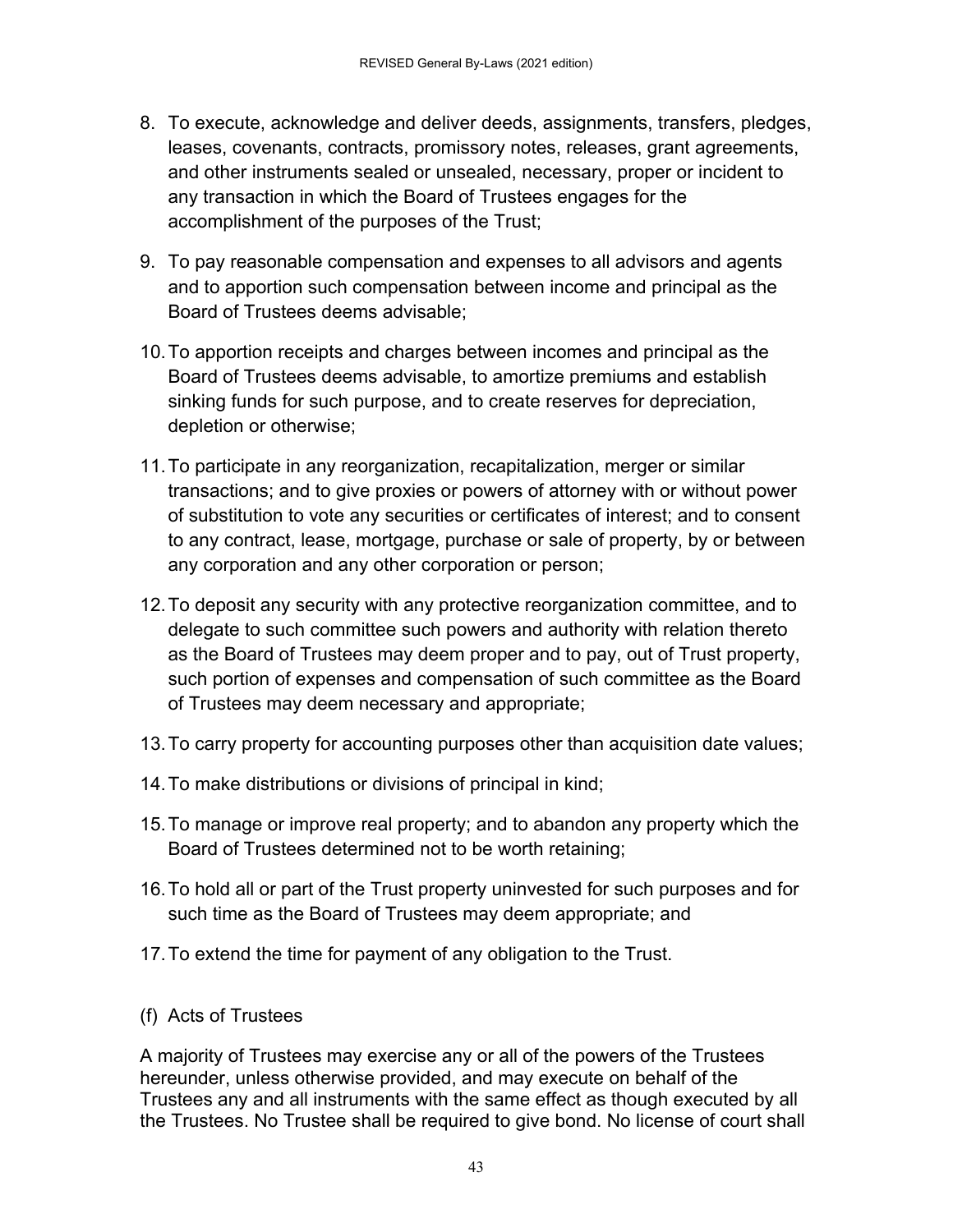be required to confirm the validity of any transaction entered into by the Trustees with respect to the Trust Estate.

Notwithstanding anything contrary herein, Select Board approval shall be required for any of the following actions:

- 1. To purchase real or personal property;
- 2. To sell, lease, exchange, transfer or convey any personal, mixed, or real property; and
- 3. To borrow money, or mortgage or pledge Trust assets as collateral to the extent of the Trust's assets.
- 4. To employ lawyers and full-time or part-time staff
- 5. To compromise, attribute, defend, enforce, release, settle or otherwise adjust claims in favor or against the Trust (see Section (e), number 5).

# (g) Funds paid to Trust

Notwithstanding any general or special law to the contrary, all monies paid to the Trust in accordance with any zoning Bylaw, exaction fee, or private contributions shall be paid directly into the Trust and need not be appropriated or accepted and approved into the Trust. General revenues appropriated into the Trust become Trust property and to be expended these funds need not be further appropriated. All moneys remaining in the Trust at the end of the fiscal year, whether or not expended by the Board of Trustees within one year of the date they were appropriated into the Trust, remain Trust property.

(h) Meetings; quorum

Meetings of the Board of Trustees shall be held on a regular basis. Special meetings may be called by the Chairperson or two Trustees. A Trust is a governmental body for purposes of MGL c. 30A, §§ 18 through 25, the Open Meeting Law; notice of any meeting of the Trust Fund shall be filed with the Town Clerk and posted in accordance with the Open Meeting Law. A majority of the number of authorized Trustees shall constitute a quorum and shall also be required to approve any motion. The Chairperson may establish sub-committees and/or ad hoc task related committees to carry out the purposes of the Trust. Chairpersons of the sub-committees may be selected by the member of the subcommittees. If any Trustee is absent from five (5) consecutive regularly scheduled meetings of the Trust, except in the case of illness, his/her position shall be deemed vacant and shall be filled with a new appointment as set forth above.

### (i) Custodian of funds

The Treasurer/Collector shall be the custodian of the Trust Fund's funds and shall maintain separate accounts and records for such funds. Any income or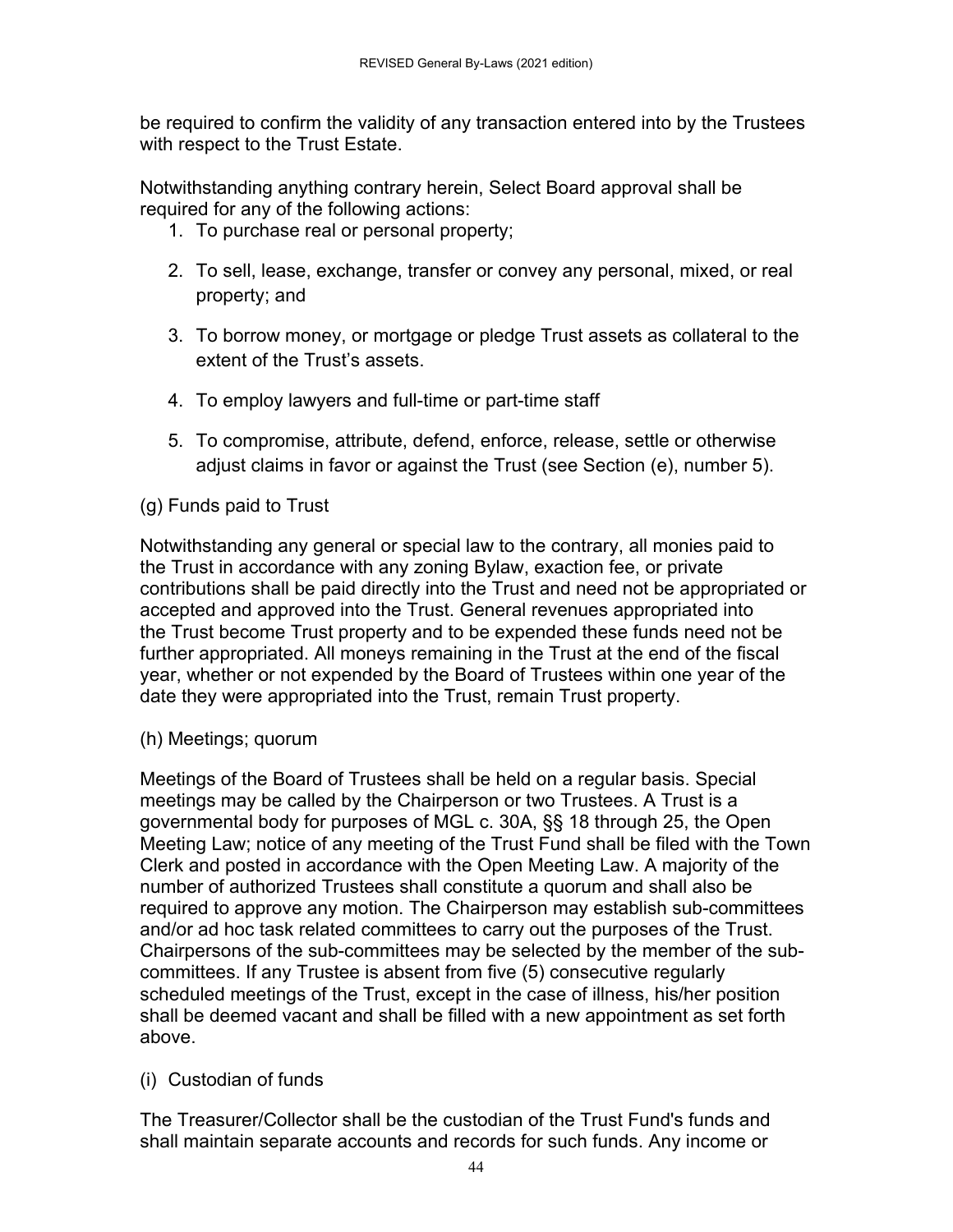proceeds received from the investment of funds shall be credited to and become part of the Trust Fund. In accordance with MGL c. 44, § 55C, the books and records of the Trust shall be audited annually by an independent auditor in accordance with accepted accounting practices or take any other action relative thereto. Upon receipt of the audit by the Board of Trustees, a copy shall be provided forthwith to the Select Board.

(j) Liability

Neither the Trustees nor any agent or officer of the Trust shall have the authority to bind the Town, except in the manner specifically authorized herein. The Trust is a public employer and the members of the Board of Trustees are public employees for the purposes of MGL c. 268A. The Trust shall be deemed a municipal agency and the Trustees special municipal employees for purposes of MGL c. 268A.

### (k) Taxes

The Trust is exempt from MGL c. 59 and c. 62, and from any other provisions concerning payment of taxes based upon or measured by property or income imposed by the Commonwealth of Massachusetts or any political subdivision thereof.

(l) Governmental body

The trust is a public employer and the members of the board of trustees are public employees for purposes of chapter 258. The Trust is a governmental body for purposes of 23A, 23B and 23c of Chapter 39 and the Open Meeting Law, MGL c.30A, § 18-25.

(m)Board of Town

The Trust is a board of the Town of Canton for the purposes of MGL c. 30B and MGL c. 40, § 15A, but agreements and conveyances between the Trust and agencies, boards, commissions, authorities, departments and public instrumentalities of the Town shall be exempt from said MGL c. 30B.

(n) Compensation of Trustees

Trustees may be compensated for reasonable out-of-pocket expenses for travel and other Trust-related expenses. All such out-of-pocket expenses shall be fully documented with receipts for expenses prior to payment by the Trust.

(o) Amendments

The provisions of this Trust can only be amended by a vote of the Canton Town Meeting.

(p) Duration of Trust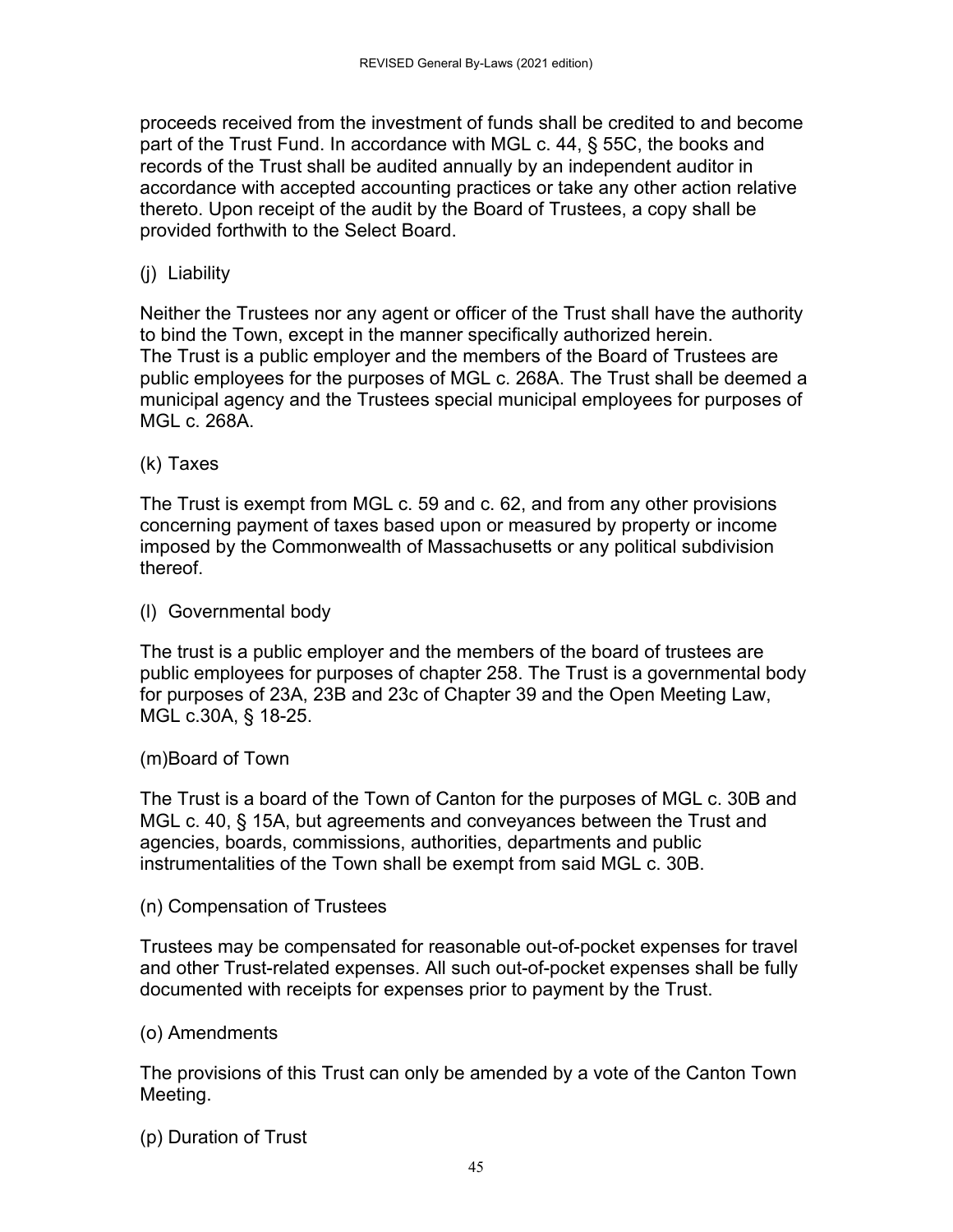This Trust shall be of indefinite duration until terminated by a vote of the Canton Town Meeting. Upon termination of the Trust, subject to the payment of or making provisions for the payment of all obligations and liabilities of the Trust and the Trustees, the net assets of the Trust shall be transferred to the Town of Canton and held by the Select Board for affordable or community housing purposes. In making any such distribution, the Trustees may, subject to the approval of the Select Board, sell all or any portion of the Trust property and distribute the net proceeds thereof to the Town of Canton. The powers of the Trustees shall continue until the affairs of the Trust are concluded. Once the Canton Town Meeting has voted to terminate the Trust, the Select Board shall have the power to approve all financial transactions made on behalf of the Trust.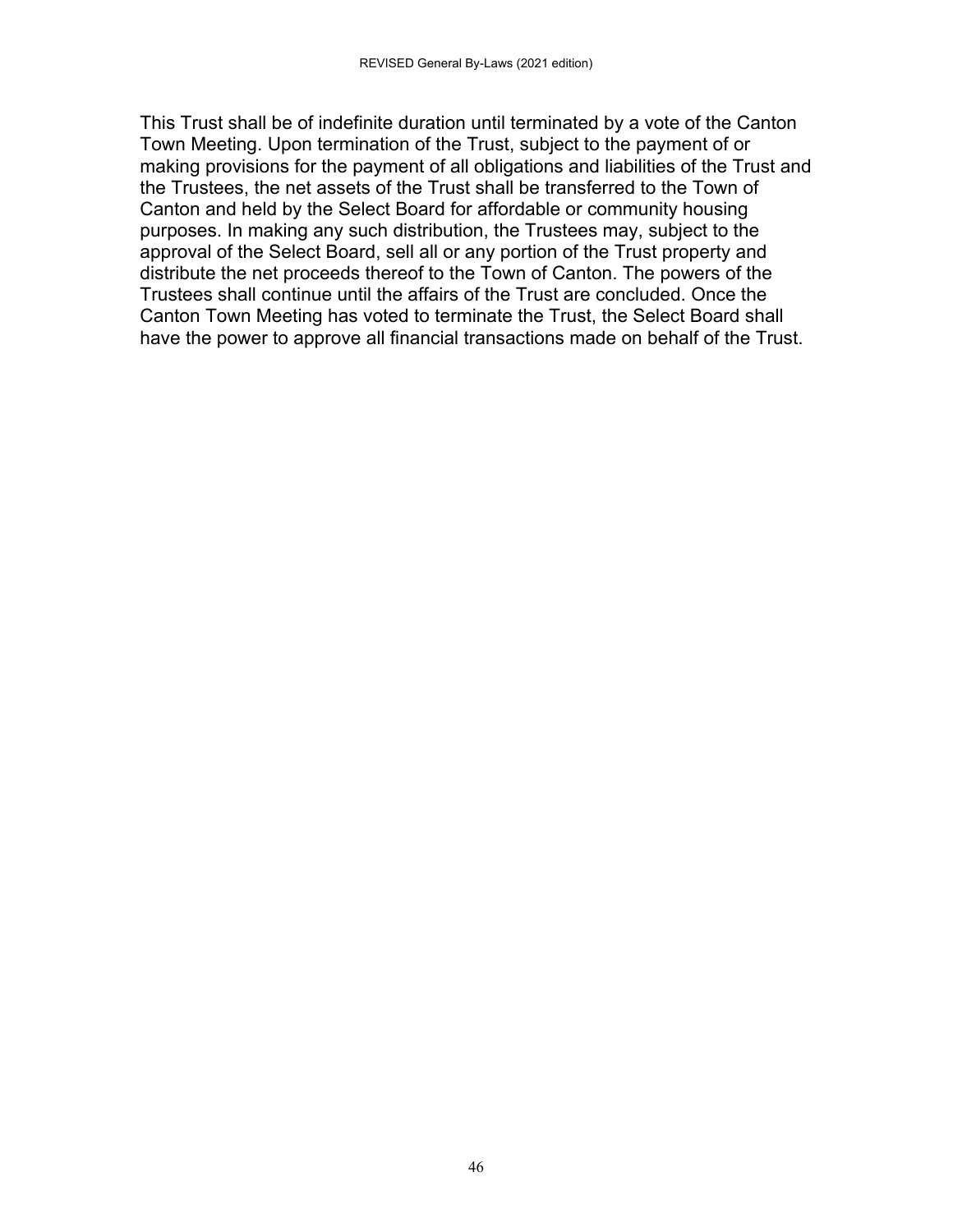# **ARTICLE XI**

# **JUNK DEALER AND COLLECTOR**

### **Section 1. Select Board to License**

The Select Board may license suitable persons to be dealers in and keepers of shops for the purchase, sale, or barter of junk, old metals, or second-hand articles, in the Town. They may also license suitable persons as junk collectors, to collect, by purchase or otherwise, junk, old metals, and second-hand articles from place to place in the Town.

### **Section 2. Non-Licenses Operation Prohibited**

No person shall be a dealer in, or buy, sell, or barter, junk, old metals, or secondhand articles, in the Town of Canton, unless the person so buying, selling or bartering, has a license thereof duly issued.

#### **Section 3. Records to be Kept; Records to be Open; Name of Owner to be Displayed**

Every keeper of a shop for the purchase, sale or barter of junk, old metals, or second-hand articles, within the limits of the Town of Canton, shall keep a book in which shall be written at the time of every such purchase of any such article, a description thereof, the name, age and residence of the person from whom purchased, the day and hour when such purchase was made. Such book shall be open at all times to the inspection of the Select Board, and any person authorized by them to make such inspection.

Every keeper of such shop shall put in a suitable and conspicuous place in such shop a sign having their name and occupation legibly inscribed thereon in large letters. Such shop and all articles or merchandise therein may at all times be examined by the Select Board, or by any person authorized by them to make such examinations. No keeper of such shop, or any dealer in such articles shall directly or indirectly either purchase or receive by way of barter or exchange any of the articles aforesaid of a minor or apprentice, knowing or having reason to believe the person to be such.

### **Section 4. Display of License 11-4**

Every person licensed under Section 1 shall post their license in some suitable and conspicuous place upon the licensed premises.

 11-4 Inserted under article 21, ATM 1991.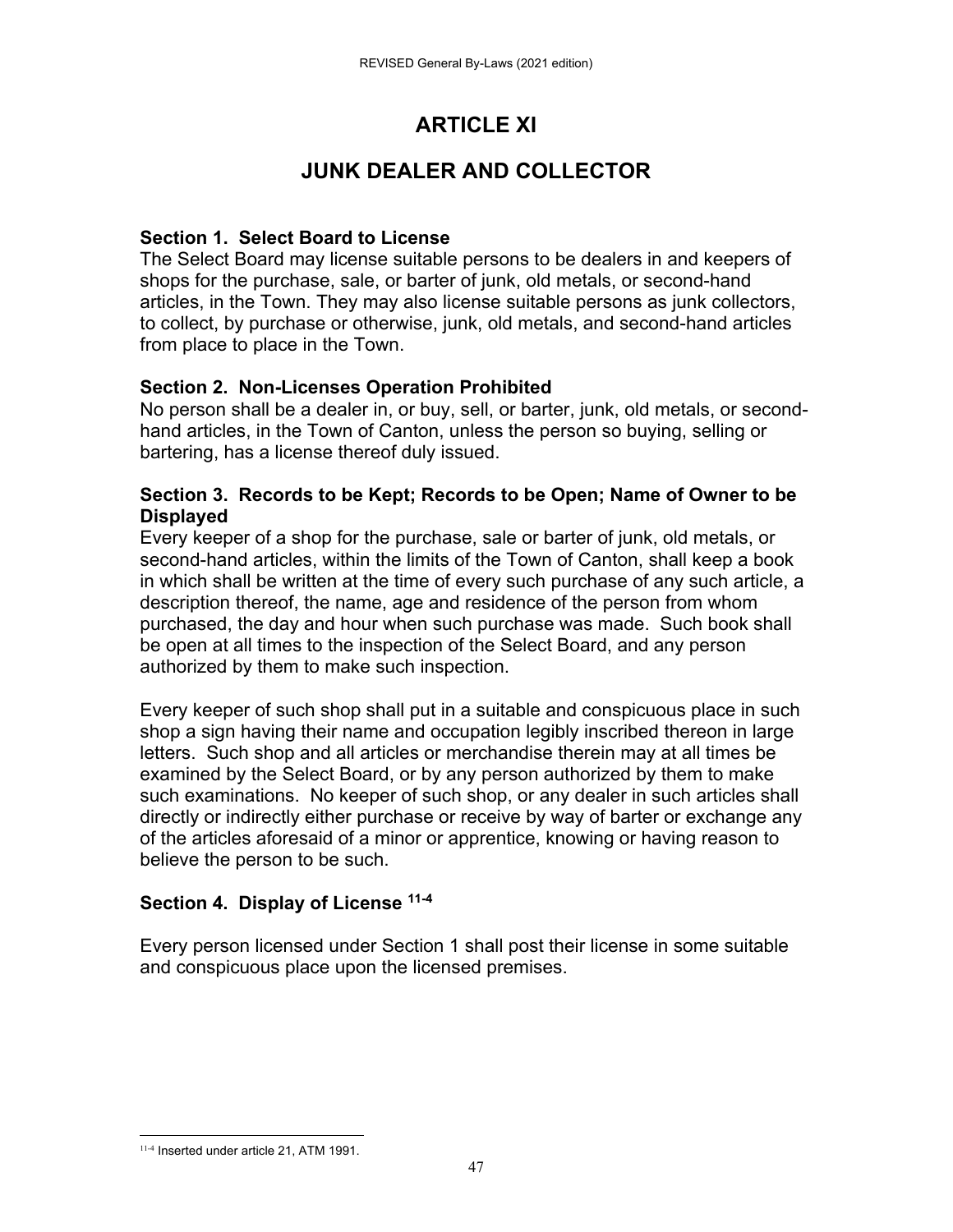#### **Section 5. Restrictions on Operation: Hours, Location 11-5**

No person keeping a shop for the purchase, sale, or barter of junk, old metals, or secondhand articles shall purchase or receive, either directly or indirectly, any of the aforesaid articles or have their shop open for the transaction of business except between 8:00 A.M. in the morning and 8:00 P.M. in the evening. No such Licensee shall directly or indirectly purchase or receive any such articles at any place other than the address displayed on the license unless specifically invited into the residence of a potential customer or at a bona fide trade show.

#### **Section 6. Use of True Names 11-6**

No person offering any article for sale shall give a wrong or false name or address or fictitious information pertaining to their identity. No person holding a license under Section 1 shall knowingly write a wrong or false name or address of a person thus offering an article for sale, or knowingly permit the entry of such wrong or false name or address in the bound book as defined in section 3. Any police officer taking cognizance of any such violation may request the offender to state their true name and address.

#### **Section 7. Weekly Reports to Be Submitted to Police Department 11-7**

Every person keeping a shop for the purchase, sale, or barter of junk, old metals or second hand articles shall make out and deliver, either in person, or by United States Mail weekly, an accurate description of all articles and coins either purchased or received, directly or indirectly, during the preceding week. All lists shall be submitted on a format as prescribed by the Chief of Police and shall be submitted at close of business on Fridays. If submitted via United States mail it shall be postmarked no later than the Saturday immediately following.

### **Section 8. Severability 11-8**

The provisions of this Article are severable, and, if any of its provisions shall be held unconstitutional or invalid by any court of competent jurisdiction, the decision of said court shall not affect or impair any of the remaining provisions.

#### **Section 9. Penalty for Violations 11-9**

Any violation of preceding Sections 2 through 6 shall be punished by a fine of not less than twenty-five dollars nor more than fifty dollars for a first offense, and upon a second or subsequent offense a fine of not less than fifty dollars nor more than one hundred dollars, and the licensing authority shall consider said violation and conviction at any public hearing to suspend or revoke said license.

 11-5 Inserted under article 21, ATM 1991.

<sup>11-6</sup> Inserted under article 21, ATM 1991.

<sup>11-7</sup> Inserted under article 21, ATM 1991. 11-8 Inserted under article 21, ATM 1991.

<sup>11-9</sup> Inserted under article 21, ATM 1991.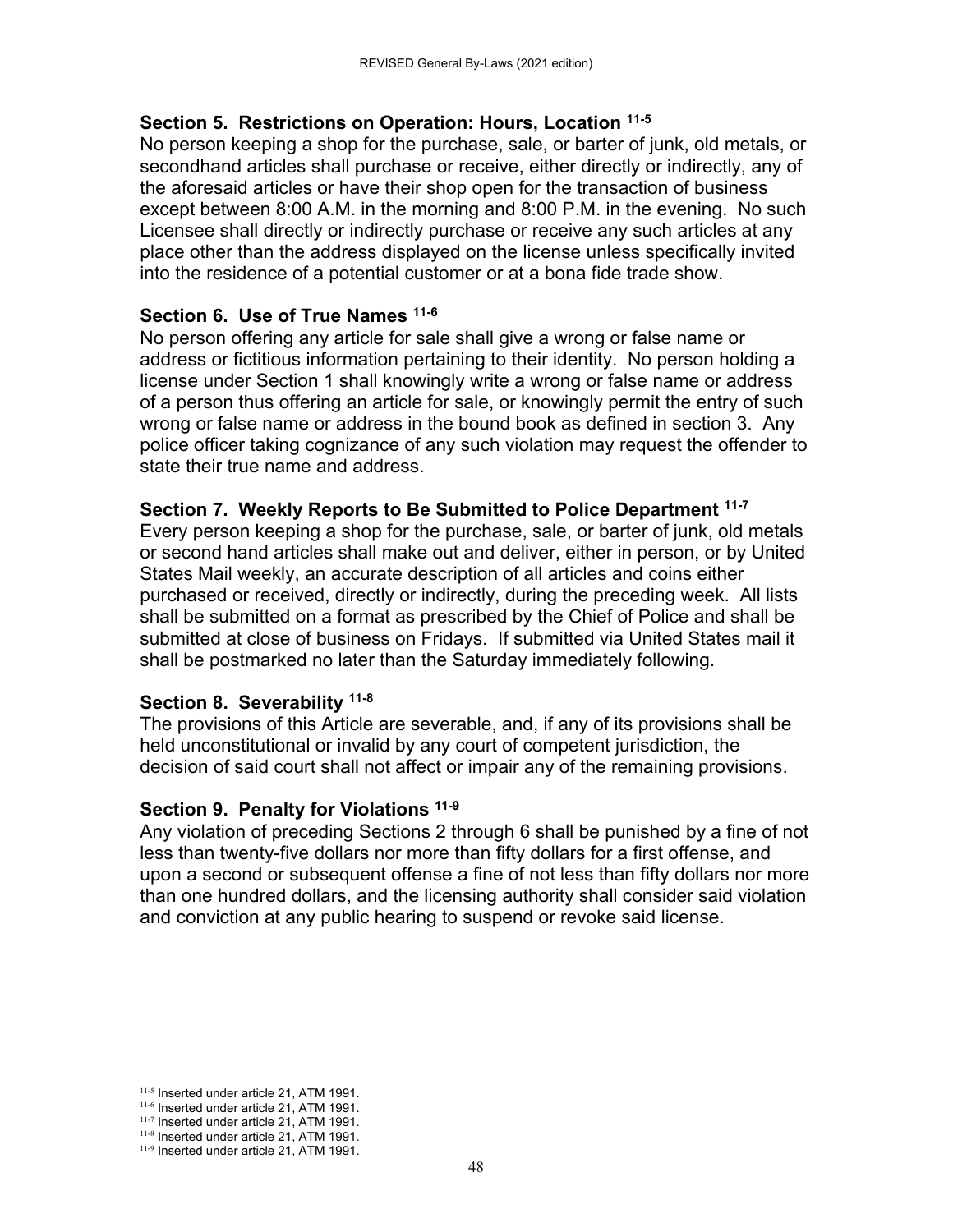# **ARTICLE XII**

# **PUBLIC CARRIAGES**

### **Section 1. Select Board to License**

The Select Board may license hackney carriages or motor vehicles properly insured for the conveyance of persons for hire from place to place within the Town and they may revoke such licenses at their discretion and a record of all licenses so granted or revoked shall be kept by the Select Board.

#### **Section 2. Penalty for Unlicensed Operation 12-2**

No person shall set up, use or drive in the Town, any unlicensed hackney carriage or other motor vehicle for the conveyance of passengers for hire from place to place in the Town under a penalty established from time to time by the Select Board, but which shall never be less than Fifty Dollars (\$50.00). Every vehicle unlicensed shall constitute a separate offense.

#### **Section 3. Rules and Regulations 12-3**

The Select Board may adopt, and may from time to time amend, rules and orders for the regulation of carriages and vehicles used within the Town and may provide for and set penalties for the violation of such rules and orders and may set and receive an annual fee for each license granted. Such rules and orders may include, but not be limited to the establishment of the licensing period, license fee or fees, establishment of fares for both metered and unmetered vehicles and inspections.

  $12-2$  As amended by Article 72, ATM 1986.

 $12-3$  As amended by Article 72, ATM 1986.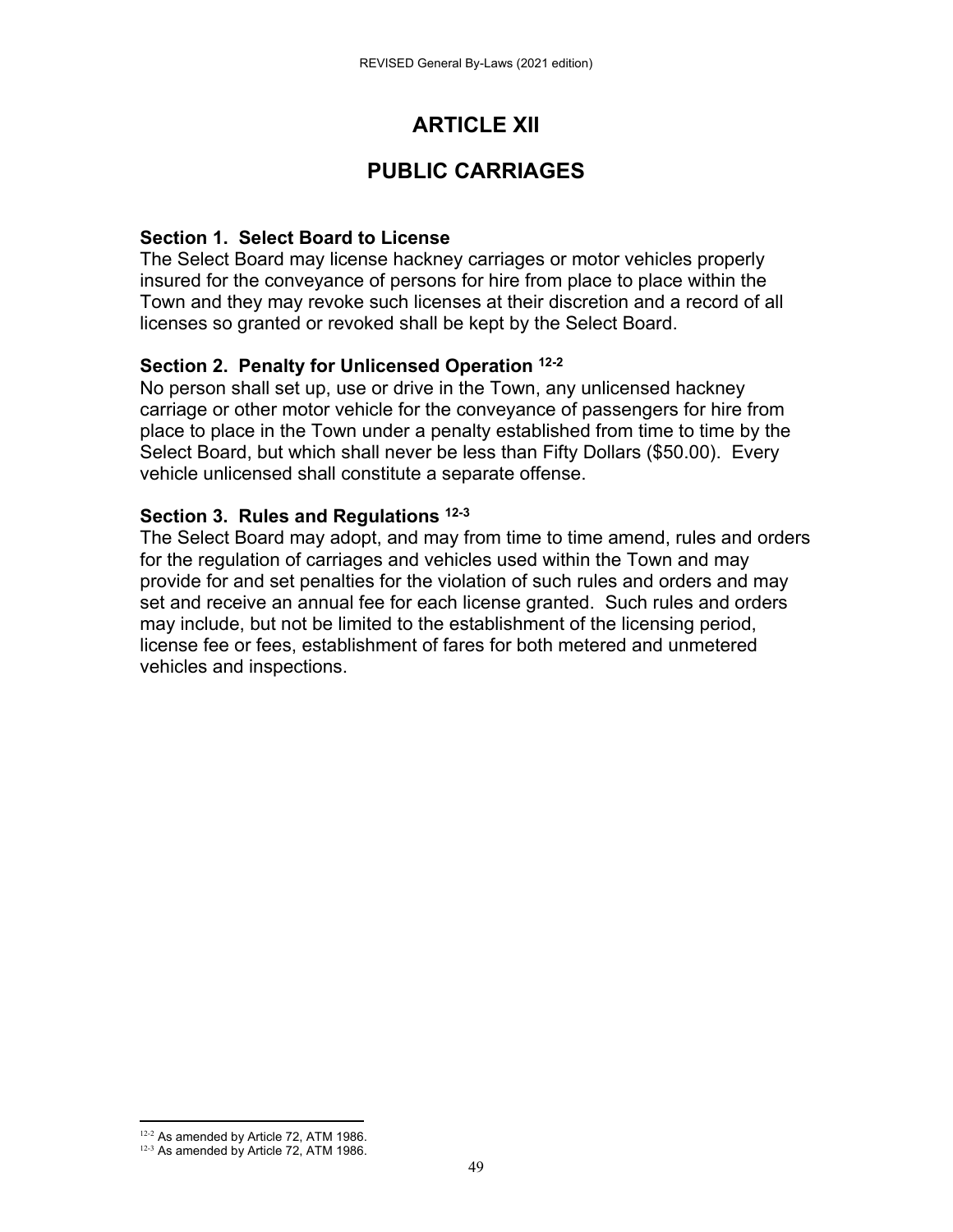# **ARTICLE XIII 13**

# **PLANNING BOARD**

#### **Section 1. General Powers and Duties**

The Board shall perform the duties prescribed by Sections 70 and 71 of Chapter 41 of the General Laws. It shall be the duty of the board also to consider and advise upon municipal improvements in regard to which the advice of the Board, at any time, may be asked by an official of the Town. The Board may upon its own initiative make to any official or officials of the Town such recommendations in regard to municipal improvements as the Board may from time to time think proper or expedient.

 <sup>13</sup> Notwithstanding the provisions of this section the town has accepted the provisions of the, so-called, improved method of municipal planning board, accordingly, has the powers, duties and responsibilities which are provided in sections 81A through 81GG of chapter 41 of the General Laws.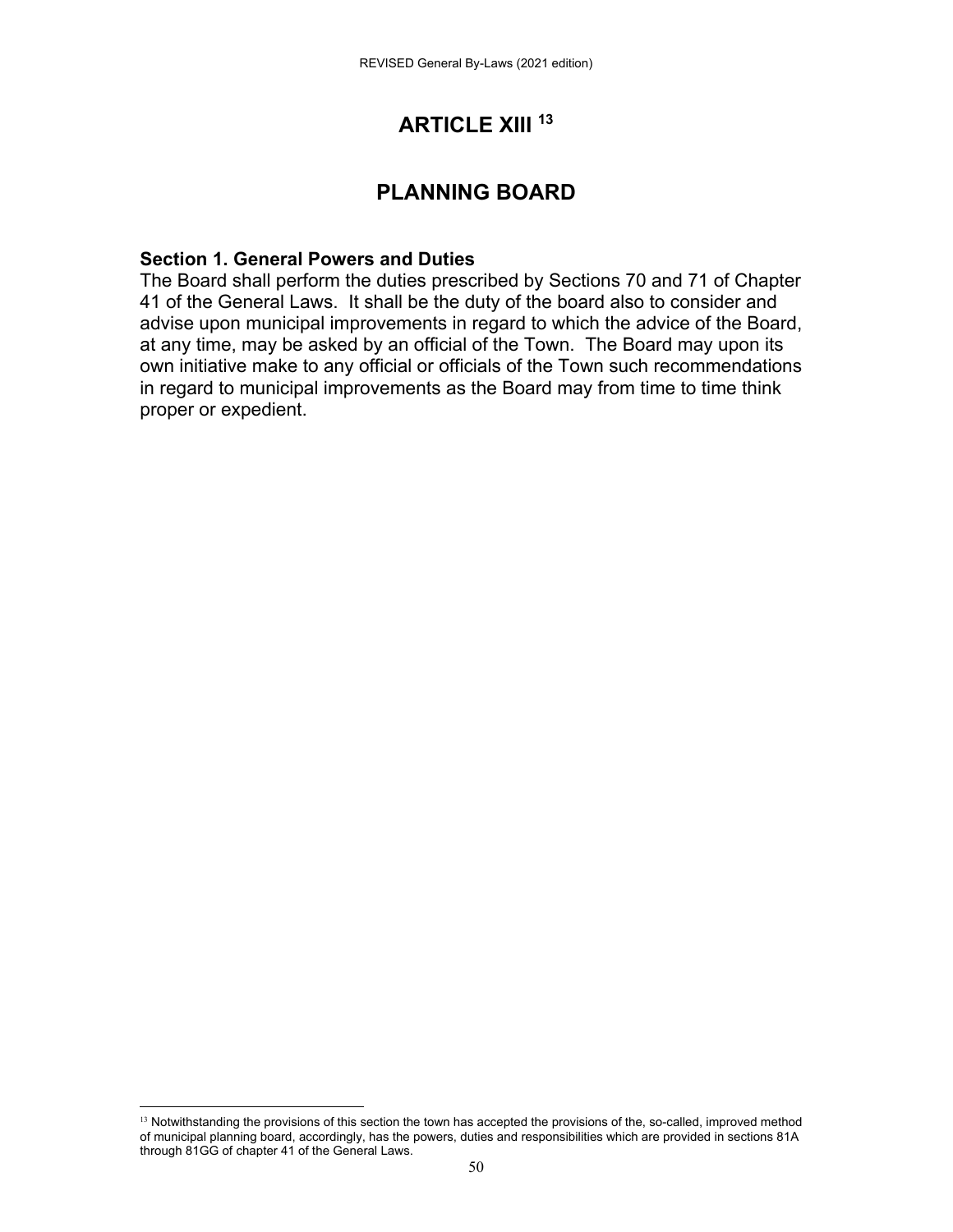# **ARTICLE XIV**

# **POLICE REGULATIONS**

### **Section 1. Digging or Other Alterations in a Public Way**

No person shall break or dig up the ground in any street for any purpose whatever, or set or place any fence, post, tree, or edgestone, or alter or change the grade or width of any public way, without the written license of the Select Board, which shall prescribe the limitations or restrictions of such license.

### **Section 2. Obstructions of Public Ways and Sidewalks**

No person shall place, or cause to be placed, upon any public way or sidewalk, any lumber, iron, wood, coal, trunk, bale, box, crate, cask, barrel, package or other thing, and allow the same to remain for more than one hour, or more than ten minutes after being notified by a police officer to remove the same, provided that the provisions of this section shall not apply to placing of ashes, refuse or garbage in proper receptacles for collection under public authority.

#### **Section 3. License Required for Certain Uses of Public Ways**

Every person intending to erect, repair, or take down any building on land abutting on any street or way which the Town is required to keep in repair, and who desires to make use of any portion of said street or way for the purpose of placing therein building materials or rubbish shall give notice thereof to the Select Board. The Select Board may grant a permit to occupy a portion of said street or way, and such permit shall be upon the conditions that the licensee shall keep a sufficient number of lighted lanterns at or near the part of the street or way obstructed or unsafe, and shall keep a railing or guard around the same, while such obstruction shall continue. If such obstruction is more than a temporary condition, the licensee shall place a good temporary walk around said obstruction, and at the completion of the work shall restore the street or way to its former condition.

Before issuing a license as specified in the preceding paragraph the person applying for the same shall execute a written agreement to indemnify and give sufficient bond to save harmless the Town against and from all damages by reason of cost or expense it may suffer or be put to by reason of any claim for damages or by reason of any proceeding criminal or civil on account of the existence of such obstruction or excavation.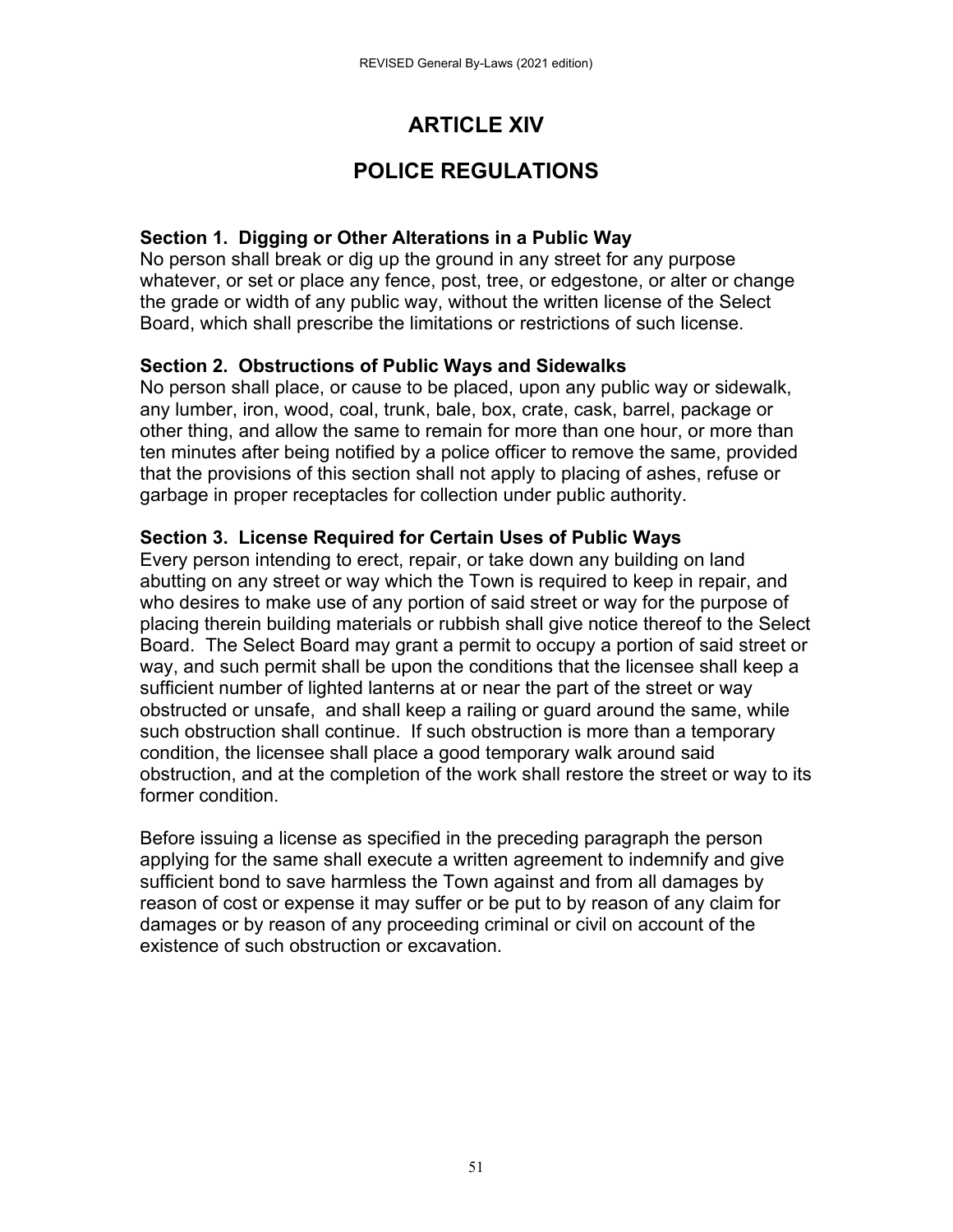## **Section 4. Guard Posts and Light Required in Public Ways**

No person shall leave any vehicle or material or place any obstruction in any sidewalk, street or public place and suffer the same to remain there overnight without maintaining a sufficient light and suitable guards over or near the same throughout the night, nor allow the same to remain after notice from a police officer, constable or the Select Board to remove the same.

## **Section 5. Littering 14-5**

Whoever places, throws, deposits, discharges or causes to be placed, thrown, deposited or discharged any thrash, bottles, cans, refuse, rubbish, garbage, debris, scrap, waste, or any other material of any kind on the property of another on any land not assigned by the Board of Health in accordance with the provisions of Section one hundred and fifty A of Chapter one hundred eleven of the General Laws as a dumping ground shall, if such action is not punishable by citation under the provisions of Section sixteen and sixteen A of Chapter two hundred seventy of the General Laws, be punished pursuant to this by-law to the maximum amount permitted by law whether computed for each day on which a violation occurs, or, continues or for each item discarded constituting a separate offense, or some combination thereof.

# **Section 6. Effluent, Rubbish, Garbage**

No person shall place or cause to be placed in any street or way, public or private, of this Town, the content of any sink, cesspool, or privy, nor place or cause to be placed any rubbish or garbage therein, except in proper containers for the immediate removal therefrom.

# **Section 7. Fruit Skins, etc**

No person shall throw upon any sidewalk or crosswalk, any banana skin, orange peel, or any slippery or greasy substance.

# **Section 8. Ice or Snow**

No person shall throw or place or cause to be thrown or placed, any ice or snow into or upon any public way in such a manner as to obstruct traffic or endanger travel upon the public way.

# **Section 9. Activities Restricted**

No person shall engage in any game, sport or amusement in any public way, whereby the free, safe, and convenient use thereof by travelers thereon shall in any way be interrupted, or the occupants of adjoining premises annoyed or disturbed.

# **Section 10. Markings**

No person, unless required by Law so to do, shall make any marks, letters, figures of any kind upon or against any wall, fence, post, ledge, stone, building or

 <sup>14-5</sup> Article XIV, Section 5 was deleted in its entirety and replaced by a new Section 5 by action taken under article 43, ATM May 5, 1999.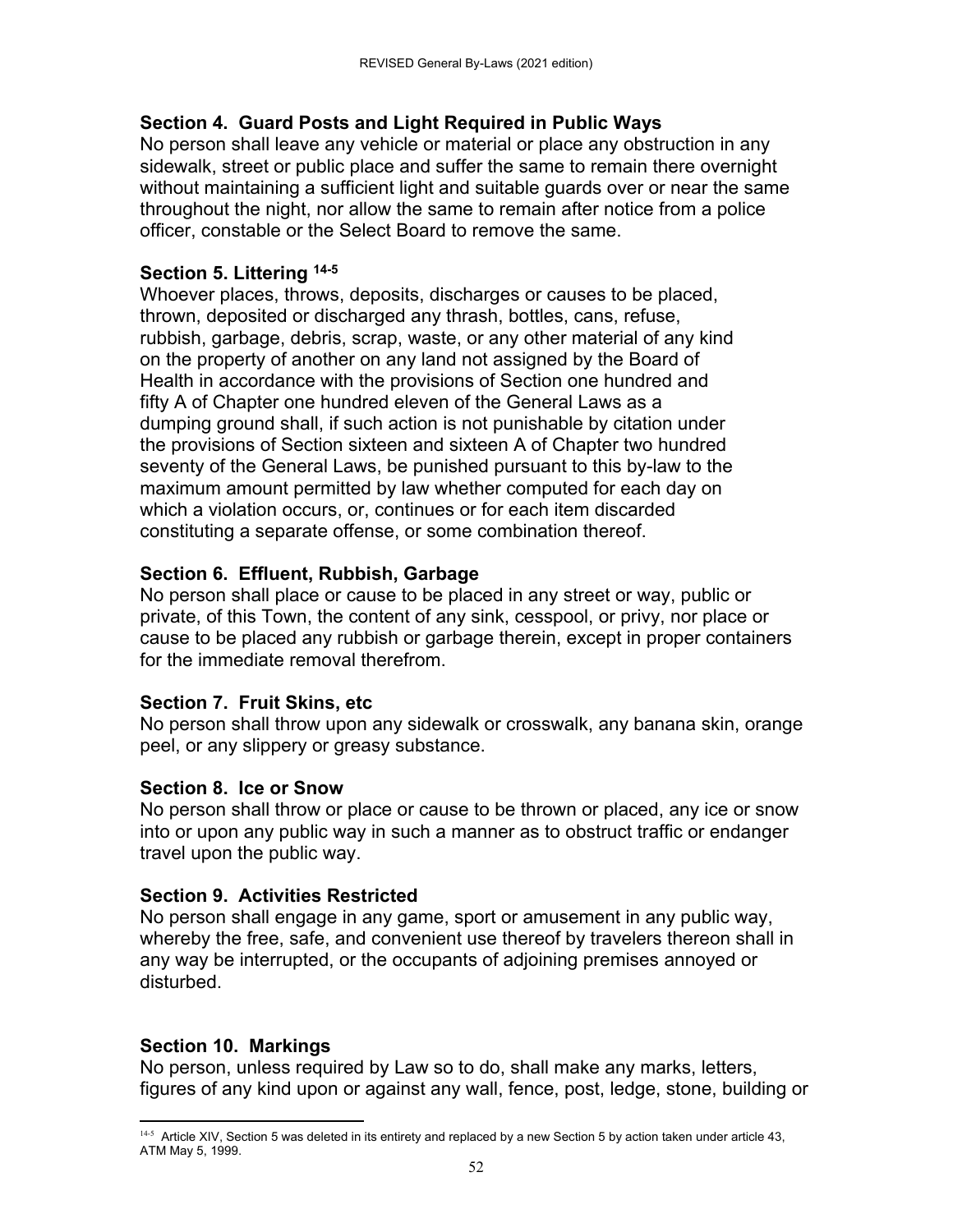structure, in or upon any public way in the Town without the permission of the owner thereof nor upon any sidewalk or upon any property of the Town without the consent of the Select Board.

### **Section 11. Littering**

No person shall deposit papers, circular or advertising matter of any kind in the public ways of the Town nor distribute the same through the Town in such manner as to create a nuisance or litter.

## **Section 12. Bonfires**

No person shall make a bonfire in any public way or place without first obtaining in writing the permission of the Chief of the Fire Department.

## **Section 13. Discharge of Firearms, Fireworks 14-13**

No person shall, except in the performance of some duty required or justified by Law, or in abating a nuisance, or in the lawful defense of the person, family or property of any citizen, or at any military exercise, or upon written permission of the Select Board, discharge any air gun or gun, pistol or other firearm, in or upon any street or public place, or within 300 feet thereof, or in any building or within 300 feet of any building in the Town.

No person shall explode or cause to be exploded any squib, cracker serpent or other preparation which consist wholly or in part of gun powder or other explosive, upon any street or public place within the Town, except on such occasion and of such character and kind as the Chief of Police may, by public notice, permit.

**Section 14.** (Disallowed by the Attorney-General)

# **Section 15. Public Drinking 14-15**

- (a) Whoever shall, within the limits of any public way located within the town, whether that public way be a town way, county highway, state highway, or a private way open to the public, consume intoxicating beverages, shall be punished by a fine not exceeding twenty-five dollars. This section shall also be construed to prohibit the following: The consumption of intoxicating beverages by any person while that person is standing, sitting, walking, running or otherwise present within such way or is within any vehicle, whether parked or moving, which is within the limits of such public way.
- (b) Whoever shall consume any intoxicating beverages in any public building, or on any public property, including, parks, cemeteries, school houses and school grounds, and public squares, or in any private way or parking area

  $14-13$  As amended by article 48, ATM 1975, See section 42 of this article for another by-law of similar character.

<sup>&</sup>lt;sup>14-15</sup> Inserted under article 35, ATM 1975.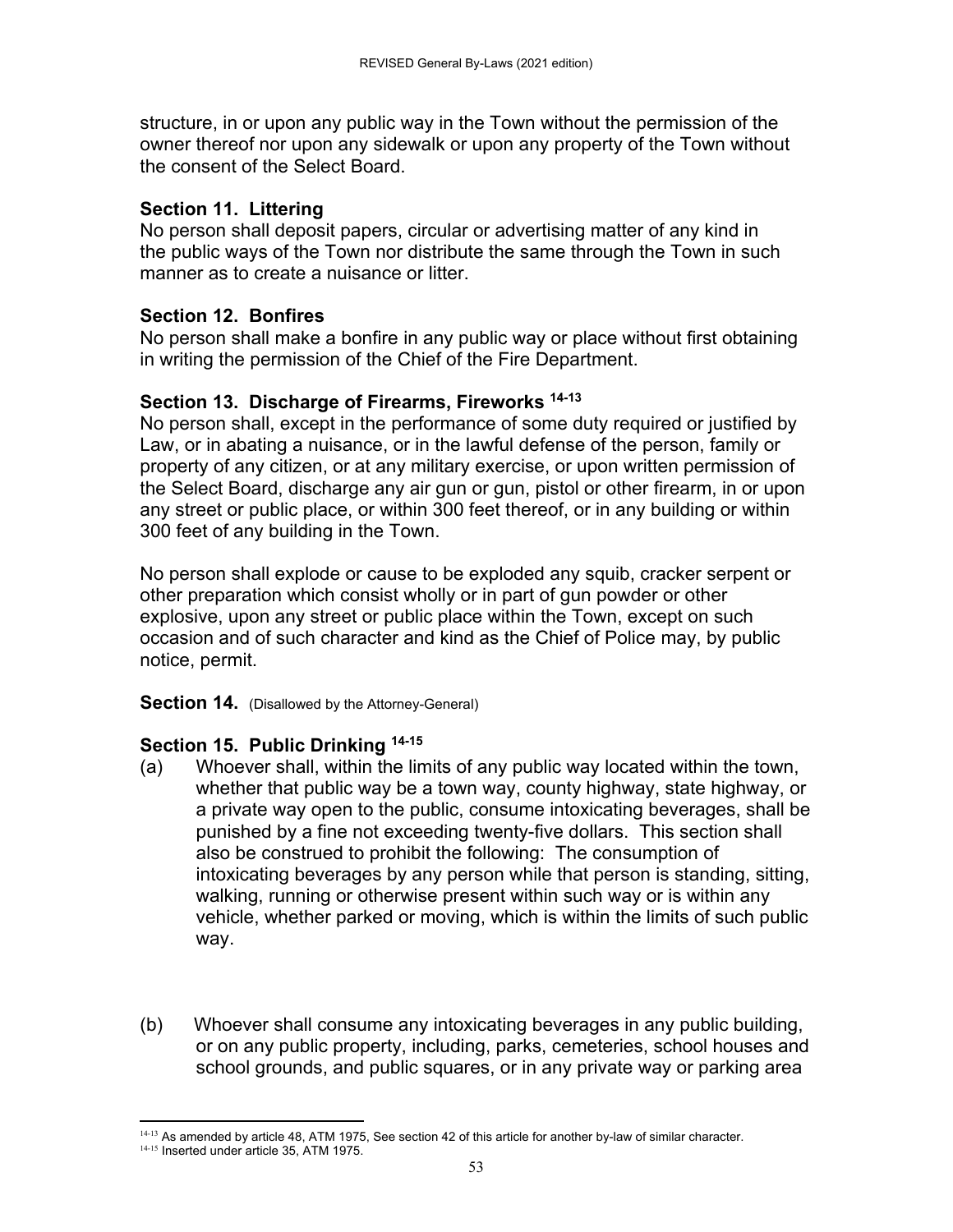regulated under the provisions of Chapter 90, section 18 of the General Laws shall be punished by a fine not exceeding twenty-five dollars.

- (c) The foregoing paragraphs (a) and (b) shall not apply to any activity licensed by the Select Board under the applicable provisions of the Massachusetts General Laws.
- (d) It shall be the duty of any police officer of the town to arrest any person who violates the provisions of paragraphs (a) and (b) and to cause such person to be brought before a Justice of the District Court of Southern Norfolk County, Stoughton, Massachusetts upon a complaint for violation thereof.

**Section 16.** (Disallowed by the Attorney-General)

**Section 17.** (Disallowed by the Attorney-General)

### **Section 18. Markings**

No person shall make indecent figures, or write any obscene words upon, or deface by marks, in any manner, any fence, building, sidewalk, crosswalk or ledge in the Town.

## **Section 19. Coasting**

No person shall coast upon any sidewalk in the town, nor shall any person coast upon any of the public ways of the Town except upon such streets as the Select Board may designate each year by public notice.

# **Section 20. Coasting, Continued**

Said streets may be posted by barriers and any unauthorized person or persons moving such barriers shall be subject to a fine of not more than twenty (\$20) dollars for each offense.

### **Section 21. Nude Bathing**

No person shall bathe or swim in the open in any waters within the Town in a state of nudity.

**Section 22.** (Disallowed by the Attorney-General)

# **Section 23. Permission of Police Chief, Sales**

No person shall place or keep any table, stall, booth, cart or other structure, in any public way or other public place in the Town or upon any sidewalk for the sale of food, fruit, merchandise or other thing, without permission first being obtained from the Chief of Police.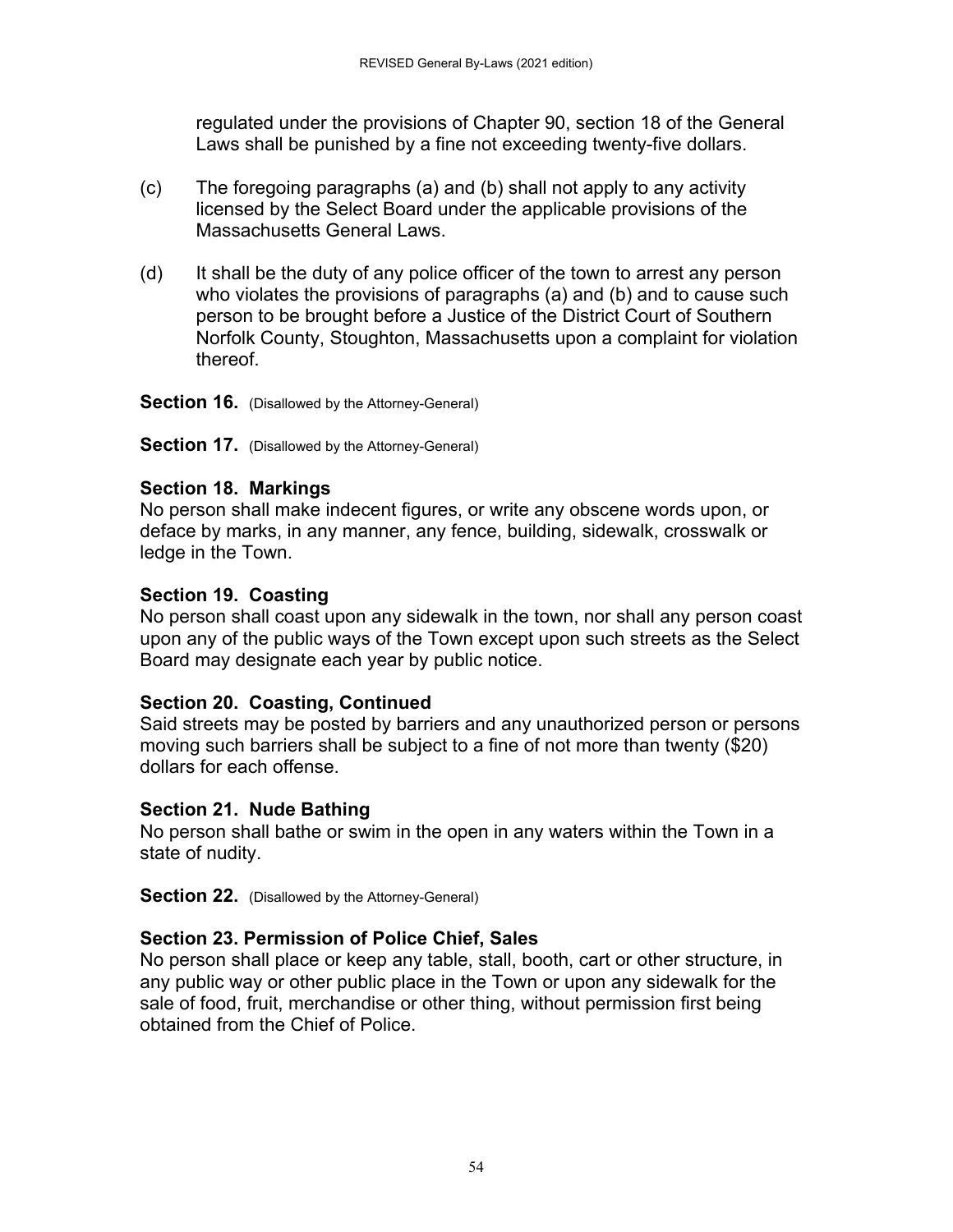### **Section 24. Permission of Chief, Overhanging Objects**

No person shall construct, erect, place, establish or maintain any signboard, shade or awning over any part of a public street or sidewalk unless the same be securely and safely supported and unless the lowest part of said signboard be not less than ten feet, and the lowest part of said shade or awning be not less than seven feet above the level of such street, or sidewalk; nor shall any person have the right to maintain any such sign board, shade or awning as aforesaid, until the Chief of Police shall have certified to the Select Board that the same is securely fastened so as not to endanger persons on the sidewalk or street.

## **Section 25. Permission of Chief, Music**

No person, other than a member of regularly organized band or other musical organization, shall play upon or make a noise with any kind of musical instrument in any street, way or other public place in the Town without first obtaining permission so to do from the Chief of Police.

## **Section 26. Permission of Chief, Parades**

No person shall take part in any parade, pageant, on any public way or in any other public place in the Town unless permission has been granted for such parade, or procession by the Chief of Police.

# **Section 27. Removal of Light Device**

No person shall extinguish or remove without authority, any public lamp, lantern, bomb or torch in any public way or other public place.

# **Section 28. Pole Climbing, Prohibited**

No person, except an employee of the Town or of a Telephone, Telegraph or Electric Light Company, shall climb any telephone or electric light pole on any public way or in any public place in the Town. No person shall climb any tree on any public way or in any public place in the Town without having first obtained permission so to do from the Tree Warden.

### **Section 29. Injury to Public Property**

No person shall willfully deface or injure any public playground, planting space, flowerbed, grass border, guidepost, official sign, post, or signaling device for the direction of traffic, lamp post or lantern or any building fence or monument or other thing situated, erected or made for the use or ornament of the Town.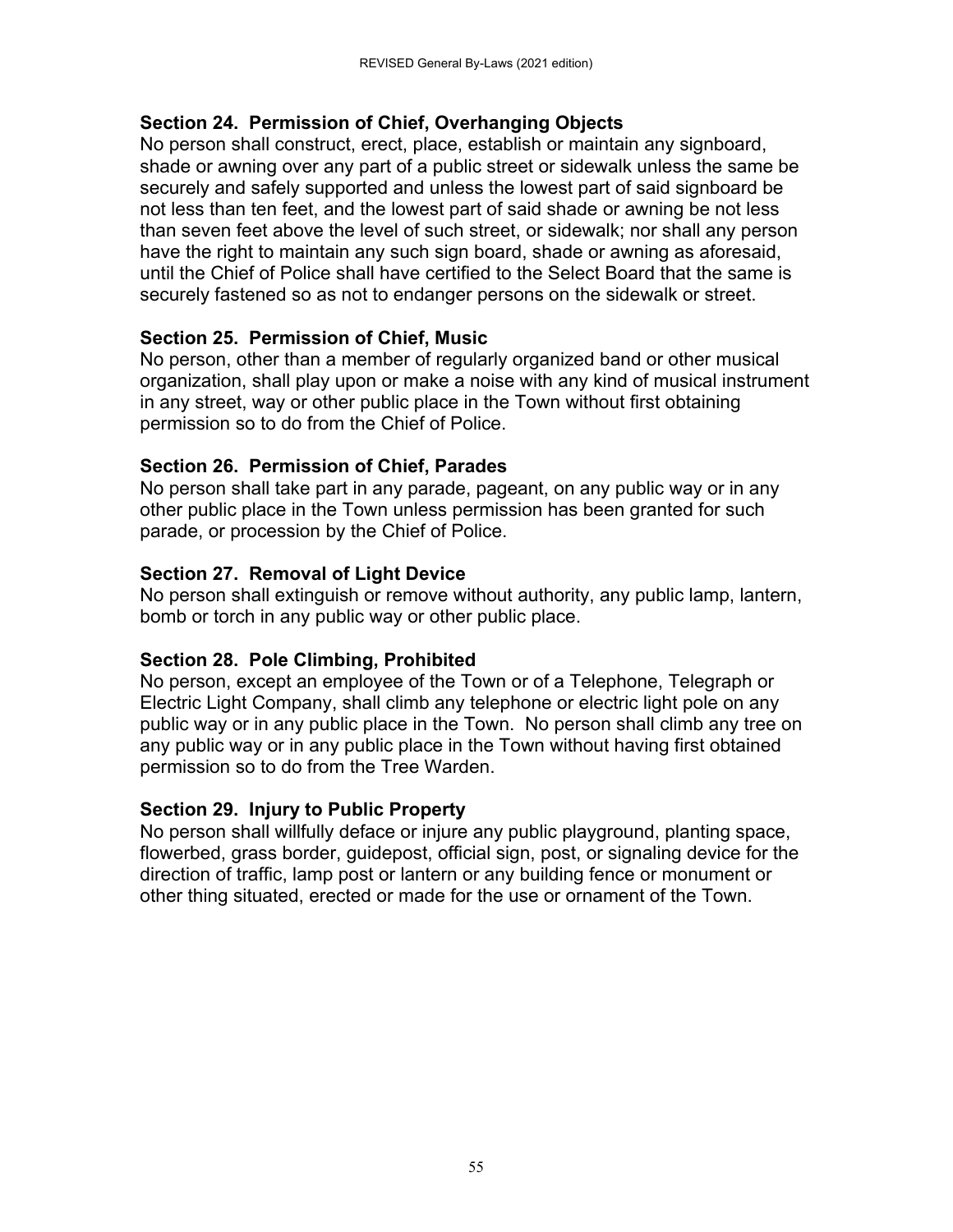### **Section 30. Fouling of Public Troughs**

No person shall place on any drinking fountain, trough, or basin of water, set up or established in any public way or other public place for the use of men or beast, any dirt, stone, ashes, rubbish, or other material; nor shall any person unnecessarily waste or use the water in such drinking fountain, trough, or basin.

### **Section 31. Spitting; Intoxicating Liquors**

No person shall spit upon the floor or walls of any public building or carry into said buildings or upon the grounds connected therewith, any spirituous or intoxicating liquors, for the purpose of drinking or selling the same.

**Section 32.** Repealed ATM 1970 (article 23)

**Section 33.** (Disallowed by the Attorney General)

#### **Section 34. Peeping Toms**

No person shall enter upon the premises of another with the intention of peeping into the windows of a house or spying upon in any manner any person or persons therein.

#### **Section 35. Curfew**

Inserted under article 13, STM December 1954. Disallowed by the Attorney-General when submitted following ATM 1992 recodification vote.

#### **Section 36. Disturbing the Operators of Vehicles**

No person shall signal or stop the operator of any vehicle or accost the operator thereof for the purpose of selling or distributing any merchandise or advertising matter, or tickets of admission to any game, show, or entertainment.

#### **Section 37. Permission of Police Chief, House to House Solicitation 14-37**

No person shall go from house to house within the Town, begging or soliciting alms or contributions for any person, cause or organization, except a local religious, charitable, fraternal, civic or educational cause or organization, without having first recorded their name and address with the Chief of Police and furnish such other information as may be requested. The Chief of Police shall thereupon, if satisfied as to the honesty of the applicant, issue a permit which shall state that said person has duly registered and is entitled to go from house to house for the purpose specified.

 14-37 As amended under article 53, ATM 1974.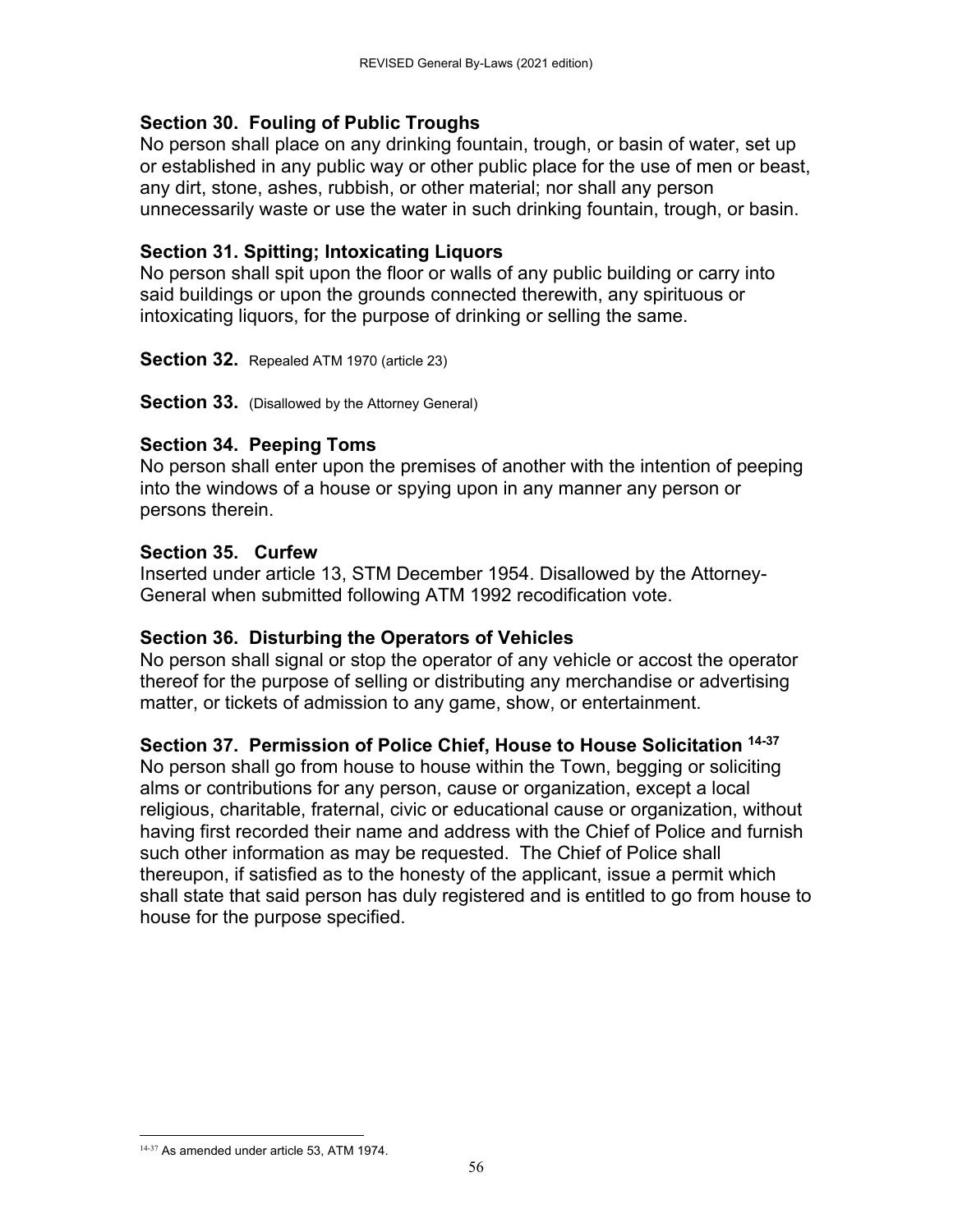Each out of town permittee shall pay to the town of Canton a permit fee of ten dollars (\$10.00) and each local permittee shall pay to the town of Canton a permit fee of two dollars (\$2.00), both of which shall expire thirty (30) days next following the date of issuance. No permit shall be issued for solicitors or canvassers after the hours of 5 P.M.

### **Section 38. Regulation Regarding Swimming Pools 14-38**

Every person who owns a residential swimming pool shall provide and maintain adequate safety devices the intent of which is to prevent accidental drowning of small children.

A. Definition:

 "Swimming Pool": A body of water contained in an artificial receptacle, whether in or above the ground, used or intended to be used for swimming, wading or recreational bathing.

 "Residential Swimming Pool": A swimming pool used or intended to be used solely by the owner or tenant thereof and their family, and by friends invited to use it without payment of any fee.

B. Enclosure:

 Every outdoor residential swimming pool, capable of containing a depth of water exceeding twenty-four inches at one point, shall be completely surrounded by a fence or wall not less than four feet in height. The fence or wall shall be so located as to surround the entire pool, contiguous walks and any diving structure or platform. A building may be used as part of such enclosure. A fence surrounding the entire property shall meet the intent of this section. Each such fence or wall shall be so constructed as not to have openings, holes, or gaps larger than four inches in any dimension except for doors and gates and except for picket fences in which case, however, the gaps between the pickets shall not exceed four inches. All fences shall be constructed of wood, chain link, or other material which meets the intent of this article. Every fence shall be substantially anchored to posts set into the ground. All gates or doors opening through enclosure shall be of not less than the same height as the fence or wall and shall be equipped with a self-closing and selflatching device located not less than four feet above ground for keeping the gate or door securely closed at all times when not in actual use, except that the door of any dwelling which forms a part of the enclosure need not be so equipped.

 Portable swimming pools incapable of containing a depth of water exceeding twenty-four inches at one point must be protected with a safety cover when unattended.

 14-38 Inserted under article 38, ATM 1967.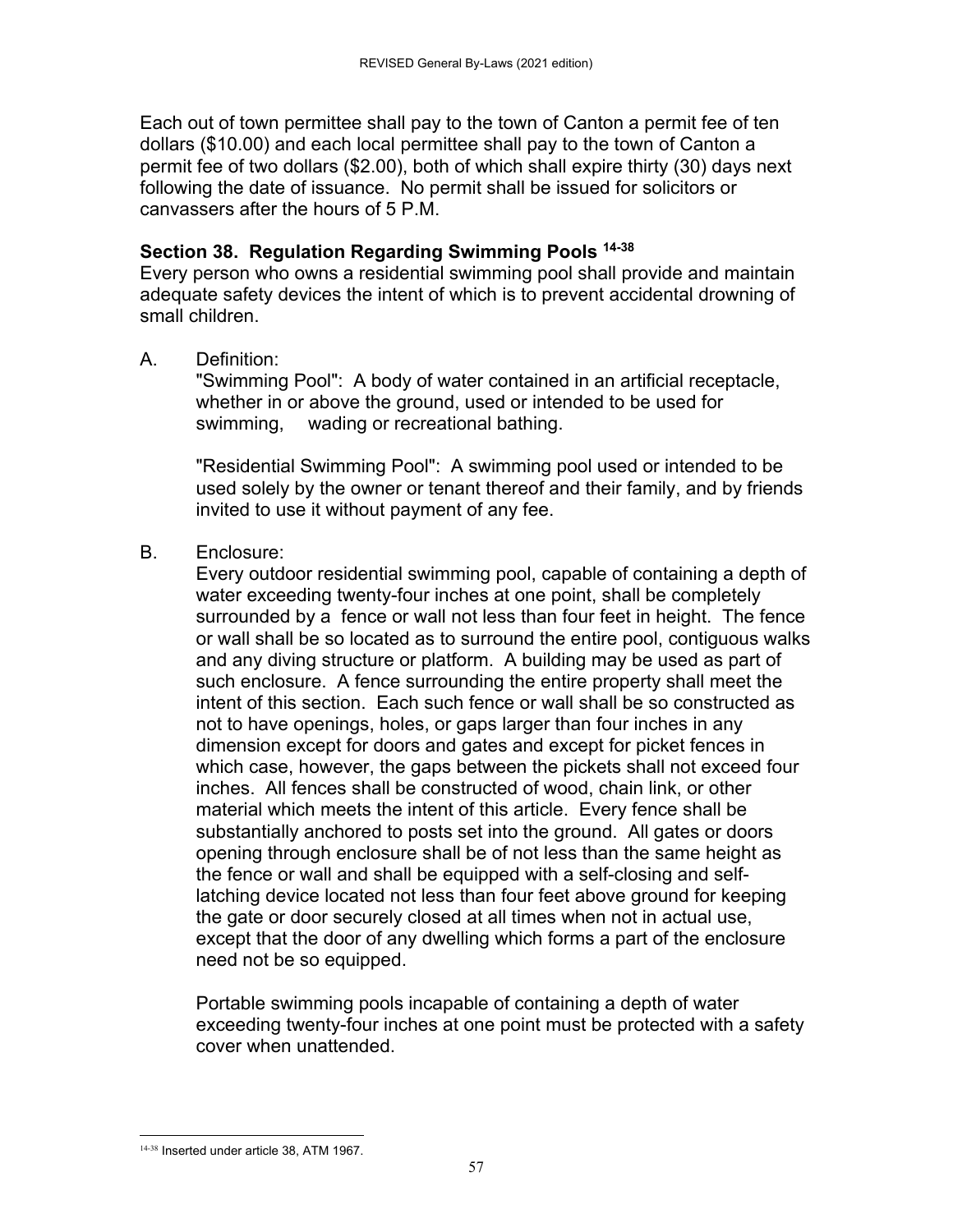#### C. Building Permit:

 The owner shall obtain from the building inspector, a permit for the construction of a permanent swimming pool. Existing pools not conforming to the safety requirements of this section shall be modified within three months from the date of enactment of this section.

### **Section 38A. Grading of Residence Lots 14-38A**

No persons shall construct the driveway of a dwelling with a garage under or attached except in such manner as to insure that no surface water from the street enters into it. To determine whether or not a proposed dwelling will meet this requirement, a plan shall be submitted to the Building Inspector at the time of application for a building permit showing the garage floor to be at least 12" above the center line elevation of the street at a point opposite the center line of the house foundation, or alternately providing for the disposal of water that collects within the driveway or approach area in a manner acceptable to the Building Inspector.

The final grading of the lot from the front line of the house shall be toward the street and the remainder of the lot will be graded to shed water away from the foundation so that no surface water stands or is trapped on the lot or adjacent property.

# **Section 39. Regulation of Dogs 14-39**

### **Section 1: License Fees, Exceptions 14-39(I)**

 (1) License Fee - All fees for dog licenses and kennel licenses, fines and penalties shall be set by the Town Clerk, however, no fee shall increase without a majority vote of the voters present at a Town Meeting.

 14-38A Inserted under article 68, ATM 1971.

 $14-39$  This section was adopted in its present comprehensive form under article 28, ATM 1984, replacing a simple "leash law" which had been inserted under article 39, ATM 1967 and amended under article 9, ATM 1969. Amended under article 31, ATM April 26, 2004.

<sup>14-39(</sup>I) As amended under article 33, ATM 1990. Amended under article 59, ATM April 26, 2004. Amended under article 31, ATM May 13, 2013.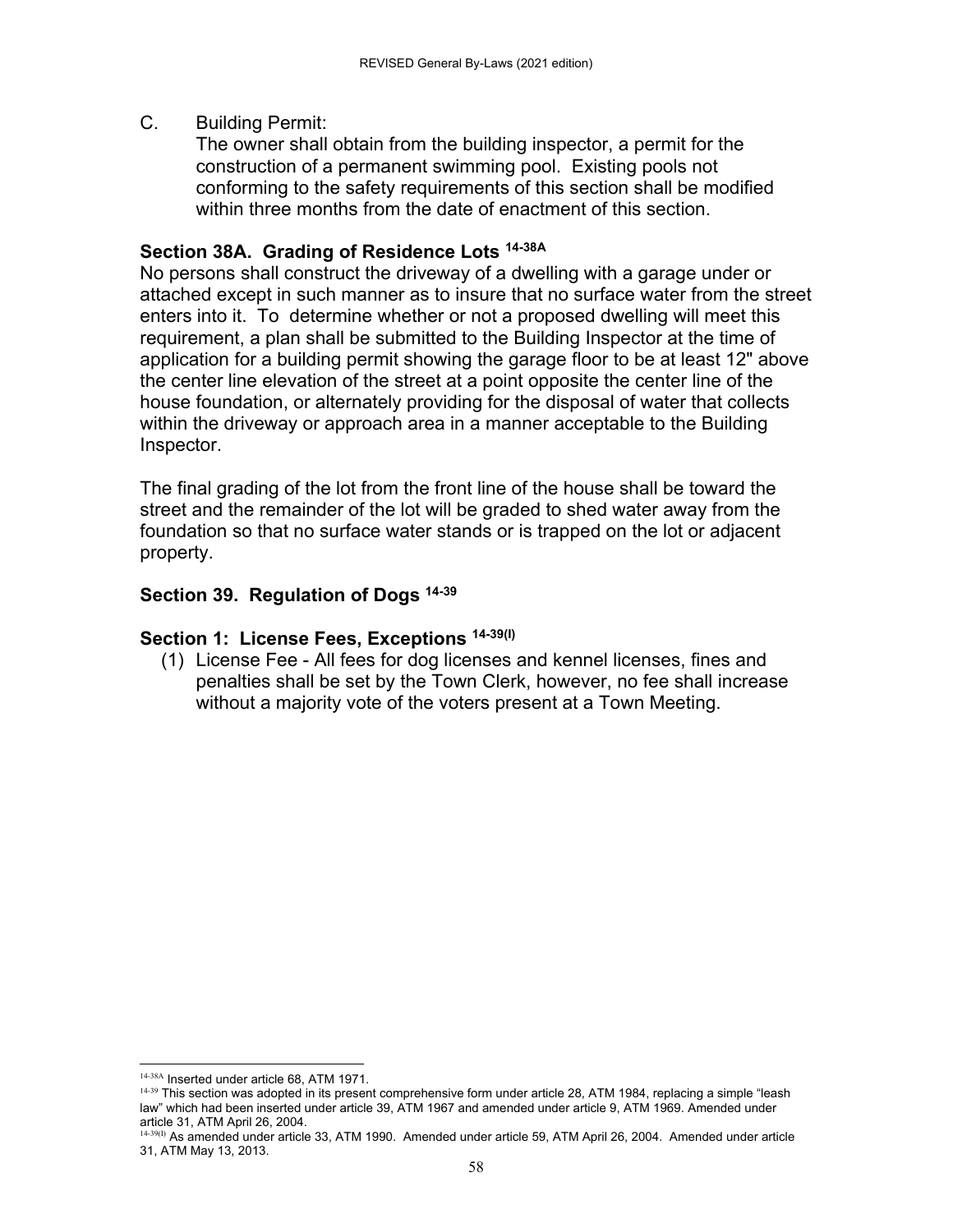A certified copy of such certificate on file in the office of any city or town clerk in the Commonwealth may be accepted as evidence that such operation has been performed. If the town clerk is satisfied that a certificate of the veterinarian who spayed the dog cannot be obtained, the town clerk may accept in lieu thereof a statement made under the penalties of perjury by a veterinarian registered and practicing in the Commonwealth describing the dog and stating that the veterinarian has examined the dog and in their opinion the dog is not capable of propagation by reason of spaying. Until a certificate of a veterinarian who has examined the dog in question is produced the license fee for the licensing period shall be at the rate of an unspayed female.

 When application is made for a dog license the applicant shall also exhibit proof, by a veterinarian's certificate, that the dog has been vaccinated against rabies, within the last three years if the dog is six months of age or over, as required by General Laws chapter 140, section 115B.

 No fee shall be charged for a license for a dog specifically trained to lead or serve a blind person; provided that a certificate issued by the division of the blind is exhibited certifying that the dog is so trained and is actually used by a blind person.

 No license fee or part thereof shall be refunded because of a subsequent death, loss, spaying, removal from this commonwealth or any other disposal of the dog, nor shall any license fee or part thereof paid by mistake be paid back after it has been paid to the county pursuant to General Laws chapter 140 section 147 of the General Laws.

 In addition to the license fee as otherwise required by this section the owner of any dog which has not been licensed on or before May 30th in any year shall be subject to a late fee to be paid to the Town Clerk at the time such dog is licensed, said fee to be in addition to the license fee for all dogs licensed on or after May 30th of any year.

#### **Section 2: Disturbing the Peace**

No person shall own or keep in the Town any dog which by biting, excessive barking, howling or in any other manner disturbs the quiet of the public.

#### **Section 3: Definitions14-39(3)**

For the purposes of this Section 3 and Section 4, the following terms shall be defined as follows:

  $14-39(3)$  As amended under article 31, ATM May 13, 2013.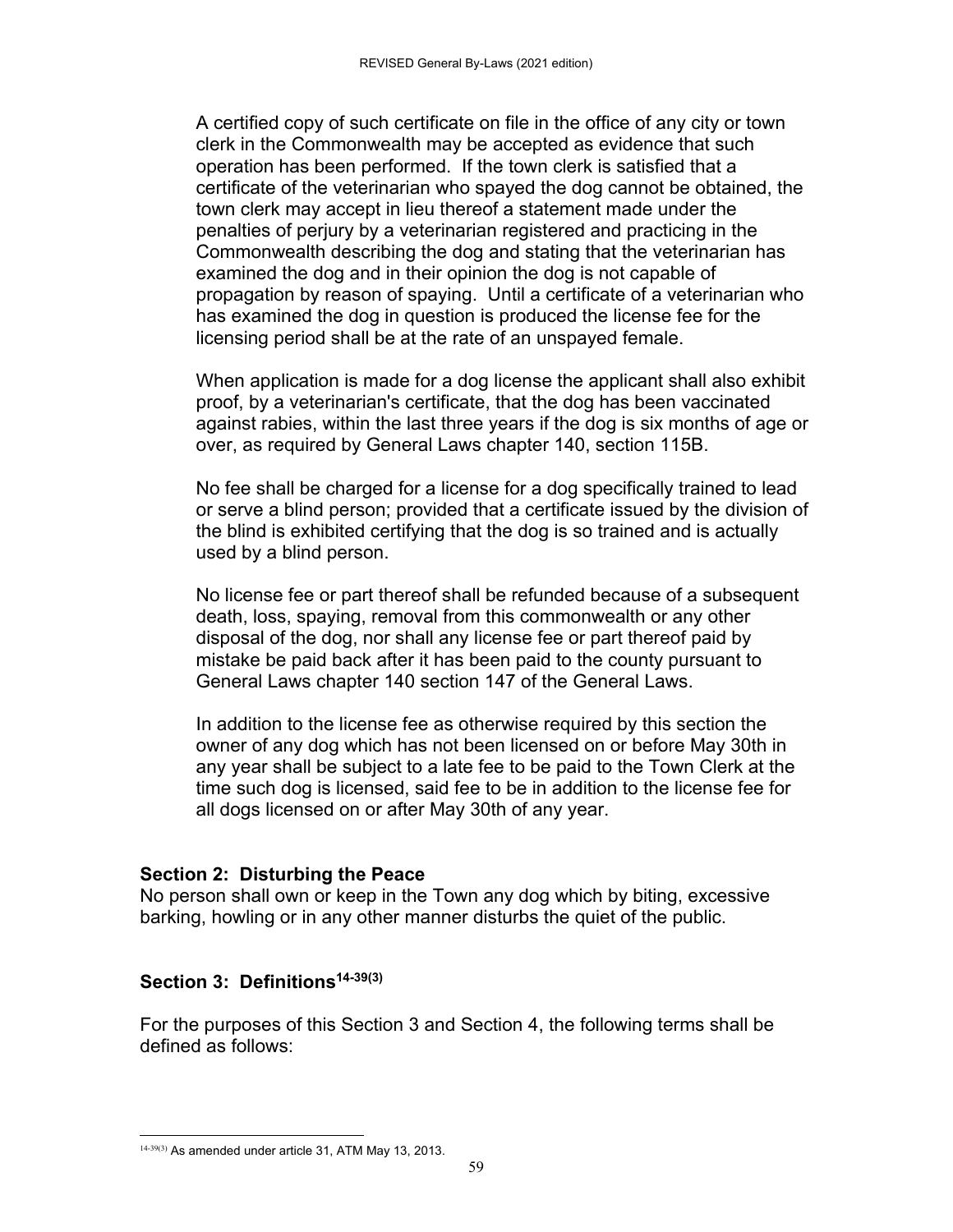"Animal control officer", an appointed officer authorized to enforce General Laws chapter 140, sections 136A to 174E, inclusive.

"Attack", aggressive physical contact initiated by an animal.

"Dangerous dog", a dog that either: (i) without justification, attacks a person or domestic animal causing physical injury or death; or (ii) behaves in a manner that a reasonable person would believe poses an unjustified imminent threat of physical injury or death to a person or to a domestic or owned animal.

"Hearing authority", the Select Board.

"Licensing authority", the Town Clerk.

"Nuisance dog", a dog that: (i) by excessive barking or other disturbance, is a source of annoyance to a sick person residing in the vicinity; or (ii) by excessive barking, causing damage or other interference, a reasonable person would find such behavior disruptive to one's quiet and peaceful enjoyment; or (iii) has threatened or attacked livestock, a domestic animal or a person, but such threat or attack was not a grossly disproportionate reaction under all the circumstances.

## **Section 4:14-39(4)**

(a) Any person may file a complaint in writing to the hearing authority that a dog owned or kept in the Town is a nuisance dog or a dangerous dog; provided, however, that no dog shall be deemed dangerous: (i) solely based upon growling or barking or solely growling and barking; (ii) based upon the breed of the dog; or (iii) if the dog was reacting to another animal or to a person and the dog's reaction was not grossly disproportionate to any of the following circumstances:

(1) the dog was protecting or defending itself, its offspring, another domestic animal or a person from attack or assault;

(2) the person who was attacked or threatened by the dog was committing a crime upon the person or property of the owner or keeper of the dog;

(3) the person attacked or threatened by the dog was engaged in teasing, tormenting, battering, assaulting, injuring or otherwise provoking the dog; or

(4) at the time of the attack or threat, the person or animal that was attacked or threatened by the dog had breached an enclosure or structure in which the dog was kept apart from the public and such person or animal was not authorized by the owner of the premises to be within such enclosure including, but not limited to, a gated, fenced-in area if the gate was closed, whether locked or unlocked; provided, however, that if a person is under the age of 7, it shall be a rebuttable presumption that such person was not committing a crime, provoking the dog or trespassing.

  $14-39(4)$  As amended under article 31, ATM May 13, 2013.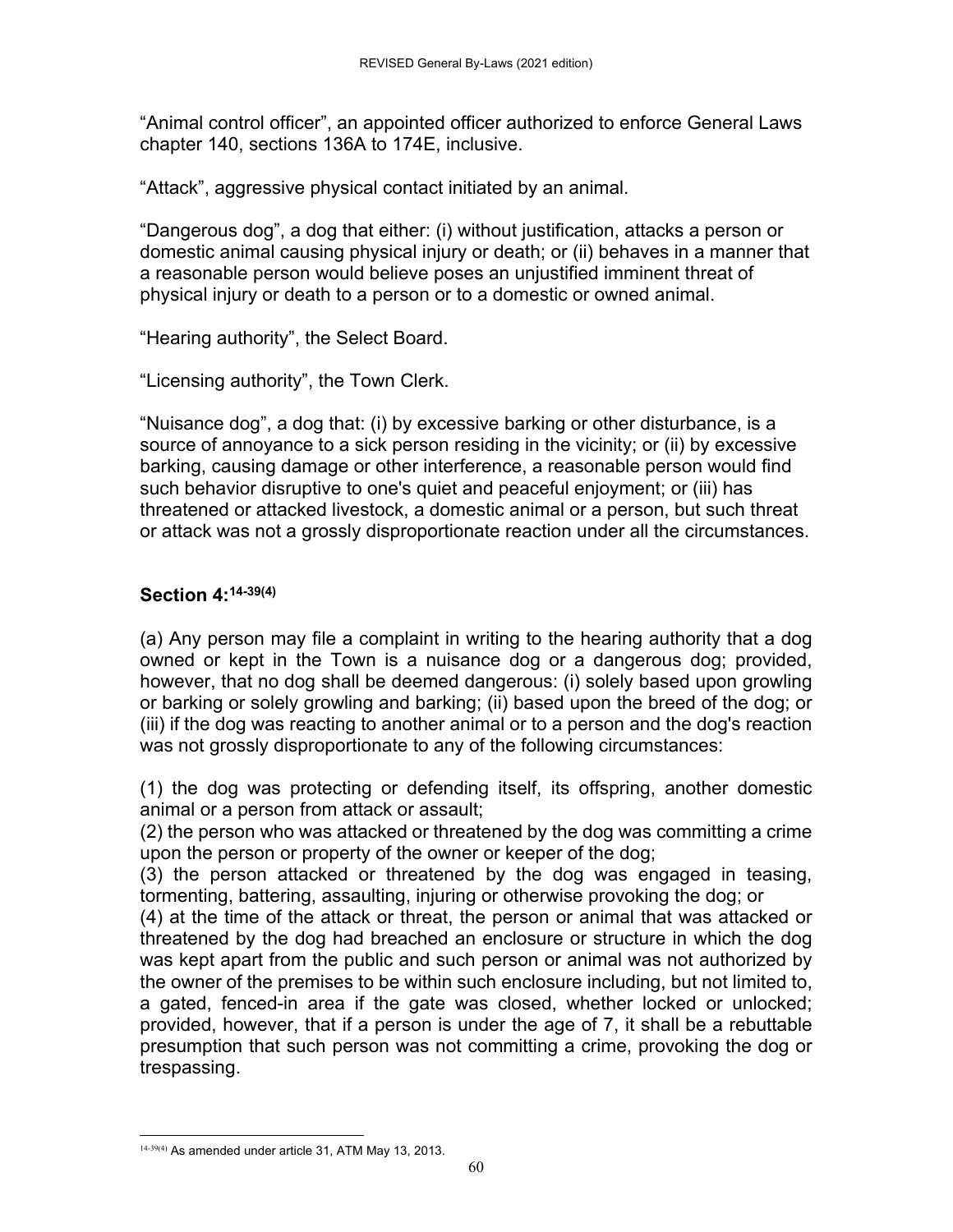The hearing authority shall investigate or cause the investigation of the complaint, including an examination under oath of the complainant at a public hearing in the municipality to determine whether the dog is a nuisance dog or a dangerous dog. Based on credible evidence and testimony presented at the public hearing, the hearing authority shall: (i) if the dog is complained of as a nuisance dog, either dismiss the complaint or deem the dog a nuisance dog; or (ii) if the dog is complained of as a dangerous dog: (A) dismiss the complaint; (B) deem the dog a nuisance dog; or (C) deem the dog a dangerous dog.

(b) If the hearing authority deems a dog a nuisance dog, the hearing authority may further order that the owner or keeper of the dog take remedial action to ameliorate the cause of the nuisance behavior.

(c) If the hearing authority deems a dog a dangerous dog, the hearing authority shall order 1 or more of the following:

(i) that the dog be humanely restrained; provided, however, that no order shall provide that a dog deemed dangerous be chained, tethered or otherwise tied to an inanimate object including, but not limited to, a tree, post or building;

(ii) that the dog be confined to the premises of the keeper of the dog; provided, however, that "confined" shall mean securely confined indoors or confined outdoors in a securely enclosed and locked pen or dog run area upon the premises of the owner or keeper; provided further, that such pen or dog run shall have a secure roof and, if such enclosure has no floor secured to the sides thereof, the sides shall be embedded into the ground for not less than 2 feet; and provided further, that within the confines of such pen or dog run, a dog house or proper shelter from the elements shall be provided to protect the dog;

(iii) that when removed from the premises of the owner or the premises of the person keeping the dog, the dog shall be securely and humanely muzzled and restrained with a chain or other tethering device having a minimum tensile strength of 300 pounds and not exceeding 3 feet in length;

(iv) that the owner or keeper of the dog provide proof of insurance in an amount not less than \$100,000 insuring the owner or keeper against any claim, loss, damage or injury to persons, domestic animals or property resulting from the acts, whether intentional or unintentional, of the dog or proof that reasonable efforts were made to obtain such insurance if a policy has not been issued; provided, however, that if a policy of insurance has been issued, the owner or keeper shall produce such policy upon request of the hearing authority or a justice of the district court; and provided further, that if a policy has not been issued the owner or keeper shall produce proof of efforts to obtain such insurance;

(v) that the owner or keeper of the dog provide to the licensing authority or animal control officer or other entity identified in the order, information by which a dog may be identified, throughout its lifetime including, but not limited to, photographs, videos, veterinary examination, tattooing or microchip implantations or a combination of any such methods of identification;

(vi) that unless an owner or keeper of the dog provides evidence that a veterinarian is of the opinion the dog is unfit for alterations because of a medical condition, the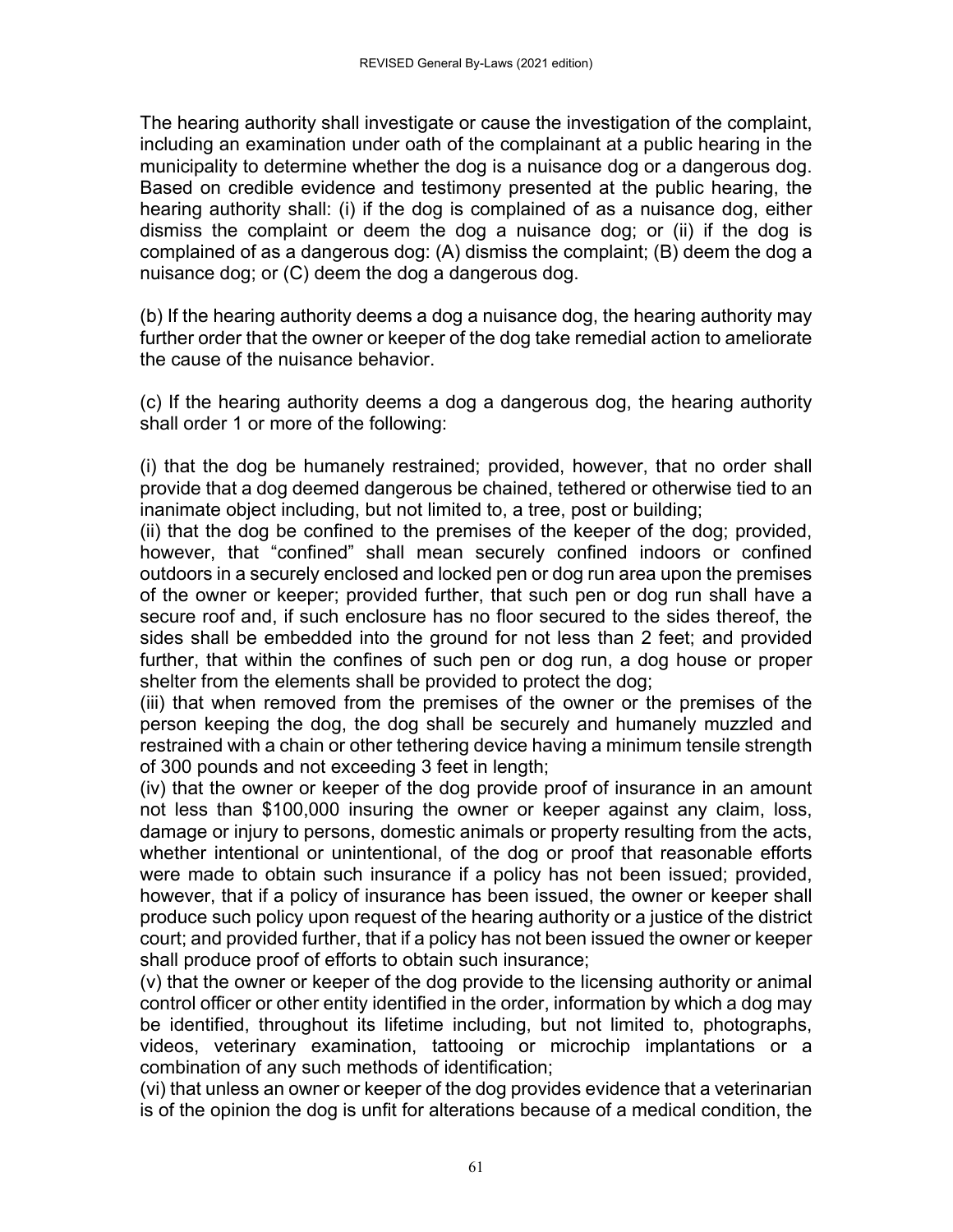owner or keeper of the dog shall cause the dog to be altered so that the dog shall not be reproductively intact; or

(vii) that the dog be humanely euthanized.

No order shall be issued directing that a dog deemed dangerous shall be removed from the Town. The Town shall not regulate dogs in a manner that is specific to breed.

(d) Within 10 days after an order issued under subsections (a) to (c), inclusive, the owner or keeper of a dog may bring a petition in the district court within the judicial district in which the order relative to the dog was issued or where the dog is owned or kept, addressed to the justice of the court, praying that the order be reviewed by the court or a magistrate of the court. After notice to all parties, the magistrate shall, under section 62C of chapter 221 of the General Laws, review the order of the hearing authority, hear the witnesses and affirm the order unless it shall appear that it was made without proper cause or in bad faith, in which case the order shall be reversed. A party shall have the right to request a de novo hearing on the complaint before a justice of the court.

(e)(1) Pending an appeal by an owner or keeper under subsection (d), the hearing authority may file a petition in the district court to request an order of impoundment at a facility the Town uses to shelter animals for a dog complained of as being a dangerous dog. The Town shall not incur liability for failure to request impoundment of a dog under this subsection.

(2) A justice of a district court, upon probable cause to believe that a dog is a dangerous dog or that a dog is being kept in violation of this section or in violation of an order issued under this section by a hearing authority or a court, may issue an order: (i) of restraint; (ii) of confinement of the dog as considered necessary for the safety of other animals and the public; provided, however, that if an order of confinement is issued, the person to whom the order is issued shall confine the dog in accordance with clause (ii) of subsection (c); or (iii) of impoundment in a humane place of detention that the Town uses to shelter animals; or (iv) any other action as the court deems necessary to protect other animals and the public from the dog.

(f) A justice of the district court shall hear, de novo, an appeal filed under subsection (d). Based upon credible evidence and testimony presented at trial, the court shall, whether the dog was initially complained of as a nuisance dog or as a dangerous dog: (i) dismiss the complaint; (ii) deem the dog a nuisance dog; or (iii) deem the dog a dangerous dog. The decision of the court shall be final and conclusive upon the parties.

(g) If a court affirms an order of euthanasia, the owner or keeper of the dog shall reimburse the Town for all reasonable costs incurred for the housing and care of such dog during its impoundment and throughout the appeals process, if any. Unpaid costs shall be recovered by the Town on behalf of the hearing authority by any of the following methods: (i) a lien on any property owned by the owner or keeper of the dog; (ii) an additional, earmarked charge to appear on the vehicle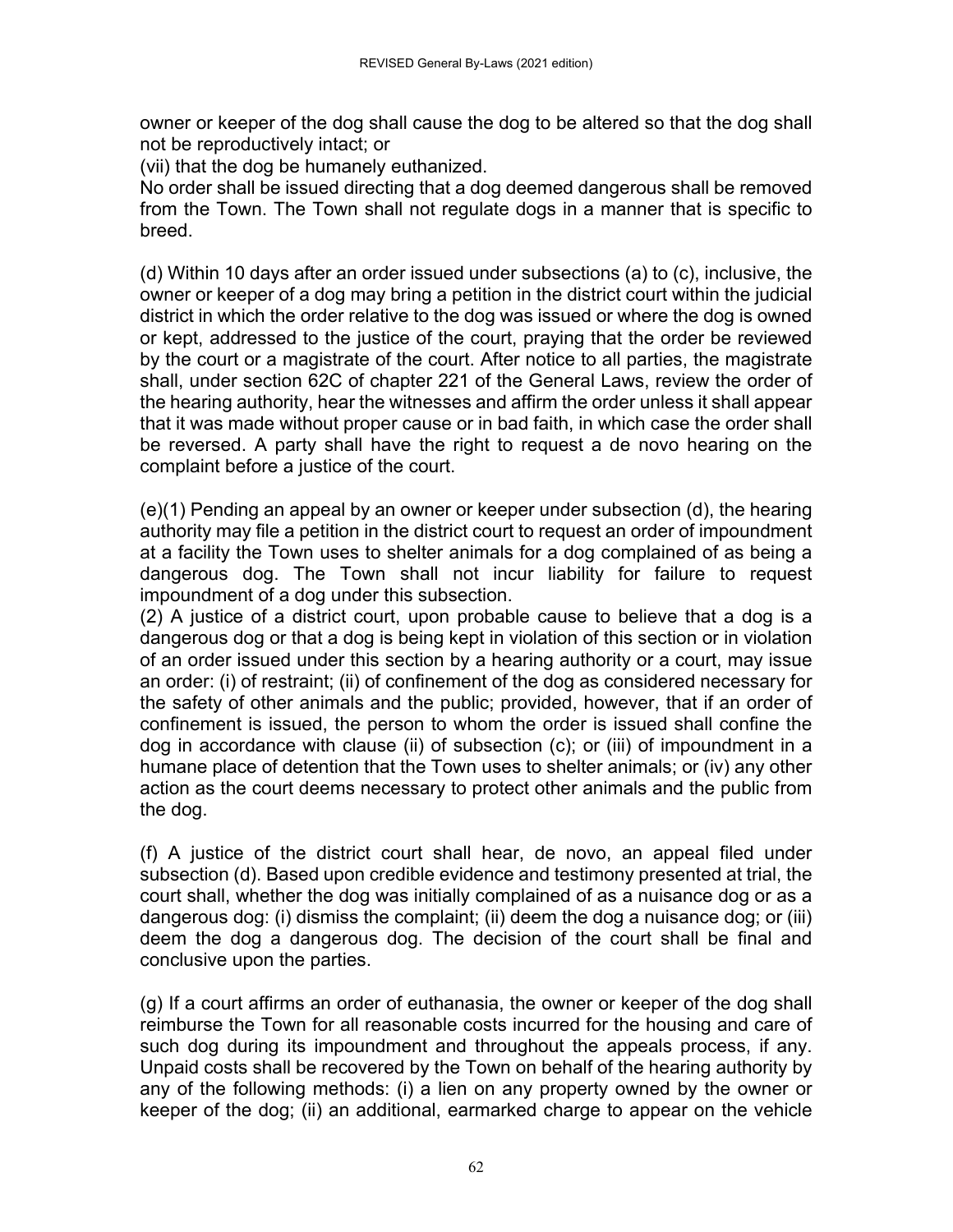excise of the owner or keeper of the dog; or (iii) a direct bill sent to the owner or keeper of the dog.

All funds recovered by the Town under this subsection shall be transferred to the organization or entity charged with the responsibility of handling dog complaints and impoundment. If the organization or entity falls under the management or direction of the Town, costs recovered shall be distributed at the discretion of the Town.

If the court overturns an order of euthanasia, the Town shall pay all reasonable costs incurred for the housing and care of the dog during any period of impoundment.

(h) If an owner or keeper of a dog is found in violation of an order issued under this section, the dog shall be subject to seizure and impoundment by a law enforcement or animal control officer. If the keeper of the dog is in violation, all reasonable effort shall be made by the seizing authority to notify the owner of the dog of such seizure. Upon receipt of such notice, the owner may file a petition with the hearing authority, within 7 days, for the return of the dog to the owner. The owner or keeper shall be ordered to immediately surrender to the licensing authority the license and tags in the person's possession, if any, and the owner or keeper shall be prohibited from licensing a dog within the commonwealth for 5 years. A hearing authority that determines that a dog is dangerous or a nuisance or that a dog owner or keeper has violated an order issued under this section shall report such violations to the issuing licensing authority within 30 days.

(i) Orders issued by a hearing authority shall be valid throughout the commonwealth unless overturned under subsection (d) or (f).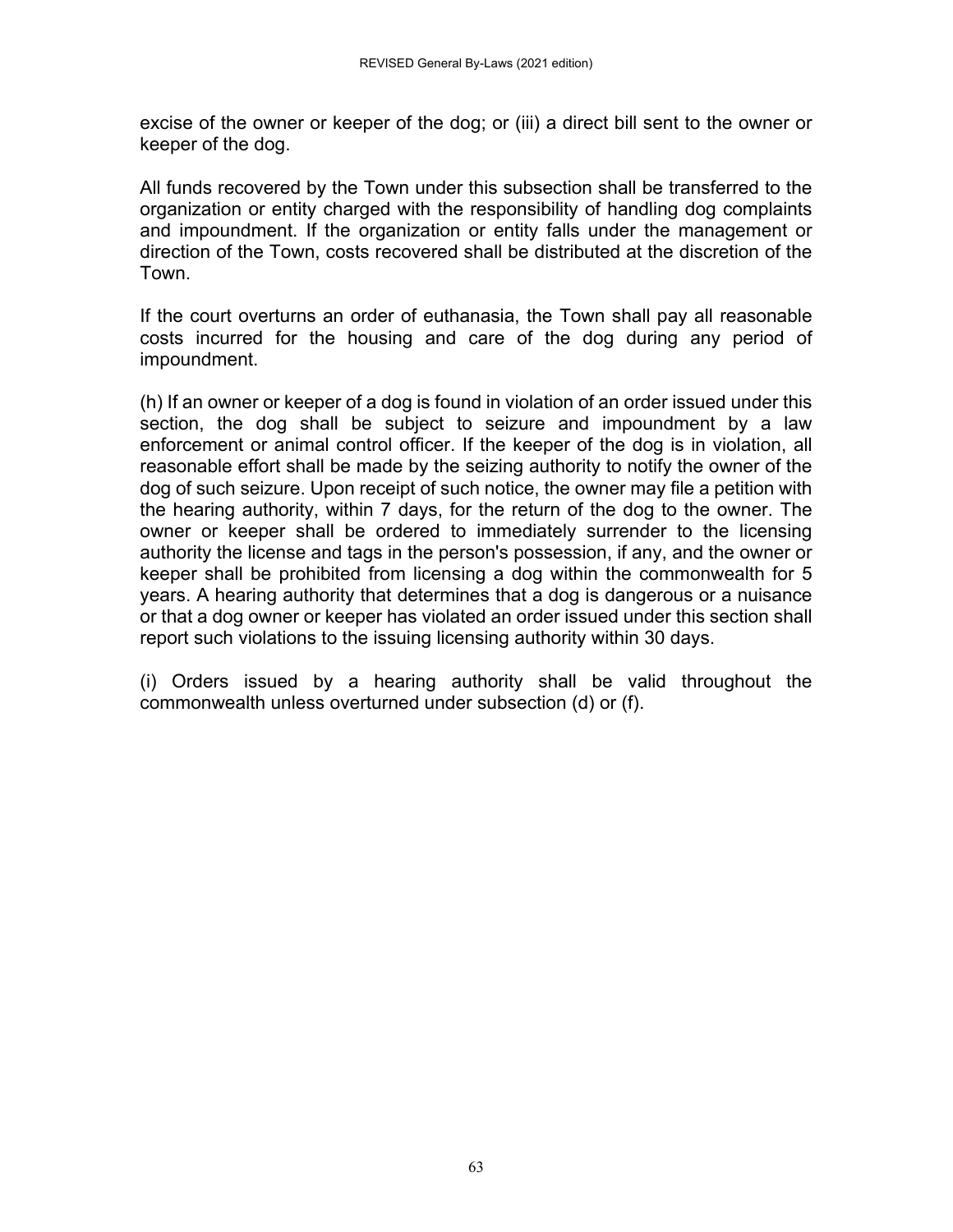#### **Section 5: Full Time Leash Law**

Any person owning or harboring a dog shall not cause or allow said dog to roam at large \* in any of the streets or public ways or places within the confines of the Town of Canton, or upon the premises of anyone other than the owner or keeper, unless the owner or occupant of such premises expressly grants permission. Under no circumstances shall a dog even though secured by suitable lead be allowed on private property, unless specific permission has been granted by the owner of said property. No dog shall be permitted in any public place or on any public thoroughfare inclusive of all Town owned property and properties under the authority of the Commonwealth of Massachusetts that are situated in the Town of Canton, unless said dog is restrained by a chain or lead not exceeding seven (7) feet in length that is of suitable test for the size of dog that is being restrained, and is attended by a person of adequate age and discretion to properly control its actions or is at the heel \*\* position beside a competent person and demonstrably obedient to the person's command.

#### **Section 6: Unlicensed Dogs; Licensed Dogs Not Wearing Tags**

Any dog within the limits of the Town, unlicensed or not wearing a valid license tag shall be impounded by the Animal Control Officer and not release until pound fees, in accordance with the General Laws, and pickup fees are paid and current license is obtained from the Town Clerk. Any dog not claimed within ten days will become the property of the Town of Canton, and will be disposed of by the Animal Control Officer by whatever humane means are available.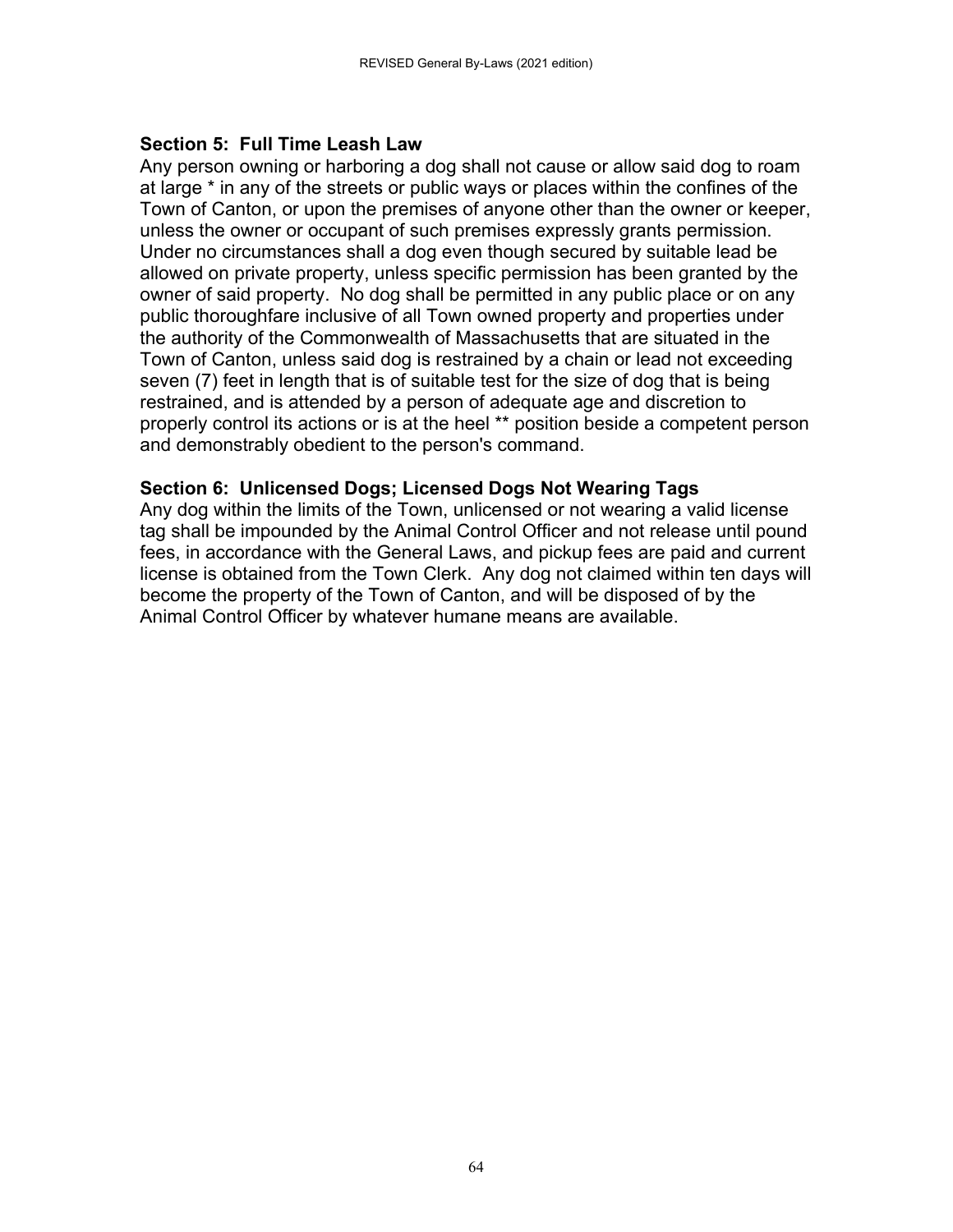### **Section 7: Dogs in Estrus Cycle**

If the Animal Control Officer determines that a dog in her estrus cycle (even when confined to the property of her owner or keeper) is attracting other dogs to her area, which condition causes disturbance on or damage to neighboring property or public area, the Animal Control Officer may pick up and impound the dog for the duration of her estrus cycle, releasing thereafter to the owner or keeper upon payment of pickup and pound fees; or the Animal Control Officer may require the owner or keeper to place and keep such dog, while in such cycle, in a commercial or boarding kennel or to remove it from the area so that the nuisance is abated.

### **Section 8: Pound and Equipment**

The Select Board may select a commercial kennel facility within the Town or use the existing Town Kennel to impound or keep dogs that have been apprehended by the Animal Control Officer as being strays or violators of the law, providing that both of the foregoing are within cost limitations and specifications set by the Select Board.

#### **Section 9: Fines and Penalties 14-39(X)**

| a. Failure to License a Dog in a timely manner<br>b. Violations of the Leash Law | \$50.  |
|----------------------------------------------------------------------------------|--------|
| 1 <sup>st</sup> Offense                                                          | \$25.  |
| 2 <sup>nd</sup> Offense within 12 months of first                                | \$50.  |
| 3rd Offense within 12 months of first                                            | \$75.  |
| 4 <sup>th</sup> Offense within 12 months of first                                | \$100. |
| All subsequent, within 12 months of first                                        | \$100. |
| c. Dog Bite – The Animal Control Officer must make a                             |        |
| judgment as to the severity and the provocation of                               |        |
| the bite to determine the processing and procedure                               |        |
| for this violation.                                                              |        |
| 1 <sup>st</sup> Offense                                                          | \$25.  |
| 2 <sup>nd</sup> Offense                                                          | \$50.  |
| 3rd and all subsequent offenses                                                  | \$100. |
| d. Dog found in School Yard, in addition to Section X, B                         | \$25.  |
| e. Nuisance complaints, including, but not limited to,                           |        |
| barking, littering, defecating or micturating on                                 |        |
| sidewalks or private property.                                                   |        |
| 1 <sup>st</sup> Offense                                                          | \$25.  |
| 2 <sup>nd</sup> Offense, within 12 months of first                               | \$50.  |
| All subsequent occurrences of same violation                                     |        |
| occurring within 12 months of the first.                                         | \$50.  |
| f. Failure to comply with an order of restraint issued in                        |        |
| accordance with MGL Chapter 140, Section 168                                     | \$50.  |
| g. Failure to comply with an order issued under the                              |        |
| authority of MGL c. 140, section 163 to kill or confine                          |        |

 14-39(X) As amended under article 33, ATM 1990 and amended under article 25, ATM May 1, 2002. Amended again under article 34, ATM April 30, 2003. Amended under article 25, ATM May 15, 2019.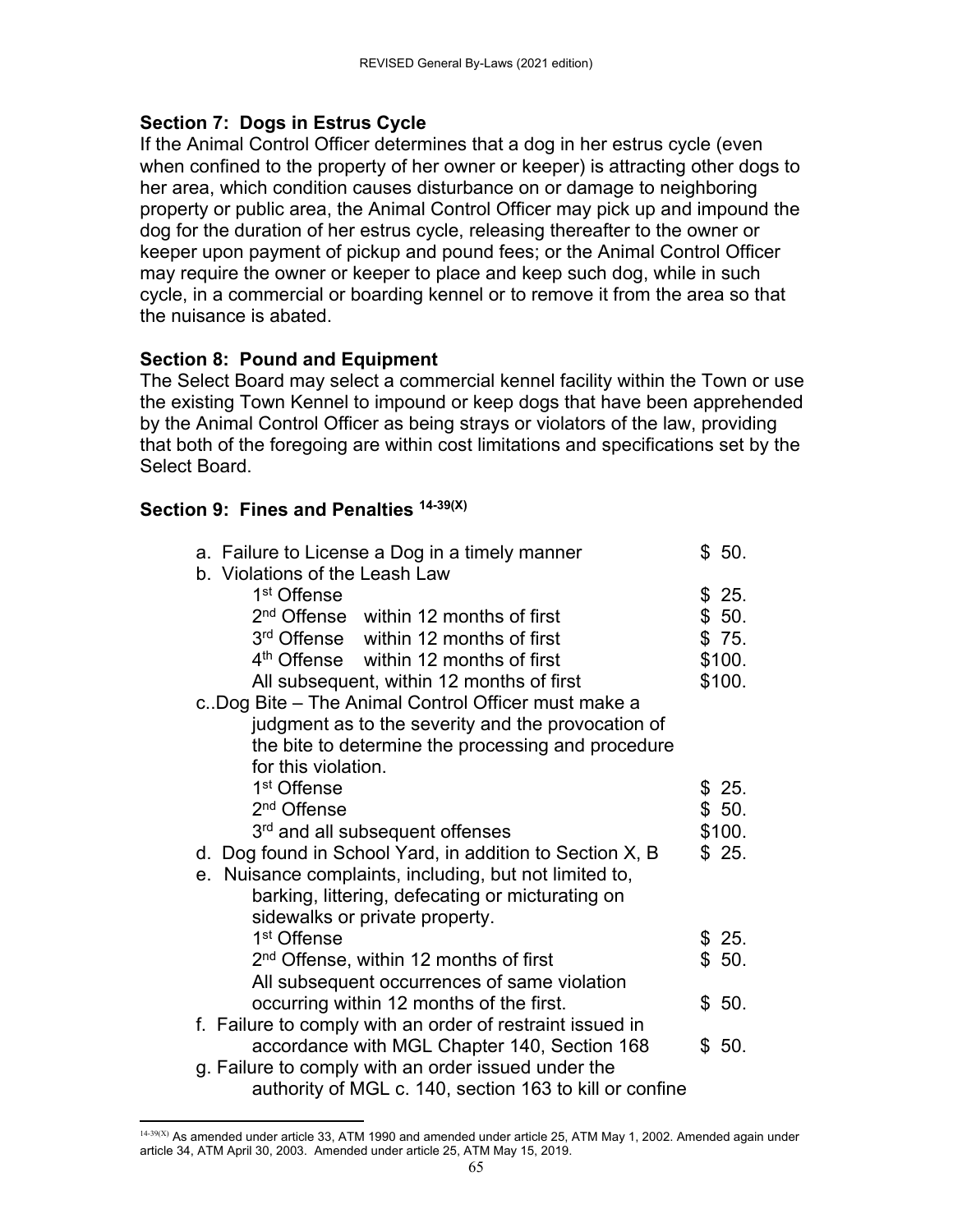a dog that has worried, maimed or killed livestock or fowls  $\sim$   $\frac{1}{25}$ .

 h. Failure to cause a dog to be vaccinated against rabies as required by MGL chapter 140, section  $145B$  \$ 25.

#### **Section 39A.39A**

#### **Section 40. Junk Automobiles 14-40**

- (a) No person or entity, corporate or otherwise, as owner or as one in control of premises, shall keep in the open in any area of the Town of Canton, except land designated by the Select Board for public dumping purposes, any junk automobile, as defined in Paragraph (b) of this Section:
- (b) For the purpose of this By-Law, a junk automobile shall be one which is worn out, cast off, or discarded, and which is ready for dismantling or destruction, or which has been collected or stored for salvage, or for stripping, in order to make use of parts thereof. Any parts from such a vehicle shall be considered junk automobile under this By-Law.
- (c) Any person or entity who violates this By-Law shall be liable to a fine of \$20.00 for each day said violation continues.

#### **Section 41. Water Wells 14-41**

- (a) No person or entity corporate or otherwise, as owner or as one in control of premises shall excavate or drill in the Town of Canton for the purpose of creating and maintaining a well for commercial use without first obtaining from the Select Board written authorization for said excavating or drilling.
- (b) Any person or entity who violates this By-Law shall be liable to a fine of \$20.00 for each day said violation continues.

<sup>&</sup>lt;sup>39A</sup> Deleted under article 31, ATM May 13, 2013

<sup>14-40</sup> Inserted under article 18, ATM 1969. 14-41 Inserted under article 21, ATM 1970.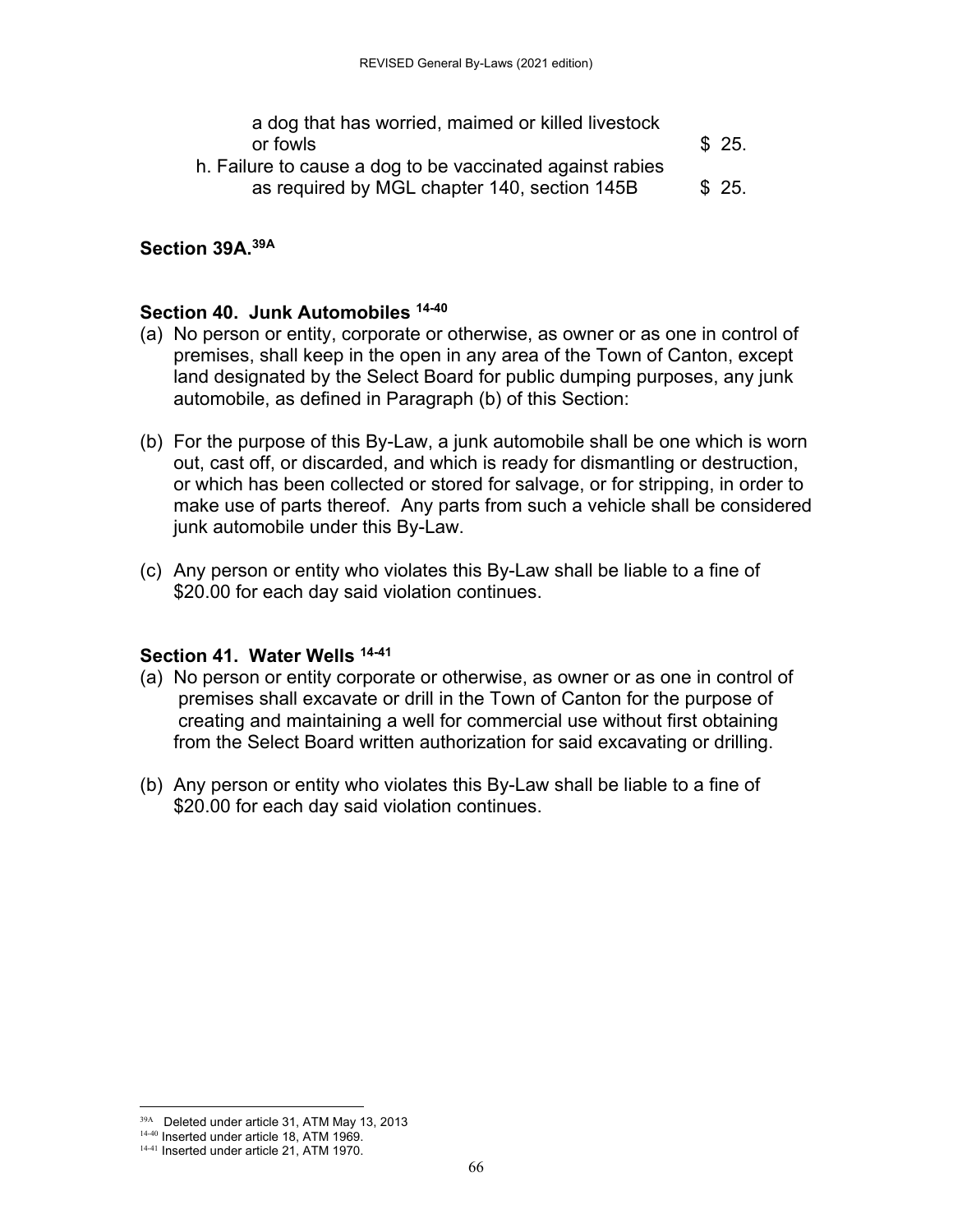#### **Section 42. Discharge of Firearms 14-42**

No person shall fire or discharge any gun, rifle, fowling piece, pistol, revolver, or other firearm within one thousand (1,000) feet of any street, public place, square, or golf course in the town, except with the permission of the Select Board, or in any private ground, except with the consent of the owner thereof; provided however, that this by-law shall not apply to the use of such weapons at any military exercise, or in the lawful defense of the person, family or property of a citizen.

#### **Section 43. Hours of Operating Earth Moving Equipment 14-43**

No person shall operate heavy earth moving equipment or vehicles within the Town on any weekday (Monday-Friday) except between the hours of 7:00 A.M. to 6:00 P.M., nor on any Saturdays except between the hours 8:00 A.M. and 5:00 PM or any Sundays or Massachusetts state holidays at any time, except in the event of emergency or for public safety or other purposes approved by the Chief of Police or the Chief's designee, provided in every such case such person has first applied and paid an application fee (to be set from time to time by the Select Board) to and received from the Chief of Police or the Chief's designee an express written Waiver of Time Limits waiving compliance with this Section 43. For the purposes of this Section 43, heavy earth moving equipment and vehicles shall include, but not be limited to backhoes, bulldozers, dump trucks, cement mixers and equipment and vehicles used in or for excavating, filling, transporting, holding, moving or removing soil, loam, sand, gravel, stone, clay, sod, minerals, organic matter, debris, construction materials or other earth materials or compounds. Persons found in violation of this section may be fined not more than two-hundred dollars (\$200.00) for each offense. Each day that such violation continues shall constitute a separate offense.

#### **Section 44. Underground Storage of Flammable Fluids 51 14-44**

#### Section 1.

Any flammable liquid or gasoline storage tank installed below the ground under license duly granted by the Select Board will be tested for leakage at the expense of the owner upon installation, and according to the following schedule, the date of which shall be determined by the license date or the date of installation whichever is later.

Day of installation

Every 5 years up to 20 years

Every 2 years up to 30 years

Annually unless the Fire Chief determines that conditions indicate more frequent testing be done.

Such testing will be done under the supervision of the Chief of the Fire Department using the **Kent/Moore Test Method**. The tank or tanks shall be removed by the owner, at no expense to the Town, if they should fail the test,

 14-42 Inserted under article 74, ATM 1971 (see also Article XIV, Section 13 of these By-Laws). Amended under article 25, motion 1 , ATM April 24, 2000, disallowed by Attorney General.

<sup>&</sup>lt;sup>1443</sup> Inserted under article 53, ATM 1973. Amended under article 31, ATM 2008.

<sup>14-44</sup> Inserted under article 41, ATM 1980.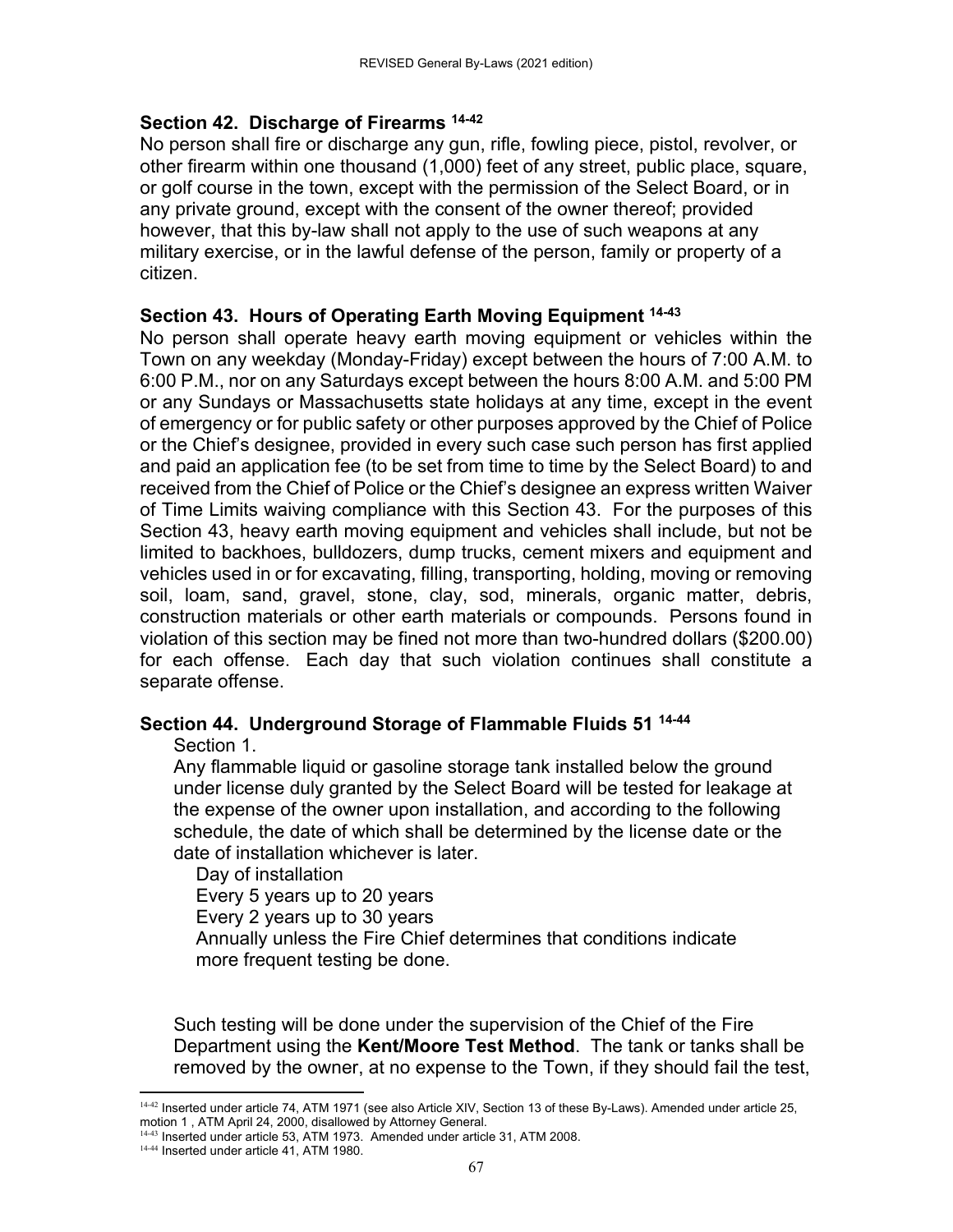or at anytime when they shall become a hazard because of leakage or otherwise, in the opinion of the Chief of the Fire Department.

#### Section 2.

The fact of installation, maintenance and/or usage of such storage tanks under a license duly granted by the Select Board shall constitute an agreement on the part of the owner or owners of such tanks to save and hold harmless the Town of Canton from any and all reasonable and necessary expenses of removing the said tanks upon expiration of the license, or at any time when the same shall be required, in the opinion of the Chief of the Fire Department.

#### Section 3.

The fact of installation, maintenance and/or usage of such storage tanks under a license duly granted by the Select Board shall constitute an agreement on the part of the owner or owners to remove at the cost of the owner or owners such tanks upon the discontinuance or abandonment of that business necessitating or using such tanks whether or not such discontinuance and/or abandonment by less than the five year limitation above mentioned. Removal of such tanks under the provisions herein shall be within one hundred and eighty days of the date of discontinuance or abandonments.

#### Section 4.

Jurisdiction over any and all leakage of flammable liquid or fumes or other harmful and injurious matter into any main, line or other conduit below the surface of the ground, constituting a detriment to the public health and/or safety of the public, shall be vested with the office of the Chief of the Fire Department.

### Section 5.

Upon satisfactory showing of such leakage into any such main, conduit or line, the Chief shall cause to be sent, registered mail, notification of such leakage to all owners of land duly licensed for such storage of gasoline or other flammable or injurious material in the area defined as the source of such leakage. Such notice shall contain the following: (1) the fact of leakage and the particular main, line or conduit affected; (2) the defined area within which the source of leakage is located if ascertainable; (3) a demand upon the owner(s) of such licensed land within the defined area to take necessary action to test and confirm the absence of any such leakage from storage tanks upon the owner's particular land; (4) a reasonable time limit within which to effect such tests, not to exceed seventy-two hours; (5) notification of the intention of the town to make such reasonable and necessary tests as are requested upon the failure of the owner to take action; (6) the amount of charge for such tests in the event the owner fails to comply with the demand.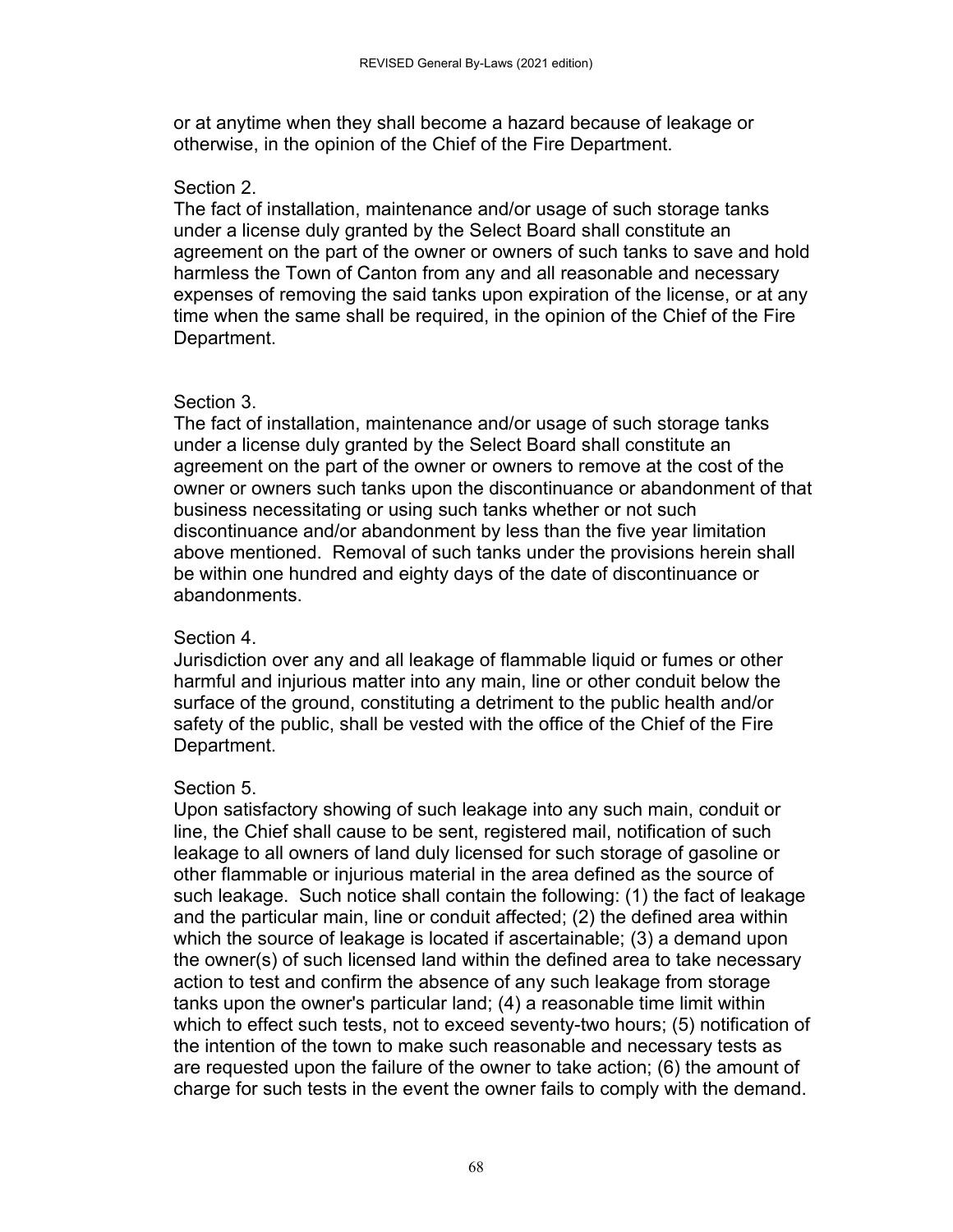Section 6. The fact of installation, maintenance and or usage of such storage tanks under license of the Select Board, with the actual or implied consent of the owner of such land, shall constitute an agreement on the part of the owner of such licensed land to take such action as requested above to discover the presence or absence of any such leakage; and shall further constitute an agreement on the part of the owner to hold and save harmless the Town from any reasonable and necessary expenditures incurred by the Town in testing the licensed land upon failure of the owner to comply with the notification of the Chief of the Fire Department.

Section 7.

Any tanks installed in a flood plain area will be in a concrete vault.

Section 8.

The fee for an original license duly granted by the Select Board shall not exceed \$25.00. The fee for annual renewal shall not exceed \$20.00.

**Section 45.** (No By-Law with this section number has been adopted.)

#### **Section 46. Fire Lanes 14-46**

- A. It shall be unlawful to obstruct or to block any private way with a motor vehicle or by any other means so as to prevent ingress and egress over such private way by fire apparatus or by any other emergency public safety vehicle.
- B. The Chief of the Fire Department is hereby authorized to designate 'fire lanes' in shopping centers, at multiple family residential areas near any commercial or industrial buildings or at any other place as in the judgment of such officer the public safety requires. Such 'fire lanes' shall consist of an area at least twelve feet in width and shall be plainly marked and designated 'fire lanes' by painting on the road surface and by the posting of signs, located and approved by the Fire Chief.
- C. Any motor vehicle or other object left or placed in a fire lane so as to obstruct or in any way to impede access by fire apparatus or by any other emergency public service vehicle may be removed under the direction of a police officer at the expense of the owner and without liability to the Town of Canton.
- D. Any person who violates any of the preceding sections shall for each offense be punished by a fine of twenty-five dollars.

### **Section 47. Certain Fire Signaling Devices Prohibited. 14-47**

Whoever installs, consents or causes to be installed, maintains, or consents or causes to be maintained, in any building or structure a mechanical device that is

  $14-46$  Inserted under article 16, ATM May 16, 1994.

<sup>&</sup>lt;sup>14-47</sup> Inserted under article 45, ATM 1980.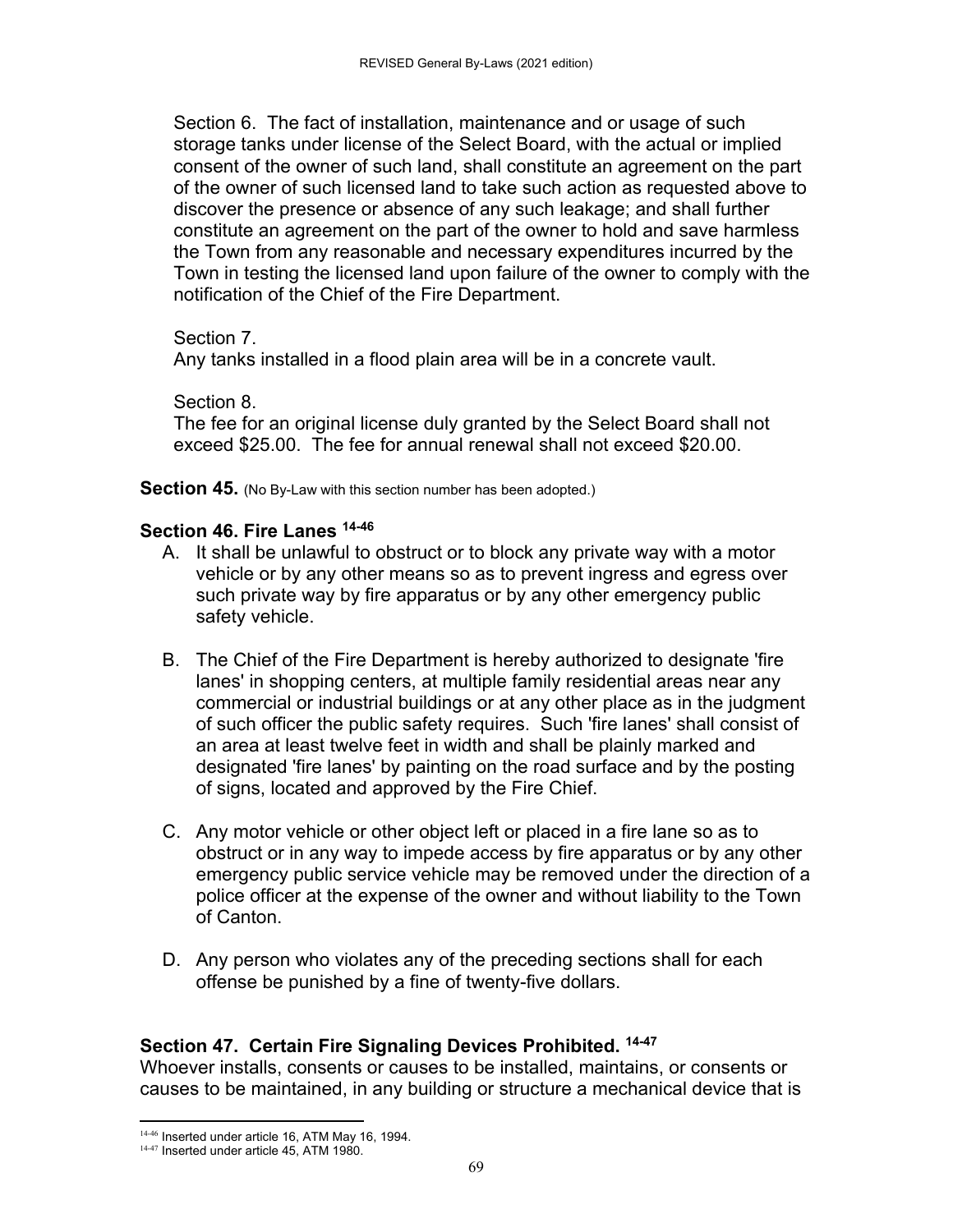automatically keyed to or that activates the telephone lines or numbers controlled by, or listed to, the Canton Fire Department, shall be punished by a fine of not more than \$50.00; provided however, that, until sixty days after this section takes effect, the provisions of this section shall not apply to such mechanical protection devices installed prior to the date upon which this section takes effect. For the purpose of this section, "mechanical protection device," means an electrically operated instrument composed of sensory apparatus designed to detect a physical force or condition characteristic of a fire or unauthorized entry.

### **Section 48. Alarm System, Registration and Regulations By-Law. 14-48 A. Definitions**

For the purpose of this by-law, the following terms, phrases, words and their derivations shall have the meanings given herein. When not inconsistent with the context, words used in the present tense include the future; words used in the plural number include the singular number; and the words in the singular number include the plural number. The word "shall" is always mandatory and not merely directory.

- (1) The term "Alarm System" means an assembly or equipment and devices or a single device such as a solid state unit which plugs directly into a 110 volt AC line, arranged to signal the presence of a hazard requiring urgent attention to which police are expected to respond. Fire Alarm systems and alarm systems which monitor temperature, smoke, humidity or any other condition not directly related to the detection of an unauthorized intrusion into a premises or an attempted robbery at a premises are specifically excluded from the provisions of this by-law. The provisions of Section 3 of this by-law shall not apply to any governmental agency.
- (2) The term "False Alarm" means (a) the activation of an alarm system through mechanical failure, malfunction, improper installation or negligence of the user of an alarm system or of their employees or agents; (b) any signal or oral communication transmitted to the Police Department requesting or requiring or resulting in a response on the part of the Police Department when in fact there has been no unauthorized intrusion, robbery, or burglary, or attempted threat. For the purpose of this definition, activation of alarm systems by acts of God, including, but not limited to, power outages, hurricanes, tornadoes, earthquakes, and similar weather or atmospheric disturbances shall not be deemed to be a false alarm.

# **B. Control and Curtailment of Signals Emitted by Alarm Systems**

1) Every alarm user shall submit to the Police Chief the names and telephone numbers of at least two other persons who are authorized to respond to an emergency signal transmitted by an

 14-48 Inserted under article 46, ATM 1980.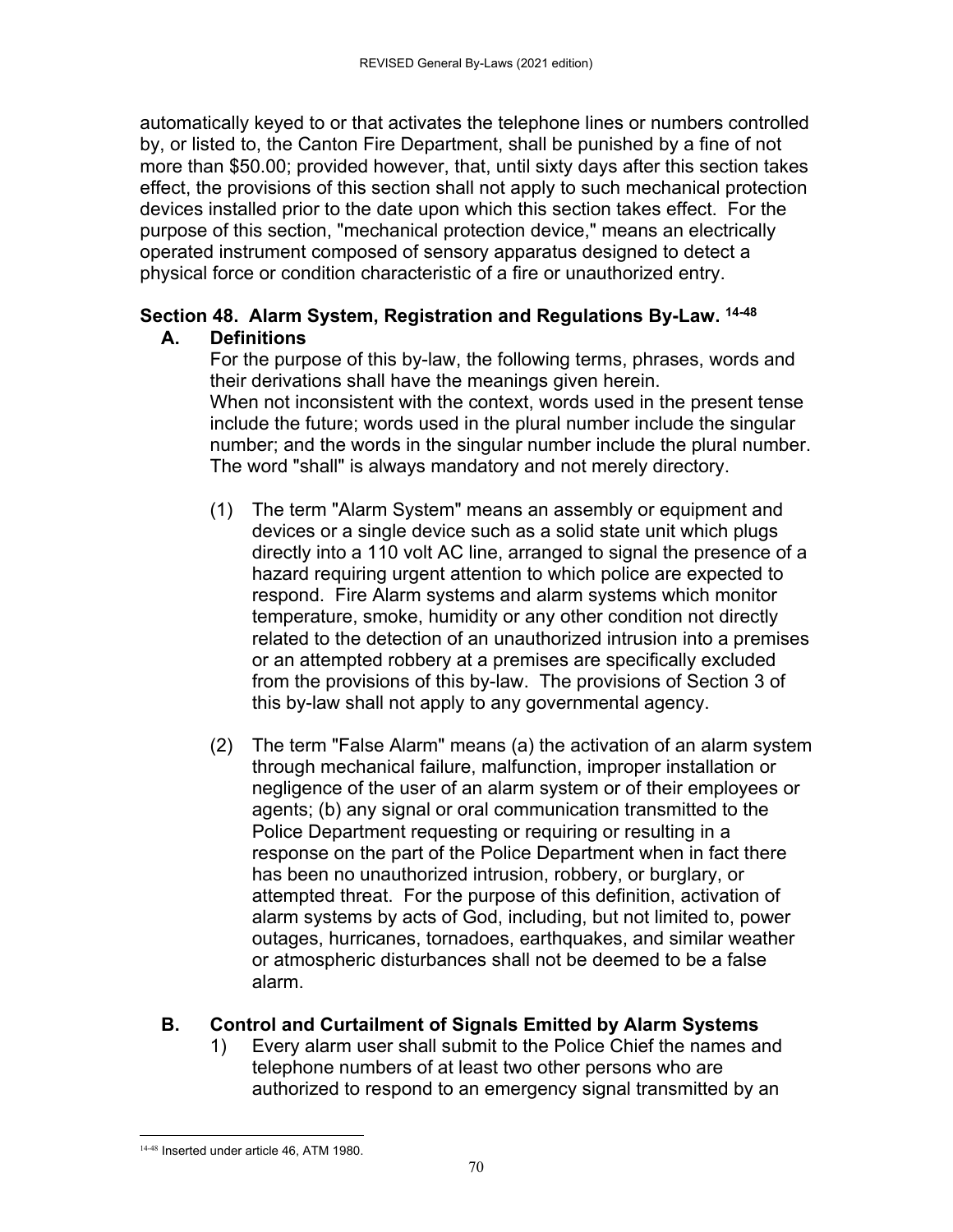alarm system who can open the premises wherein the alarm system is installed.

- 2) All alarm systems installed after the effective date of this ordinance which use an audible horn or bell shall be equipped with a device that will shut off such horn or bell within ten (10) minutes after activation of the alarm system.
- 3) Any alarm system emitting a continuous and uninterrupted signal for more than fifteen (15) minutes between 7:00 PM and 6:00 AM which cannot be shut off or otherwise curtailed due to the absence or unavailability of the alarm user or those persons designated by the user under paragraph (1) of this section, and which disturbs the peace, comfort or repose of a community, a neighborhood or a considerable number of the inhabitants of an area where the alarm system is located, shall constitute a public nuisance. Upon receiving complaints regarding such a continuous and uninterrupted signal the Police Chief shall endeavor to contact the alarm user, or members of the alarm user's family, or those persons designated by the alarm user under paragraph (1) of this section in an effort to abate the nuisance. The Police Chief shall cause to be recorded the names and addresses of all complainants and the time each complaint was made.

# **C. Penalties**

- 1) Upon receipt of three or more false alarms within a calendar year the Police Chief may order the user:
	- (a) to discontinue the use of the alarm
	- (b) may disconnect any direct connection to the Police Department
	- (c) May order that further connections to the communications console in the Police Department will be contingent upon the user equipping any alarm system with a device that will shut off any AUDIBLE horn or bell within ten (10) minutes after activation of the alarm system
- 2) The user shall be assessed twenty-five (\$25.00) dollars as a false alarm service fee for each false alarm in excess of three (3) occurring within a calendar year. All fees assessed hereunder shall be paid to the Town Treasurer for deposit in the general fund.

# **Section 49. Numbering of Dwellings 14-49**

Every structure in the town used or occupied for dwelling purposes shall have permanently affixed to it, in a manner so as to be visible from the street, the number assigned to said structure. At the time of the sale or transfer of ownership of any such structure the Fire Department, while in the conduct of the

 14-49 Inserted under article 47, ATM 1986. The third paragraph was inserted by STM April 27, 1992 under article 8 of the warrant. Amended under article 34, ATM May 5, 2004.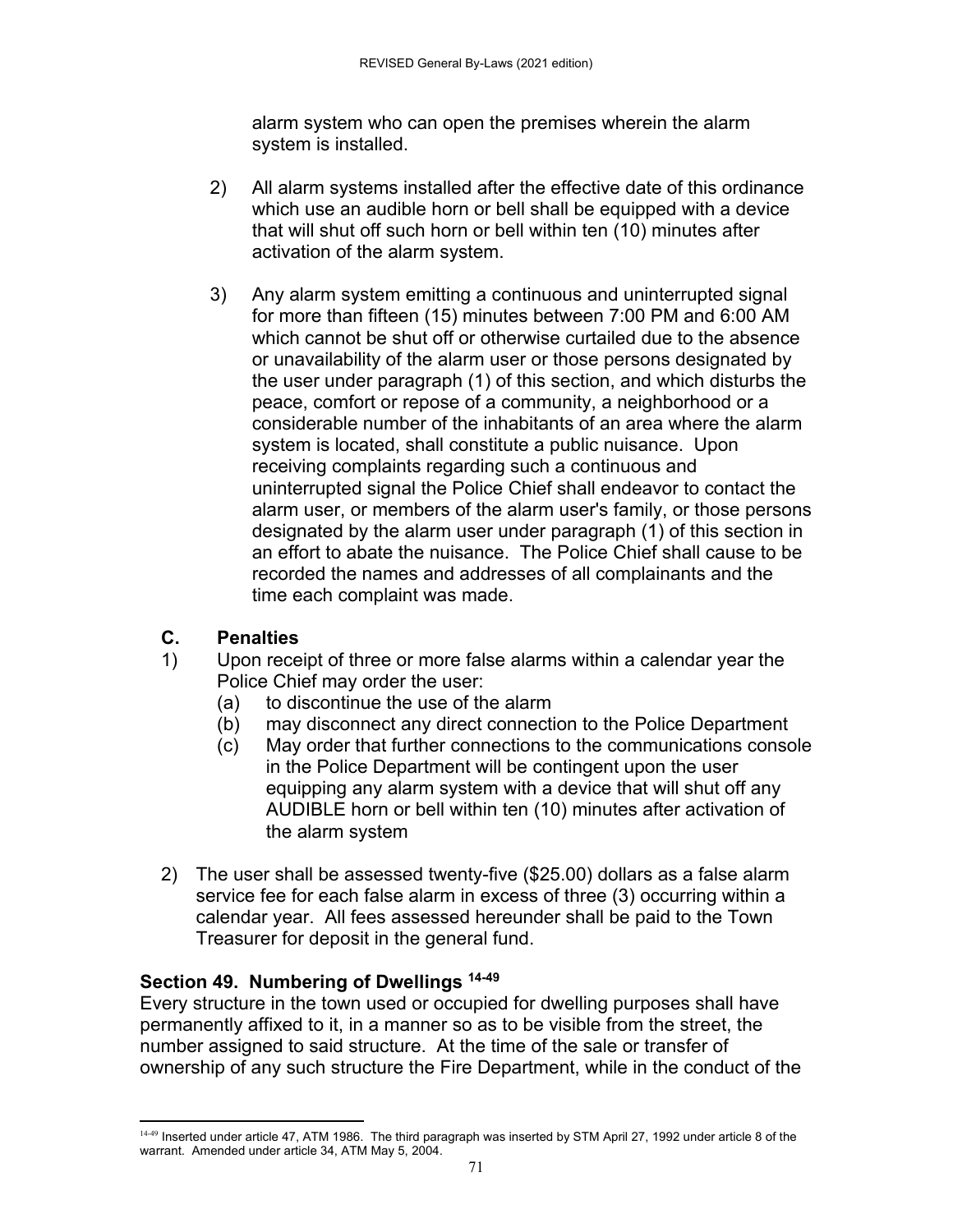inspection of the premises as required by General Laws, Chapter 148 Section 26F, shall verify that such numbers are present and visible.

Letters or numerals shall be visible from the street side of the property and a minimum of 3" tall. Script is not acceptable. If the building is set back on the property, a number mounted on a mail box or lamp post will be acceptable.

The numbers of all buildings shall be assigned by the Select Board on the recommendations made to it by a committee which shall consist of the Chief of Police, the Fire Chief, the Building Commissioner, the Superintendent of Public Works, the Deputy Assessor, Town Clerk and such official with such title as designated by the Select Board and as authorized under Chapter 41, Section 23A of the General Laws.

#### **Section 50. Regulation of, so called, Yard Sales 14-50**

Non-Business Sales of Goods and Merchandise

- I. RESIDENT HOUSEHOLDS Any person occupying a residence within the Town of Canton may be permitted to hold a sale of household goods for the type commonly known as "yard", "tag", or "garage" sales on the premises where such residence is located provided that no such premises may be used for such purposes on more than two consecutive days twice in any one calendar year, in accordance with the following procedure:
	- 1. An application for a special permit authorizing such sales shall be filed in the office of the Select Board not less than fourteen days prior to the date, or dates, for which the permit is requested. A fee as set by the Select Board pursuant to Chapter 40, Section 22F of the Massachusetts General Laws shall be included with each application when filed.
	- 2. A copy of the application shall be filed by the applicant with the Fire Department and with the Police Department.
	- 3. Within seven days following the receipt of an application for a special permit under this section the Chief of the Fire Department and the Chief of the Police Department shall advise the Select Board of any special conditions which they believe should be attached to any special permit as may be granted in order to protect the public peace, health and safety.
	- 4. The Select Board shall, forthwith following receipt of the recommendation of the Police or Fire Department, issue or deny such application for a permit to conduct a sale of household goods and may attach to any such permit as may be granted, terms or conditions to govern the conduct of the sale.
- II. NON-PROFIT ORGANIZATIONS Any religious, civic, fraternal or other non-profit organization having its office, hall or otherwise conducting its

 14-50 Inserted under article 34, ATM May 15, 1995. Amended under article 25, ATM April 26, 2004.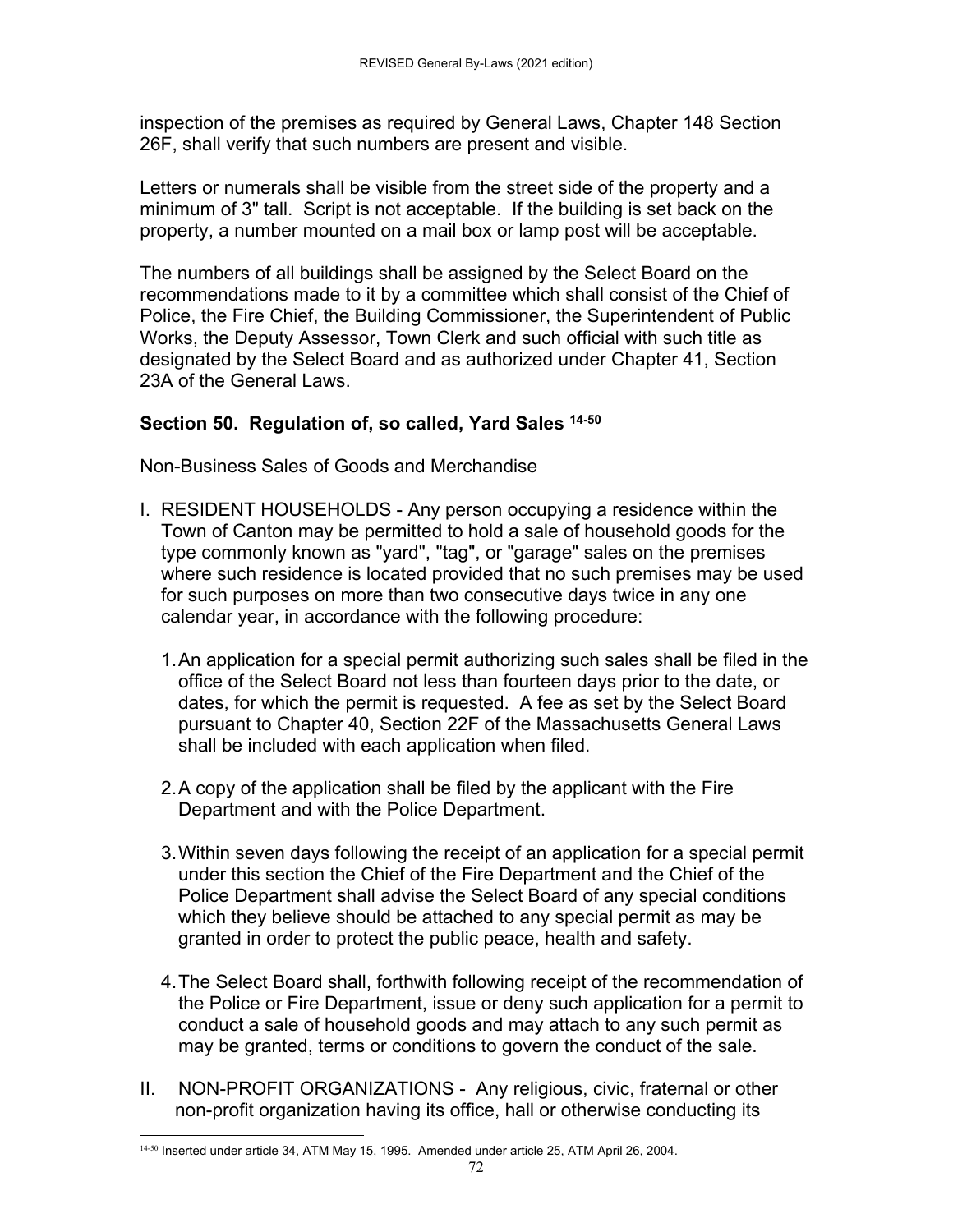activities in the Town of Canton may sponsor a "yard", "tag", or "garage" sale on the property owned or leased by it, or otherwise made available to it for the purposes of any such sale, by filing an application as provided in Section 1, provided, however, no fee shall be required for a permit.

III. ADDITIONAL SALES, ONE CALENDAR YEAR - It is the intention of this By-Law that the conduct of "yard", "tag", or "garage" sales be limited to not more than two such sales at any one location or parcel of land in any one calendar year.

The Select Board may, by special petition filed with it, and which sets out in clear an specific terms the reason or reasons upon which an applicant believes an exemption should be granted, permit additional sales at the same location in the same calendar year.

IV. PENALTIES - Any person found to be in violation of any provision of this bylaw shall be punished by a fine not to exceed the maximum amount prescribed by law. Each day on which a violation occurs shall be considered a separate violation. This section may be enforced by any police officer of the town pursuant to the provisions of Section 21D of Chapter 40 and when so enforced the penalty shall be one hundred dollars (\$100.00).

# **Section 51. Regulations for New Dwellings 14-51**

In all new dwellings the bottom of the cellar floor or basement must be at least twelve inches above the maximum ground water table. The driveway for any dwelling with a garage under or a garage attached shall be so constructed that street surface water is prevented from flowing onto the driveway and into the garage. Provision shall be made for the disposal of all water which may collect within the approach to the garage. No surface water shall be permitted to enter the garage. In the absence of any other acceptable alternative the garage floor shall be a minimum of six inches higher than the centerline elevation of the street. Without exception of the lot shall be graded in a manner which sheds water away from the foundation and prevents the accumulation of any standing or trapped water.

The own or builder shall submit a plot plan stamped and signed by the registered professional engineer to the Town Engineering Division. The plan shall show the location of test pits dug for the purpose of locating the ground water table. An as built drawing, stamped and signed by a registered professional engineer, shall be submitted to the Town Engineering Division upon the completion of the project.

# **Section 52. Designated Handicapped Parking 14-52**

A. Designated parking spaces for vehicles owned and operated by disable veteran, or by handicapped persons and bearing the distinctive number

 14-51 Inserted under article 33, ATM May 22, 1995.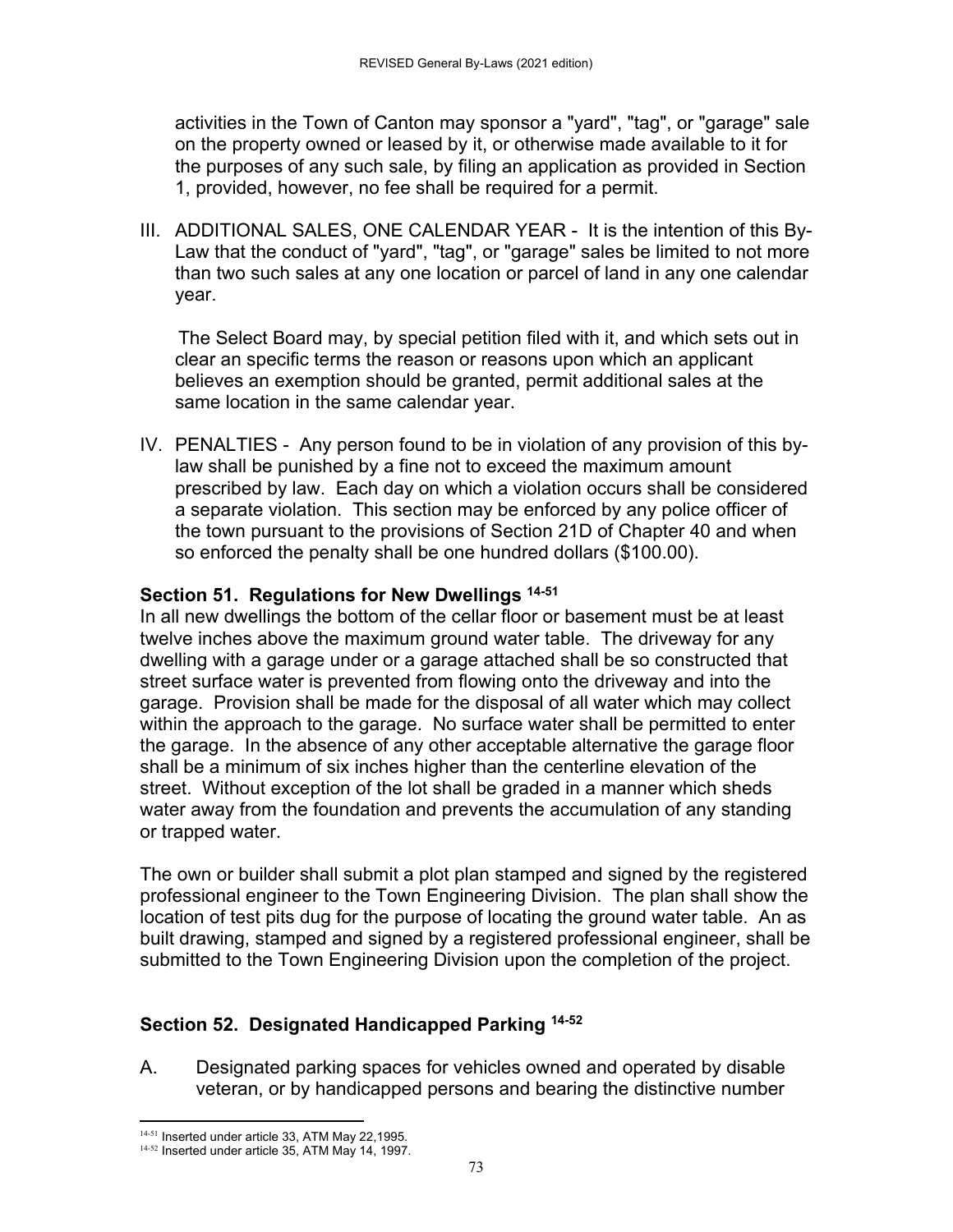place, or placards authorized by Massachusetts General Laws Annotated Chapter 90 Section 2 or distinctive number plate, or placards or other devices authorized and issued for the same purpose by any other state, country, province, or territory shall be provided in public and private offstreet parking areas.

B. Any person or body that has lawful control of a public or private way, or of improved or enclosed property used as off-street parking areas for business, shopping, malls, theaters, auditoriums, sporting or recreational facilities, cultural centers, multi-unit residential dwellings for rent or lease for any term, or for any other area, where the public has a right of access as invitees or licensees shall be required to reserve spaces in said offstreet parking areas for any vehicle owned an/or operated by a disabled veteran or handicapped person whose vehicle displays the distinguishing license plate or placard authorized by Section A according to the following formula:

|     | <b>Total Spaces</b>      |      | <b>Required Handicapped Parking</b> |
|-----|--------------------------|------|-------------------------------------|
| 15  |                          | 25   | 1 space                             |
| 26  |                          | 40   | 2 spaces                            |
| 41  | $\overline{\phantom{a}}$ | 75   | 3 spaces                            |
| 70  | $\overline{\phantom{a}}$ | 100  | 4 spaces                            |
| 101 | $\blacksquare$           | 150  | 5 spaces                            |
| 151 |                          | 200  | 6 spaces                            |
| 201 | $\overline{\phantom{a}}$ | 300  | 7 spaces                            |
| 301 | $\overline{\phantom{a}}$ | 400  | 8 spaces                            |
| 401 | $\overline{\phantom{a}}$ | 500  | 9 spaces                            |
| 501 | or                       | more | 2% of total spaces                  |

Outpatient Medical Facilities: 10% of total spaces

**Facilities** specializing in treatment of, or services for people with mobility impairments: 20 % of total spaces

- C. Designated handicapped parking spaces shall be placed, constructed and sized as follows:
	- 1) Accessible space, shall be level.
	- 2) Accessible spaces shall be at least 8 feet wide with level access aisles at lease 5 feet wide marked on pavement.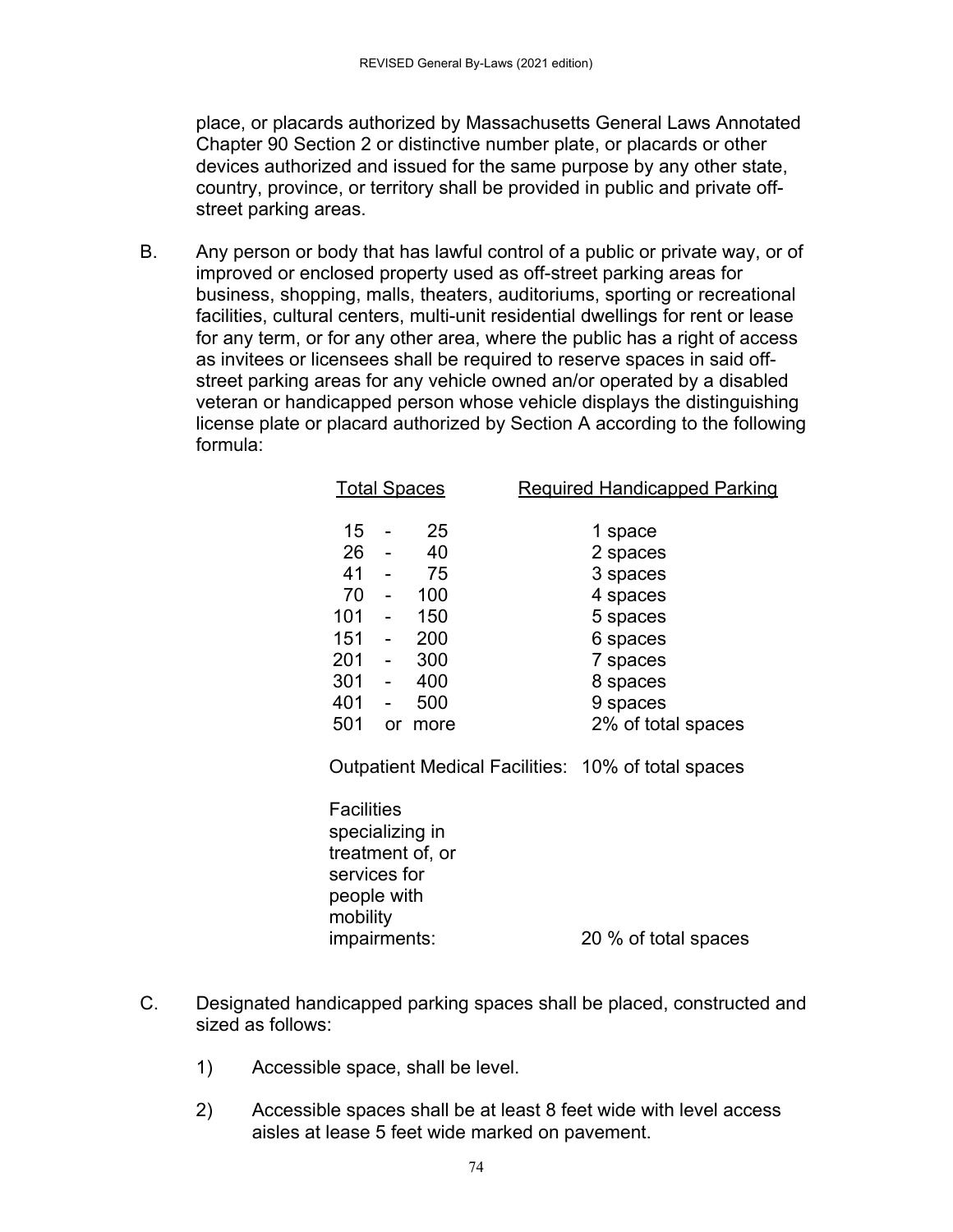- 3) Access aisles shall be designated by "slashes" or "crosshatches" permanently marked on pavement.
- 4) Parking areas not paved shall allow the same dimensions for each handicapped parking space as paved areas.
- 5) Two accessible spaces may share a common aisle. These spaces should be in a location providing the shortest route of travel to an accessible entrance. If there is more than one accessible entrance, the spaces shall be located near each accessible entrance.
- 6) Sidewalks at such spaces shall have curb cuts at each access aisle constructed so that a handicapped person is not required to enter the flow of traffic to access the curb cut.
- D. One in eight designated handicapped parking spaces with a minimum of one shall be designated as "van accessible". Van accessible spaces shall be eight feet wide with an aisle eight feet wide allowing a van to operate a lift. Alternatively all spaces may be "universal" spaces eleven feet wide with an access aisle five feet wide.
- E. There shall be an above grade sign at each designated handicapped parking space. The bottom of the sign shall not be lower than five feet from the ground. The top of the sign shall not be more than eight feet from the ground. The sign shall show at minimum the "International Symbol of Access" in white on a blue background or in blue on a white background. All "van accessible" Handicapped spaces shall be marked as such either on the above grade sign or directly below it using the words "Van Accessible" in white on a blue background or blue on a white background. All signs and markings shall be subject to the approval of the Chief of Police or the Chief's designee.
- F. The leaving of unauthorized vehicles within parking spaces designated for use by disabled veterans or handicapped persons as authorized by Section A and B, or in such a manner as to obstruct a curb cut or ramp designed for use by handicapped persons as a means of access to a public way or to a place to which members of the public have rights of access as invitees or licensees shall be prohibited.
- G. The penalty for violations of Sections A, B, C, D, or E shall be ten dollars (\$10.00) per day per violation after the person or body having lawful control of the ways or property described in Section B has been given written notice and not less than thirty (30) days to comply.
- H. The penalty for violations of Section F shall be one hundred dollars (\$100.00). The vehicle(s) may be removed pursuant to Massachusetts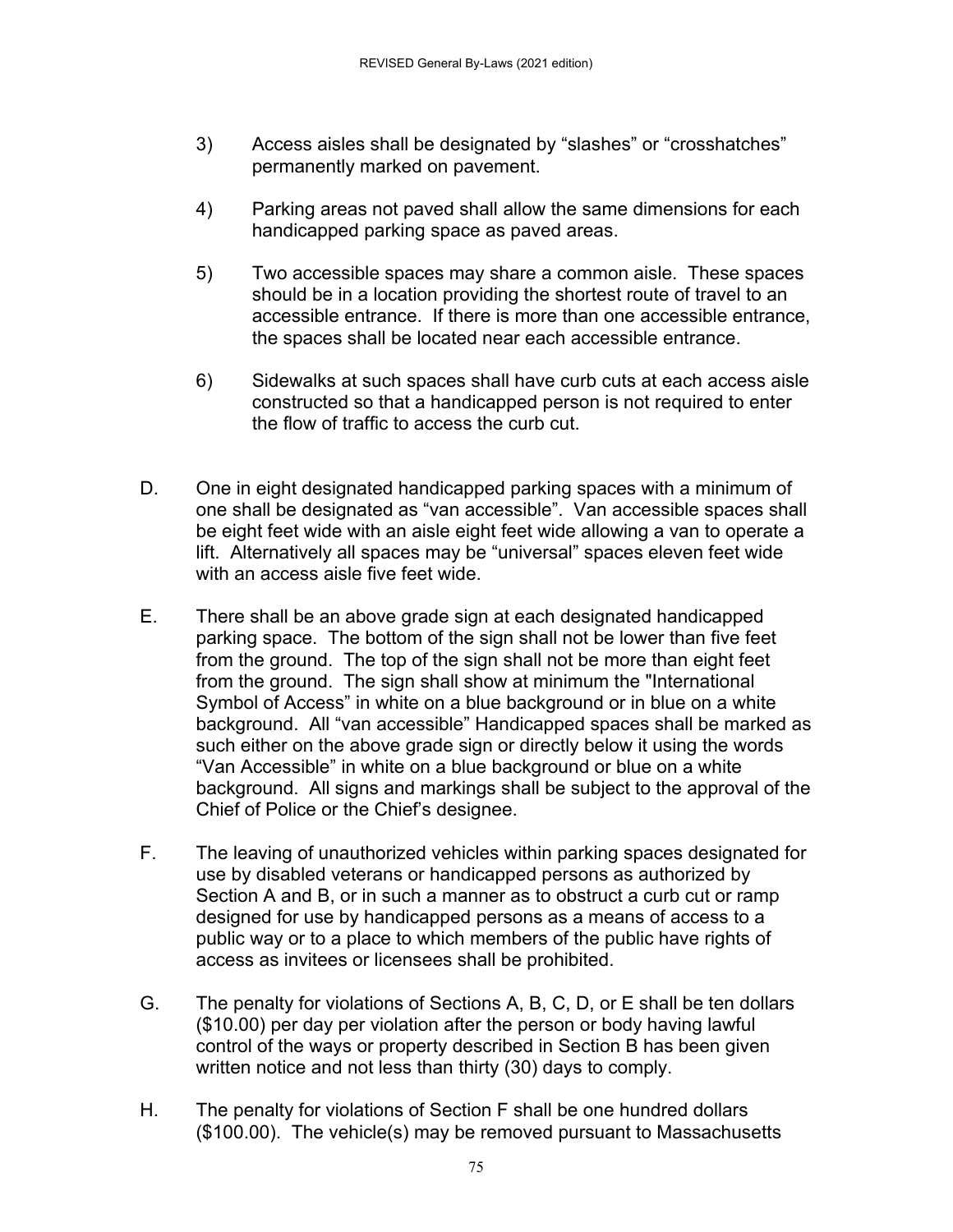General Laws Chapter 266, Section 120D. Violators shall be cited in accordance with Massachusetts General Laws Chapter 90, Sections 20A and  $2QA <sup>1</sup>/<sub>2</sub>$ .

I. Violations of Sections A, B, C, D, or E shall be enforced by the Police Department or by the Building Commissioner under the procedure for Non Criminal Disposition of violations of municipal regulations, pursuant to MGL Chapter 40 Section 21D.

# **Section 53. Maintenance and Repair of Private Ways 14-53**

(a) **Permitted Maintenance and Repairs**. When public necessity and the interest of public safety require it, the following types of maintenance and repairs may be performed on approved private ways at a time and in a manner determined by the Superintendent of the Department of Public Works, or their designee:

(1) Grading, including the furnishing of gravel, fill or other materials as required to properly repair the roadway surface.

(2) Maintenance, repair or replacement of drainage systems, including piping, culverts, catch basins and other drainage structures.

(3) Patching of potholes and heaved areas.

(4) Crack sealing as required to preserve the integrity of the roadway surface.

Such maintenance and repairs may be undertaken on the initiative of the Superintendent of the Department of Public Works. Such maintenance and repairs may be undertaken upon receipt by the Department of Public Works of a petition signed by the owners of not less than fifty-one percent (51 %) of the frontage abutting the private way.

# (b) **Annual Expenditure of Town Funds; Cash Deposit; Liability**.

The annual expenditure of Town funds on any individual private way for the above-listed maintenance and repairs shall not exceed five hundred dollars (\$500.) per mile or portion thereof for labor and materials. In the event that maintenance and repairs in excess of this amount shall be required, betterment charges shall be assessed to all abutters.

A cash deposit shall not be required prior to undertaking these maintenance and repairs.

 14-53 Inserted under article 44, ATM April 28, 1999.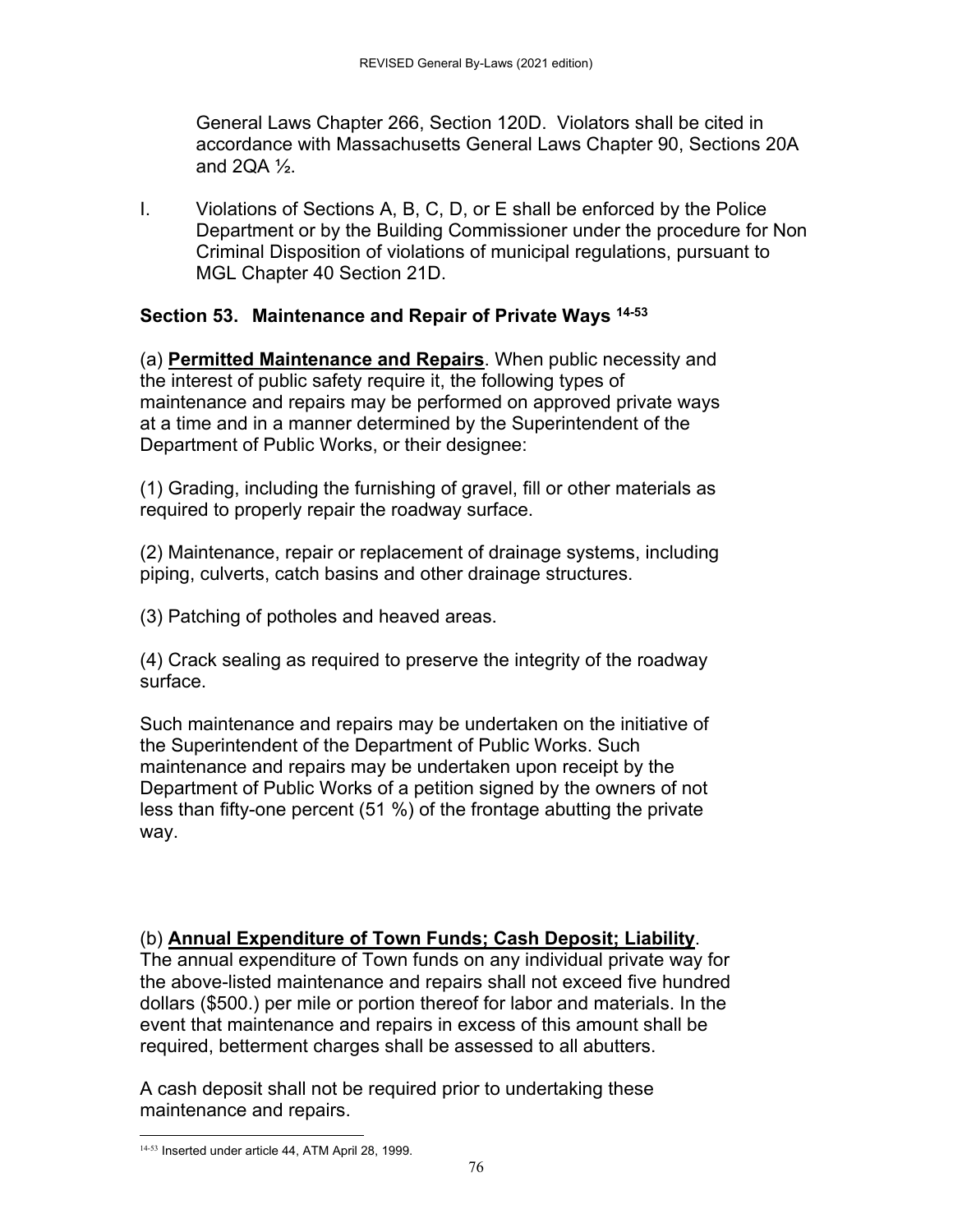Neither the Town nor its officers or employees shall be liable on account of any damages resulting from such maintenance and repairs.

(c) **List of Approved Private Ways**. A complete list of all private ways to which this section applies shall be kept by the Town Clerk. The Superintendent of the Department of Public Works shall, annually, submit a list of additions or deletions to said list to be approved by the Select Board at least ninety (90) calendar days before the start of the fiscal year. All of the approved private ways shall be posted with an appropriate sign stating "Private Way" at the points where they enter upon or unite with an existing public way.

**Section 54.** (Disallowed by the Attorney General)

#### **Section 55. Hunting14-55**

#### **Section 1:**

In addition to any applicable provision of state law regarding the regulation and licensing of hunting and/or firearms, no person shall hunt, trap, fire or discharge any firearm or weapon of any kind within the limits of any park, playground or other public property of the Town, except with the consent of the Select Board, or other Town governmental body with jurisdiction over such property. Nor shall any person fire or discharge any firearm, or weapon of any kind on any private property, except with the written consent, to be in the person's possession, of the owner or legal occupant thereof.

#### **Section 2:**

This bylaw shall not apply to the lawful defense of life or property, nor to any law enforcement officer acting in the discharge of their duties.

# **Section 3:**

Any person violating any of the provisions of this article shall be fined \$200 for each offense, and any weapon used in the commission of said offense shall be confiscated by a law enforcement officer. The Canton Police Department, the Massachusetts Environmental Police or any sworn police officer who has jurisdiction in the Town of Canton may enforce this by-law. Any person in violation of this by-law may also be subject to Massachusetts laws and regulations, where applicable.

# **Section 56. Secondhand Jewelry and Electronics14-56**

# **License Required:**

<sup>&</sup>lt;sup>14-55</sup> Inserted under article 30, ATM April 30, 2012 14-56 Inserted under article 31, ATM April 30, 2012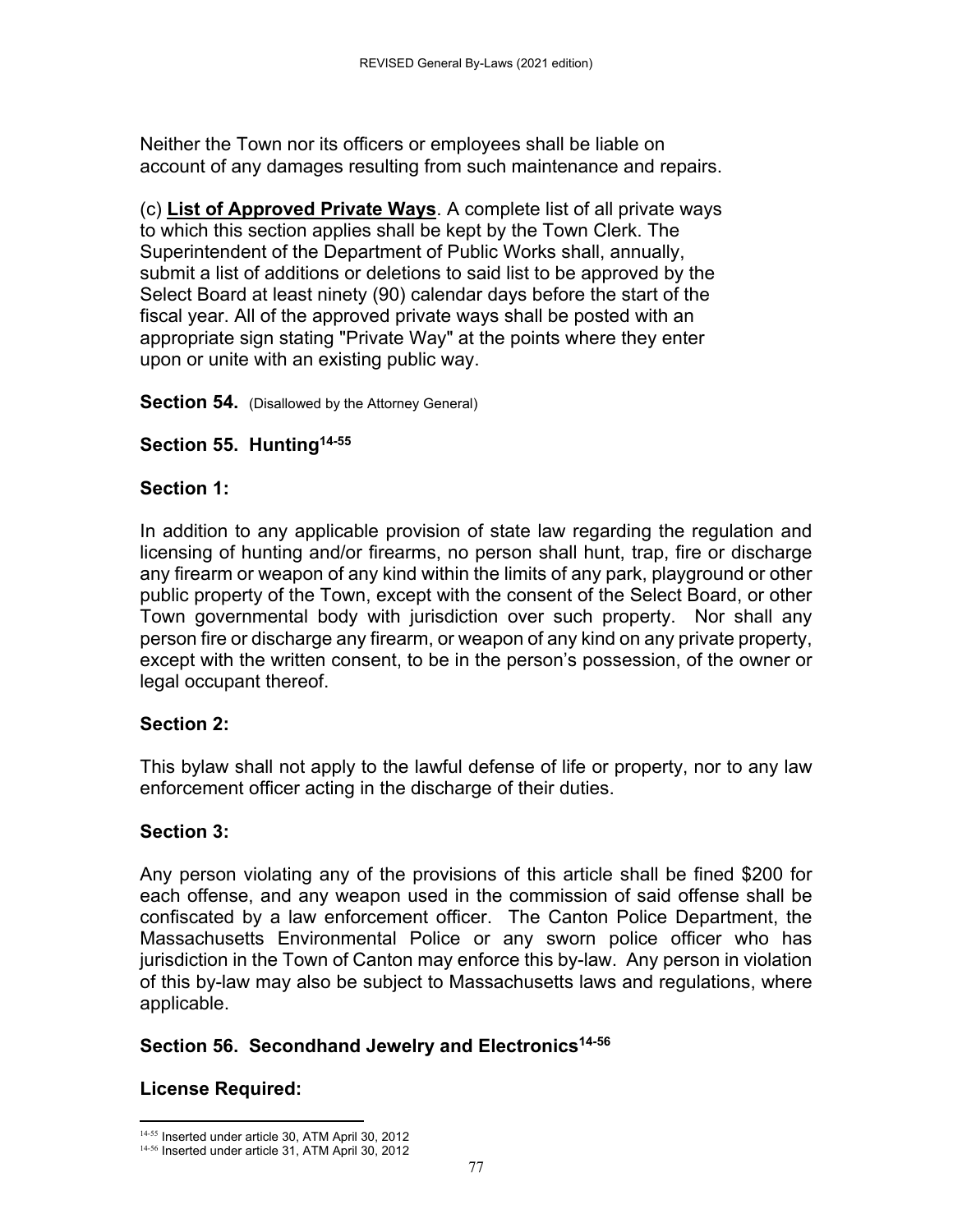No person shall engage in the business for the sale of or barter of secondhand gold, silver, platinum, jewelry, gems, electronics or electronic games, without first having obtained a license from the Select Board.

#### **License Fee:**

The fee for such license shall be \$50 and shall be renewed annually and displayed in plain view on the premise.

# **Recording Sales:**

At the time of the transaction the business owner must record the;

- 1. Name
- 2. Address
- 3. Date of birth
- 4. Drivers license or photo ID#
- 5. Time and date of sale
- 6. A complete and accurate description as well a photograph of the item

#### **Report to police:**

A report of all transactions of sale, purchase or barter shall be filed on forms provided by the licensing authority shall be forwarded either electronically, U.S. Mail or in person to the Canton Police Department on a weekly basis. Items taken in trade must be held for at least 21 days after such report is filed.

#### **Violation and penalties:**

Violation of any terms of this license shall be punished by a fine of not less than \$100 and may be enforced by any sworn Canton Police Department officer. Each day on which the violation exists shall be deemed to be a separate offense.

# **Section 57. Prohibition of Recreational Marijuana Establishments14-57**

- (a) No person or entity, corporate or otherwise, shall own or operate in the Town of Canton a Recreational Marijuana Establishment as defined in subsection (b) of this Section 57.
- (b) For purposes of this Section 57, Recreational Marijuana Establishments shall be defined as follows: all types of marijuana establishments as defined in M.G.L. c. 94G, §1(j), including marijuana cultivator, independent testing laboratory, marijuana product manufacturer, marijuana retailer or any other type of licensed marijuana-related business, but not including Medical Marijuana Treatment Centers as defined in Chapter 369 of the Acts of 2012 and 105 CMR 725.004.

<sup>14-57</sup> Inserted under article 40, ATM May 16, 2018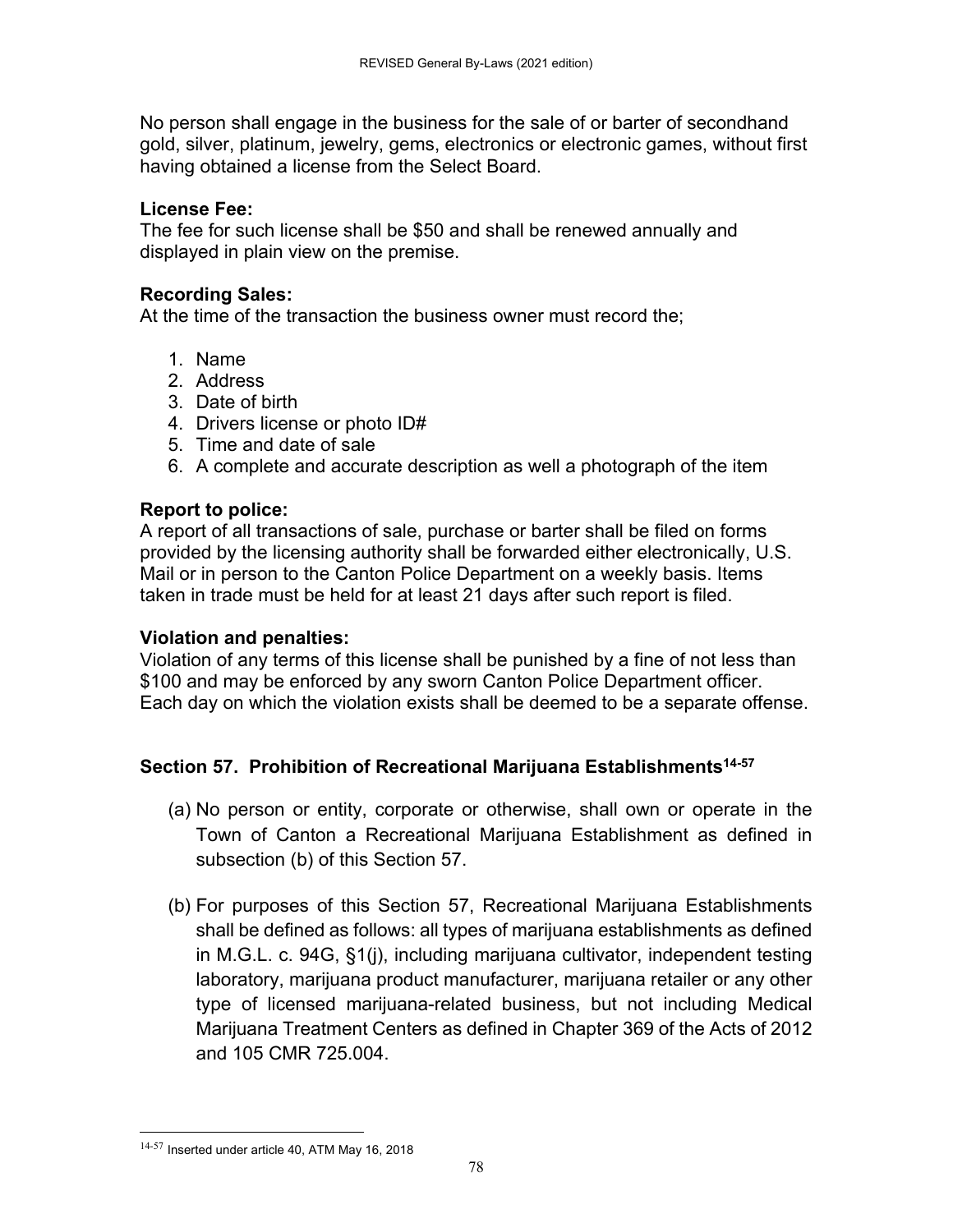(c) Whoever violates this Section 57 shall be punished by a fine of \$300.00 for each violation. Each day on which a violation occurs shall constitute a separate offense. This Section 57 may be enforced by any sworn member of the Town of Canton Police Department.

# **ARTICLE XIV (A) - 14A GAS PIPING AND APPLIANCES**

 <sup>14A</sup> Deleted by article 29, ATM May 16, 1994.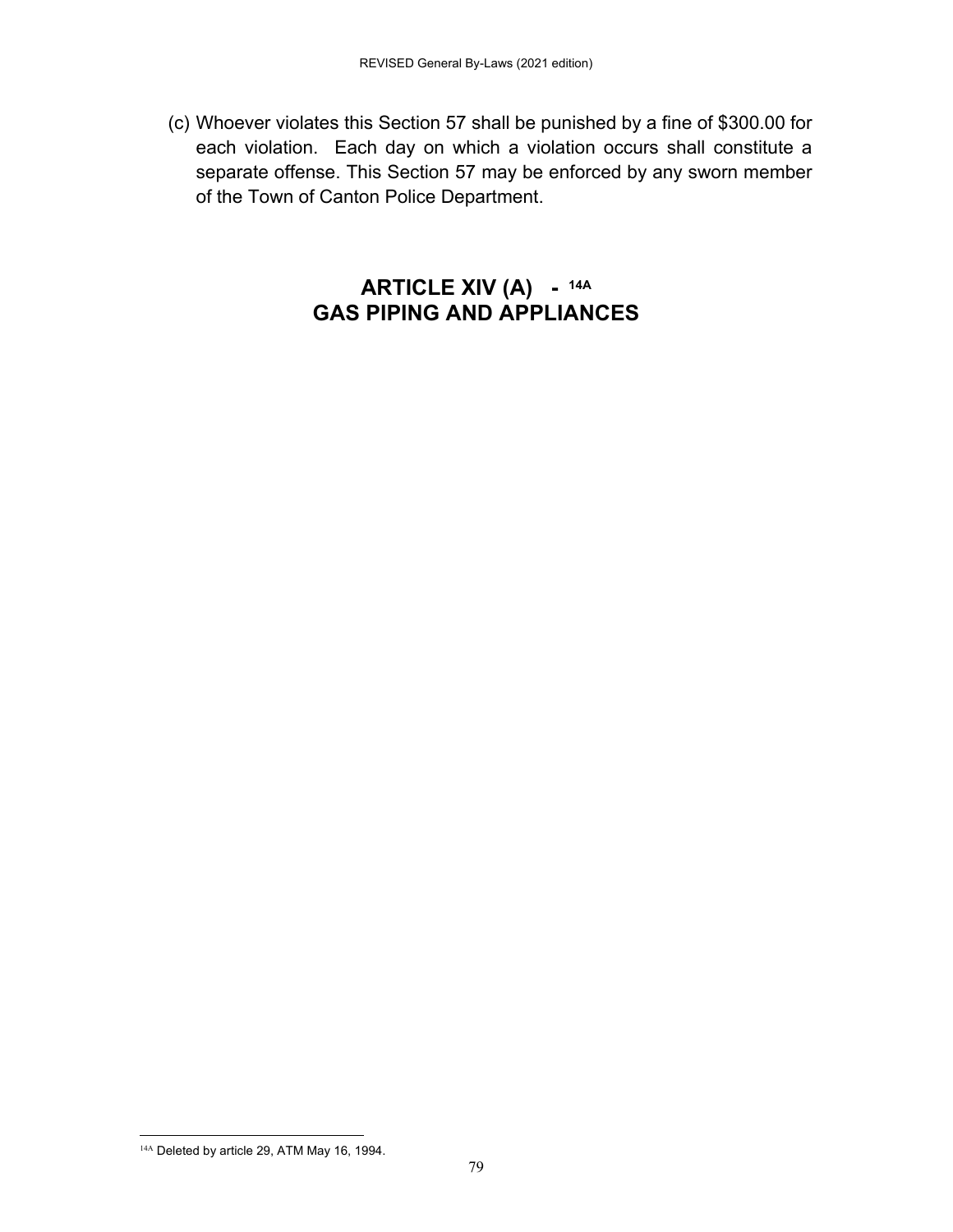# **ARTICLE XV 15**

# **WETLANDS PROTECTION BY-LAW**

#### **Section 1. Purpose**

The purpose of this by-law is to protect the foreshores, wetlands, related water resources, and adjoining land areas in this municipality by controlling activities deemed by the Conservation Commission likely to have a significant or cumulative effect upon wetland values, including but not limited to the following: public or private water supply, groundwater, flood control, erosion, and sedimentation control, storm damage, storm damage prevention, water pollution, fisheries, shellfish, wildlife habitat, recreation, aesthetics, agriculture, and aqua values (collectively, the "wetland" values protected by this by-law).

# **Section 2. Jurisdiction 15-2**

Except as permitted by the Conservation Commission or as provided in this bylaw, no person shall remove, fill, dredge, build upon, or alter the following resource areas: within 200 feet of a riverfront area as defined in MGL Chapter one hundred and thirty-one Section forty, within 100 feet of freshwater wetland, coastal wetland, marsh wet meadow, bog or swamp; within 100 feet of any bank, beach, dune, or flat; any lake, river, pond, stream, estuary, or the ocean; within 100 feet of any lake, river, pond, stream, estuary, or the ocean: any land under said waters; or within 100 feet of any land subject to flooding or inundation by groundwater, surface water, tidal action, or coastal storm flowage.

# **Section 3. Exceptions 15-3**

The permit and application required by this by-law shall not be required for maintaining, repairing, or replacing, but not substantially changing or enlarging, an existing and lawfully located structure or facility used in the service of the public to provide electric, gas, water, drainage, sanitary sewer, telephone, telegraph or other telecommunication services, provided that the structure or facility is not substantially changed or enlarged, and provided that written notice has been given to the Commission fourteen (14) days prior to commencement of work. The Commission may after reviewing the proposed work require that a permit application be filed with the Commission as provided in this by-law.

The permit and application required by this Wetlands Protection By-law shall not be required for vista pruning, provided the activity occurs more than 50 feet from the mean annual high water line within a Riverfront Area or from Bordering Vegetated Wetland, whichever is farther, or for vegetation cutting for public safety limited to the removal of diseased or damaged trees or branches that pose an immediate and substantial threat". (Pruning of landscape areas is not subject to jurisdiction under this Article XV).

 <sup>15</sup> A Wetlands protection by-law was first inserted under article 95, ATM 1980. Under article 26, ATM 1986 a more comprehensive by-law was substituted for the 1980 version.

<sup>&</sup>lt;sup>15-2</sup> As amended under article 38, ATM May 19, 1997.

<sup>15-3</sup> As amended under article 11, STM April 29, 1989. As amended under article 34, ATM May 10, 2017.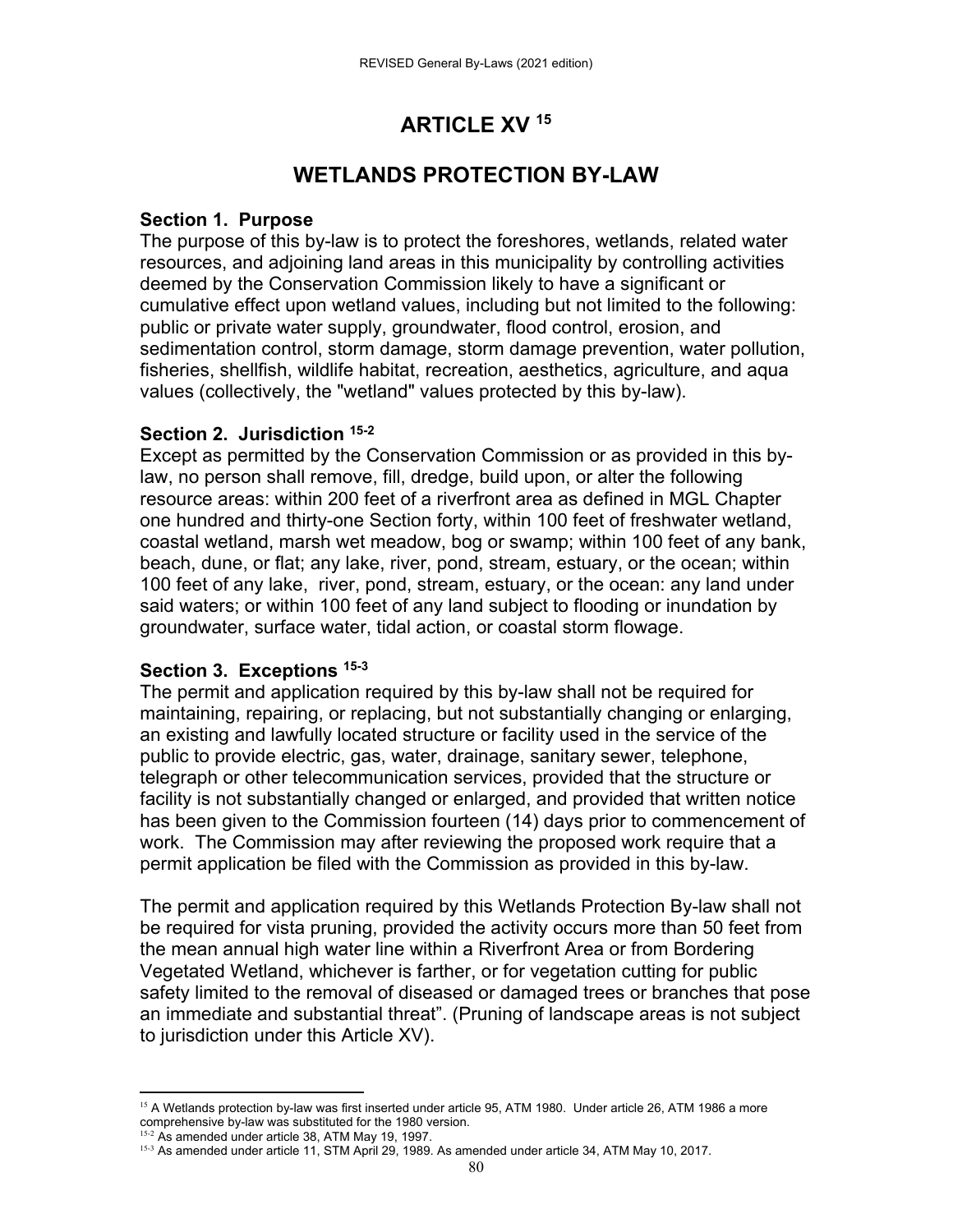The permit and application required by this by-law shall not apply to emergency projects necessary for the protection of the health or safety of the public, provided that the work is to be performed by or has been ordered to be performed by an agency of the Commonwealth or a political subdivision thereof, provided that advance notice, oral or written, has been given to the Commission prior to commencement of work or within 24 hours after commencement, provided that the Conservation Commission or it's agent certifies the work as an emergency project, provided that the work is performed only for the time & place certified by the Conservation Commission for the limited purposes necessary to abate the emergency, and provided that within 21 days of commencement of an emergency project a permit application shall be filed with the commission for review as provided in this by-law. Upon failure to meet these and other requirements of the Commission, the Commission may, after notice and a public hearing, revoke or modify an emergency project approval and order restoration and mitigation measures.

Other than stated in this section, the exceptions provided in the Wetlands Protection Act shall not apply.

**Section 4. Application for Permits and Requests for Determination 15-4** Written applications shall be filed with the Commission to perform activities regulated by this by-law affecting the resource areas protected by this bylaw. The application shall include such information and plans as are deemed necessary by the Commission to describe proposed activities and their effects on the environment. No activities shall commence without receiving and complying with a permit issued pursuant to this by-law.

The Commission in an appropriate case may accept as the application and plans under this by-law the Notice of Intent and plans filed under the Wetlands Protection Act, M.G.L. Chapter 131, Section 40, or as it may be amended from time to time.

Any person desiring to know whether or not a proposed activity or an area is subject to this by-law may in writing request a determination from the Commission. Such a request for determination shall contain data and plans specified by the regulations of the Commission. In the absence of regulations, the same notice, plans and specifications required to be filed by an applicant under M.G.L., Chapter 131, Section 40, or as it may be amended from time to time, will be accepted as fulfilling the filing requirements of this by-law.

 15-4 As amended under article 38, ATM May 19, 1997.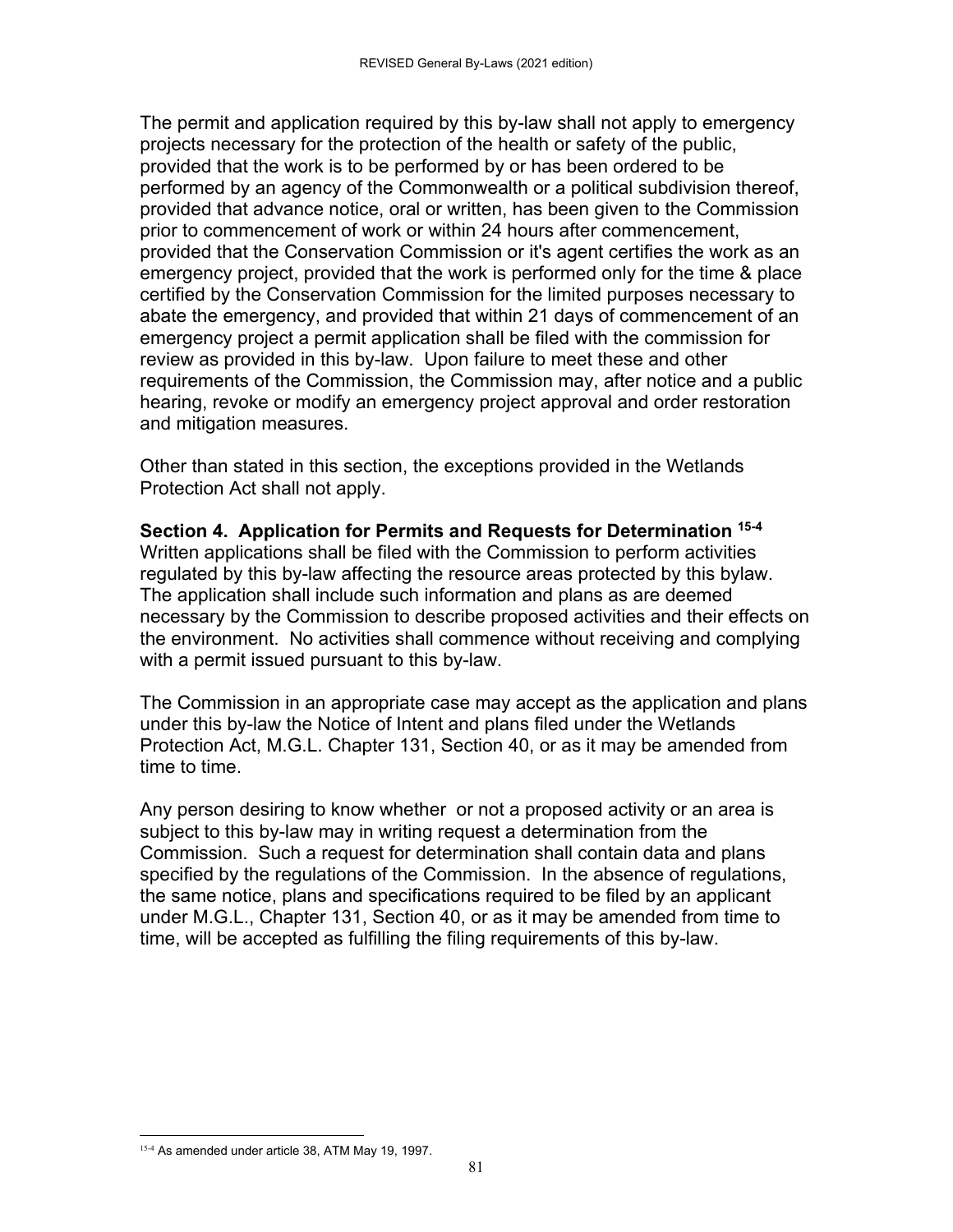At the time of an application or request the applicant shall pay a filing fee specified in regulations of the Commission. This fee is in addition to that required by the Wetlands Protection Act, M.G.L., Chapter 131, Section 40. In addition, the Commission is authorized to require the applicant to pay the costs and expenses of any expert consultant deemed necessary by the Commission to review the application or request up to a maximum of \$5,000.00. The Commission may waive the filing fee and costs and expenses for an application or request filed by a government agency and shall waive them for a request for determination filed by a person having no financial connection with the property which is the subject of the request.

#### **Section 5. Notice and Hearings 15-5**

Any person filing a application or request for determination with the Commission at the same time shall give written notice thereof, by certified mail, certificates of mailing, or hand delivery (if by hand delivery, the applicant shall provide notarized proof of delivery to the Commission) to all abutters according to the most recent records of the Assessors, including those across a traveled way or body of water. The Assessors shall certify to the Commission the names and addresses of all abutters and such certification shall be conclusive for all purposes. The notice to abutters shall enclose a copy of the application or request, with plans, or shall state where copies may be examined and obtained by abutters free of charge. When a person requesting a determination is other than the owner, the request, the notice of the meeting and the determination itself shall be sent by the Commission to the owner as well as to the person making the request.

The Commission shall conduct a public hearing on any applications or request for determination, with written notice given at the expense of the applicant, five working days prior to the hearing, in a newspaper of general circulation in the municipality.

The Commission shall commence the public hearing within 21 days from receipt of a completed application or request for determination. The Commission shall issue its permit or determination in writing within 31 days of the close of the public hearing thereon. The Commission in an appropriate case and its discretion, may combine its hearing under this by-law with any hearing required to be conducted under the Wetlands Protection Act, M.G.L., Chapter 131, Section 40, or as amended from time to time.

 15-5 As amended under Article 24, ATM 1991. As amended under article 34, ATM May 10, 2017.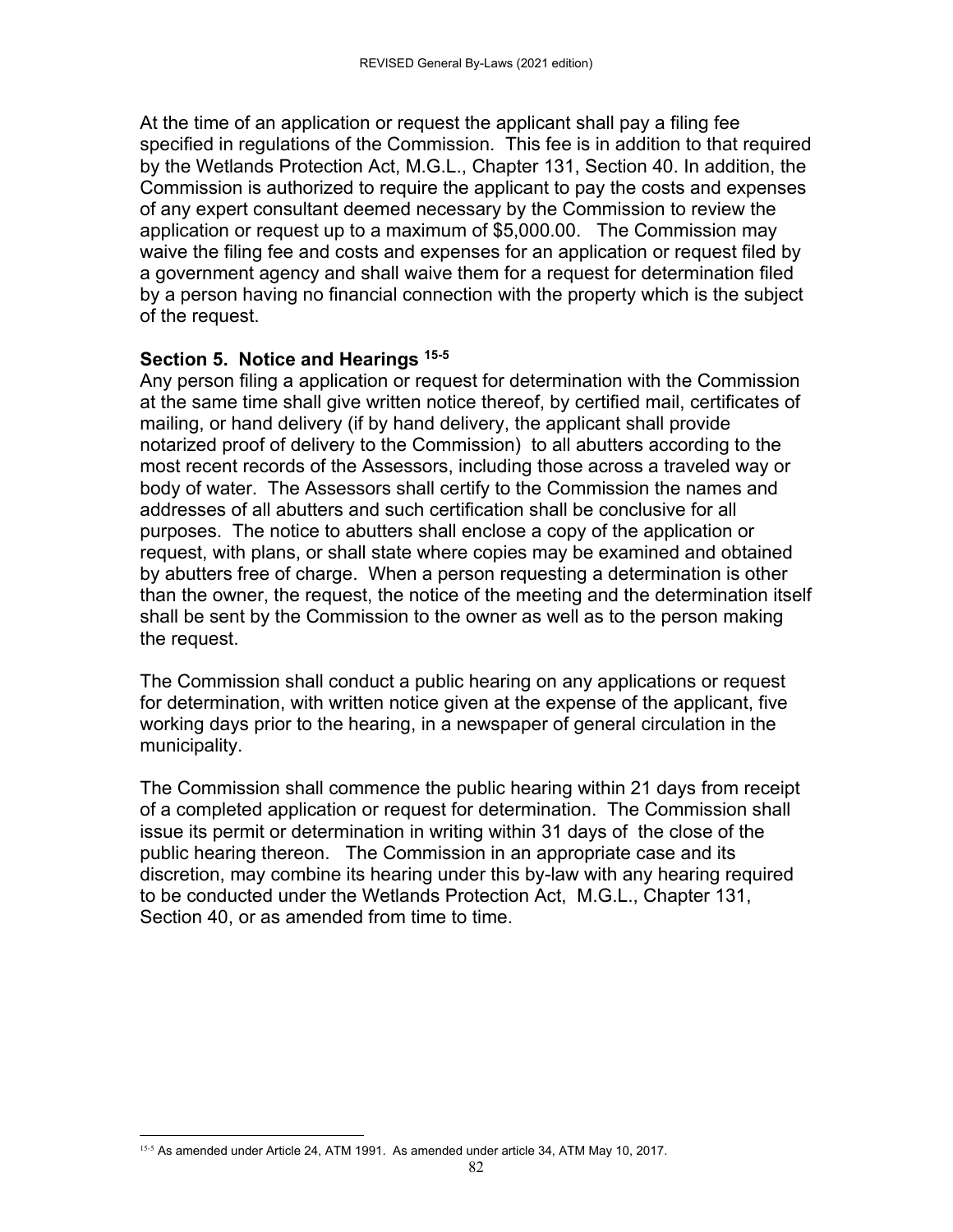The Commission shall have authority to continue the hearing to a date certain announced at the hearing, for reasons stated at the hearing, which may include receipt of additional information offered by the applicant or others, information and plans required of the applicant, deemed necessary by the Commission in its discretion, or comments and recommendations of boards and officials listed in Section 6. In the event the applicant objects to a continuance or postponement, the hearing shall be closed and the Commission shall take action on such information as is available.

#### **Section 6. Coordination With Other Boards 15-6**

Any person filing a permit application shall provide a copy thereof at the same time, by certified mail or hand delivery (if by hand delivery, notarized proof of delivery shall be provided to the Commission), to the Select Board, Planning Board, Zoning Board of Appeals, Board of Health, Town Engineer, Fire Chief, and Building Inspector. The Commission shall not take final action until such boards and officials have had 14 days from receipt of notice to file written comments and recommendations with the Commission, which the Commission shall take into account but which shall not be binding on the Commission. The applicant shall have the right to receive any such comments and recommendations, and respond to them at a hearing of the Commission, prior to final action.

#### **Section 7. Permits, Determinations, and Conditions**

If the Commission after a public hearing determines that the activities which are the subject of the application are likely to have a significant or cumulative effect upon the wetland values protected by this by-law, the Commission, within 31 days of the close of the hearing, shall issue or deny a permit for the activities requested. If it issues a permit, the Commission shall impose conditions which the Commission deems necessary or desirable to protect those values, and all activities shall be done in accordance with those conditions. The Commission is empowered to deny a permit for failure to meet the requirements of this by-law; for failure to submit necessary information and plans requested by the Commission; for failure to avoid or prevent unacceptable significant or cumulative effects upon the wetlands values protected by this by-law; and where conditions are not adequate to protect those values, or if in the commission's judgment such denial is necessary to preserve environmental quality of both the subject lands and contiguous lands. Due consideration shall be given to any demonstrated hardship on the applicant by reason of denial, as presented at the public hearing.

A permit shall expire three years from the date of issuance. Notwithstanding the above, the Commission in its discretion may issue a permit expiring five years from the date of issuance for recurring or continuous maintenance work, provided that annual notification of time and location of work is given to the Commission. Any permit may be renewed once for an additional one year period, provided that a request for a renewal is received in writing by the Commission prior to expiration.

 15-6 As amended under article 24, ATM 1991.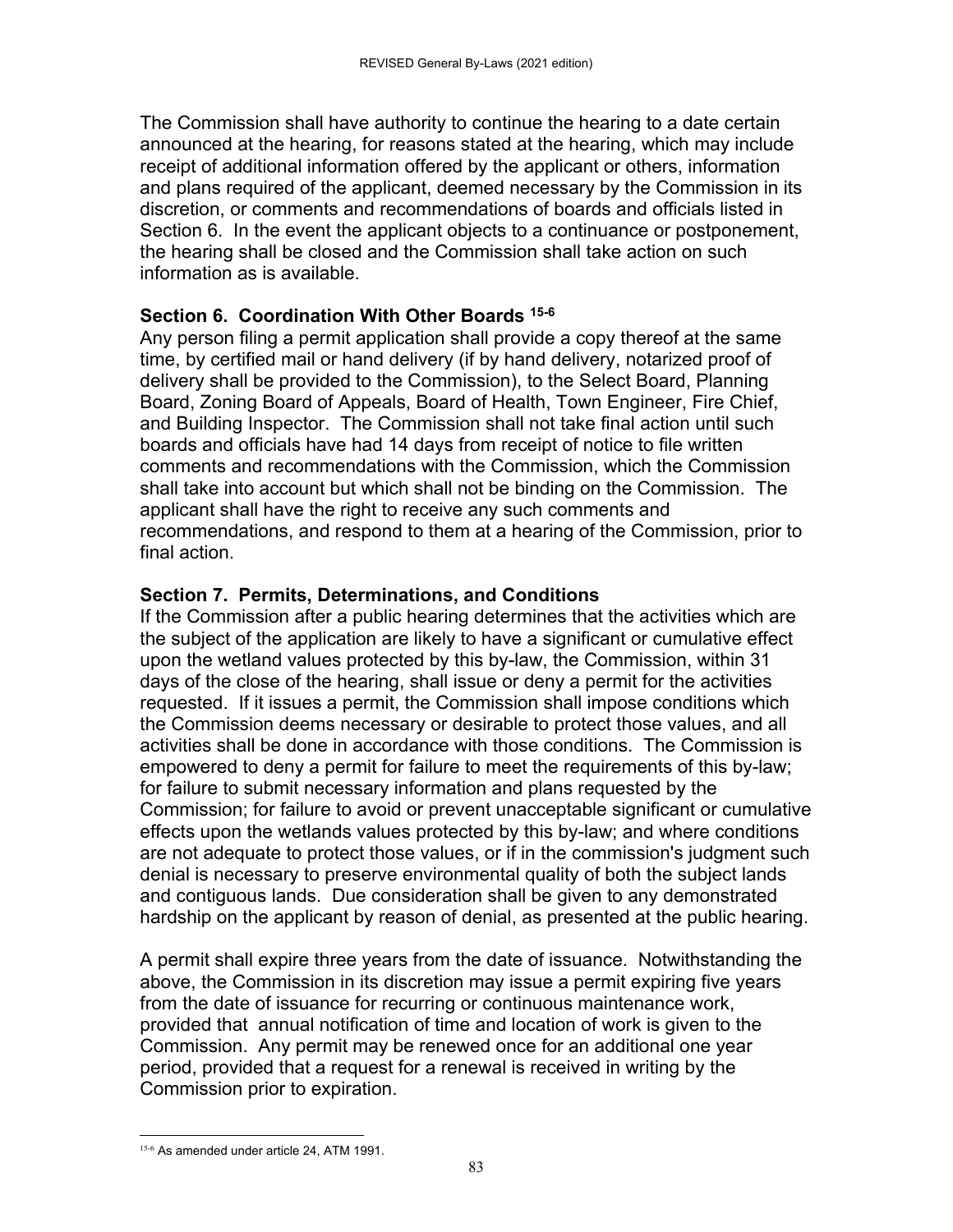For good cause the commission may revoke or modify a permit issued under this by-law after public notice and public hearing, and notice to the holder of the permit.

The Commission in an appropriate case may combine the permit or other action on an applications issued under this by-law with the Order of Conditions issued under the Wetlands Protection Act.

# **Section 8. Regulations**

After public notice and public hearing the Commission may promulgate rules and regulations to effectuate the purposes of this by-law. Failure by the Commission to promulgate such rules and regulations or a legal declaration of their invalidity by a court of law shall not act to suspend or invalidate the effect of this by-law.

# **Section 9. Definitions**

The following definitions shall apply in the interpretation and implementation of this by-law.

- (a) The term "person" shall include any individual, group of individuals, association, partnership, corporation, company, business organization, trust, estate, the Commonwealth or political subdivision thereof to the extent subject to town by-laws, administrative agency, public or quasipublic corporation or body, this municipality, and any other legal entity, its legal representatives, agents, or assigns.
- (b) The term "alter" shall include, without limitation, the following activities when undertaken to, upon, within or affecting resource areas protected by this by-law:
	- (a) Removal, excavation or dredging of soil, sand, gravel, or aggregate materials of any kind;
	- (b) Changing of pre-existing drainage characteristics, flushing characteristics, salinity distribution, sedimentation patterns, flow patterns, or flood retention characteristics;
	- (c) Drainage or other disturbance of water level or water table;
	- (d) Dumping, discharging or filling with any material which may degrade water quality;
	- (e) Placing of fill, or removal of material, which would alter elevation;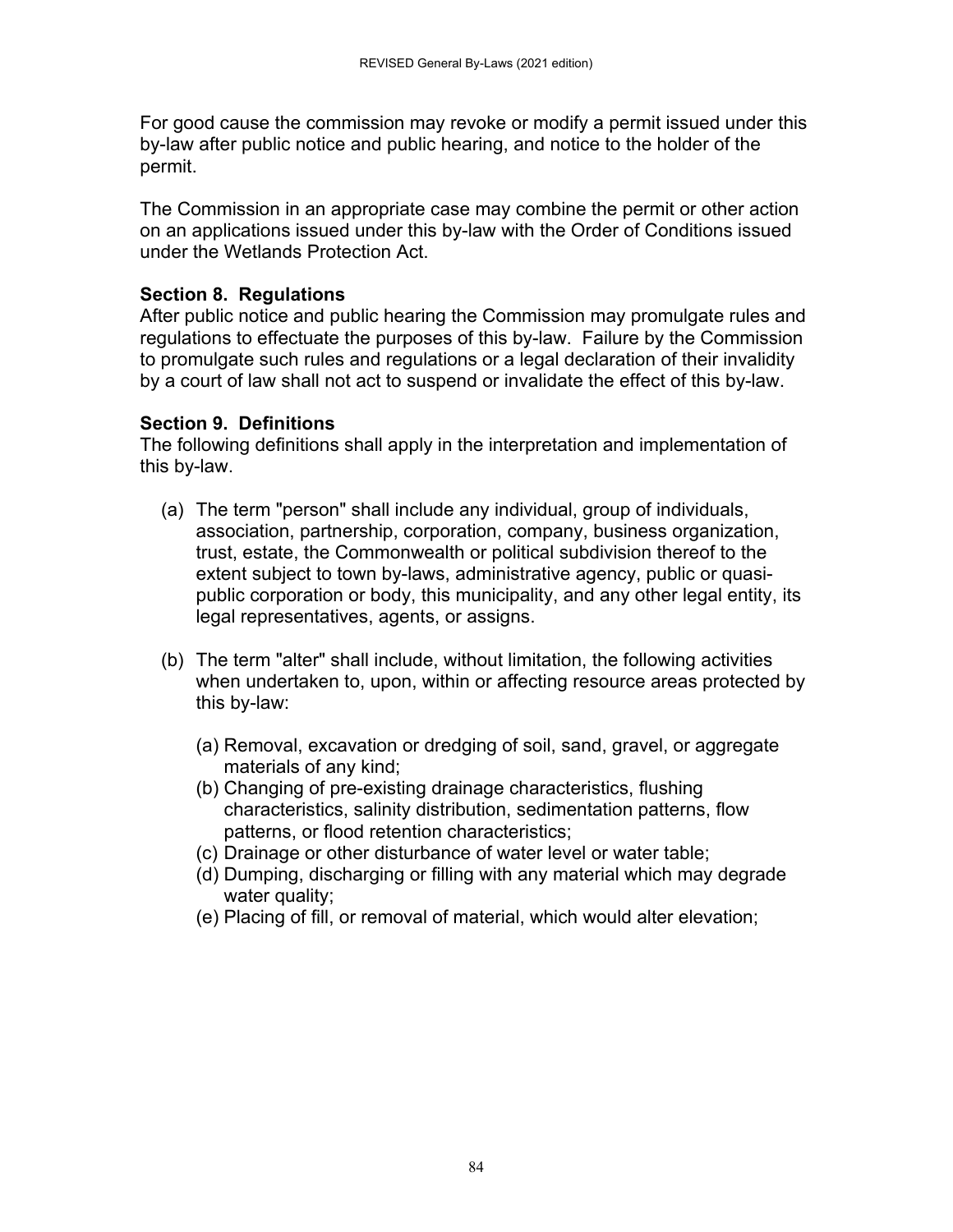- (f) Driving of piles, erection or repair of buildings, or structures of any kind;
- (g) Placing of obstructions or objects in water;
- (h) Destruction of plant life including the cutting of trees;
- (i) Changing water temperature, biochemical oxygen demand, or other physical or chemical characteristics of water;
- (j) Any activities, changes or work which may cause or tend to contribute to pollution of any body of water or groundwater;
- (c) The term "Commission" means the Canton Conservation Commission.
- (d) All other definitions as set forth in M.G.L., Chapter 131, Section 40 and Massachusetts Regulation 310 CMR issued by the Department of Environmental Quality Engineering are hereby made a part of this by-law.

# **Section 10. Security**

As part of a permit issued under this by-law, in addition to any security required by any other municipal or state board, agency or official, the Commission may require that the performance and observance of the conditions imposed hereunder be secured wholly or in part by one or more of the methods described below:

- (a) By a proper bond or deposit of money or negotiable securities or other undertaking of financial responsibility sufficient in the opinion of the Commission;
- (b) By a conservation restriction, easement or other covenant enforceable in a court of law, executed and duly recorded by the owner of record, running with the land to the benefit of this municipality whereby the permit conditions shall be performed and observed before any lot may be conveyed other than by mortgage deed.

# **Section 11. Enforcement**

The Commission, its agents, officers, and employees shall have authority to enter upon privately owned land for the purpose of performing their duties under this by-law, or in response to a request for a prior determination, and may make or cause to be made such examinations, surveys or sampling as the Commission deems necessary.

The Commission shall have authority to enforce this by-law, its regulations and permits issued thereunder by violation notices, administrative orders, and civil and criminal court actions.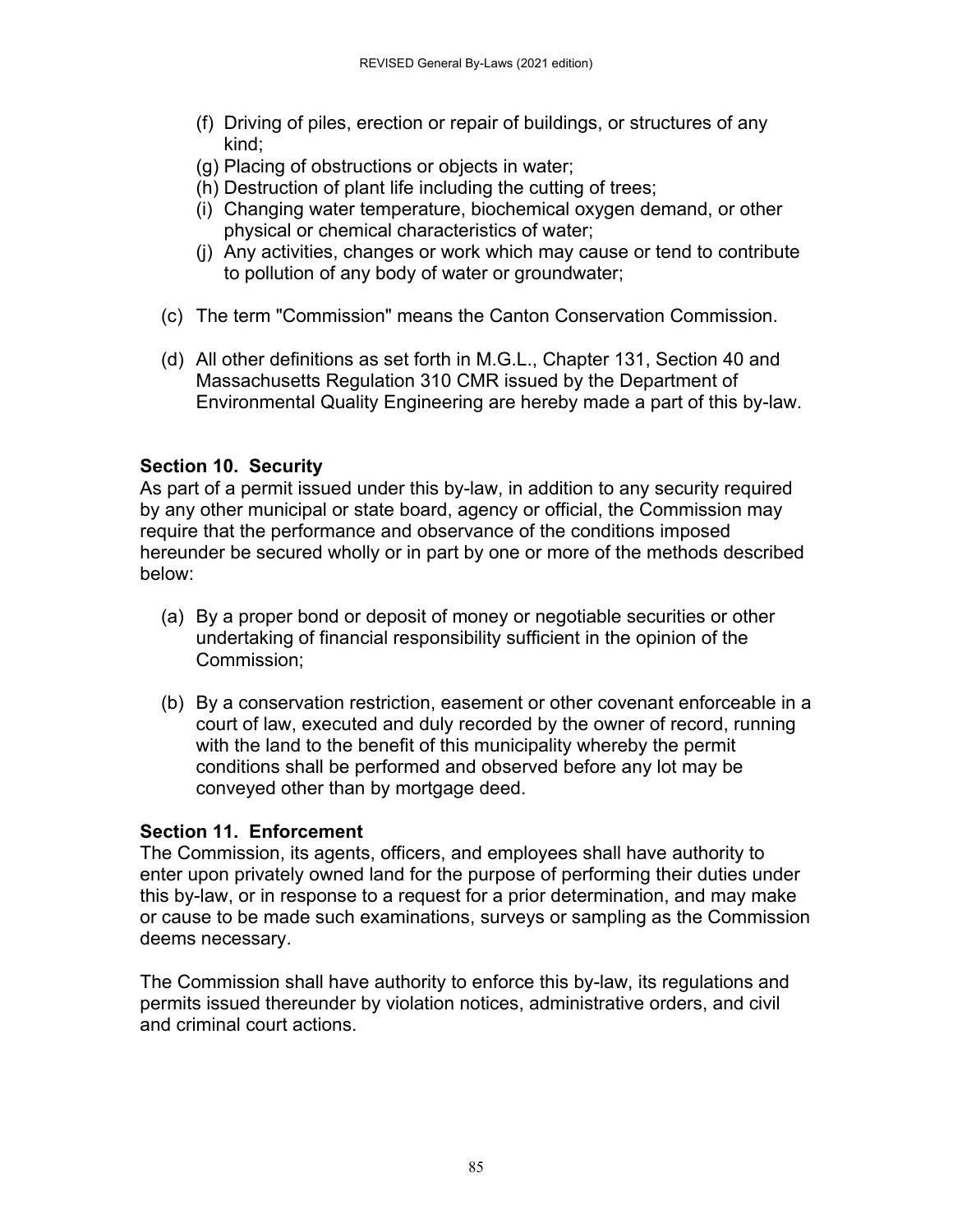Upon request of the Commission, the Select Board and the Town Counsel shall take legal action for enforcement under civil law. Upon request of the Commission the chief of police shall take legal action for enforcement under criminal law.

Municipal boards and officers, including any police officer or other officer having police powers, shall have authority to assist the Commission in enforcement.

Any person who violates any provision of this by-law, regulations thereunder, or permits issued thereunder, shall be punished by a fine of not more that \$300.00. Each day or portion thereof during which a violation continues shall constitute a separate offense, and each provision of the by-law, regulations, or permit violated shall constitute a separate offense.

In the alternative to criminal prosecution the Commission may elect to utilize the non-criminal disposition procedure set forth in M.G.L. Chapter, 40, Section 21D, or as it may be amended from time to time.

#### **Section 12. Burden of Proof**

The applicant for a permit shall have the burden of proving by a preponderance of the credible evidence that the work proposed in the application will not have unacceptable significant or cumulative effect upon the wetland values protected by this by-law. Failure to provide adequate evidence to the Commission supporting this burden shall be sufficient cause for the Commission to deny a permit or grant a permit with conditions.

#### **Section 13. Relation to the Wetlands Protection Act**

This by-law is adopted under the Home Rule Amendment to the Massachusetts Constitution and the Home Rule statutes, independent of the Wetlands Protection Act, M.G.L. Chapter 131, Section 40, and regulations thereunder.

#### **Section 14. Severability**

The invalidity of any section or provision of this by-law shall not invalidate any other section or provision thereof, nor shall it invalidate any permit or determination which previously has been issued.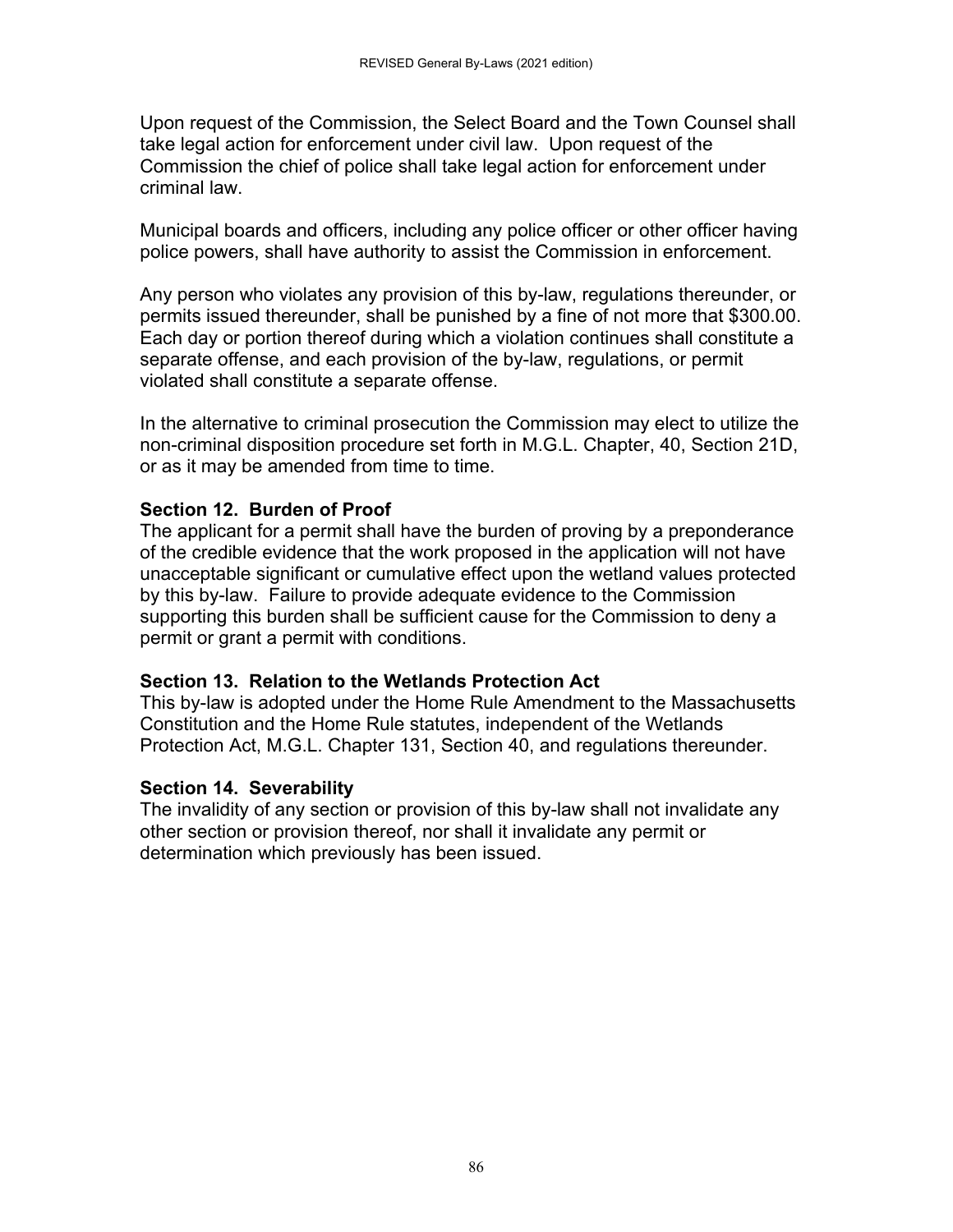# **ARTICLE XVI**

# **MISCELLANEOUS**

# **Section 1. Filling Vacancies in Non-Elective Positions 16-1**

### **Section 2. Building By-Law Board of Appeals**

This by-law was rendered inapt due to the adoption of the state building code superseding all local codes, It was "disallowed" by the Attorney-General when submitted following the ATM 1992 recodification vote.

#### **Section 3. Soil Removal 16-3**

Pursuant to the provisions of M.G.L., Chapter 40, Section 21 (17), as amended, no soil, loam, sand, or gravel shall be removed from any land not in public use in the Town of Canton, except as otherwise provided in Section X of the Canton Zoning By-Law.

#### **Section 4. Trailer By-Law 16-4**

For the prevention of fire and the preservation of life, health and morals, the location, use, parking, storage, and occupancy of trailers in the Town of Canton is hereby regulated pursuant to the provisions of M.G.L., Chapter 143, as amended.

#### Definition:

In this By-Law, the term "trailer" shall mean any of the various types of vehicles which depend for mobility on an attached vehicle or other propelling apparatus, and which are used, or may be used for human habitation or for business purposes, but excluding vehicles used only for the transportation of materials, products, or animals. Any trailer which, by removal of wheels, by anchoring to a foundation, by incorporation into a fixed structure, or otherwise has it s mobility reduced, shall, nevertheless, be considered as a "trailer" within the scope of this By-Law.

 16-1 Inserted under article 40, ATM 1964. Section 1 deleted in its entirety under article 24, ATM May 8, 2002.

<sup>16-3</sup> Inserted under article 11, STM May 23, 1966.

<sup>&</sup>lt;sup>16-4</sup> Inserted under article 17, ATM 1957.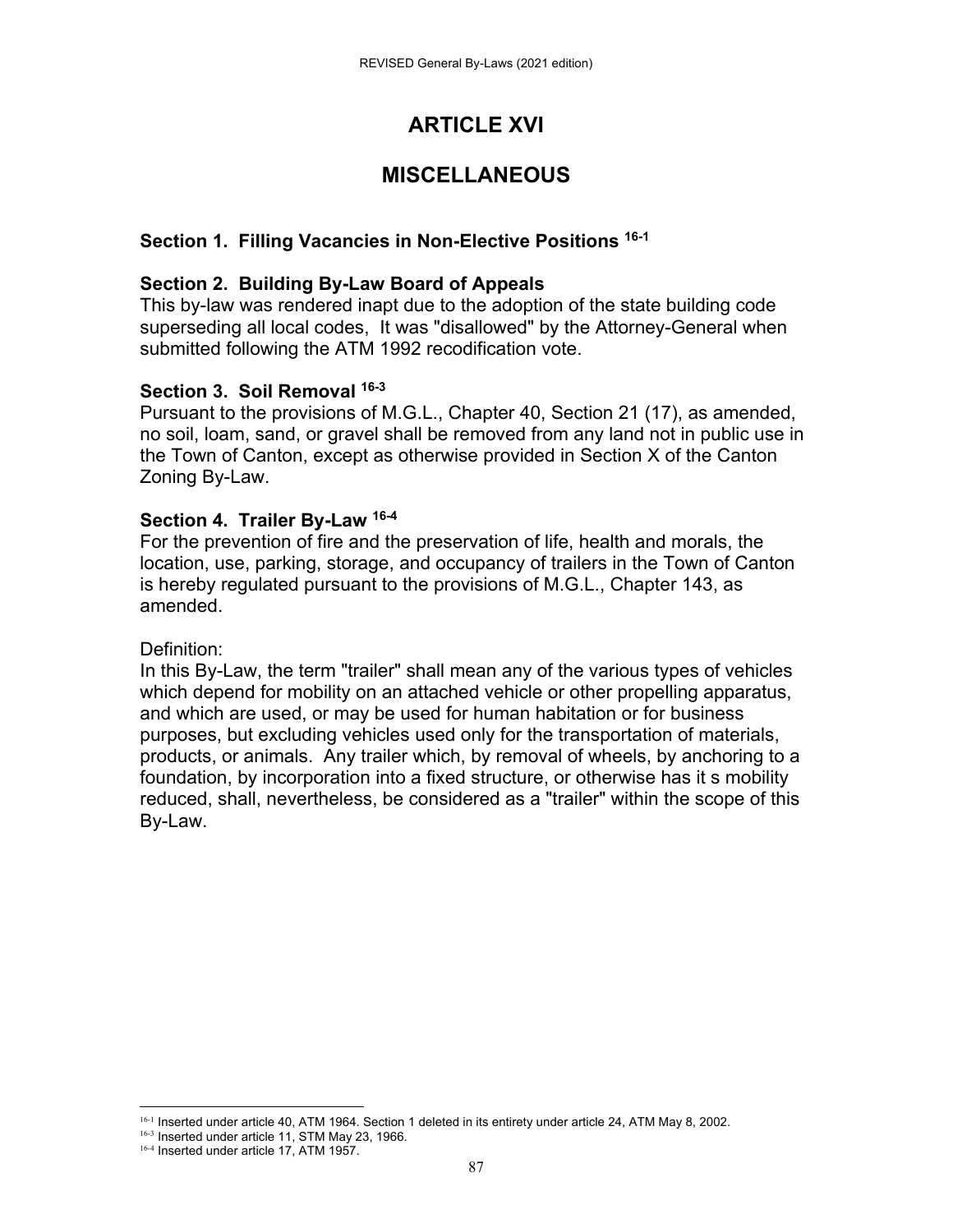Special Regulation:

No person shall park, store, occupy or use a trailer for living or business purposes except:

- 1. In an approved trailer park.
- 2. In a garage or other accessory building, or in the real half of a lot owned or occupied by the owner of the trailer (if placed so as to conform to the yard requirements of the Zoning By-Laws for main buildings in the same district), but its use for business and/or living purposes is prohibited, except that the Board of Appeals may subject to reasonable conditions and safeguards, authorize:
	- a. The use of a trailer as a temporary office incidental to construction on or development of the premises on which located.
	- b. The temporary use of a trailer for living purposes owner of the lot on which located for a period not exceeding three (3) months, provided that such authorization shall not be renewed or extended to exceed a total of twelve (12) months in any case.
- 3. The owner of a lot may permit occupancy of such lot by non paying guests using a trailer for living purposes for a period not exceeding one (1) month in any calendar year. A permit for this purpose must be obtained from the Building Inspector before the land can be so occupied.

# Zoning and Other By-Laws:

No provision of the Zoning By-Laws or any other legal statutes, by-laws, or regulations pertaining to the location, use or construction of, buildings shall be nullified by the provisions hereof.

# **Section 5. Disposition of Tax Title Property**

(a) Prior to disposition of any property held by the Town under tax title, either by assignment of such tax title or sale, (except to allow redemption as provided by law), the Town Treasurer or Tax Collector, as the case may be, shall submit a written report to the Finance Committee, Conservation Commission and the Planning Board, indicating the land area, location and general description of the property in question, the amount of back taxes owing, the name and address of the record owner, and the proposed disposition.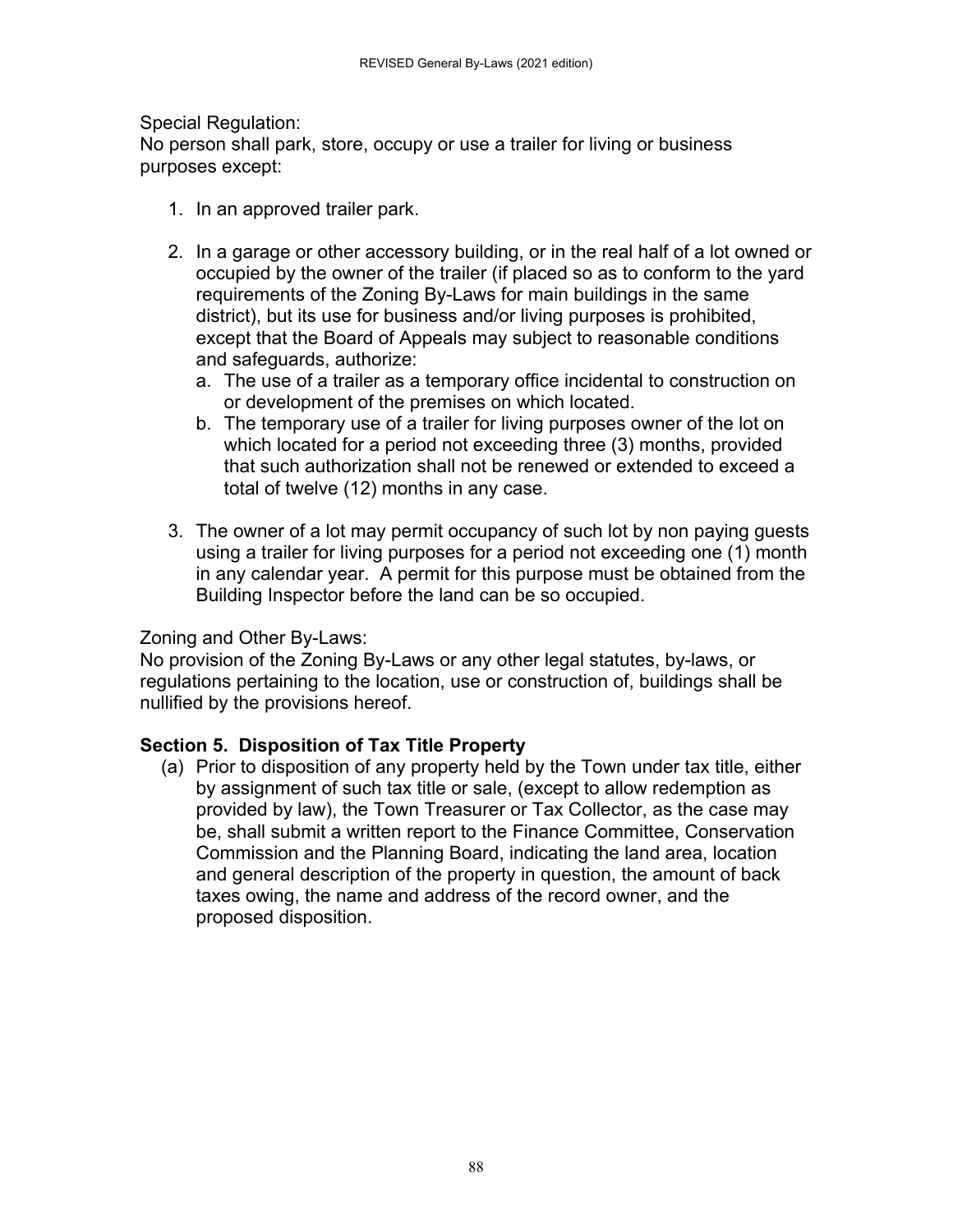- (b) Within forty-five days after receipt of said report, the Finance Committee, Conservation Commission and Planning Board shall determine whether the best interests of the Town will be served by (a) Assignment of the Town's tax title; (b) Sale of the property at public auction; or (c) Retention of the property by the Town, through foreclosure of its tax title. The Finance Committee, Conservation Commission and Planning Board shall make their recommendations in writing to the Town Treasurer.
- (c) Upon receipt of said reports, or at the expiration of said 45 days, the Treasurer or Tax Collector may dispose of such property in accordance with the provisions of M.G.L., Chapter 60, as amended.

#### **Section 6. Council on Aging 16-6**

- **(a) Appointment, Powers** The Select Board shall appoint a Council on Aging for the purpose of coordinating or carrying out programs designed to meet the problems of the aging in cooperation with programs of the Commission on Aging established under Chapter 6, Section 73 of the General Laws.
- **(b) Composition** The Select Board shall appoint the Council on Aging consisting of seven (7) members. Upon acceptance of this by law, the Board shall appoint three (3) members for three (3) year terms, two (2) members for two (2) year terms and two (2) members for one (1) year terms. Members can be re-appointed for concurrent terms. The members of the Council shall serve without pay.
- **(c) Vacancies** Whenever a vacancy shall occur in the membership of the Council, by reason of death, resignation, inability to act or for any other reason, the vacancy shall be filled by appointment by the Select Board for the remainder of the term.
- **(d) Organization** The Council on Aging at its first annual meeting and thereafter, annually in April of each year, shall elect from its membership a President, 1st Vice President, 2nd Vice President, Secretary and Treasurer. Each officer shall hold office until the next annual election. In the event a vacancy occurs in any of the offices above, the Council shall hold a special meeting for the purpose of electing one of its members to fill such vacancy.
- **(e) Annual Report** The Council shall prepare and submit an annual report of its activities to the Town and shall send a copy thereof to the Commission on Aging.

#### **Section 6A. Beautification Committee 16-6A**

There shall be a Beautification Committee consisting of five members appointed by the Select Board for overlapping terms of three years. Preference in

 16-6 Inserted under article 2, STM October 19, 1970.

<sup>16-6</sup>A Inserted under article 23, ATM 1974.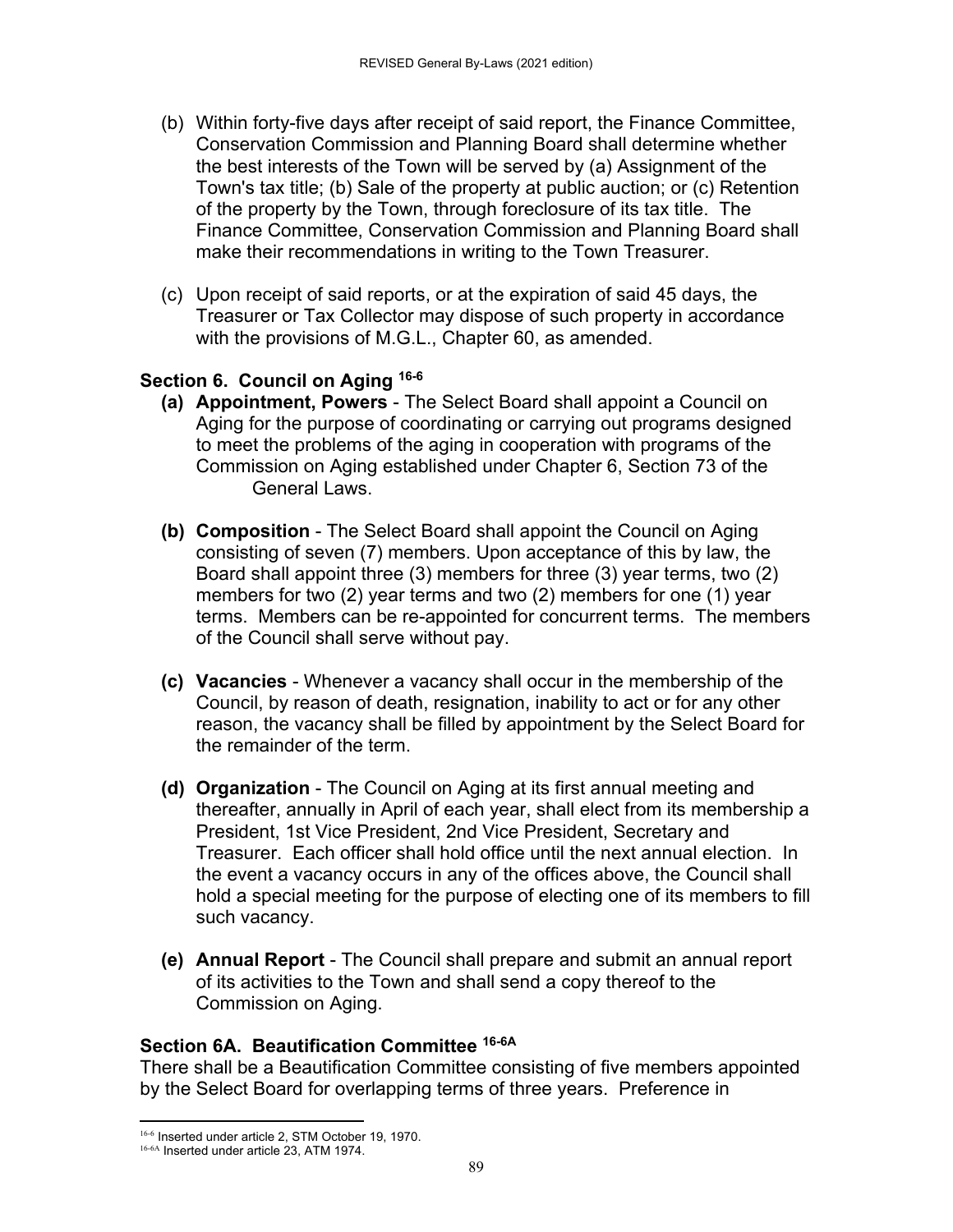appointments shall be given to persons having interest in the fields of landscape architecture, horticulture, engineering, architecture, planning and art or other fields germane to the function of the Committee.

The committee shall serve as advisors to the Select Board and other Boards, departments and commissions of the Town in matters relating to aesthetics, recommend plans for public buildings and other public areas and may undertake direction of projects as authorized by the Select Board.

The Committee shall be authorized to accept and use donations from private sources for said projects and that a detailed accounting of the fund be presented to the Finance Committee on a semi annual basis and furthermore shall be published in the Town Report.

#### **Section 7. Private and Public Dumping Grounds**

Inserted under article 46, ATM 1979. This section was "disallowed" by the Attorney-General when submitted following the ATM 1992 recodification vote.

#### **Section 7A. Capital Planning Committee 16-7A**

(a) Establishment, Scope - There shall be a Capital Planning Committee (also referred to as the "CPC"*,* or hereinafter referred to as the "Committee") which shall consider requests for Capital Expenditures as herein defined to be made by the Town, and which shall be responsible for Capital Planning on a continuing basis.

(b) Composition - The Committee shall consist of seven (7) members who shall be registered voters of this Town.

(c) Mode of Appointment, Term of Office, Vacancies – Members of the Committee shall be appointed by the Town Moderator for a term of three (3) years so arranged that the terms of office of no more than three (3) members should expire each year. The Town Moderator for the balance of the unexpired term shall fill vacancies in membership.

<sup>16-7</sup>A Inserted under article 18, ATM 1977. Section 16-7A was deleted in its entirety and a new section 7A inserted under article 22, ATM April 28, 2003 and amended under article 32, ATM 2011.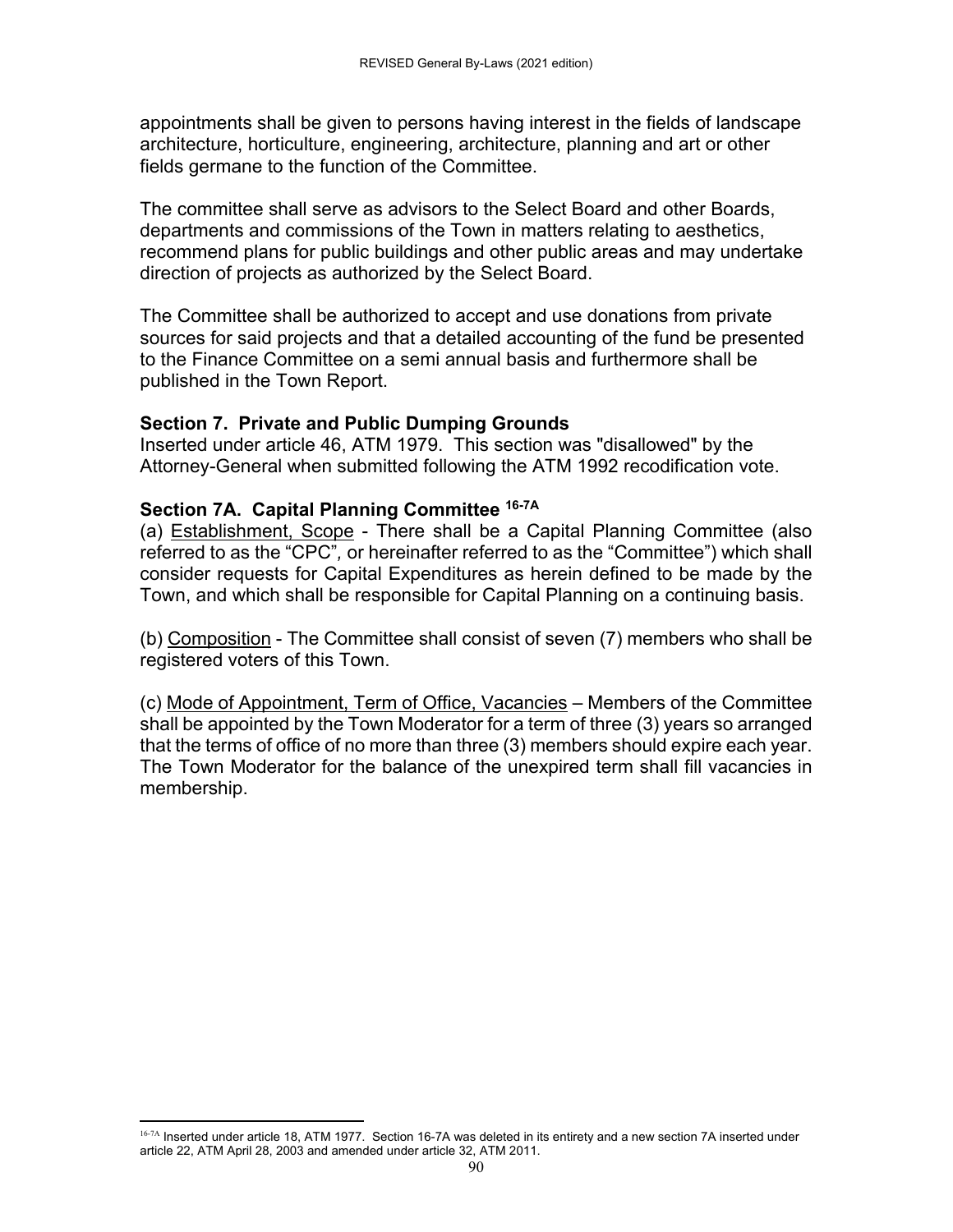(d) Restrictions on Appointments - No person shall be eligible for appointment to the Committee; (1) who is a full-time employee of the Town; (2) where such appointment would cause two (2) persons to serve simultaneously who are members, or representatives of the same Town agency; (3) for a fourth consecutive three year term, or having been appointed to fill an unexpired term, for a third consecutive three year term where such appointment would result in consecutive service of more than ten (10) years. A member of the Committee who removes from the Town, or, who accepts a full-time Town position, which would render them ineligible to serve, shall cease to be a member of said Committee.

(e) Submissions by Town Agencies and Citizen Petitioners – Annually, every Town agency and citizen petitioners shall file with the Committee, not later than December 31, a compilation of proposed Capital Expenditures which it anticipates will be made by or for it during the five (5) fiscal years next following said filing. The submitted report shall be made on forms provided by the Committee. The provisions of this section shall include the School Committee but shall not be construed to conflict with or supersede the provisions of M.G.L., Chapter 71, Section 34.

For each town meeting, the Committee shall receive a list of citizen-initiated petitions that will require the expenditure of capital funds in order to fulfill the intent of the petition.

(f) Definition of Capital Expenditures - For the purpose of this By-Law the term "Capital Expenditure" shall include Cash Capital or Debt Capital-related expenditures for purchases of items, programs, services or projects which may include salaries and benefit costs and which:

# CASH CAPITAL:

- 1. Have a total cost of at least Five Thousand Dollars (\$5,000) for: (1) a single-item purchase or service; (2) multiple common-item purchases that are bundled under an umbrella contract with a single vendor; (3) bundled purchases that are based on need; or, (4) bundled components of a project, program or service; or,
- 2. Have a total cost of at least Five Thousand Dollars (\$5,000) for individual vehicles and/or equipment, when it is determined that this is the most appropriate method of funding the acquisition.
- 3. The foregoing 1 or 2 shall, when practicable, have a useful life of at least three (3) years.

# DEBT CAPITAL: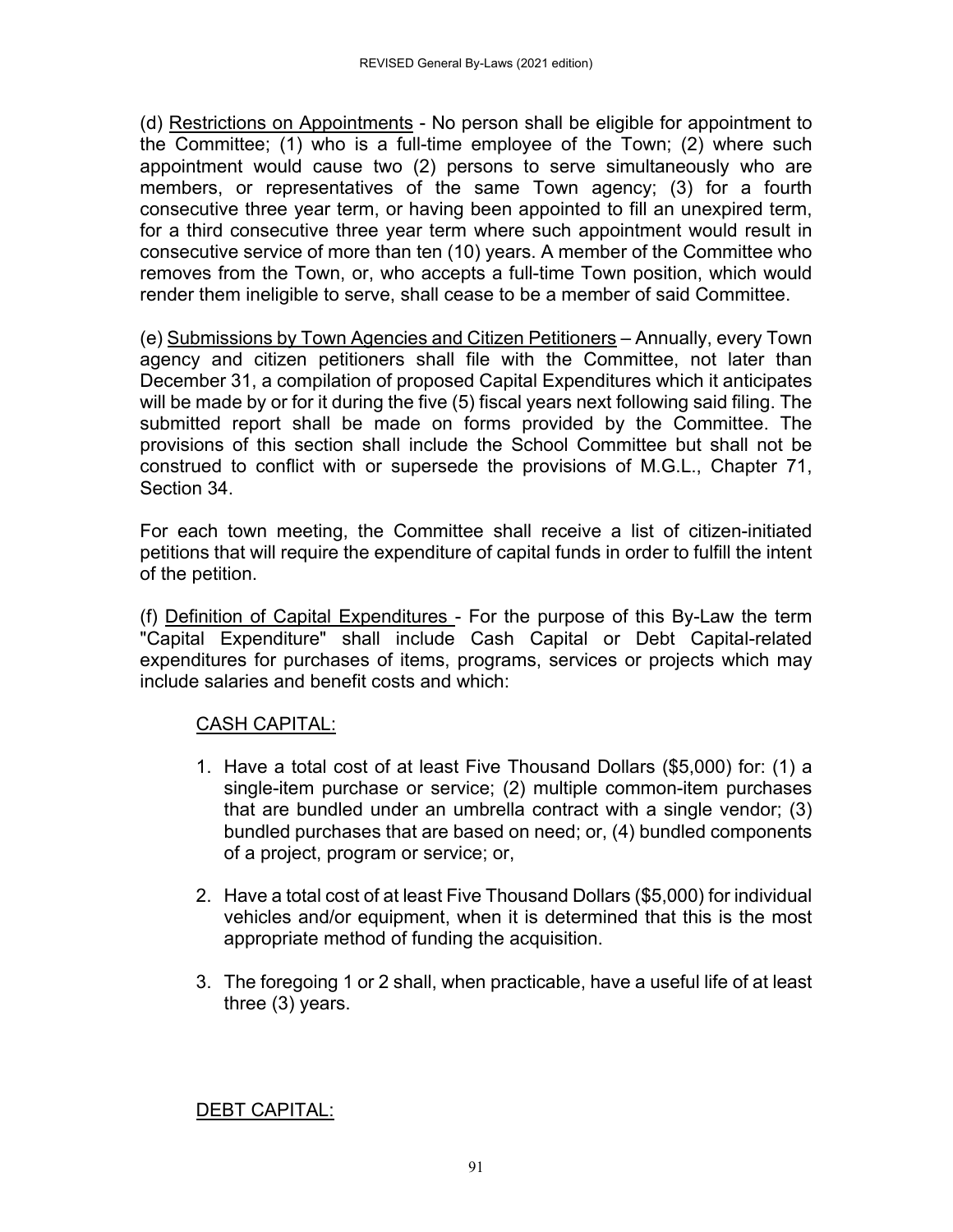- 1. Have a total cost of at least Fifty Thousand Dollars (\$50,000) for: (1) a single-item purchase or service; (2) multiple common-item purchases that are bundled under an umbrella contract with a single vendor; (3) bundled purchases that are based on need; or, (4) bundled components of a project, program or service; or,
- 2. Have a total cost of at least Fifty Thousand Dollars (\$50,000) for individual vehicles and/or equipment, when it is determined that this is the most appropriate method of funding the acquisition.
- 3. The foregoing 1 and 2 must have a useful life of at least five (5) years.
- 4. Must comply with laws and/or regulations governing borrowing of funds.

(g) Responsibilities - The Committee shall consider the relative need, timing and cost of each Capital Expenditure, which is proposed, including methods of financing, any Federal or State aid, the cost of maintaining any facility or equipment, and the effect each Capital Expenditure may have on the financial condition of the Town. The Committee shall conduct due diligence reviews of major building, land improvement and/or infrastructure-related capital requests in order to fulfill its review responsibility.

The Committee shall review and evaluate citizen-initiated petitions that involve the proposed expenditure of capital-related funds.

The Committee may make such examinations, hold public hearings, and may, with the approval of the sponsoring agency, call upon any Town agency for assistance as it may deem to be necessary or desirable in the furtherance of it responsibilities.

The Committee shall ensure that any Debt Capital Expenditure recommendations it makes comply with Finance Director-issued bond management program requirements.

The Committee, working in conjunction with the sponsoring agencies, shall prepare and issue Capital Expenditure Classification Guidelines, which can be amended from time-to-time, to facilitate selection of Cash Capital and/or Debt Capital Expenditures that could fall under the bundled purchases Capital Expenditure criterion.

The Committee shall work with the sponsoring agencies, Finance Director and others as part of a continuous improvement effort to ensure that Capital Planning within the Town stays abreast with the changing needs of the community.

(h) Report and Recommendations – Annually, the Committee shall prepare a balanced five-year capital plan, which shall be submitted to the annual town meeting for the purpose of information and guidance. Annually, the Committee shall also prepare a balanced one-year capital plan, which will be acted upon at the annual town meeting, as part of the Warrant deliberation.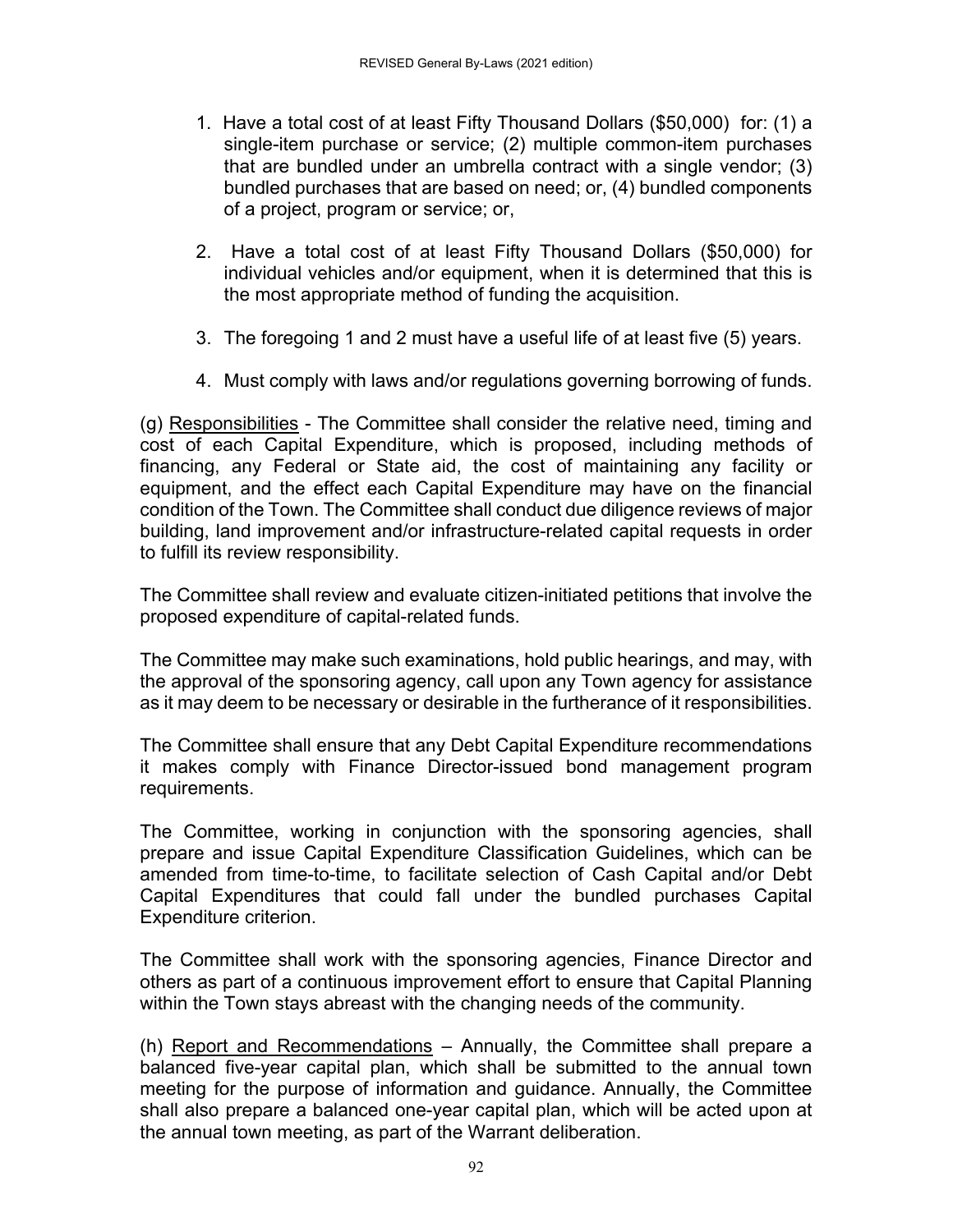Annually, the Committee shall submit balanced one-year and five-year plans to the Finance Committee not later than March  $1<sup>st</sup>$ . The one-year balanced plan will recommend to the Finance Committee those Capital Expenditure proposals that the Committee believes should be approved by the ensuing annual town meeting and the method (Cash Capital or Debt Capital) of financing same.

Both the balanced one-year and five-year Capital Expenditure plans, as prepared by the Committee shall be included as an appendix, in the report of the Finance Committee to be distributed as provided in Article VII, Section 8, Town of Canton By-Laws.

The Committee prepared capital plan shall include: (1) a concise summary of its contents; (2) a listing of Capital Expenditures proposed to be undertaken in the five fiscal years next ensuing; (3) cost estimates and (4) method of financing (Cash Capital or Debt Capital).

(i) Transition Provision – Adoption of this By-Law revision by the annual town meeting will immediately govern the operation of the Committee.

#### **Section 8. Poll Hours 16-8**

The polls for all federal, state and town elections shall be opened at seven o'clock AM and shall not be closed before eight o'clock PM.

# **Section 9. Regulating Smoking 16-9**

This by-law amendment is promulgated under the authority granted to the Town pursuant to the provisions of Section six of Article 89 of the amendments to the Constitution of the Commonwealth and every other enabling authority as may be. "Smoking is prohibited in all workplaces, restaurants, bars, and all enclosed or public places within the Town of Canton except as may be authorized in section F of this by-law.

#### **A. Statement of Purpose:**

Whereas conclusive evidence exists that tobacco smoke causes cancer, respiratory and cardiac diseases, negative birth outcomes, irritations to the eyes, nose, and throat; and whereas the harmful effects of tobacco smoke are not confined to smokers but also cause severe discomfort and illness to nonsmokers; and whereas environmental tobacco smoke [hereinafter ETS], which includes both exhaled smoke and the side stream smoke from burning cigarettes and cigars, causes the death of 53,000 Americans each year; and whereas in 2000, the Public Health Service's National Toxicology Program listed environmental tobacco smoke as a known human carcinogen (U.S. DHHS, 2000, citing Cal. EPA, 1997), now,

 16-8 Inserted under article 102, ATM 1980.

<sup>16-9</sup> Inserted under article 16, ATM 1994 and amended under article 39, ATM May 1, 2002. Section 9 replaced in its entirety under article 35, ATM May 5, 2004.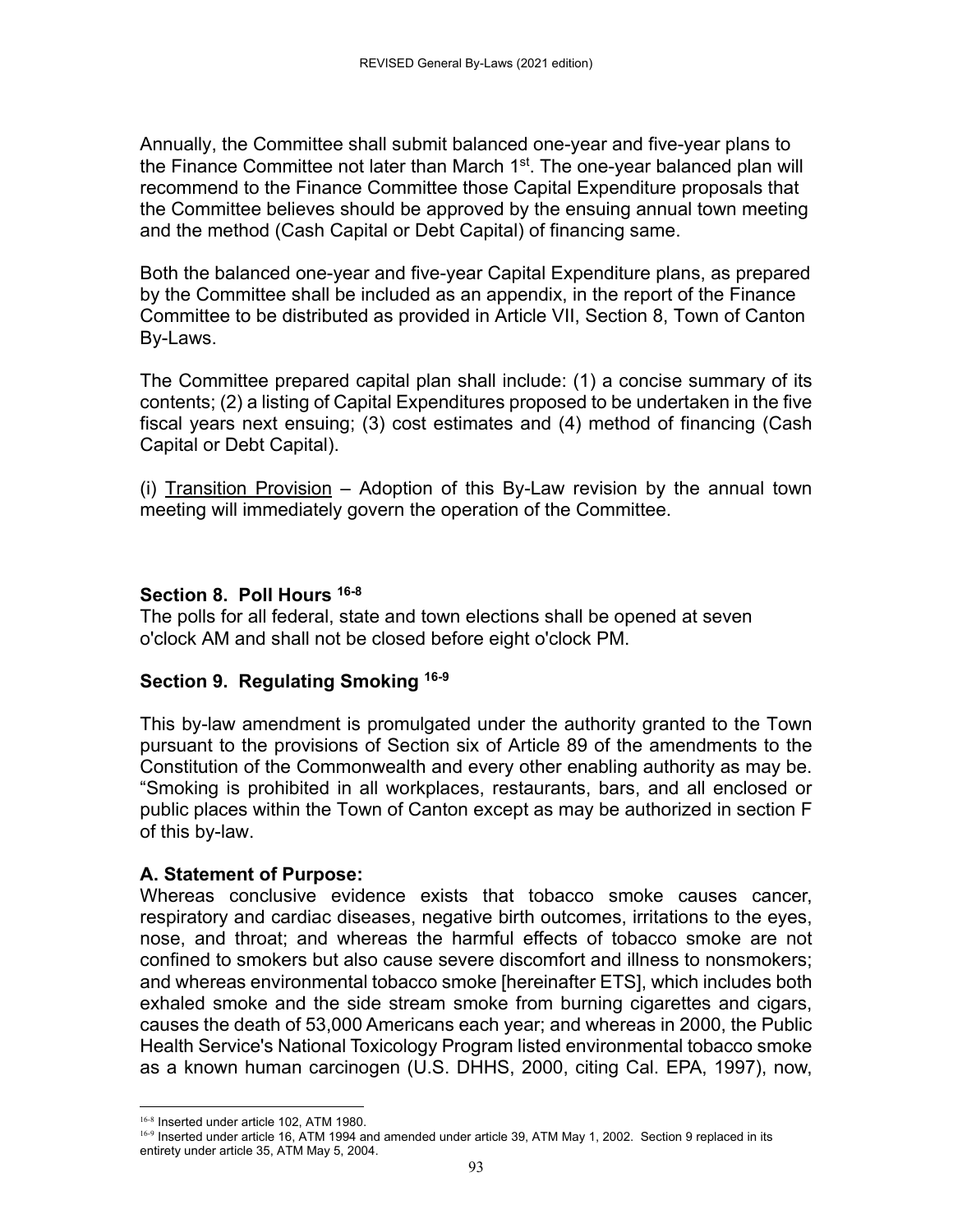therefore, the voters of the Town of Canton in town meeting assembled, recognize the fight of those who wish to breathe smoke free air and establishes this bylaw to protect and improve the public health and welfare by prohibiting smoking in public places.

### **B. Authority:**

This bylaw amendment is promulgated under the authority granted to the town pursuant to the provisions of Section six of Article 89 of the amendments to the State Constitution and every other enabling authority as may be.

# **C. Definitions:**

For the purposes of this bylaw, the following words shall have the meanings respectively ascribed to them by this paragraph:

Board: The Board of Health of the Town of Canton

Bar: An establishment whose business is devoted to the serving of alcoholic beverages for consumption by guests on the premises and in which the serving of food is only incidental to the consumption of such beverages.

Employee: Any person who performs services for an employer with or without compensation.

Employer: A person, business agent, partnership, association, corporation, trust, or other organized group of individuals, including the Town of Canton, or any agency thereof, which utilizes the services of one (1) or more employees.

Enclosed Space: A space bounded by walls (with or without windows) and enclosed by doors, including, but not limited to, offices, rooms and halls. The term is intended to also include more than just rooms within a building or any other fully enclosed space and includes any area which has one or more sides or a roof or the exterior portion of a building which is covered by a roof (e.g, an entry or egress to the building) or places which provide screening from the wind by having one or more walls (e.g. a bus stop); the term is further intended to include vehicles owned by the Town and vehicles used in public transportation and the waiting areas adjacent to or in places where public transportation is provided.

Person: Any individual, firm, partnership, association, corporation, company or organization of any kind including, but not limited to an owner, operator, manager, proprietor or person in charge of any building, establishment, business, or restaurant or retail store, or the business agents or designees of any of the foregoing.

Public Place: Any building or facility owned, leased, operated or occupied by the municipality, including school buildings or grounds; any area open to the general public including, but not limited to, libraries, museums, theaters, auditoriums, indoor sports arenas and/or recreational facilities, inns, hotel and motel lobbies, educational facilities, stores, shopping malls, public restrooms, lobbies,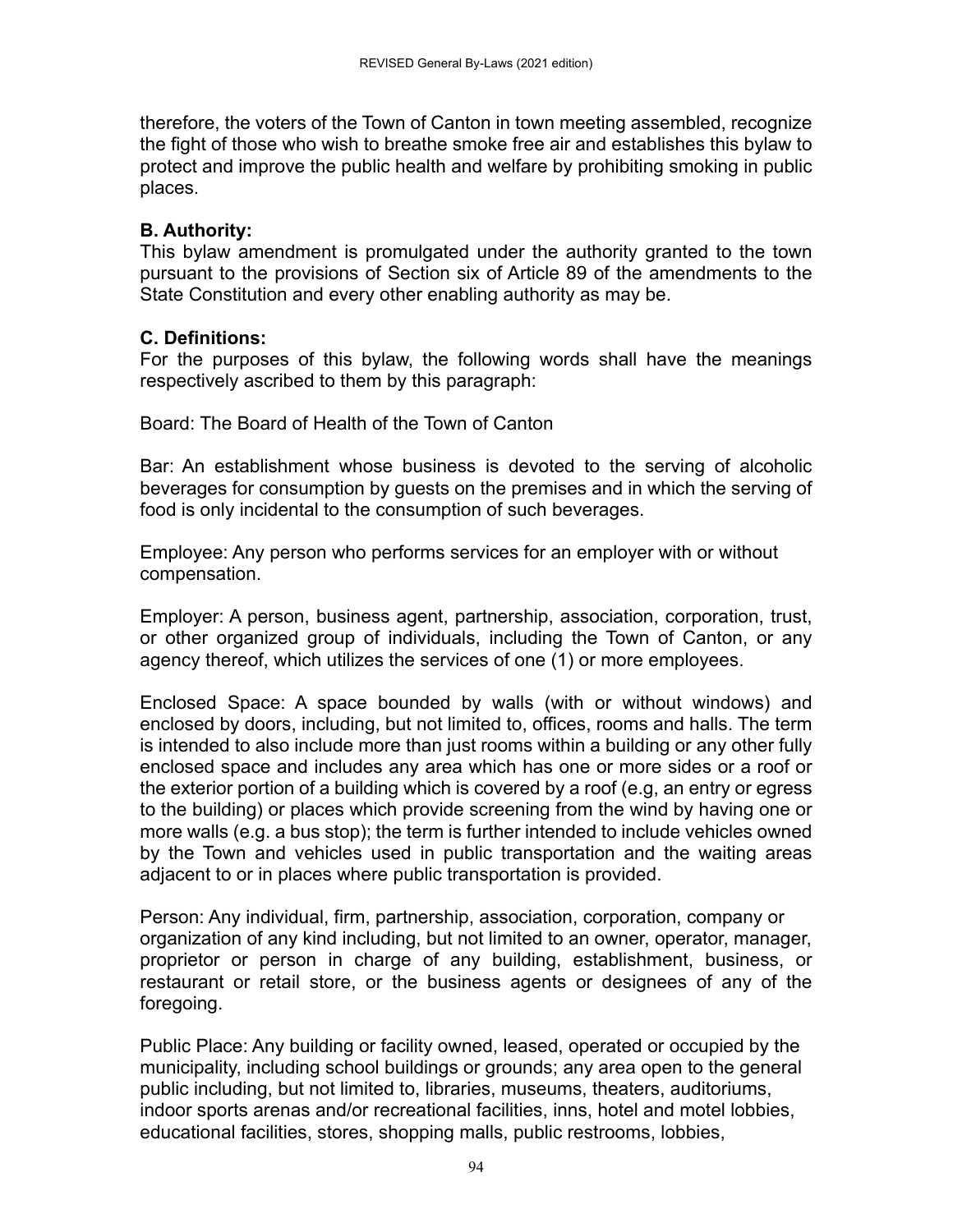staircases, halls, exits, entrances, elevators accessible to the public, licensed child-care locations and bars.

Public Transportation: Buses, taxis, and other means of transportation available to the general public while such means of transportation is operating within the boundaries of the Town of Canton including indoor platforms by which such means of transportation may be accessed.

Retail Tobacco Store: Any establishment whose primary purpose is to sell or offer for sale tobacco products and tobacco paraphernalia, in which the sale of other products is clearly incidental and neither possesses nor is required to possess a retail food permit.

Smoking: Inhaling, exhaling, burning or carrying any lighted cigar, cigarette, or other tobacco product in any form.

Town: The Town of Canton

# **D. Smoking Prohibited:**

Smoking is prohibited in all workplaces, restaurants, bars, and all enclosed or public places within the Town of Canton except as may be authorized in section F of this bylaw.

# **E. Posting Notice of Prohibition:**

Every person having control of premises upon which smoking is prohibited by and under the authority of this bylaw shall conspicuously display upon the premises "No Smoking" signs using a clearly readable font with at least 2-inch highly contrasted lettering, or the international "No Smoking" symbol (consisting of a pictorial representation of a burning cigarette enclosed in a red circle with a red bar across it at least 6 inches in diameter).

# **F. Exceptions:**

• Notwithstanding the provisions of Paragraph D of this bylaw, smoking may be permitted in the following places and/or circumstances:

1. Private residences, except those portions used as a childcare or health care office when operating as such,

2. Retail tobacco stores where the owner or manager ensures that persons under the age of eighteen (18) may never enter the premises at any time, and where the owner or manager conspicuously posts signs, acceptable to the Board, at the entrance(s) stating that persons under the age of eighteen (18) are prohibited from entering the premises and stating further that environmental tobacco smoke is hazardous to health;

# **G. Conflict with Other Laws or Regulations:**

Notwithstanding the provisions of the foregoing Paragraph F of this regulation, nothing in this regulation shall be deemed to amend, repeal or override applicable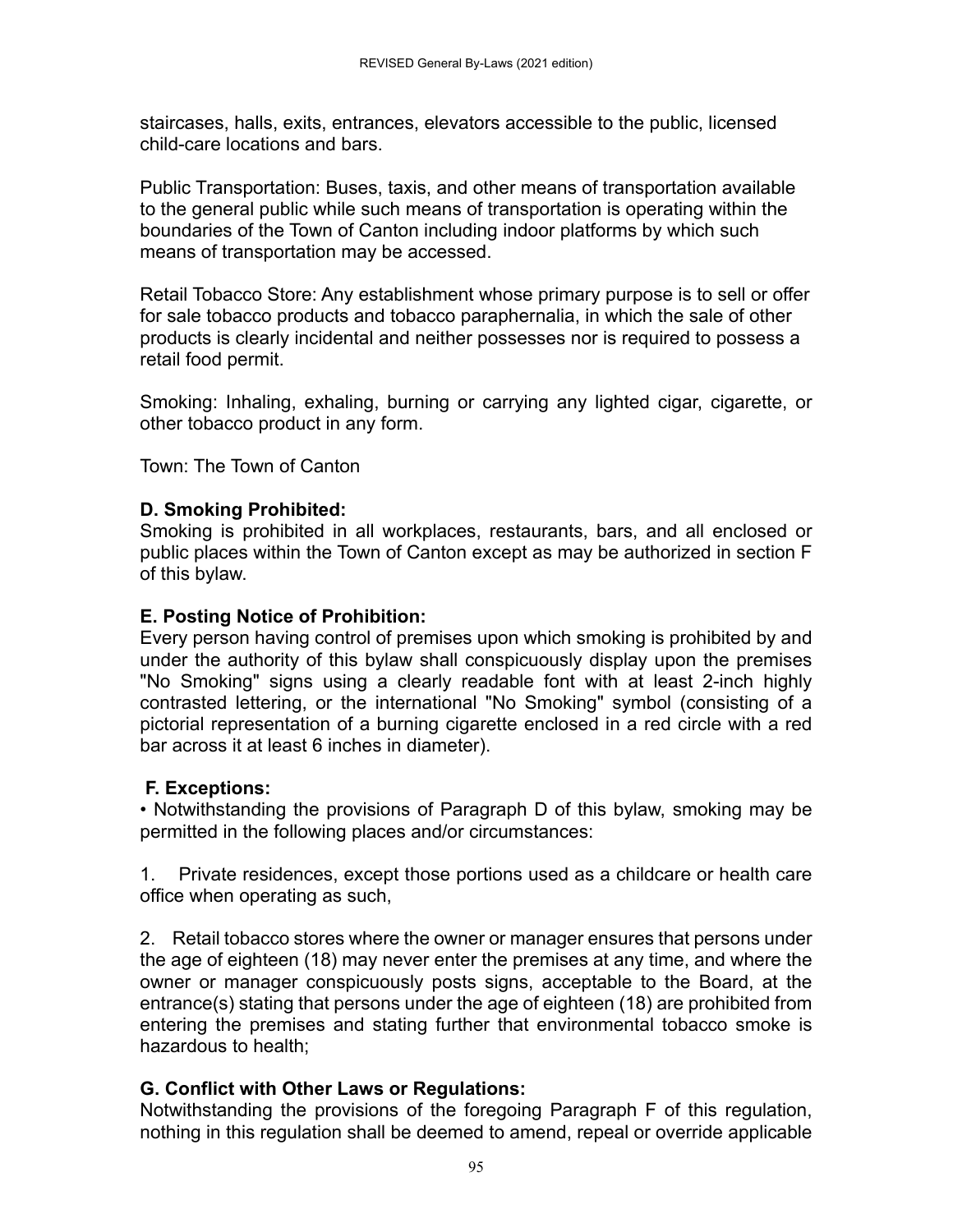fire, health or other regulations or statutes so as to permit smoking in areas where it is prohibited by such fire, health or other regulations or statutes.

# **H. Violations:**

Any person, employer, and/or their employee or business agent, who violates any provision of this bylaw, the violation of which is subject to a specific penalty, may be penalized by the non-criminal method of disposition as provided in MGL c 40, § 21D or by filing a criminal complaint at the appropriate venue. It shall be the responsibility of an employer, or their employee or business agent, to ensure compliance with all sections of this bylaw.

# **I. Penalties:**

Any person who violates any provision of this bylaw shall be subject to a fine of one hundred dollars (\$100) for a first offense, two hundred dollars (\$200) for a second offense within one year of the date of the first offense and three hundred dollars (\$300) for a third or subsequent offense within one year of the date of the first offense. Violations of this bylaw may be enforced in the manner provided in MGL c 40, § 21D.

# **J. Waivers:**

No waivers or exemptions shall be granted to this bylaw, except as provided under section F of this bylaw.

# **K. Enforcing Persons:**

Enforcement of this bylaw shall be conducted by the Canton Police Department, Canton Board of Health and its designees.

# **L. Severability:**

This bylaw is severable. If any paragraph or provision of this bylaw is found to be illegal, unenforceable, contrary to other superceding laws or unconstitutional, it shall not affect the legality of any remaining paragraphs or provisions.

# **M. Replacement:**

This bylaw shall replace, in its entirety, Canton By-law Article 16, section 9 as inserted in Article 39, the anti-smoking bylaw, approved by the 2002 Annual Town Meeting.

**Section 10. Fire Alarm and Fire Protection Systems: Secured Key Access 16-10** Any building other than a residential building of less than six (6) units which has a fire alarm system or other fire protection system shall provide a secure key box installed in a location accessible to the Fire Department in case of emergency. This key box shall contain keys to fire alarm control panels and other keys necessary to operate or service fire protection systems. The key box shall be of a type approved by the Chief of the Fire Department and shall be located and installed as approved by said Chief. Any building owner in violation of this by-law after receiving due notice from the Fire Chief shall be subject to a fine of Fifty

 16-10 Inserted under article 21, ATM 1989.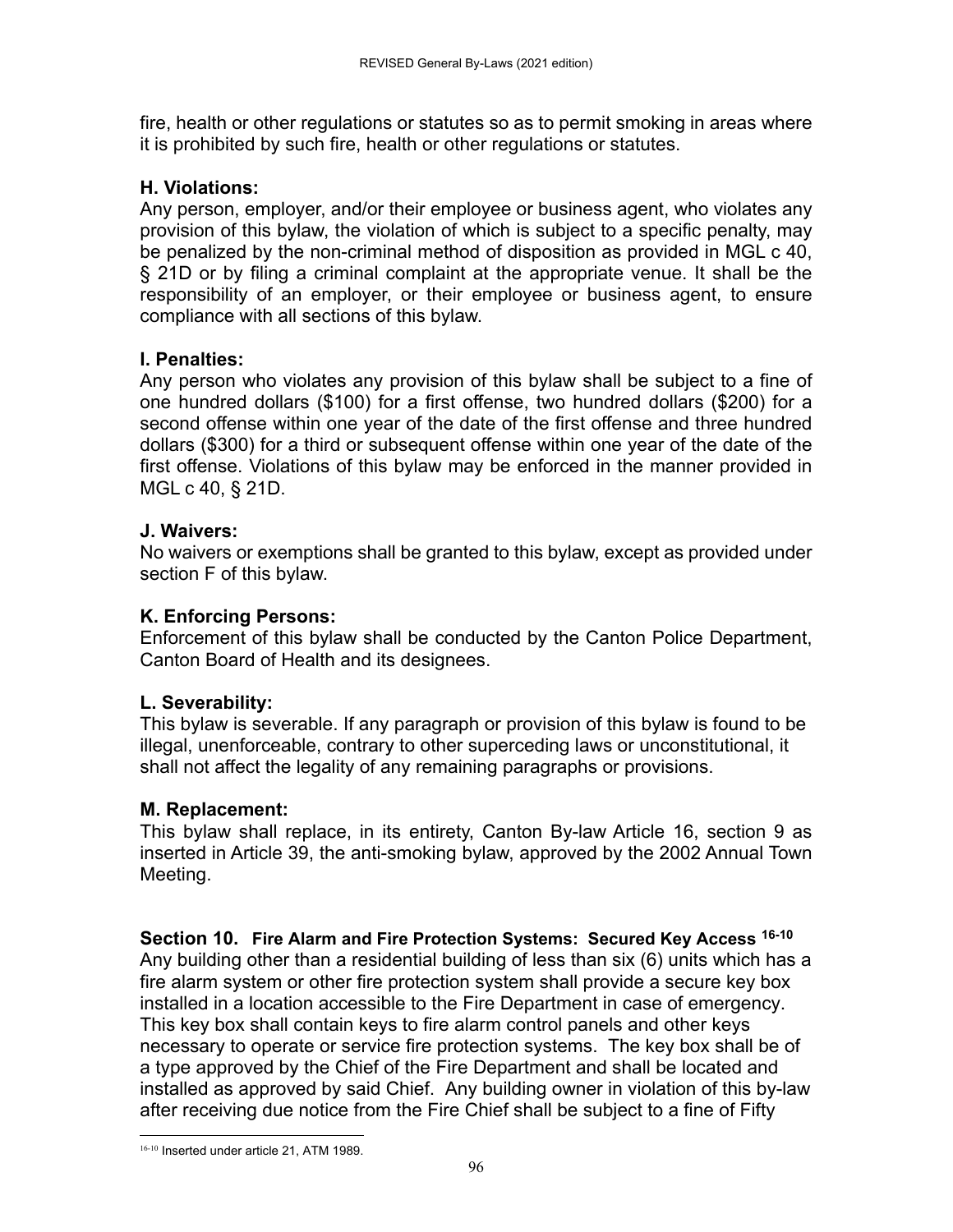Dollars (\$50.00) per violation. This section may be enforced by the Fire Chief in the manner provided in section 21D of Chapter 40.

# **Section 11. Fees for the Sealing of Weighing and Measuring Devices 16-11**

The fees for sealing weighing and measuring devices shall be as set by the Select Board pursuant to Chapter 40, Section 22F of the Massachusetts General Laws.

In case of metric system the nearest English equivalent shall apply.

 16-11 Inserted under article 34, ATM 1986. Amended under article 25, ATM April 26, 2004.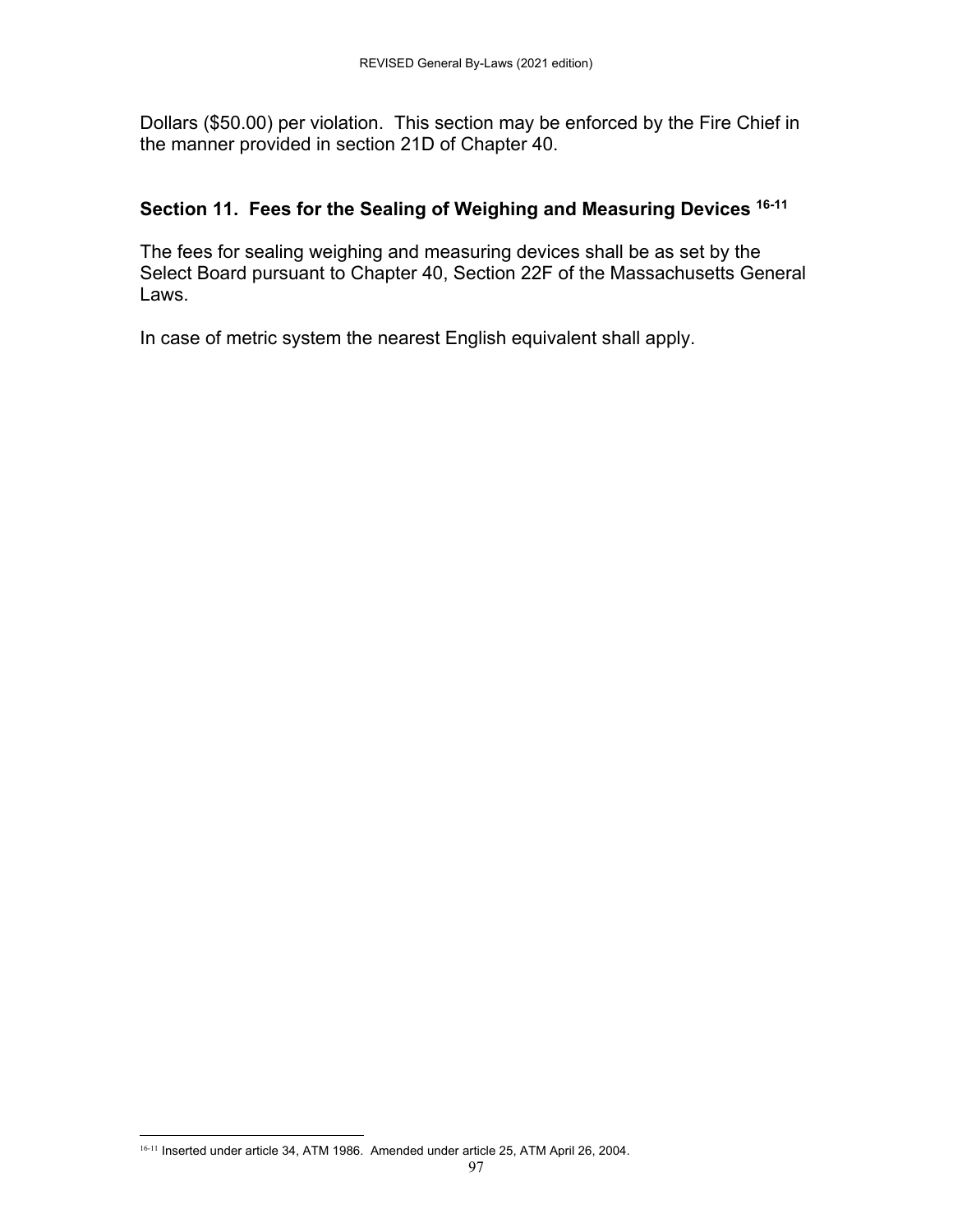### **Section 12. Street Openings 16-12**

#### **Subsection 1. Introduction**

From time to time, it is necessary to excavate in a Public Way in order, for example, to install, repair, or remove utilities or install or realign a driveway including the possible removal or re-alignment of curing and/or fencing. Excluded from the operation of this By-Law is the general reconstruction or repair of Public Ways by the municipal or state agency responsible for the maintenance and repair of such Public Ways. This Street Opening By-Law is necessary to protect the health and safety of all persons traveling on public ways and is adopted in accordance with the authority granted, inter alia, by Art. 89, section 6 of the Amendments to the Massachusetts Constitution, MGL Chapter 40, section 21, MGL Chapter 165 section 20, MGL Chapter 166 section 25 and MGL Chapter 166A.

#### **Subsection 2. Definitions 1**

**ADA** – The Americans with Disabilities Act of 1990, as amended (42 USC 12101-12213), and the Accessibility Guidelines for Buildings and Facilities (Appendix to Part 1191) of the U.S. Architectural and Transportation Barriers Compliance Board, as amended.

**Applicant** – Any Public Utility, municipal department, person or entity who owns or exercises general responsibility and control over: (i) utility or other pipes, ducts, lines or other thing buried in or under a Public Way, or (ii) real property abutting a Public Way, or (iii) real property served by the Public Way or by items of the type specified in (i) above and who wishes to perform Street Opening Work.

**Application Fee** – A non-refundable processing fee, as provided in the Fee Schedule which is appended hereto, shall accompany each application for a Street Opening Permit.

**Architectural Access Board Regulations** – The Rules and Regulations of the Architectural Access Board, Mass. Executive Office of Public Safety (521 CMR), as amended.

**Awarding Authority** – The Select Board of the Town of Canton is hereby granted the authority to exercise the powers granted by this By-Law.

**Awarding Authority Representative** – That municipal officer or employee to whom the Awarding Authority in a writing has delegated some of its powers hereunder so that the process of permit-granting, inspection, and administration will proceed expeditiously.

**Cold Patch** – A dense graded or open graded mix with cutback asphalt as the binder with 1% of the mix being hydrated lime based on the total weight of the

 <sup>16-12</sup> Inserted under article 38, ATM April 27, 1998.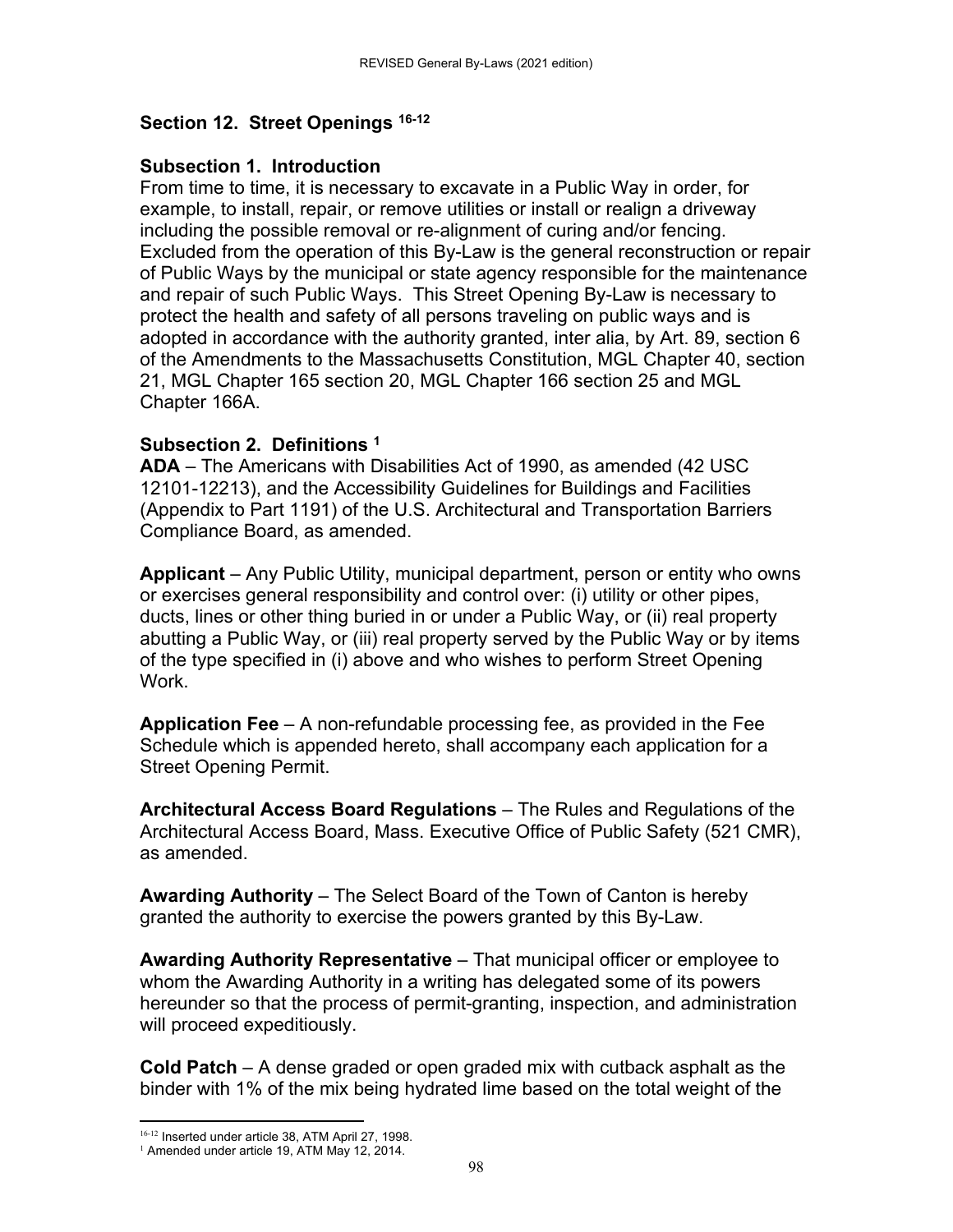aggregate. The mineral aggregates and bitumen shall be proportioned and combined to meet the limits specified in Table A, Subsection M 3.11.03 and M 3.11.04 of The Standard Specifications. Bituminous material shall be either cutback asphalt, Grade MC-250 or MC800 conforming to Section M3.02.0 of the Standard Specifications.

**Compaction** – Compressing of suitable material and gravel that has been used to backfill a trench by means of mechanical tamping to within 95% of maximum dry density as determined by the modified Proctor Test in accordance with ASTM 1557 method D.

**Contractor** – All officers or employees of Applicant performing Street Opening Work or any person or entity engaged by or on behalf of Applicant to perform Street Opening Work. The Contractor for purposes of this By-Law and for all questions of liability in connection with any Street Opening work shall be conclusively deemed agents of Applicant for whom Applicant is fully responsible.

**Controlled Density Fill** – Also called flowable fill, CDF is a mixture of portland cement, flyash, sand and water. It shall contain a minimum of 250 pounds of class F flyash or high air (25%) and will be self-leveling. It is hand-tool excavatable.

**Default** – The failure of the Permit Holder (including all Contractors or other agents of Permit Holder) to (i) comply fully with provisions of applicable laws and regulations, (ii) comply fully with all of the applicable provisions of this By-Law and the Street Opening Permit including written supplemental instructions, the municipality's General By-Laws or other applicable law, and (ii) keep its Certificate of Insurance in full force and effect.

**Department of Public Works** – The municipal agency generally responsible for the repair and maintenance of Public Ways within the municipality.

**Emergency Repair Work** – Street Opening Work which must be commenced immediately to correct (i) a hazardous condition which could reasonably be expected to result in injury, loss of life, property damage or (ii) a condition which has resulted in the catastrophic failure of a utility transmission trunk line.

**Gas Company** – A Public Utility to which C. 164 section 70 of the MGL applies.

**Infra-Red Process** – That restorative procedure whereby an infra-red heater softens existing pavement to a depth of one and one half inches, the softened area is treated with a penetrating asphalt emulsion, uniformly scarified and raked to a workable condition, and the treated surface then compacted by use of a steel-wheeled roller for the purpose of creating a smooth driving surface consistent with adjacent pavement.

**Licensed Contractor** – A contractor who holds a current and valid Public Works Contractors Construction License issued by the Awarding Authority.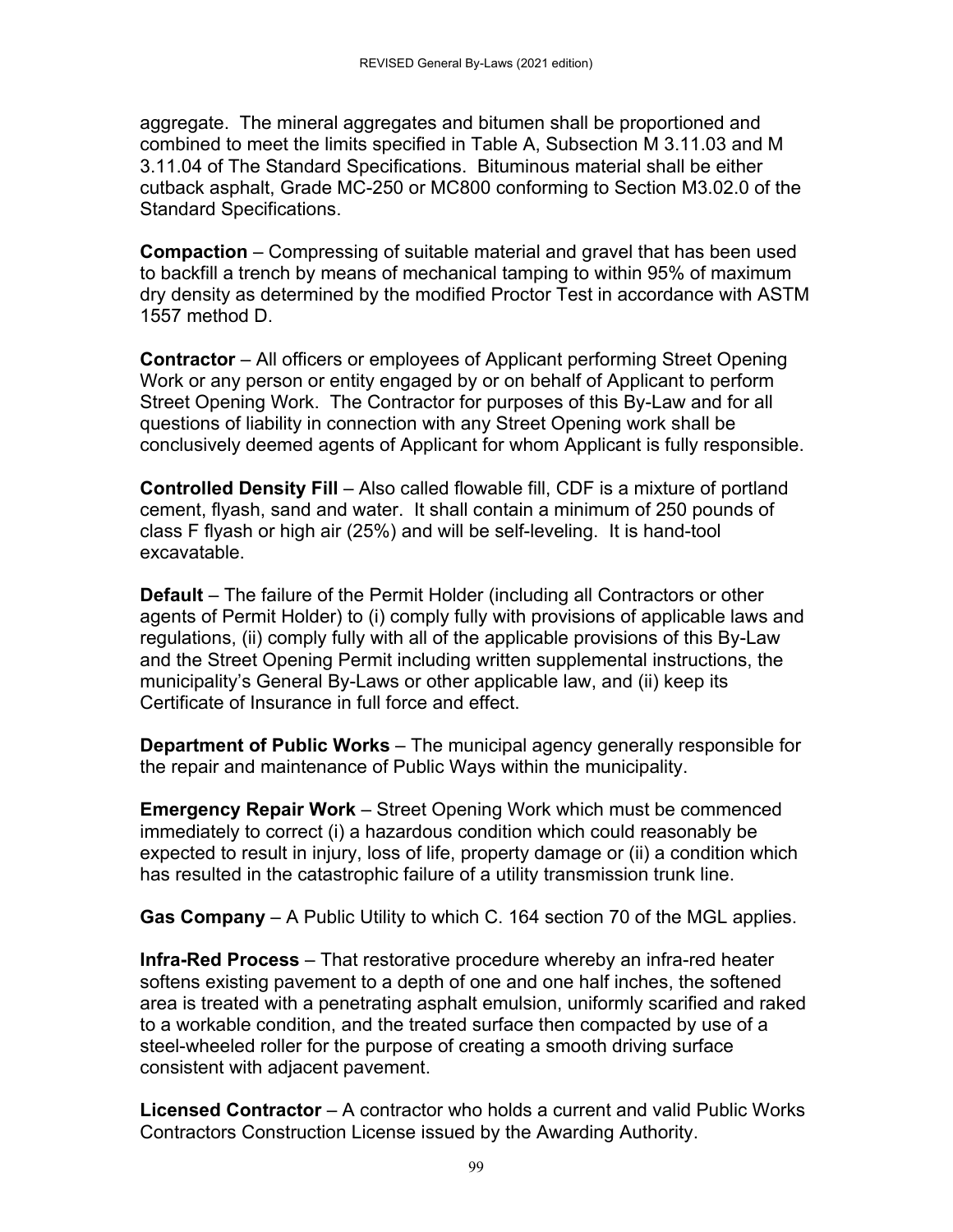**Newly Paved Road** – A road that has been re-paved within the past five years.

**Normal Working Hours** – 7:30 am to 3:30 pm Monday through Friday excluding holidays.

**Permit Holder** – An applicant to whom a Street Opening Permit has been granted.

**Permanent Patch** – A final repair of Street Opening Work to be performed in accordance with this By-Law.

**Permanent Patch Window** – That period of time commencing twelve months after and up to eighteen months from the date of installation of the Temporary Patch.

**Processed Gravel** – Inert material that consists of hard, durable stone and coarse sand, free from loam and clay, surface coatings and deleterious materials and which meets MI 03.1 of The Standard Specifications.

**Public Utility** – Includes a Gas and Electric company as defined in MGL C. 164 section 1, telephone and telegraph company subject to Chapter 159 section 12, and cable TV companies or other telecommunication providers regulated by the Dept. of Telecommunications and Energy.

**Public Way** – Any road, including such appurtenances as berms, curbs, drains, sewers, water mains, sidewalks and paved and unpaved shoulders within the public right-of-way lay-out to which the public has access and the Town is responsible for maintaining. Also referred to as a street.

**Public Works Contractors Construction License** – A license required of all Contractors who are not officers or employees of a Public Utility or municipal department who wish to perform work including Street Opening Work on Public Ways.

**Refundable Deposit** – That amount of cash or money represented by a certified bank check deposited by Applicant with its Application to secure Applicant's performance of Street Opening Work in accordance with this By-Law.

**Standard Specifications** – The Mass. Department of Public Work's Standard Specifications for Highways and Bridges, latest edition.

**Street Opening Permit** – A permit granted by the Awarding Authority to an Applicant for permission to do Street Opening Work in a Public Way.

**Street Opening Work** – Any cutting, excavating, compacting, construction, repair or other disturbance in or under a Public way together with restoration of the Public Way in accordance with this By-law following such disturbance but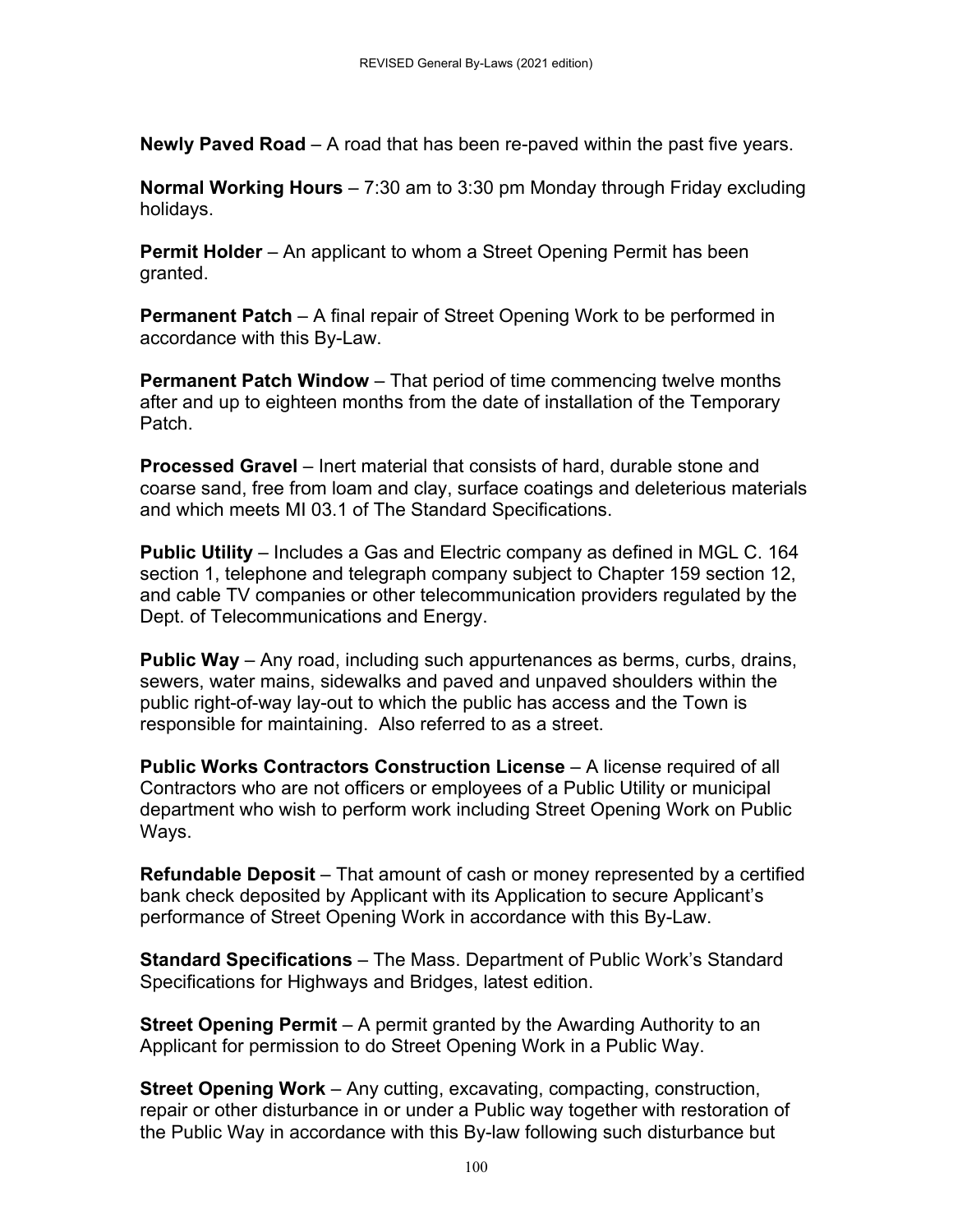excluding the location or relocation of utility poles for which a grant of location has been obtained pursuant to MGL Chapter 166 section 27.

**Temporary Patch** – The application of either Cold Patch or two separate gradations of bituminous concrete consisting of binder and top layers and compaction to achieve a density equal to that of the surrounding pavement following excavation and compaction.

**Winter Preparation Patch** – The application of (a) a leveling course of hot mix asphalt applied by a paving machine not less than 2 feet on each side and ends of any Street Opening Work, or 8 feet wide, whichever is greater in width, along the entire length of the Street Opening Work, including but not limited to any trenches parallel to the street and any lateral trenches that cross the street as part of that project in preparation of a Spring curb-to-curb cold planing and paving job; (b) any of the patch styles listed in the second paragraph of Subsection 11.4 - Permanent Patches along all sides and each end of the Street Opening Work for the entire length of the of the Street Opening Work, including but not limited to any trenches parallel to the street and any and all lateral trenches that cross the street as part of that project; or (c) a combination of (a) and (b) above, as may be approved in advance by the Awarding Authority Representative.

# **Subsection 3. General**

No work (except the commencement of Emergency Repair Work in accordance with paragraph 7 hereof) in or under a Public Way shall commence until the Applicant shall have applied for in accordance with Paragraph 4, and obtained from the Awarding Authority, a Street Opening Permit. All work contemplated by this By-Law shall be done in a good and workmanlike manner using best engineering and construction practices and shall be done in accordance with (i) all applicable laws and regulations, (ii) all of the provisions of this By-Law, (iii) any conditions contained in the Street Opening Permit, and (iv) such reasonable supplemental instructions not inconsistent with the foregoing as the Awarding Authority or its Representative may from time to time issue. A Permit Holder shall cause to be restored those portions of a Public Way disturbed by the Permit Holder to as good a permanent condition, in the reasonable judgment of Awarding Authority or its Representative, as they were in when Permit Holder made application thereunder.

No person or entity may perform any work (including Street Opening Work or Emergency Repair Work) in or under a Public Way unless it is a Permit Holder and (i) is a municipal department or Public Utility or their respective officers or employees (ii) is the holder of a current and valid Public Works Contractors Construction License, or (iii) has engaged such a holder and such holder performs all such Street Opening Work or Emergency Repair Work as agent of Permit Holder.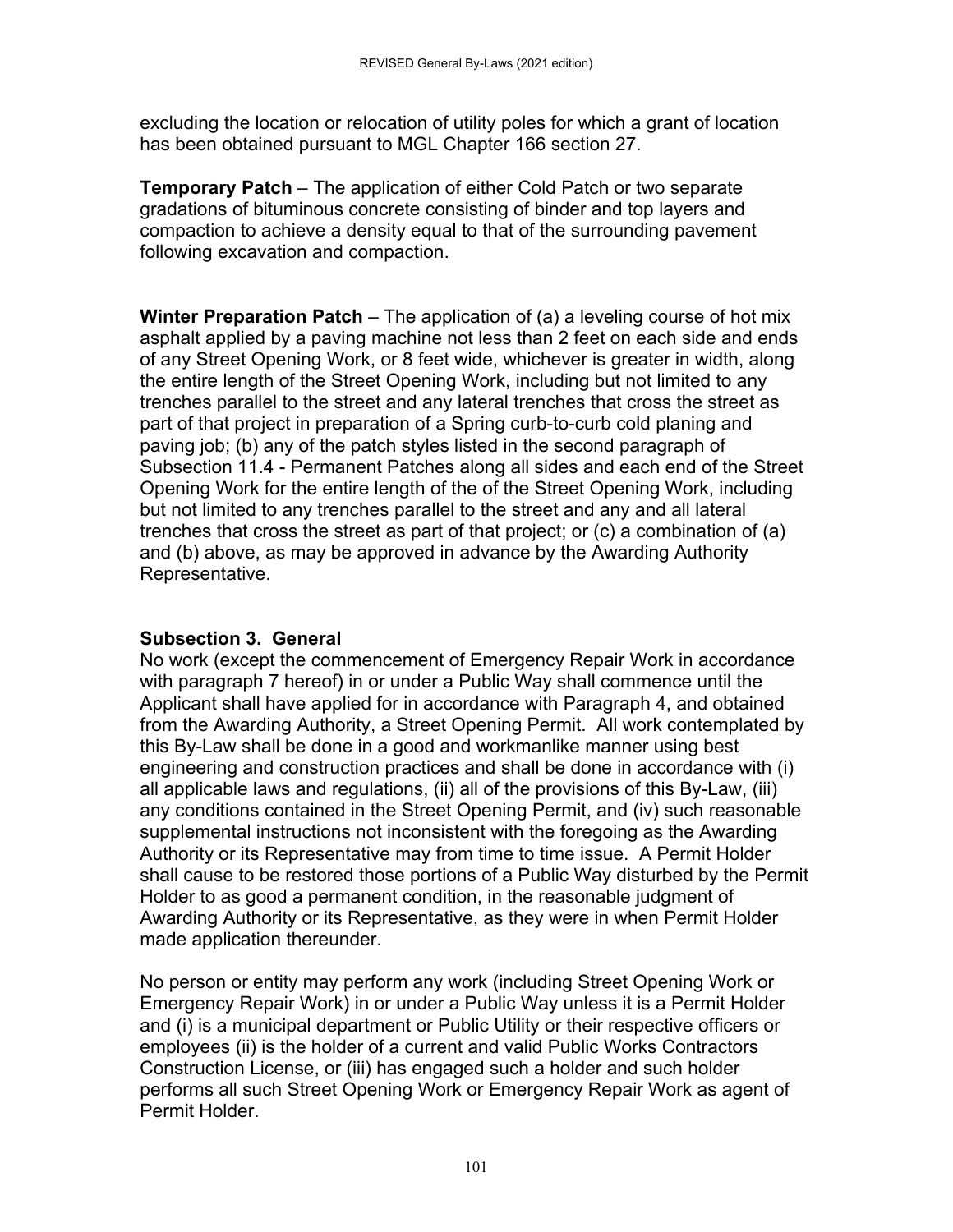# **Subsection 4. Application Procedure**

The applicant shall file on forms designated by the Awarding Authority a completed and signed application at the office of the Awarding Authority (with a copy delivered simultaneously to the Department of Public Works) each time it desires to perform Street Opening Work. The application shall be accompanied by any and all plans, certifications, certificates of insurance and other items specified in the Application or reasonable requested by the Awarding Authority. If the Applicant does not intend to perform the Street Opening Work itself it must in the Application designate a Licensed Contractor to perform the work as its agent. The Application shall also be accompanies by the Application Fee and the Refundable Deposit.

The Department of Public Works shall promptly review the Application and make written recommendations concerning approval to the Awarding Authority and, if appropriate, shall include recommendations concerning permit conditions and supplemental instructions.

The Awarding Authority shall make a prompt determination on the Application taking into account the following and such other facts as it may reasonably consider:

- 1) the recommendation of the Department of Public Works
- 2) the reason for the Street Opening Work
- 3) whether the street is recently constructed or repaved
- 4) whether there are other reasonable means adequate to accomplish the purpose for which the Street Opening Permit is sought.

If the application is considered favorably, a Street Opening Permit containing such conditions and supplemental instructions as the Awarding Authority reasonable deems appropriate shall promptly issue. If the Application is not favorably considered, the Awarding Authority shall communicate in writing to Applicant the reasons its application was not favorably considered.

# **Subsection 5. Refundable Deposit and Account**

The Amount of the Refundable Deposit to secure proper restoration of a Public Way after Street Opening Work is determined in the reasonable judgment of the Awarding Authority based on the extent of the Work. (A current schedule of deposits for standard work is attached.)

Following notice given by Permit Holder that final permanent repairs to the Public Way have been completed, the Awarding Authority or Representative will make a final inspection. Once the Awarding Authority or Representative has concluded that permanent repair work has been satisfactorily completed and that Applicant has no other uncured defaults under Street Opening Permits, it shall release the unexpended balance of the deposit serving as security for the Street Opening Permit related to the inspected work.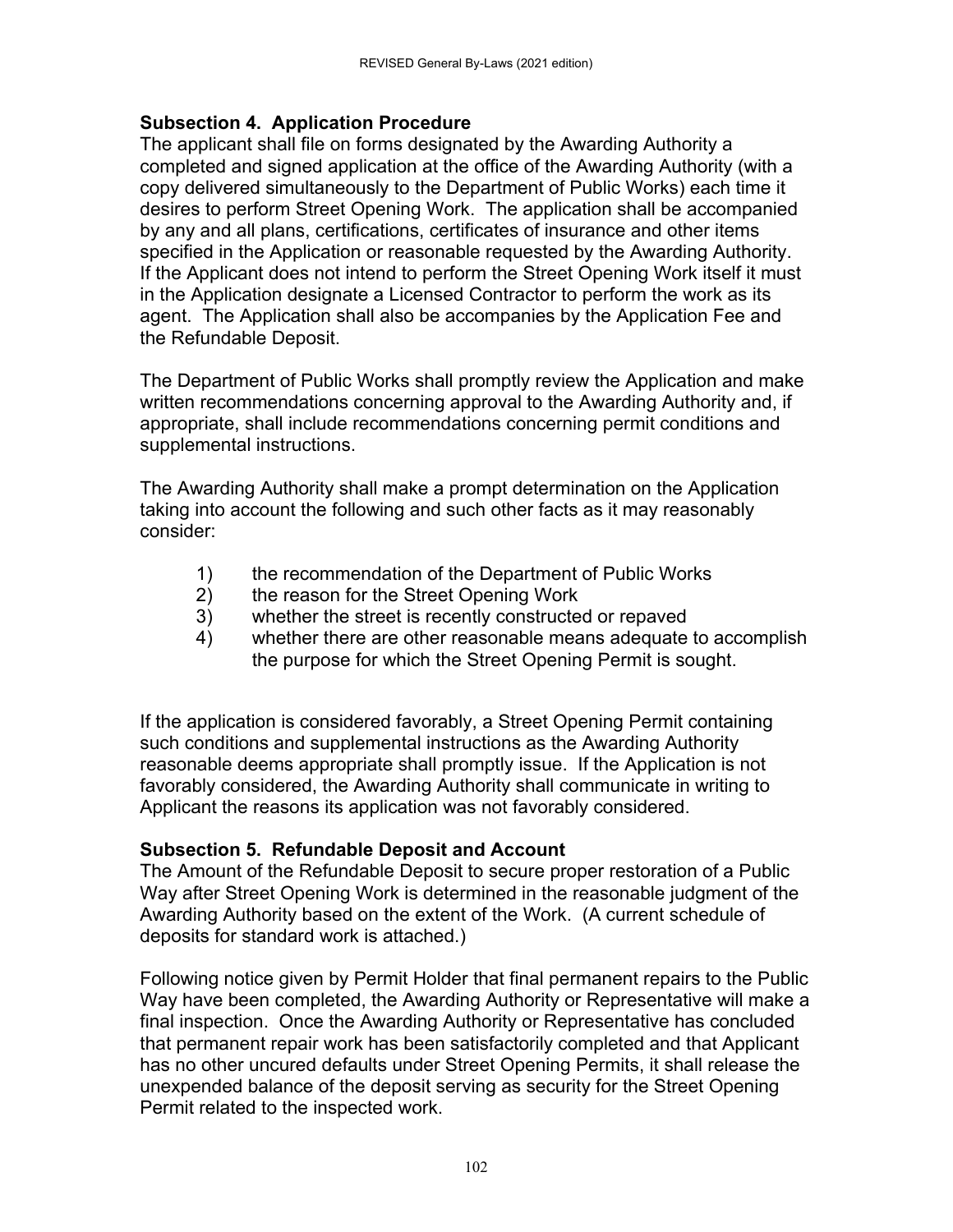All Refundable Deposits that an Applicant submits for Street Opening Permits shall beheld by the Awarding Authority in one Account which shall be designated as the Applicant's Refundable Deposit Accounts. Applicants upon request may receive periodic reports as to the balance standing within this account. Should a deposit associated with a specific permit be insufficient to secure the proper repair of a Public Way following a Default by the Permit Holder, the Awarding Authority without limitation to other remedies available to it can deduct the cost of the proper repair from Applicant's Refundable Deposit Account for the purpose of funding the proper repairs. To the extent required by C. 164 of the General Laws applicable to Gas Companies, the provisions of this section and Section 6 hereafter shall not be applied to Gas Companies which in their application for Street Opening Permits claim the exemption set out herein.

#### **Subsection 6. Fee and Deposit Changes; Municipal Exemption**

From time to time hereafter the Awarding Authority, after public notice and hearing, may amend the schedule of deposits, the application fee, the hourly after-hours inspection charges or any other amounts due under this By-law. A reasonable hourly charge for inspectional services which must be performed outside of Normal Working Hours in accordance with a posted schedule established by the Awarding Authority will be billed to Permit Holder and due and payable fifteen days after billing. In extraordinary situations where extensive installation or renewal of utility lines overburden the normal capacity of the municipal departments to conduct inspections, the Awarding Authority can, after notice to Permit Holder, or as a condition of the Permit, elect to treat all inspections as after-hours inspections and bill Permit Holder accordingly. Applicants which are municipal departments are exempt from payment of all fees and deposits hereunder. Public Utilities to the extent exempted as provided in Paragraph 5 above are exempt from payment of all fees except the Application Fee.

#### **Subsection 7. Emergency Repair Procedure**

If the conditions for Emergency Repair Work exist, then an applicant after given oral, faxed or electronic notice to the Police and Department of Public Works may commence Street Opening Work. All such Emergency Repair Work shall be done in strict compliance with this By-Law except for compliance with any notice provision inconsistent with such emergency action.

On the business day following the commencement of Emergency Repair Work, the Applicant shall file with the Awarding Authority (i) a written statement setting forth in detail the facts and circumstances constituting the conditions for Emergency Repair Work, (ii) an Application for a Street Opening Permit covering the Street Opening Work already commenced in accordance with Paragraph IV, (iii) the filing fee and required Refundable Deposit. If all of the materials such as plans, etc, are not then available to Applicant, Applicant will supply them as soon as available. Awarding Authority will promptly process the Application and grant the Street Opening Permit with such conditions and supplemental instructions as it may reasonable require.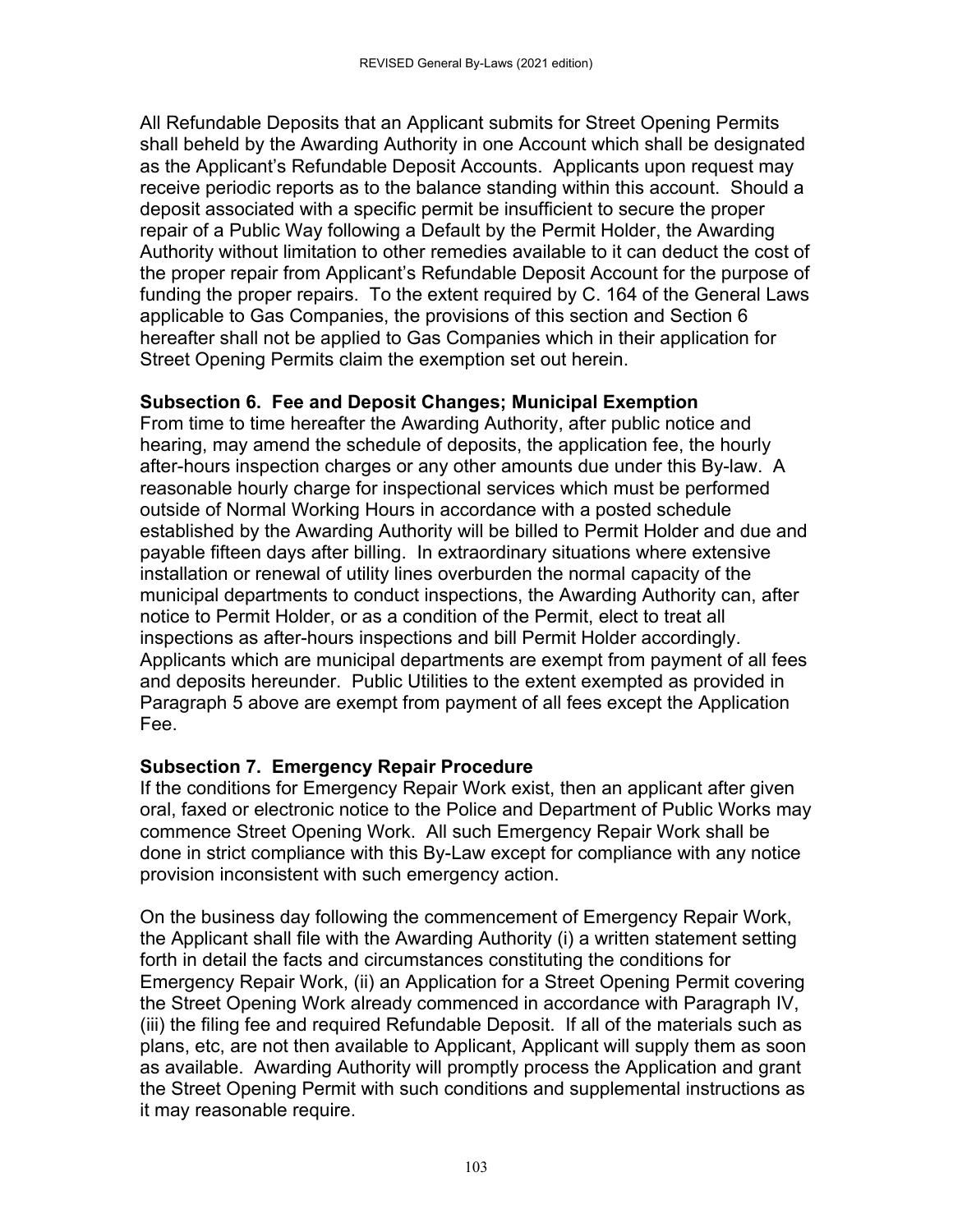#### **Subsection 8. Insurance 16-12-8**

The Permit Holder and/or each Licenses Contractor shall acquire and continuously maintain while it possesses any Street Opening Permits liability insurance coverage on all personnel and equipment to be used in the Street Opening Work which insurance is to be with companies licensed to do business in this commonwealth and shall contain the following coverages in such amounts as may from time to time may be promulgated for such purposes by the Select Board:

*Commercial General Liability Insurance* - including operation, independent contractors, complete operations for a period of one year from completing the street opening work, XCU hazards, broad form property damage and personal injury.

*Automobile Liability Insurance* - covering owned, non-owned and leased or otherwise hired vehicles.

*Worker's Compensation and Employer's Liability Insurance* 

#### **Subsection 9. Licensed Contractors**

Any Contractor or other person or entity that wishes to perform work on a Public Way and which is not either a municipality or a Public Utility (including their respective officers or employees) must be licensed by the Awarding Authority. Application for a Public Works Contractors Construction License must be made on a yearly basis. (See appropriate sections of the General By-Laws.)

# **Subsection 10. Terms of the Street Opening Permit**

- **10.1 Term of Permit** All Street Opening Permits shall be valid for thirty days and, upon written request to the Awarding Authority, renewable for an additional thirty days. Permits must be present at the work site. Permits can be revoked by the Awarding Authority if the Applicant is in Default.
- **10.2 Inspections** Inspections may take place at the following events:
	- a. prior to backfilling the trench
	- b. following completion of Temporary Patch placement
	- c. during the Permanent Patch Window
	- d. following completion of Permanent Patch placement

Permit Holder or Contractor will notify Awarding Authority Representative when an inspection is desired and co-ordinate the timing of such inspection.

**10.3 Working Hours** – Except in emergency situations, Street Opening Work will occur during Normal Working Hours. The Permit Holder must give notice of the intended Street Opening Work seventy-two

 16-12-8 As amended under article 47, ATM May 5, 1999 and amended under article 37, ATM May 1, 2002.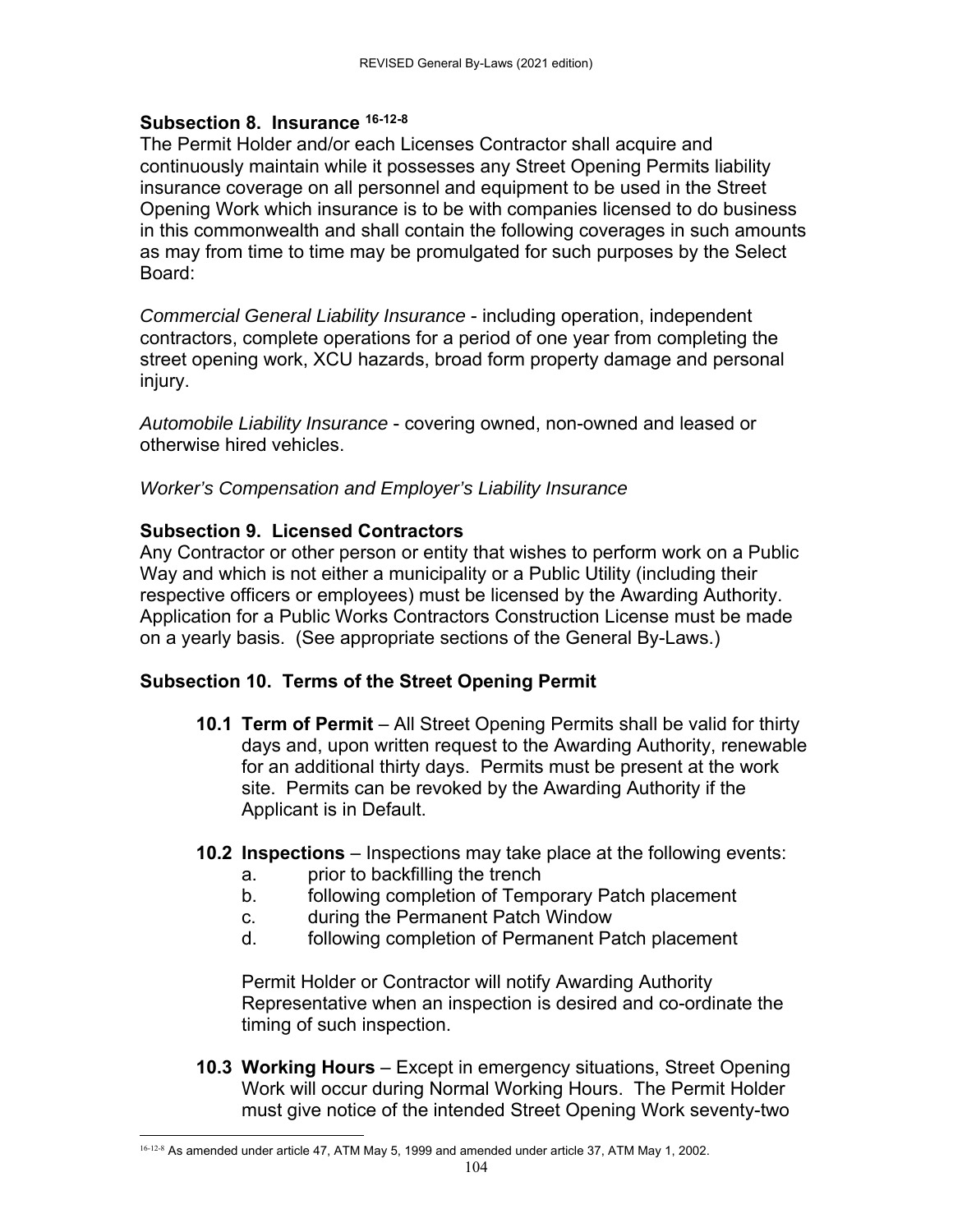hours in advance to the Superintendent of Public Works, and, unless the requirement for a police detail is waived by the Police Chief of the municipality, must arrange for any pay for a police detail to be present throughout the period of time that Street Opening Work is being conducted.

- **10.4 Dig-Safe** The Permit Holder shall, in accordance with all current laws of the Commonwealth of Massachusetts, notify all Public Utilities seventy-two hours in advance of making any excavation in a street. Such notification shall be made by means of obtaining a DIG-SAFE number. Said number shall be provided on the Street Opening Permit application. The Permit shall not be issued until this information is provided.
- **10.5 Existing Utilities** Before starting any excavation, the Permit Holder or Contractor must confer with all Public Utilities to obtain information from each as to the horizontal and vertical locations of existing utilities and other conditions that may affect the excavation. The Permit Holder or Contractor shall not interfere with any existing utility without the written consent of the Awarding Authority Representative and the owner of the utility. If it becomes necessary to relocate an existing utility, this shall be done by its owner and the cost of such work shall be done by the Permit Holder. The Permit Holder or Contractor shall inform itself as to the existence and location of all underground utilities and protect the same against damage.
- **10.6 Protection of Existing Lines and Structures** The Permit Holder or Contractor shall adequately support and protect by timbers, sheeting, etc. all pipes, conduits, poles, wires, cables or other appurtenances which may be in any way affected by the excavation work and shall do everything necessary to support, sustain and protect them under, over, along or across such work area. The excavation work shall be performed and conducted in such a manner that it shall not interfere with access to fire stations, fire hydrants, water gates, underground vaults, catch basins or any other public structure.
- **10.7 Adjoining Property** The Permit Holder or Contractor shall, at all times and at its own expense, preserve and protect from injury any adjoining property by providing proper foundations and shall take such other precautions as may be necessary for this purpose. The Permit Holder or contractor shall at all times and at its own expense shore up and protect all buildings, walls, fences, trees and other property likely to be damaged during the progress of the Street Opening Work and shall be responsible for all damages to public or private property or streets resulting from its failure to properly protect and carry out said work. The Permit Holder or Contractor shall not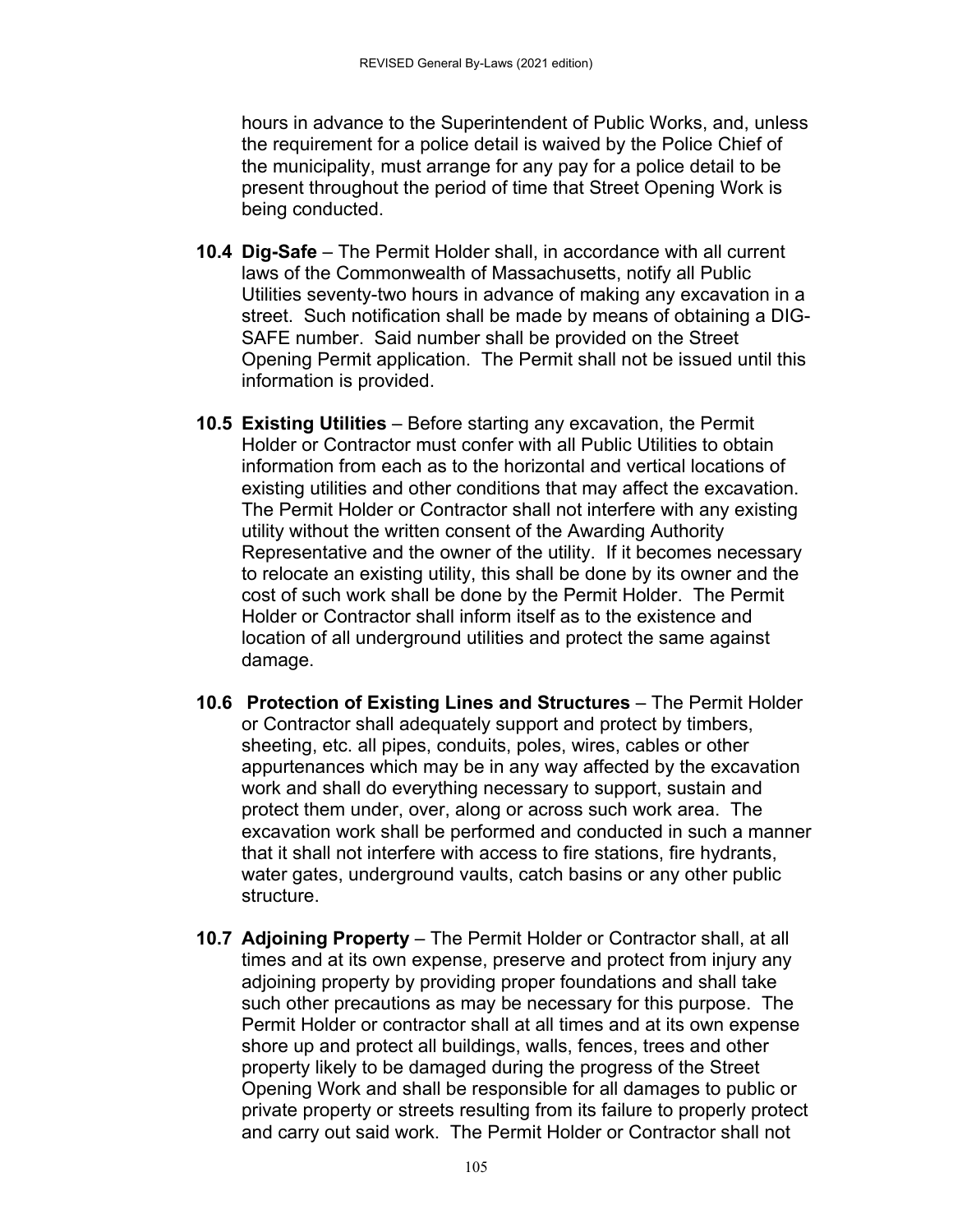remove, even temporarily, any trees or shrubs which exist in planting strip areas without first obtaining the consent of the Superintendent of Public Works.

- **10.8 Damaged Trees** In the event a tree is either accidentally destroyed by the Permit Holder or Contractor or is authorized for removal by the Awarding Authority Representative, the Permit Holder or Contractor shall remove the tree, stump and debris from the work site, and replace the tree with an identical species with a minimum caliper of two inches in the identical location.
- **10.9 Pedestrian Crossings, Open Trenches** The Permit Holder or Contractor shall, where possible, maintain safe crossings for two lanes of vehicle traffic at all public intersections as well as safe crossings for pedestrians at intervals of not more than three hundred (300) feet. If any excavation is made across a Public Way, it shall be made in sections to assure maximum safe crossing for vehicles and pedestrians. An open trench may not exceed three hundred (300) feet unless specifically permitted by the Awarding Authority or its Representative. If the Public Way is not wide enough to hold the excavated material for temporary storage, the material shall be immediately removed from the location.
- **10.10 Traffic** The Permit Holder or Contractor shall take appropriate measures to assure that during the performance of the Street Opening Work, so far as practicable, normal traffic conditions shall be maintained at all times so as to cause as little inconvenience as possible to the occupants of the adjoining property and to the general public. The Awarding Authority Representative may permit the closing of streets and walks to all traffic for a period of time. Unless the requirement for a police detail is waived by the Police Chief of the municipality, the Permit Holder shall engage a police detail to maintain traffic control and public safety at the project site while Street Opening Work is in progress. Warning signs shall be placed a sufficient distance from the project site in order to alert all traffic coming from both directions. Cones or other approved devices shall be placed to channel traffic. Warning signs, lights and such other precautions shall conform to the Manual on Uniform Traffic Control Devices. Construction materials and equipment on the site shall be limited in quantity and in the space they occupy so that they do not unduly hinder and block traffic.
- **10.11 Gutters and Basins** The Permit Holder or Contractor shall keep all gutters free and unobstructed for the full depth of the adjacent curb and for at least one (1) foot in width from the face of such curb at the gutter line. Catch basins shall be kept clear and serviceable.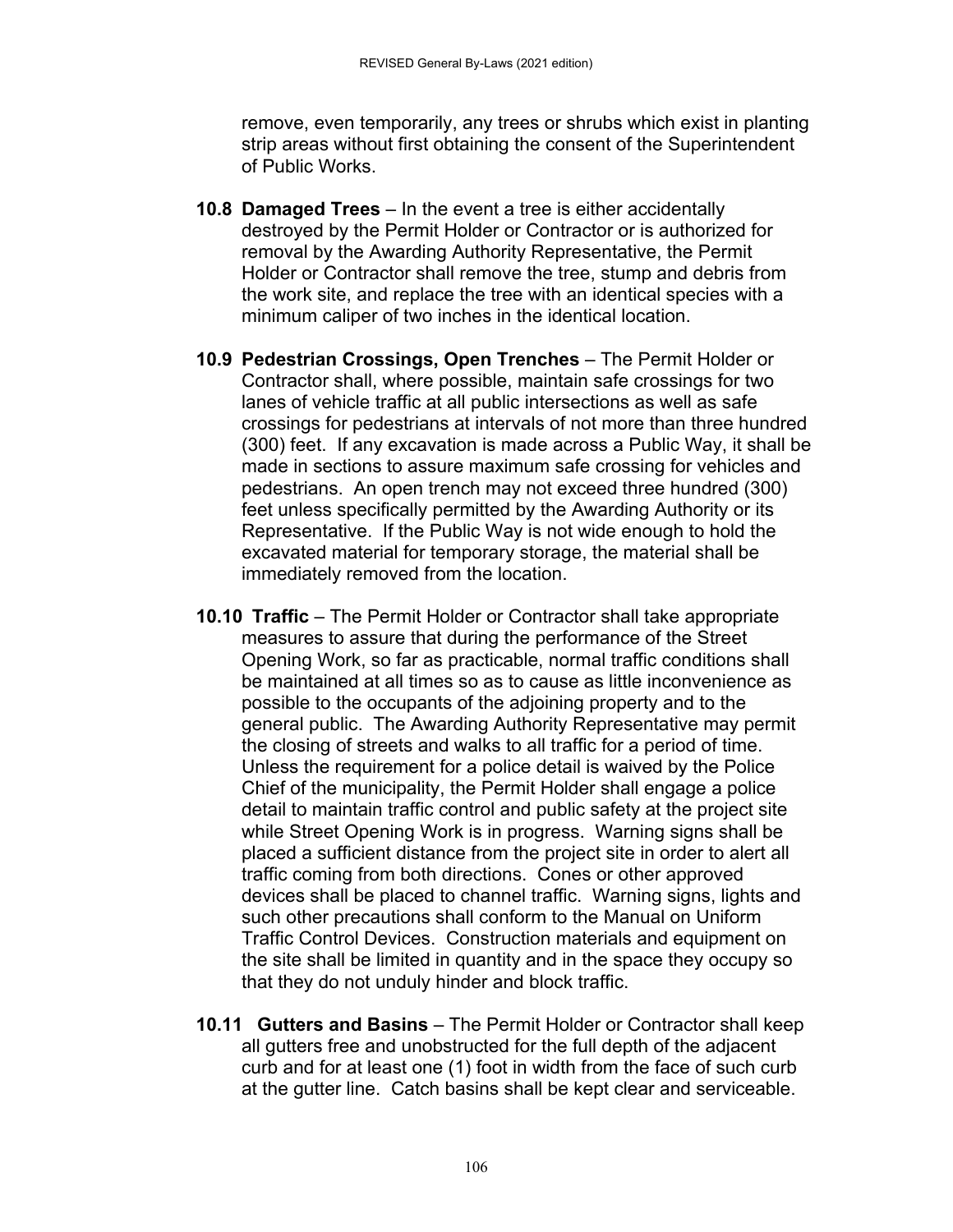- **10.12 Excavated Material** The Permit Holder or Contractor shall remove all excess excavated material, surplus water, muck, silt, residue or other ran-off pumped or removed from excavations from the site.
- **10.13 Temporary Repairs** At the end of each day, all trenches must be plated if repair work is not completed and/or back-filled, compacted and temporarily patched on the day repair work is completed. No open un-plated trenches are permitted overnight and work in plated trenches must be continually prosecuted to completion to minimize the time trenches are plated.
- **10.14 Noise** The Permit Holder or Contractor shall perform the work in such a manner as to avoid unnecessary inconvenience and annoyance to the general public and occupants of neighboring property. During the hours from 10:00 p.m. to 7:00 a.m. the Permit Holder or Contractor shall not use, unless otherwise specifically permitted, in writing, by the Awarding Authority or Awarding Authority Representative any tool, appliance or equipment producing noise of sufficient volume to disturb the sleep or repose of occupants of the neighboring property.
- **10.15 Debris and Litter** All debris and litter remaining from the Street Opening Work site shall be removed by the Permit Holder or Contractor in a timely manner.
- **10.16 Restoration of Pavement Markings** All permanent pavement Markings (crosswalks, center lines, fog lines) which are damaged during Street Opening Work shall be restored in kind by and at the expense of the Permit Holder.
- **10.17 Lawn Surfaces and Plantings** All lawn surfaces which are disturbed during Street Opening work shall be replaced with sod or six (6) inches of screened loam, lime, fertilized and re-seeded with good quality lawn seed. Any areas containing plantings shall be restored to their original condition with the same or similar plantings.
- **10.18 Erosion Control** The Permit Holder shall be responsible for all erosion control and for obtaining any necessary permits from the Conservation Commission. The Permit Holder or Contractor shall protect drainage structures from siltation by whatever means required including but not limited to the installation of hay bales and/or filter fabric. In the event that a drainage structure becomes damaged from siltation as a result of the Street Opening Work, the Permit Holder or Contractor shall clean the structure before completing the Temporary Patch.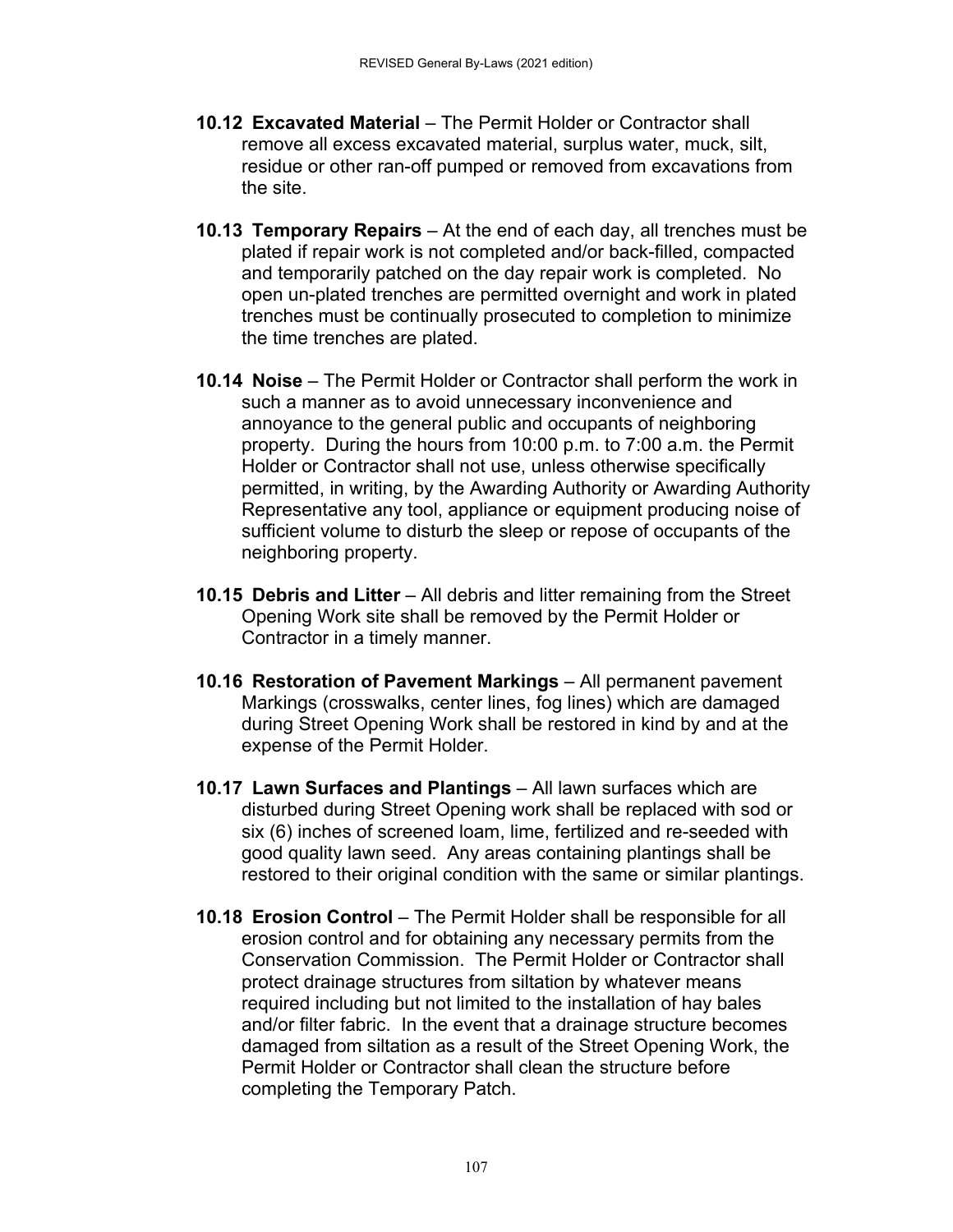#### **Subsection 11. Required Construction Techniques**

All Street Opening Work and materials used therein must conform to the most recently published edition of the Massachusetts Highway Department's Standard Specifications for Highways and Bridges, with the federal OSHA requirements and with the American with Disabilities Act and the Architectural Access Board Regulations as then currently in effect. In addition, the following specific requirements also apply. Exceptions to these requirements may be made at the discretion of the Awarding Authority or Awarding Authority Representative at the time the Street Opening Work is in progress.

- **11.1 Excavation** Existing pavement shall be cut in neat, true lines along the area of the proposed excavation. Unstable pavement shall be removed over cave-outs and breaks and the sub grade treated as the main trench. Pavement edges shall be trimmed to a vertical face and neatly aligned with the center line of the trench. Cut-outs beyond the limits of the trench lines must be normal or aligned parallel to the center line of the trench. Excavations shall be made in open cut. Trenches and excavations shall be braced and sheathed in accordance with the requirements of the Occupational Safety and Health Act (OSHA). Sections of bituminous or cement concrete sidewalks shall be removed to the nearest scoreline or approved cut edge.
- **11.2 Back-Filling and Compaction** Excavations shall be filled with approved backfill. Approved backfill consists of either Controlled Density Fill, suitable excavated material or gravel meeting M 1.03.0 or M 1.03.1 of The Standard Specifications. The Permit Holder may select which of these three to use in the excavation. Suitable excavated material shall mean previously excavated granular material but which does not include blacktop, clay, silt, organic material, concrete, roots, boulders, or stones larger than four inches in diameter. If the hole is to be filled with suitable excavated material, a backfill course shall be placed in approximately twelve (12) inch lifts of maximum compaction to four inches below asphalt grade (See Diagrams 1, 2, and 3). A base course consisting of four inches of processed gravel or equivalent (i.e. suitable excavated material containing no stones larger than one and one half inch in diameter) shall then be placed on top of the backfill course. The backfill and base course shall be compacted to not less than ninetyfive (95) percent of maximum dry density as determined by the modified Proctor Test in accordance with ASTM 1557 Method D. The Permit Holder if directed by the Awarding Authority or its Representative will retain at its expense, a professionally qualified geotechnical consultant to perform this test. The results of this test shall be given to the Superintendent of Public Works.

If Controlled Density Fill is used as back-fill material it must contain a minimum of 250 pounds of class F flyash or high air (25% plus)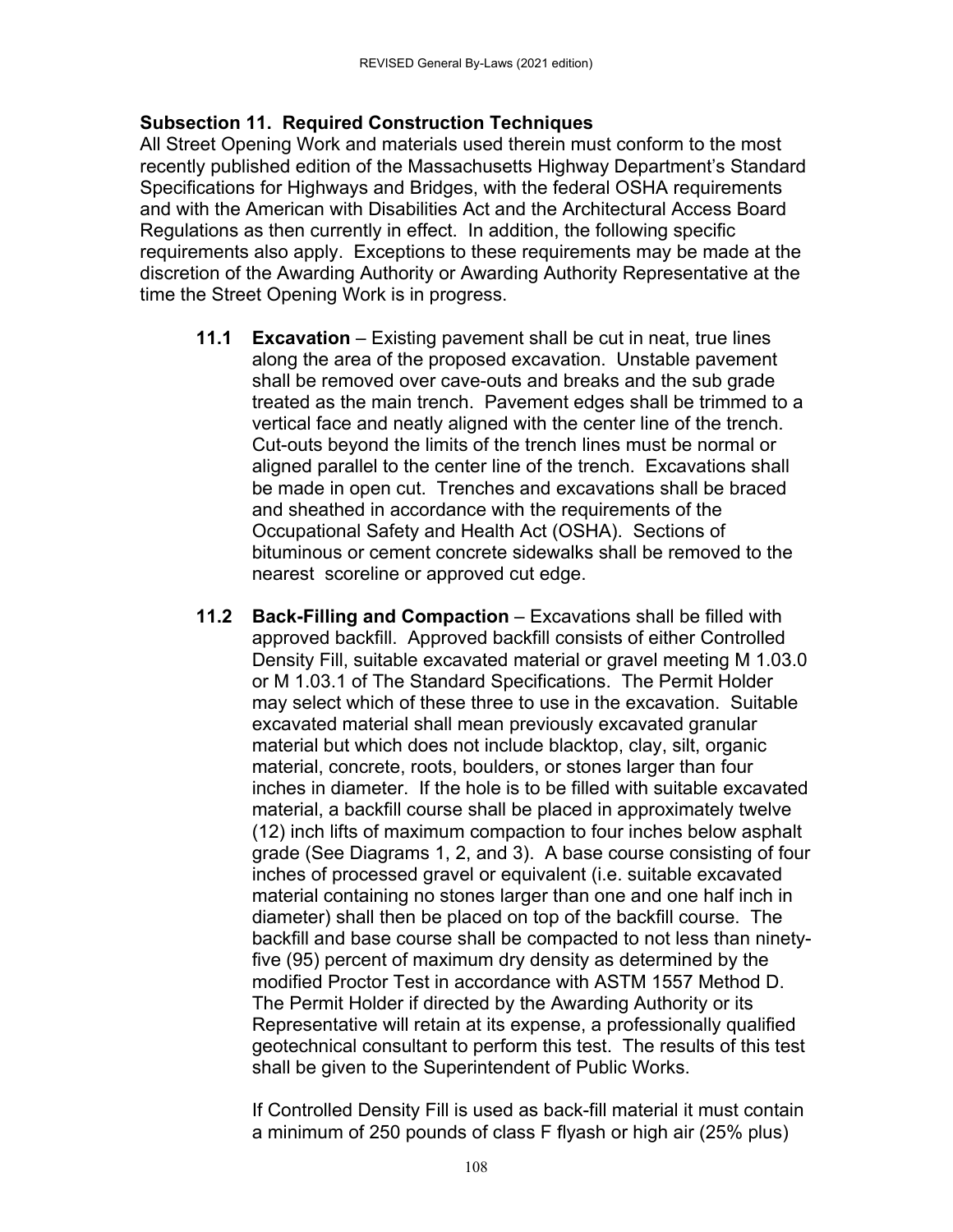and be self-leveling. It must be Type 1E or 2E (very flowable). Flowable fill is to be batched at a ready mix plant and is to be used at a high or very high slump (1-"-12"). In lieu of the slump test, a 6" long, 3" diameter tube may be filled to the top and then slowly raised. The diameter of the resulting "pancake" may be measured and the range of the diameter shall be 9" to 14". It shall be flowable, require no vibration and after it is placed excavatable by hand tools and/or small machines. The ingredients shall comply with the following:

| Portland cement | <b>AASHTO M85</b>    |
|-----------------|----------------------|
| Fly Ash         | AASHTO M 295 Class F |
| Sand            | M 4.02.02 - ASTM C33 |
| Air             | M 4.02.05            |
|                 |                      |

Type 1E and 2E must meet the following requirements:

| Compressive | 28 days   | 90 days      |
|-------------|-----------|--------------|
| Strength    | 30-80 psi | 100psi ma.   |
| Slump       |           | 10-12 inches |
| Air         |           | $1 - 30%$    |

If Controlled Density Fill is used as back-fill material, it must fill the excavation to immediately below asphalt grade. The Contractor must then place the excavation with a heavy duty steel plate adequate to carry heavy traffic and wait twenty-four hours for the CDF to cure prior to applying the Permanent Patch.

If an excavation is back-filled with Controlled Density Fill in accordance with this By-Law, then a Temporary Patch need not be installed but a Permanent Patch may be installed immediately. Permanent Patches installed over Controlled Density Fill shall consist of four (4) inches of bituminous concrete applied in a two and one-half inch base course and a one and one-half inch top course of bituminous concrete all installed in accordance with this By-Law. If an excavation in a cement concrete Public Way is filled with Controlled Density Fill, then the provisions of paragraph 5(a) of this By-Law may be omitted, but the provisions of paragraph 5(b) and 5(c) must be complied with.

### **11.3 Temporary Patches 2**

(a.) Bituminous Concrete Following proper compaction, a temporary Patch which shall be the thickness of the existing asphalt pavement or a minimum of four inches whichever is greater shall be applied. It shall consist of either Cold Patch or bituminous concrete plant-mixed hot asphalt aggregate. (See Diagrams)

 2 Amended under article 19, ATM May 12, 2014.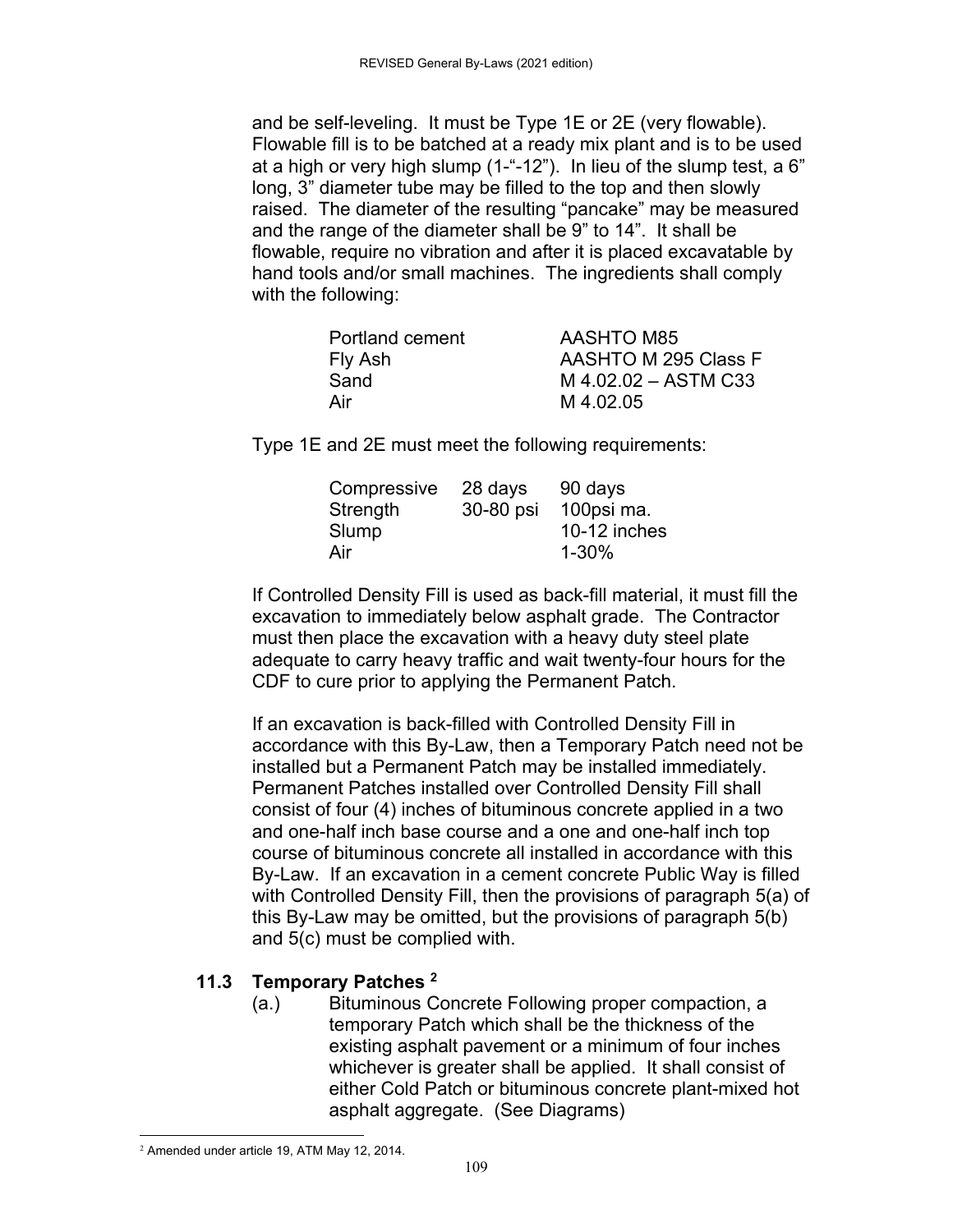- (b.) Temporary Patch to be maintained for one year. A Temporary Patch that has been back-filled and Compacted shall be maintained by the Permit Holder or Contractor so that the patched surface and the surrounding area remain a single smooth unbroken plane for a period of time no shorter than one year after placement of the Temporary Patch.
- (c.) If any Street Opening Work, including but not limited to any trench that runs parallel to the roadway, that exceeds 30 feet in length cannot be fully completed with a Permanent Patch or curb-to-curb cold planing and paving before December 1st of that year because of scheduling or any other reason, including but not limited to a determination by the Awarding Authority or Awarding Authority Representative, then the Applicant/Permit Holder shall cause a Winter Preparation Patch, as defined by this By-Law, to be completed on such Street Opening Work prior to December 1st of that year. Any failure to so complete such Permanent Patch before December 1st of that year shall be a Default.

If said Winter Preparation Patch remains in good condition, and curb-to-curb cold planing and paving is not required as part of the project as determined by the Awarding Authority Representative, then the Applicant or Contractor may request the Awarding Authority Representative in writing that the Winter Patch be inspected and approved as the Permanent Patch and for a refund of the Refundable Deposit for the Street Opening Work. If the Street Opening Work does not pass Permanent Patch inspection, which the Awarding Authority Representative may inspect and may determine in such Awarding Authority Representative's sole discretion, then the Permit Holder/Applicant must cause a Permanent Patch to be installed pursuant to Subsection 11 of this By-Law. If the Awarding Authority Representative, in the Awarding Authority Representative's sole discretion, determines that the Street Opening Work passes the Awarding Authority Representative's inspection of the Permanent Patch, then the Permit Holder/Applicant or Contractor may submit to the Awarding Authority Representative a written request for the return of the Refundable Deposit, which may be returned to the Applicant on the Finance Department's regular schedule, provided that the Applicant/Permit Holder and Contractor are not in Default.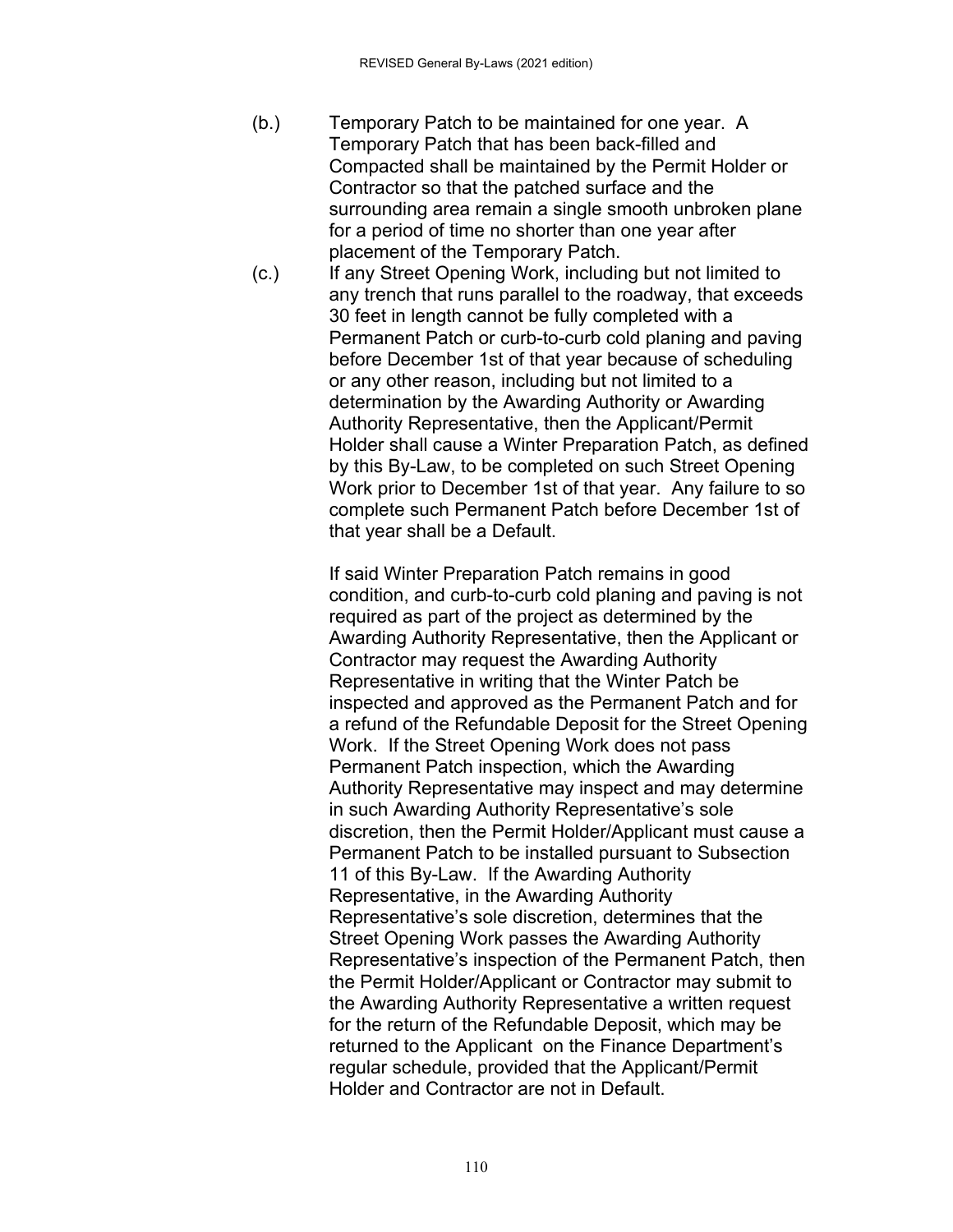**11.4 Permanent Patches** – Except when installed over Controlled Density Fill as described in paragraph 2 above, Permanent Patches shall be installed not less than twelve nor more than eighteen months from the date of installation of the Temporary Patch. Upon request by the Permit Holder or Contractor, the Awarding Authority Representative will inspect the Temporary Patch and determine if final settlement of the trench has occurred. The Awarding Authority Representative will notify the Permit Holder or Contractor within seven days of the inspection whether the Permanent Patch can be installed. Public Utilities or municipal departments may schedule Permanent Patches to replace all Temporary Patches then within the Permanent Patch Window without receiving prior approval from the Awarding Authority but must give the Awarding Authority and its Representative not less than seventy-two hours prior notice.

A Permanent Patch shall consist of one of the following: (a) cold planing the Temporary Patch to a depth of one and one-half inches and then installing a minimum of one and one-half inches of top course of bituminous concrete, or (b) the excavation of the Temporary Patch in a bituminous concrete Public Way and replacement of this material with any additional processed gravel needed and two and one half inches of base course and one and one-half inches of top course of bituminous concrete (See Diagrams 1 and 2) or (c) application of the Infra-Red Process to the Temporary Patch, or (d) the certification by the Awarding Authority Representative made during the Permanent Patch Window that the Temporary Patch in their reasonable judgment meets fully the standard of a Permanent Patch and thus requires no further work.

(a) **Cold Planing** – If the cold planing method is used, the area to be cold planed must extend at least twelve (12) inches beyond all sides of the existing Temporary Patch. (See Diagram 2) This area must be cold planed to a depth of one and one-half inches. Any broken or irregular edges of existing pavement shall be cut away in straight lines leaving a sound vertical face at least twelve (12) inches back from all edges of the existing pavement. The Permit Holder must provide a dust control system capable of complying with environmental air quality standards during cold planing and sweep the Public Way following completion of the cold planing work. All abutting edges of the existing pavement will be painted with an asphalt emulsion immediately prior to the placement of the Permanent Patch. The Permanent Patch will consist of the application of a top course of a minimum of one and one-half inches of bituminous concrete plant-mixed hot asphalt aggregate. After raking and rolling, the grade of the Permanent Patch shall match the existing bituminous surface of adjacent pavement. The finished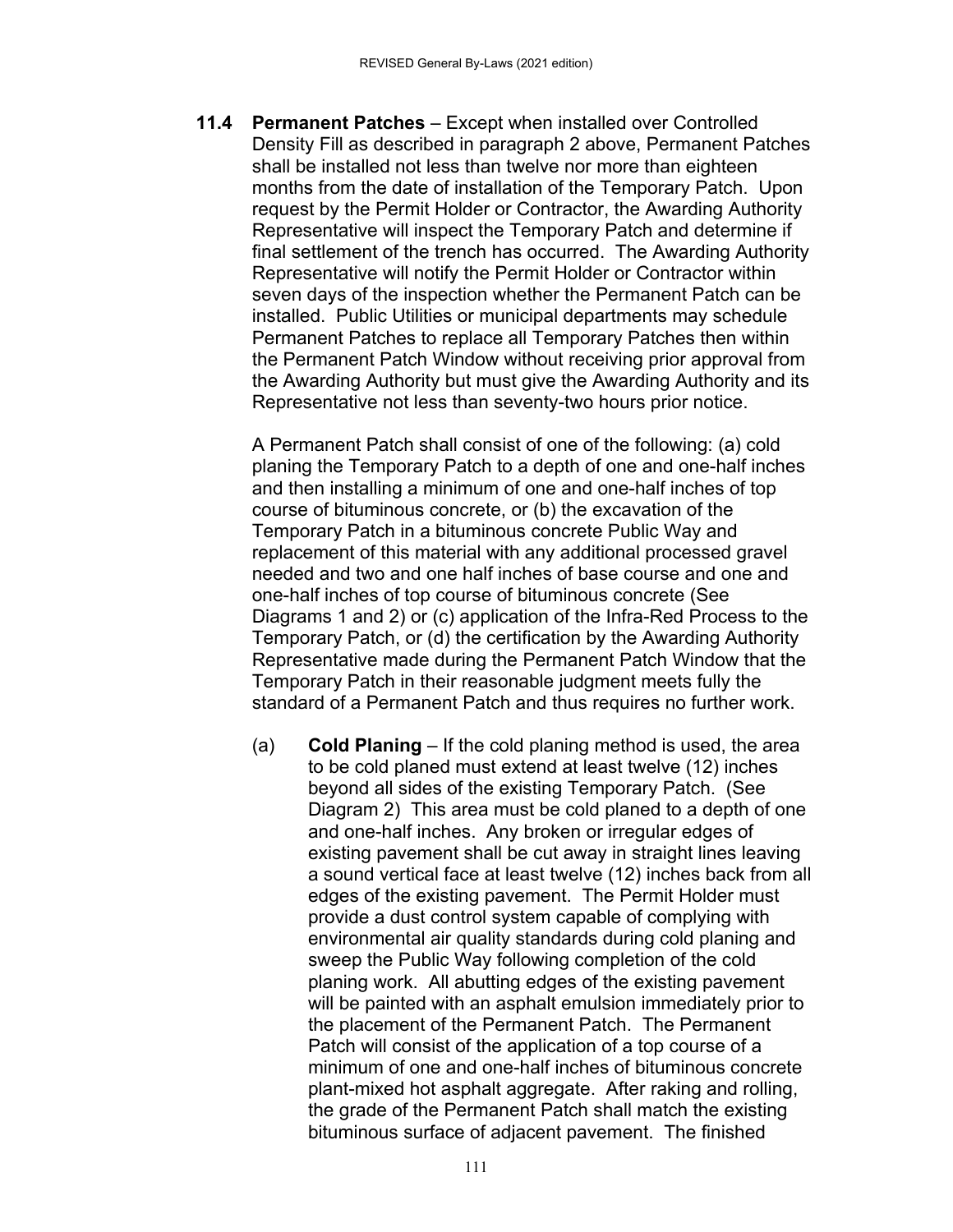Permanent Patch shall be level having no depressions retaining water on any of the surface. All seams of the finished perimeter shall be sealed with penetrating asphalt emulsion.

(b) **Excavation** – Any Temporary Patch that has been patched with Cold patch must be excavated and replaced with a bituminous concrete base in accordance with this paragraph. If the excavation method is chosen and if additional cutting of the existing pavement is required, it shall be done in neat straight lines. Any broken or irregular edges of existing pavement shall be cut away in straight lines leaving a sound vertical face at least twelve (12) inches back from all edges of the existing pavement. (See Diagram 1 and 3). All abutting edges of the existing pavement shall be painted with an asphalt emulsion immediately prior to the placement of the Permanent Patch. The Permit Holder or Contractor shall remove and dispose of all excavated material and thoroughly compact the surface of the sub-base.

> Following excavation the Permanent Patch shall consist of a bituminous concrete base and top laid and rolled in two (2) courses. The binder (base course) shall be a minimum of two and one half (2½) inches in depth and the top course shall be one and one half  $(1\frac{1}{2})$  inches in depth.

> The minimum total thickness of both courses, measured after rolling, shall be four (4) inches or equal to the material that was previously excavated. If after compaction, more than four inches of Permanent Patch is needed in order to restore the excavated area to finish grade, additional bituminous concrete shall be used in the base course. The base course shall be placed and carefully raked and thoroughly rolled to the required thickness. The top course shall be placed to a grade that will match the existing bituminous surface after rolling. All seams of the finished perimeter shall be sealed with penetrating asphalt emulsion. The finished Permanent Patch shall be level having no depressions retaining water on any of the surface.

(c) **Infra-Red Process** – If the Infra-Red Process is utilized to install the Permanent Patch, the area to be repaired shall be thoroughly cleaned to eliminate all potential contaminants. An infra-red heater shall be positioned over the area to be repaired for a period of time required to plasticize the existing pavement to a depth of one and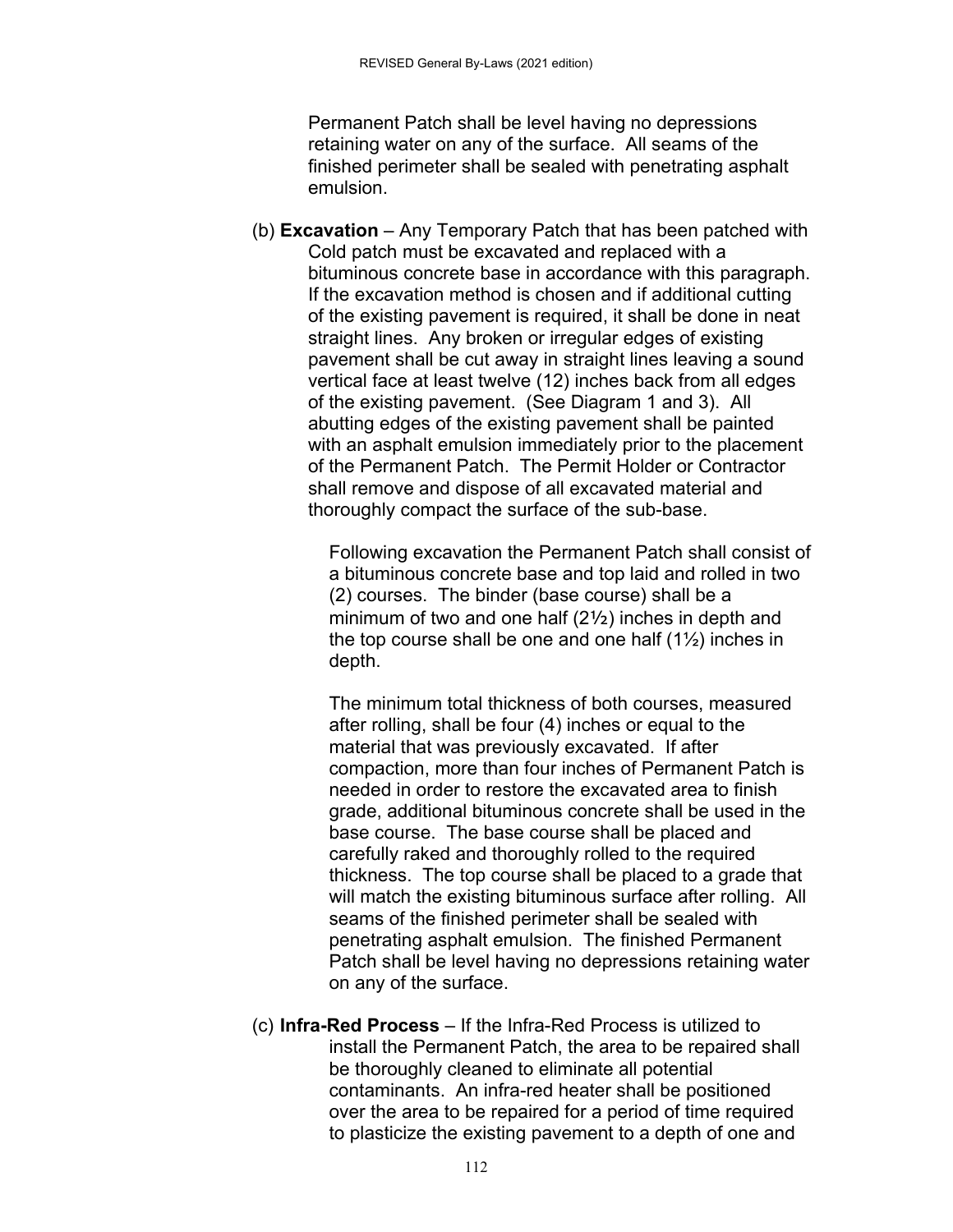one half inches. Oxidation of the pavement caused by improper heating techniques must be avoided. If this condition occurs, all oxidized material must be removed and replaced with Class I bituminous concrete meeting the Standard Specifications of the Mass. Highway Dept.

The softened area shall be inwardly reworked from approximately one foot beyond all sides of the original Temporary Patch. This designated area shall be treated with a penetrating asphalt emulsion, uniformly scarified and raked to a workable condition. For street crossings and/or trenches with jogs, the reworked area will be extended beyond the outermost jog in a straight line parallel with the opposite outermost jog. Under no circumstances may the infra-red heat treatable patching mix that is used register a temperature under 200 degrees F.

After the paving mixture has been properly admixed and raked to grade, compacting shall be obtained by use of a steel-wheeled roller of sufficient weight to establish a uniform density comparable to that of the surrounding pavement surface within the work area. The finished Permanent Patch shall be level having no depressions retaining water on any of the surface. All seams of the finished perimeter shall be sealed with penetrating asphalt emulsion.

A petroleum resin sealant shall be applied consistently to the entire heated area by mechanical means or hand application at an approximate rate between .1 and .25 gallons per square yard. Actual rate will be determined on site by an approved absorption test method. A mineral filler will then be broadcast over the newly sealed area to absorb any excess liquid and prevent tracking and the area immediately opened to traffic.

(d) **Certification** – If a Permit Holder seeks to qualify a Temporary Patch as a Permanent Patch, it must make the application for inspection set out above and specify in it its request for certification. The Awarding Authority Representative will notify the Permit Holder within thirty days of the request whether the Temporary Patch has been certified as a Permanent Patch. If it is not so certified, the Permit Holder shall forthwith cause a Permanent Patch utilizing one of the three remaining methods set out above to be utilized.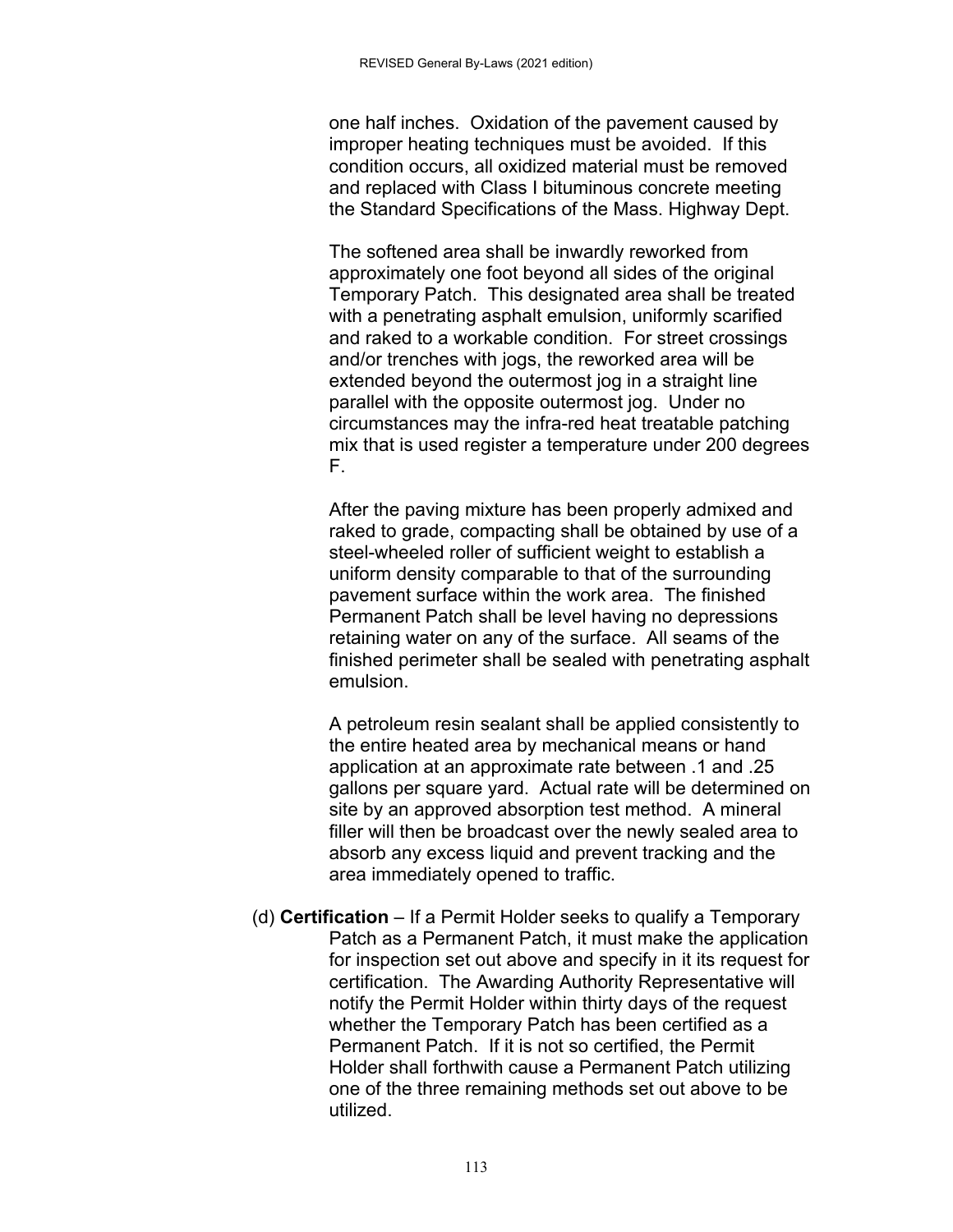- (e) **Newly Paved Roads** On Newly Paved Roads, the Awarding Authority Representative may require in addition to the placement of the Permanent Patch, that the Permanent Patch shall be treated by a process (infra-red, microwave or equivalent) that will ensure that the Permanent Patch is integrated into the existing bituminous surface in a seamless manner.
- (f) **Final Inspection of Permanent Patch** Following completion of the Permanent Patch, the Permit Holder or Contractor shall give notice thereof to the Awarding Authority Representative who shall inspect the Permanent Patch. If the Awarding Authority Representative is satisfied that the road has been restored to as good a condition as existed prior to the Street Opening Work, he shall so note on the Street Opening Permit and any Refundable Deposit securing that Street Opening Work shall be refunded promptly to Applicant. If the Awarding Authority Representative determines that the Permit Holder is in Default, the Awarding Authority may proceed in accordance with Paragraph XIII, Remedies, of this By-Law.
- **11.5 Special Rules for Cement Concrete Roadways** Any excavation in a cement concrete Public Way or Public Way with a cement concrete base with a bituminous concrete surface shall be backfilled as described in paragraph 2 and Temporarily Patched as described in paragraph 3. Immediately prior to the installation of a Permanent Patch, the following shall be done:
	- (a) the Temporary Patch and sufficient back-filled material shall be removed.
	- (b) a six-inch reinforced concrete slab shall be Laid over the backfilled trench extending one (1) foot beyond all edges of the trench surface and allowing for four (4) inches of bituminous concrete to be installed above the slab. The slab shall have steel reinforcing for tensile strength in accordance with good engineering practices. The Permit Holder or Contractor shall install a temporary heavy duty steel place adequate to carry heavy traffic over the trench until the concrete slab shall, have adequately cured.
	- (c) once the concrete slab shall have cured, there shall be installed four (4) inch layer of bituminous concrete applied in a two and one-half inch base course and a one and one-half inch top course all in accordance with Diagram 3 and generally in accordance with this By-Law.
- **11.6 Shoulders** Suitable excavated material shall be placed in layers not to exceed six (6) inches in depth and Compacted. Shoulders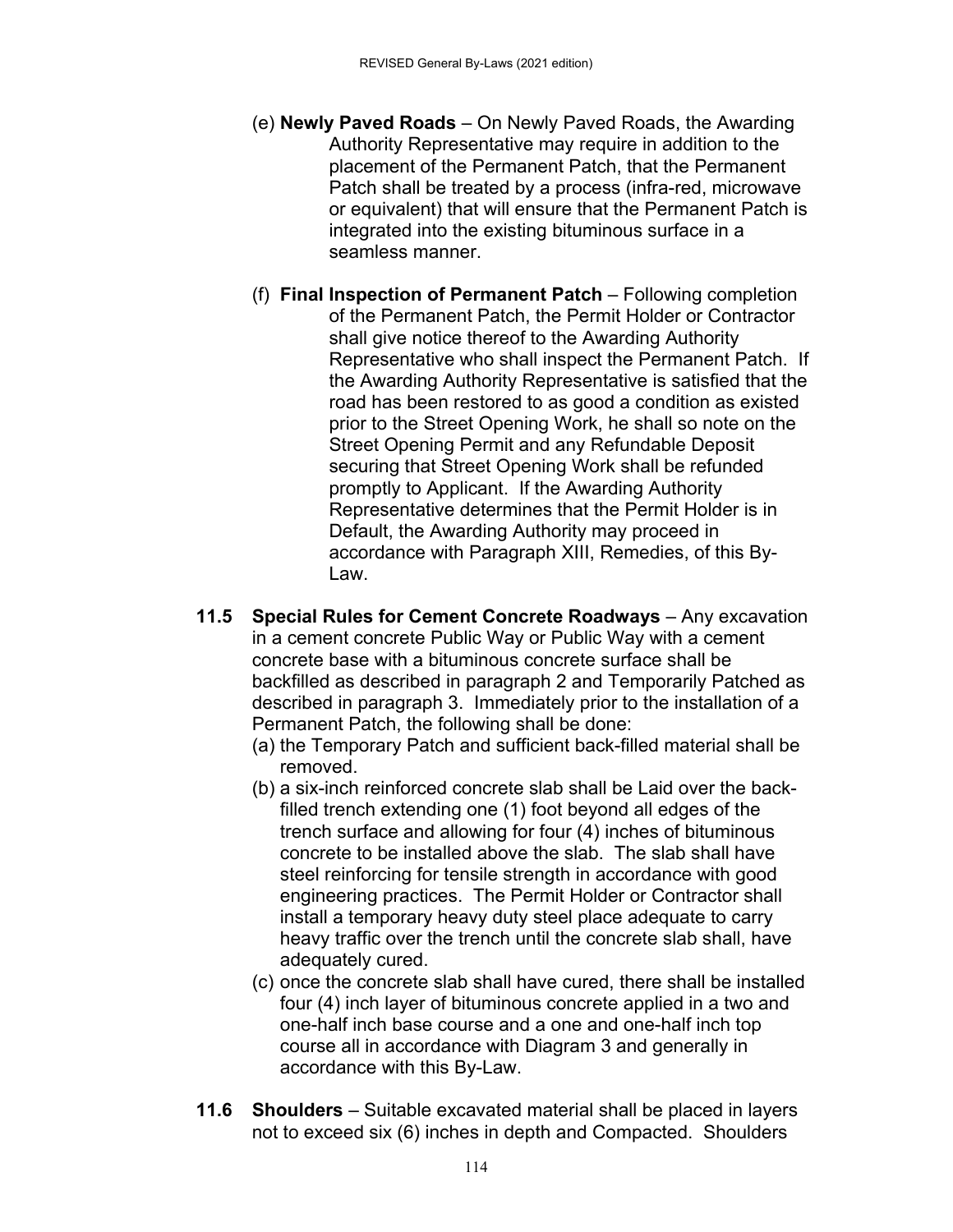shall be re-constructed to their existing condition and either loamed with six (6) inches of loam, limed, fertilized and seeded with roadside grass mix or covered with four (4) inches of wood chips as directed by the Awarding Authority Representative.

- **11.7 Sidewalks** Any excavation in a concrete or bituminous concrete sidewalk shall require that the entire sidewalk area containing the trench be replaced. Any concrete sidewalk section that is excavated or damaged by the excavation must be replaced in its entirety. Suitable excavated material or gravel shall be placed in layers not to exceed six (6) inches in depth and Compacted. All sidewalk areas will be installed by the Permit Holder or Contractor in conformance with the ADA and the Architectural Access Board Regulations currently in effect. Bituminous concrete sidewalks shall have two courses (two inches of binder and one inch of top) of bituminous concrete plant-mixed hot asphalt aggregate applied to an rolled to create a pavement surface consistent with the adjacent bituminous concrete surface. Concrete sidewalks shall have four inches of poured concrete applied to finish grade. The concrete shall be placed in alternate slabs 9 meters in length except as otherwise ordered. The slabs shall be separated by transverse preformed expansion joint filler 13 millimeters in thickness. Concrete driveway openings shall have six inches of poured concrete applied to finish grade. Pre-formed expansion joints will be installed against buildings, walls, steps, foundations or existing concrete block.
- **11.8 Curb and Berm** Any curbing or berm which is damaged or removed as part of the Street Opening Work shall be properly replaced in kind. The use of cast-in-place concrete curbing is prohibited. All salvageable granite curb that is removed from the Public Way and is excess is the property of the town and shall be delivered to the Department of Public Works by the Permit Holder or Contractor.
- **11.9 Wheelchair Ramps** Existing wheelchair ramps which are damaged or removed under Street Opening Work shall be reconstructed in kind and in conformance with the ADA and the Architectural Access Board Regulations that are currently in effect.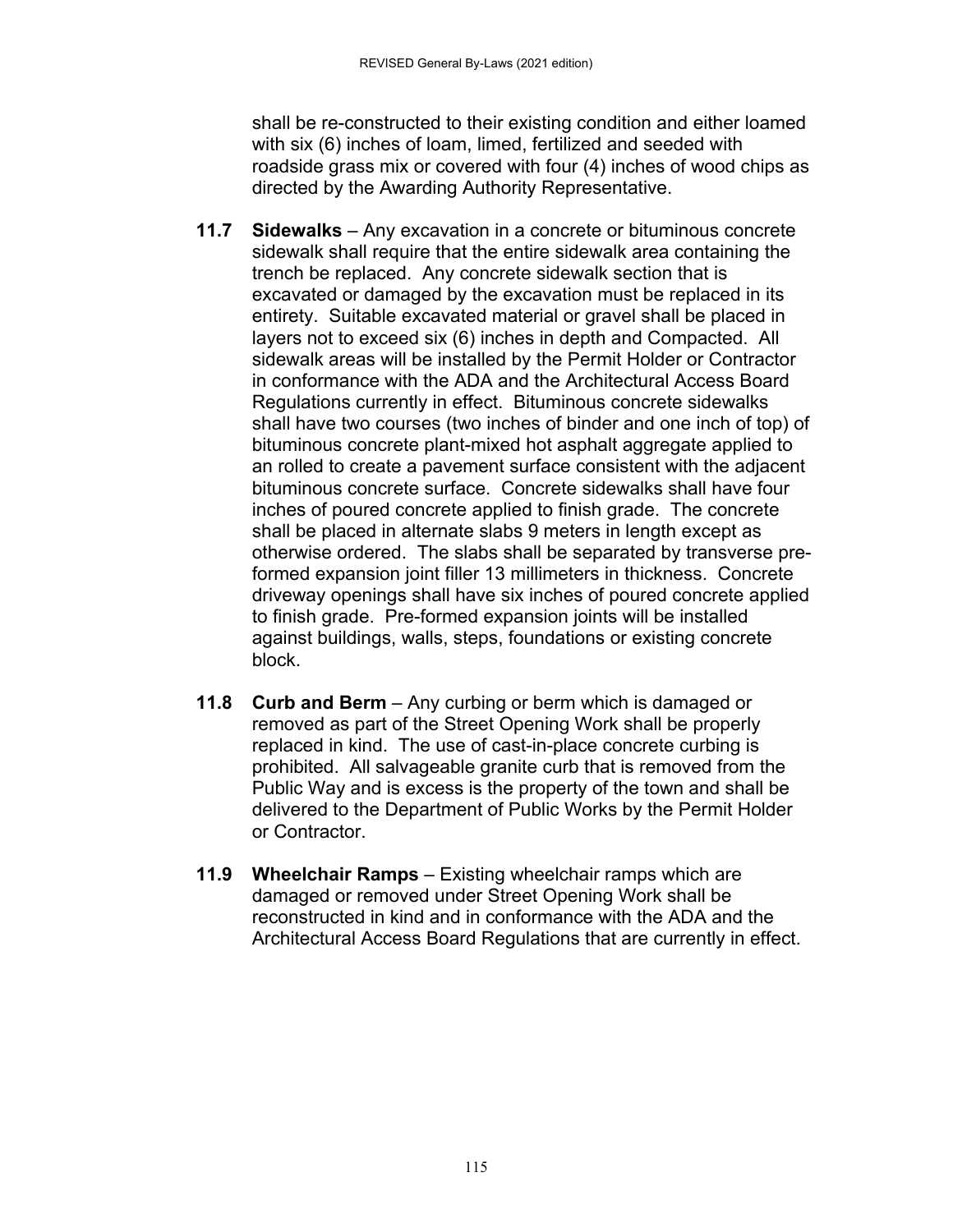**11.10 Curb Cuts** – Any curb cut within a Public Way cannot exceed the following dimensions unless specifically approved by the Awarding Authority Representative:

| <b>Single Family Dwelling</b> | 16 feet |
|-------------------------------|---------|
| <b>Multi-Family Dwelling</b>  | 18 feet |
| <b>Two Family Dwelling</b>    | 18 feet |
| <b>Commercial Property</b>    | 24 feet |

Driveway entrances into Public Ways must butt into and not overlap the edge of the existing roadway hardened surface. The driveway must be graded in such a manner that no ponding of water occurs within the Public way and in accordance with the Architectural Access Board Regulations. Driveways shall not be located on small radius curves and shall be positioned as to provide maximum sight distance and safety.

# **Subsection 12. Suspension and Revocation**

The Awarding Authority or Awarding Authority Representative, if it believes a Default has occurred, can suspend immediately for up to 21 days a Street Opening Permit by communicating such suspension to any of the Permit Holder, Licensed Contractor, or any of their respective representatives at the job site.

The Awarding Authority may revoke a Street Opening Permit granted hereunder after notice and hearing if it shall reasonable determine that a Default has occurred. Permit Holder shall be given not less than five days prior written notice of the time and place of the hearing and shall have the opportunity at the hearing to present evidence. Any person aggrieved by the decision of the Awarding Authority may appeal such decision to the appropriate court of competent jurisdiction or to the extend applicable law provides, to the Department of Telecommunications and Energy.

# **Subsection 13. Remedies**

If a Permit Holder or Licensed Contractor shall be in Default as defined herein, the Awarding Authority may:

1. Suspend or revoke the Street Opening Permit as provided in Subsection 12 above. If the Street Opening Work has commenced but is not completed at the time of a suspension or revocation, the Awarding Authority can order the Street Opening work to be completed by another Licensed Contractor the cost of which is paid for from the Permit Holders Refundable Deposit Account or by Permit Holder if the Refundable Deposit is insufficient or does not exist.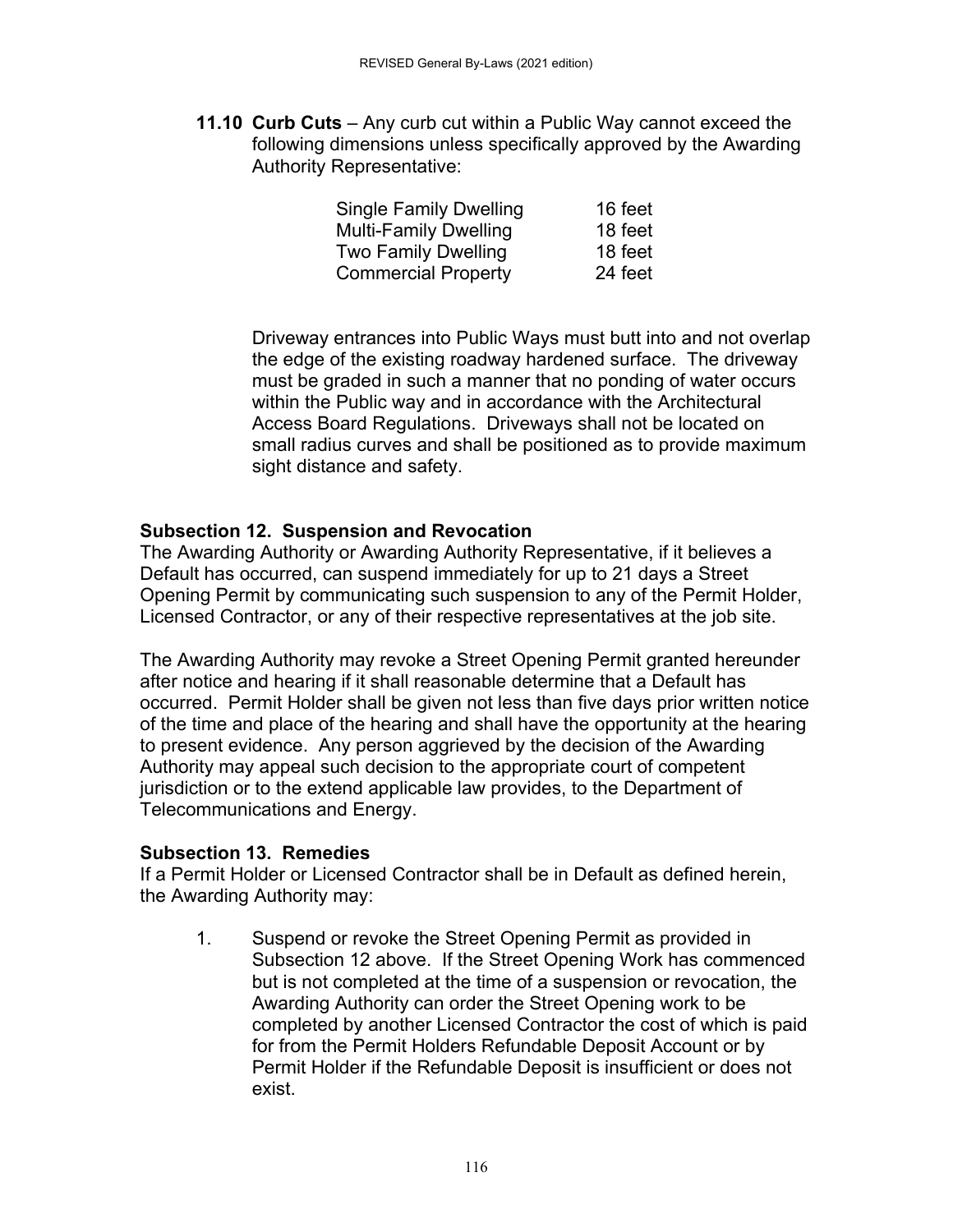- 2. Suspend or revoke the Licensed Contractor's Public Works Construction License pursuant to the Public Works Construction By-Law.
- 3. Assert the Town's legal remedies.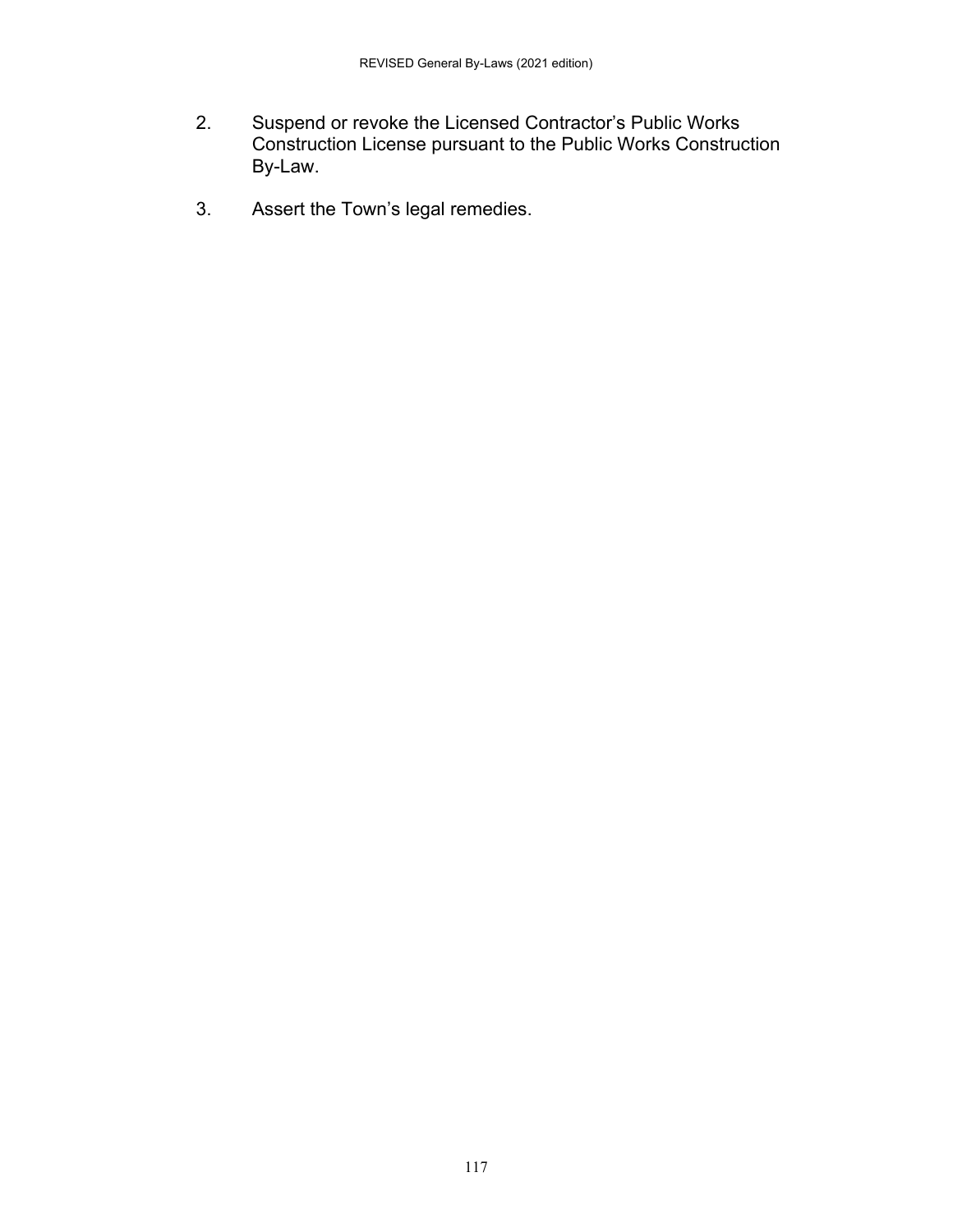# **STREET OPENING BY-LAW**

## **FEE SCHEDULE**

Application Fee – \$50.00

Inspectional services after Normal Working Hours - \$50.00 per hour

Nominal Schedule of Refundable Deposits for Street Opening Work in Public Ways:

| To open to center of Public Way                                                                | \$300.00 each opening                        |
|------------------------------------------------------------------------------------------------|----------------------------------------------|
| To open across the Public Way                                                                  | \$600.00 each opening                        |
| To open to center of state highway                                                             | \$1,500.00 each opening                      |
| To open across a state highway                                                                 | \$2,000.00 each opening                      |
| To open trench in unpaved shoulder                                                             | \$10.00 per linear foot (parallel to street) |
| To open trench in paved Public Way                                                             | \$25.00 per linear foot (parallel to street) |
| Curb cut for a private driveway                                                                | \$200.00                                     |
| Curb cut for a subdivision street                                                              | \$500.00                                     |
| Newly Pave Roads (Infra-Red or equivalent)<br>To center of Public Way<br>Across the Public Way | \$700.00<br>\$1,400.00                       |
|                                                                                                |                                              |
| To open a sidewalk (includes 3 sq. yds.)<br>Bituminous concrete sidewalk                       | \$300.00                                     |
| Concrete sidewalk                                                                              | \$600.00                                     |
|                                                                                                |                                              |
| To excavate a sidewalk (over 3 sq. yds.)                                                       |                                              |
| Bituminous concrete sidewalk                                                                   | \$15.00 per sq. yd.                          |
| Concrete sidewalk                                                                              | \$25.00 per sq. yd.                          |
|                                                                                                |                                              |

Note: The actual amount of each Refundable Deposit shall be reasonably determined by the Awarding Authority to be sufficient to secure Applicant's performance under this By Law.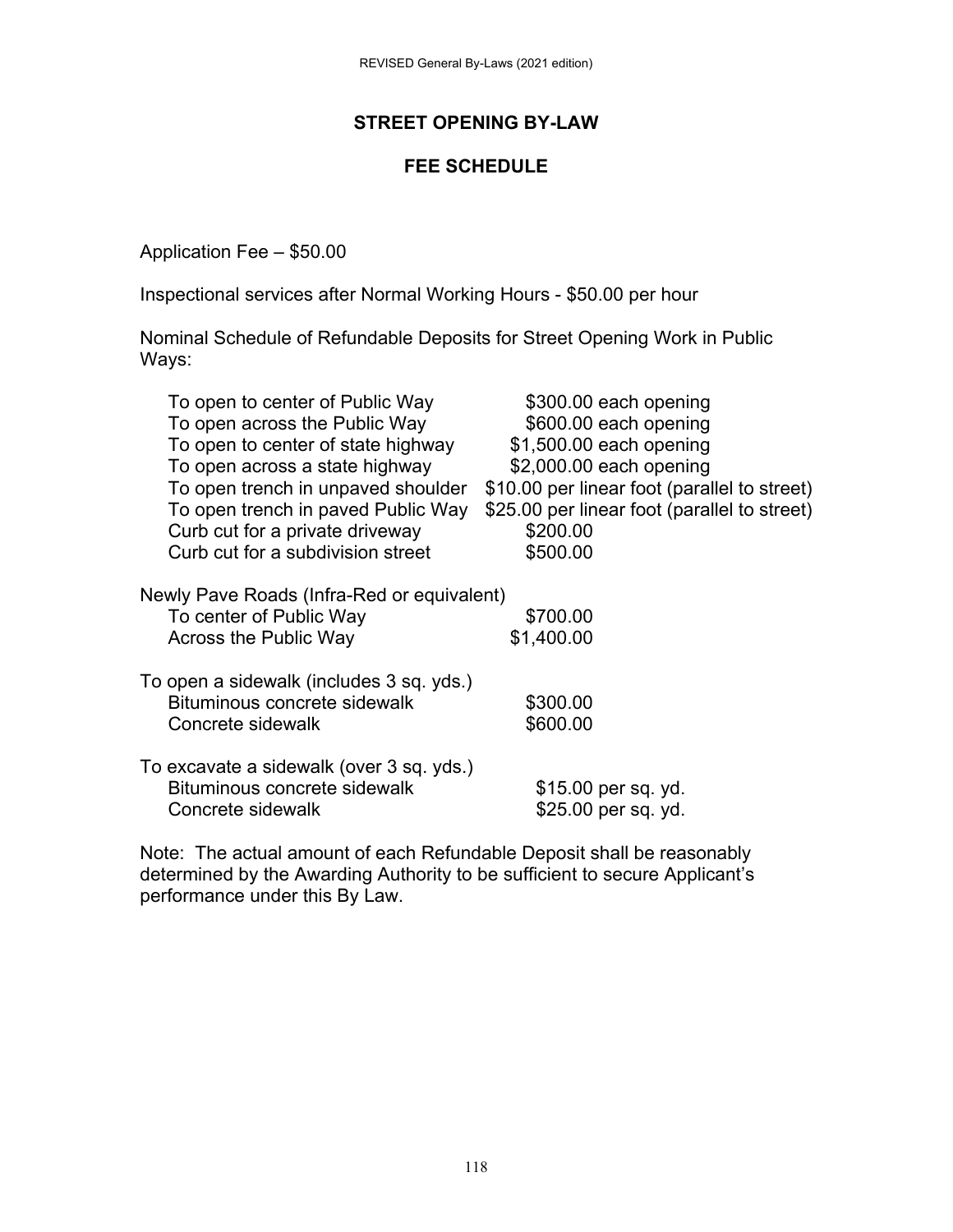#### DIAGRAM #1



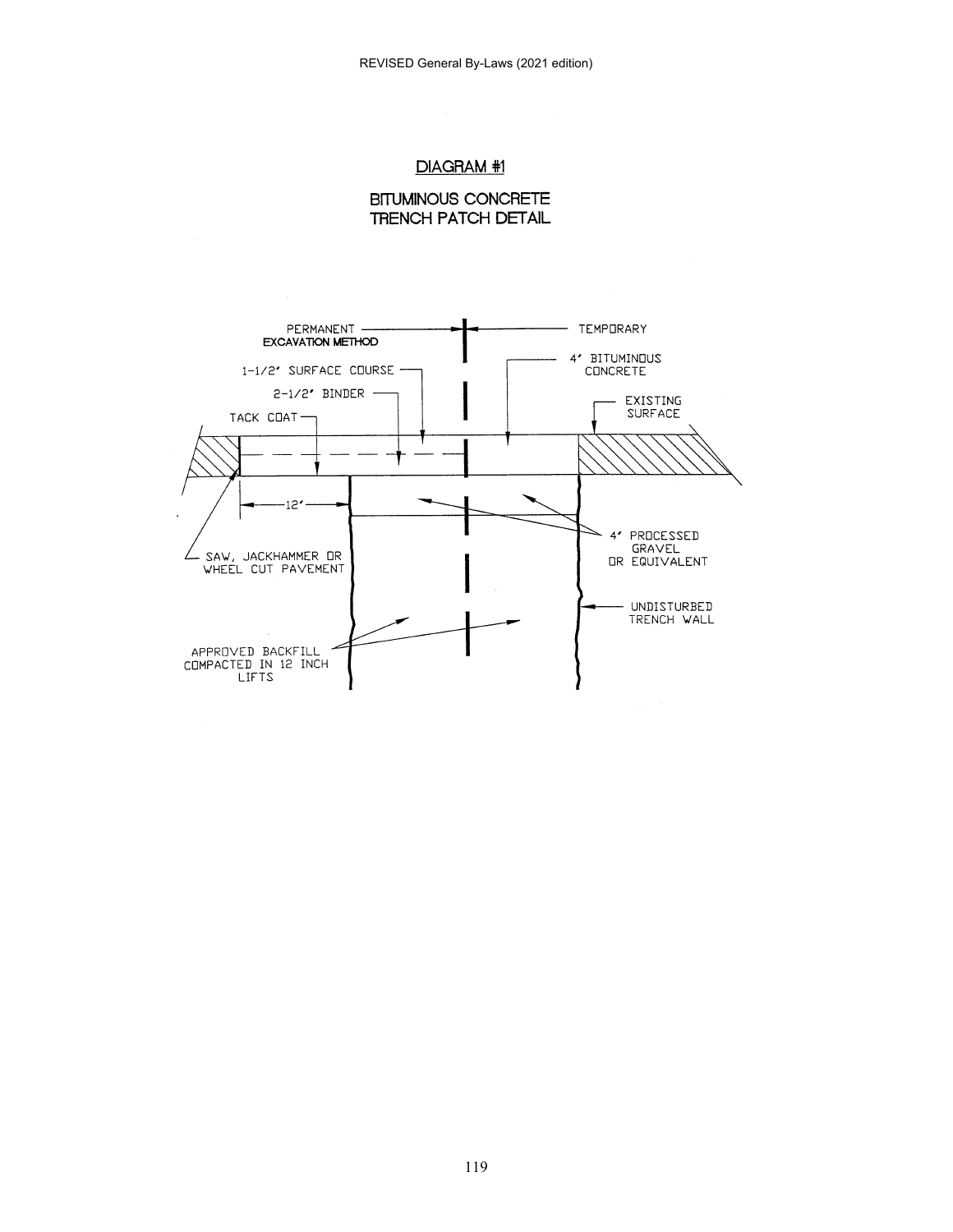#### DIAGRAM #2

**BITUMINOUS CONCRETE TRENCH PATCH DETAIL** 

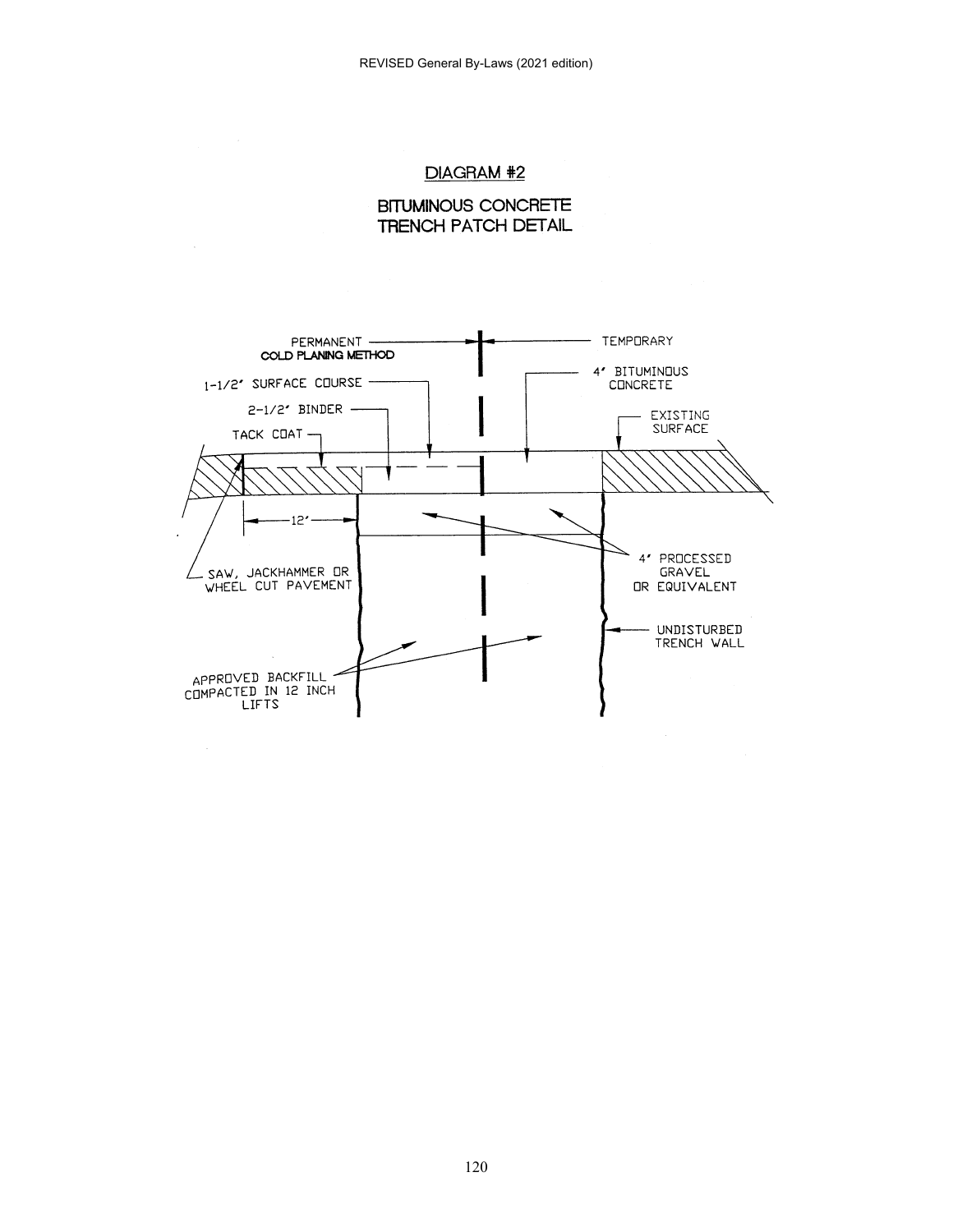





NOTE: HEAVY DUTY STEEL PLATING TO BE PLACED OVER<br>TRENCH AREA UNTIL THE CONCRETE IS SUFFICIENTLY CURED

121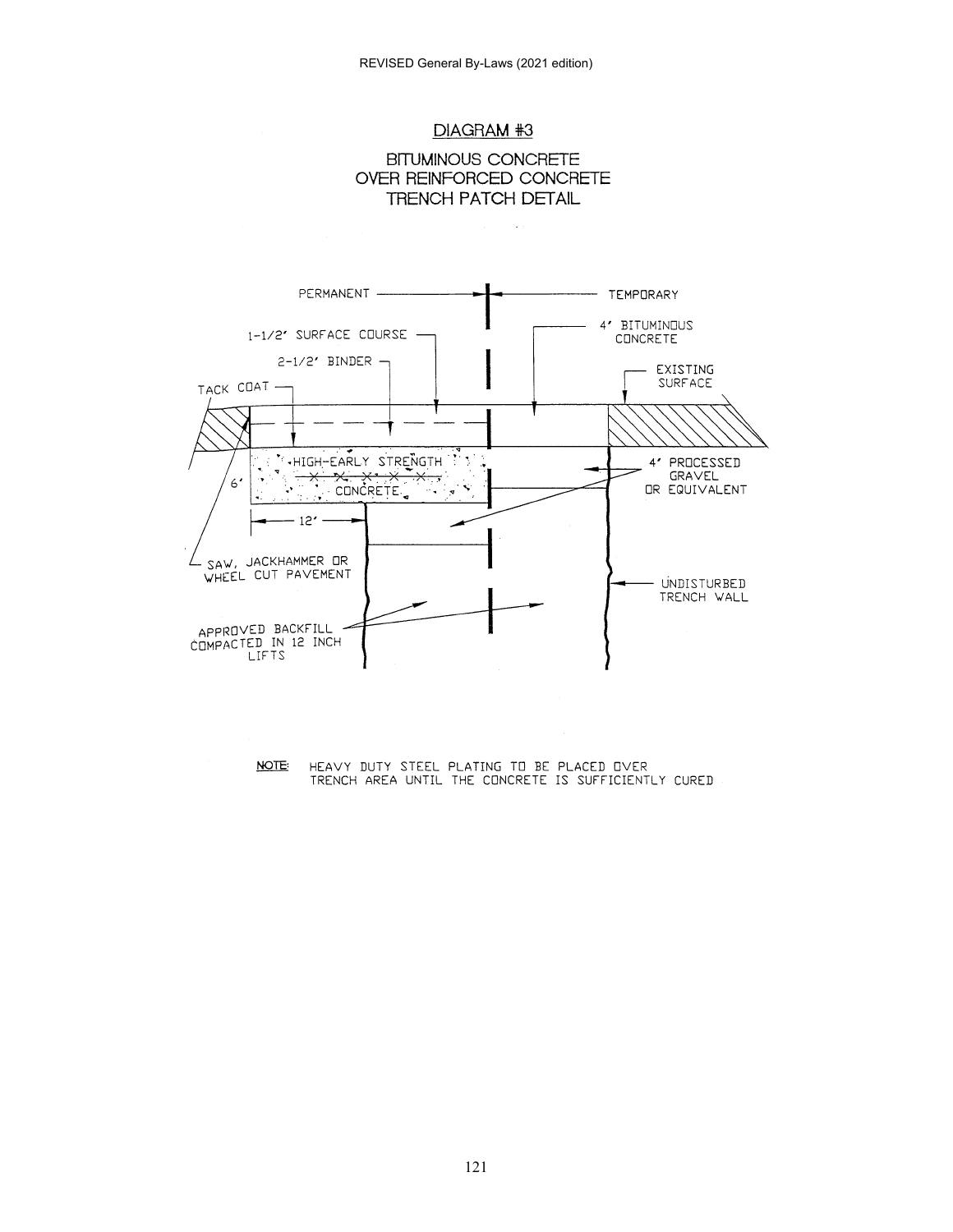# **TOWN OF CANTON, MASSACHUSETTS APPLICATION FOR STREET OPENING PERMIT**

| APPLICANT:<br>Name:                   |                                                                        |                                                             |  |  |
|---------------------------------------|------------------------------------------------------------------------|-------------------------------------------------------------|--|--|
| Address:                              |                                                                        |                                                             |  |  |
| Telephone:                            |                                                                        | <u> 1989 - Johann Stoff, amerikansk politiker (d. 1989)</u> |  |  |
| Contact Person:                       |                                                                        |                                                             |  |  |
|                                       | LICENSED PUBLIC WORKS CONTRACTOR                                       |                                                             |  |  |
| Name:                                 |                                                                        |                                                             |  |  |
| Address:                              |                                                                        |                                                             |  |  |
| Telephone:                            | Normal business hours                                                  | 24 hour emergency numbers                                   |  |  |
| <b>LOCATION</b><br>OF THE WORK:       | <u> 1988 - Andrea Andrewski, politik amerikanski politik (d. 1989)</u> |                                                             |  |  |
|                                       |                                                                        |                                                             |  |  |
|                                       |                                                                        |                                                             |  |  |
|                                       |                                                                        |                                                             |  |  |
| <b>EMERGENCY</b><br><b>CONDITIONS</b> |                                                                        |                                                             |  |  |

Applicant by its signature in the space below acknowledging the benefit conveyed to applicant by the receipt of the Street Opening Permit, hereby covenants and agrees with the Town of Canton to defend, indemnify and hold harmless the Town of Canton and all of its officers, employees and agents from any and all claims, demands, suits or other proceedings and from any and all liabilities arising or claimed to have arisen out of, or to be in any way related to: (i) this application, (ii) any street opening work as defined in the Street Opening By-Law, (iii) any action or failure to act by applicant, its officers, employees, agents or contractors in connection with any work performed or failed to be performed by or on behalf of applicant in or under any public way in the Town of Canton.

| Signature of Applicant |                          |                                   |  |
|------------------------|--------------------------|-----------------------------------|--|
|                        | Applicant Fee received   | Refundable Deposit received       |  |
|                        | Emergency Inspection fee | Exemption Claimed? Yes ___<br>No. |  |
| Date                   |                          |                                   |  |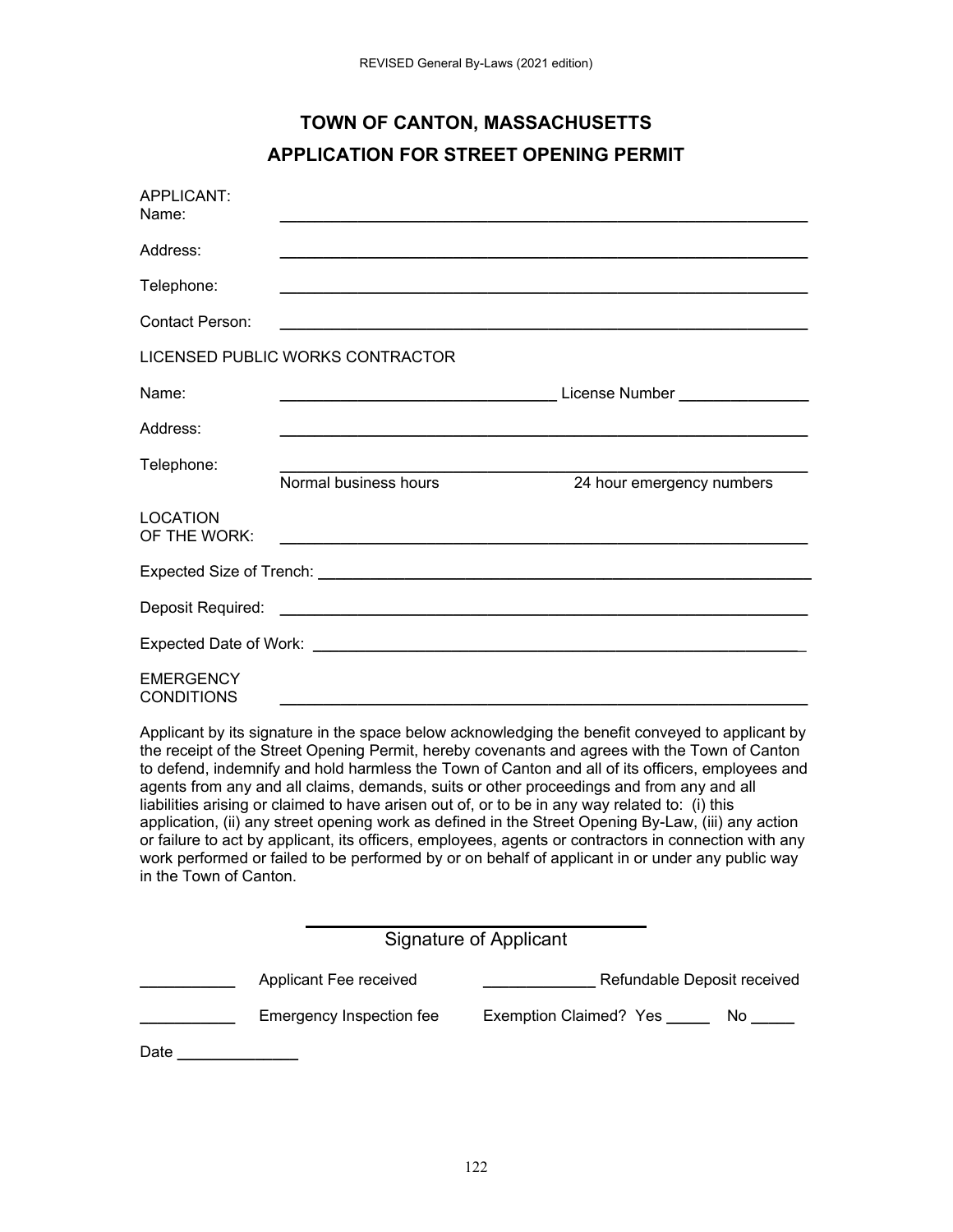# **TOWN OF CANTON, MASSACHUSETTS**

## **CERTIFICATION OF APPLICANT'S AGENT APPENDIX TO APPLICATION FOR STREET OPENING PERMIT**

|    | Title<br>Name                                                                                        |  |  |
|----|------------------------------------------------------------------------------------------------------|--|--|
| οf |                                                                                                      |  |  |
|    | Name of Company                                                                                      |  |  |
|    |                                                                                                      |  |  |
|    | Certify under the penalties of perjury that:                                                         |  |  |
|    | 1. I have authority to file this Application for a Street Opening Permit on behalf of the Applicant. |  |  |
| 2. | Applicant's federal tax I.D. Number is                                                               |  |  |

3. If an out-of-state Applicant, a resident agent in the Commonwealth of Massachusetts must be appointed for service of process. The name and address of the Applicant's resident agent is:

**Date** 

Agent's Signature

**\_\_\_\_\_\_\_\_\_\_\_\_\_\_\_\_\_\_\_\_\_\_\_\_\_\_** 

**\_\_\_\_\_\_\_\_\_\_\_\_\_\_\_\_\_\_\_\_\_\_\_\_\_\_\_** 

**\_\_\_\_\_\_\_\_\_\_\_\_\_\_\_\_\_\_\_\_\_\_\_\_\_\_\_** 

**\_\_\_\_\_\_\_\_\_\_\_\_\_\_\_\_\_\_\_\_\_\_\_\_\_\_\_** 

Address of Agent

Telephone Number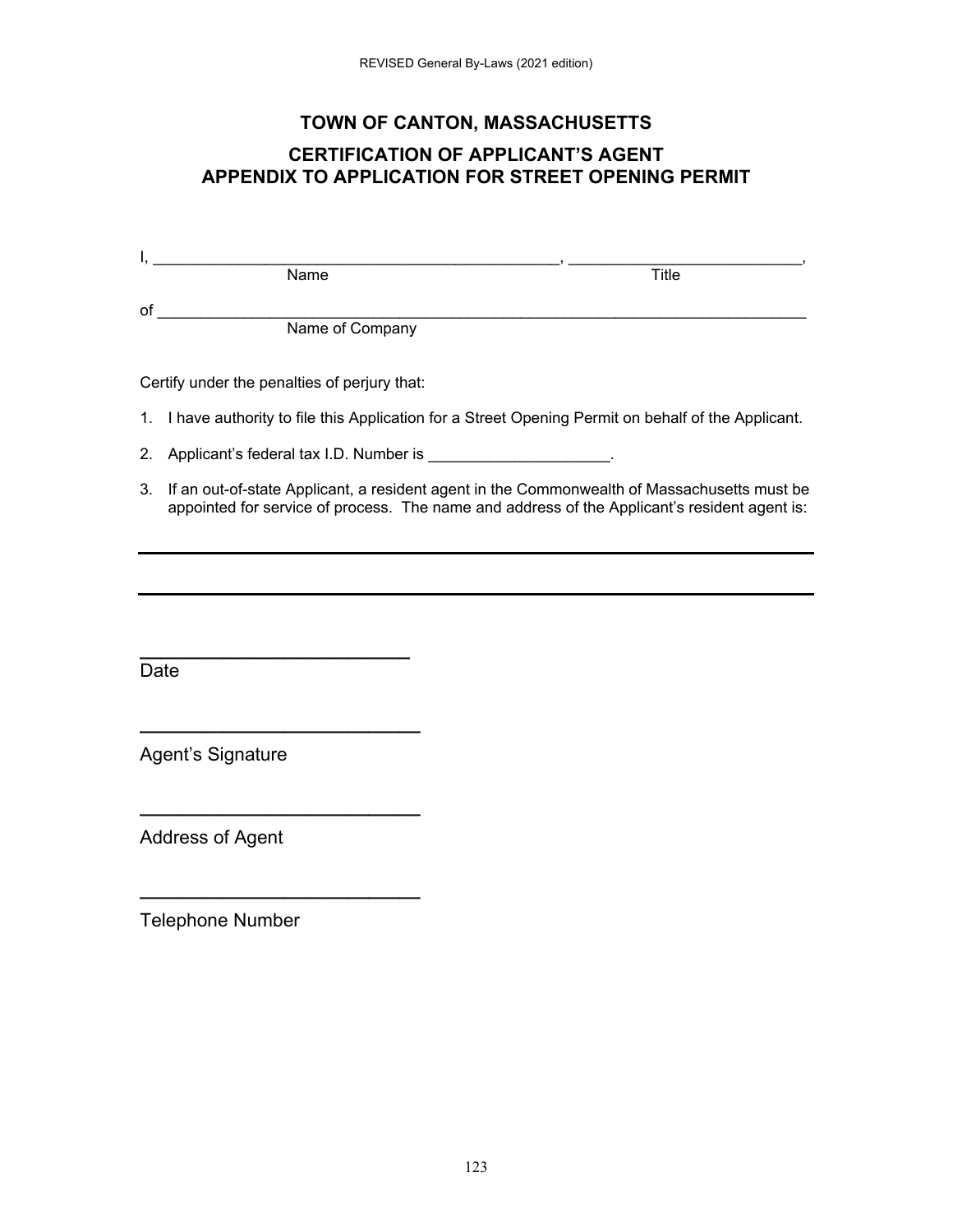# **Section 13. Public Works Construction 16-13**

# **Subsection 1. Introduction**

From time to time, it is necessary to excavate a Public Way in order to install, repair, or remove utilities or install or realign a driveway with the possibility of removing curbing and/or fencing. It is desirable that persons working in or under a Public Way have the necessary skills to perform this work in a competent manner so that Public Ways are maintained to protect the health and safety of all persons traveling on them. This By-Law is adopted under authority granted by MGL Chapter 40 section 21.

# **Subsection 2. Definitions**

**Awarding Authority** – The Select Board of the Town of Canton has authority to exercise the powers granted by this By-Law.

**Awarding Authority Representative** – That municipal officer or employee, if any, to whom the Awarding Authority has, in writing, delegated some of its powers hereunder so that the process of license granting and administration will proceed expeditiously.

**Department of Public Works** – The municipal agency generally responsible for the repair and maintenance of Public ways with the municipality.

**License Applicant** – Any person or entity in the general contracting business, qualified to do business in the Commonwealth of Massachusetts who wishes to perform Street Opening work in a Public Way either as a Permit Holder or as agent for one or more Permit Holders.

**License Application Fee** – An annual \$50.00 non-refundable fee payable in cash or by check made payable to the Awarding Authority each time a License Application or renewal is filed.

**Licensed Contractor** – A contractor who holds a current and valid Public Works Construction License issued by the Awarding Authority.

**Permit Holder** - An "Applicant" as defined in the Street Opening By-Law to whom a Street Opening Permit has been granted.

**Public Way** – Any road, including such appurtenances as berms, curbs, drains, sewers, water mains, sidewalks and paved and unpaved shoulders within the public right-of-way to which the public has access and the Town is responsible for maintaining. Also referred to as a Street.

 16-13 Inserted under article 38, ATM April 27, 1998.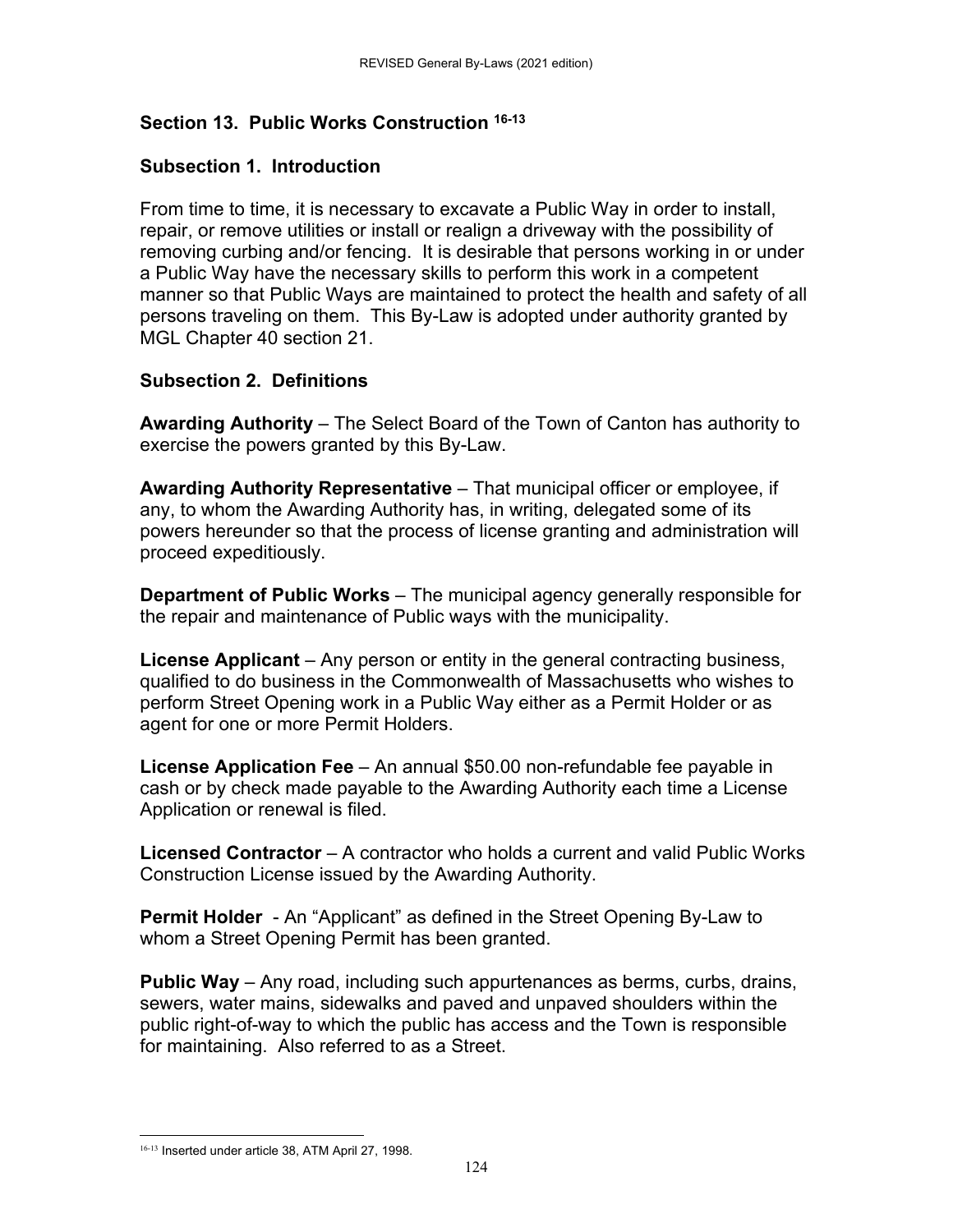**Public Works Contractors Construction License** – That license required of certain persons or entities who wish to perform Street Opening Work in Public Ways.

**Street Opening Permit** – A permit granted pursuant to the Street Opening By-Law conferring permission to do Street Opening Work in a Public Way.

**Street Opening Work** – Any cutting, excavating, compacting, construction, repair or other disturbance in or under a Public Way together with restoration of the Public Way in accordance with the Street Opening By-Law following such disturbance, but excluding the location or relocation of utility poles for which a grant of location has been obtained pursuant to MGL Chapter 166 section 27.

**Violation** – The failure of the Licensed Contractor, its employees, agents and subcontractors to (I) comply fully with any or all provisions of this By-Law, the Street Opening By-Law, and any Street Opening Permits or supplemental instructions, the Town's General By-Laws or other applicable law, or (ii) to keep its Certificate of Insurance in full force and effect.

# **Subsection 3. General**

No person or entity may become a Licensed Contractor unless it shall:

- (1) be in the general contracting business, and
- (2) be qualified to do business in the Commonwealth, and
- (3) be qualified, in the reasonable judgment of the Awarding Authority, by experience, training of personnel, financial resources, and previously demonstrated, satisfactory performance of the entity, and/or those individuals who control it, to perform Street Opening Work in Public Ways in the municipality, and
- (4) have completed the licensing process described below.

A License Applicant may demonstrate its compliance with (3) above by presenting to the Awarding Authority evidence that it holds a current "Pre-Qualification Rating" issued by the Massachusetts Department of Public Works pursuant to 720 CMR 5.00 which, in the reasonable judgment of the Awarding Authority, is sufficient in terms of Class of Work, Maximum Capacity Rating and Single Capacity Rating (all as defined in 720 CMR 5.00) to demonstrate sufficient capacity to perform anticipated Street Opening Work. A License Applicant whose Public Works Contractors Construction License has been suspended or revoked in the three year period preceding the date of the current application may not demonstrate compliance with (3) above using this method.

Public Works Contractors Construction Licenses are valid from the date issued until December 31 of the year in which issued unless sooner suspended or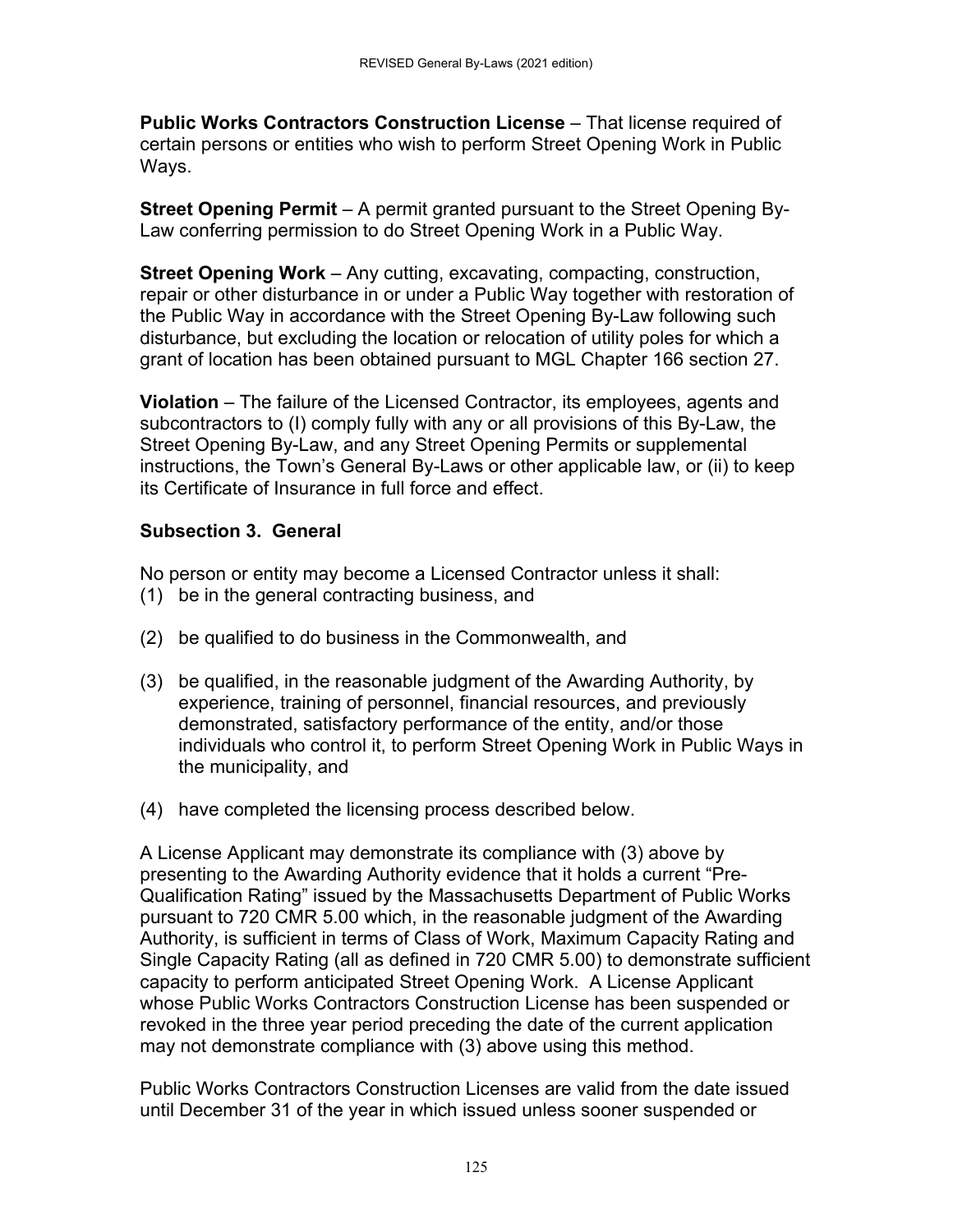revoked. A Public Works Contractors Construction License must be renewed each year.

### **Subsection 4. Application Procedure**

The License Applicant shall file on forms designated by the Awarding Authority a completed and signed application at the offices of the Awarding Authority (with a copy delivered to the Department of Public Works). The License Application shall be accompanied by any and all certificates, certificates of insurance demonstrating compliance with (5) hereafter, and other items specified in the Application or reasonably requested by the Awarding Authority. It shall also be accompanied either by evidence that License Applicant is currently and appropriately "pre-qualified" pursuant to 720 CMR 5.00 or by such evidence of License Applicant's compliance with the provisions of (3), above, as Awarding Authority reasonably may require. The License Application shall also be accompanied by the License Application Fee.

The Department of Public Works shall promptly review the Application and make written recommendations thereon.

The awarding Authority shall make a prompt determination on the License Application in accordance with the standards set out in (3) above.

If the License Application is favorably considered, a Public Works Contractors Construction License shall be promptly issued. If the License Application is not favorably considered, the Awarding Authority shall communicate in writing to License Applicant the reasons its application was not favorably considered. The Awarding Authority may establish streamlined procedures for renewal applications.

### **Subsection 5. Insurance 16-13-5**

Each Licensed Contractor shall acquire and continually maintain while licensed hereunder liability insurance coverage on all personnel and equipment to be used in the Street Opening Work which insurance is to be with insurance companies licensed to do business in the Commonwealth of Massachusetts and shall contain the following coverages and be in the following minimum amounts:

Commercial General Liability Insurance including operators, independent contractors, complete operations, XCU hazards, broad form property damage and personal injury.

| General aggregate:                   | \$2,000,000.00 |
|--------------------------------------|----------------|
| <b>Products/Complete Operations:</b> |                |
| Aggregate                            | \$2,000,000.00 |
| Each occurrence                      | \$1,000,000.00 |
| Personal & Advertising Injury        | \$1,000,000.00 |

 16-13-5 As amended under article 47, ATM May 5, 1999.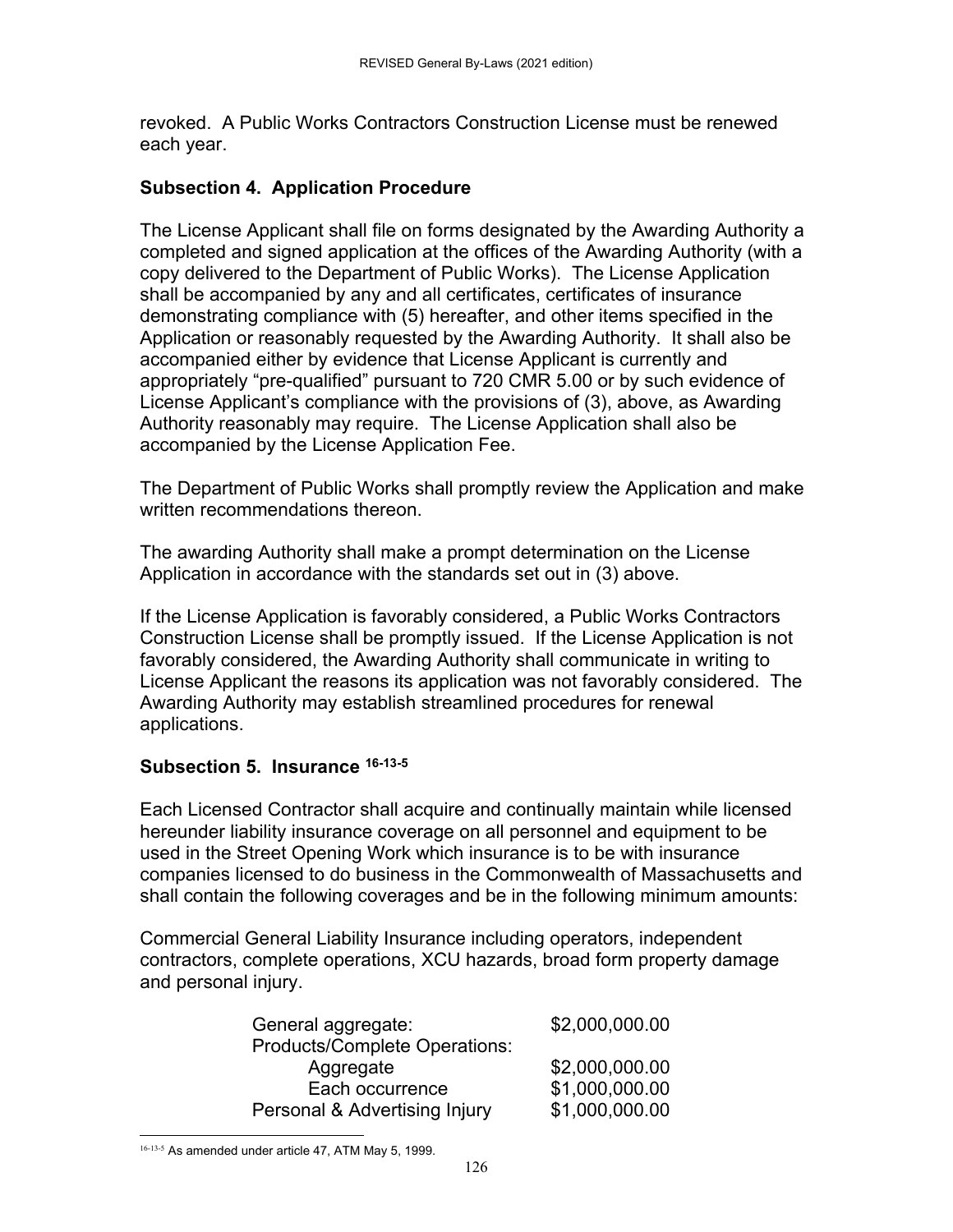Automobile Liability Insurance – Covers owned, non-owned and hired vehicles.

| <b>Bodily Injury</b>             | \$500,000.00 each person     |
|----------------------------------|------------------------------|
|                                  | \$1,000,000.00 each accident |
| <b>Property Damage Liability</b> | \$250,000.00                 |

Workers Compensation and Employer Liability

| <b>Bodily Injury By Accident</b> | \$100,000.00 |
|----------------------------------|--------------|
| <b>Bodily Injury By Disease</b>  | \$500,000.00 |
| Bodily Injury By Disease         | \$100,000.00 |

Each licensed Contractor agrees to maintain at the Licensee's expense all insurance required by law for its employees, including disability, workers compensation and unemployment compensation.

Certificates of Insurance shall provide for at least thirty (30) days notice to the Awarding Authority of cancellation or material change. The name of the Awarding Authority shall be listed as an additional insured on the Certificate of Insurance to be provided the by the Applicant. The Awarding Authority is not responsible for any loss or damage whatsoever to the property of the Lincensee.

Evidence of such insurance shall be supplied to the town at least once in each calendar year and as may be otherwise required by the Awarding Authority.

### **Subsection 6. Suspension and Revocation**

The Awarding Authority or Awarding Authority Representative, if it believes a Violation has occurred, can suspend immediately for up to 21 days a Public Works contractors Construction License by communicating such suspension to Licensed Contractor or any of its representatives at the job site.

The Awarding Authority may revoke a Public Works Contractors Construction License granted hereunder after notice and hearing if it shall reasonable determine that a violation of this By-Law has occurred. A Licensed Contractor shall be given not less than five days prior written notice of the time and place of the hearing and shall have the opportunity at the hearing to present evidence. No Public Works Contractor whose license has been revoked may re-apply for a Public Works Contractors Construction License during the twelve month period following a revocation. Any person aggrieved by the decision of the Awarding Authority may appeal such decision to the appropriate court of competent jurisdiction.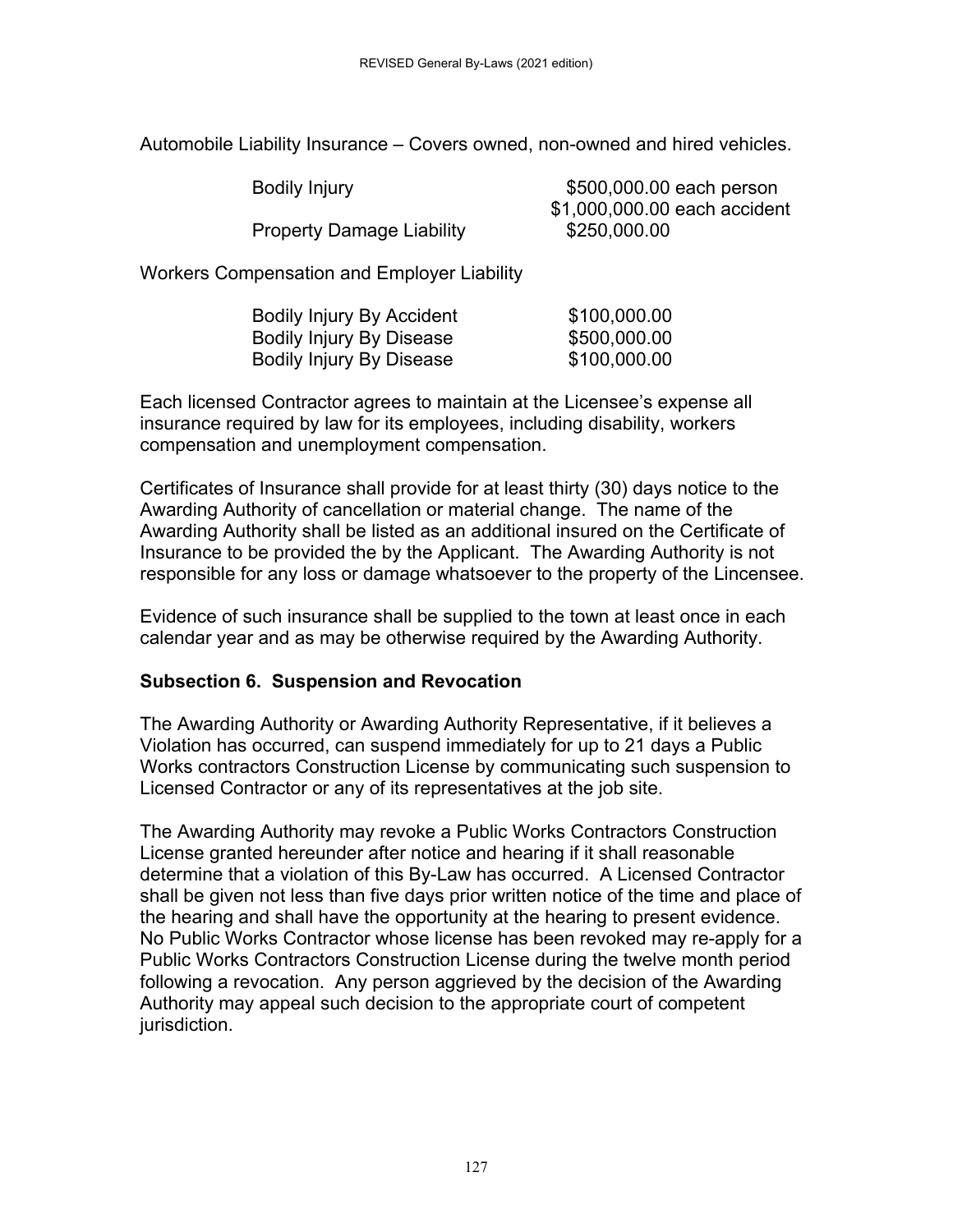#### **APPLICATION FOR A PUBLIC WORKS CONTRACTORS CONSTRUCTION LICENSE**

Applicant's Name **\_\_\_\_\_\_\_\_\_\_\_\_\_\_\_\_\_\_\_\_\_\_\_\_\_\_\_\_\_\_\_\_\_\_\_\_\_\_\_\_\_\_\_\_\_\_\_\_\_\_\_**

Applicant's Address **Quart and Applicant Address Letters Letters Letters Letters Letters Letters Letters** 

Applicant's Telephone No.

As part of this Application, Applicant: submits the names of six references, details its prior experience and lists the equipment that it has available to do Street Opening Work, and submits a Certificate of Insurance showing liability coverages in the required amounts.

Applicant certifies that it has complied with all laws of the Commonwealth of Massachusetts relating to the filing of all State tax returns and payment of all state taxes required under said laws.

Applicant, by its signature in the space provided below, acknowledging the benefit conveyed to Applicant by the receipt of the Public Works Contractors Construction License, hereby covenants and agrees with the Town of Canton to defend, indemnify and hold harmless the Town of Canton, its Select Board (Awarding Authority) and all of its officers, employees and agents of and from any and all claims, demands, suits or other proceedings and from any and all liabilities arising or claimed to have arisen out of or to be in any way related to: (i) this Application, (ii) any Street Opening Work as defined in the Public Works Contractors Construction License By-Law or (iii) any action or failure to act by Applicant, its officers, employees, agents or contractors in connection with any work performed or failed to be performed by or on behalf of Applicant in or under any Public Way in the Town of Canton.

|                                                         |                                                   | Signature of Applicant |                                                                                                                 |
|---------------------------------------------------------|---------------------------------------------------|------------------------|-----------------------------------------------------------------------------------------------------------------|
| Date: _____________________                             |                                                   |                        |                                                                                                                 |
|                                                         |                                                   | (for office use)       |                                                                                                                 |
| Date Application Received: ____________________________ |                                                   |                        |                                                                                                                 |
|                                                         |                                                   |                        |                                                                                                                 |
| Determination of Awarding Authority                     |                                                   |                        |                                                                                                                 |
| Date License Issued                                     |                                                   |                        | Expiration Date Network Contract to the Second Second Second Second Second Second Second Second Second Second S |
| <b>First Renewal Issued</b>                             |                                                   |                        | Expiration Date ______________________                                                                          |
| Second Renewal Issued                                   | <u> 1980 - Andrea Brand, amerikansk politik (</u> |                        | Expiration Date ______________________                                                                          |
| <b>Third Renewal Issued</b>                             |                                                   |                        | Expiration Date ______________________                                                                          |

Signature of Awarding Authority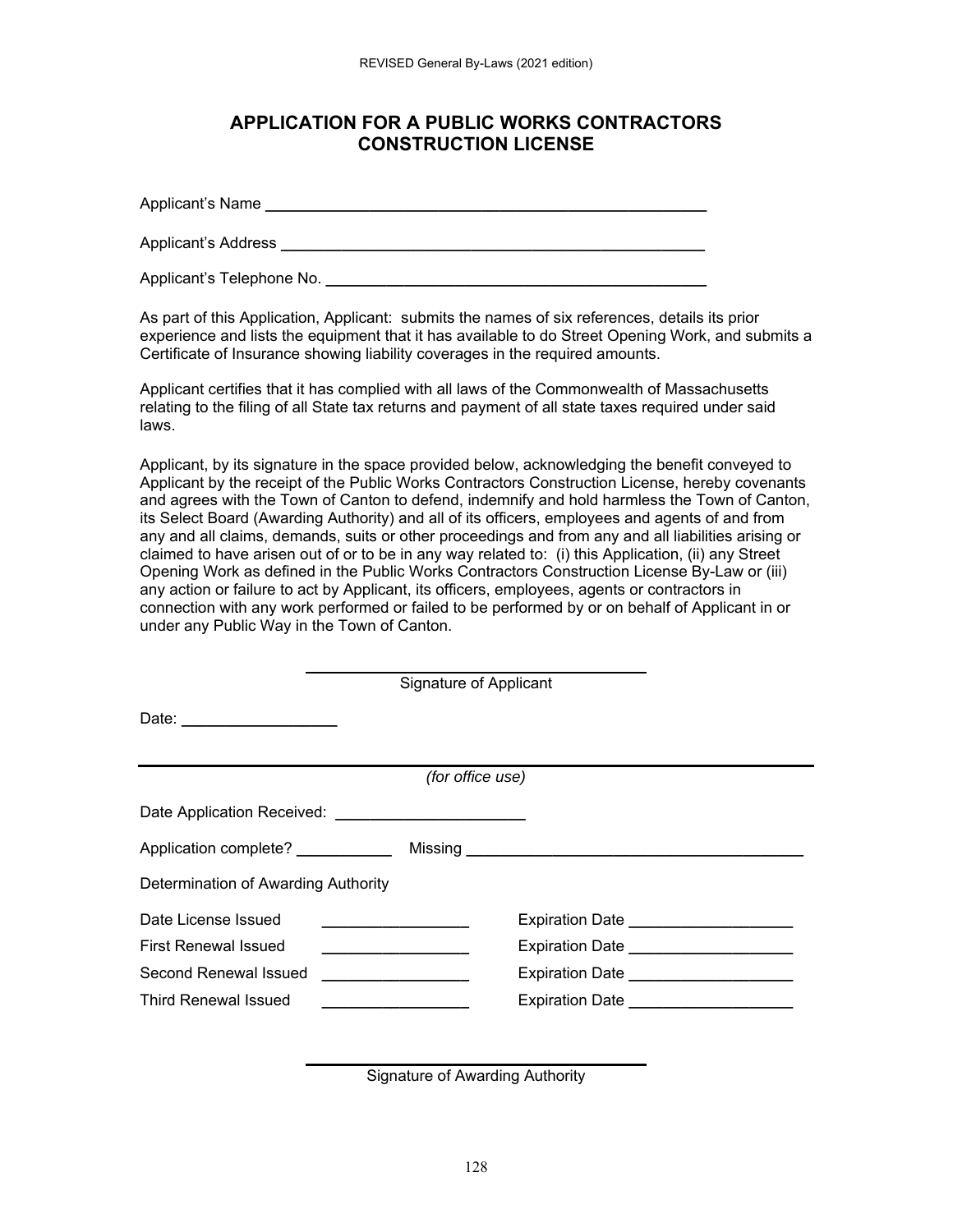## **EXPERIENCE AND EQUIPMENT SHEET APPENDIX TO APPLICATION FOR A PUBLIC WORKS CONTRACTORS CONSTRUCTION LICENSE**

**REFERENCES:** 

| $\sqrt{\text{Name}}$          | Address | Telephone) |
|-------------------------------|---------|------------|
|                               |         |            |
|                               |         |            |
|                               |         |            |
|                               |         |            |
| <b>PAST EXPERIENCE:</b>       |         |            |
|                               |         |            |
|                               |         |            |
|                               |         |            |
|                               |         |            |
|                               |         |            |
|                               |         |            |
| <b>EQUIPMENT:</b>             |         |            |
|                               |         |            |
|                               |         |            |
|                               |         |            |
|                               |         |            |
| <b>Name of Applicant</b>      |         |            |
| <b>Signature of Applicant</b> |         |            |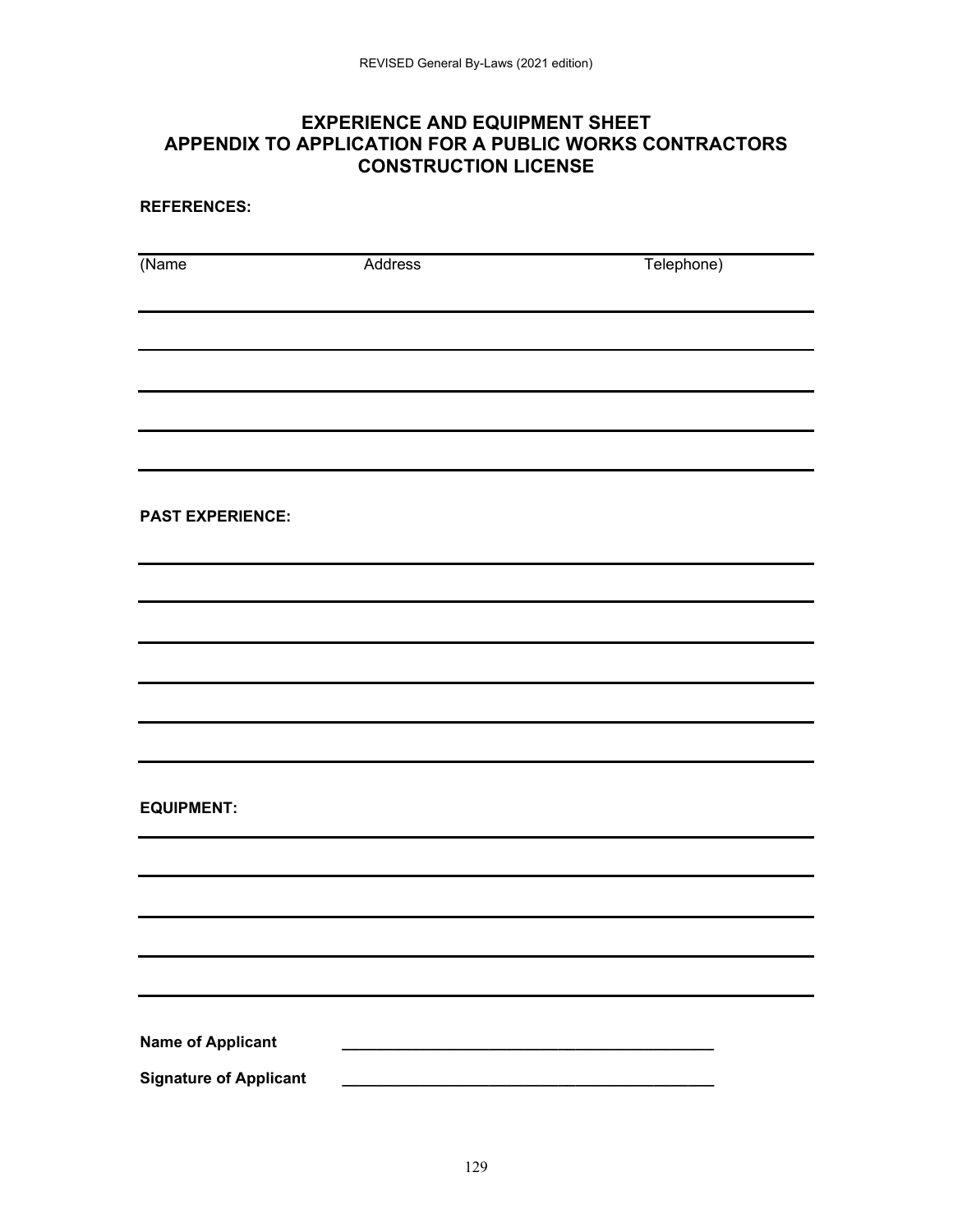### **Section 14. Restrictions On Water Use 16-14**

#### **Subsection 1. Authority.**

This by-law is adopted under 'home rule' powers conferred on municipal governments by section six of article two of the amendments to the state constitution and by section thirteen of chapter forty-three B of the General Laws, and under municipal powers to protect the public peace, health, safety, general welfare and convenience of its inhabitants and the public generally, and including but not limited to, the provisions of General Laws chapter forty, sections twenty-one, thirty-nine E, forty-one and forty-one A (MGL c. 40, §§ 21, 2ID, 39E, 41 and 41A).

#### **Subsection 2. Purpose.**

This by-law is enacted for the purpose of protecting, preserving and maintaining the public peace, health, safety, general welfare and convenience of its inhabitants and of the public generally by providing a method by which it can be assured there will be, at all times, an adequate supply of pure, fresh, wholesome water for human consumption and for bathing, cleaning and other personal use and an adequate supply of water for fire fighting and fire suppression purposes.

### **Subsection 3. Definitions.**

For the purpose of this bylaw, the following terms shall have the meanings indicated:

"STATE OF WATER SUPPLY CONCERN" - A *state of water supply concern* exists when the level in the Neponset River drops to a level predetermined or established by the Select Board as the threshold for such status, or in a particular circumstance, because of a then prevailing condition, the Select Board determines there is a then existing need to protect the water supply and declares the condition to exist.

"STATE OF WATER SUPPLY EMERGENCY" – A *state of water supply emergency* exists when the supply of water provided by the MWRA drops to a level predetermined or established by the Select Board as the threshold for such status, or in a particular circumstance, because of a then prevailing condition, the Select Board determines there is a then existing need to protect the water supply and declares the condition to exist.

"WATER TAKERS" – The term *water takers* includes all persons (natural or corporate) and every other entity of whatever form as may be, connected to the public water supply of the Town of

 16-14 Inserted under article 30, ATM April 26, 1999.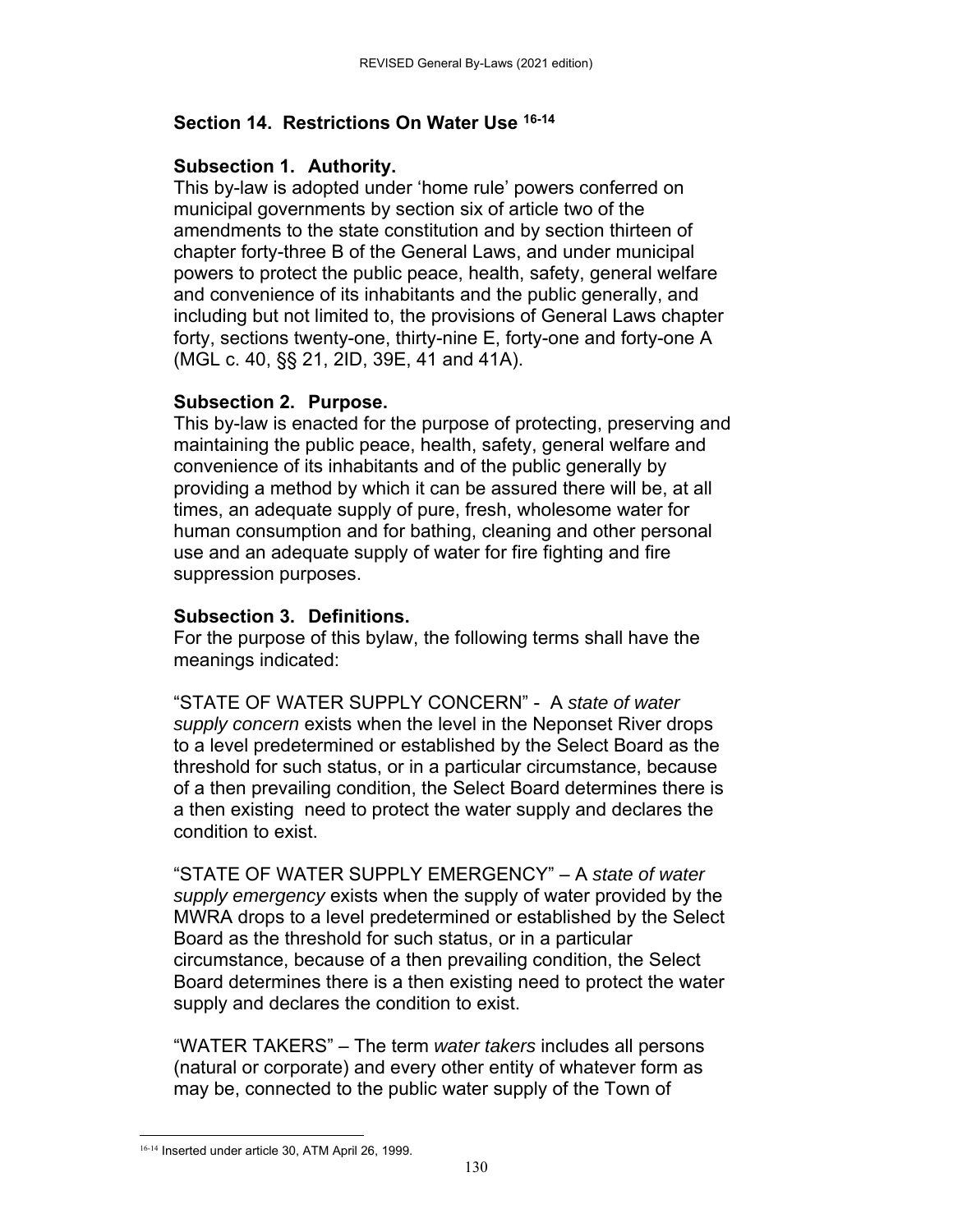Canton, whether or not the use of such water shall be billed in their or its name.

#### **Subsection 4. Restrictions on the Use of Water.**

A. Whenever the Select Board declare that a state of water supply concern or a state of water supply emergency exists, the Select Board may issue such restrictions, conditions, requirements, provisions or regulations restraining the use of water supplied by the Town as it may determine are necessary to protect the public water supply.

B. Whenever the Select Board determine to place restrictions, conditions, requirements, provisions or regulations restraining the use of water it shall give notice to the water takers, to the public and to the Massachusetts Department of Environmental Protection in the manner provided in section 5, below.

#### **Subsection 5. Notification of restraint of water use.**

Notification of any provision. restriction, requirement or condition with which users of water supplied by the Town of Canton are required to comply shall be deemed to be sufficient if it is published once in a newspaper of general circulation within the Town of Canton or by such other notice as is reasonably calculated to reach and inform all water takers and others who use the water supply of the Town of Canton.

#### **Subsection 6. Violation of water supply regulations.**

**A.** Following a declaration by the Select Board that a state of water supply concern or a state of water supply emergency exists in the Town no person shall violate any water supply provision, condition, requirement or restriction imposed by the Select Board in a plan approved by the Department of Environmental Protection.

**B.** Any person, being a water taker, an inhabitant of the Town, or otherwise, who violates any water restriction, condition, requirement, provision or regulation restraining the use of water imposed by the Select Board pursuant to the provisions of this bylaw shall be punished by a fine of fifty dollars (\$50). Each instance of noncompliance with any restriction, condition, requirement, provision or regulation restraining the use of water shall constitute a separate violation. This by-law shall be enforced in accordance with the provisions of Article 1, Section 2, of the General By-Laws of the Town of Canton. For the purpose of enforcing the provisions of this section the Superintendent of Public Works, or the Superintendent's designees, shall be deemed to be enforcing person(s).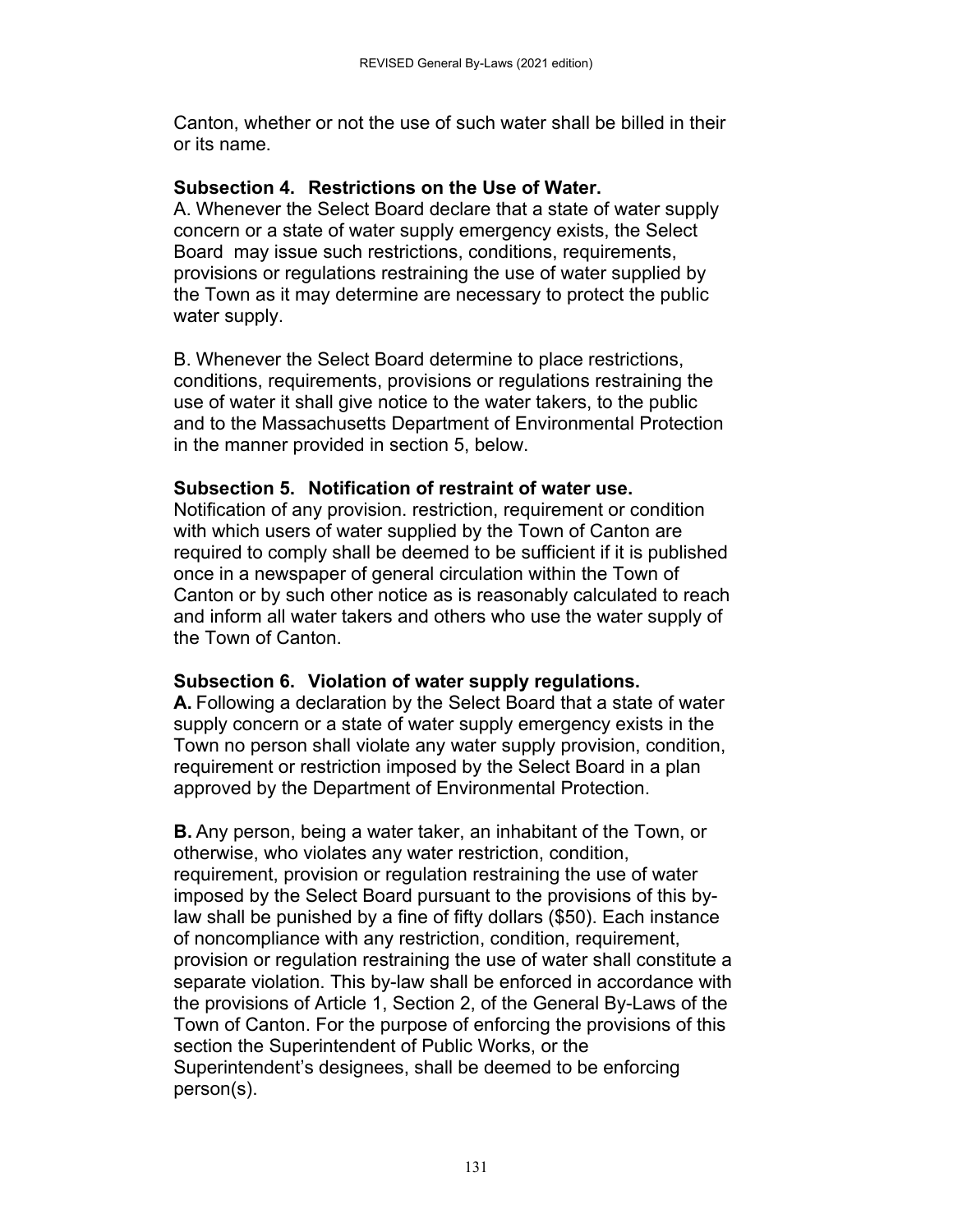### **Section 15. Poles And Overhead Wires And Associated Overhead Structures; Prohibited 16-15**

Any person, firm, corporation, partnership, their agents and employees, who has been granted, or may be granted, any license, permission, or other authority to construct or to maintain poles and overhead wires and associated overhead structures upon, along, under or across any public ways, is forbidden from installing or constructing, and shall remove immediately any poles, overhead wires and associated overhead structures which are located on, along, or across the following section of roadway described below:

Washington Street from Sherman Street to Neponset Street.

# **Section 16: Consolidated Drainage By-law16-16**

# **Subsection 1. Purpose**

The purpose of this by-law is to preserve and maintain the waterways in the Town of Canton and to protect the Town of Canton's drinking water supply from contamination, recognizing that much of the storm water which falls on the Town's surface eventually makes its way to one of the many brooks, streams or rivers that run through the Town.

A corollary purpose of this by-law is to provide for the health, safety, and general welfare of the citizens of the Town of Canton through the regulation of non-storm water discharges to the storm drainage system to the maximum extent practicable as required by federal and state law. This by-law establishes methods for controlling the introduction of pollutants into the municipal separate storm drain system [storm sewer system (MS4)] in order to comply with requirements of the National Pollutant Discharge Elimination System (NPDES) permit process. The objectives of this by-law are:

- (1) To regulate the contribution of pollutants to the municipal separate storm sewer system (MS4) by storm water discharges by any user.
- (2) To prohibit illicit connections and discharges to the municipal separate storm sewer system
- (3) To establish legal authority to carry out all inspection, surveillance and monitoring procedures necessary to ensure compliance with this by-law

All new construction in the Town shall incorporate systems to encourage the recharge of storm water back into the groundwater table. Contractors are directed to the applicable sections of the "Rules and Regulations" of the Planning Board.

# **Subsection 2. Definitions**

<sup>&</sup>lt;sup>16-15</sup> Inserted under article 39, ATM April 24, 2000. 16-16 Inserted under article 35, ATM May 2, 2001.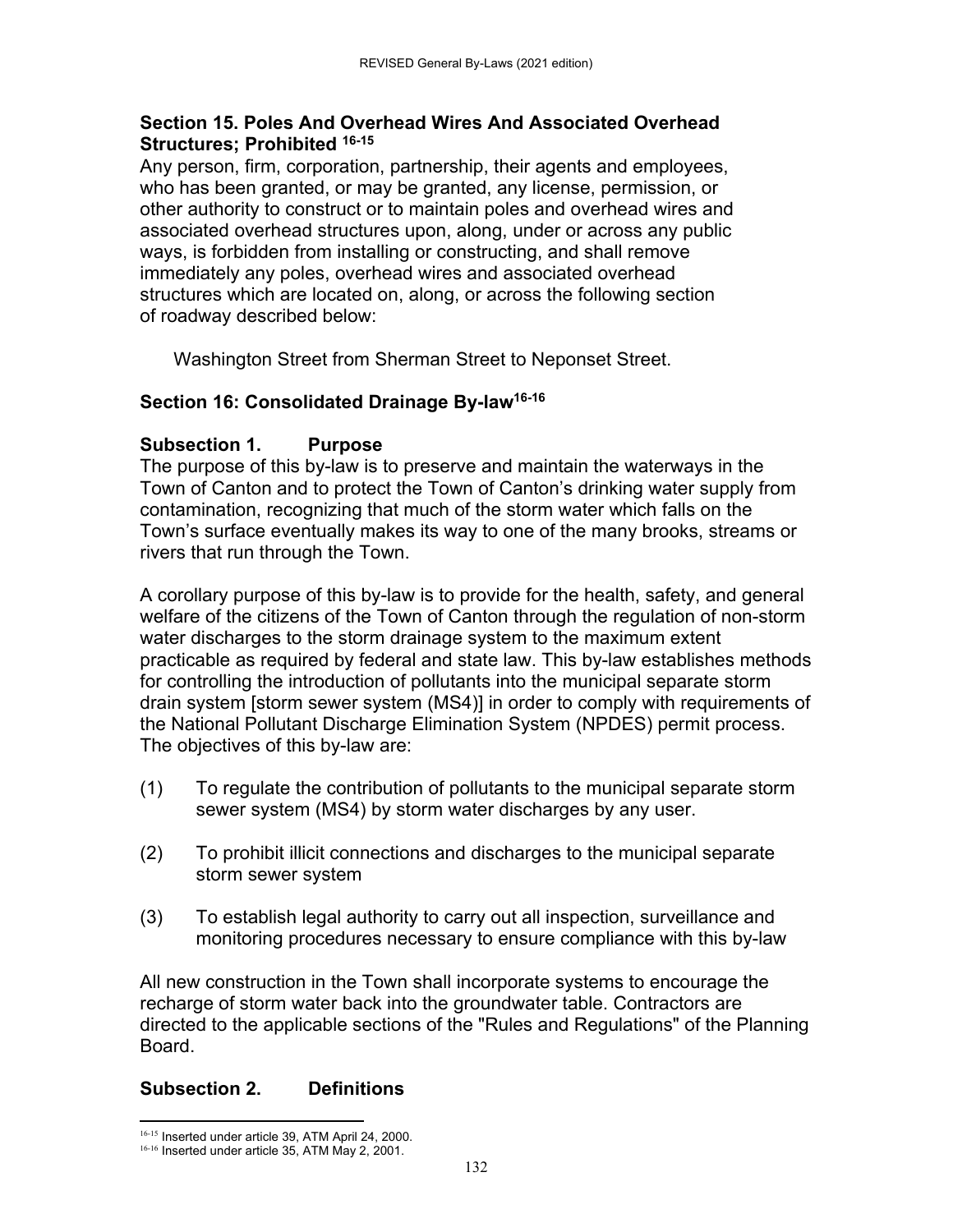For the purposes of this by-law, the following shall mean:

**Authorized Enforcement Agency:** The Town of Canton Department of Public Works (DPW), employees or designees of the Superintendent, designated to enforce this bylaw.

**Best Management Practices (BMPs**): schedules of activities, prohibitions of practices, general good housekeeping practices, pollution prevention and educational practices, maintenance procedures, and other management practices to prevent or reduce the discharge of pollutants directly or indirectly to storm water, receiving waters, or storm water conveyance systems. BMPs also include treatment practices, operating procedures, and practices to control site runoff, spillage or leaks, sludge or water disposal, or drainage from raw materials storage.

**Clean Water Act**. The federal Water Pollution Control Act (33 U.S.C. § 1251 et seq.), and any subsequent amendments thereto.

**Construction Activity.** Activities subject to NPDES Construction Permits. These include construction projects resulting in land disturbance of 5 acres or more. Such activities include but are not limited to clearing and grubbing, grading, excavating, and demolition.

**Drainage System**: The storm water collection system which is made up of the open water courses, swales, ditches, culverts, canals, streams, and pipes through which the surface water flows and the town ways over which it flows.

**Groundwater**: All water found beneath the surface of the ground.

**Hazardous Materials**. Any material, including any substance, waste, or combination thereof, which because of its quantity, concentration, or physical, chemical, or infectious characteristics may cause, or significantly contribute to, a substantial present or potential hazard to human health, safety, property, or the environment when improperly treated, stored, transported, disposed of, or otherwise managed.

**Illegal Discharge**. Any direct or indirect non-storm water discharge to the storm drain system, except as exempted in Section 8 of this by-law.

**Illicit Connections**. An illicit connection is defined as either of the following: Any drain or conveyance, whether on the surface or subsurface, which allows an illegal discharge to enter the storm drain system including but not limited to any conveyances which allow any non-storm water discharge including sewage, process wastewater, and wash water to enter the storm drain system and any connections to the storm drain system from indoor drains and sinks, regardless of whether said drain or connection had been previously allowed, permitted, or approved by an authorized enforcement agency or,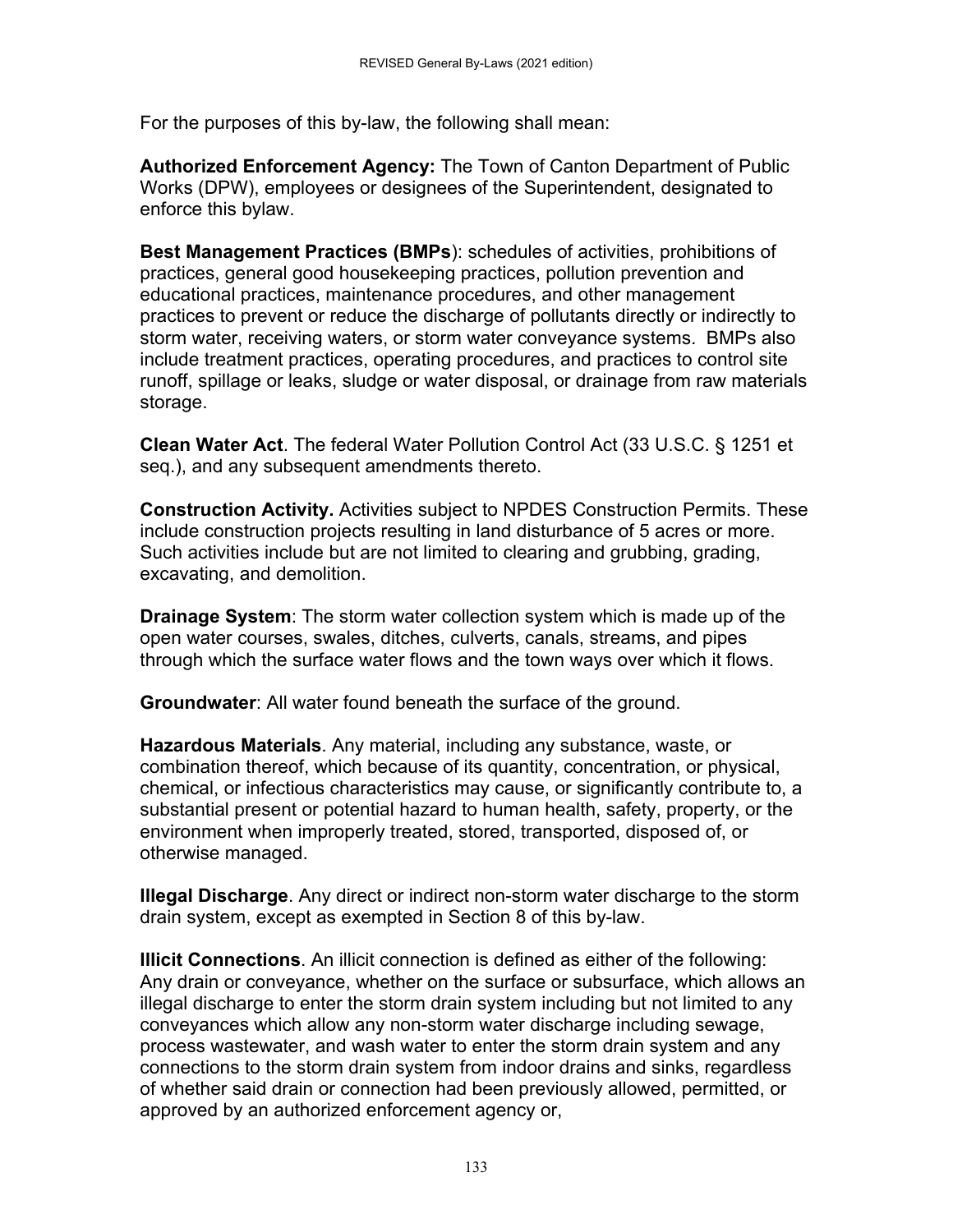Any drain or conveyance connected from a commercial or industrial land use to the storm drain system which has not been documented in plans, maps, or equivalent records and approved by an authorized enforcement agency.

**Impervious Surfaces**: Materials or structures on or above the ground that does not allow precipitation to infiltrate to the underlying soil.

**Industrial Activity**. Activities subject to NPDES Industrial Permits as defined in 40 CFR, Section 122.26 (b)(14).

**National Pollutant Discharge Elimination System (NPDES) Storm Water Discharge Permit**. Means a permit issued by EPA (or by a State under authority delegated pursuant to 33 USC § 1342(b)) that authorizes the discharge of pollutants to waters of the United States, whether the permit is applicable on an individual, group, or general area-wide basis.

**Non-Storm Water Discharge**. Any discharge to the storm drain system that is not composed entirely of storm water.

**Person**: means any individual, association, organization, partnership, firm, corporation or other entity recognized by-law and acting as either the owner or as the owner's agent.

**Pollutant.** Anything which causes or contributes to pollution. Pollutants may include, but are not limited to: paints, varnishes, and solvents; oil and other automotive fluids; non-hazardous liquid and solid wastes and yard wastes; refuse, rubbish, garbage, litter, or other discarded or abandoned objects, ordinances, and accumulations, so that same may cause or contribute to pollution; floatables; pesticides, herbicides, and fertilizers; hazardous substances and wastes; sewage, fecal coliform and pathogens; dissolved and particulate metals; animal wastes; wastes and residues that result from constructing a building or structure; and noxious or offensive matter of any kind.

**Premises.** Any building, lot, parcel of land, or portion of land whether improved or unimproved including adjacent sidewalks and parking strips.

**Recharge Areas**: Areas that collect precipitation or surface water and carry it to an aquifer.

**Storm Drainage System**. Publicly owned facilities by which storm water is collected and/or conveyed, including but not limited to any roads with drainage systems, municipal streets, gutters, curbs, inlets, piped storm drains, pumping facilities, retention and detention basins, natural and human-made or altered drainage channels, reservoirs, and other drainage structures.

**Storm Water**. Rainfall that exceeds the soils capacity to absorb and runs across the surface to brooks and streams to be collected in the ponds and rivers of the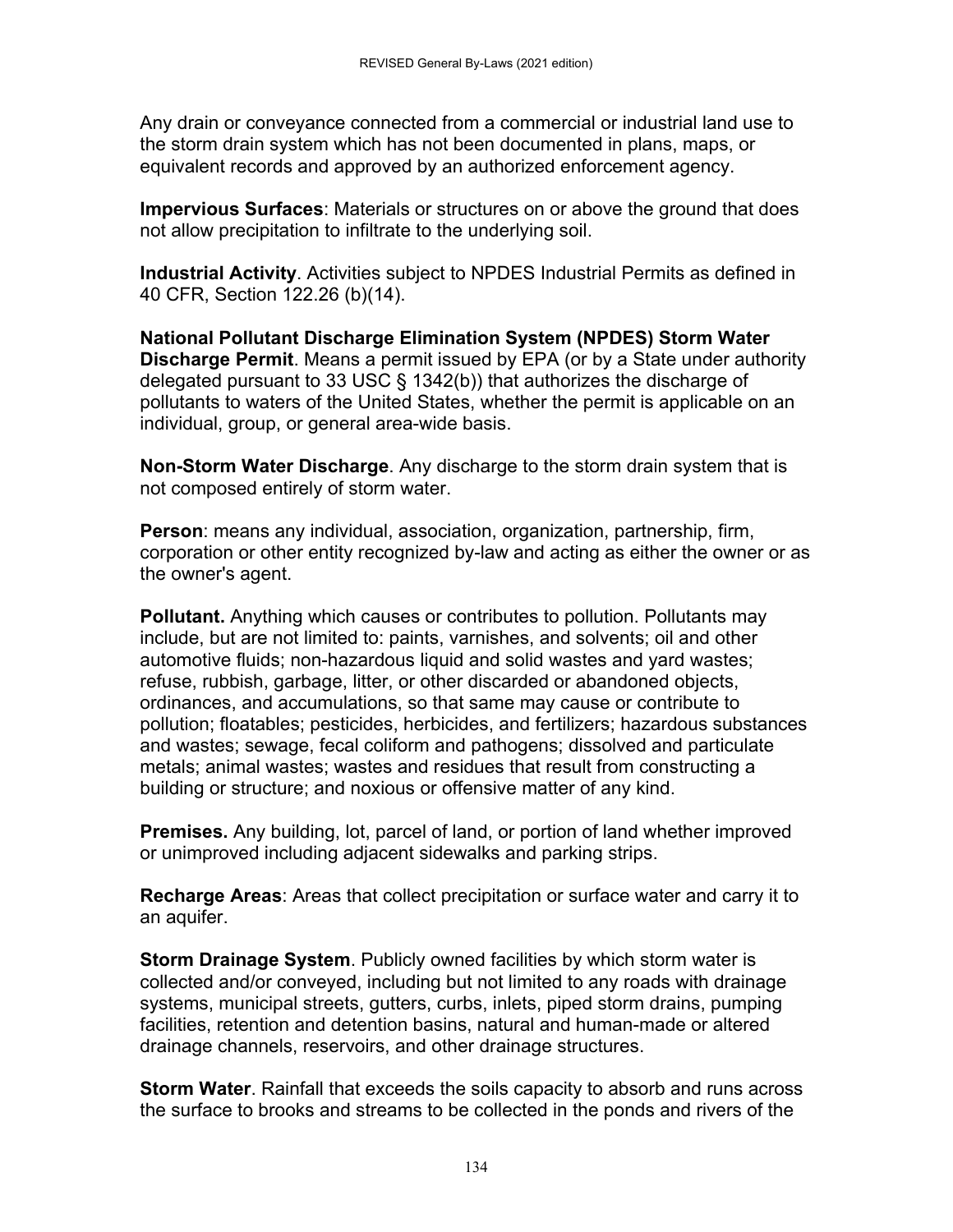Town. Any surface flow, runoff, and drainage consisting entirely of water from any form of natural precipitation, and resulting from such precipitation.

**Storm Water Pollution Prevention Plan**: A document which describes the Best Management Practices and activities to be implemented by a person or business to identify sources of pollution or contamination at a site and the actions to eliminate or reduce pollutant discharges to storm water, storm water conveyance systems, and/or receiving waters to the maximum extent practicable.

**Toxic or Hazardous Material**: Any material or mixture of physical, chemical, infectious characteristics posing a significant, actual or potential hazard to the water supply or a hazard to human health if such substance or mixture were discharged to the land or water of the Town of Canton. Toxic or hazardous materials include, without limitation, synthetic organic chemicals, petroleum products, heavy metals, radioactive or infectious wastes, acids and alkalis, and all substances defined as Toxic or Hazardous under Massachusetts General Laws Chapter 21C and 21E, and 310 CMR 30.00, and also including such products as solvents and thinners in quantities greater than normal household use.

**Wastewater** means any water or other liquid, other than uncontaminated storm water, discharged from a facility.

# **Subsection 3. Applicability**

This by-law shall apply to all water entering the storm drain system generated on any developed and undeveloped lands unless explicitly exempted by an authorized enforcement agency.

# **Subsection 4. Other Applicable By-Laws**

The reader is directed to the following By-laws, which contain regulations concerning drainage:

Article XIV Police Regulations; Section 38A Grading of Residence Lots and Section 51. Regulations for New Dwellings.

Article XV Wetlands Protection By-law

Article XVI Miscellaneous, Section 3. Soil Removal

Zoning By-law, Section E, Article 5.2, Groundwater Protection District

Article XVII Hazardous Materials Regulations of the Board of Health

# **Subsection 5. Responsibility For Administration**

The Department of Public Works shall administer, implement, and enforce the provisions of this by-law. Any powers granted or duties imposed upon the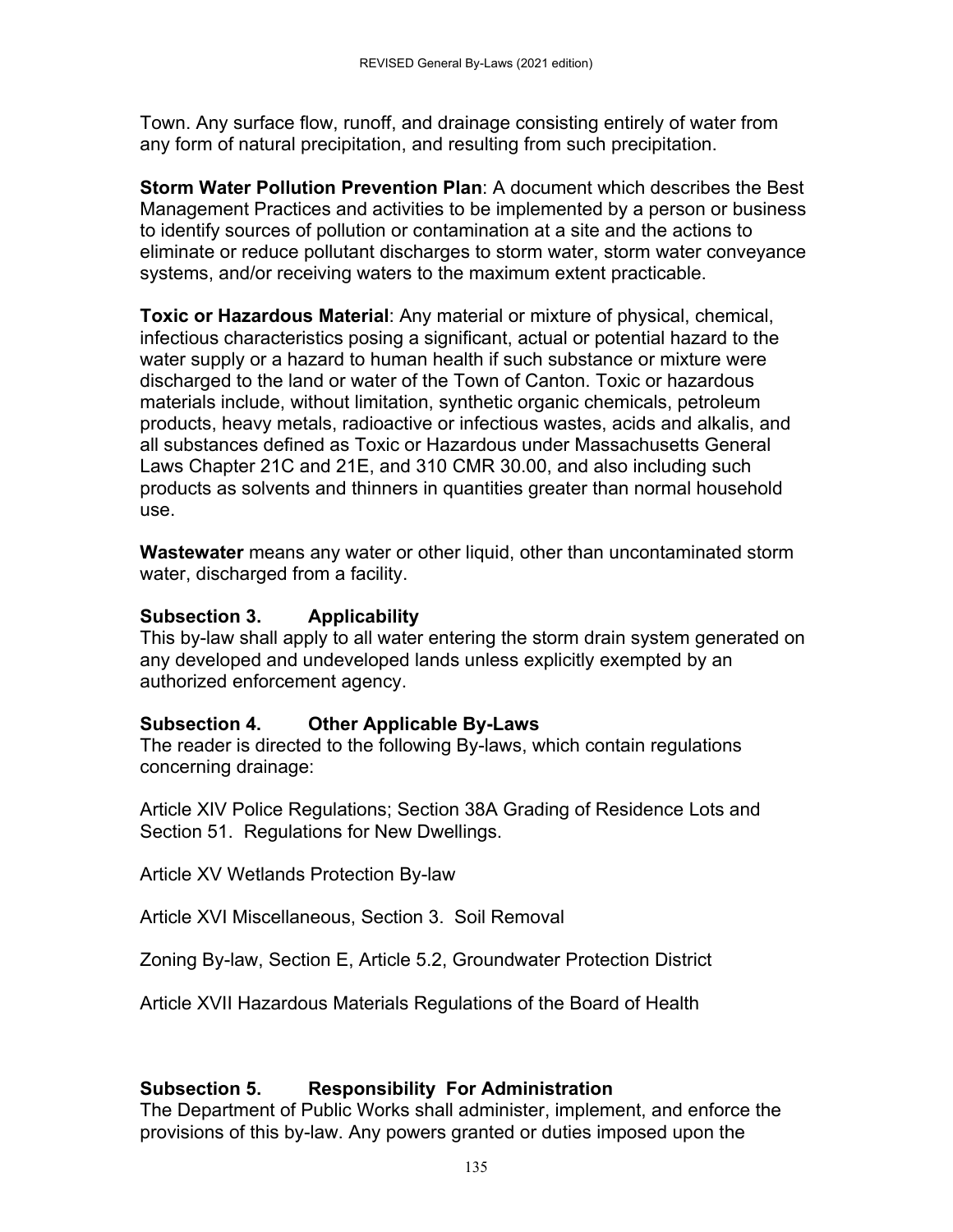authorized enforcement agency may be delegated in writing by the Superintendent of Public Works to persons or entities acting in the beneficial interest of or in the employ of the agency.

# **Subsection 6. Severability**

The provisions of this by-law are hereby declared to be severable. If any provision, clause, sentence, or paragraph of this by-law or the application thereof to any person, establishment, or circumstances shall be held invalid, such invalidity shall not affect the other provisions or application of this by-law.

# **Subsection 7. Ultimate Responsibility**

The standards set forth herein and promulgated pursuant to this by-law are minimum standards; therefore this by-law does not intend nor imply that compliance by any person will ensure that there will be no contamination, pollution, nor unauthorized discharge of pollutants.

### **Subsection 8. Prohibited Activities Prohibition of Illegal Discharges.**

No person shall discharge or cause to be discharged into the municipal storm drain system or watercourses any materials, including but not limited to, pollutants or waters containing any pollutants that cause or contribute to a violation of applicable water quality standards, other than storm water.

The commencement, conduct or continuance of any non-storm water discharge to the storm drain system is prohibited except as described as follows:

The following discharges are exempt from discharge prohibitions established by this by-law: water line flushing or other potable water sources, landscape irrigation or lawn watering, diverted stream flows, rising ground water, ground water infiltration to storm drains, uncontaminated pumped ground water, foundation or footing drains (not including active groundwater dewatering systems), crawl space pumps, air conditioning condensation, springs, noncommercial washing of vehicles, natural riparian habitat or wet-land flows, swimming pools (if dechlorinated - typically less than one PPM chlorine), fire fighting activities, and any other water source not containing Pollutants.

Discharges specified in writing by the authorized enforcement agency as being necessary to protect public health and safety.

Dye testing is an allowable discharge, but requires a verbal notification to the authorized enforcement agency prior to the time of the test.

The prohibition shall not apply to any non-storm water discharge permitted under an NPDES permit, waiver, or waste discharge order issued to the discharger and administered under the authority of the Federal Environmental Protection Agency, provided that the discharger is in full compliance with all requirements of the permit, waiver, or order and other applicable laws and regulations, and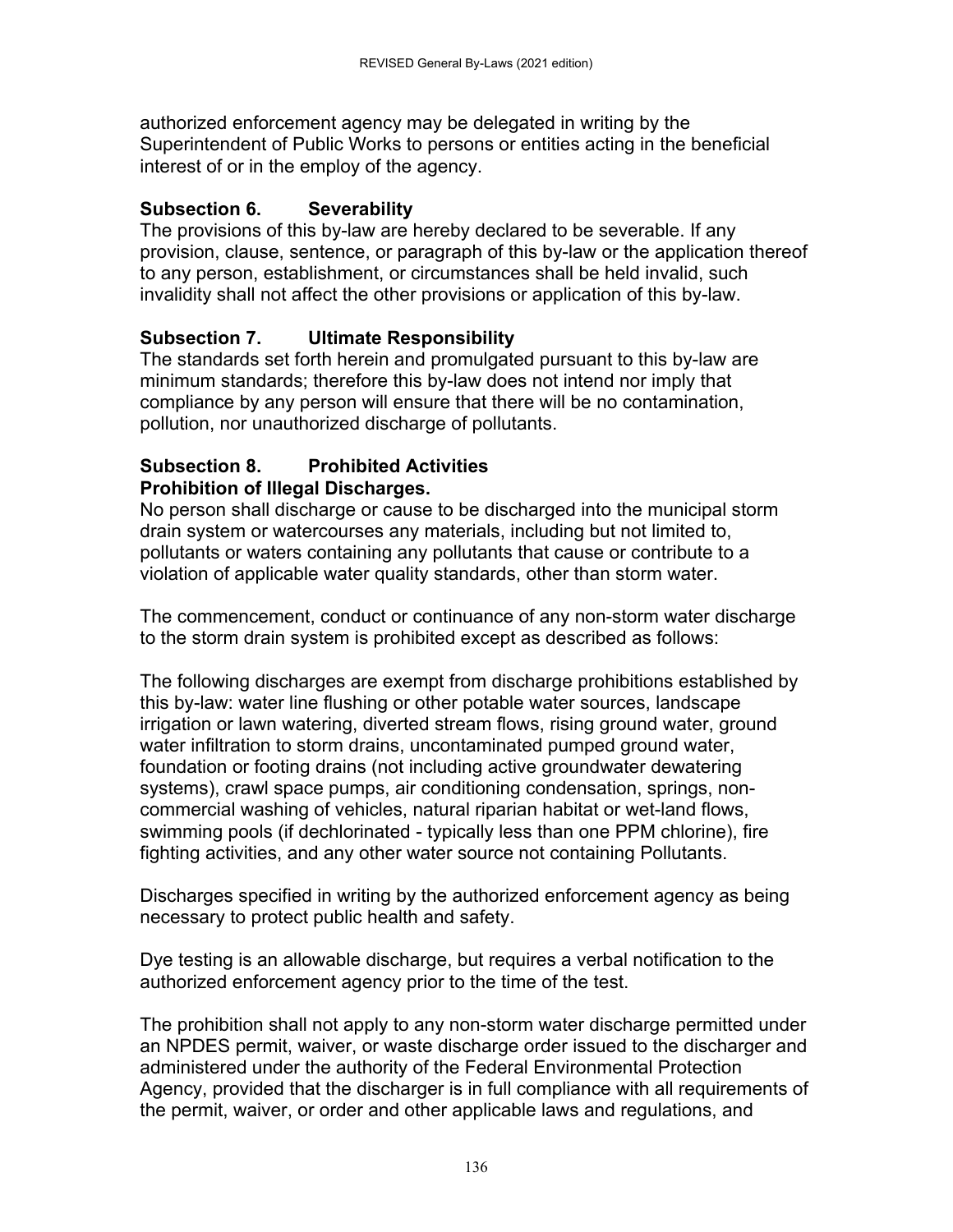provided that written approval has been granted by the DPW for any discharge to the storm drain system.

## **Prohibition of Illicit Connections.**

The construction, use, maintenance or continued existence of illicit connections to the storm drain system is prohibited.

This prohibition expressly includes, without limitation; illicit connections made in the past, regardless of whether the connection was permissible under law or practices applicable or prevailing at the time of connection.

A person is considered to be in violation of this by-law if the person connects a line conveying sewage to the MS4, or allows such a connection to continue.

No person shall block, cause to be filled or in any way obstruct the normal flow of storm water into or out of the storm water disposal system.

No person shall dump or dispose of yard waste (leaves, grass clippings, etc.) into the open watercourses (swales, brooks and streams), that make up the storm water system.

No person shall discharge, or cause to be discharged, water or any other liquid, on to the streets, sidewalks or ways of the town in such a manner as to cause an obstruction of traffic or to endanger travel by freezing or otherwise.

No one shall deliberately direct, or cause to be directed, an increase or change to the flow of storm water from one's own property onto abutting property.

# **Subsection 9. Other Prohibited Activities**

**Drains -** No one shall tie any pump, cellar, yard, roof or area drain directly into the storm water drainage system without a permit from the Department of Public Works.

**Catch basins**: - No person shall directly or indirectly dump, discharge or cause or allow to be discharged into any catchbasin, any solid waste, construction debris, paint or paint product, antifreeze, hazardous waste, oil, gasoline, grease and all other automotive and petroleum products, solvents and degreasers, drain cleaners, commercial and household cleaners, soap, detergent, ammonia, food and food waste, grass or yard waste, animal feces, dirt, sand gravel or other pollutant. Any person determined by the DPW to be responsible for the discharge of any of the above substances to a catchbasin may be held responsible for cleaning the catchbasin and any other portions of the storm water system impacted, paying the cost for such cleaning or for paying any penalties assessed by the Town.

All catch basins constructed shall be equipped with oil interceptors (hoods) approved by the Department of Public Works.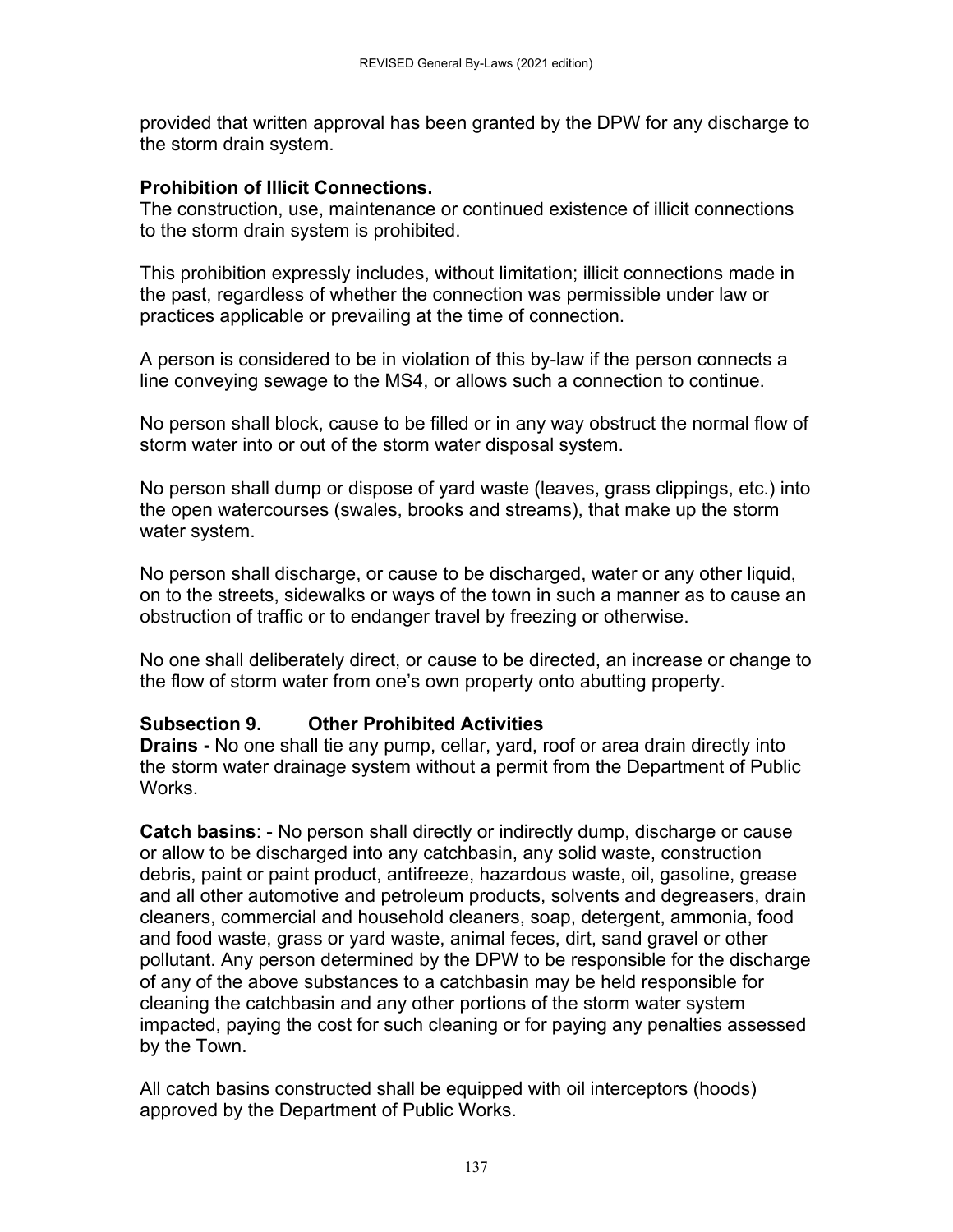**Pools: -** Residents shall drain their pools in such a way as not to cause a nuisance to the neighborhood. Pool water shall be dechlorinated by allowing it to stand for a week prior to draining.

**Sanitary Sewer System -** It is strictly prohibited by both town and MWRA regulations to tie any type of drain into the sanitary sewer system. This restriction applies to all types of drainage, including roof drains and cellar or basement drains.

**Septage -** No person shall discharge or cause or allow to be discharged any septage, or septage tank or cesspool overflow into the Town's storm water drainage system.

**Storage & Disposal of Hazardous Material -** No one shall dispose of anything other than clear water into the town's storm drainage system. The disposal of waste, gasoline or any other hazardous material into the storm drainage system is strictly prohibited and is in violation of various state and federal pollution laws.

**Private drainage systems: -** It is prohibited for anyone with a private drainage system from tying into the public storm water disposal system without a permit from the Department of Public Works. The maintenance of any and all private drainage systems shall be the responsibility of the owners.

### **Subsection 10. New Construction**

All new drainage construction in the Town of Canton shall be constructed in accordance with Section 3.6 STORMWATER MANAGEMENT of the Rules and Regulation of the Planning Board.

Any new construction, which shall render impervious 15% or 2,500 square feet of any lot, whichever is greater, shall require a drainage permit from the Department of Public Works.

# **Subsection 11. Suspension Of MS4 Access**

### **Suspension due to Illicit Discharges in Emergency Situations**

The DPW may, without prior notice, suspend MS4 discharge access to a person when such suspension is necessary to stop an actual or threatened discharge which presents or may present imminent and substantial danger to the environment, or to the health or welfare of persons, or to the MS4 or waters of the United States. If the violator fails to comply with a suspension order issued in an emergency, the authorized enforcement agency may take such steps as deemed necessary to prevent or minimize damage to the MS4 or Waters of the United States, or to minimize danger to persons.

### **Suspension due to the Detection of Illicit Discharge**

Any person discharging to the MS4 in violation of this by-law may have their MS4 access terminated if such termination would abate or reduce an illicit discharge.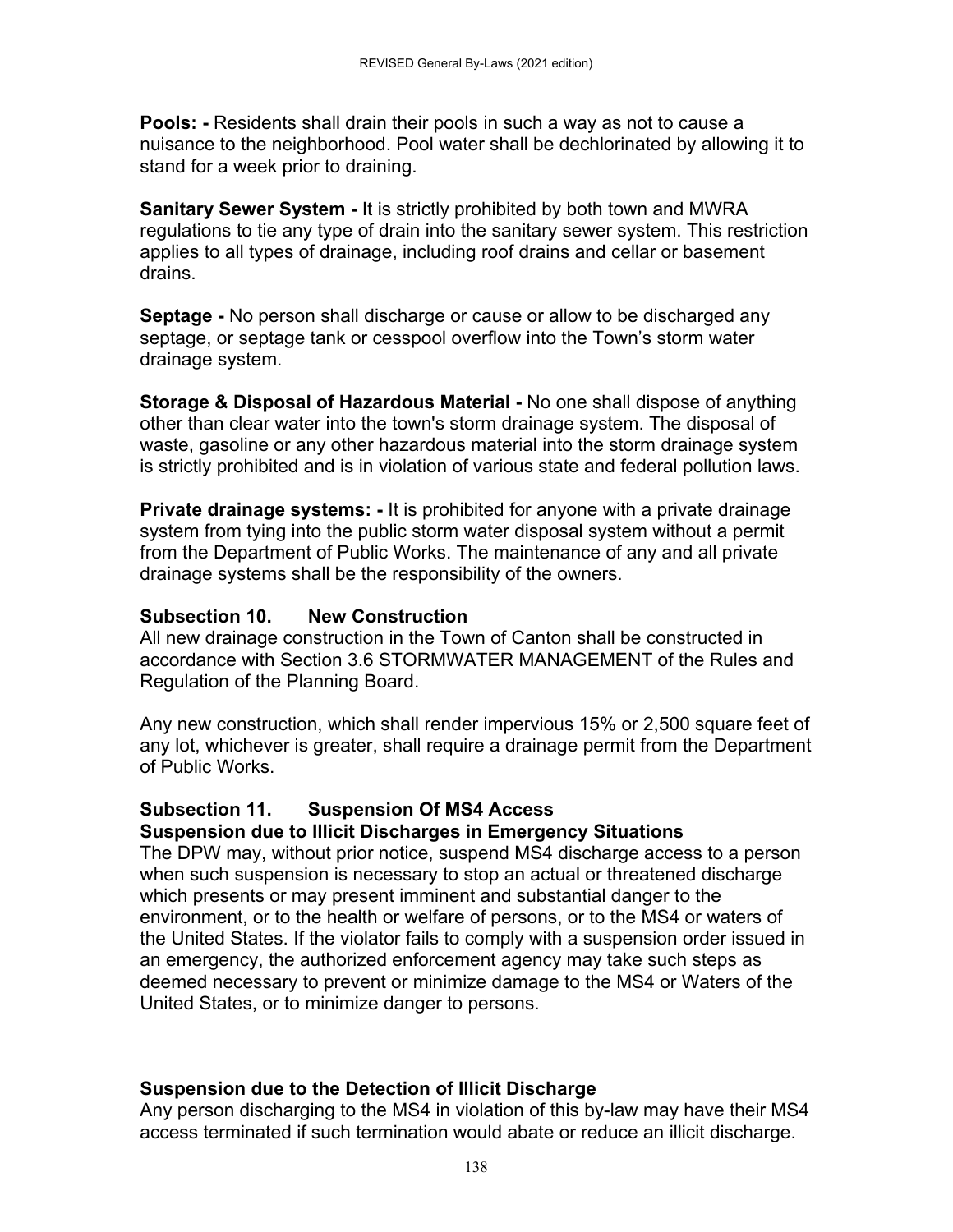The authorized enforcement agency will notify a violator of the proposed termination of its MS4 access. The violator may petition the authorized enforcement agency for a reconsideration and hearing.

A person commits an offense if the person reinstates MS4 access to premises terminated pursuant to this Section, without the prior approval of the authorized enforcement agency.

# **Subsection 12. Industrial Or Construction Activity Discharges**

Any person subject to an industrial or construction activity NPDES storm water discharge permit shall comply with all provisions of such permit. Proof of compliance with said permit may be required in a form acceptable to the Department of Public Works prior to the allowing of discharges to the MS4.

# **Subsection 13. Monitoring Of Discharges Applicability.**

This section applies to all facilities that have storm water discharges associated with industrial activity, including construction activity.

# **Access to Facilities.**

The DPW shall be permitted to enter and inspect facilities subject to regulation under this by-law as often as may be necessary to determine compliance with this by-law. If a discharger has security measures in force which require proper identification and clearance before entry into its premises, the discharger shall make the necessary arrangements to allow access to representatives of the authorized enforcement agency.

Facility operators shall allow the DPW ready access to all parts of the premises for the purposes of inspection, sampling, examination and copying of records that must be kept under the conditions of an NPDES permit to discharge storm water, and the performance of any additional duties as defined by state and federal law.

The DPW shall have the right to set up on any permitted facility such devices as are necessary in the opinion of the authorized enforcement agency to conduct monitoring and/or sampling of the facility's storm water discharge.

The DPW has the right to require the discharger to install monitoring equipment as necessary. The facility's sampling and monitoring equipment shall be maintained at all times in a safe and proper operating condition by the discharger at its own expense. All devices used to measure storm water flow and quality shall be calibrated to ensure their accuracy.

Any temporary or permanent obstruction to safe and easy access to the facility to be inspected and/or sampled shall be promptly removed by the operator at the written or oral request of the DPW and shall not be replaced. The costs of clearing such access shall be borne by the operator.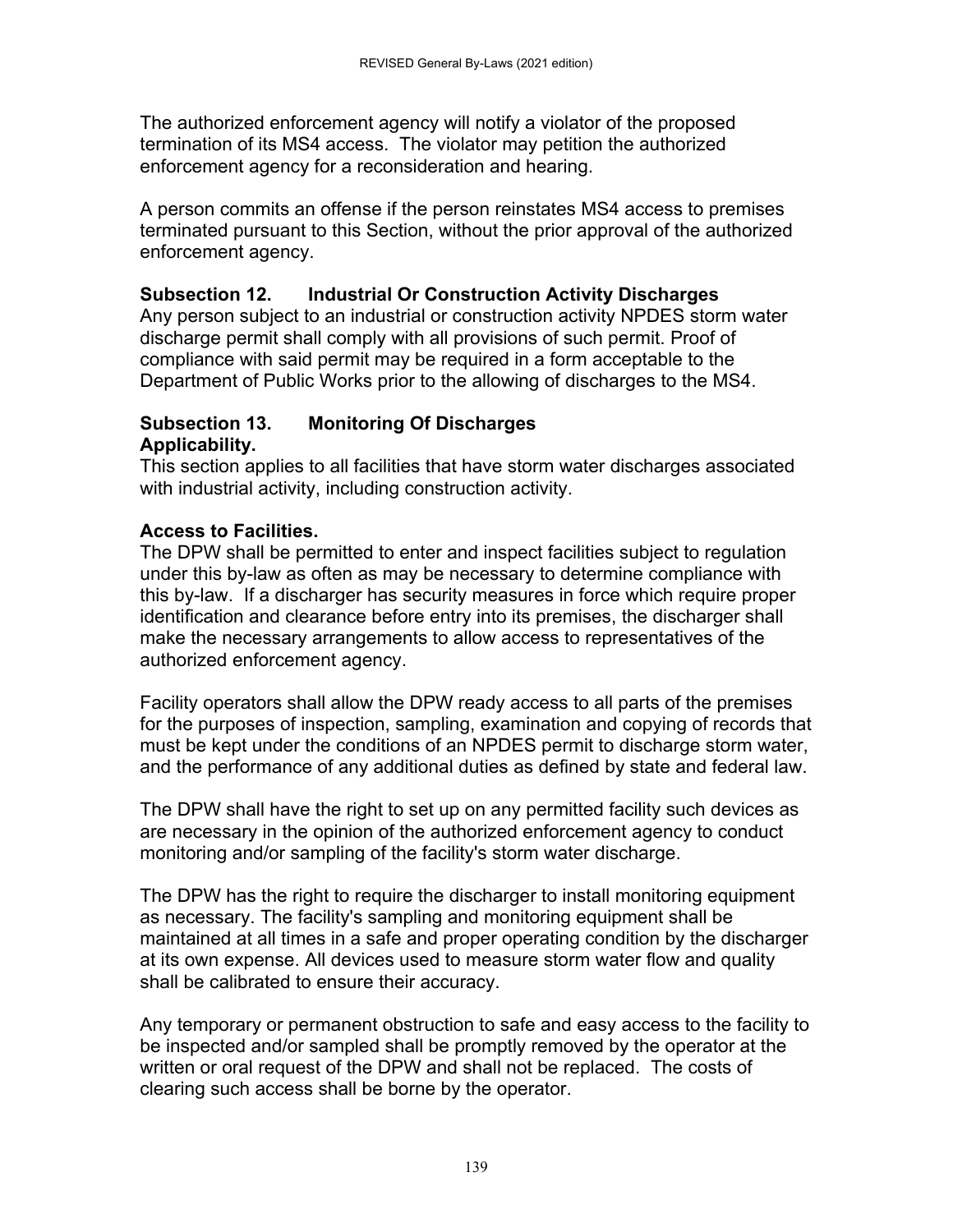Unreasonable delays in allowing the DPW access to a permitted facility is a violation of a storm water discharge permit and of this by-law. A person who is the operator of a facility with a NPDES permit to discharge storm water associated with industrial activity commits an offense if the person denies the authorized enforcement agency reasonable access to the permitted facility for the purpose of conducting any activity authorized or required by this by-law.

If the DPW has been refused access to any part of the premises from which storm water is discharged, and he/she is able to demonstrate probable cause to believe that there may be a violation of this by-law, or that there is a need to inspect and/or sample as part of a routine inspection and sampling program designed to verify compliance with this by-law or any order issued hereunder, or to protect the overall public health, safety, and welfare of the community, then the authorized enforcement agency may seek issuance of a search warrant from any court of competent jurisdiction.

# **Subsection 14. Requirement To Prevent, Control, And Reduce Storm Water Pollutants By The Use Of Best Management Practices**

The DPW will adopt requirements identifying Best Management Practices for any activity, operation, or facility, which may cause or contribute to pollution or contamination of storm water, the storm drain system, or waters of the U.S. The owner or operator of a commercial or industrial establishment shall provide, at their own expense, reasonable protection from accidental discharge of prohibited materials or other wastes into the municipal storm drain system or watercourses through the use of these structural and non-structural BMPs. Further, any person responsible for a property or premise, which is, or may be, the source of an illicit discharge, may be required to implement, at said person's expense, additional structural and non-structural BMPs to prevent the further discharge of pollutants to the municipal separate storm sewer system. Compliance with all terms and conditions of a valid NPDES permit authorizing the discharge of storm water associated with industrial activity, to the extent practicable, shall be deemed compliance with the provisions of this section. These BMPs shall be part of a storm water pollution prevention plan (SWPP) as necessary for compliance with requirements of the NPDES permit.

# **Subsection 15. Watercourse Protection**

Every person owning property through which a watercourse passes, or such person's lessee, shall keep and maintain that part of the watercourse within the property free of trash, debris, excessive vegetation, and other obstacles that would pollute, contaminate, or significantly retard the flow of water through the watercourse. In addition, the owner or lessee shall maintain existing privately owned structures within or adjacent to a watercourse, so that such structures will not become a hazard to the use, function, or physical integrity of the watercourse.

# **Subsection 16. Notification Of Spills**

Notwithstanding other requirements of law, as soon as any person responsible for a facility or operation, or responsible for emergency response for a facility or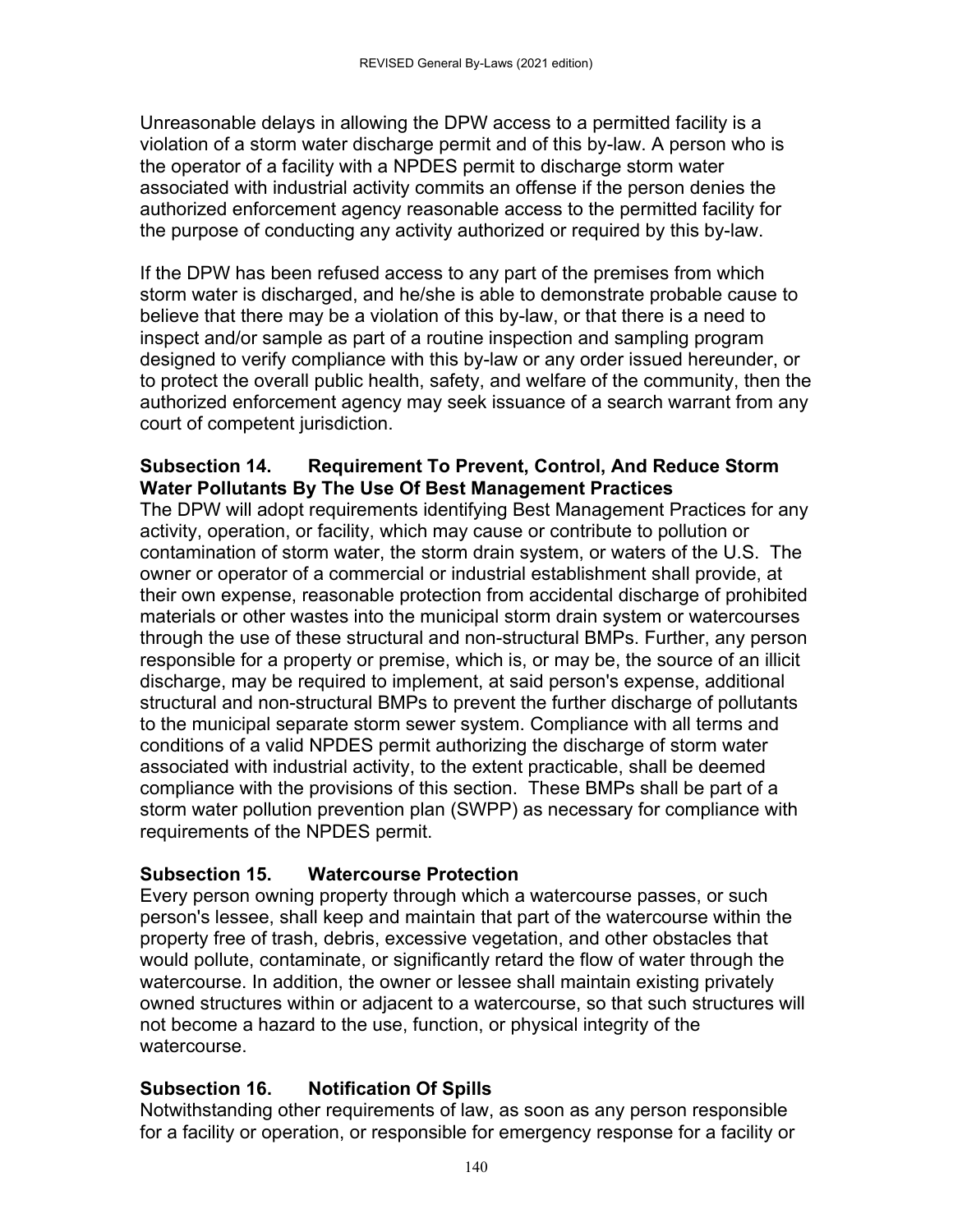operation has information of any known or suspected release of materials which are resulting or may result in illegal discharges or pollutants discharging into storm water, the storm drain system, or water of the U.S. said person shall take all necessary steps to ensure the discovery, containment, and cleanup of such release. In the event of such a release of hazardous materials said person shall immediately notify emergency response agencies of the occurrence via emergency dispatch services. In the event of a release of non-hazardous materials, said person shall notify the authorized enforcement agency in person or by phone or facsimile no later than the next business day. Notifications in person or by phone shall be confirmed by written notice addressed and mailed to the DPW within three business days of the phone notice. If the discharge of prohibited materials emanates from a commercial or industrial establishment, the owner or operator of such establishment shall also retain an on-site written record of the discharge and the actions taken to prevent its recurrence. Such records shall be retained for at least three years.

### **Subsection 17. Special Provisions In General**

For commercial and industrial uses, to the extent feasible, run-off from impervious surfaces shall be recharged on site by diverting runoff toward areas covered with vegetation for surface infiltration. Such run-off shall not be discharged directly to rivers, streams or other surface water bodies. Subsurface infiltration shall be used only where other methods are infeasible and shall be preceded by oil, grease and sediment traps, to facilitate removal of any contaminates. All recharge areas shall be permanently maintained in full working order by the owner(s).

# **Commercial cleaners:**

It is prohibited for commercial home cleaners, rug cleaners, car washes, etc., to dispose of their wastewater into the storm water system.

# **Dumpsters:**

Areas around dumpsters shall be bermed and drained to a central catchbasin, which shall be equipped with an oil interceptor approved by the Department of Public Works.

# **Fertilizer storage:**

The outdoor storage of salt, de-icing material, pesticides or herbicides is prohibited. The commercial storage of fertilizers and other soil conditioners shall be within structures designed to prevent the generation and escape of contaminated run-off or leachate.

# **Stables, (etc.):**

Any stable, feedlot, kennel or resident who houses more than four farm animals shall provide for the pretreatment of all run-off from the property as approved by the Select Board. All permanent animal manure storage areas shall be covered and/or contained to prevent the generation and escape of contaminated run-off or leachate.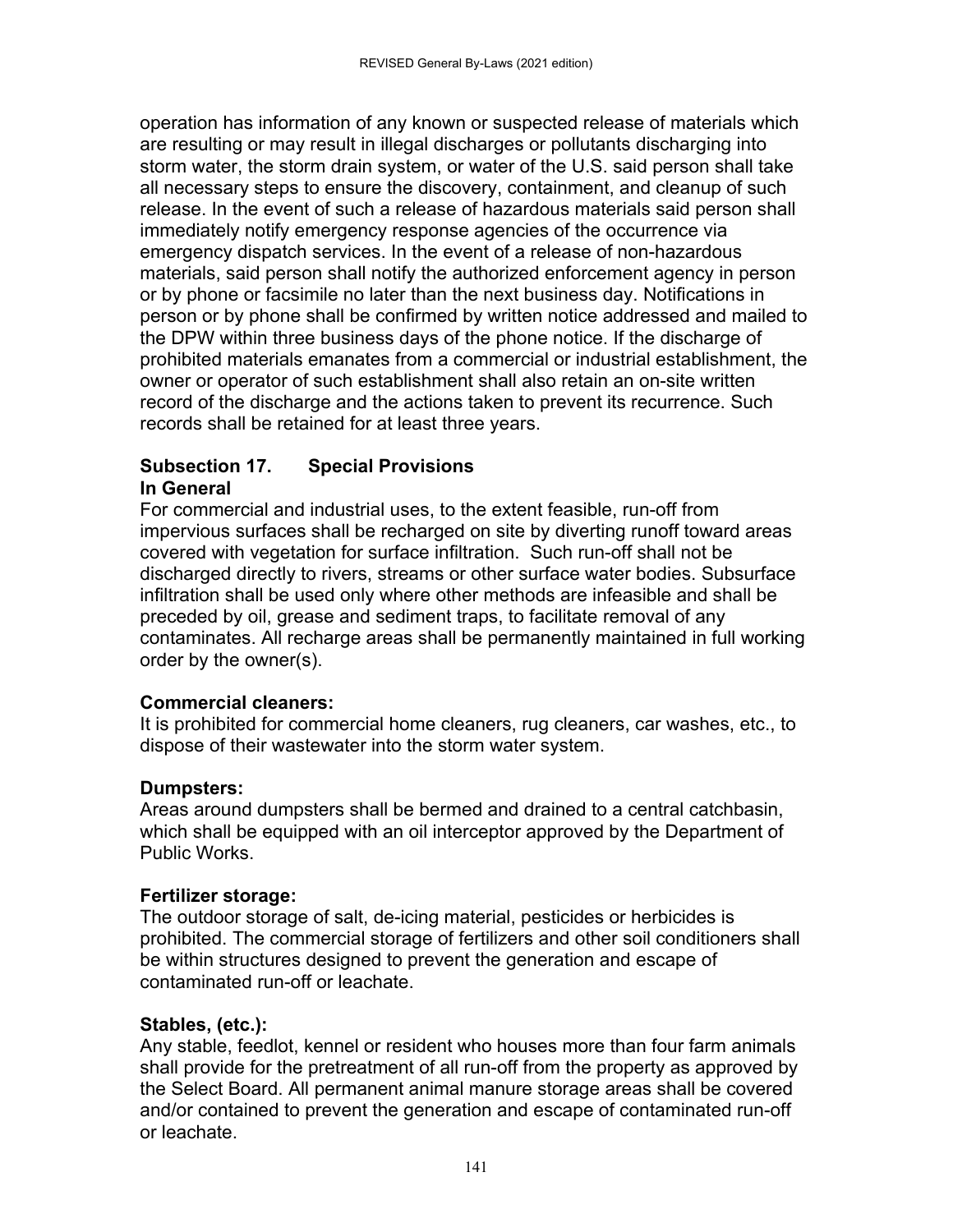# **Vehicular storage:**

Any area where more than six (6) vehicles are stored or parked for a period of more than one week shall be drained to catchbasins equipped with oil interceptors.

## **Subsection 18. Enforcement Notice of Violation.**

Whenever the DPW finds that a person has violated a prohibition or failed to meet a requirement of this by-law, the authorized enforcement agency may order compliance by written notice of violation to the responsible person. Such notice may require without limitation:

(a) The performance of monitoring, analyses, and reporting;

(b) The elimination of illicit connections or discharges;

(c) That violating discharges, practices, or operations shall cease and desist;

(d) The abatement or remediation of storm water pollution or

contamination hazards and the restoration of any affected property; and

(e) Payment of a fine to cover administrative and remediation costs; and

(f) The implementation of source control or treatment BMPs.

If abatement of a violation and/or restoration of affected property is required; the notice shall set forth a deadline within which such remediation or restoration must be completed. Said notice shall further advise that, should the violator fail to remediate or restore within the established deadline, the work will be done by a designated governmental agency or a contractor and the expense thereof shall be charged to the violator.

# **2. Appeal of Notice of Violation**

Any person receiving a Notice of Violation may appeal the determination of the authorized enforcement agency. The notice of appeal must be received within 30 days from the date of the Notice of Violation. Hearing on the appeal before the appropriate authority or their designee shall take place within 30 days from the date of receipt of the notice of appeal. The decision of the municipal authority or their designee shall be final.

# **3. Enforcement Measures After Appeal**

If the violation has not been corrected pursuant to the requirements set forth in the Notice of Violation, or, in the event of an appeal, within 30 days the decision of the Department of Public Works upholding the decision of the authorized enforcement agency, then representatives of the authorized enforcement agency shall enter upon the subject private property and are authorized to take any and all measures necessary to abate the violation and/or restore the property. It shall be unlawful for any person, owner, agent or person in possession of any premises to refuse to allow the government agency or designated contractor to enter upon the premises for the purposes set forth above.

# **4. Cost of Abatement of the Violation**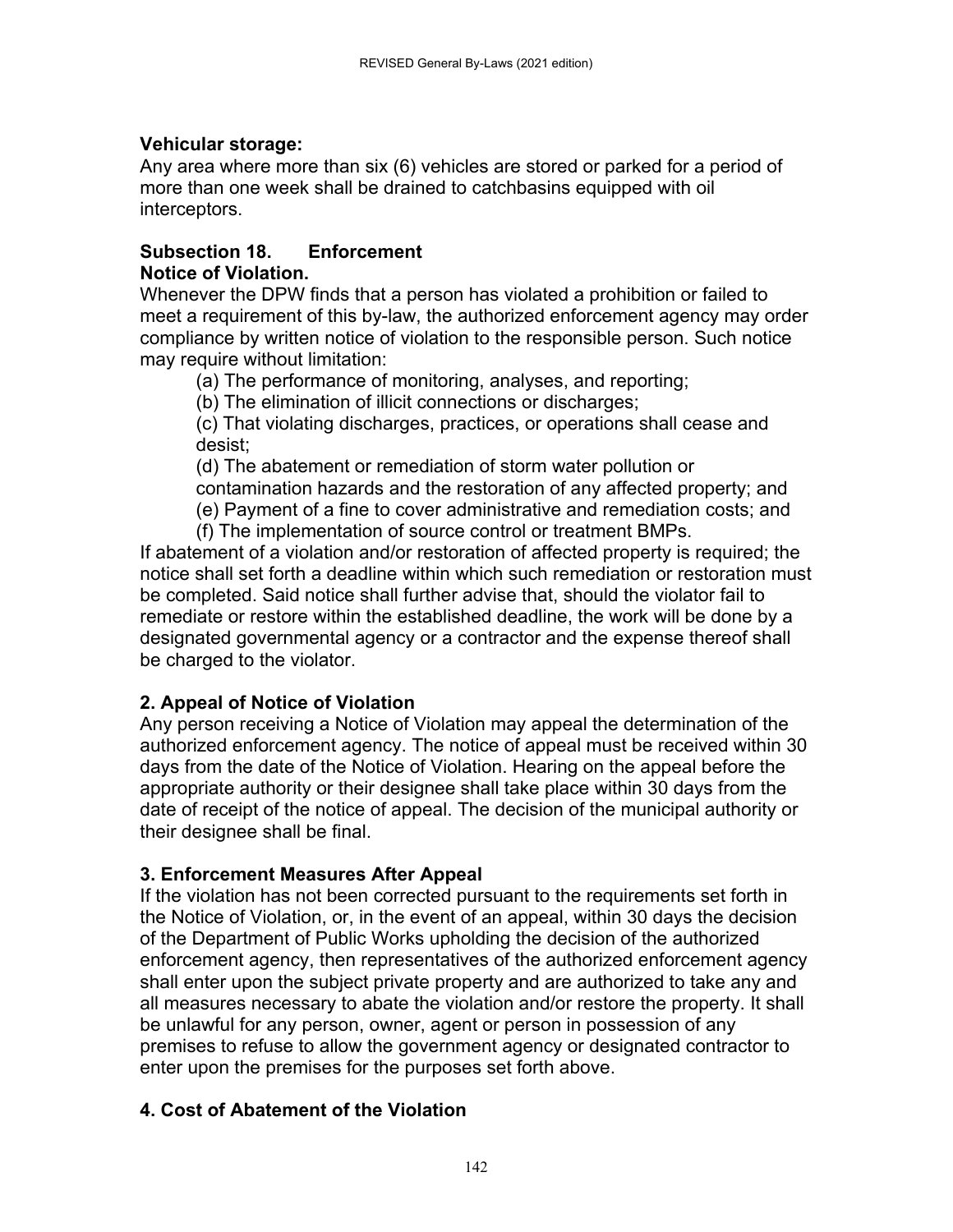Within 30 days after abatement of the violation, the owner of the property will be notified of the cost of abatement, including administrative costs. The property owner may file a written protest objecting to the amount of the assessment within 30 days. If the amount due is not paid within a timely manner as determined by the decision of the municipal authority or by the expiration of the time in which to file an appeal, the charges shall become a special assessment against the property and shall constitute a lien on the property for the amount of the assessment.

Any person violating any of the provisions of this article shall become liable to the city by reason of such violation. The liability shall be paid in not more than 12 equal payments. Interest shall be added to any balance which remains unpaid after such thirty-first day at the same rate as is provided in Section fifty-seven of Chapter fifty-nine of the General Laws.

## **5. Injunctive Relief**

It shall be unlawful for any person to violate any provision or fail to comply with any of the requirements of this by-law. If a person has violated or continues to violate the provisions of this by-law, the authorized enforcement agency may petition for a preliminary or permanent injunction restraining the person from activities which would create further violations or compelling the person to perform abatement or remediation of the violation.

### **6. Compensatory Action**

In lieu of enforcement proceedings, penalties, and remedies authorized by this by-law, the authorized enforcement agency may impose upon a violator alternative compensatory action such as storm drain stenciling, attendance at compliance workshops, creek cleanup, etc.

### **7. Violations Deemed a Public Nuisance**

In addition to the enforcement processes and penalties provided, any condition caused or permitted to exist in violation of any of the provisions of this by-law is a threat to public health, safety, and welfare, and is declared and deemed a nuisance, and may be summarily abated or restored at the violator's expense, and/or a civil action to abate, enjoin, or otherwise compel the cessation of such nuisance may be taken.

# **8. Criminal Prosecution**

Any person that has violated or continues to violate this by-law shall be liable to criminal prosecution to the fullest extent of the law, and shall be subject to a criminal penalty of \$300.00 dollars per violation per day.

The authorized enforcement agency may recover all attorneys' fees court costs and other expenses associated with enforcement of this by-law, including sampling and monitoring expenses.

# **9. Remedies Not Exclusive**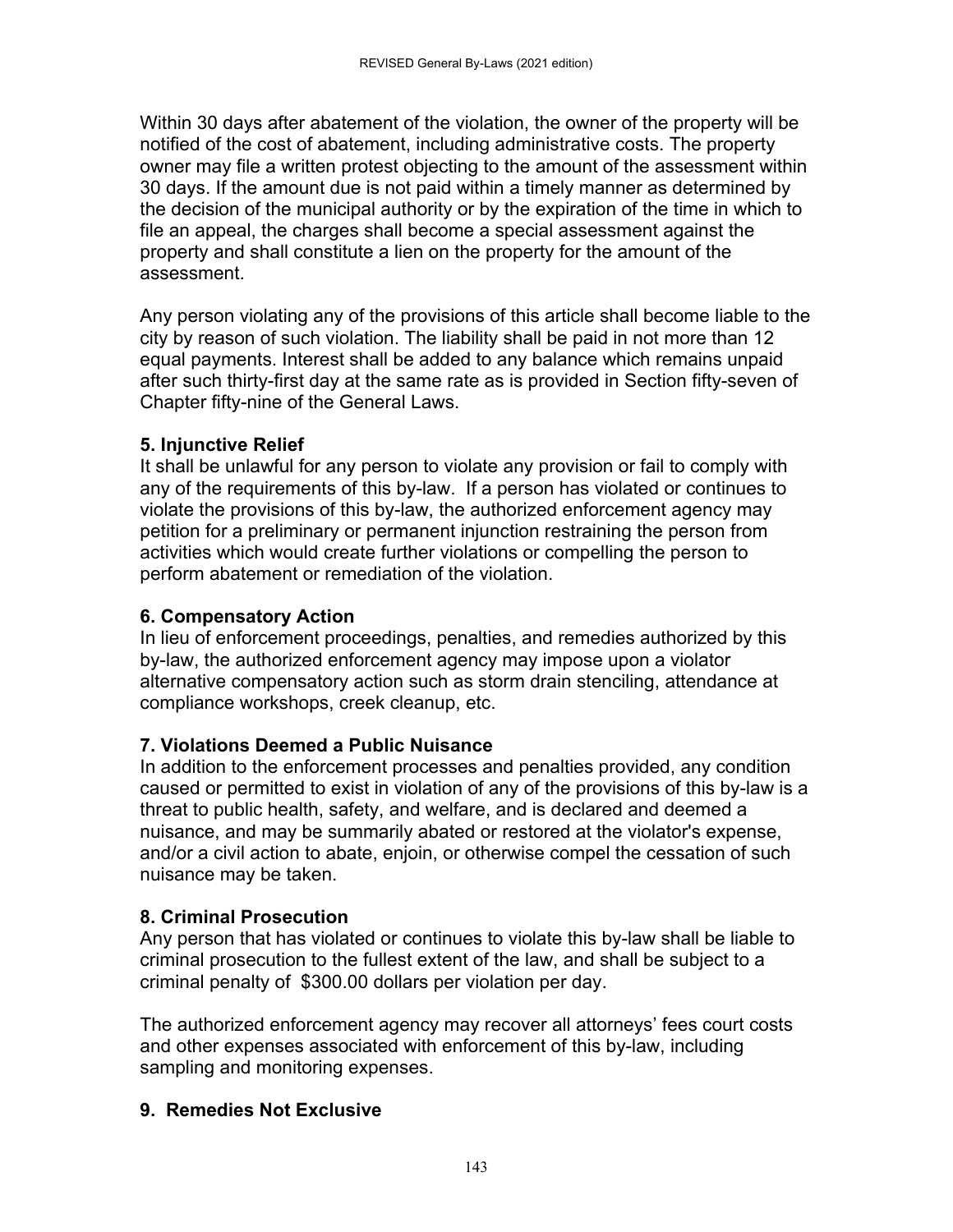The remedies listed in this by-law are not exclusive of any other remedies available under any applicable federal, state or local law and it is within the discretion of the authorized enforcement agency to seek cumulative remedies.

### **Subsection 19. Penalties**

Any person or entity who violates this by-law shall be liable to the Town in the amount of \$50.00 for the first day, and \$50.00 for each day thereafter during which such violation shall continue. Each separate instance of noncompliance following the issuance of any warning or citation pursuant to this section shall constitute a separate violation.

#### **Subsection 20. Transitional Provisions Implementation of special provisions:**

Residents and owners of commercial establishments shall have one year from the effective date of this by-law for the implementation of the regulations under the special provisions above.

# **Section 17. Mapping Commission 16-17**

(a) Establishment – There is hereby established a mapping commission for the purpose of developing or coordinating the development of comprehensive maps of Canton, including, but not limited to, parcel boundaries, location of utility lines, pipelines, and other structures, land use or items of geographic or geological interest.

(b) Composition, Term of Office – The Mapping Commission shall consist of Town Engineer within the Department of Public Works, the Town Planner, the GIS Coordinator, and the Information Systems Manager who shall serve by virtue of their office as members of the Mapping Commission.

(c) Powers and Duties – The Mapping Commission shall: (1) develop and administer programs relating to mapping of the community; (2) advise, assist and cooperate with state, regional and federal agencies in developing appropriate programs and policies relating to such mapping; (3) apply for, receive, expend, represent and act on behalf of the town in connection with federal grants, grant programs or reimbursements or private grants; (4) accept gifts, grants, bequests and devises from any source, whether public or private, for the purpose of assisting in the discharge of its duties; (5) seek to coordinate the activities of governmental and private bodies organized for similar purposes. The Mapping Commission shall seek to coordinate all mapping efforts in Canton in order that duplicative efforts be minimized. The Mapping Commission may offer for sale any products of its efforts, including maps, reports or other materials. The Mapping Commission shall have all of the other powers and duties as are given to such commissions in Section 8K of Chapter 40 of the General Laws, or otherwise.

 16-17 Inserted under article 47, ATM May13, 2002. Amended under article 22, ATM May 13, 2019.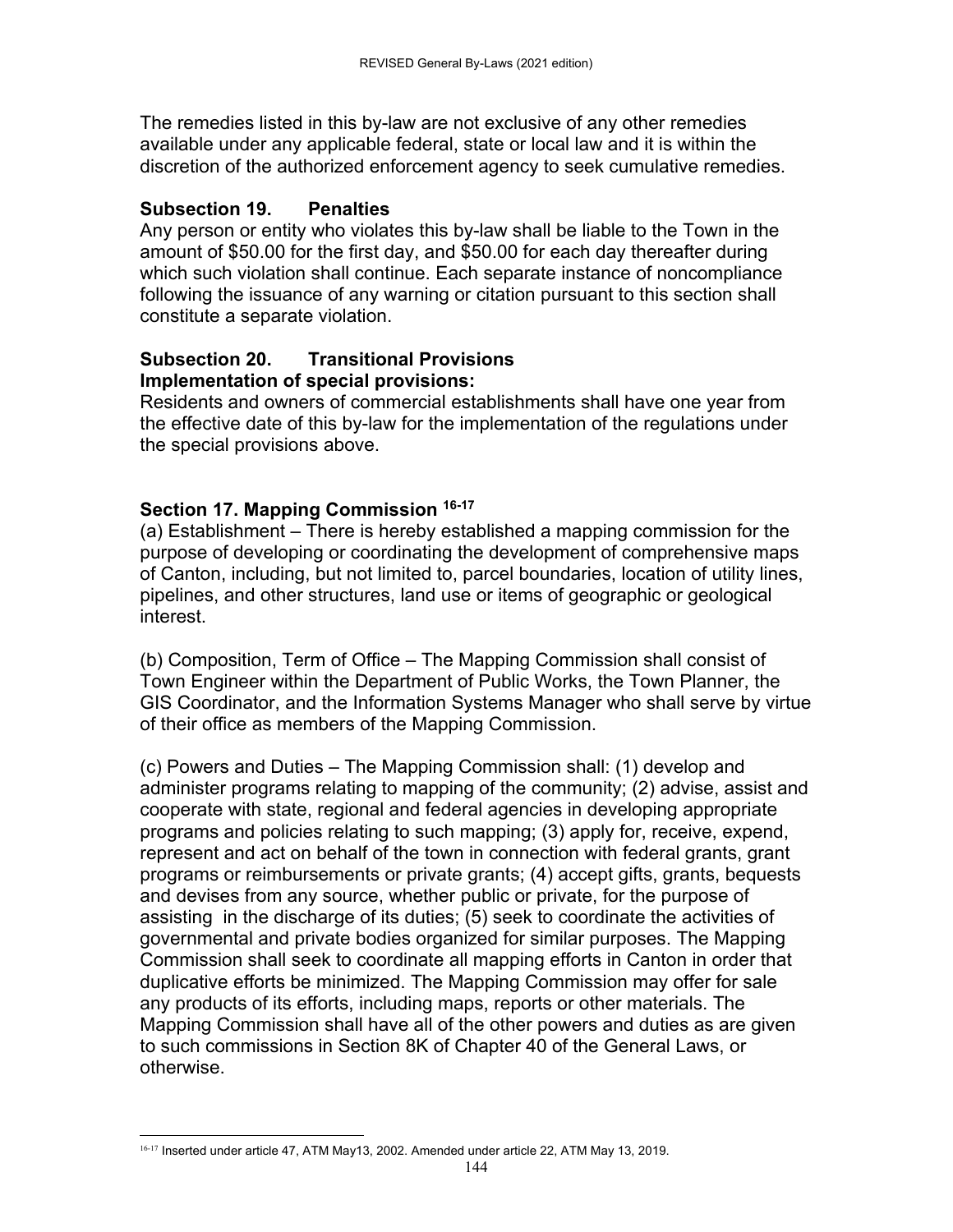#### Section 18. Title 5 Restrictions<sup>16-18</sup>

The Town's Board of Health may, in specific cases as the Board of Health deems necessary, require, approve, accept, file, record and enforce covenants and restrictions related to real property, arising from the requirements, implementation or enforcement of Title 5 of the State Environmental Code (310 CMR 15.000, et seq., as the same may be amended), including but not limited to the siting, construction, grading, installation, upgrade, expansion and/or alteration of on-site sewage treatment and disposal systems and for the transport and disposal of septage.

## **Section 19. Community Preservation Committee16-19**

19.1 The Community Preservation Committee is established consisting of nine voting members pursuant to G. L. Chapter 44 B.

 19.2 The Community Preservation Committee shall be appointed by the Select Board and consist of one member each from the:

 19.2.1 Conservation Commission as designated by the Conservation Commission, Historical Commission as designated by the Historical Commission and Planning Board as designated by the Planning Board for an initial term of three years and thereafter for a term of three years;

 19.2.2 Recreation Commission as designated by the Recreation Commission and Housing Authority as designated by the Housing Authority and the Canton School Committee as designated by the Canton School Committee, for an initial term of two years and thereafter for a term of three years;

 19.2.3 Select Board as designated by the Select Board, Capital Planning Committee as designated by the Capital Planning Committee and one community member, appointed for an initial term of one year and thereafter for a term of three years.

 19.3 The Community Preservation Commission shall study the needs, possibilities, and resources of the Town regarding community preservation. The Committee shall consult with existing municipal boards and hold one or more public informational hearings yearly on the needs, possibilities and resources of the Town regarding community preservation. Notice of these public hearings shall be posted publicly and published for each of two weeks preceding a hearing in a newspaper of general circulation in the Town.

 19.4 The Community Preservation Committee shall make recommendations to the Town Meeting for the acquisition, creation and preservation of open space; for the acquisition, preservation, rehabilitation and restoration of historic resources; for the acquisition, creation and preservation of land for recreational use; for the creation, preservation and support of community

 16-18 Inserted under article 16, ATM 2006.

<sup>16-19</sup> Inserted under article 29, ATM 2006.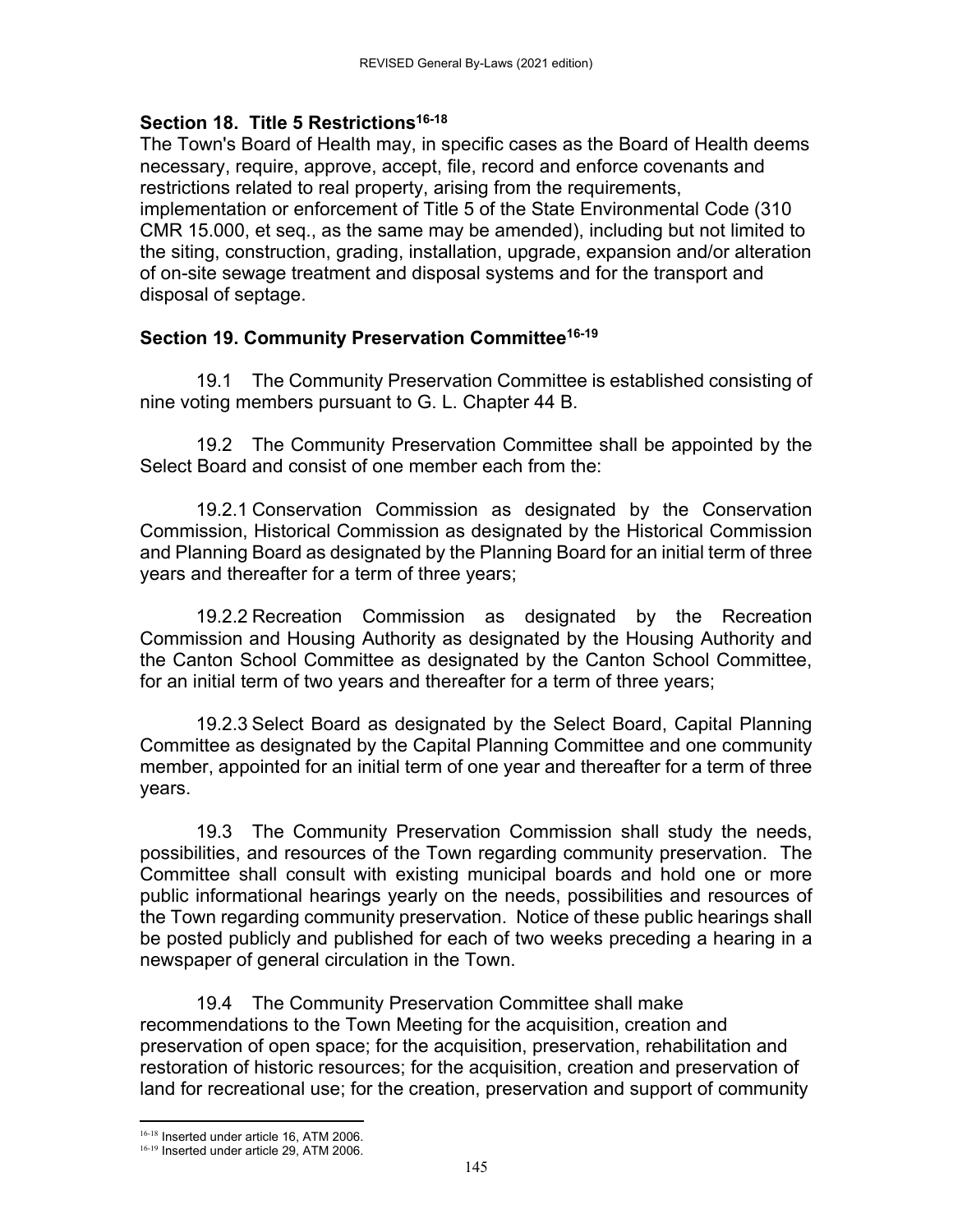housing; and for the rehabilitation or restoration of open space, land for recreational use and community housing that is acquired or created as provided in G.L. Chapter 44 B. With respect to community housing, the Community Preservation Committee shall recommend, wherever possible, the reuse of existing buildings or construction of new buildings on previously developed sites.

19.5 The Community Preservation Committee may include in its recommendation to the Town Meeting a recommendation to set aside for later spending funds for specific purposes consistent with the Community Preservation Act.

19.6 The Community Preservation Committee shall not meet or conduct business without the presence of a quorum. A majority of the members of the Community Preservation Committee shall constitute a quorum. The Community Preservation Committee shall approve its actions by majority vote. Recommendations to the Town Meeting shall include their anticipated costs.

### **Section 20. Temporary Fire Watch Patrols<sup>16-20</sup>**

A. Purpose: In order to avoid relocating persons from or evacuation of, any building, structure, place of business, place of habitation or vacant or abandoned building or structure which in the judgment of the Chief of the Canton Fire Department or is imminently dangerous or presents the existence of conditions likely to cause fire or explosion, the Chief of the Canton Fire Department may order the owner, agent, or manager of such a building, structure, business or place of habitation to provide a temporary fire watch patrol if the Chief of the Canton Fire Department determines a reasonable level of fire or life safety may be obtained by the implementation of such an Order.

#### B. Rules and Regulations:

(1) The temporary fire watch personnel necessary to comply with any Order issued pursuant to subpart A of this section of the By-laws shall be specially trained in fire prevention and in the use of fire extinguishers and occupant hose lines, in sounding building fire alarms, in understanding the particular fire safety situation of public education purposes, be able to instantly communicate with fire alarm office by radio, and remain alert and undistracted during their assigned hours.

(2) The owner of any building, structure, place of business, place of habitation or vacant or abandoned building or structure shall be responsible for any and all costs associated with the temporary fire watch patrol.

C. Appeal: Any person aggrieved by the issuance of an Order pursuant to subpart A of this section of the By-laws may file with the Select Board with a copy to the Chief of the Canton Fire Department of a notice of appeal within thirty days (30) after issuance of such Order. In the event of such an appeal, the Select Board shall promptly hear such appeal and may affirm or deny the appeal, or

<sup>16-20</sup> Inserted under article 29, ATM 2007, as approved by Attorney General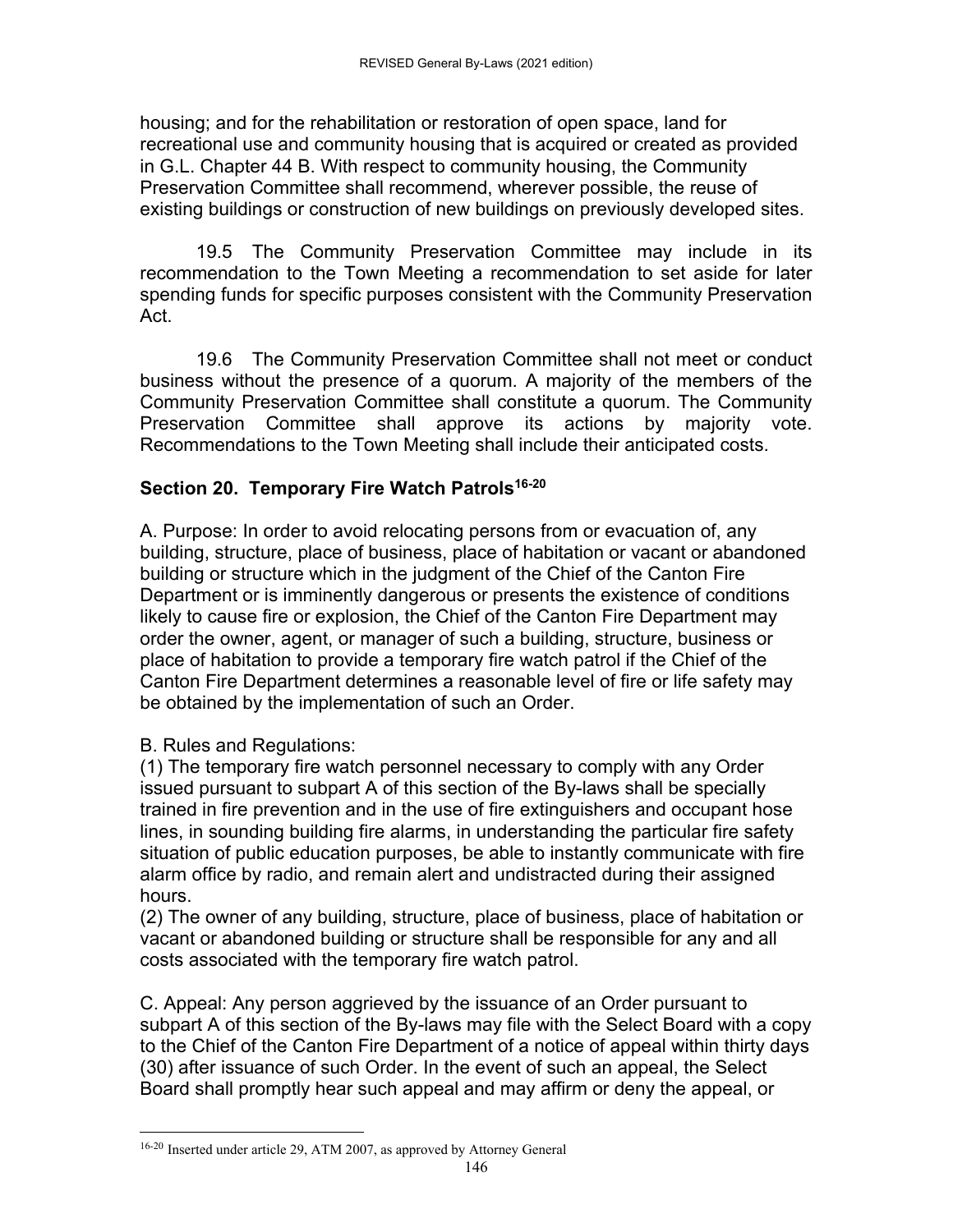may remand the appeal back to the Chief of the Canton Fire Department for further investigation.

D. Enforcement: If the owner fails to comply with the Order issued pursuant to subpart A of this section of the By-laws, then the Chief of the Canton Fire Department may deploy Fire Department personnel or make other arrangements to provide personnel sufficient to perform the requirements of any such Order at the expense of the property owner, who shall be billed monthly by the Fire Department for the costs thereof for so long as the property owner continues to fail to provide their own personnel meeting the training requirements of subpart B(1) of this section of the By-laws, to perform such requirements of the Order, until the first to occur of the property owners compliance with the Order or the Order expiration or termination of the Order. In addition, if such Order issued pursuant to subpart A of this section of the By-law is not obeyed, the Chief of the Fire Department may seek a court order requiring compliance with such Order.

E. Penalties: If the billings issued by the Fire Department to the property owner for costs incurred by the town pursuant to subpart D of this section of the By-law are not reimbursed to the Town, such nonreimbursed billings shall constitute a "municipal charges lien" in accordance with G. L. Ch. 40, upon the property upon which the temporary fire watch patrol was provided.

# **Section 21. Scenic Road By-Law16-21**

1.0 Introduction/Purpose

A. The Town of Canton has designated certain roads in the Town as scenic roads pursuant to M.G.L. c. 40 Section 15C.

B. The purpose of this Scenic Road By-law is to establish penalties and enforcement procedures for unauthorized cutting, or removal of Scenic Road Trees and unauthorized tearing down or destruction of stone walls, or portions thereof.

# 2.0 Definitions

As used in this Scenic Road By-law, the following words shall have the following meanings.

A. Scenic Road Tree: any tree greater than one and one half inches in diameter one foot from the ground within a scenic road or on the boundaries thereof.

# 3.0 Proscribed Activities

A. Any repair, maintenance, reconstruction, or paving work done with respect to any scenic road in the Town shall not involve or include the cutting, or removal of any Scenic Road Tree in whole or in part, or the tearing down or destruction of a stone wall, or portion thereof, except with the prior written consent of the Planning Board after a public hearing.

 16-21 Inserted under article 20, ATM 2007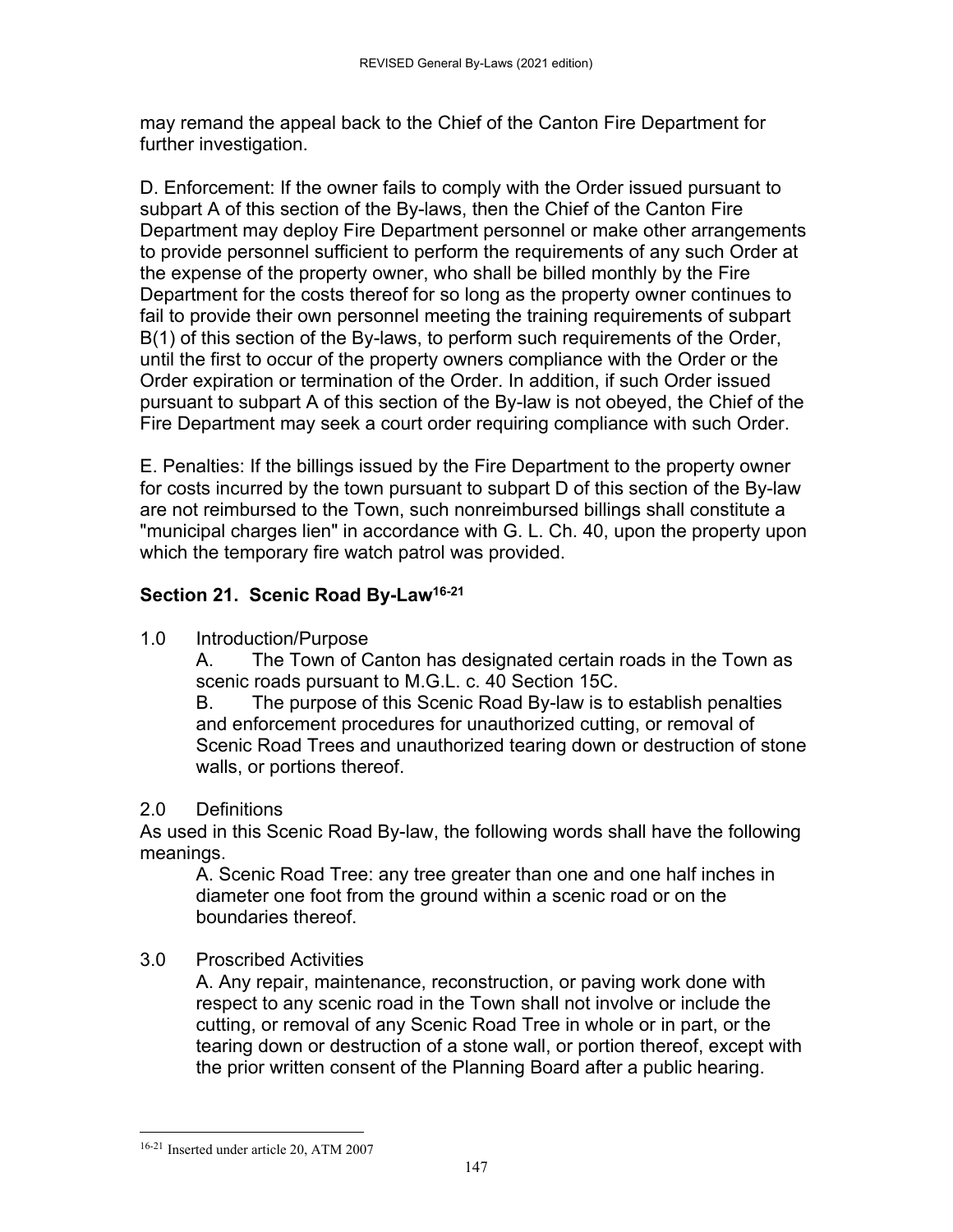#### 4.0 Penalties

A. Any violation of Section 3.A of this Scenic Road By-law shall be punished by a fine of three hundred dollars (\$300.00). B. Each violation of Section 3.A of this Scenic Road By-law shall constitute a separate offense.

5.0 Rules and Regulations A. The Planning Board may adopt rules and regulations after a public hearing to further implement this By-law.

#### 6.0 Enforcement

A. The Planning Board and its agents, the Tree Warden or the Tree Wardens deputy and any officer with police powers may issue enforcement orders directing compliance with this Scenic Road By-law and may undertake any other enforcement action authorized by law. B. The Planning Board and its agents and the Tree Warden and the Tree Wardens deputy may enforce this Scenic Road By-law without limitation by a civil action for injunctive relief filed in a court of competent jurisdiction. C. Non-criminal Disposition

1. This Scenic Road By-law may be enforced without limitation through non-criminal disposition pursuant to M.G.L.c.40 Section 21D.

2. The Planning Board, its agent, the Tree Warden and the Tree Wardens deputy are hereby designated as the enforcing persons for such non-criminal disposition.

D. Nothing in this Scenic Road By-law shall preclude its enforcement by any lawful means not stated herein.

### **Section 22. Excavation and Trench Safety16-22**

### **Purpose.**

The purpose of this chapter is to establish reasonable standards to protect the safety of the citizens of the Town of Canton from the hazards inherent in trenches and to provide for penalties for individuals who violate any provision of this chapter.

### **(a) Authority, Fee.**

Pursuant to the provisions of MGL Ch. 82A, the regulations of the Department of Public Safety in conjunction with the Division of Occupational Safety as promulgated under 520 CMR 14.00 regarding excavation and trench safety are expressly incorporated into this bylaw by reference. A reasonable fee to defray the cost of administration incurred in the review and processing of permits under this chapter shall be established pursuant to MGL Ch. 40, s. 22F and Ch. 82A, s. 2.

 16-22 Inserted under article 39, ATM April 29, 2009.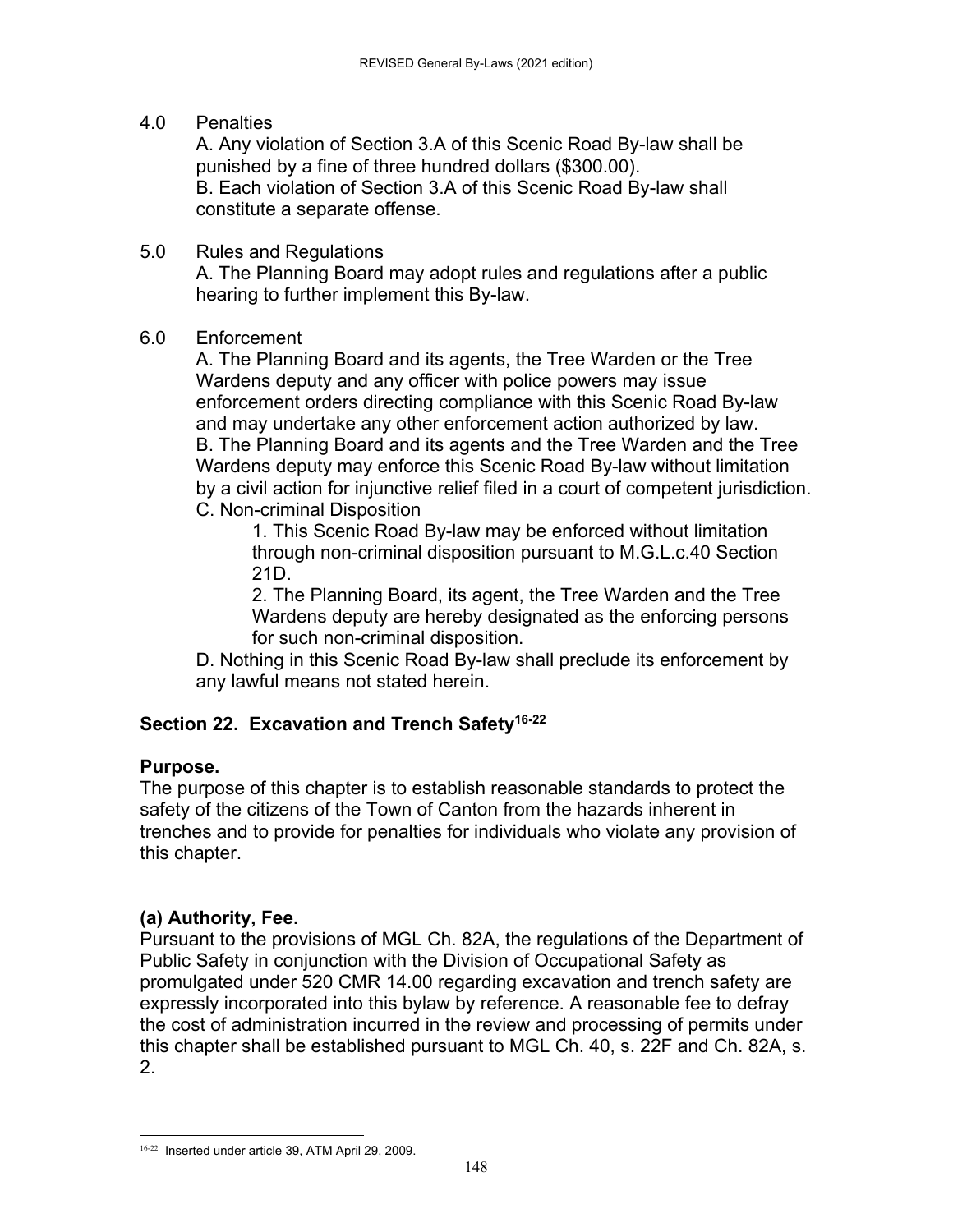# **(b) Permitting Authority.**

The Director of the Department of Public Works or the Director's designee shall serve as the "Permitting Authority" for excavations to take place on both property that is owned or controlled by a public agency or that a public agency otherwise has a property interest in, including but not limited to an easement, and for excavations to take place on privately owned land. The Director of the Department of Public Works or the Director's designee, acting as the Permitting Authority, may delegate some or all of the Directors authority under this chapter to the Building Inspector and the Fire Chief or the Fire Chief's designee.

# **(c) 28-4. Police Detail.**

In the event that the Permitting Authority becomes aware or is notified of an unattended trench during a time when the permit holder is unavailable, it may require a fire department detail to attend such unattended trench, that is unprotected by any means provided for in 250 CMR 14.00, to protect the general public, the cost of which shall be assessed to the permit holder.

## **(d) 128-5. Application.**

The provisions of this chapter shall apply to any excavator in the Town of Canton.

## **(e) 128-6. Violations.**

Any person violating this section shall be fined three hundred dollars (\$300.00) for each offense, each day constituting a separate offense. The enforcing persons for this bylaw shall be the Permitting Authority or Permitting Authority's designees and any one fire shift commander of the Town of Canton. Non-criminal disposition of violations shall be available to apply to violations pursuant to Article I, General Provisions, Section 2 of the By-Laws of the Town of Canton.

### **Section 23. Right-Of-Way16-23**

### **I. Preamble**

In partial fulfillment of the obligation to see to the prudential management of the Town's affairs and assets and in light of the continuing technological revolution in telecommunications, the recent passage of the Telecommunications Act of 1996 and the de-regulation of the electric and natural gas industries in the Commonwealth, the Town hereby establishes a comprehensive and fair system of regulation for all entities which desire to use the Town's Rights-of-Way.

### **II. Introduction**

The purpose and intent of this By-Law is to:

Provide the Town with accurate and current information concerning all facilities located in the Town's Rights-of-Way together with current information concerning entities owning or controlling the Facilities, and

 16-23 Inserted under article 28, ATM April 27, 2009.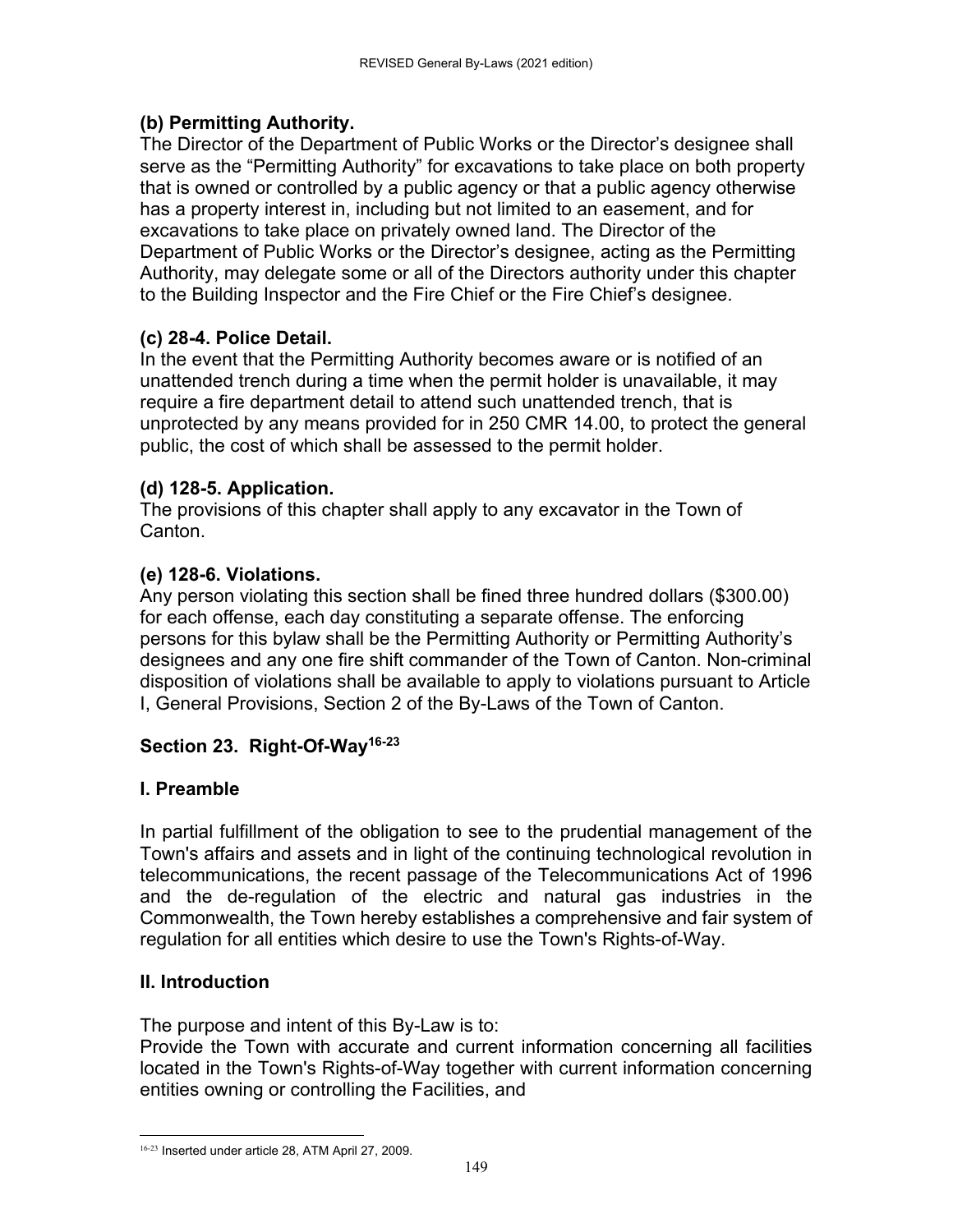a. Permit and manage reasonable access to the public Rights-of-Way on a competitively neutral basis, and

b. Manage Grants of Location in Public Ways and approve locations to insure that facilities in Rights-of Way do not incommode the public use of Rights-of-Way or endanger or interrupt navigation, and

c. Conserve the limited physical capacity of the Rights-of-Way held in public trust by the Town, and

d. Assure that the Town is appropriately compensated when its Rights-of-Ways are utilized by non-governmental entities, and

e. Assure that the Town's current and on-going costs of granting and regulating private access to and use of the public Right-of- Way are fully paid by the persons seeking such access and causing such costs, and

f. Assure that the Town can continue to fairly and responsibly protect the public health, safety and welfare.

This by-law is adopted in accordance with the authority granted, inter alia, by Amendment Article 89 to Article II of the Massachusetts Constitution, M.G.L. Chapter 43B section 13, M.G.L. Chapter 40 sections 4, 21 and 22F, and Chapter 85.

## **III. Definitions**

Applicant: Any person or entity, including without limitation implied, Public Utility, Telecommunications Carrier, Local Exchange Carrier or municipal department which owns or exercises general responsibility and control over any Facility.

Application: The written application on a form prescribed by the Awarding Authority executed by the Applicant together with a plan showing the location and details of the Facility in question and the Application Fee by which an Applicant or Co-Locator requests a Right-of-Way Permit.

Application Fee: A fifty dollar (\$50.00) non-refundable processing fee which shall accompany each application for a Right-of-Way Permit.

Attachment: Any device, apparatus, appliance, equipment, wire or cable or other thing including any Telecommunication Facility installed or proposed to be installed on or in any Existing Facility whether by Applicant or Co-Locator or proposed to be installed on any New Facility by Applicant or Co-Locator.

Awarding Authority: The Select Board of the Town of Canton which has authority to exercise the powers granted by this By-Law.

Co-Locator: Any person or entity other than Applicant who desires to use an Existing or New Facility.

Contractor: All officers or employees of Applicant or Co-Locator who perform or any person or entity engaged by or on behalf of Applicant or Co-Locator to perform construction, repair or maintenance work on Overhead or Underground Facilities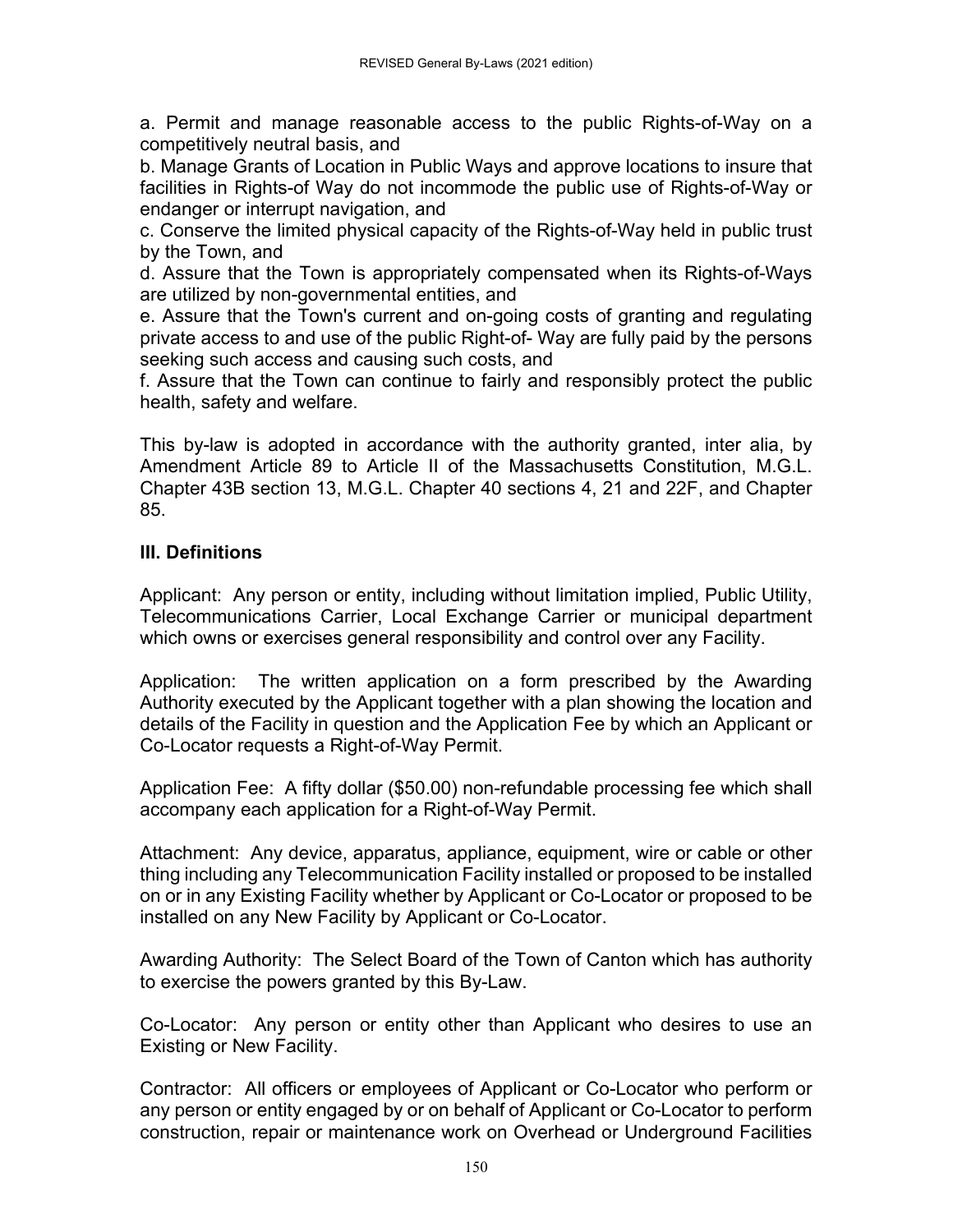owned by Applicant and permitted by the Awarding Authority which are located in the Right-of-Way. The Contractor for purposes of this By-Law and for all questions of liability in connection with any construction, repair or maintenance work on Overhead or Underground Facilities owned by Applicant which are located in the Right-of-Way shall be conclusively deemed an agent of Applicant or Co-Locator for whom Applicant or Co-Locator is fully responsible.

Default: The failure of the Permit Holder (including all Contractors or other agents of Permit Holder) (i) to pay when due any License Rental Payment, if any, (ii) to perform fully any covenant of the License or otherwise fail to comply with any provision of the License Agreement, the Right-of-Way Permit or the By-Law following ten days prior written notice to Licensee from Town (iii) to keep its Certificate of Insurance in full force and effect, or (iv) to provide the service that is outlined in its Application (except for interruptions in service due to Emergency Repair Work) for a period of six consecutive months.

DTE: The Massachusetts Department of Telecommunications and Energy created by Chapter 25 M.G.L. Effective Date: The date upon which this By-Law becomes effective.

Emergency Repair Work: Right-of-Way Work which must be commenced immediately to correct a hazardous condition in which the safety of the public is in imminent danger, such as a threat to life or health of the public or where immediate correction is required to maintain or restore essential Public Utility service.

Excess Capacity: The volume or capacity in any Existing Facility that is not being used or is not proposed to be used as part of a concrete plan for the future at the time that an Application is made for a Right-of-Way Permit by an Applicant or Co-Locator.

Existing Facility: An Overhead or Underground Facility which is in existence on the date of the Application for a Right-of-Way Permit.

Facility: Any Overhead or Underground Facility or Attachment thereto including without limitation any utility or other pipe, duct, line, pole, wire, cable, transmission line, conduit, pedestal, wave guide, dish, antenna electronic or other thing located or proposed to be located in, on, above, along, under or across a Right-of-Way.

FCC: Federal Communications Commission.

Grandfathered Facility: An Overhead or Underground Facility in existence on the Effective Date.

Grant of Location: Permission granted by the Awarding Authority of the Town to a Public Utility, in order to conduct its Regulated Activities, to locate poles, piers, abutments or conduits or attachments thereto or railway routes on, in, above, along, under or across a Public Way in accordance with the procedures set out in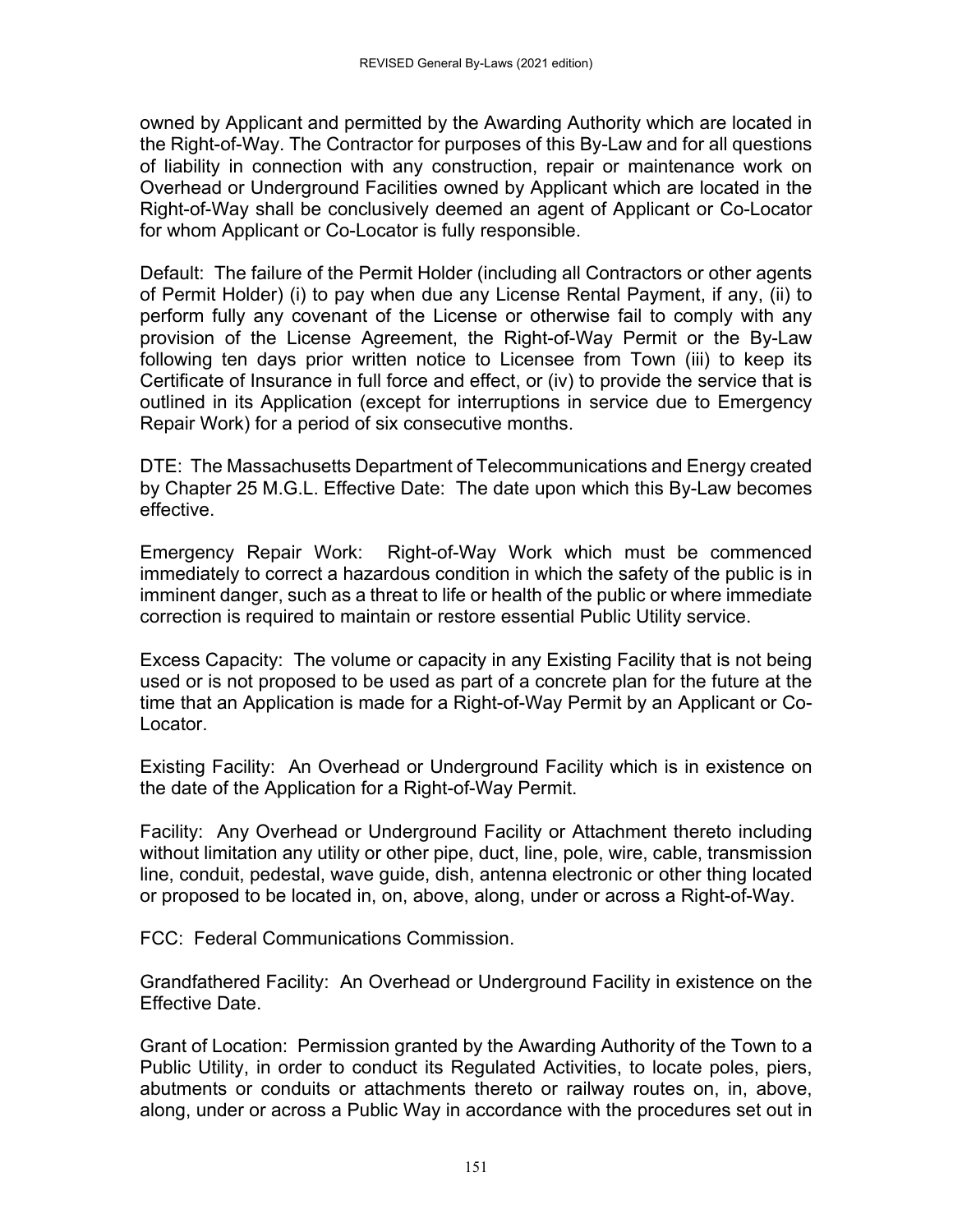M.G.L. Chapter 166 section 22, Chapter 161 section 70, Chapter 162 section 8 and with this By-Law.

Grant of Location Applicant: An Applicant or Co-Locator which is a Public Utility conducting a business described in section 21 of Chapter 166 of the Massachusetts General Laws.

Highway Superintendent: That individual, appointed or elected in accordance with Chapter 41, sections 1, 66 or 69E of the M.G.L.

Inspector of Wires: That individual appointed by the Town to fulfill the responsibilities set out in M.G.L. Chapter 166 section 32.

License Agreement: An Agreement between the Town and an Applicant owner of a Facility setting forth detailed contractual terms and obligations of the owner of a Facility and entered into incident to the grant of a Right-of-Way Permit.

License Rental Payment: The one-time or annual dollar amount to be paid by an Applicant to the Town, as the Town and an Applicant and/or Co-Locator may agree upon, if any, for the use of the Right-of-Way for an Overhead Facility or Underground Facility.

Licensed Contractor: A Contractor who holds a current and valid Public Works Construction License issued by the Awarding Authority.

Local Exchange Carrier: Every person or entity that directly or indirectly owns, controls, operates and manages plant, equipment or property within the Town used or to be used for the purpose of offering telephone service and which is licensed by the FCC and certified by the DTE under C. 159 M.G.L. as a local exchange carrier.

Measurable Interference: Interference as defined by FCC Regulations (47 C.FR) which affects the Telecommunications Services provided by a Permit Holder.

Modification: A material physical change to an Existing Facility such that its use or capacity is materially altered.

New Facility: An Overhead or Underground Facility or an Attachment that has not yet been constructed but that is proposed and described in an Application for a Right-of-Way Permit.

Normal Working Hours: 8:00 A.M. to 3:30 P.M., Monday through Friday, excluding holidays.

Overhead Facility: Any tower, Telecommunication Facility and Pole including Poles and Overhead Wires and Associated Overhead Structures including Attachments located or proposed to be located above the surface of the Right-of-Way including the underground supports and foundations for such facilities.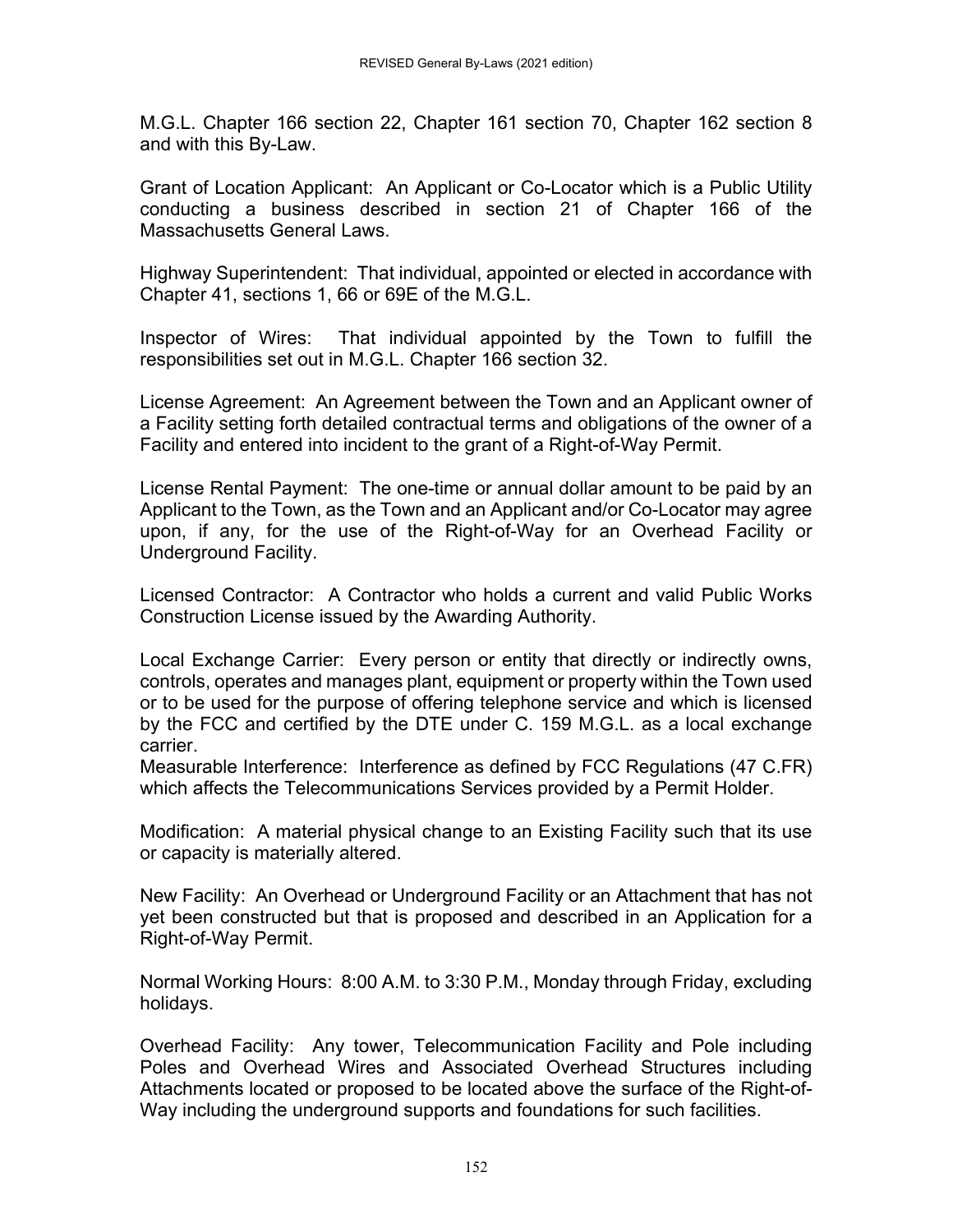Permit Holder: An Applicant or Co-Locator to whom a Right-of-Way Permit has been granted.

Permit Term: The period commencing on the date of filing of an Application and ending upon the revocation of a Right-of-Way Permit.

Planning Board: The Planning Board of the Town of Canton.

Pole or Poles and Overhead Wires and Associated Overhead Structures: poles, towers, supports, wires, conductors, guys, stubs, platforms, crossarms, braces, transformers, insulators, cut-outs, switches, communication 'circuits, appliances attachments, and appurtenances located above ground, upon, along or across any Public Way or private ways of the Town and used or useful in the transmission of intelligence by electricity or otherwise, or for the transmission of television signals, whether by electricity or otherwise, or for the transmission of electricity for lighting, heating or power, or for the construction or operation of a street railway or an electric railroad; provided, that said phrase shall not mean or include any of the following: poles, towers, overhead wires and associated overhead structures used exclusively in the transmission but not the distribution of electricity; poles used exclusively for police and fire alarm boxes or any similar municipal equipment installed under the supervision and to the satisfaction of the engineer of the municipality; wires (exclusive of supporting structures) crossing any portion of any underground utility district from which overhead wires have been prohibited, or connecting to buildings on the perimeter of such portion, when such wires originate in an area from which poles and overhead wires and associated overhead structures are not prohibited; overhead. wires attached to the exterior surface of a building by means of a bracket or other fixture and extending from one location on the same building or to an adjacent building without crossing any public Right-of-Way; radio antennas, their associate equipment and supporting structures used by a utility for furnishing communication services; and service terminals including transformers in pedestals above ground used to distribute electric or communication service in underground systems.

Pole Attachment: An Attachment which is a wire or cable for transmission of intelligence by telegraph, telephone or television, including cable television, or for the transmission of electricity for light, heat, or power or for the transmission of Telecommunications Services and any related device, apparatus, appliance or equipment installed upon any Pole or in any telegraph duct or conduit owned or controlled in whole or in part by one or more Public Utility.

Public Utility: A gas and electric company subject to M.G.L. Chapter 164, telephone and telegraph company subject to M.G.L. Chapter 166, cable TV company subject to M.G.L. Chapter .166A, water and aqueduct company subject to M.G.L. Chapter 165, or street railway subject to M.G.L. Chapter 161 or electric railroad subject to M.G.L. Chapter 162.

Public Utility Use: The use of a Facility by a Public Utility during the Permit Term in conducting its Regulated Activities but not including any non-Public Utility use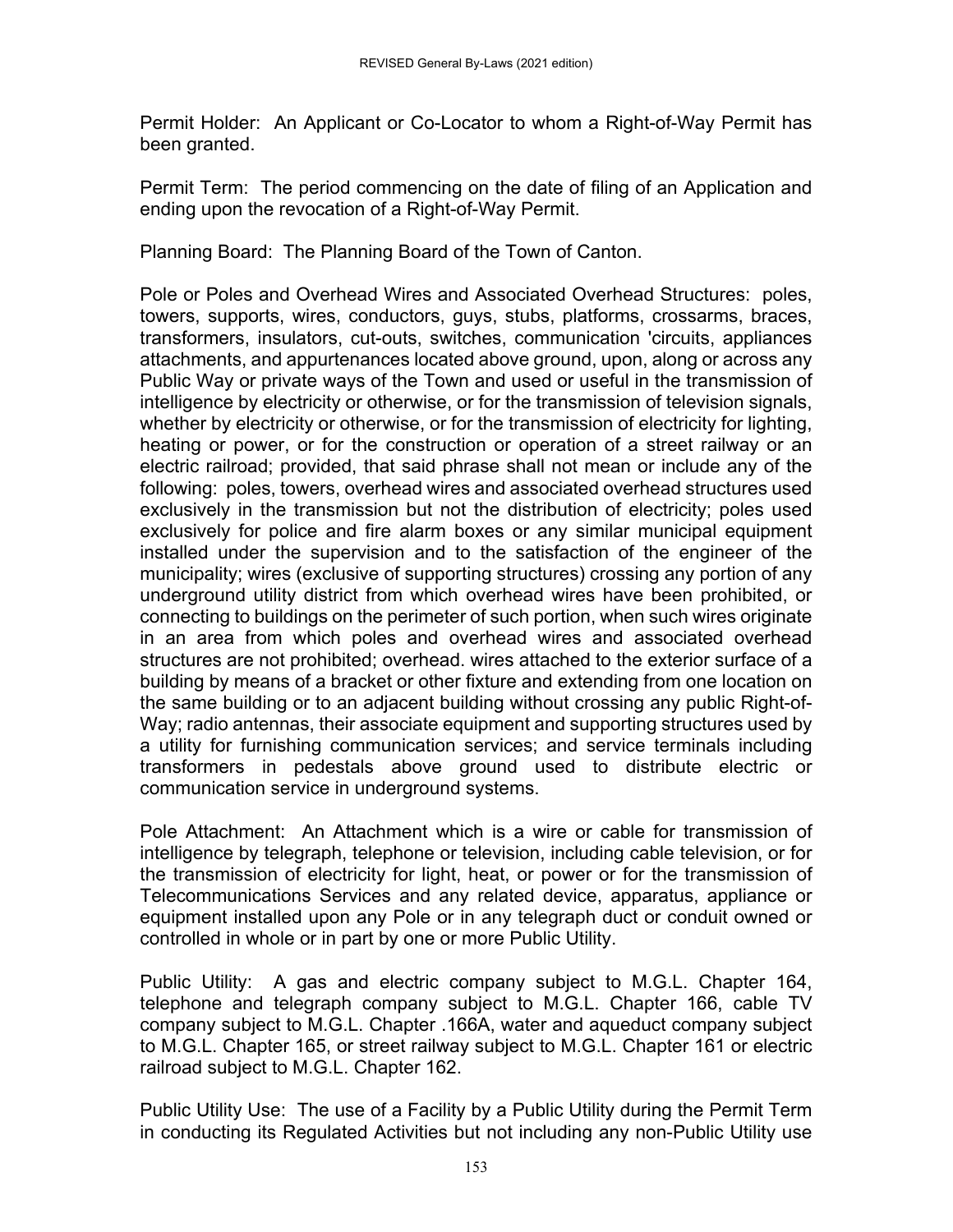by such Public Utility or any use by a non-regulated affiliate of a I Public Utility or any other use by any other person or entity.

Public Way: Any road (including such appurtenances as berms, curbs, drains, sewers, water mains, sidewalks and paved and unpaved shoulders within the paper layout) to which the public has access and that the Town is responsible for maintaining.

Public Works Construction License: A license required of all Contractors who are not officers or employees of a Public Utility or of a municipal department who wish to perform Street Opening Work in the Public Ways of the Town.

Regulated Activities (of Public Utilities): The transmission of natural gas and electricity by a gas or electric Company subject to M.G.L. Chapter 164, the transmission of voice or telegraph messages by a telephone and telegraph company subject to M.G.L. Chapter 166, the transmission of video broadcasts by television or cable television (including other, activities deemed incidental thereto by federal law) subject to M.G.L. Chapter 166A, the provision of street railway I services subject to M.G.L. Chapter 161 or transportation by electric railroad subject to M.G.L. Chapter 162.

Right-of-Way: The surface and space on, along, above and below any real property which is a Public Way or other way in which the Town has an interest in law or equity, whether held in fee or other estate or interest, or as trustee for the public, including, but not limited to any public street, boulevard, road, highway, freeway, lane, alley, court, sidewalk, parkway, river, tunnel, viaduct, bridge, park, skyway, or skyway bridge.

Right-of-Way Permit: A permit granted by the Awarding Authority to an Applicant for permission to construct, to repair and maintain, and to use Overhead and Underground Facilities that it owns and which are located or to be located in the Right-of-Way. Also a Permit granted by the Awarding Authority to a Co-Locator for an Attachment to a New or Existing Facility.

Right-of-Way Work: Any construction, repair or maintenance of utility or other pipes, ducts, lines, poles, wires, cables, conduits, pedestals, antennas, dishes, electronics or other thing located in, on, above, under or across a Right-of-Way.

Street Opening Work: Any cutting, excavating, compacting, construction, repair or other disturbance in or under a Public Way together with restoration of the Public Way in accordance with the Town's Street Opening By-Law following such disturbance but excluding the location or relocation of utility poles for which a Grant of Location has been obtained pursuant to M.G.L. Chapter 166 section 22.

Telecommunications: The transmission between or among points specified by the user of information of the user's choosing without change in the form or content of the information as sent and received.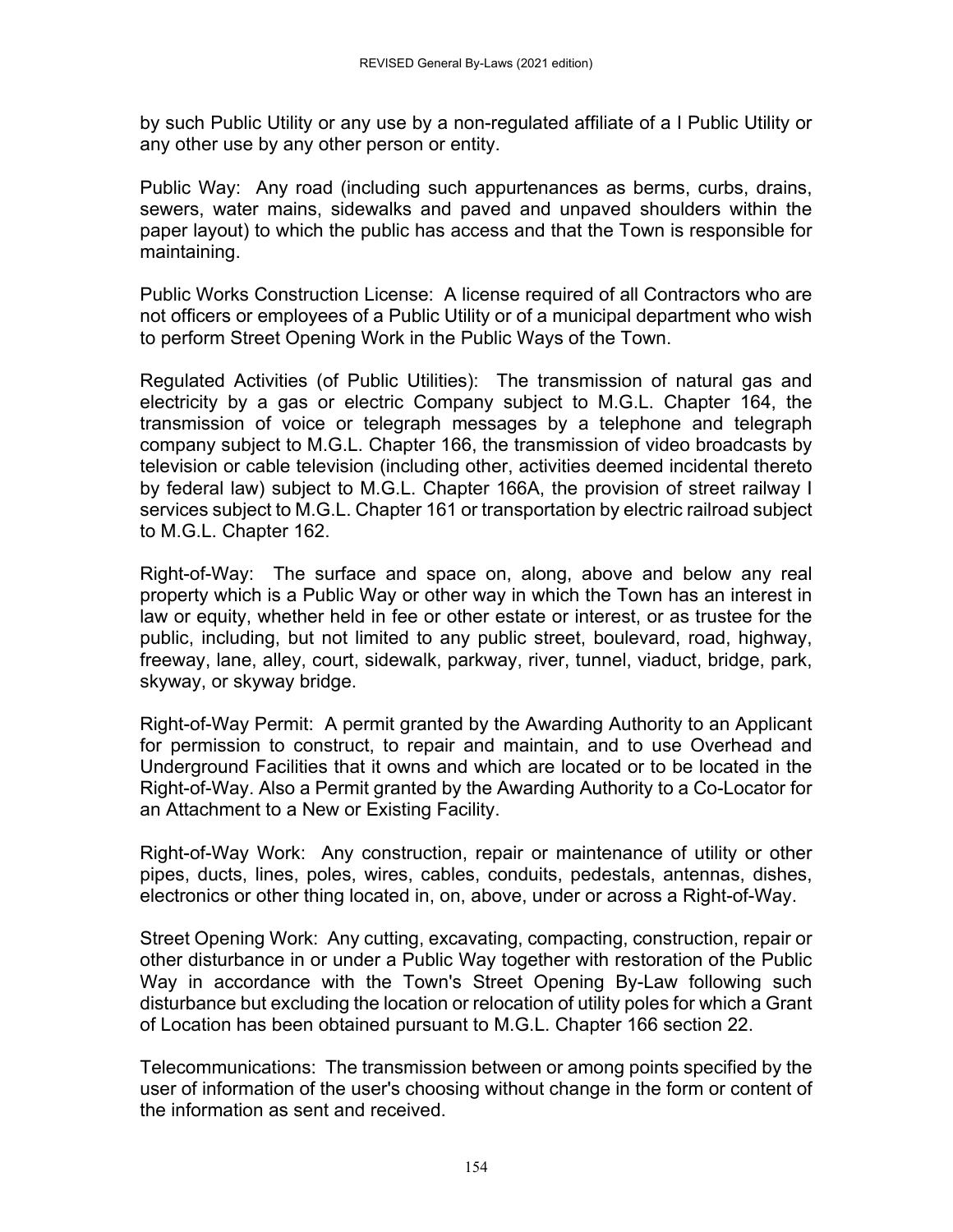Telecommunications Carrier: Every person or entity that directly or indirectly owns, controls, operates or manages plant, equipment or property within the Town used or to be used for the purpose of offering Telecommunications Service and which is licensed by the FCC and certified by the DTE under C. 159 M.G.L. as a Telecommunications common carrier.

Telecommunications Facility: A Facility other than customer premises equipment used by a Telecommunications Carrier to provide Telecommunications Service and includes software integral to such equipment (including upgrades), cables, wires, lines, wave guides, electronics, dishes and antennas.

Telecommunications Service: The offering of Telecommunications for a fee directly to the public or to such classes of users as to be effectively available directly to the public regardless of the Telecommunications Facilities used.

The Telecommunications Act of 1996: Public Law 104-104 - Feb. 8, 1996. 110 Stat. 57

Town: The Town of Canton.

Transmission Line: Lines and associated structures used for the transmission of electric energy sold, or to be sold, at wholesale in interstate commerce.

Underground Facility: Any pipe, duct, line and conduit and Telecommunications Facility or other thing including Attachments located or proposed to be located under the surface of the ground but excluding the underground foundations or supports for Overhead Facilities.

Usable Space: The total usable capacity of any Overhead or Underground Facility located in the Right-of-Way as reasonably determined by the Awarding Authority.

### **IV. Necessity Of A Permit**

No work in, on, under, along, above or across a Right-of-Way or use of a Right-of-Way shall commence until the Applicant and any Co-Locator each shall have submitted to the Town an Application for a Right-of-Way Permit and obtained from the Awarding Authority a Right-of-Way Permit. Applicants with Grandfathered Facilities and any Co-Locator with Grandfathered Facilities located in the Right-of-Way shall be deemed to have applied for and been granted a valid Right-of-Way Permit for the Permit Term for such Facilities and to be subject to all of the provisions of the License Agreement substantially in the form set forth below.

An Applicant or Co-Locator which wishes to continue to use a Grandfathered Facility after the expiration of the Permit Term or such Grandfathered Facility's useful life (as determined by the Awarding Authority) each must file an Application and treat such Facility as a New Facility. From and after the Effective Date, Applicant or Co-Locator must also obtain a Right-of-Way Permit for any modification of or new Attachment to a Grandfathered Facility.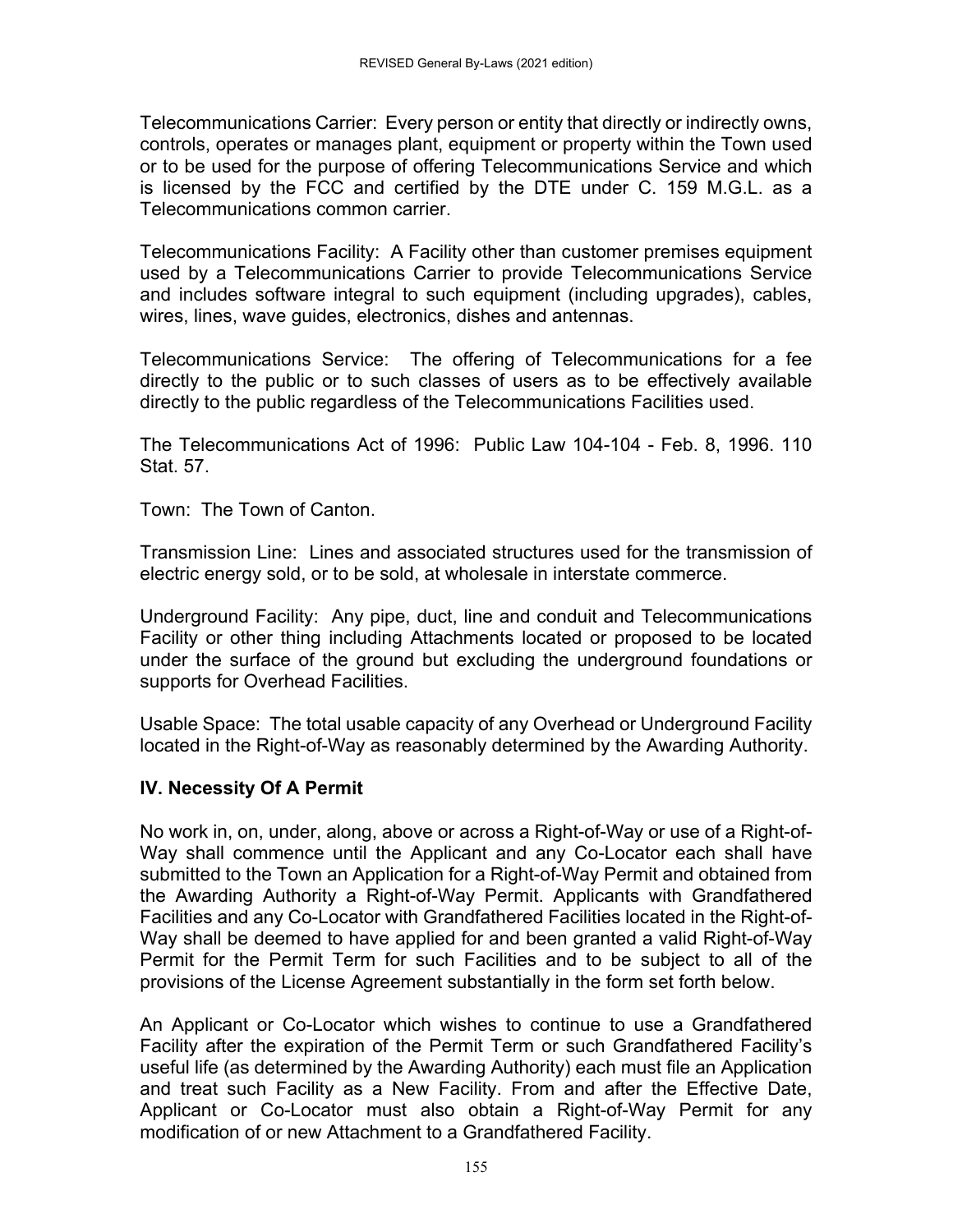Any Applicant or Co-Locator who is using a Grandfathered Facility for any purpose other than a Public Utility User must notify the Town of such use of each such facility within 120 days after the Effective Date. Any Applicant or Co-Locator which after the Effective Date wishes to make a use of its Grandfathered Facility which is not a Public Utility Use must, prior to commencing such use, apply for and obtain a Right-of-Way Permit for such non-Public Utility Use.

Traffic lights, fire hydrants, mail boxes and intrusions in the Right-of-Way that are accessory uses to the primary use of the property such as awnings, balconies, over-hanging signs and sidewalk cafes are exempted from this By-Law.

Prior to the Town accepting a private way as a Public Way, such Applicant with a Facility located in, on, under or across the private way and each Co-Locator using such Facility including a Co-Locator Public Utility shall apply for and obtain a Rightof-Way Permit from the Awarding Authority.

A Public Utility that is petitioning for a Grant of Location in accordance with Ch. 166 section 22, Ch. 161 section 70 or Ch. 162 section 8 of the M.G.L. as part of its Application for a Right-of-Way Permit shall so indicate on the Application. A Rightof-Way Permit granted to a Public Utility for a Facility to the extent of Public Utility Use shall constitute a Grant of Location as well.

Except for Transmission Lines, in the event that all of the Usable Space of Existing Overhead Facilities has been used up, the Town may in its reasonable discretion require that the Applicant construct New Underground Facilities.

All construction work contemplated by this By-Law shall be done in a good and workmanlike manner using best engineering and construction practices and shall be done in accordance with (i) all applicable laws and regulations, (ii) all of the provisions of this By-Law, and (iii) any conditions contained in the Right-of-Way Permit. Without limiting this By-law in any manner, work that involves Street Opening Work must comply with the Town's Street Opening By-Law.

No person or entity may perform any work in or under a Right-of-Way unless it is a Permit Holder and (i) is a municipal department, Public Utility, Telecommunications Carrier or Local Exchange Carrier or their respective officers or employees or (ii) has engaged a Licensed Contractor and such holder performs all such Right-of-Way Work as agent of Permit-Holder.

# **V. Requirements Of Application**

# **A. Information Required of All Applicants and Co-Locators**

Applicants or Co-Locators seeking a Right-of-Way Permit shall file on forms designated by the Awarding Authority a completed and signed Application at the office of the Awarding Authority which shall include the following information: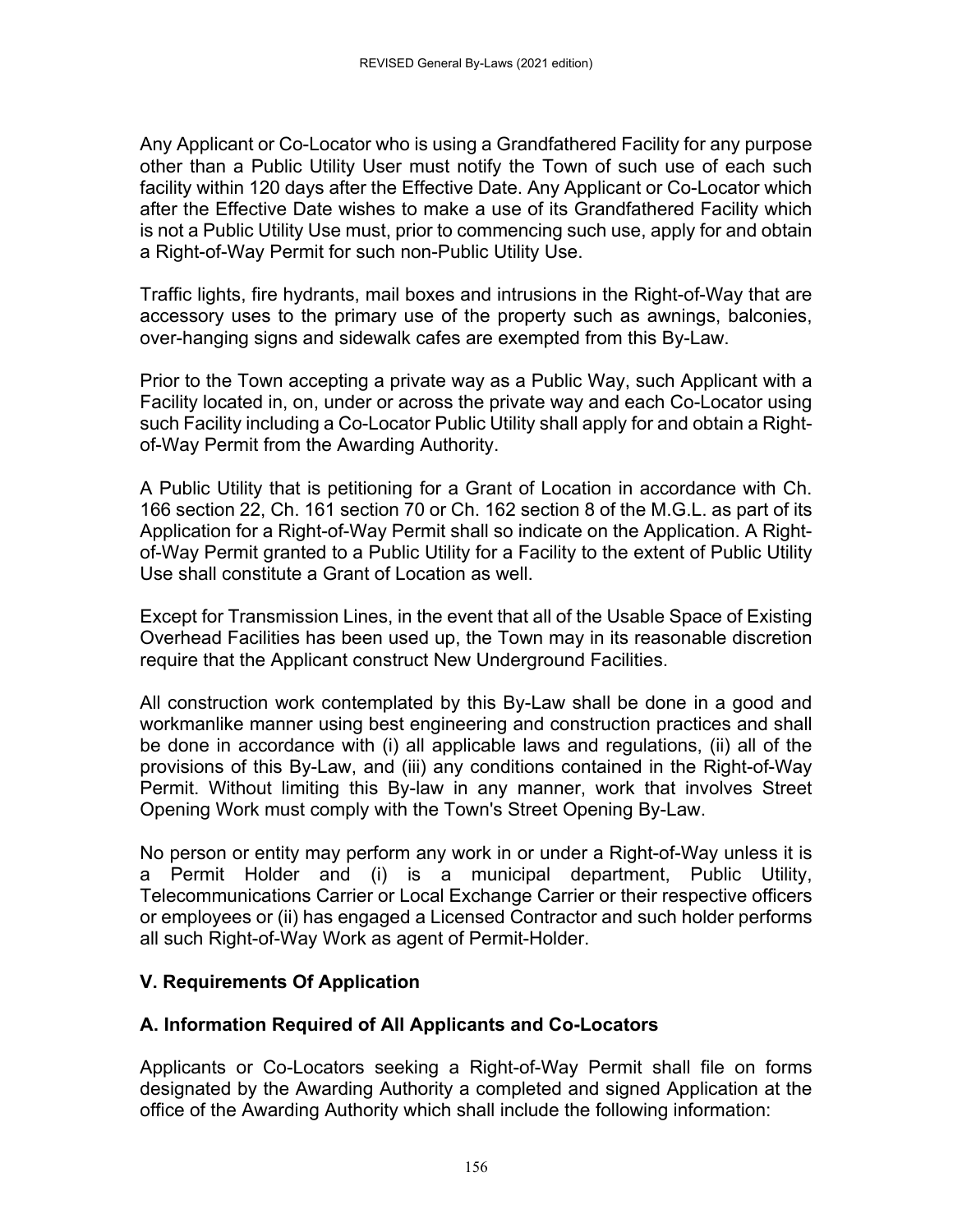1. The identity and legal status of the Applicant or Co-Locator including any parent or affiliated corporation.

2. The address and telephone number of the corporation and the name of the officer, agent or employee responsible for the accuracy of the Application.

3. If a Public Utility (or municipal department), the federal identification number of the entity. All others must in addition specify their FCC license number and submit evidence of certification by the DTE.

4. A general description of Applicant's Existing Overhead or Underground Facilities within the Town that it is using to provide service and the service that it is currently providing.

5. A detailed description of the service that Applicant or Co-Locator intends to offer or provide to persons, firms, businesses or institutions within the Town and whether the use of the Facility to provide the service will constitute a Public Utility Use.

6. A detailed description of the Underground or Overhead Facilities Applicant or Co-Locator intends to use or construct, their useful life and full dimensions of the proposed Facility including but not limited to the following: height of Poles, number of wires and their diameter, height of wires above the Right-of-Way, voltage of electric transmission lines, diameter of mains and conduits.

7. Maps or plans showing the exact location of the Existing or proposed New Facility in the Right-of-Way using engineering metes and bounds, street names and intersecting street names. Show a north arrow.

8. A statement as to whether New Facilities will be built or Existing Facilities will be used and who is the Applicant with respect to such Facility.

9. In the case of a Co-Locator seeking a Permit for an Attachment to a Facility the Applicant of which is exempt in whole or part from the obligation to make a License Rental Payment for the Facility as provided herein, if any, such application shall be made jointly by Applicant and Co-Locator. Each must sign the application and Applicant must acknowledge in a writing in form and substance satisfactory to the Town, its obligation to pay the amount, if any, as a License Rental Payment due the Town in respect of such Attachment.

10. The names of Co-Locators who share or will share the Facility. Applicants must provide evidence that Co-Locators have received their own Right-of-Way Permit and identify all pending Co-Locator Applications.

11. Evidence that Applicant or Co-Locator has obtained all other governmental approvals and permits needed to use Existing Facilities and to offer or provide services.

# **B. Petitions for Grants of Location**

Applicants or Co-Locators that are Public Utilities and that are seeking a Grant of Location as part of the Right-of-Way Permit shall also provide the following information as part of the application:

1. A statement as to the purpose for constructing the New Facility or make an Attachment to an Existing Facility.

2. A list of abutters' names and addresses.

3. The kind, size and tested strength of supporting or service wires for Poles.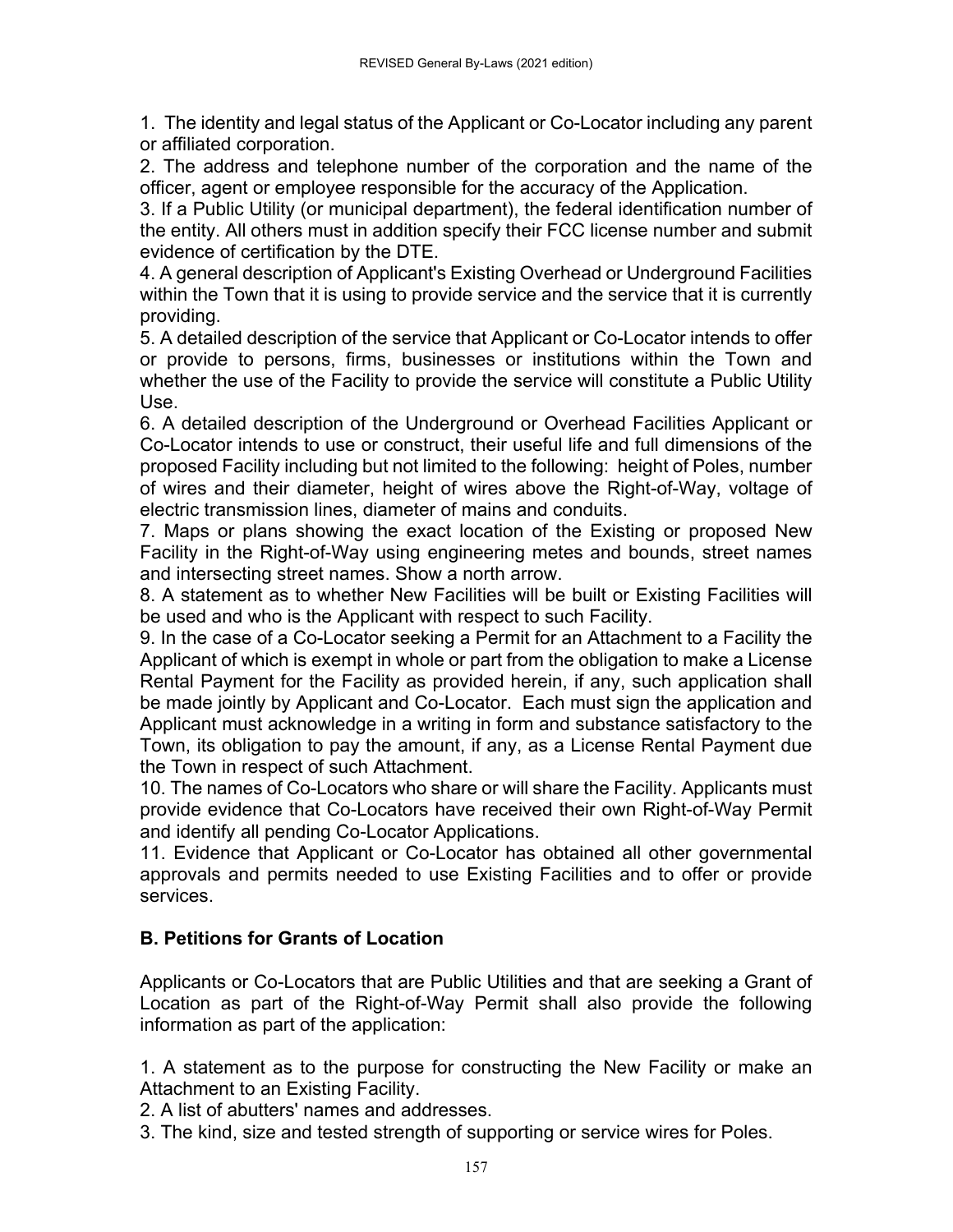4. The maximum voltage that will be transmitted over wires and the maximum cubic feet of gas that will be transported through mains.

5. The size and pressure of gas mains and what the main is made of.

6. A list of all posts, Poles or other supports of wires included in the Grant of Location.

7. The number of cross arms in use with each Pole and the number of wires that are already attached thereto and the number of wires that are proposed.

8. The location of conduits and manholes in relation to the' Existing Underground Facilities and proposed New Underground Facilities.

## **C. Applicants for New Facilities Must Submit Additional Information.**

If New Facilities are to be constructed, Applicant must submit the following additional information as part of the Application:

1. Preliminary engineering plans, specifications and a Site Plan of the facilities to be located within the Right-of-Way at a scale of one inch equals forty (40) feet which shall show (i) all property lines, (ii) the exact location of the proposed New Facilities, and (iii) Existing Facilities, streets, landscape features, residential dwellings, and all buildings located within five hundred feet (500') of the New Facility prepared by a Registered Professional Engineer or other qualified professional.

2. A network map showing the location and route of the New Facilities superimposed on the Public Ways of the Town on a scale of one inch equals one hundred feet (100') prepared by a Registered Professional Engineer or other qualified professional.

3. The location of all Existing Facilities of Applicant and any Co-Locator located along the proposed route.

4. The specific trees, structures, improvements, facilities and obstructions, if any, that Applicant proposes to temporarily or permanently remove or relocate.

5. Evidence as to what, if any, Excess Capacity is available for Attachments to Existing Facilities located along the proposed route with a specification of how much Excess Capacity will exist after the installation of the New Facility. If colocation is not proposed, an affidavit attesting to the fact that Applicant made diligent but unsuccessful efforts to obtain permission to install or co-locate New Facilities on Existing Facilities, the reason for the denial of co-location' and whether an appeal to the DTE has been adjudicated.

6. If New Facilities are to be constructed, the Excess Capacity that will exist in or on them after their installation and use by the Applicant and any identified Co-Locator.

7. The useful life of the Proposed Facility or Attachment

8. Information as to the type and frequency of any Telecommunications Equipment that will be installed.

9. A preliminary construction schedule and completion date.

10. Financial statements prepared in accordance with generally accepted accounting principles demonstrating Applicant's financial ability to construct, operate, maintain, relocate and remove the proposed Facilities.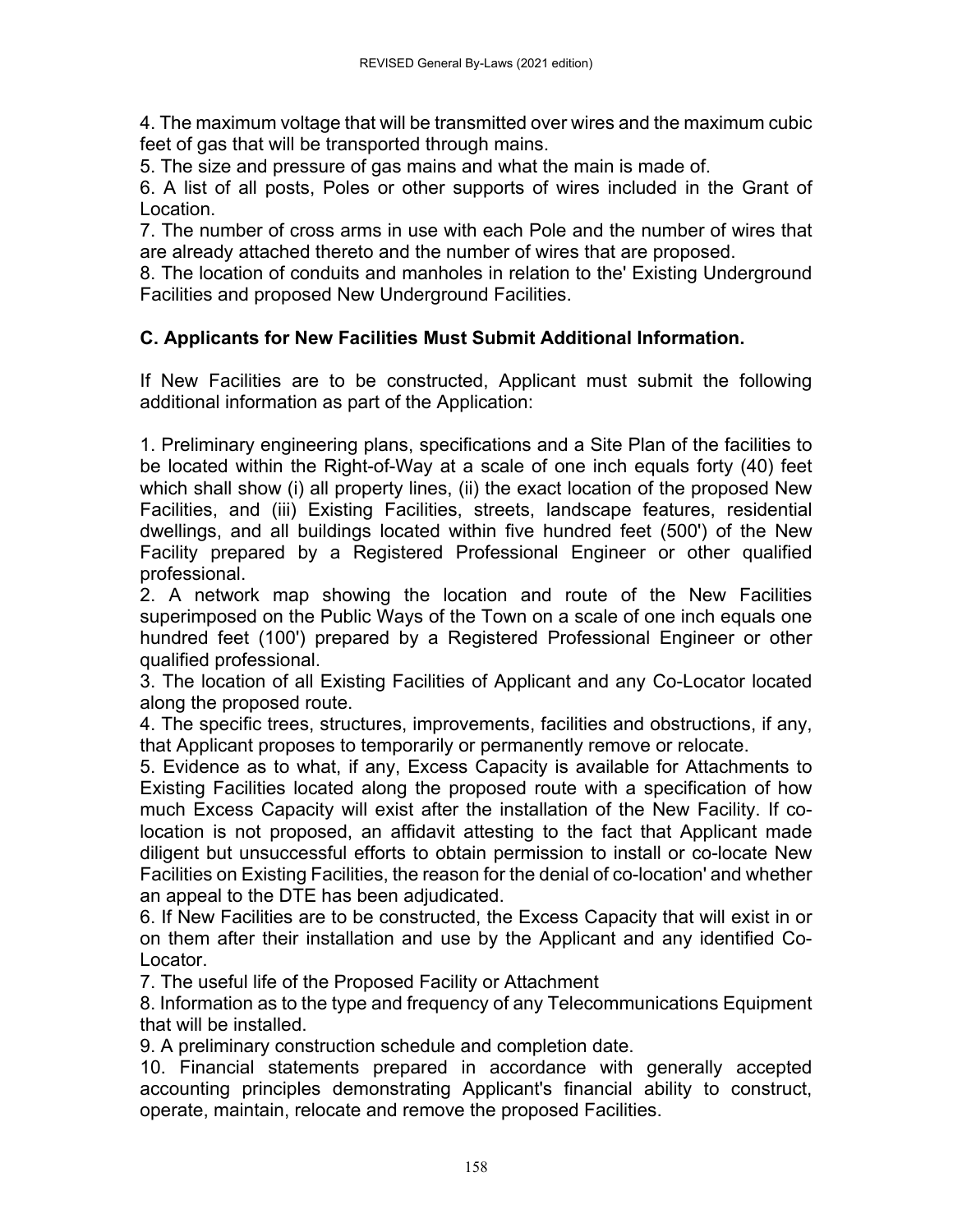11. Information in sufficient detail to establish Applicant's technical qualifications, experience and expertise regarding the Facilities to be constructed and operated. 12. Evidence that Applicant has obtained all other governmental approvals and Permits needed to construct the New Facilities, including but not limited to any necessary Street Opening Permits.

13. The name of the Licensed Contractor who will perform the construction work or a copy of the Public Works Construction License that Applicant has obtained from the Town.

14. An Application Fee.

I5. A Certificate of Insurance in coverages as specified in Section VI-J of this By-Law.

16. Such other and further information related to the construction and use of a Facility as may be reasonably required by the Awarding Authority in its form Application.

## **VI. Application Procedure**

Upon receipt of a completed and signed Application, it will be forwarded to the Highway Superintendent, Planning Board and the Inspector of Wires for review. The Highway Superintendent, Planning. Board and Inspector of Wires shall promptly review the Application and make written recommendations concerning approval to the Awarding Authority and, if appropriate, shall include recommendations concerning permit conditions and supplemental instructions.

If the Application involves the construction of New Facilities, the modification of Existing Facilities or a program of Attachments the total construction cost of any of the foregoing is estimated to exceed one million dollars, the Town and Applicant may enter into an agreement for the Applicant to reimburse the Town for the reasonable cost of engineering review by the Town's consultant of the plans submitted. In such a case, Applicants shall submit a deposit to secure the cost of this review which will be held in a segregated account in accordance with C. 44 section 53G of the Mass. General Laws.

If the Right-of-Way Application includes a Petition of the Applicant for a Grant of Location, the Awarding Authority shall promptly schedule a public hearing and, if required by statute, publish a public notice of the hearing. Owners of property abutting the property on which the New Facility is proposed will be notified by the Town at least fourteen days prior to the public hearing and given the opportunity to speak at the public hearing and present evidence.

The Awarding Authority shall review the Application, any evidence presented at a Grant of Location public hearing and the recommendations received from the Highway Superintendent, Planning Board and Inspector of Wires and make a prompt determination on the Application taking into account the recommendations received, testimony and evidence presented if any, and such other facts as it may reasonably consider such as: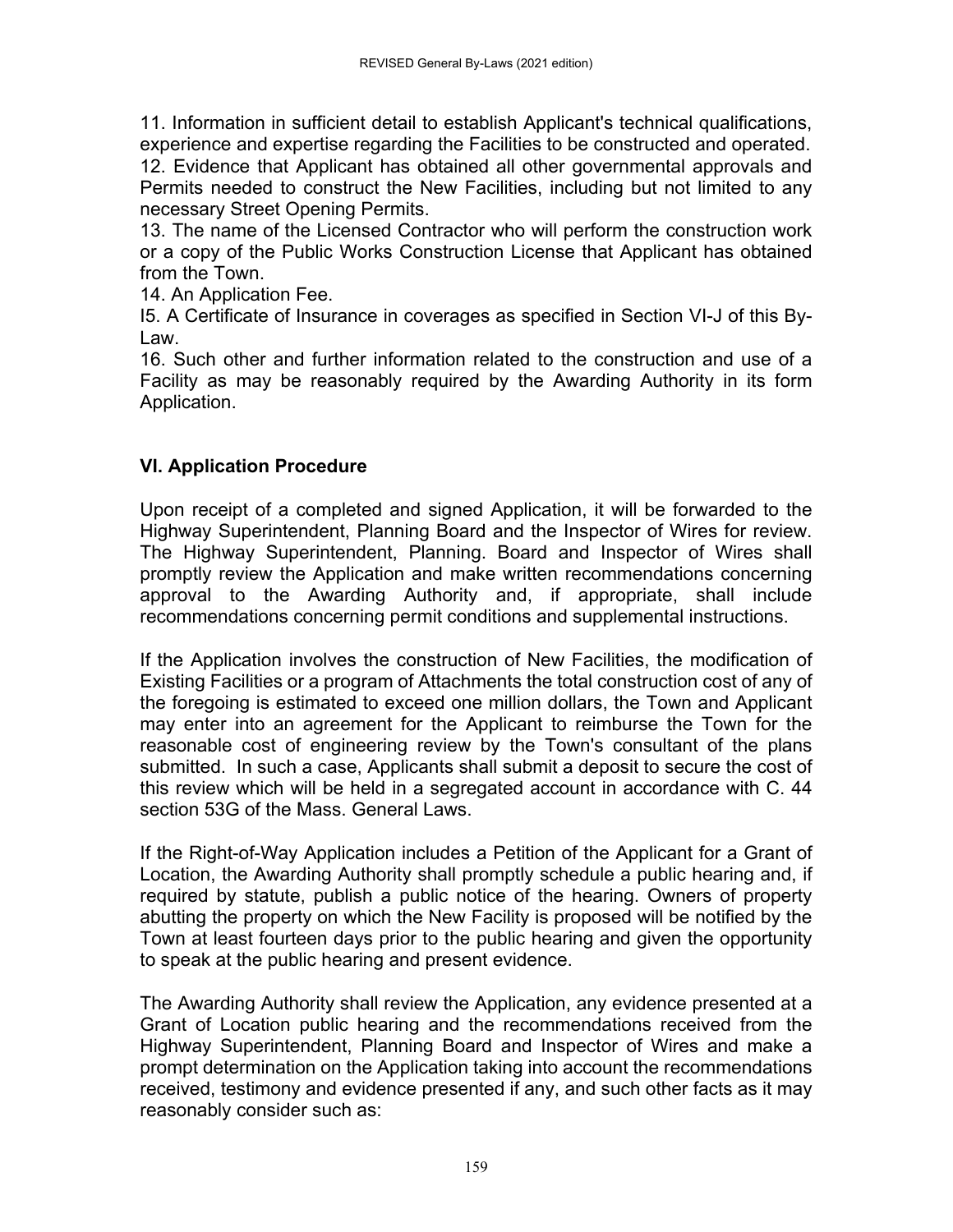A. The likelihood that the New Facility will incommode the public use of public ways or endanger or interrupt navigation.

B. The financial and technical ability of the Applicant or Co-Locator to construct New Facilities or to use the Right-of-Way.

C. The capacity of the Right-of-Way and the Existing Facilities thereat to accommodate the proposed New Facilities, modifications or Attachments.

D. The capacity of the Right-of-Way and the Existing Facilities thereat to accommodate additional New Facilities if the Permit is granted.

E. Potential damage or disruption (including Measurable Interference with Telecommunications Services) to Existing Facilities, or public property if the Permit is granted.

F. The effect, if any, on public health, safety and welfare if the Permit is granted.

G. The availability of alternate routes and/or locations for the proposed New Facilities.

H. Applicable federal and state laws and Town by-laws which might prohibit or affect the Permit if granted.

If the Application is considered favorably, a Right-of-Way Permit containing such conditions and supplemental instructions regarding the location and installation of Facilities as the Awarding Authority reasonably deems appropriate shall promptly be issued upon the satisfaction of any conditions precedent, which the Awarding Authority may establish. If the Application is not favorably considered, the Awarding Authority shall communicate in writing to Applicant of Co-Locator the reasons its Application was not favorably considered.

If a Grant of Location has been requested as part of the Application for a Right-of-Way Permit and the Application has been considered favorably, the Right-of-Way Permit shall also constitute an Order Granting the Location. The Grant of Location will specify where the New Facility or Attachment may be placed, and (with the exception of Grants of Location for Transmission Lines) the kind of Poles, piers or abutments which may be used, the number of wires or cables which may be attached thereto, the height to which the wires or cables may run and the maximum voltage between conductors to be carried through same. Grants of Locations for Poles are limited to one Pole per Location. The Grant of Location may contain such other conditions and supplemental instructions as the Awarding Authority reasonably deems appropriate.

# **VII. Terms Of The Right-Of-Way Permit**

# **A. Conditions of Permit.**

All Right-of-Way Permits granted are conditioned upon 1) the Applicant having obtained and submitted to the Awarding Authority, prior to construction and installation of its New Facilities, a Bond as required in sub-section (K)(2) hereafter, and 2) the execution and delivery of a Town of Canton Right-of-Way License Agreement substantially in the form set forth below and otherwise in form and substance satisfactory to the Awarding Authority.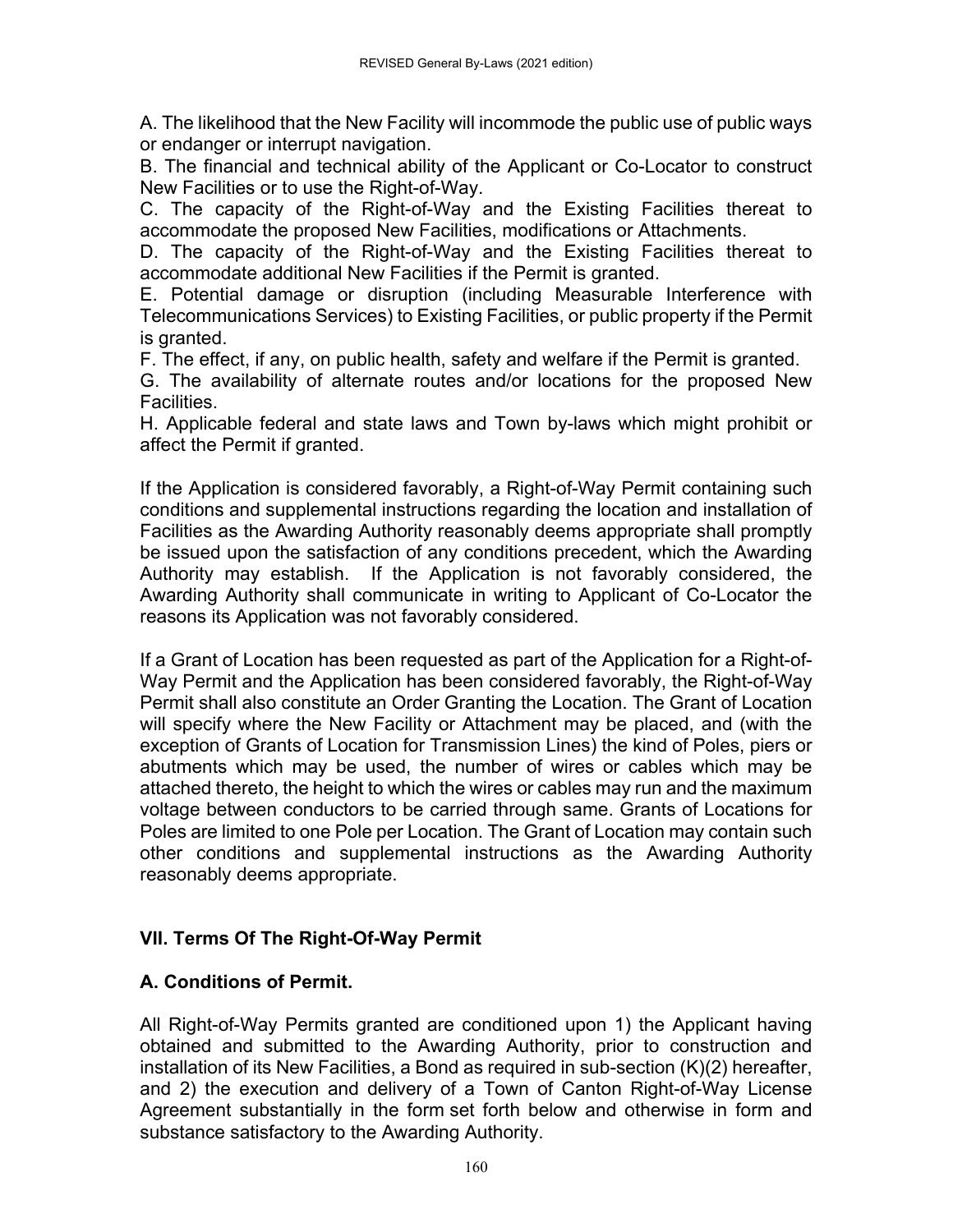# **B. Permit Term**

Rights-of-Way Permits shall be valid for the period commencing on the date of filing of an Application and ending upon the Revocation of a Right-of-Way Permit. A Permit Holder desiring to continue to use the Facility after the expiration of the Permit Term shall not more than 180 days nor less than 90 days before expiration of the current Permit file an Application with the Town for a Permit as though the Existing Facility were a proposed New Facility. Each Co-Locator must also file for a new Permit.

# **C. Revocation of Permits.**

Except to the extent that a Right-of-Way Permit also constitutes a statutory Grant of Location and current law limits the ability of the Awarding Authority to revoke a Grant of Location, the Awarding Authority during the Permit Term may revoke a Right-of-Way Permit granted hereunder after notice and hearing if it shall reasonably determine that (i) Permit Holder is in Default (ii) Permit Holder fails to construct the Facilities for which a Permit was granted within six months of the granting of the Permit (iii) Permit Holder has failed to relocate its Facility or Attachment to a new location within the designated time following an order from the Awarding Authority to relocate such Facility or Attachment or (iv) if the Awarding Authority" determines that public necessity and convenience requires the revocation of a Grant of Location held by a street railway. The Permit-Holder shall be given not less than ten days prior written notice of the time and place of the hearing on revocation and shall have the opportunity at the public hearing to present evidence.

# **D. Removal of Facilities.**

Following revocation of the Permit or the expiration of the Permit Term without an application to continue to use the Facility unless then existing statutes shall require a different result and, if ordered by the Town, Permit Holder shall cease using the Right-of-Way. Permit Holder shall remove all of its Overhead and Underground Facilities from the Right-of-Way and restore the area to its original condition within six months following expiration or revocation of the Permit. In the event that the Permit Holder fails to remove its Facilities, the Awarding Authority may treat such as abandoned property and, among other remedies, remove the Facilities and restore the area at the owner's sole cost and expense.

# **E. Removal of Unauthorized Facilities.**

The location of any Overhead or Underground Facility covered by a Right-of-Way Permit may be changed by order of the Awarding Authority if it determines in its reasonable discretion that public necessity, the incommoding of the public's use of the public ways or public endangerment or interruption of navigation requires relocation of the Facility. Except for Emergency Repair Work, Applicant is required to notify all Co-Locators upon receiving an order to relocate the Facility from the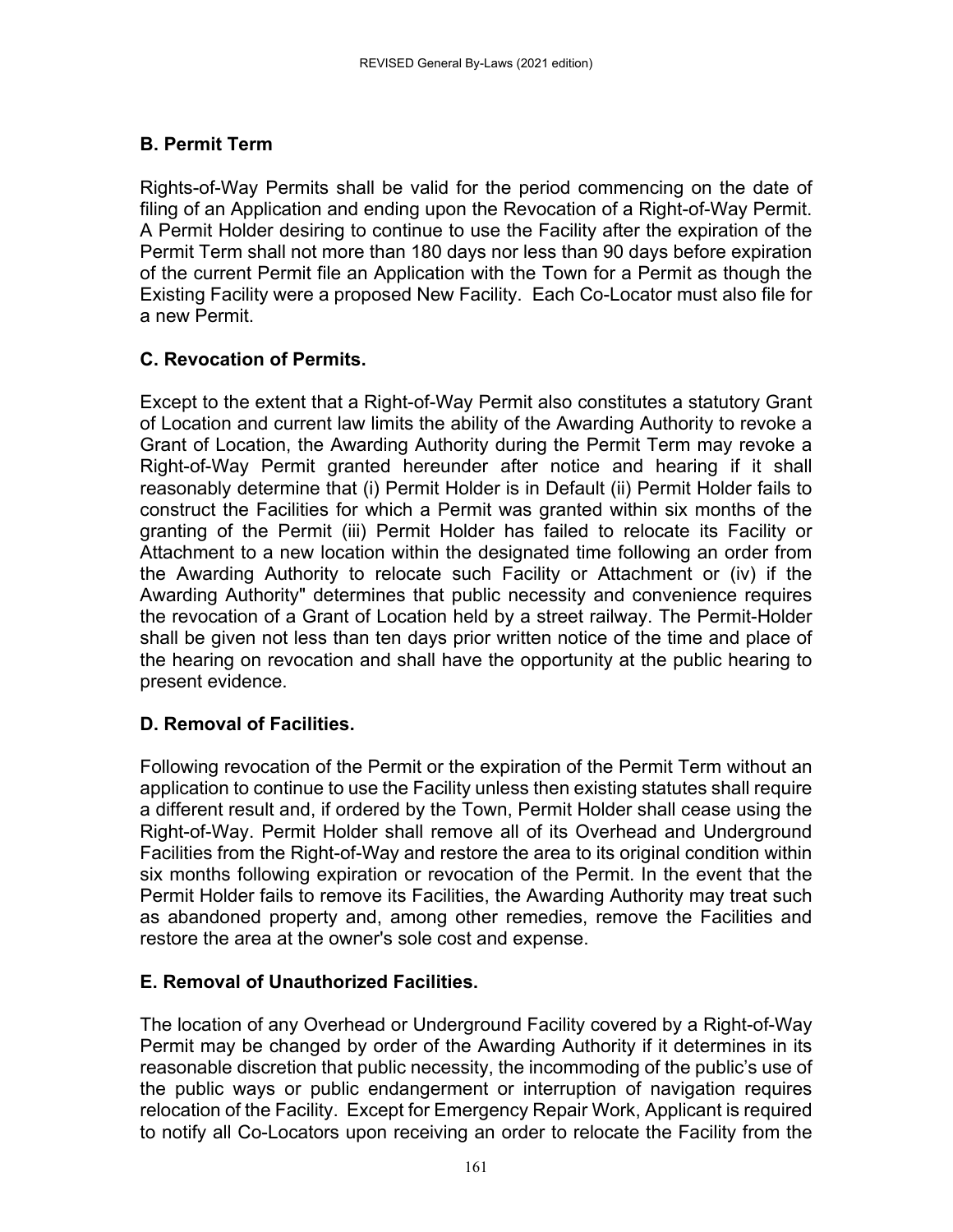Awarding Authority. Applicant and all Co-Locators shall, at their own expense, relocate their Facilities to such location as shall have been approved by the Awarding Authority within ninety days of the receipt of the order of the Awarding Authority. Upon relocation Applicant shall promptly supply Awarding Authority with "as built" plans of the relocated Facility. Following the transfer of the Facility and any Attachments from the Existing Facility to the New Facility, the Existing Facility shall be removed from the site within ninety days from the date of completion of the transfer.

Except to the extent allowed by law and unless directly and proximately caused by the willful, intentional or malicious acts by the Town, the Town shall not be liable for any damage to or loss of any Overhead or Underground Facility located in the Right-of-Way as a result of or in connection with any public works, public improvements, construction, excavation, grading, filling or work of any kind in the Right-of-Way by or on behalf of the Town. Rights-of-Way Permits and Grants of Location for Facilities that have been ordered to be relocated will be amended to reflect the new location once the Facilities have been re-located.

# **F. Re-Location of Facilities due to Public Necessity**

The location of any Overhead or Underground Facility covered by a Right-of-Way Permit may be changed by order of the Awarding Authority if it determines in its reasonable discretion that public necessity requires relocation of the Facility. Except for Emergency Repair-Work, Applicant is required to notify all Co-Locators upon receiving an order to relocate the Facility from the Awarding Authority. Applicant and all Co-Locators shall, at their own expense, relocate their Facilities to such location as shall have been approved by the Awarding Authority within ninety days of the receipt of the order of the Awarding Authority. Upon relocation Applicant shall promptly supply Awarding Authority with "as built" plans of the relocated Facility. Following the transfer of the Facility and any Attachments from the Existing Facility to the New Facility, the Existing Facility shall be removed from the site within ninety days from the date of completion of the transfer.

Unless directly and proximately caused by the willful, intentional or malicious acts by the Town, the Town shall not be liable for any damage to or loss of any Overhead or Underground Facility located in the Right-of-Way as a result of or in connection with any public works, public improvements, construction, excavation, grading, filling or work of any kind in the Right-of-Way by or on behalf of the Town. Rights-of-Way Permits and Grants of Location for Facilities that have been ordered to be relocated will be amended to reflect the new location once the Facilities have been re-located.

# **G. Assignment of Facilities**

Except to the extent that Section 15B of Chapter 166 of the Massachusetts General Laws and other current law limits the ability of the Town to transfer a Rightof-Way Permit, a Right-of Way Permit is not assignable. If a Permit-Holders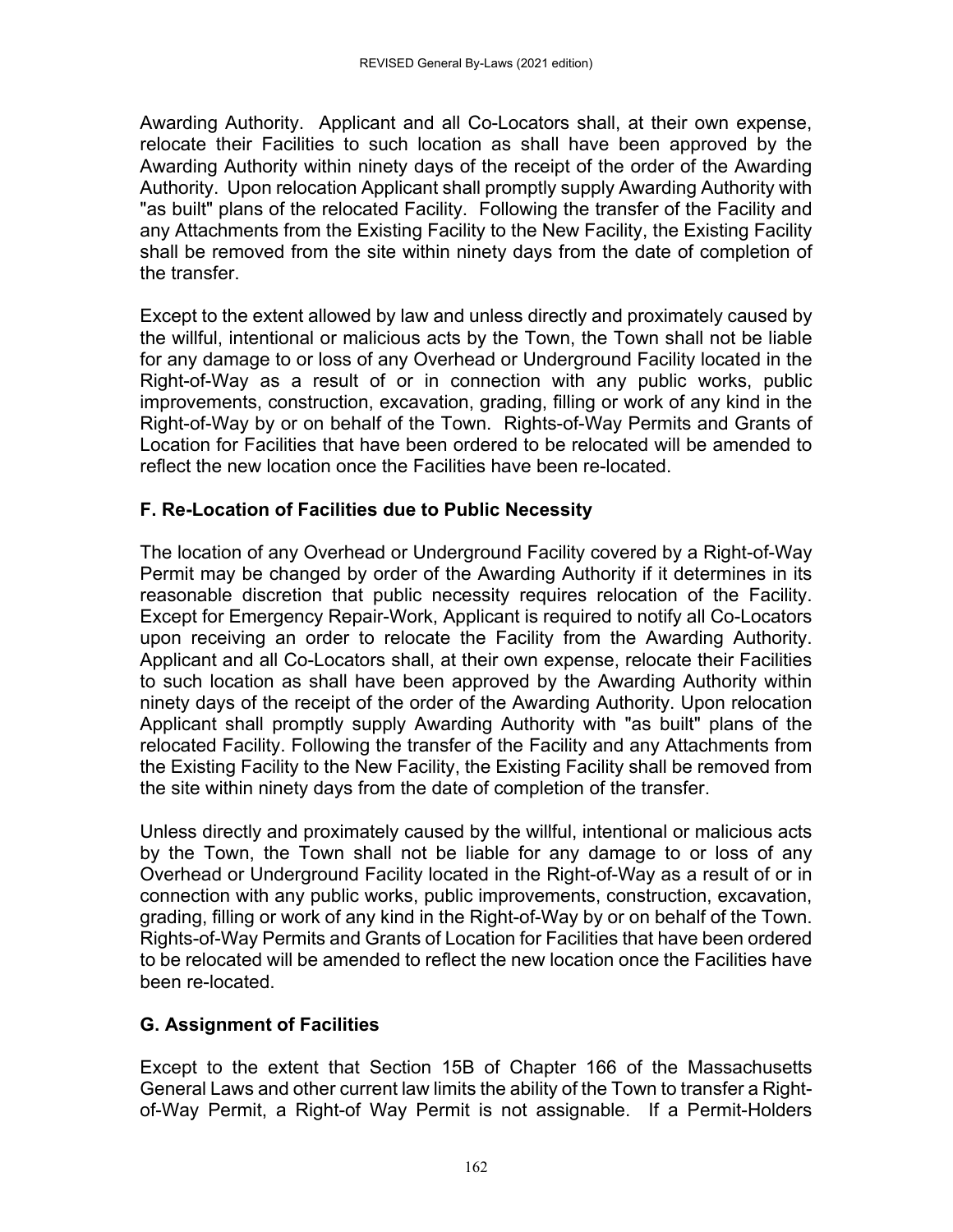transfers ownership or use of its Facilities to another entity, such entity must apply for and receive its own Permit in accordance with this By-Law.

#### **H. Non-exclusive grant**

No Permit granted under this By-Law shall confer an exclusive right, privilege, license or franchise to occupy or use the Right-of-Way of the Town for delivery of services or any other purposes. No Permit granted under this By-Law shall convey any right, title or interest in the Right-of-Way but shall be deemed a license to use and occupy the Right-of-Way in accordance with the terms of this By-Law and the Town of Canton Right-of-Way License Agreement. Further, no Permit shall be construed as a warranty of title. A Permit granted shall be limited to a license to use only that specific portion of a Right-of-Way as specified in the Plan that accompanies the Application and in any Permit or License Agreement.

### **I. Co-Location of Facilities**

Issuance of a Right-of-Way Permit may be conditioned upon the agreement of the Applicant to make Excess Capacity available to the Town. The Town reserves the right to place, free of charge, signal circuits, signal supply circuits and the equipment attached to these circuits belonging to the Town and used by it exclusively for municipal purposes on or in all Existing Facilities with Excess Capacity and on or in New Facilities then owned or controlled by an Applicant which is a Public Utility and shall be allowed access whenever necessary to place, maintain or remove its wires and cables.

### **J. Insurance**

The Permit Holder shall acquire and continuously maintain while it possesses a Right-of-Way Permit liability insurance coverage on all personnel and equipment used to construct, operate, maintain and repair the Overhead and Underground Facilities located within the Right-of-Way. This insurance must be with insurance companies licensed to do business in the Commonwealth of Massachusetts and shall contain the following coverages and be in the following minimum amounts:

Commercial General Liability Insurance- including operation, independent contractors, complete operations for a period of one (1) year from completing the street opening work, XCU hazards, broad form property damage and personal injury.

General Aggregate: \$ 2,000,000.00 Products and complete operations Aggregate \$ 2,000,000,000

| 1.991                 | $V = V \cup V \cup V \cup V \cup V$ |
|-----------------------|-------------------------------------|
| Each occurrence       | \$1,000,000.00                      |
| Combined single limit | \$1,000,000.00                      |

Automobile Liability Insurance (covers owned, non-owned and hired vehicles) Bodily Injury Liability \$ 500,000.00 each person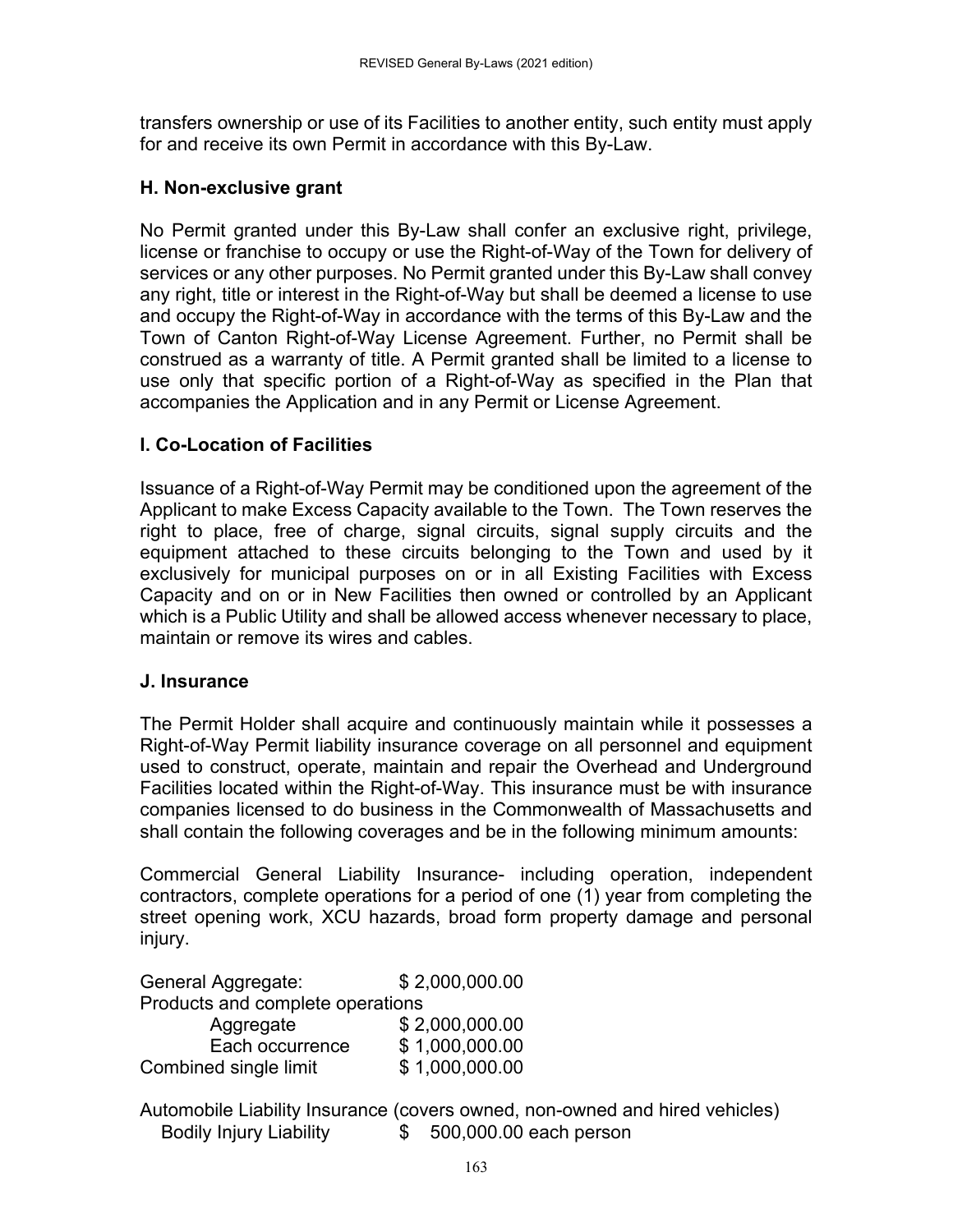|                                  | \$1,000,000.00 each accident |
|----------------------------------|------------------------------|
| <b>Property Damage Liability</b> | \$250,000.00 each accident   |
| <b>Combined Single Limit</b>     | \$1,000,000.00               |

Worker's Compensation and Employer's Liability

| Each Accident          | \$100,000.00 |
|------------------------|--------------|
| Disease- Policy Limit  | \$500,000.00 |
| Disease- each Employee | \$100,000.00 |

Certificates of Insurance shall provide for at least thirty (30) days notice to the Awarding Authority of cancellation or material change. The name of the municipality shall be listed as an additional insured on the Certificate of Insurance.

#### **K. Construction Requirements**

1. All Permit Holders are required to obtain a Building and Electrical Permit (if applicable), and (except for Poles and Attachments thereto) a Street Opening Permit from the Awarding Authority. Once commenced, construction shall proceed at an uninterrupted and consistent pace so that the Right-of-Way Work described in the Permit will be completed within a reasonable time.

2. Before commencing construction, Permit Holders shall submit to the A warding Authority a Performance Bond, with corporate surety satisfactory to the A warding Authority, in an amount equal to the value of the construction which shall, assure: the satisfactory completion of installation and commencement of operation of the system in accordance with the terms of the Permit, , and the satisfactory restoration of adjoining property and public property in accordance with the provisions of this By-Law. This bond shall be maintained in force until one year after the completion of the construction work.

3. Construction of New Facilities must conform to the plan accompanying the Application and to the terms of the Permit and License Agreement All Right-of-Way Work must conform to the Americans with Disabilities Act and the Architectural Access Board Regulations as currently in effect

4. Right-of-Way Work shall comply with the following:

- a. Working Hours. Except for Emergency Repair Work, Right-of-Way Work shall occur during Normal Working Hours. Permit Holder must give notice of the intended Right-of-Way Work seventy-two hours in advance to the Highway Superintendent and unless the requirement for a police detail is waived by the Police Chief of the Town, must mange for and pay for a police detail to be present throughout the period of time that the Right-of-Way Work is being conducted.
- b. Obligation to Locate Existing Facilities. Permit Holder or Contractor must inform itself as to the existence and location of all Existing Facilities located in the same general area as the New Facilities are to be located and i must confer with the owners thereof in order to obtain information as to the vertical and horizontal locations of' the Facilities and other conditions that might affect the Right-of-Way Work.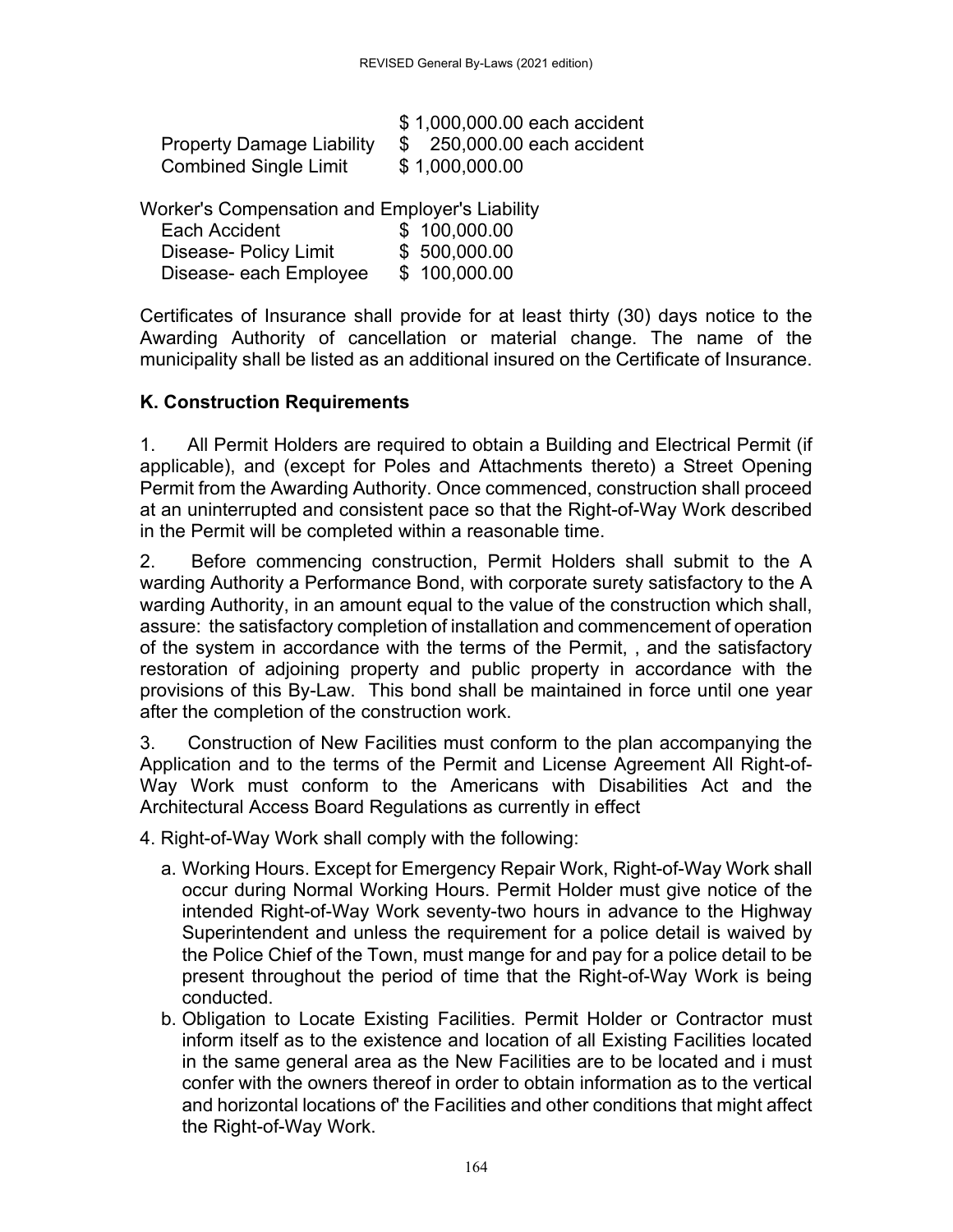- c. Non-Interference with Existing Facilities. Permit Holder or Contractor shall not interfere with an Existing, Facility without the written consent of the Awarding Authority and the owner of the Existing Facility. If it becomes necessary to relocate an Existing Facility to accommodate the New Facility, this shall be done by its owner and the cost of such work shall be borne by the Permit Holder.
- d. Dig Safe. Permit Holder shall, in accordance with Chapter 164 section 76D of the M.G.L., notify all Public Utilities seventy-two hours in advance of making any excavation in a Public Way. Such notification shall be made by means of obtaining a DIG-SAFE number. Said number shall be provided on the Street Opening Application.
- e. Protection of Existing Facilities. Permit Holder or Contractor shall adequately support and protect by timbers, sheeting etc. all Existing Overhead or Underground Facilities which may be in any way affected by the Right-of-Way Work and shall do everything necessary to support, sustain and protect them under, over, along or across such work area. Excavation work shall be performed and conducted in such manner that it shall not interfere with access to fire stations, fire hydrants, water gates, underground vaults, catch basins nor to any other public structure, fixture or improvement to the extent access to such other public structure, fixture or improvement is necessary for the protection of the safety, health or welfare of the public.
- f. Adjoining Property. Permit Holder or Contractor shall, at all times at its own expense, preserve and protect from injury any adjoining property and shall take such precautions as may be necessary for this purpose. Permit Holder shall be responsible for all damages to public or private property or streets resulting from its failure to properly protect and carry out the Right-of-Way Work to the extent allowed by law and shall restore all such adjoining property to the condition that existed immediately prior to the performance of any Right-of-Way Work.
- g. Trees. Permit Holder or Contractor shall not remove, even temporarily, any trees or shrubs which exist in the Right-of-Way Work area without first obtaining the consent of the Town. In the event a tree is either accidentally destroyed by the Permit Holder or Contractor or is authorized for removal by the Town, Permit Holder or Contractor shall remove the tree, stump and debris from the work site and replace the tree with an identical species with a minimum caliper of two inches in the identical location.
- h. Excavated Material. Permit Holder or Contractor shall remove all excess excavated materiel, surplus, water, muck, silt, residue or other run-off pumped or removed from excavations from the Right-of-Way Work site.
- i. Temporary Repairs of Underground Facilities. At the end of each day, all trenches must be plated if repair work is not completed. No un-plated trenches are permitted overnight and work in plated trenches must be continually prosecuted to completion to minimize the time trenches are plated.
- j. Noise. Permit Holder or Contractor shall perform the Right-of-Way Work in such a manner as to avoid unnecessary inconvenience and annoyance to the general public and occupants of neighboring property. During the hours from 10:00 P.M. to 7:00 A.M. Permit Holder or Contractor shall not use, unless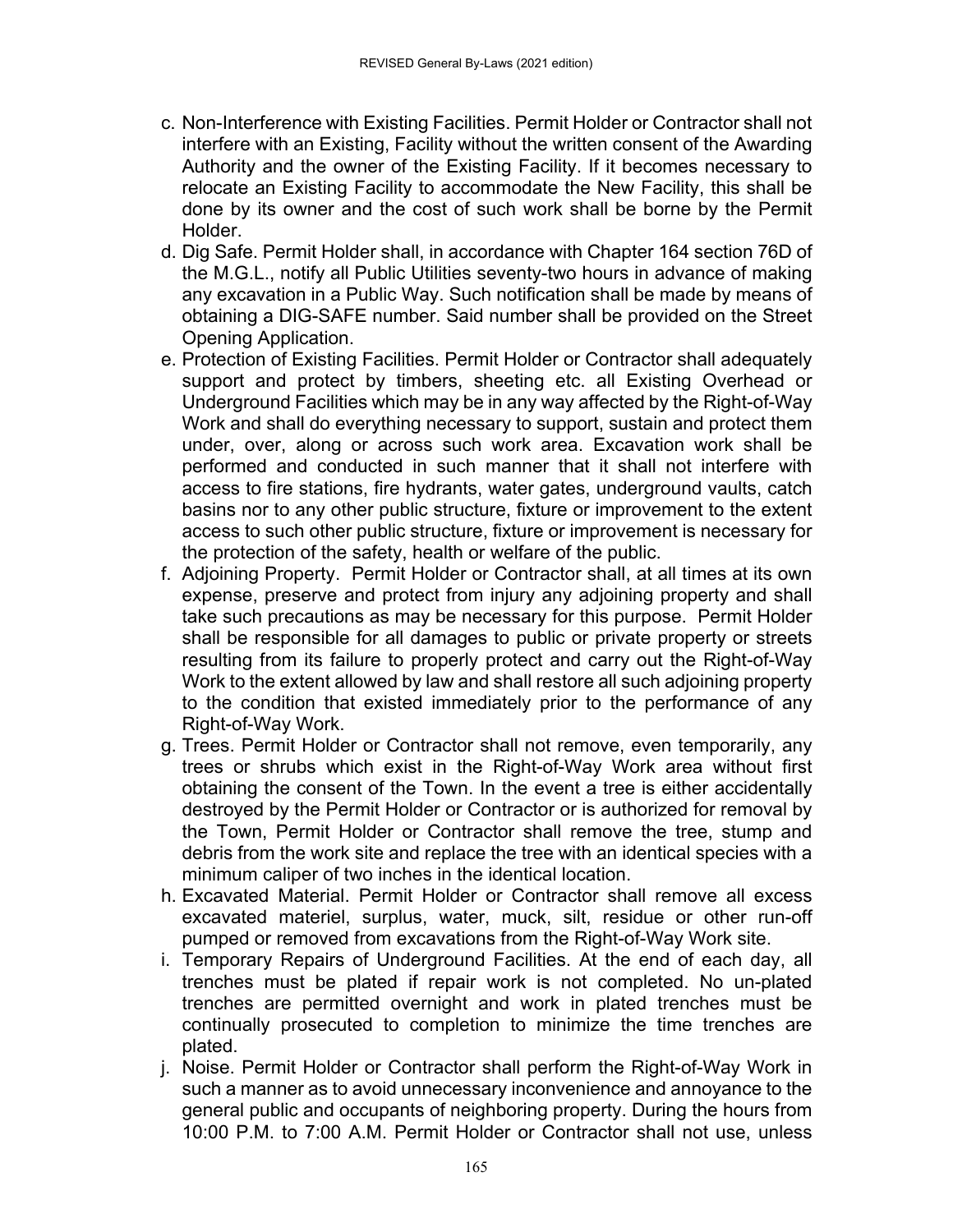otherwise specifically permitted by the Awarding Authority any tool, appliance or equipment producing noise of sufficient volume to disturb the sleep or repose of occupants of the neighboring property.

- k. Debris and Litter. All debris and litter remaining from the Right-of-Way Work site shall be removed by the, Permit Holder or Contractor in a timely manner.
- l. Lawn Surfaces and Plantings. All lawn surfaces which are disturbed during Right-of-Way Work shall be replaced with sod or six (6) inches of screened loam, lime, fertilized and re-seeded with good quality lawn seed. Any areas containing plantings shall be restored to their original condition with the same or similar plantings.
- m. Erosion Control. Permit Holder shall be responsible for all erosion control and for obtaining any necessary permits from the Town. Permit Holder or Contractor shall protect drainage structures from siltation by whatever means required including but not limited to the installation of hay bales and/or filter fabric. In the event that a drainage structure becomes damaged from siltation as a result of the Right-of-Way Work, Permit Holder or Contractor shall clean the structure before completing the Right-of-Way Work.
- n. As Built Plans. Within 30 days following completion of construction of New Facilities, Permit Holder shall file with the Awarding Authority complete As-Built Plans of the New Facilities including an accurate map certifying the location of all Facilities within the Right-of-Way prepared by a Registered Professional Engineer or other qualified professional.
- o. Tree trimming. Permit Holders who own and maintain Overhead Facilities are responsible for trimming trees or other vegetation growing in the Right-of-Way to prevent their branches or leaves from touching or otherwise interfering with the Overhead Facility. All trimming or pruning shall be at the sole expense of the Permit Holder and performed under the supervision of the Town.

# **L. Emergency Repair Work**

When notified by the Town, Permit Holder is required to respond to calls for Emergency Repair Work within two hours of the notice and to commence repairs immediately upon arrival at the site.

# **M. Maintenance.**

Permit Holder shall at all times employ ordinary and reasonable care and shall install and maintain in use nothing less than commonly accepted methods and devices for preventing failures of Overhead or Underground Facilities and accidents which are likely to cause damage, injuries or nuisances to the public. Owners of Poles shall, upon the receipt of written notice served by the Inspector of Wires, promptly make such substitution or repairs of such Poles, wires, posts, supports or attachments as may be required by the Inspector of Wires.

# **VIII. Rental Payments**

To the extent the Town and an Applicant holding a Right-of-Way Permit for a Facility may agree, an Applicant holding a Right-of-Way Permit for a Facility shall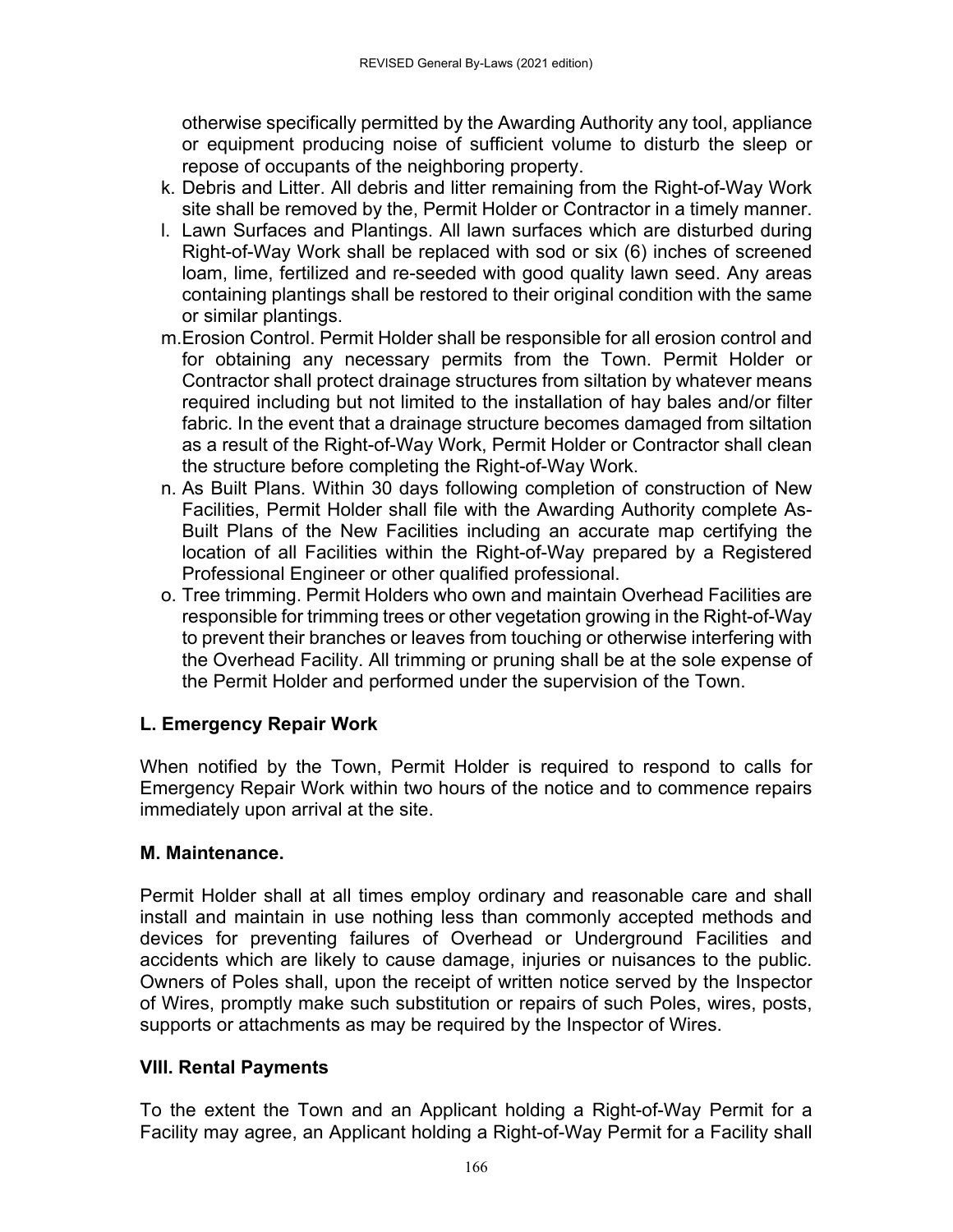make a License Rental Payment to the Town for the non-exclusive right to use certain Rights-of-Way in the Town of Canton.

### **IX. Appeals**

A person or entity aggrieved by a decision of the Awarding Authority under this By-Law may appeal such decision to the appropriate court of competent jurisdiction or, to the extent applicable law provides, to the DTE or the FCC.

## **X. Severability**

If any clause, section, or other part of this By-Law shall be held invalid or unconstitutional by any court of competent jurisdiction, the remainder of this By-Law shall not be affected thereby but shall remain in full force and effect.

## **XI. Exemption For Licensed Cable Operators**

Notwithstanding any provision of this By-Law to the contrary, any Applicant that holds a valid license issued by the Town pursuant to G.L. c. 166A, § 3 (a "CATV License") shall be exempt from, and shall not be required to submit to the Town an Application for permission to install, maintain or operate Facilities legally authorized by such Applicant's CATV License or otherwise to comply with the provisions of this By-Law to the extent such Applicant's CATV License authorizes the Applicant to install, maintain and operate its Facilities in the Town and provided that such Applicant remains in compliance with all the requirements and conditions of its CATV License, G.L. c. 166A and applicable regulations of the DTE.

### **Section 24. Town of Canton Substance Abuse Committee 16-24**

(a) Appointment, Powers - The Select Board shall appoint a Town of Canton Substance Abuse Committee for the purpose of coordinating, developing and/or carrying out programs designed to prevent and meet the problems of substance abuse.

(b) Composition - The Select Board shall appoint the Town of Canton Substance Abuse Committee consisting of seven (7) members. Upon acceptance of this by law, the Board shall appoint three (3) members for three (3) year terms, two (2)members for two (2) year terms and two (2) members for one (1) year terms. The members appointed by the Select Board shall to the extent practicable include one member representing the Fire and Rescue Department, one member representing the Police Department, one member representing the School Department, one member representing the Health Department and one member representing the Parks and Recreation Department. Members can be reappointed for concurrent terms. The members of the Town of Canton Substance Abuse Committee shall serve without pay.

<sup>&</sup>lt;sup>16-24</sup> Inserted under Article 32, ATM May 9, 2016 and amended under Article 57, ATM May 8, 2017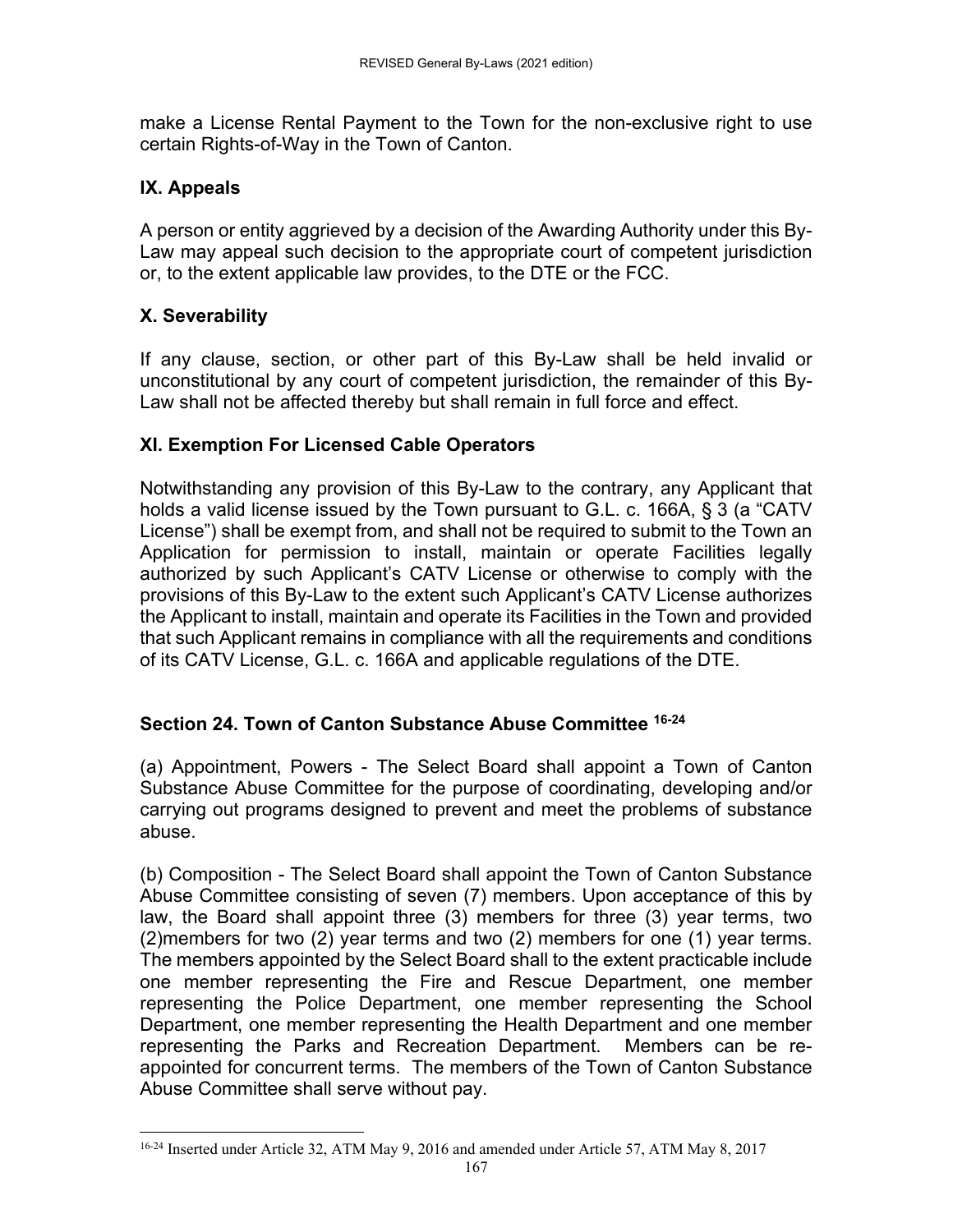(c) Vacancies - Whenever a vacancy shall occur in the membership of the Town of Canton Substance Abuse Committee, by reason of death, resignation, inability to act or for any other reason, the vacancy shall be filled by appointment by the Select Board for the remainder of the term.

(d) Organization - The Town of Canton Substance Abuse Committee at its first annual meeting and thereafter, annually in April of each year, shall elect from its membership a Chair, Vice-Chair, Clerk and Treasurer. Each officer shall hold office until the next annual election. In the event a vacancy occurs in any of the offices above, the Town of Canton Substance Abuse Committee shall hold a special meeting for the purpose of electing one of its members to fill such vacancy.

(e) Annual Report - The Committee shall prepare and submit an annual report of its activities to the Town and shall send a copy thereof to the Select Board.

# **Section 25. Plastic Bag Reduction By-Law16-25**

## **Subsection 1. Purpose**

The purpose of the by-law is to protect the Town's natural beauty and irreplaceable natural resources by reducing the number of single-use, thin-film, plastic checkout bags that are distributed and used in the Town of Canton and to promote the use of reusable bags.

### **Subsection 2. Definitions**

The following words shall, unless the context clearly requires otherwise, have the following meanings:

**Director** – The Director of the Canton Board of Health.

**ASTM D6400** – The American Society for Testing and Materials (ASTM) International "Standard Specification for Compostable Plastics".

**ASTM D7081** – ASTM International "Standard Specification for Biodegradable Plastics in the Marine Environment".

**Checkout Bag** – A carryout bag provided by a store to a customer at the point of sale. "Checkout Bag" shall not include bags, whether plastic or not, in which loose produce or products are placed by the consumer to deliver such items to the point of sale or check out area of the store.

**Compostable Plastic Bag** – A plastic bag that (1) conforms to the current ASTM D6400 for composability; (2) is certified and labeled as meeting the ASTM D6400

<sup>16-25</sup> Inserted under article 27 ATM May 13, 2019.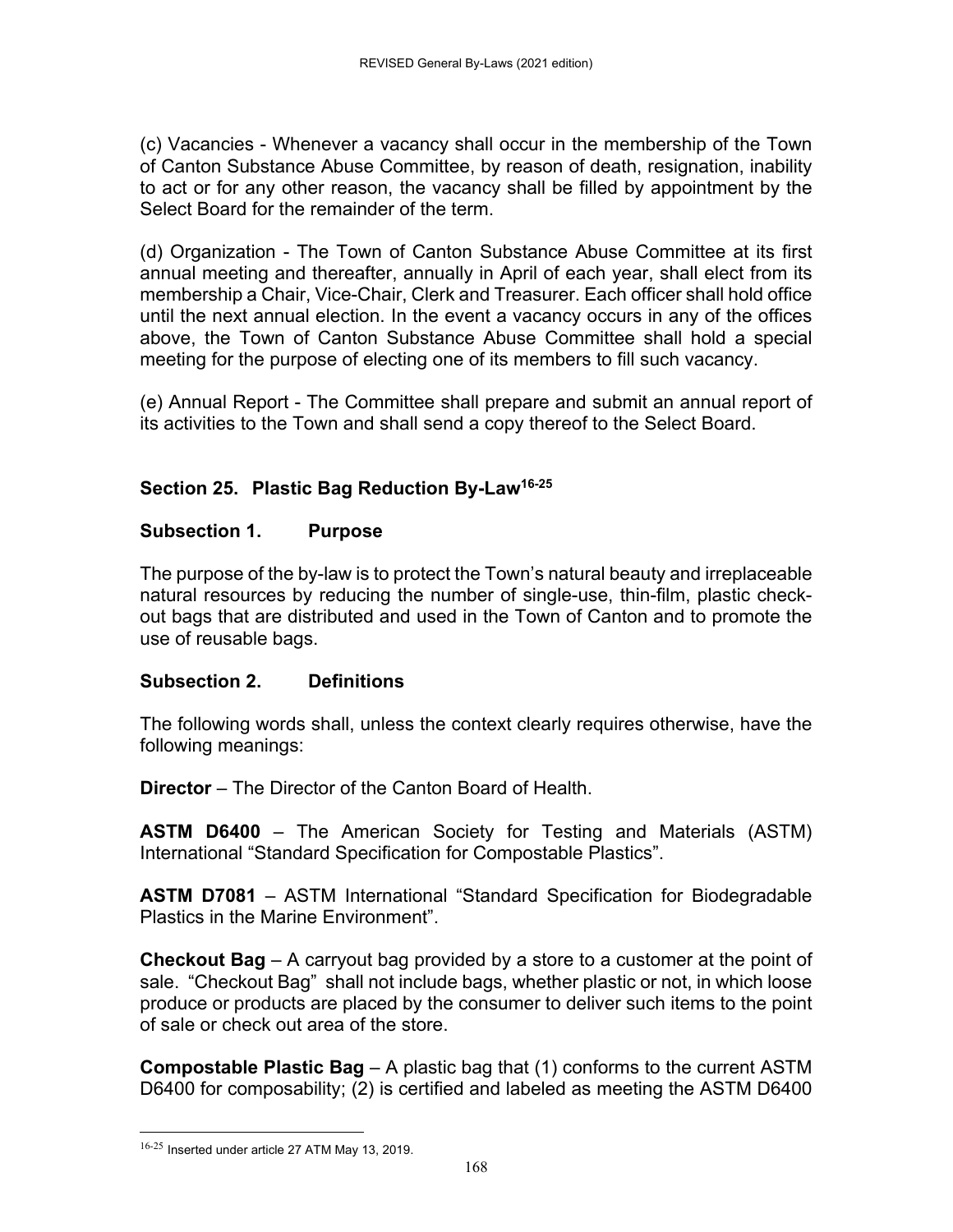standard specification by a recognized verification entity; and (3) conforms to any other standards deemed acceptable by this section.

**Department** – The Town of Canton Board of Health.

**Marine-degradable Plastic Bag** – A plastic bag that conforms to the current ASTM D7081 standard specification for marine degradability; and conforms to any other standards deemed acceptable by the Department, provided additional, Department approved standards are as stringent as ASTM D7081.

**Recyclable Paper Bag** – A paper bag that is (1) 100% recyclable including the handles; (2) contains at least 100% post-consumer recycled paper content; and (3) displays the words "recyclable" and "made from 100% post-consumer recycled content" in a visible manner on the outside of the bag.

**Retail Establishment** – Any retail space located in the Town including without limitation a restaurant, food or ice cream truck, convenience store, retail pharmacy, or supermarket.

**Reusable Checkout Bag** – A sewn bag with stitched handles that (1) can carry 25 pounds over a distance of 300 feet; (2) is either (a) made of closth or other machine washable fabric; or (b) made of plastic other than polyethylene (HDPE, LDPE, PETE, etc.) or polyvinyl chloride that is durable, non-toxic, and generally considered a food-grade material that is more than 4 mils in thickness.

# **Subsection 3. Regulated Conduct**

- a. If any Retail Establishment provides a Checkout Bag to customers, the Checkout Bag shall comply with the requirements of being either a Recyclable Paper Bag, a Compostable Plastic Bag, a Marine-degradable Plastic Bag, or a Reusable Checkout Bag.
- b. The Department may adopt and amend rules and regulations of effectuate the purposes of this by-law.

# **Subsection 4. Enforcement and Penalties**

- a. The Department, the Director or the Director's designee, or the Select Board's designee, shall have the authority to administer and enforce this by-law.
- b. Violations of this by-law may be enforced in accordance with Article 1, Section 2 of the General By-Laws of the Town of Canton.
- c. For the first violation, the enforcing authority, upon a determination that a violation has occurred, shall issue a written warning notice to the Retail Establishment specifying the violation.
- d. The penalty for each violation that occurs after the issuance of the warning notice shall be: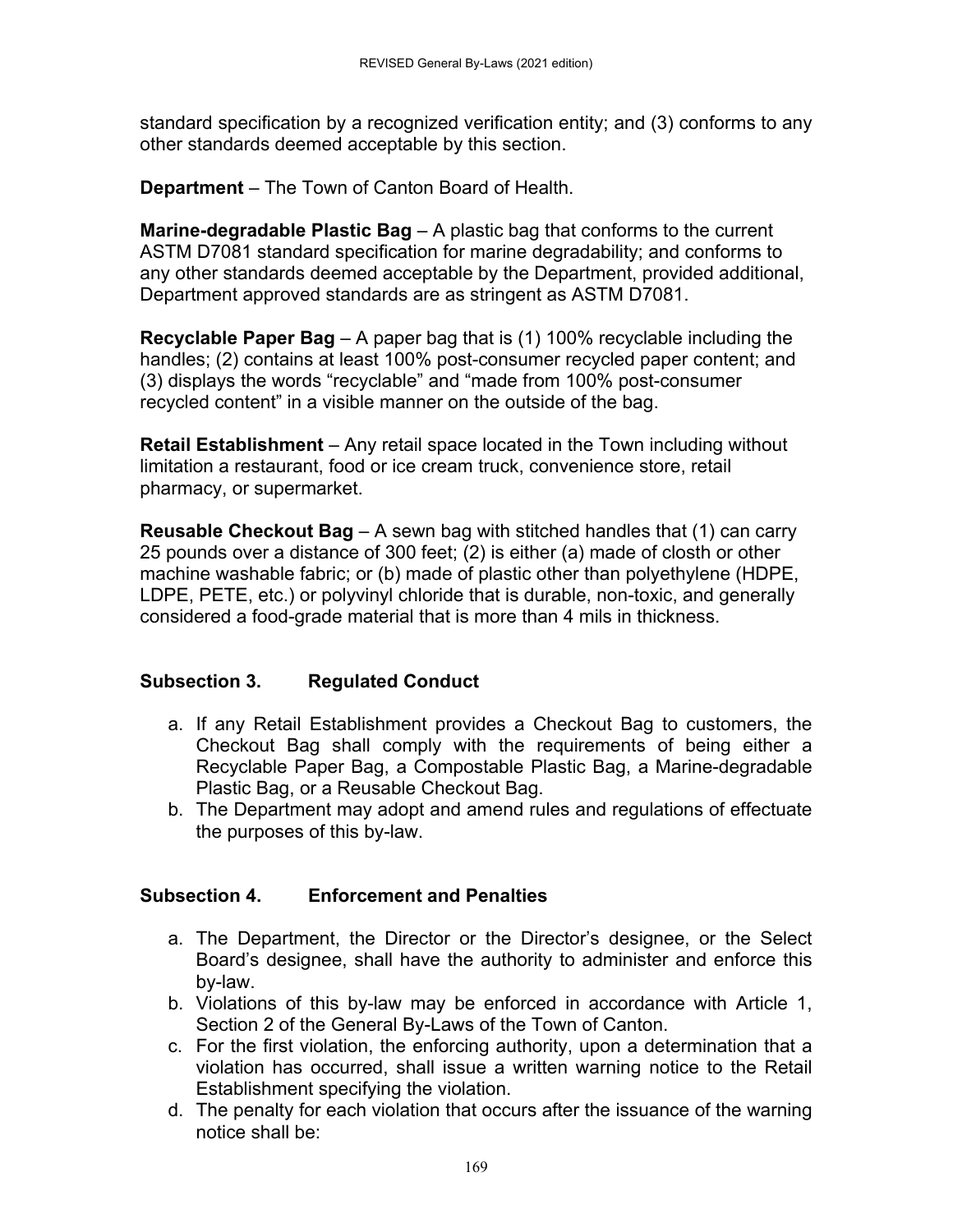- 1) \$100 for the first offense
- 2) \$200 for the second offense
- 3) \$300 for the third and all subsequent offenses
- e. No more than one (1) penalty shall be imposed upon a Retail Establishment within a seven (7) calendar day period.
- f. A Retail Establishment shall have fifteen (15) calendar days after the date that a notice of violation is issued to pay the penalty.
- g. Fines shall be cumulative and each day on which a violation occurs shall constitute a separate offense.

### **Subsection 5. Effective Date**

- a. This by-law shall take effect within six months from approval of the by-law by the Attorney General or on November 1, 2019, whichever is later, for Retail Establishments with a floor area equal to or exceeding 3,500 square feet or with at least two (2) locations under the same name within the Town of Canton that total 3,500 square feet or more.
- b. This by-law shall take effect one (1) year from approval of the by-law by the Attorney General for Retail Establishments with a floor area of less than 3,500 square feet.
- c. The Director or the Director's designee may grant a waiver of not more than six months if a Retail Establishment requires additional time in order to draw down on existing inventory of thin-film, single use plastic check-out bags.

### **Subsection 6. Severability**

a. It is the intention of this law that each separate provision of the by-law shall be deemed independent of all other provisions herein, and it is further the intention that if any provision of this by-law be declared to be invalid by a court of competent jurisdiction, the remaining provisions of the by-law shall remain valid and enforceable.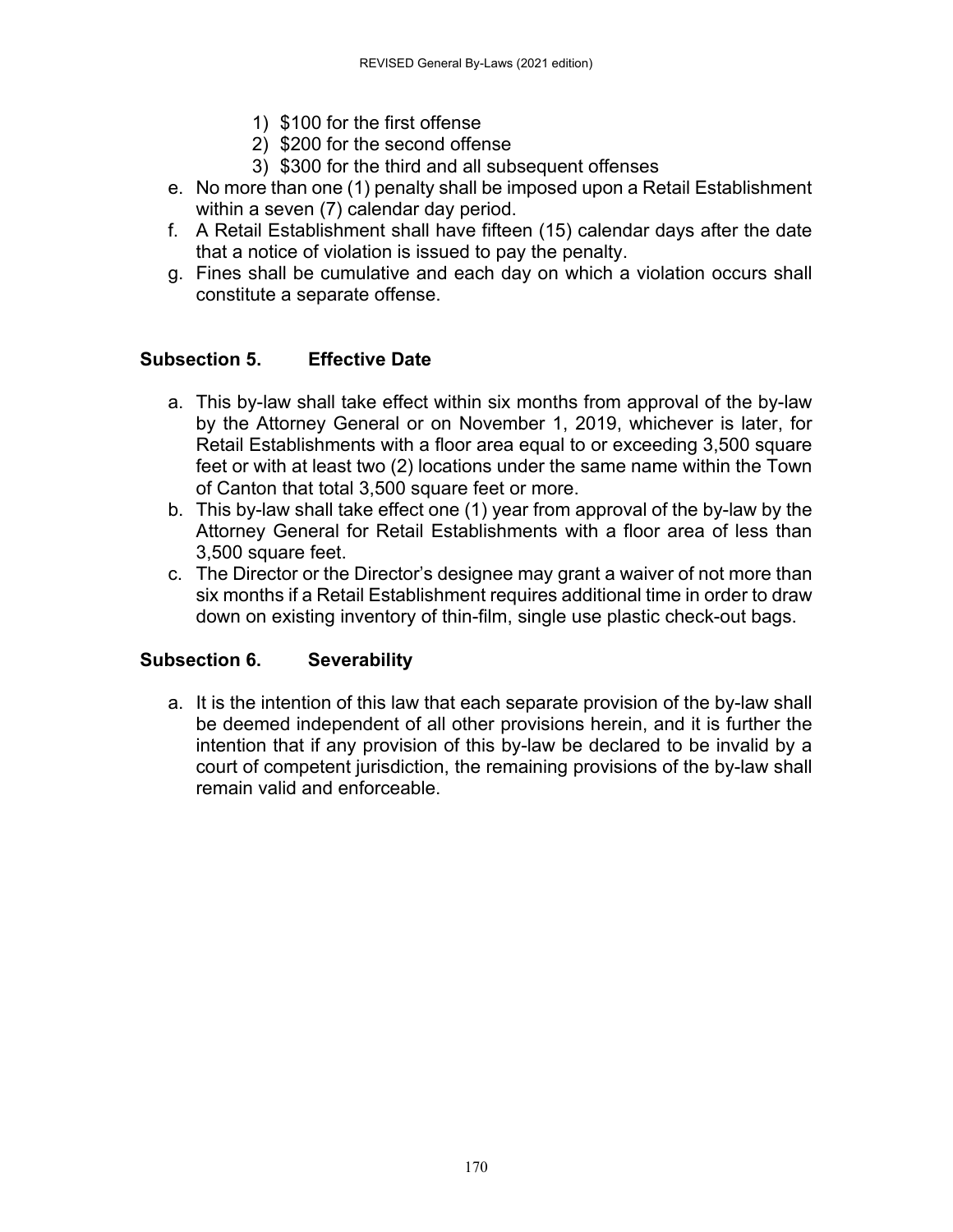# ARTICLE XVII **<sup>17</sup>**

# **SECTION 1: HAZARDOUS MATERIALS**

#### **Subsection 1: Authority**

This By-Law is adopted by the Town of Canton under its home rule powers, its police powers to protect the public health and welfare, and its authorization under M.G.L., Chapter 40, Section 21.

### **Subsection 2: Purpose**

This By-Law is intended to protect the public health, safety and welfare, and the environment; as well as preserve and maintain the existing and potential groundwater supply, groundwater recharge areas, and surface waters within the Town from contamination with hazardous materials.

#### **Subsection 3: Definitions**

The following definitions shall apply in the interpretation and implementation of this By-Law.

**Hazardous Materials** means a product or, waste or combination of substances which because of quantity, concentration, or physical, or chemical, or infectious characteristics may reasonably pose, in the determination of the enforcing authority, a substantial present or potential hazard to the human health safety or welfare, or the environment when improperly treated, stored, transported, used or disposed of, or otherwise managed. Any substance which may create a special hazard in the event of a spill, leak, fire, or exposure and all substances deemed a hazardous waste in M.G.L., Chapter 21C shall also be considered a hazardous material for the purpose of the By-Law.

**Contingency plan** means a document setting an organized, planned, and coordinated course of action to be followed in case of a fire, explosion, or release of hazardous materials which could threaten public health, safety, or welfare, or the environment.

**Discharge** means the disposal, deposit, injection, dumping, spilling, leaking, incineration, or placing of any hazardous material into or on any land or water so that such hazardous material or any constituent thereof may enter the environment.

 <sup>17</sup> This article was inserted under article 26 ATM 1983.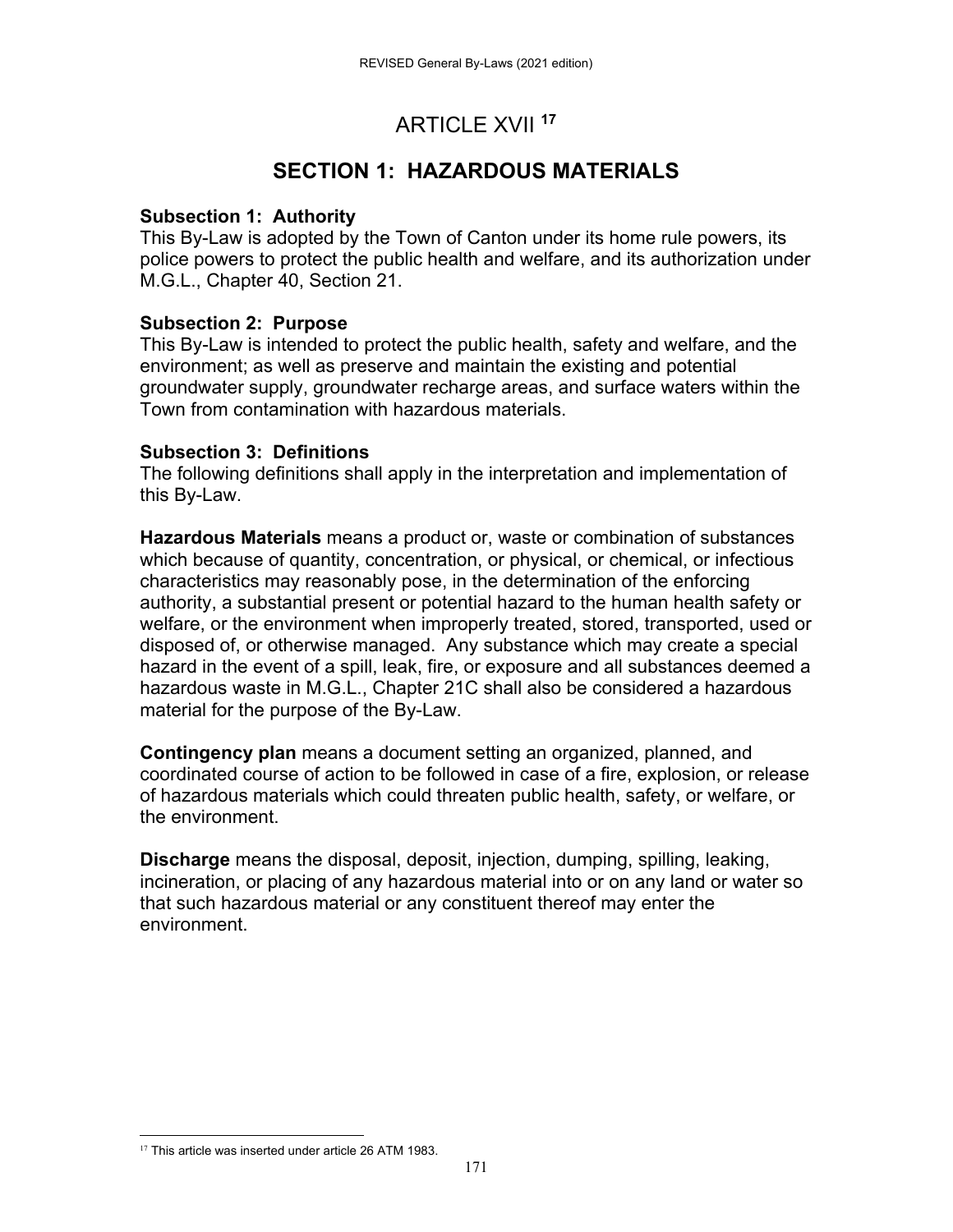**Materials Safety Data Sheet** means the form containing data on physical characteristics, flammability, explosivity, reactivity, and the health and safety hazards of specific chemicals, as well as information relative to procedures recommended for spills and leaks of specific chemicals and special protections and precautions to be taken in the handling of specific chemicals.

**Reportable Discharge** means all discharge greater than three gallons liquid volume or five pounds dry weight, or any discharge which would potentially threaten the public health and safety or the environment by entering surface water, ground waters, or water recharge areas, or by emitting toxic fumes or gases into the air. Discharges which are in compliance with all Federal, State, and local regulations, or which are permitted by governing Federal, State, or local agencies are not considered reportable discharges.

# **Subsection 4: Severability**

Each provision of this By-Law shall be construed as separate to the end, that if any provision, or sentence, clause or phrase thereof, shall be held invalid for any reason, the remainder of that section and all other sections shall continue in full force and effect.

#### **Subsection 5: Hazardous Materials Not Subject to Regulation By This By-Law**

The following materials are not within the scope of authority of this By-Law:

- 1. Domestic Sewage
- 2. Household waste including garbage, trash and septage from single and multiple residences, hotels and motels.
- 3. Wastes generated from the growing of agricultural crops and the raising of animals, including manure which are returned to the soil as fertilizer.

# **Subsection 6: Registration Requirements**

Every owner, or operator of a commercial or industrial establishment (including municipal, state, and federal operations) which stores, transports, uses, handles, or otherwise manages hazardous materials, (excluding fuel oil stored for the purpose of heating buildings located on site) totaling more than fifty gallons liquid volume or twenty-five pounds dry weight shall register with the Board of Health.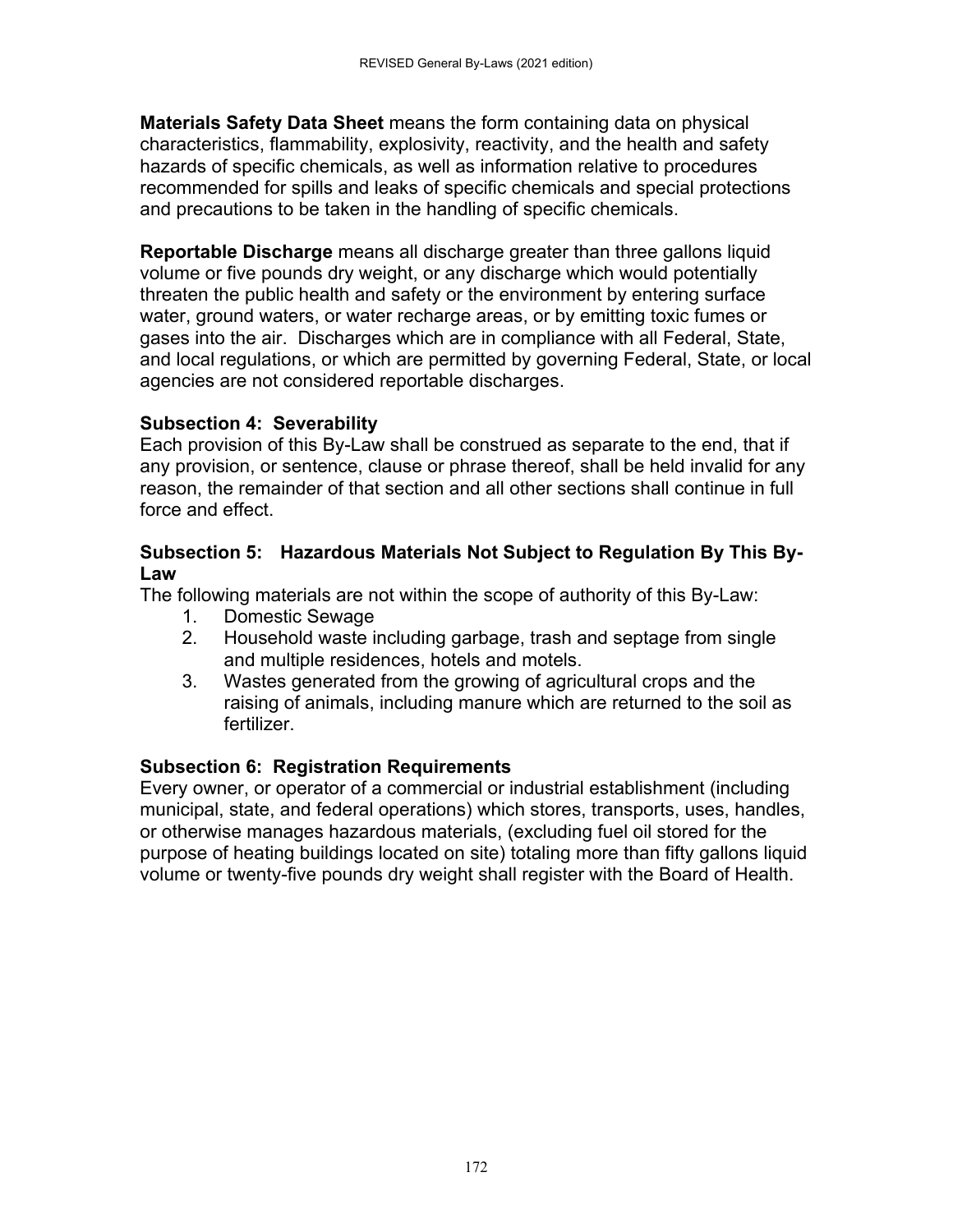Registration includes the following:

(1) Submission of a map or written description locating areas where hazardous materials are stored, handled, or in use, specifying approximate average quantities of materials in each location and the special handling required in a fire, leak, spill, or exposure. Areas must also be identified which store emergency equipment including medical supplies, along with a brief description of the capabilities of the equipment.

This map or written description must also be posted in one of the following on site locations: (a) Guard Shack, (b) Fire Alarm Box (c) Sprinkler Riser, (d) Other location acceptable to the Head of the Fire Department. The location of this posting must be specified during registration.

- (2) Submission of names, addresses, and telephone numbers of all qualified "Emergency Coordinators" who are individuals identified by owners or operators of commercial or industrial establishments which must register in accordance with this By-Law. "Emergency Coordinators" must be knowledgeable in the types of hazardous materials used at the establishment, proper storage and handling of those materials, familiar with the establishment emergency contingency plan, and authorized as on-site coordinator in the event of any emergency.
- (3) Keep on file at all times in an on-site location known and acceptable to all "Emergency Coordinators", Materials Safety Data Sheets on all hazardous material manufactured, stored, or used at the establishment. These Materials Safety Data Sheets must be available to the Board of Health and the Head of the Fire Department during routine inspections, investigation, and in the event of an emergency.
- (4) Keep on file at all times in an on-site location known and accessible to all "Emergency Coordinators" an Emergency Contingency Plan which identifies "Emergency Coordinators" and details the area where and ways in which an emergency could come about, the techniques and procedures to be used for prevention and control of such emergencies, the emergency equipment available on-site, outside agencies and organizations who should be notified and/or may provide services in an emergency, an evacuation plan for personnel, and an inventory of the types, approximate quantities, and methods of storage, transportation, and disposal of all hazardous material.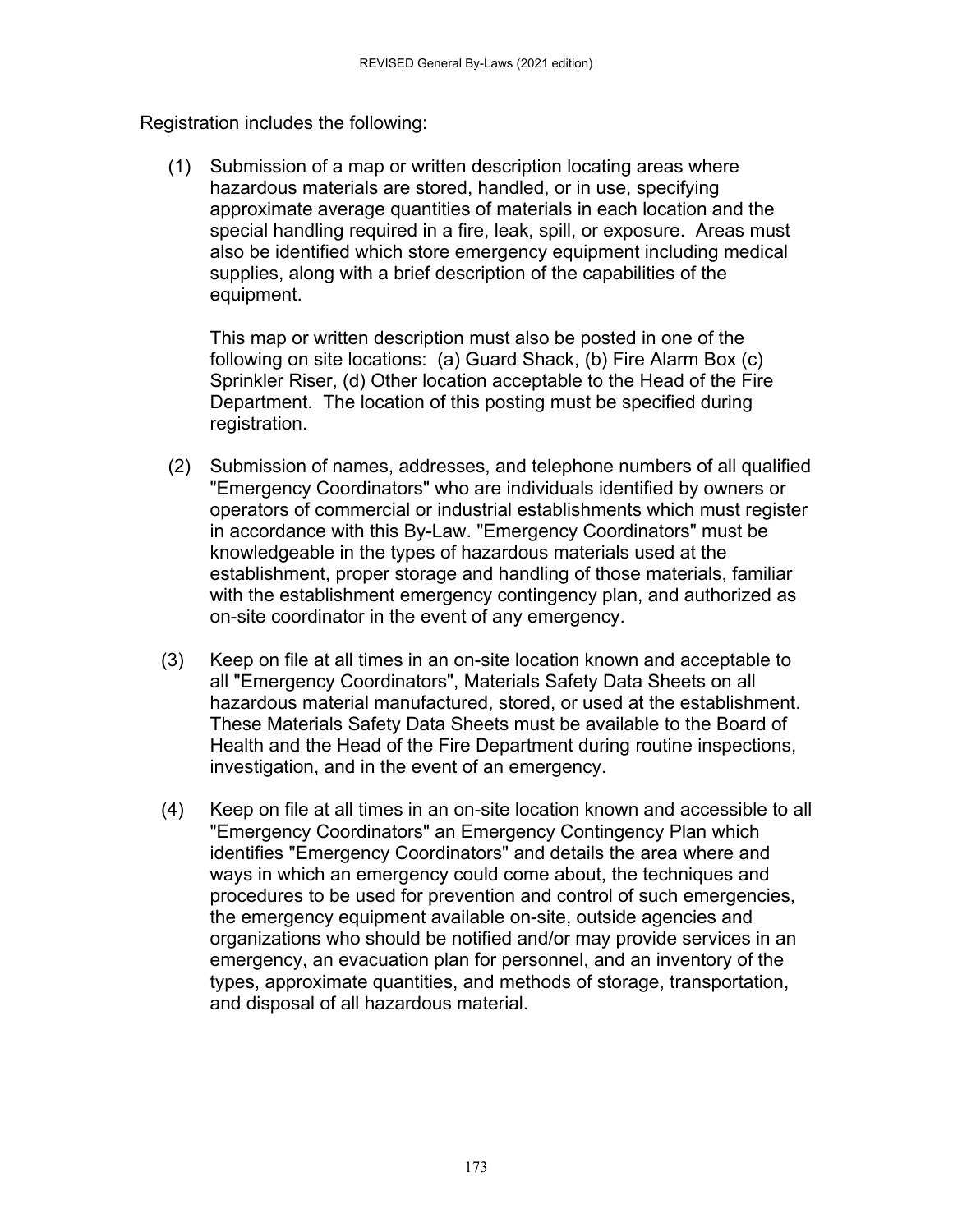## **Subsection 6.1. Effective Date of Registration Requirements**

- (A) Registration required by subsection 6 shall be initially submitted by Sept. 1, 1983 and annually thereafter within thirty days of January 1 each year. Records required in subsection 6 to be kept on file at each establishment should be updated as frequently as necessary to ensure proper handling of hazardous materials and adequate procedures to minimize emergencies and the damage which would result from such emergencies.
- (B) Owners and operators of commercial and industrial establishments who have not previously registered in accordance with subsection 6 shall if they meet registration requirements, register initially within thirty days of meeting such requirements and thereafter within thirty days of January 1 of each year.

## **Subsection 6.2 Updating of Registration Information**

All information required under subsection 6 of this By-Law must be kept current to reflect substantial changes in quantities or types of hazardous materials onsite.

## **Subsection 7. Hazardous Materials Generally**

All hazardous materials within the Town of Canton must be stored, handled, transported and used in such a way as to minimize discharges and to ensure maximum protection of the environment and the public health, safety and welfare.

### **Subsection 7.1**

All commercial and industrial establishments (including municipal, state, and federal operations) must provide adequate employee training programs to ensure proper use, storage, transportation and handling of hazardous materials.

# **Subsection 7.2**

Owners and operators of establishments registered in accordance with subsection 6 of this By-Law must keep sufficient records to detect significant loss of hazardous materials and provide best estimates of quantities of hazardous materials on-site.

### **Subsection 7.3**

All locations where hazardous materials are stored or used in quantities that could cause a substantial hazard in the event of a spill, leak, fire or exposure, shall be designated with legible warning signs of bright yellow, or other equally conspicuous color, indicating the potential danger and how to overcome or avoid such danger.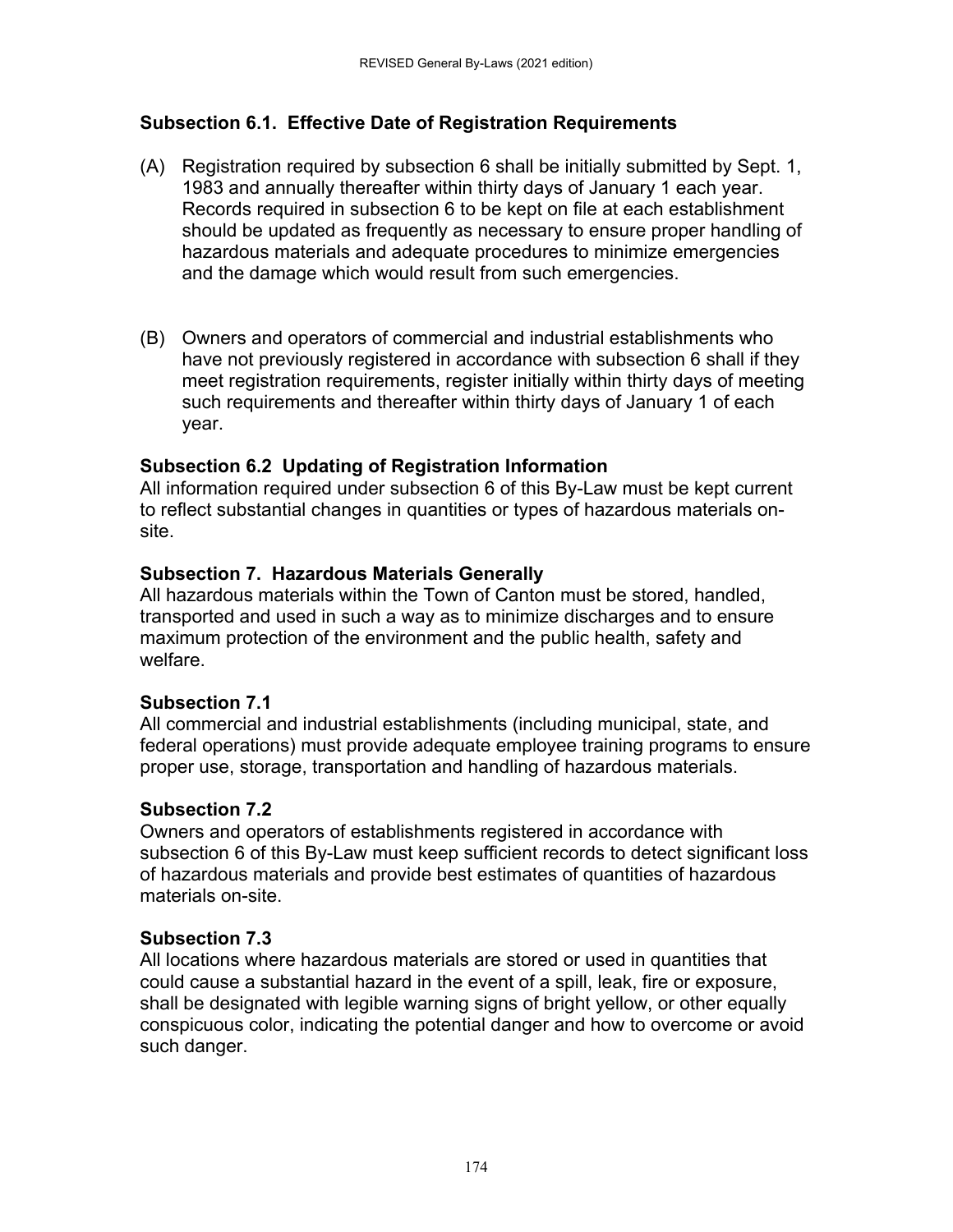#### **Subsection 7.4**

All hazardous materials shall be held in product tight containers. All containers of hazardous materials which permit leakage or spillage shall be disposed of or repaired to its original product tight state.

#### **Subsection 7.5**

Every owner of a commercial or industrial establishments (including municipal, state, or federal operations) shall comply with all Federal, State, and Municipal Laws and Regulations relative to Hazardous Materials.

#### **Subsection 8. Above Ground Storage of Hazardous Materials**

- (A) Above ground containers of hazardous materials shall be kept in an orderly manner, shall be adequately marked to identify the hazard and shall be stored on a surface impervious to the material being stored. The storage area shall be enclosed by a permanent dike of impermeable construction. The volume of the area enclosed by the dike shall be equal to or greater than the capacity of the containers within the dike.
- (B) There shall be no storage of incompatible chemicals (those which react with one another to create a special hazard) in the same area.
- (C) Drainage and ventilation of storage areas containing hazardous materials shall be constructed and maintained so as to control spills, fumes, noxious gases and other potential sources of contamination.

#### **Subsection 9. Underground Storage**

The following provisions shall apply to all underground liquid hazardous materials storage systems.

#### **Subsection 9.1 17-9.1**

Owners shall comply with the current and amended Massachusetts Board of Fire Prevention Regulation 527 CMR 9.00: Tanks and Containers.

Regulatory authority 527 CMR 9.00: M.G.L. c. 22, ss. 14; c. 148, ss. 9, 10, 28, 37, 38 and 38E.

**Subsection 9.2 17-9.2**

**Subsection 9.3 17-9.3**

**Subsection 9.4 17-9.4**

**Subsection 9.5 17-9.5**

 17-9.1 As amended under article 37, ATM May 12, 1997.

<sup>17-9.2</sup> Deleted by article 37, ATM May 12, 1997.

<sup>17-9.3</sup> Deleted by article 37, ATM May 12, 1997.

<sup>17-9.4</sup> Deleted by article 37, ATM May 12, 1997.  $17-9.5$  Deleted by article 37, ATM May 12, 1997.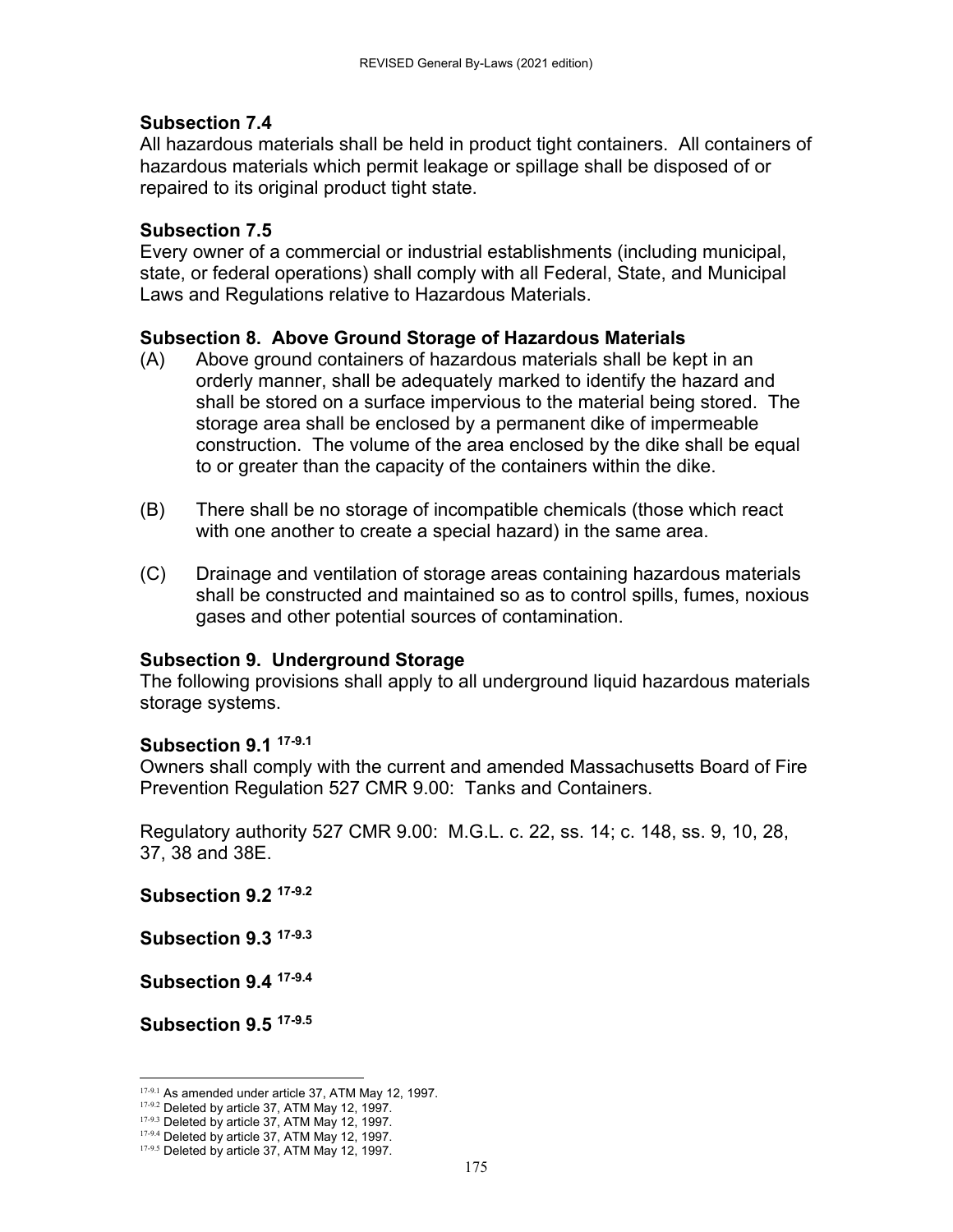### **Subsection 10. Effective Date**

All storage provisions contained in Subsection 7, 8, and 9 must be complied with by July 1, 1984.

#### **Subsection 11. Reporting Requirements**

Any person having knowledge of a reportable discharge of hazardous material shall immediately report the discharge to the Board of Health, and if involving flammable or explosive materials, to the Head of the Fire Department.

#### **Subsection 12. Protection of Public Water Supplies**

In order to protect and preserve existing drinking water sources, the following uses are prohibited within one thousand (1,000) feet of the head of a gravel packed well used as a source of municipal drinking water unless exempted by a variance in accordance with subsection 14 of this By-Law:

- A. Automotive service and repair shops, junk and salvage yards, and car washes.
- B. Storage of road salts or other deicing chemicals.
- C. Use of chemicals for deicing unless deemed necessary for public safety.
- D. The discharge of hazardous materials.
- E. Commercial or industrial uses which require registration in accordance with subsection 6 of this By-Law.
- F. Commercial and industrial uses which discharge process waste waters on-site, excluding discharges permitted in accordance with all applicable State and Federal regulations which are shown to contain no contaminants.
- G. Commercial or industrial uses which re-charge storm water to ground water, without passage through oil and grease traps and sediment traps, constructed, operated, and maintained to minimize groundwater contamination.

### **Subsection 13. Permits Required**

(A) A permit shall be required and obtained from the Board of Health upon the recommendation of the Fire Department for all new commercial or industrial establishments requiring registration in accordance with subsection 6.2, prior to the operation of said establishment, to determine that the provisions of this By-Law have been met. **17-13(A**)

 17-13(A) As amended under article 37, ATM May 12, 1997.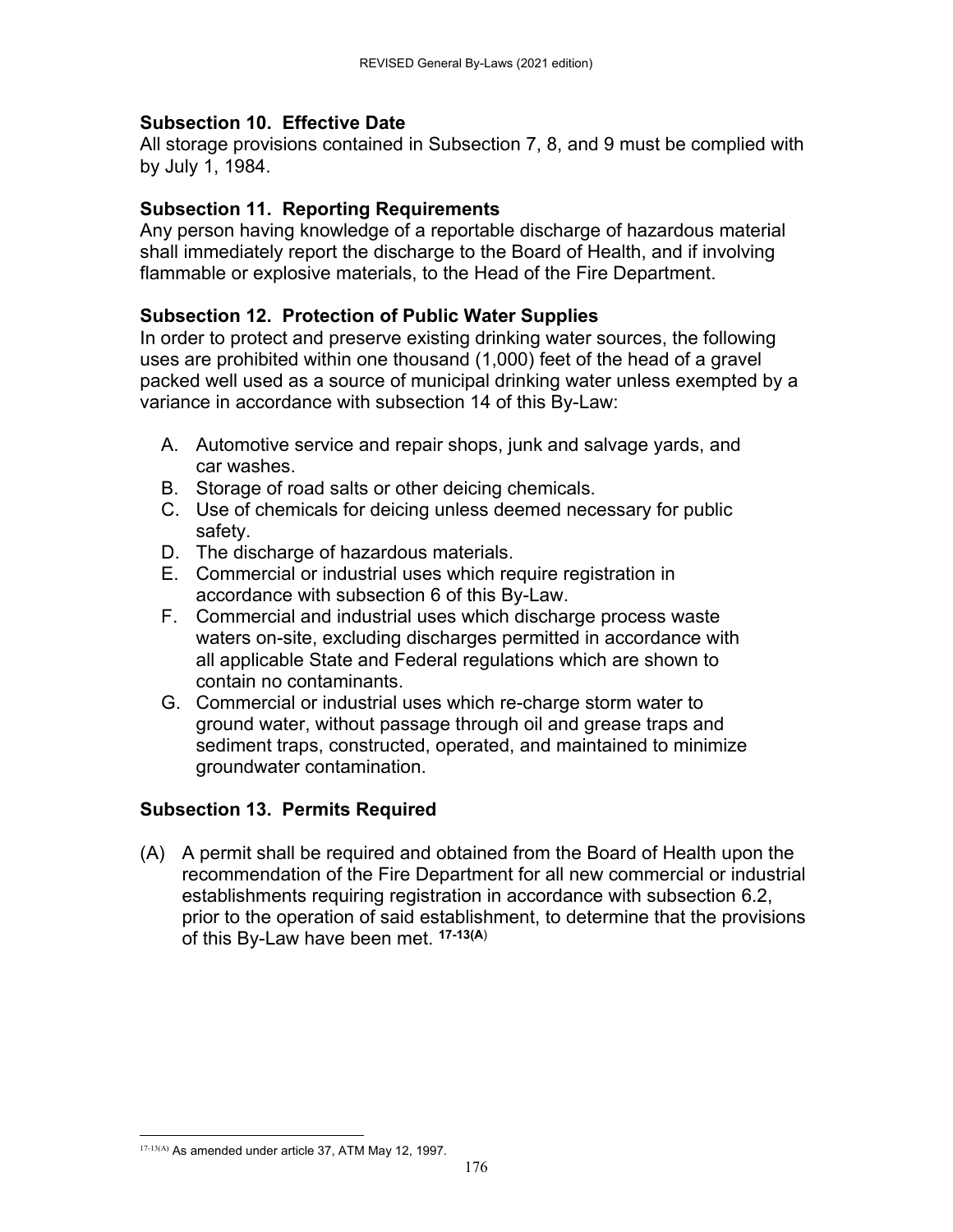(B) A permit shall also be required and obtained from the Board of Health upon the recommendation of the Fire Department for all establishments requiring registration in accordance with subsection 6, who seek to install additional above ground or underground hazardous materials storage tanks. **17-13(B**)

#### **Subsection 14. Variances**

The Board of Health may vary the application of any provision of this By-Law, unless otherwise required by law, in any case when, in its opinion, the applicant had demonstrated that an equivalent degree of environmental protection required under this By-Law will still be achieved. The applicant at their own expense must notify all abutters by certified mail at least ten days before the Board of Health meeting at which the variance request will be considered. The notification shall state the variance sought and the reasons thereof. Any variance granted by the Board of Health shall be in writing. Any denial of a variance shall also be in writing and shall contain a brief statement of the reasons for denial. The Board of Health may, as an alternative to denial of a variance impose such conditions as it deems necessary to contribute to the environments protection required under this By-Law.

#### **Subsection 15. Enforcement**

- (A) The Board of Health or its agent(s) shall be the enforcing authority of the By-Law.
- (B) The Board of Health or its agent(s) and the Head of the Fire Department may enter upon privately owned property for the purpose of performing their duties under this By-Law. **17-15(B)**

#### **Subsection 16. Penalty**

Any person who violates any provision of this By-Law shall be punished by a fine of not more than three hundred (\$300.00) dollars. Each day or portion thereof during which a violation continues shall constitute a separate offense if more than one, each condition violated shall constitute a separate offense. This By-Law may be enforced pursuant to M.G.L., Chapter 40 Section 21D by a Canton Police Officer or other officer having police powers.

#### **Subsection 17. Fees**

Any person registering storage of hazardous materials pursuant to subsection 6 shall pay to the town of Canton an annual registration fee of \$15.00. Such a fee shall be due on the same date as the annual registration. Failure to pay shall constitute a violation and shall be subject to the penalties of subsection 16 of the By-Law.

<sup>17-13(</sup>B) As amended under article 37, ATM May 12, 1997.  $17-15(B)$  As amended under article 37, ATM May 12, 1997.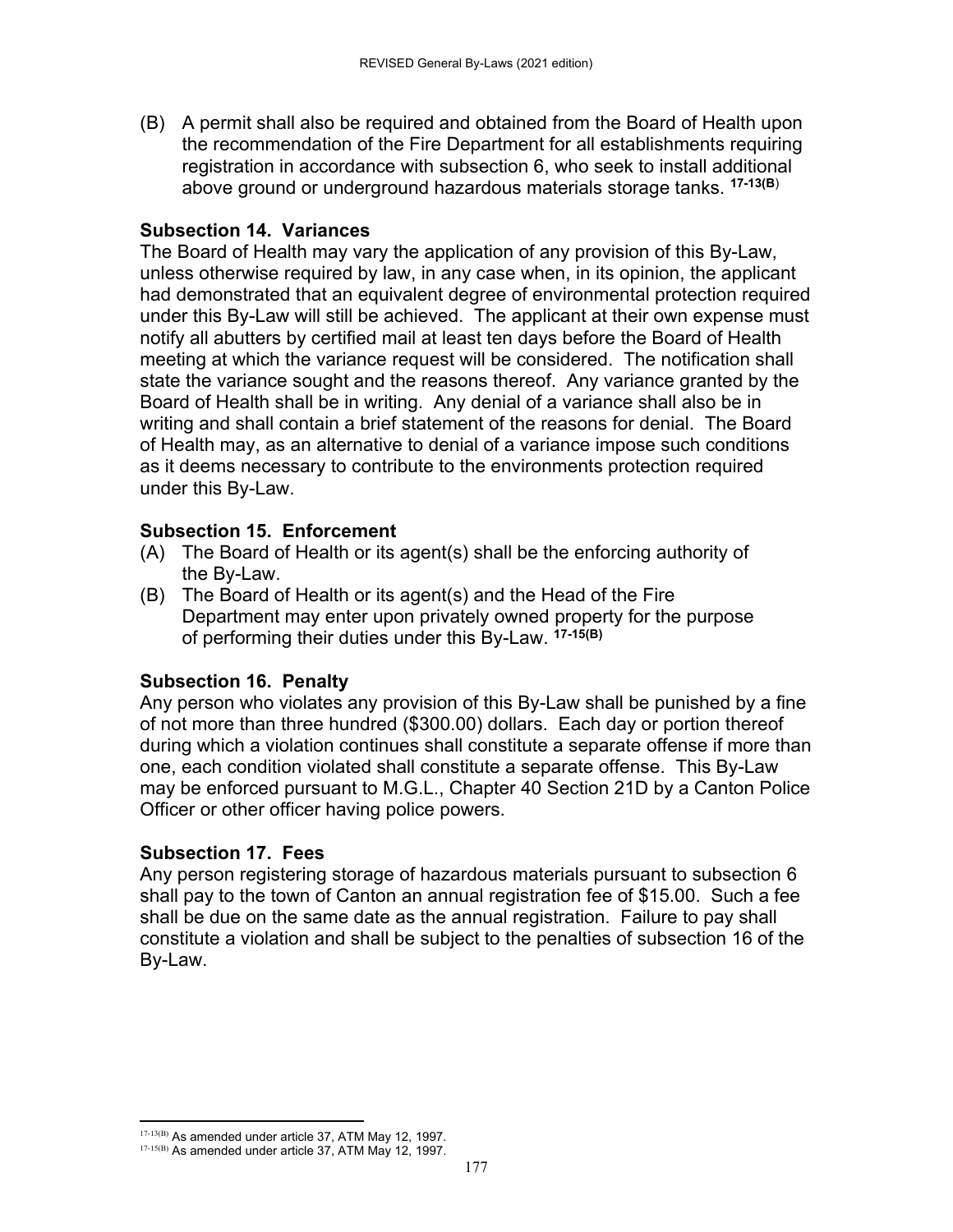# ARTICLE XVIII **<sup>18</sup>**

# **FIRE ALARM SYSTEMS**

#### **Section 1. Fire Alarm Systems**

Town of Canton By-Laws are hereby amended by adding the following By-Law to be entitled "Fire Alarm Systems".

### **Section 2. Definitions**

When used in this By-Law, unless a contrary intention clearly appears, the following words shall have the following meaning:

- A. Canton Fire Department hereinafter referred to as CFD as used throughout.
- B. "Central station operating company": A company equipped to receive a fire alarm signal from each of its customers and which then transmits to the CFD location of any such alarm the central station operating company receives.
- C. "Fire Alarm System": Any heat-activated, smoke-activated, flame-energy activated or other such automatic device capable of transmitting a fire signal to either a central station operating company or directly to the CFD by way of a master box.
- D. "Fire alarm system malfunction": The transmittal of a fire alarm to a central station operating company or directly to the CFD by way of a master box which alarm is caused by improper installation of a fire alarm system, a mechanically defective alarm system, lack of maintenance, or some other reason that causes a fire alarm to sound even though there is no actual fire or situation that could evolve into a fire.
- E. "Fire alarm system owner": An individual or entity who owns the title to and/or has on a business or residential premises a fire alarm system equipped to send a fire alarm signal to a central station operating company or directly to the CFD by way of a master box.
- F. "Fire Chief": The Chief of the CFD.
- G. "Master box owner". An individual or entity who has on a business or residential premises a fire alarm system equipped to send a fire alarm signal directly to the CFD by way of a master box.

#### **Section 3. Connection of Fire Alarm Systems to the CFD by Way of a Master Box 18-3**

  $18$  This article was inserted under article 30, ATM 1990.

<sup>18-3</sup> As amended under article 37, ATM April 26, 1999.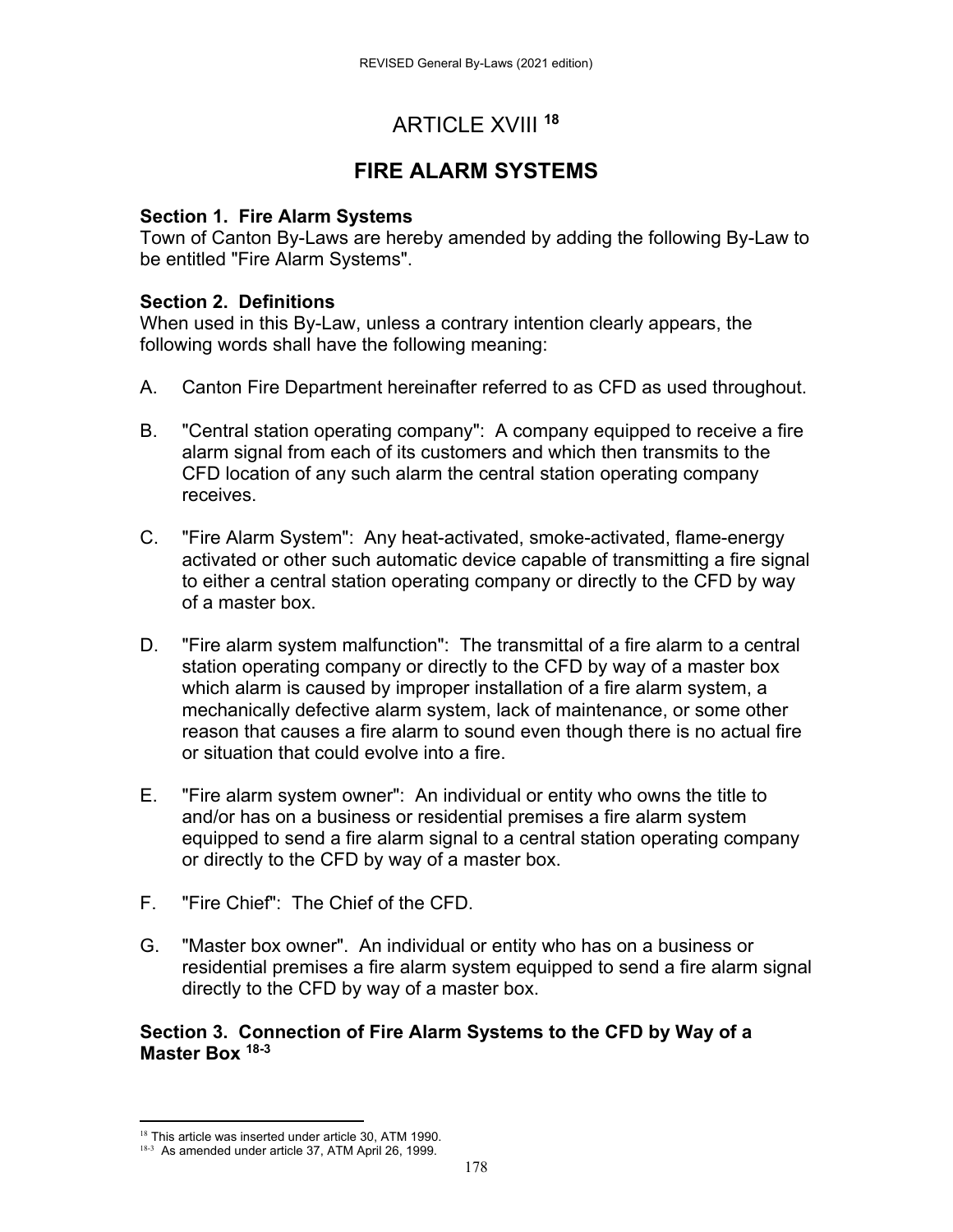A. Every master box owner whose fire alarm system on the effective date of this By-Law connected to the CFD by way of a master box, shall pay the following fees:

| <b>Annual Fee</b> | \$250.00 |
|-------------------|----------|
|-------------------|----------|

B. Every master box owner whose fire alarm system is connected after the effective date of this By-Law to the CFD by way of a master box shall pay the following fees:

| <b>Permit Fee</b>     | \$30.00  |
|-----------------------|----------|
| <b>Connection Fee</b> | \$125.00 |
| <b>Annual Fee</b>     | \$250.00 |

- C. Before any fire alarm system is connected to the CFD master box owner shall provide the Fire Chief with the following information:
	- 1. The name, address and home and work telephone numbers of the master box owner.
	- 2. The street address where the master box is located.
	- 3. The names, addresses and telephone numbers of the persons or businesses protected by the fire alarm system connected to the master box.
	- 4. The names, addresses and home and work telephone numbers of at least two persons other than the owner who can be contacted twenty-four hours a day, who are authorized by the master box owner to respond to an alarm signal and who have access to the premises in which the master box is located.
		- 5. Such other information as the Fire Chief may require.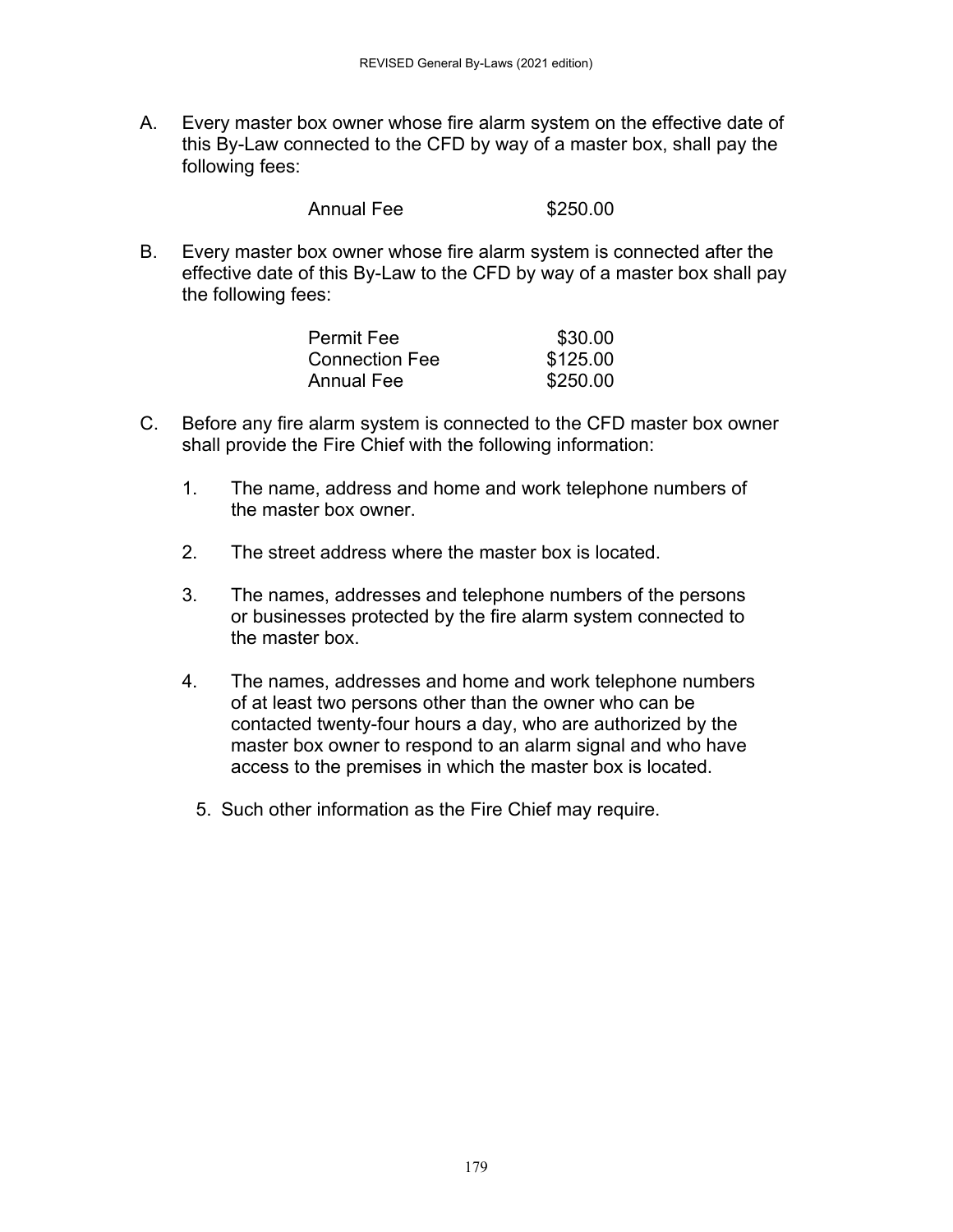In the event a fire alarm system has been connected to the CFD by way of a master box, prior to adoption of this by-law, the master box owner shall comply fully with the requirements of this section within sixty (60) days after notice by first class mail of the requirements of this section.

If a master box owner fails to comply with this section, the Fire Chief in the Chiefs discretion may assess a fine of seventy-five dollars (\$75.00) for each day of non compliance.

#### **Section 4. Connection of Central Station Operating Companies to the CFD 18-4**

A. Every central station operating company who has a direct Connection prior to the effective date of this By-Law to the CFD shall pay the following fees:

Annual Fee \$250.00

B. Every central station operating company who makes a direct connection after the effective date of this By-Law to the CFD shall pay the following fees:

| Permit Fee     | \$30.00  |
|----------------|----------|
| Connection Fee | \$125.00 |
| Annual Fee     | \$250.00 |

- C. Before any central station operating company is connected with the CFD, it shall provide the Fire Chief with the following information.
	- 1. The name, address and telephone numbers of the central station operating company.
	- 2. The names, addresses and home and work telephone numbers of at least two persons who can be contacted twenty four hours a day, who are authorized by the central station operating company to respond to an alarm signal and who have access to the premises from where the alarm signal is emitting to the central station operating company.
	- 3. The name, address, home and work telephone numbers and location of the premises of each customer of the central station operating company who has a fire alarm system equipped to send a fire alarm signal to the central station operating company.

<sup>18-4</sup> As amended under article 37, ATM April 26, 1999.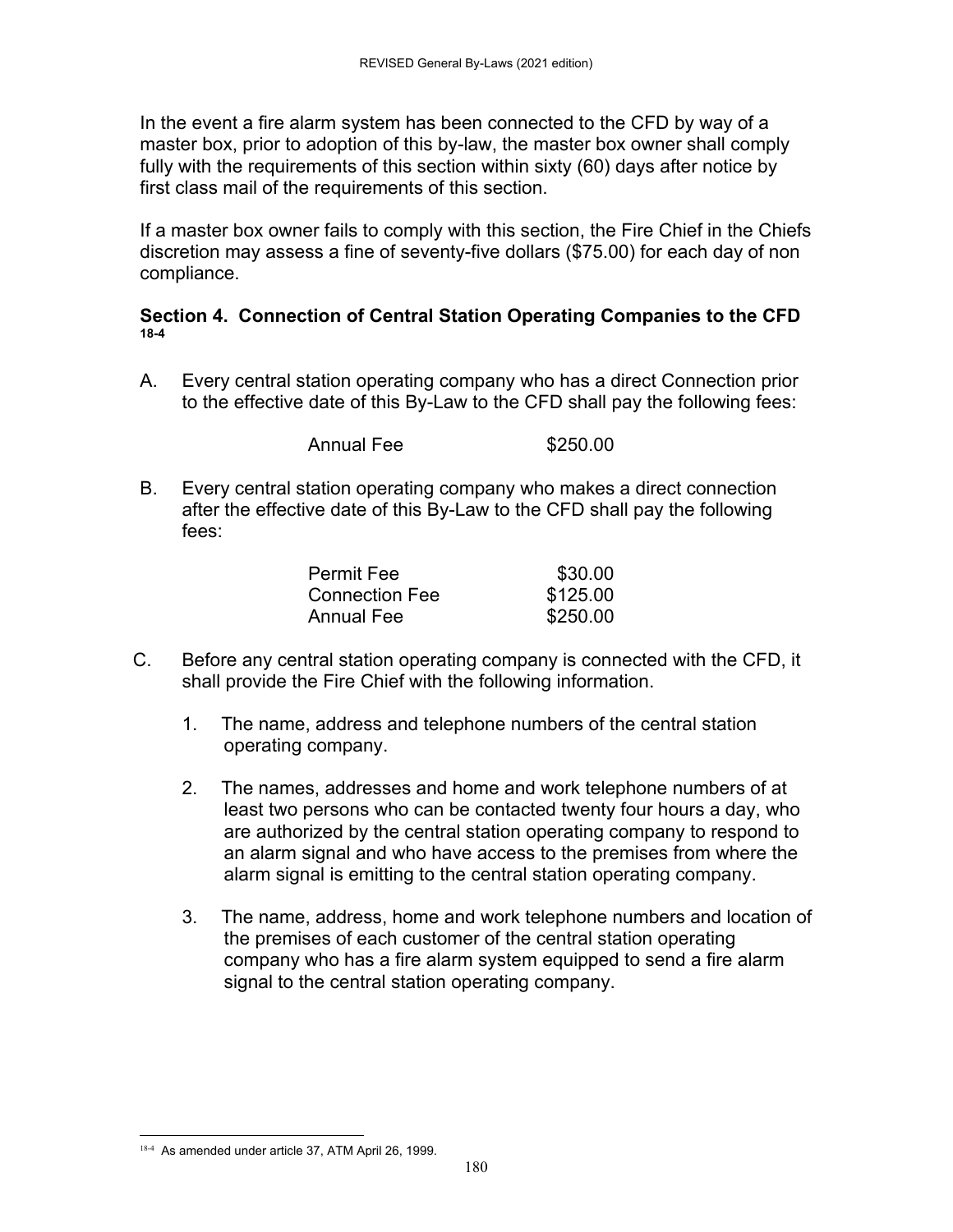4. Such other information as the Fire Chief may require.

If at the passage of this By-Law a central station operating company already has a direct connection to the CFD central station operating company shall comply with the requirements of this section within sixty days after notice by first class mail of the requirements of this section.

If a central station operating company fails to comply with this section, the Fire Chief may assess a fine of seventy-five dollars (\$75.00) for each day of non-compliance.

#### **Section 5. Updating Information 18-5**

Every master box owner and every central station operating company shall be responsible for updating annually the information herein required to be provided to the Chief. If the information provided changes, the master box owner and the central station operating company shall provide the Fire Chief with the updated information and shall pay the fee, if any, required by this By-Law.

If a master box owner or a central station operating company fails to comply with this section, the Fire Chief may assess a fine of seventy-five dollars (\$75.00).

#### **Section 6. Fire Alarm System Malfunctions: Fines 18-6**

If there is a fire alarm system malfunction, as defined herein, the Fire Chief may assess a fine against a fire alarm system owner for each malfunction per fiscal year according to the following schedule:

A. First Through Third Malfunction No Charge

Upon the recording of the third false alarm by the CFD, the Fire Chief shall notify the owner of the building, in writing and by certified mail, of such fact, and at this time inform the owner of the Department's policy with regard to charging for false alarms. (send copy of policy at this time). Fourth Through Sixth Malfunction **\$75.00** Seventh Through Eleventh Malfunction  $$250.00$ Each Malfunction After the Eleventh  $$500.00$ 

B. Private fire alarm systems connected to the CFD by other automatic means or through a central station system shall be subject to the above conditions.

181

 18-5 As amended under article 37, ATM April 26, 1999. <sup>18-6</sup> As amended under article 37, ATM April 26, 1999.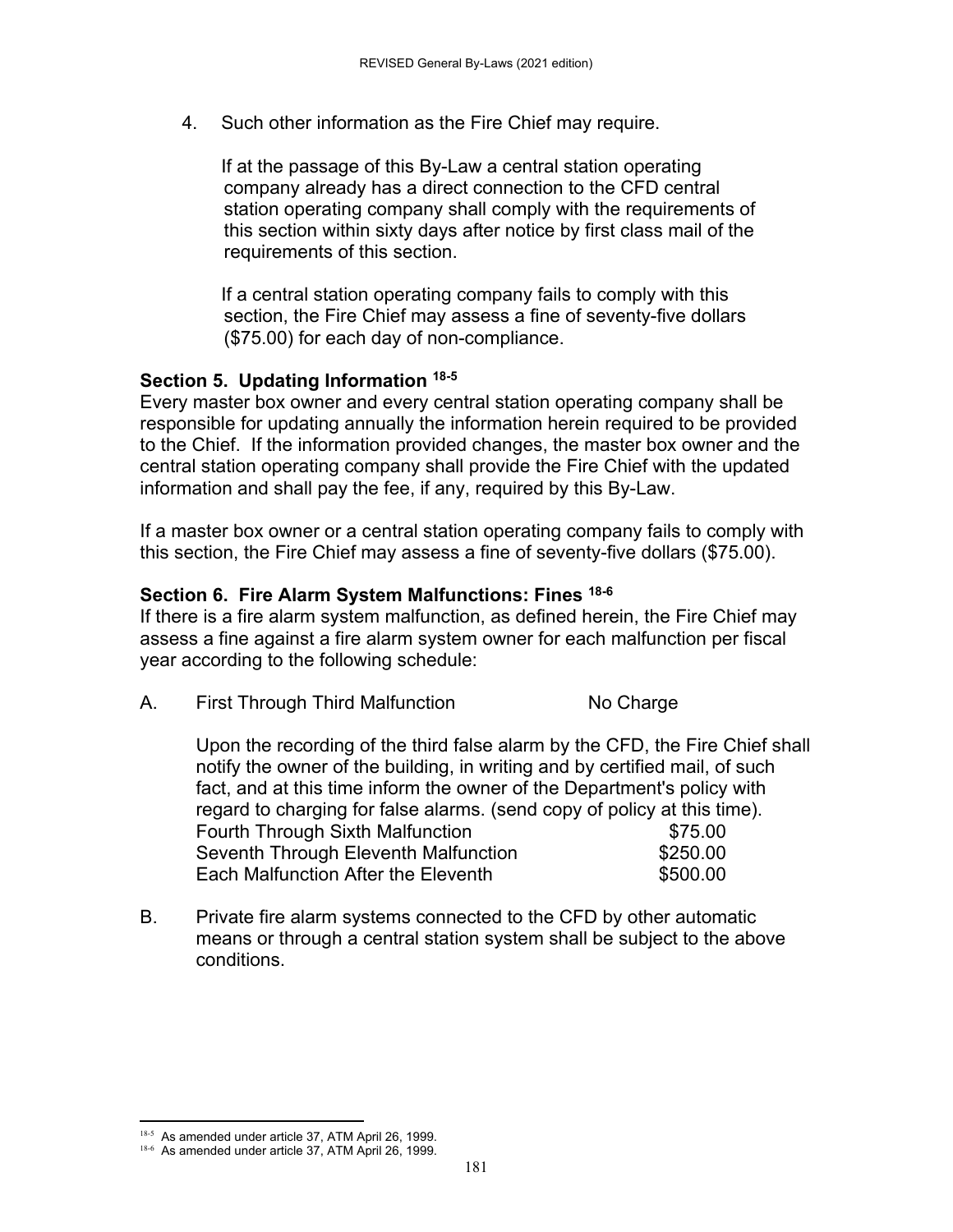- C. Any false fire alarm which is the result of the failure of the property owner, occupant or their agents to notify the CFD of repair, maintenance or testing of the internal fire alarm system within the protected premises, shall cause a penalty to be assessed in accordance with Section (A).
- D. For the purposes of this regulation, a false defined as follows:
	- 1. The operation of a faulty smoke or heat detection device.
	- 2. Faulty control panel or associated equipment.
	- 3. A water pressure surge in automatic sprinkler equipment.
	- 4. Accidental operation of an automatic sprinkler system.
	- 5. An action by an employee of the owner or occupant of the protected premises or a contractor employed by the owner or the occupant causing accidental activation of the internal fire alarm system.
- E. Property owners will be billed once a month for the previous months malfunction activity. All fines assessed shall be paid to the Town of Canton Fire Department for deposit to the general fund.
- F. If the bill is not paid within thirty days, a second notice will be sent. If the bill is not paid after another thirty day period final notice will be sent informing the owner and/or occupant that the master box will be disconnected and the insurance company notified.

#### **Section 7. Appeal Procedure**

Any fire alarm system owner who is aggrieved by an action taken by the Fire Chief under this By-Law may, within ten (10) days after notice of such action, file an appeal, in writing, to the Select Board of the Town of Canton (the Board). The Board shall hold a hearing, and shall issue a written decision in which it affirms, annuls or modifies the action taken by the Fire Chief.

The Select Board shall mail its decision by certified mail to the owner within ten (10 ) days after hearing and shall file a copy of its decision in the office of the Town Clerk within such ten (10) day period. The decision of the Board shall be a final administrative decision. The owner shall have thirty (30) days from the date of the filing of the written decision in the Office of the Town Clerk to seek judicial review in a court of competent jurisdiction.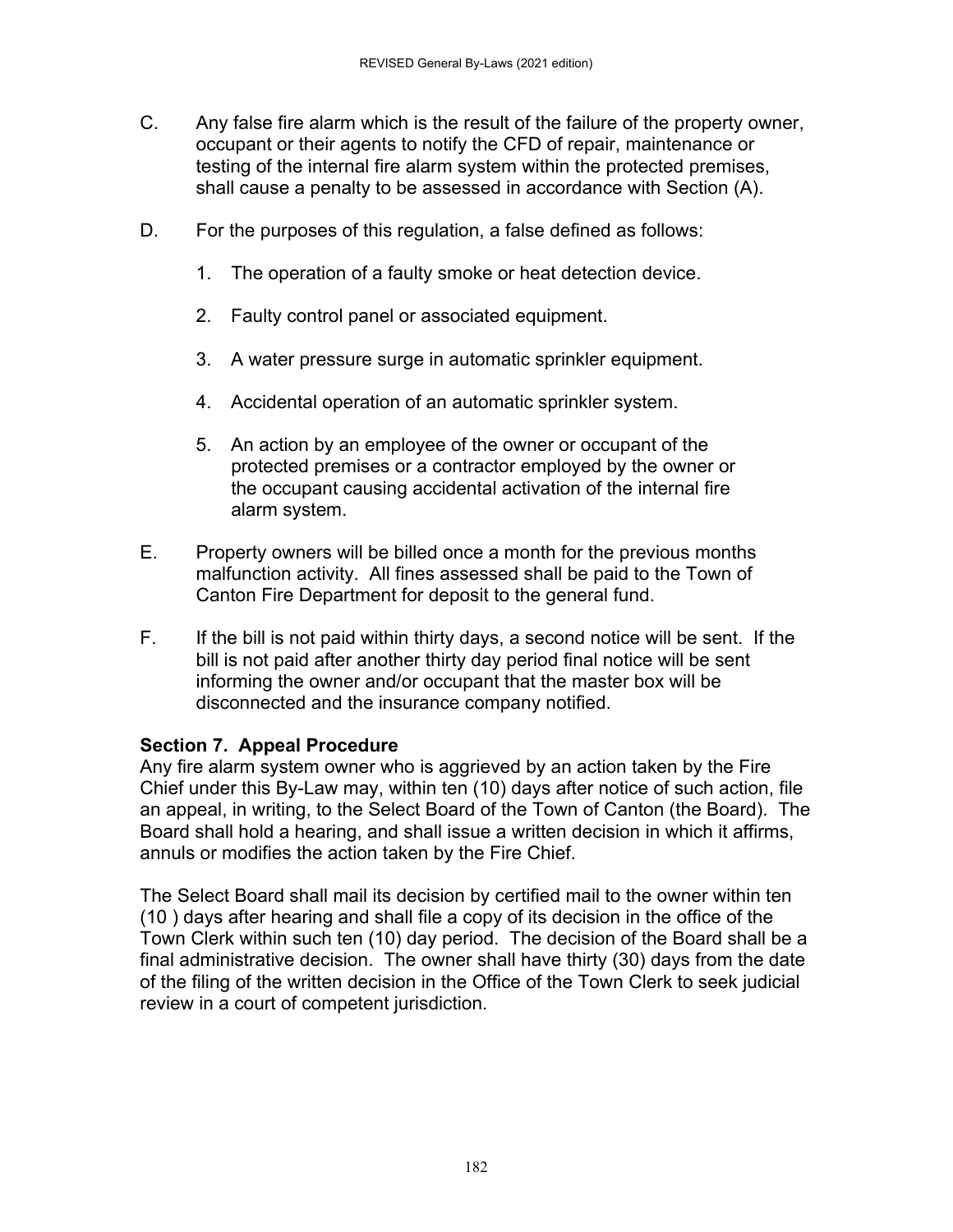The Select Board shall mail its decision by certified mail to the owner within ten (10 ) days after hearing and shall file a copy of its decision in the office of the Town Clerk within such ten (10) day period. The decision of the Board shall be a final administrative decision. The owner shall have thirty (30) days from the date of the filing of the written decision in the Office of the Town Clerk to seek judicial review in a court of competent jurisdiction.

#### **Section 8. Regulations and Enforcement**

The Fire Chief may promulgate such regulations as may be necessary to implement this By-Law. The Fire Chief is authorized to pursue such legal action as may be necessary to enforce this By-Law.

#### **Section 9. Deposit in the General Fund**

All fines assessed herein shall be payable to the Town of Canton Fire Department for deposit to the General Fund.

#### **Section 10. Severability**

The provisions of this by-law shall be deemed to be severable, and if any of its provisions shall be held unconstitutional by any court of competent jurisdiction, the decision of such court shall not affect or impair any of the remaining provisions.

#### Section 11. Municipal Fire Alarm Master Box Disconnects<sup>18-11</sup>

Municipal Fire Alarm Master Boxes shall be connected, disconnected, or reconnected only by the following personnel: (a) licensed electricians, as authorized by the Canton Fire Chief, may connect, disconnect and/or reconnect municipal fire alarm master boxes after demonstrating their ability properly to disconnect and reconnect a municipal master fire alarm box.

#### **Section 12. Fire Alarm Company and Technicians Certification Fee18-12**

Every Fire Alarm Company certified pursuant to Section 11 by the Canton Fire Department shall be charged a fee to be set by the Canton Fire Chief pursuant to Chapter 40, Section 22F of the General Laws of the Commonwealth.

 $18-11$  Section 11 inserted under article 44, ATM April 27, 2005 as approved by Attorney General.

<sup>18-12</sup> Section 12 inserted under article 45, ATM April 27, 2005.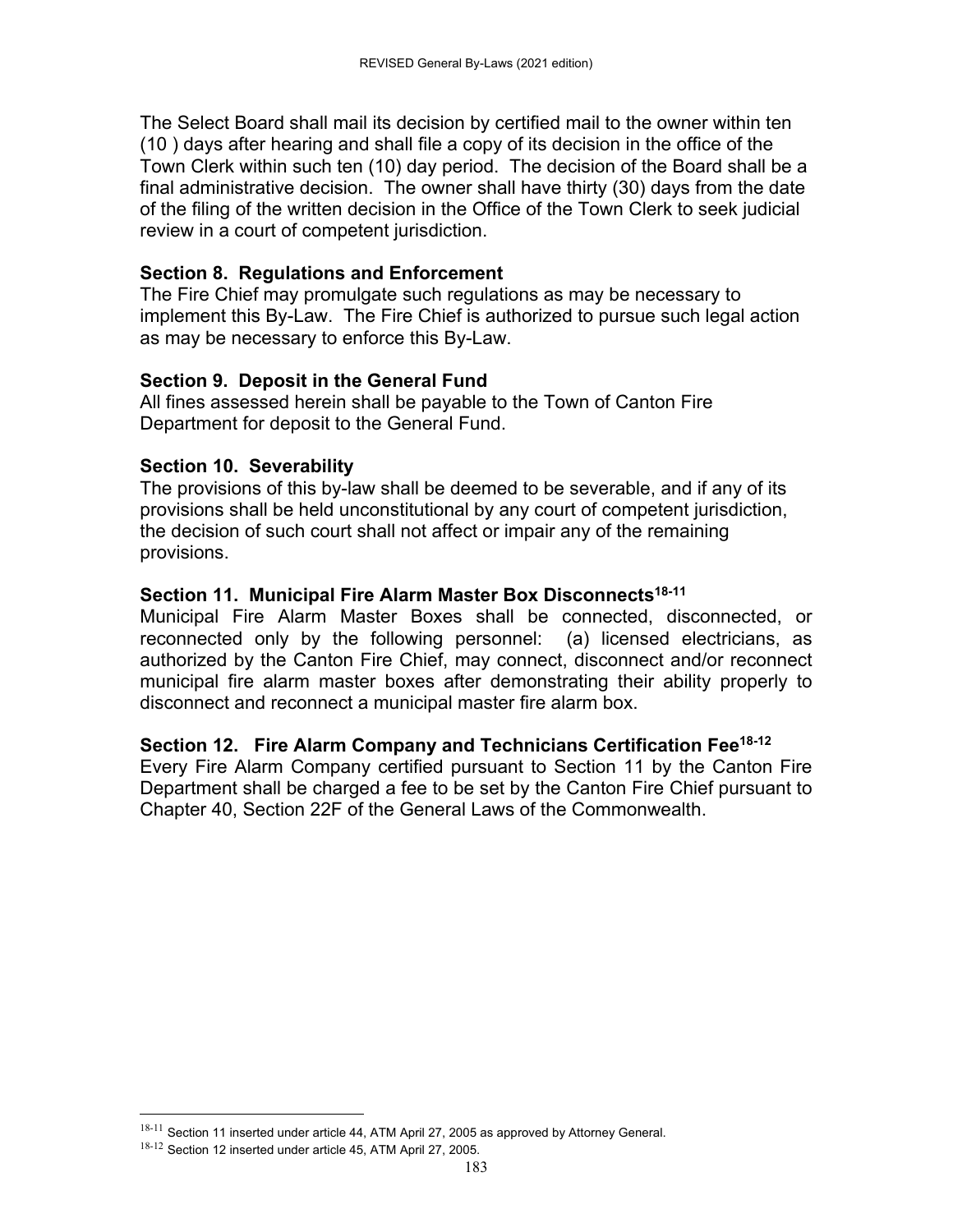## **ARTICLE XIX** <sup>19</sup>

### **PROTECTION AND PRESERVATION OF HISTORIC BUILDINGS**

**Section 1: Intent and Purpose**. This by-law is adopted for the purpose of protecting and preserving significant buildings and structures, which constitute or reflect distinctive features of the history, architecture, and/or the character of the Town of Canton. Through this by-law the Town desires to encourage owners, and others, to preserve, rehabilitate, or restore such significant buildings and structures rather than demolishing, removing or relocating them. To achieve these purposes, the Canton Historical Commission is empowered to advise the Canton Building Commissioner concerning the issuance of permits for demolition, removal, or relocation of significant buildings and structures as provided in this by-law.

**Section 2: Definitions.** For the purpose of this by-law, the following words and phrases shall have the following meanings:

a) Building: An independent structure resting on its foundations and designed for the shelter or housing of persons, animals, chattels or property of any kind.

b) Commission: The Canton Historical Commission.

c) Demolition: Any act of pulling down, destroying, razing, removing, or relocating 25% or more of a structure. Percentage shall be calculated by applicant.

d) Demolition Permit: The permit issued by the Building Commissioner as required by the State Building Code for the demolition, or partial demolition or removal of a building or structure from its lot, or the moving of the building or structure on its lot.

e) Historically Significant Building or Structure: Any building or structure which (1) is associated with one or more historic/prominent persons or events; (2) is associated with the architectural, cultural, economic, political or social history of the Town of Canton, the Commonwealth of Massachusetts and/or the United States of America; (3) embodies the distinctive characteristics of a type, period, style and method of building construction, or represents the work of a particular architect or building, either by itself or in the context of a group of buildings or structures.

f) Building Commissioner: Canton Building Commissioner

g) Removal: To transfer a structure from its existing location.

h) Structure: Any combination of materials assembled, constructed, erected or maintained at a fixed location and placed permanently or temporarily in or on the ground.

 <sup>19</sup> This section inserted under article 31, ATM April 30, 2003. Amended under article 36, ATM April 27, 2009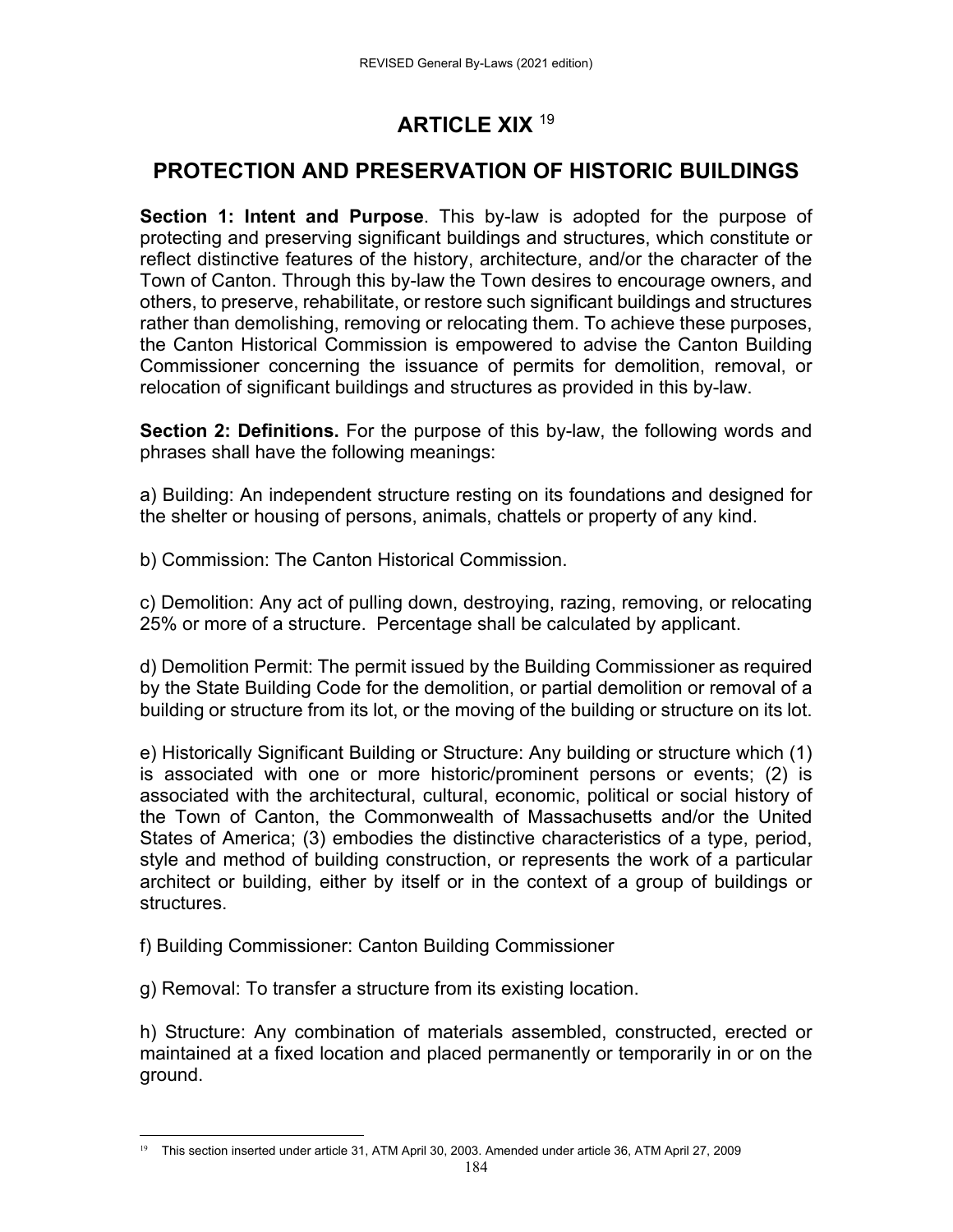i) Applicant: The person(s) or entity applying for a demolition determination under this bylaw. The Applicant must be the owner of record of such property at time of application.

**Section 3: Regulated Buildings and Structures.** The provisions of this by-law shall apply **only** to the following buildings and structures:

a) Any building or structure listed on, or which is the subject of a pending application for inclusion on, the National Register of Historic Places or the Massachusetts State Register of Historic Places; or

b) Any building or structure which, in whole, or in part, was built prior to 1940. The age of the buildings and structures shall first be determined by Assessor's records.

#### **Section 4: Procedure.**

a) Application: The Commissioner shall forward a copy of each demolition permit application for a building or structure identified in This by-law Section (3) to the Chair of the Historical Commission within 7 business days of the filing of such applications and shall notify the applicant that their application falls under the regulations of the This by-law, Demolition of Historically Significant Buildings and Structures.

b) Historically Significant Determination: Within 45 days of receipt of the demolition permit application by the Chair of the Historical Commission, the Commission shall hold a public meeting to hear and collect information and evidence to determine whether the building or structure is historically significant. The applicant for the permit shall be notified in writing at least 7 days prior to the public meeting.

At least five (5) business days prior to the public meeting, the applicant shall provide to the Commission three (3) sets of photographs showing all sides of the building(s) or structure(s), and three (3) copies of a plot plan of the property.

The public meeting shall consist of a discussion of the proposed demolition of the building(s) and/or structure(s). A site visit with the Commission and landowner may also occur, if deemed appropriate by the Chair or Commission.

If the Commission determines that the building(s) or structure(s) is/are not historically significant, the Commission shall notify the Building Commissioner, Town Clerk, and applicant of its decision, including the reasons for such a determination, and the Building Commissioner may issue a demolition permit.

If the Commission fails to notify the Building Commissioner of its determination within 10 days after the public meeting, the building(s) or structure(s) shall be deemed not historically significant and the Building Commissioner may issue a demolition permit.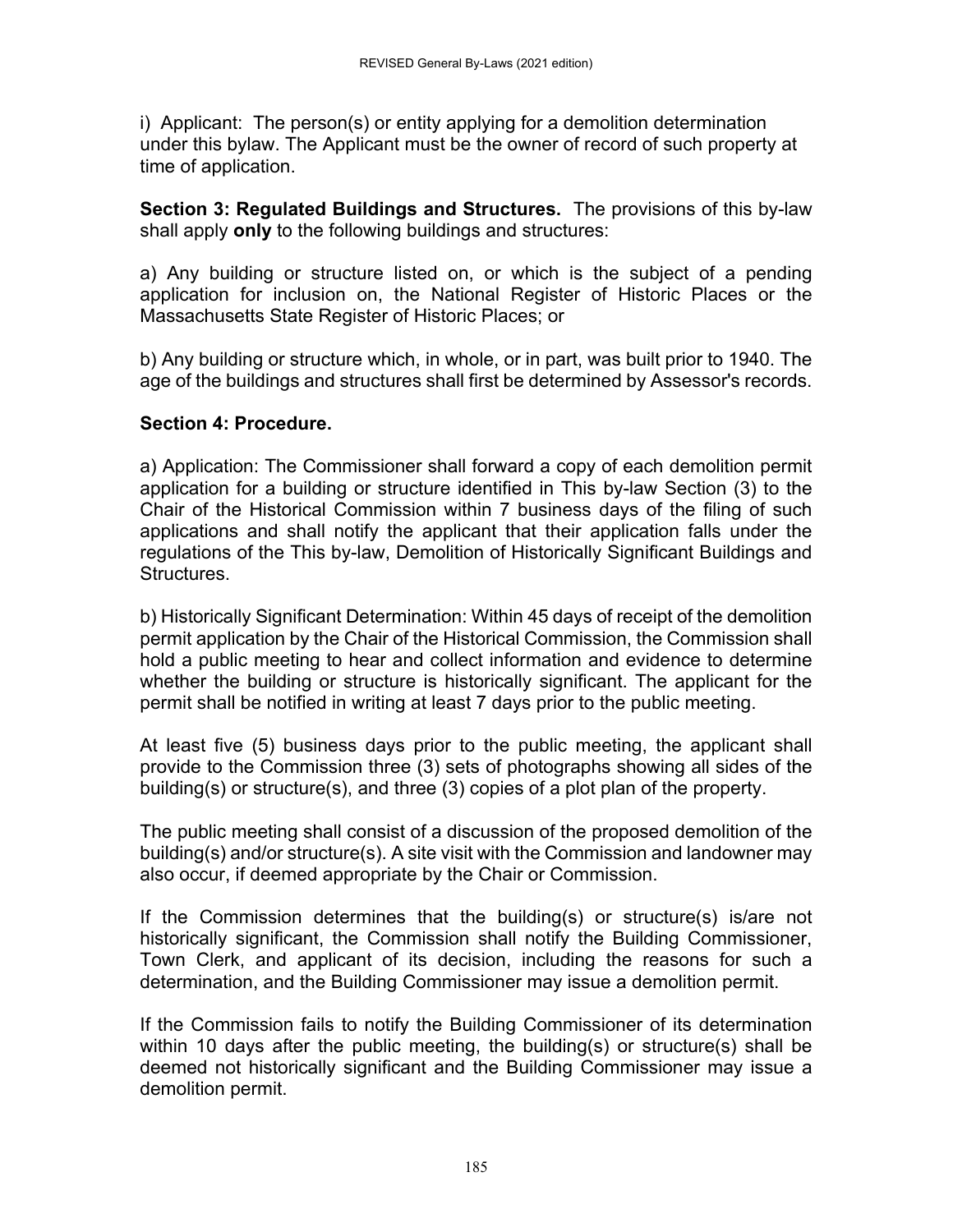If the Commission determines that the building(s) or structure(s) is/are historically significant, the Commission shall notify the Building Commissioner, Town Clerk, and applicant in writing of its determination and the reason therefore.

c) Historically Significant Building or Structure Demolition/Removal Plan Review:

1) After the Commission's determination that a building(s) or structure(s) is/are historically significant, the applicant for the demolition permit shall submit to the Commission 10 copies of a demolition/removal plan that includes the following information.

a) A plot plan sufficient to show the location of the building(s) or structure(s) to be demolished/removed in relation to its property lines, and other buildings on the property;

- Photographs of all sides of the building(s) or structure(s);
- A brief description identifying the reasons for the proposed demolition/removal.
- Public Hearing

Within 60 days from its receipt of the demolition/removal plan, the Commission shall hold a public hearing with respect to the demolition/removal application and plan.

If a demolition/removal plan is not submitted the Commission shall hold a public hearing with respect to the available information within 90 days of the determination of the building(s) or structure(s) Historical Significance.

The public hearing shall be advertised in a newspaper of local circulation at least 7 days but no more than 30 days prior to the date of the public hearing. The advertisement shall be paid for by the Petitioner. The Petitioner shall provide the public hearing notice to all parties of interest (abutters) of the property where the building(s) or structure(s) is/are to be demolished, removed, or relocated at least 7 days, but no more than 30 days prior to the date of the public hearing. The public notice shall include the date, time and location of the public hearing. (Parties of Interest (Abutters) as defined in Chapter 40A, MGL)

d) Decision.

- Within 10 days of the close of the Commission's public hearing the Commission shall make a written decision, including the reasons for the determination, as to whether or not the building(s) or structure(s) is/are worthy of preserving. The required time limits for a public hearing and said action may be extended by written agreement between the petitioner and the permit granting authority.
- If the building or structure is determined by the Commission not to be worthy of preservation, or if the Commission fails to file its written decision with the Building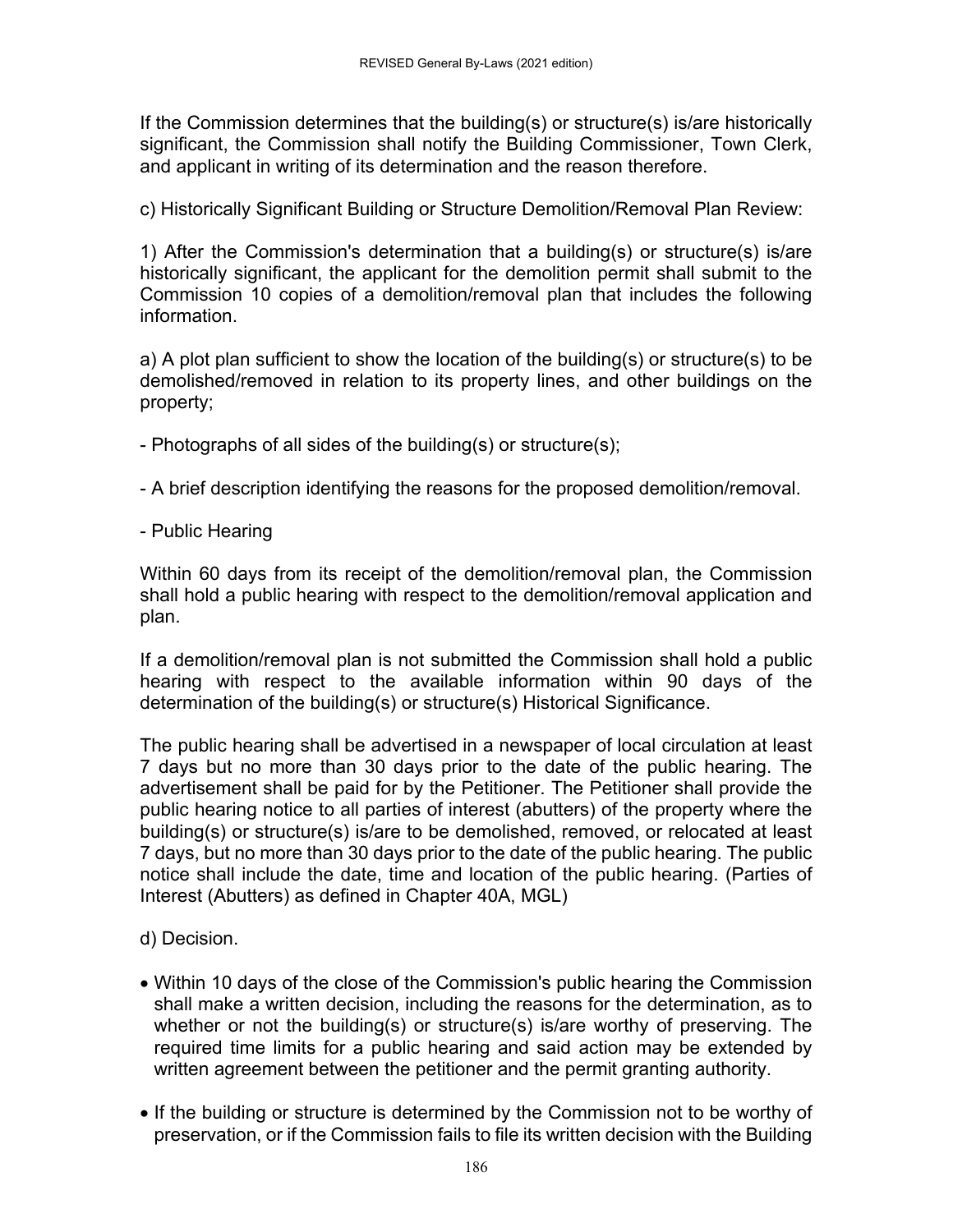Commissioner and Town Clerk within 10 days of the close of the public hearing, the Building Commissioner may issue a demolition permit.

 If the building(s) or structure(s) is/are determined to be worthy of preservation, then the Building Commissioner shall not issue a demolition permit for a period of six (6) months from the date of the Commission's decision is filed with the Building Commissioner. During this period, the applicant shall make an effort to locate a purchaser for the building(s) or structures(s), who is willing to preserve, rehabilitate or restore the building(s) or structure(s). The Commission may instruct the Building Commissioner to issue a demolition permit prior to the expiration of the six (6) month period if:

i) The Commission is satisfied that the applicant for the demolition permit has made a bona-fide, reasonable and unsuccessful effort to locate a purchaser for the building(s) or structure(s) who is willing to preserve, rehabilitate or restore the building(s) or structure(s); or

ii) The applicant for the demolition permit has agreed to accept a demolition permit according to certain conditions approved by the Commission.

e) No permit for demolition of a building determined to be an Historically Significant Building or Structure under subsection d) of this section shall be issued by the Building Commissioner until all permits and approvals for use and development of the site after the demolition have been issued. Such permits and approvals shall include, but are not limited to, any necessary zoning variances, special permits, Planning Board permits and approvals, Conservation Commission permits and approvals, and Board of Health permits and approvals.

 f) The Building Commissioner may issue a demolition permit after compliance with the Demolition Delay Bylaw. The demolition permit is valid under the State Building Code for a period of six months. If the building or structure is not taken down within six months after the issuance of the demolition permit by the Building Commissioner, the applicant must request an extension of the Historical Commission's demolition decision. The Historical Commission shall issue an extension of its demolition decision, authorizing the Building Commissioner's issuance of a new demolition permit, if the property ownership or nature of the project has not changed. A change in property ownership or change in the nature of the project, however, shall require the property owner to submit a new application for a new demolition decision to be heard by the Historical Commission.

**Section 5: Emergency Demolition.** Nothing in This by-law, Section (4) shall be inconsistent with the procedures for the emergency demolition and/or securing of buildings and structures established by General Laws Chapter 143, Sections  $6 - 10$ .

**Section 6: Non-Compliance.** Anyone who demolishes, removes, or relocates a building or structure identified in Section (3) without complying fully with the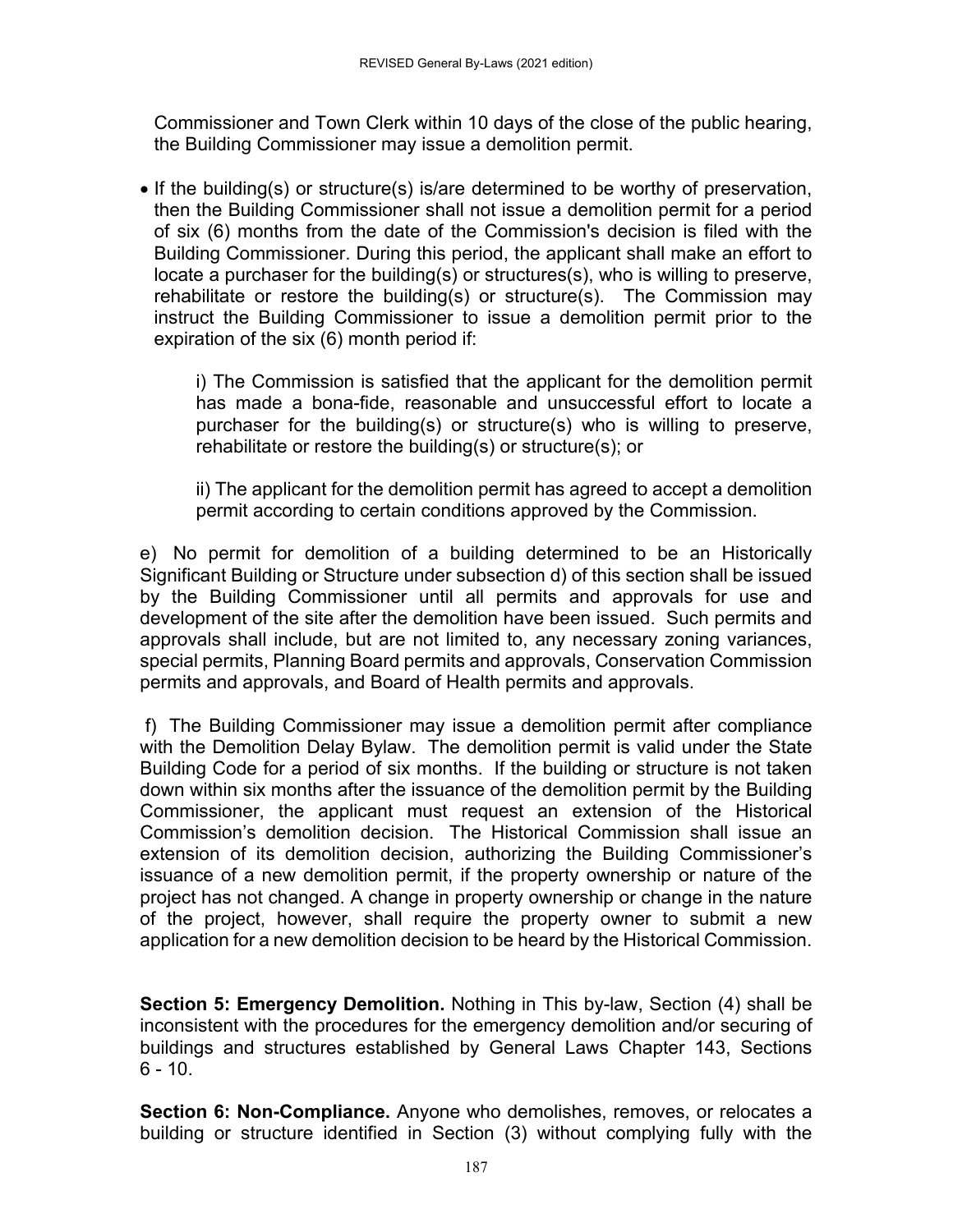provisions of This by-law, shall be subject to a fine of not more than \$300 as limited by Chapter 40A, MGL.

In addition, unless a demolition permit was obtained for such demolition, removal, or relocation and unless such permit was fully complied with, the Building Commissioner shall not issue a building permit to any property on which a building or structure identified in Section (3) has been demolished for a period of two (2) years from the date of demolition, even if an assessed fine is paid.

**Section 7: Administration.** The Commission may adopt such rules and regulations as are necessary to administer the terms of this by-law. The Commission is authorized to adopt a schedule of reasonable fees to cover the costs associated with the administration of this by-law.

**Section 8: Severability.** In case any section, paragraph, or part of This by-law is declared invalid or unconstitutional by any court of competent jurisdiction, every other section, paragraph and part of such ordinance shall continue in full force and effect.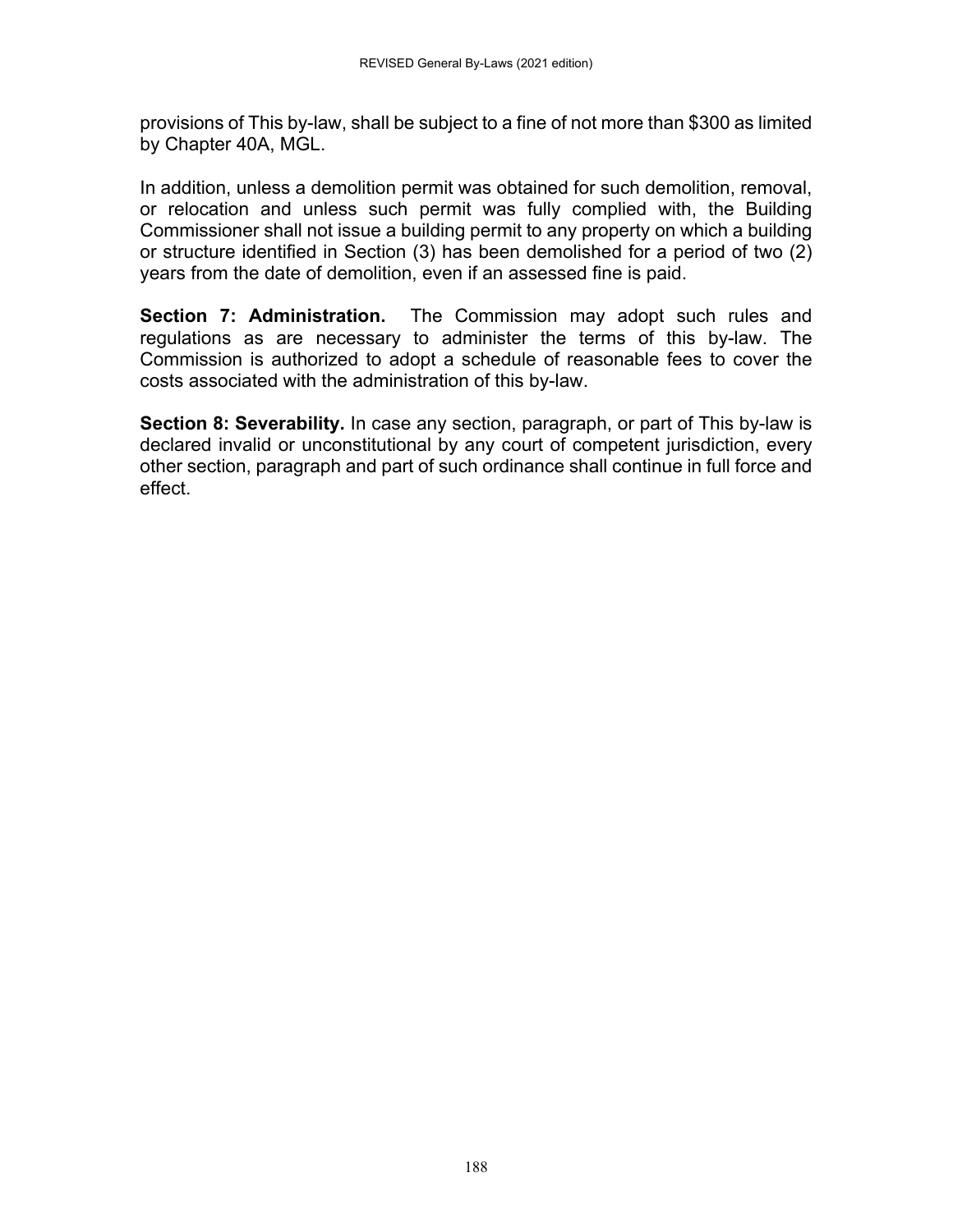# **ARTICLE XX 20**

## **SOIL EROSION AND SEDIMENT CONTROL**

 <sup>20</sup> Article 20 inserted under article 37, ATM April 30, 2003 and deleted under article 2, STM June 22, 2020..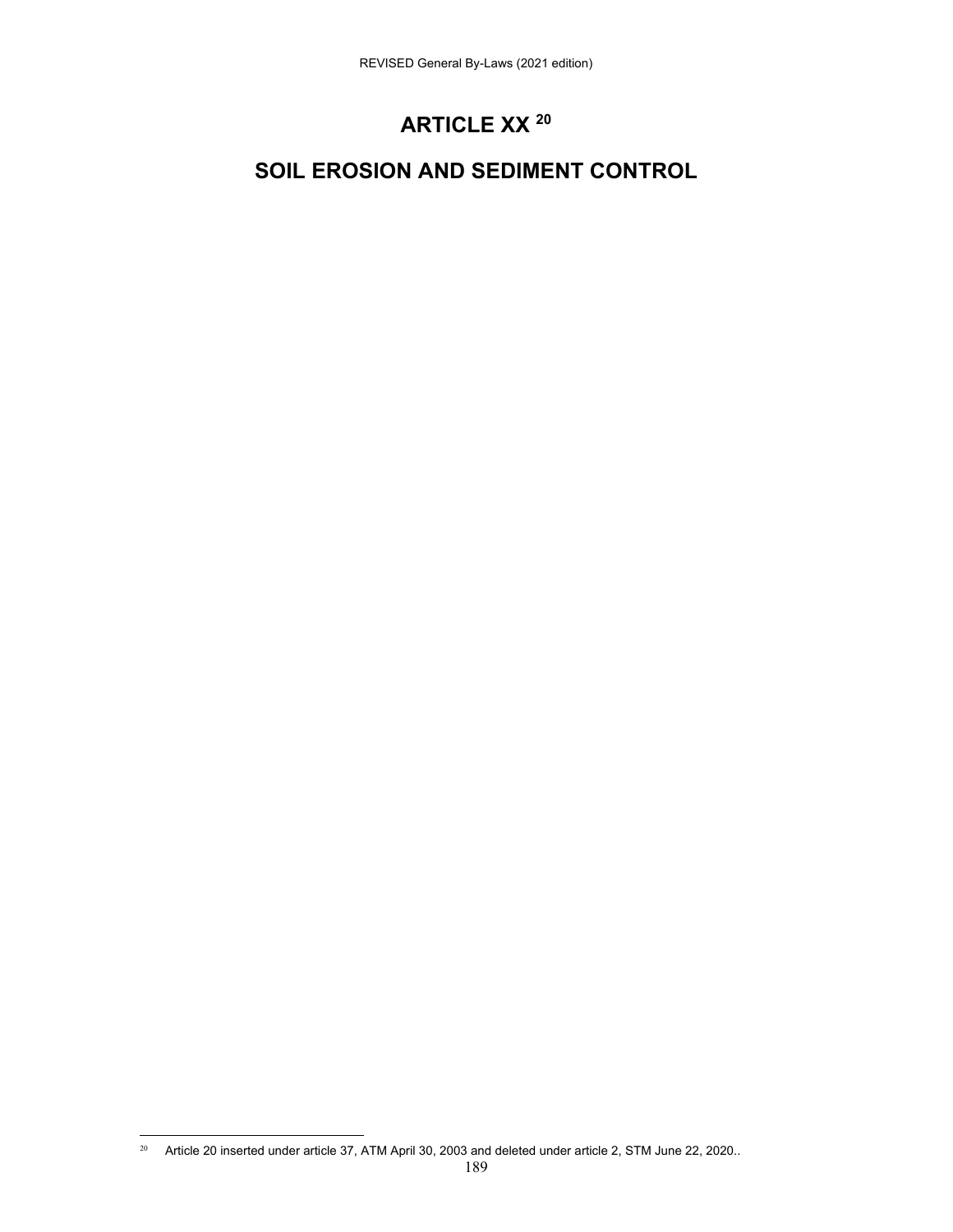# **ARTICLE XXI 21**

## **STORMWATER MANAGEMENT**

### 1. PURPOSE AND OBJECTIVE

A. The purpose of this bylaw is to protect public health, safety, general welfare, and environment by controlling the adverse effects of construction site stormwater runoff and post-construction runoff from new development and redevelopment. The construction phase and post-development impacts of stormwater runoff quantity and quality can adversely affect public safety, public and private property, surface water drinking water supplies, groundwater drinking water supplies, recreation, aquatic habitats, fish and other aquatic life, property values, and other uses of lands and waters.

B. The objectives of this bylaw are to:

1. Protect water resources;

2. Comply with state and federal statutes and regulations relating to stormwater discharges;

3. Prevent and reduce pollutants from entering the Canton's municipal separate storm sewer system (MS4);

4. Establish minimum construction and post construction stormwater management standards and design criteria for the regulation and control of stormwater runoff quantity and quality;

5. Require the use of nonstructural stormwater management, stormwater better site design practices or "low-impact development practices", such as reducing impervious cover and the preservation of greenspace and other natural areas, unless infeasible

6. Establish provisions for the long-term responsibility for, and maintenance of, structural stormwater control facilities and nonstructural stormwater best management practices to ensure that they continue to function as designed are maintained;

7. Establish administrative procedures and fees for the submission, review, approval or disapproval of stormwater management plans, and for the inspection of approved active projects, and long-term follow up;

  $21$  Inserted under article 16, ATM May 2, 2007; deleted in its entirety and replaced under article 2, STM June 22, 2020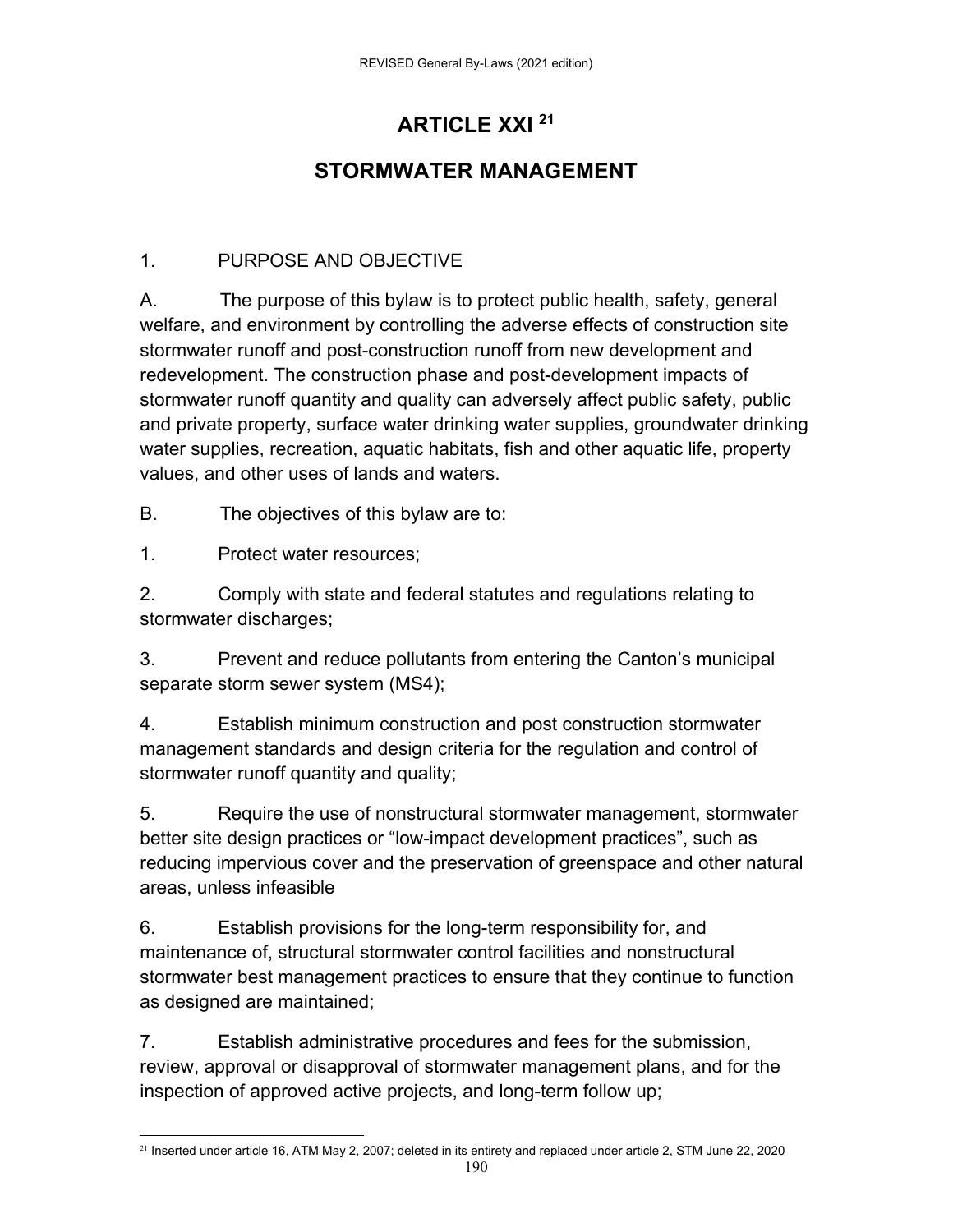8. Ensure that there is an adequate funding mechanism, including surety, for the proper review of applications, inspection of projects, and assurance of the long-term maintenance of stormwater facilities implemented as part of this Bylaw;

9. Recognize Canton's legal authority to ensure compliance with the provisions of this bylaw through inspection, monitoring, and enforcement.

10. Require, through issuance of a Stormwater Management Permit, and through an inspection program described in the Stormwater Regulations, the proper management of construction phase soil erosion and sediment control to minimize or eliminate erosion and maintain sediment on site so that it is not transported in stormwater and allowed to discharge to a water of the U.S through Canton's drainage system, as required by the Town of Canton's Small Municipal Separate Storm Sewer System (MS4) Permit issued by the United States Environmental Protection Administration (EPA).

## 2. APPLICABILITY

A. No person may undertake a construction activity or land disturbance, including clearing, grading, excavation or redevelopment that will disturb or alter equal to or greater than 20,000 square feet without a Stormwater Management Permit approved by a majority of the Stormwater Authority members or as otherwise provided in this Bylaw. Any person that fails to follow the requirements of a Stormwater Management Permit and the related Erosion Control Plan, and Operations and Maintenance Plan, shall be in violation of this Bylaw.

1. This Bylaw shall be applicable to all new development and redevelopment, including, but not limited to, site plan applications, subdivision applications, grading applications, land use conversion applications, any activity that will result in an increased amount of stormwater runoff or pollutants flowing from a parcel of land, or any activity that will alter the drainage characteristics of a parcel of land, unless exempt pursuant to Section 2.C of this Bylaw. All new development and redevelopment under the jurisdiction of this Bylaw as prescribed in this Bylaw shall be required to obtain a Stormwater Management Permit.

2. The holder of a Stormwater Management Permit must employ sediment and erosion control at the permitted construction site in accordance with an Erosion Control Plan approved by the Stormwater Authority. The Erosion Control Plan must be prepared in accordance with the Canton Stormwater Regulations and the "Massachusetts Erosion and Sediment Control Guidelines for Urban and Suburban Areas", May 2003 (or as modified).

B. Hotspots - An alteration, redevelopment, or conversion of land use to a hotspot such as, without limitation: auto salvage yards, auto fueling facilities, fleet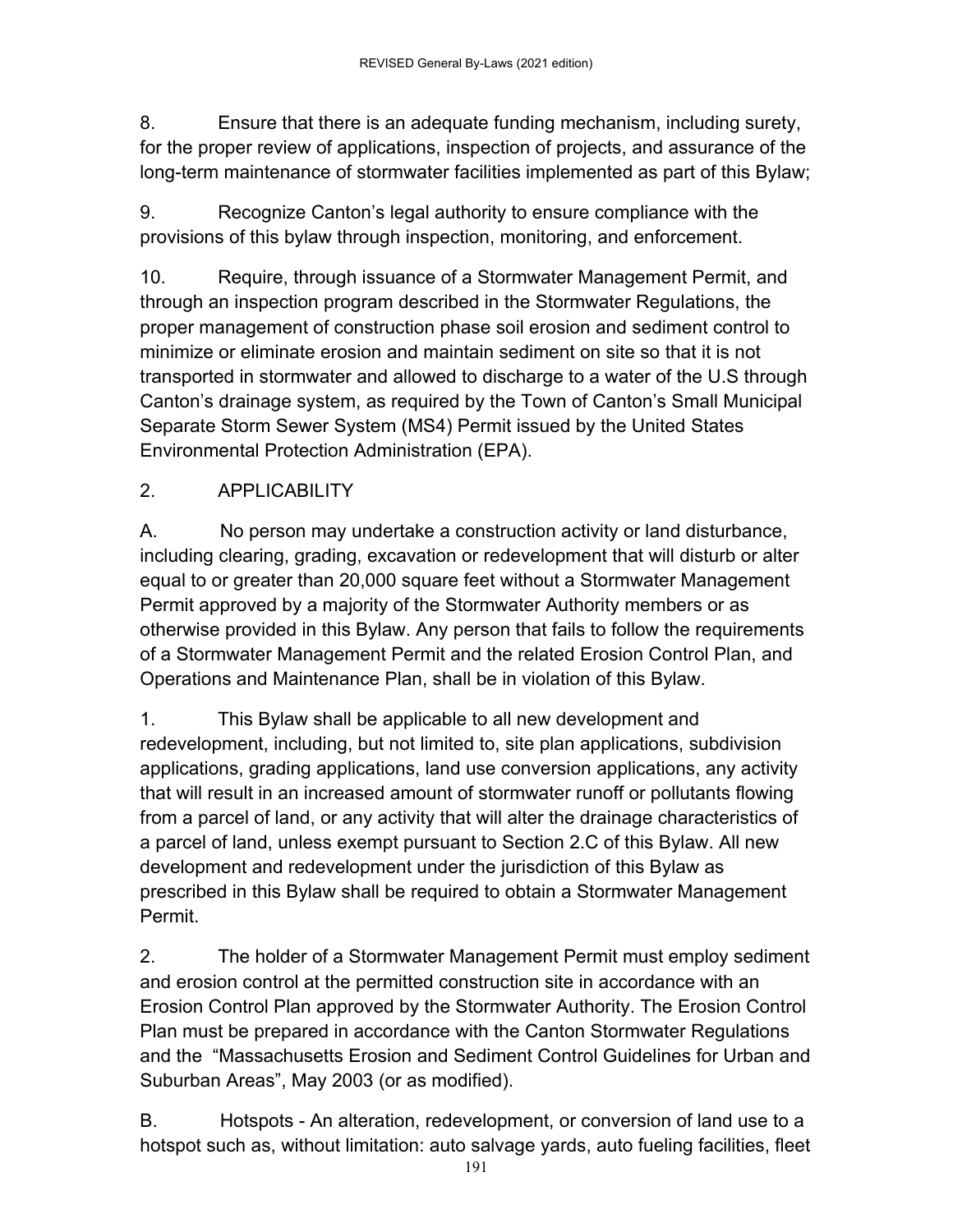storage yards, commercial parking lots with high intensity use, road salt storage areas, commercial nurseries and landscaping businesses, outdoor storage and loading areas of hazardous substances, shall require a Stormwater Management Permit.

C. Exemptions – The following activities are exempt from the requirement to obtain a Stormwater Management Permit:

1. Any activity that will alter an area less than 20,000 square feet, with the exception of any projects which file for a Stormwater Management Permit between the effective date of this Bylaw and prior to August 30, 2020, for which the threshold will be 5,000 square feet of disturbance or less than 25% of a contiguous property, whichever is less. This exception may not be applied for contiguous properties held in common ownership at the time of adoption of this Bylaw that may have been previously subdivided and/or are attributed to multiple separate owners.

2. Normal maintenance and improvement of land in agricultural use as defined by the Wetlands Protection Act.

3. Maintenance of existing landscaping, gardens or lawn areas associated with a single family dwelling.

4. Repair or replacement of an existing roof of a single-family dwelling.

5. The construction of any fence that will not alter existing terrain or drainage patterns.

6. Construction or repair of utilities (gas, water, electric, telephone, etc.) other than drainage, which will not alter terrain, ground cover, or drainage patterns.

7. Emergency repairs to any stormwater management facility or practice that poses a threat to public health or safety, or as deemed necessary by the Conservation Commission.

8. Any work or projects for which all necessary approvals and permits have been issued before the effective date of this Bylaw.

D. Nothing in this Bylaw is intended to replace the requirements of the Town of Canton Zoning Bylaw, Flood Plain Overlay District, the Town of Canton Wetlands Protection Bylaw, the Consolidated Drainage Bylaw or any other Bylaw that may be adopted by the Town of Canton. Any activity subject to the provisions of the above cited Bylaws must comply with the specifications of each.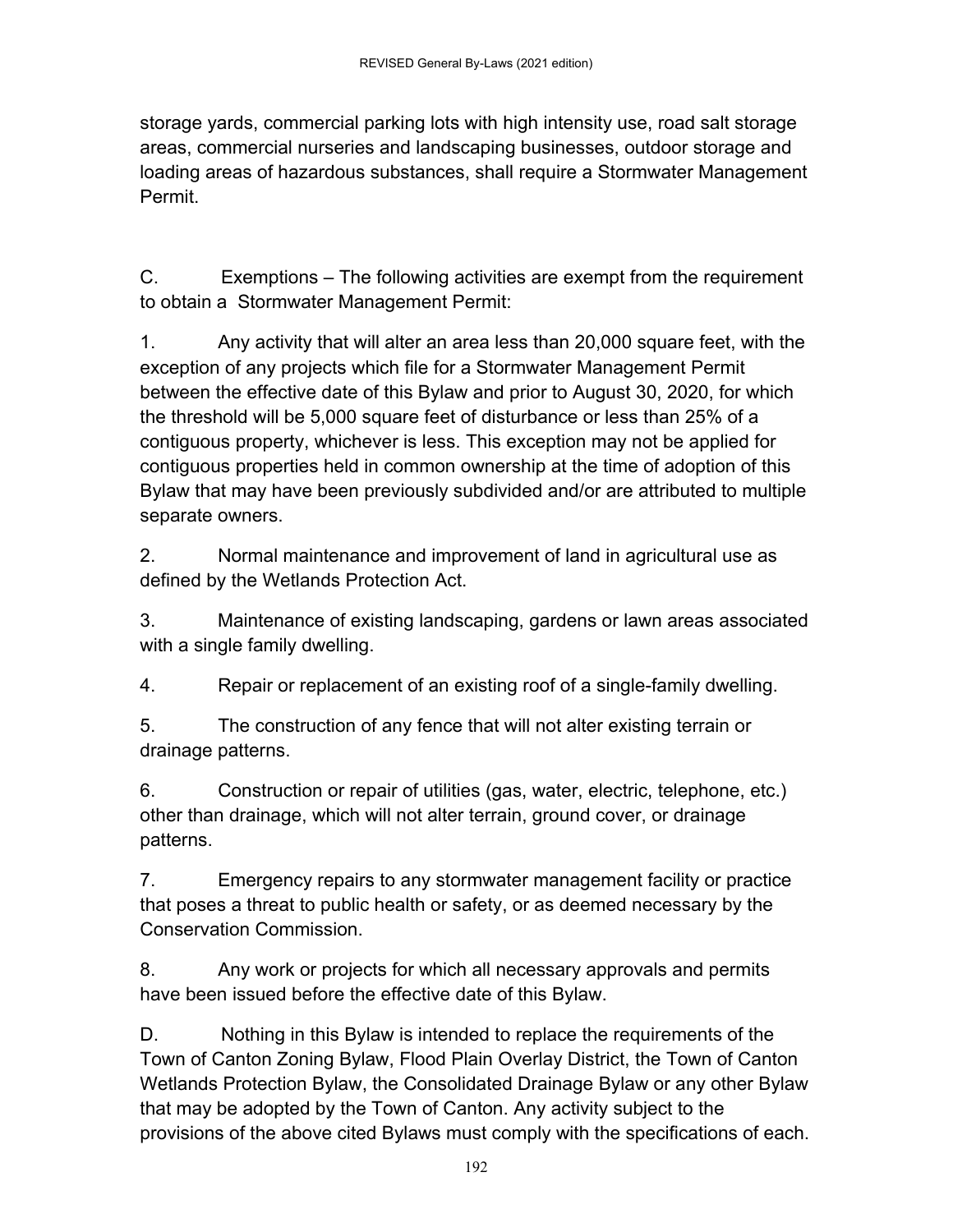Nothing in this Bylaw is intended to replace the requirements of construction site operators to comply with the terms and conditions of EPA's Construction General Permit.

### 3. AUTHORITY

This Bylaw is adopted under authority granted by the Home Rule Amendment of the Massachusetts Constitution, the Home Rule statutes, and pursuant to the regulations of the federal Clean Water Act found at 40 CFR 122.34.

### 4. ADMINISTRATION

A. The Conservation Commission or its authorized Agent(s) shall administer, implement and enforce this Bylaw. Any powers granted to or duties imposed upon the Commission may be delegated in writing by the Commission to its employees or agents.

B. Stormwater Regulations. The Conservation Commission may adopt, and periodically amend, rules and regulations relating to the terms, conditions, definitions, enforcement (including sanctions for violation), fees (including application, inspection, and/or consultant fees), procedures and administration of this Stormwater Management Bylaw by majority vote of the Commission after conducting a public hearing to receive comments on any proposed revisions. Such hearing dates shall be advertised in a newspaper of general local circulation, at least seven (7) days prior to the hearing date. After public notice and public hearing, the Commission may promulgate rules and regulations to effectuate the purposes of this Bylaw. Failure by the Commission to promulgate such rules and regulations or a legal declaration of their invalidity by a court shall not act to suspend or invalidate the effect of this Bylaw. As revisions to this Bylaw may precede updates to the Stormwater Regulations, in case of conflict, this Bylaw shall govern and the Conservation Commission and its Agent may waive provisions of the Stormwater Regulations which are in conflict with this Bylaw. Applicants should consult with the Conservation Agent.

C. Massachusetts Stormwater Handbook. The Conservation Commission, at a minimum, may utilize the policy, criteria and information including specifications and standards of the latest edition of the Massachusetts Stormwater Handbook for execution of the provisions of this Bylaw. This Handbook includes a list of acceptable stormwater treatment practices, including the specific design criteria for each stormwater practice. The Handbook may be updated and expanded periodically, based on improvements in engineering, science, monitoring, and local maintenance experience. Unless specifically altered in the Stormwater Regulations, stormwater management practices that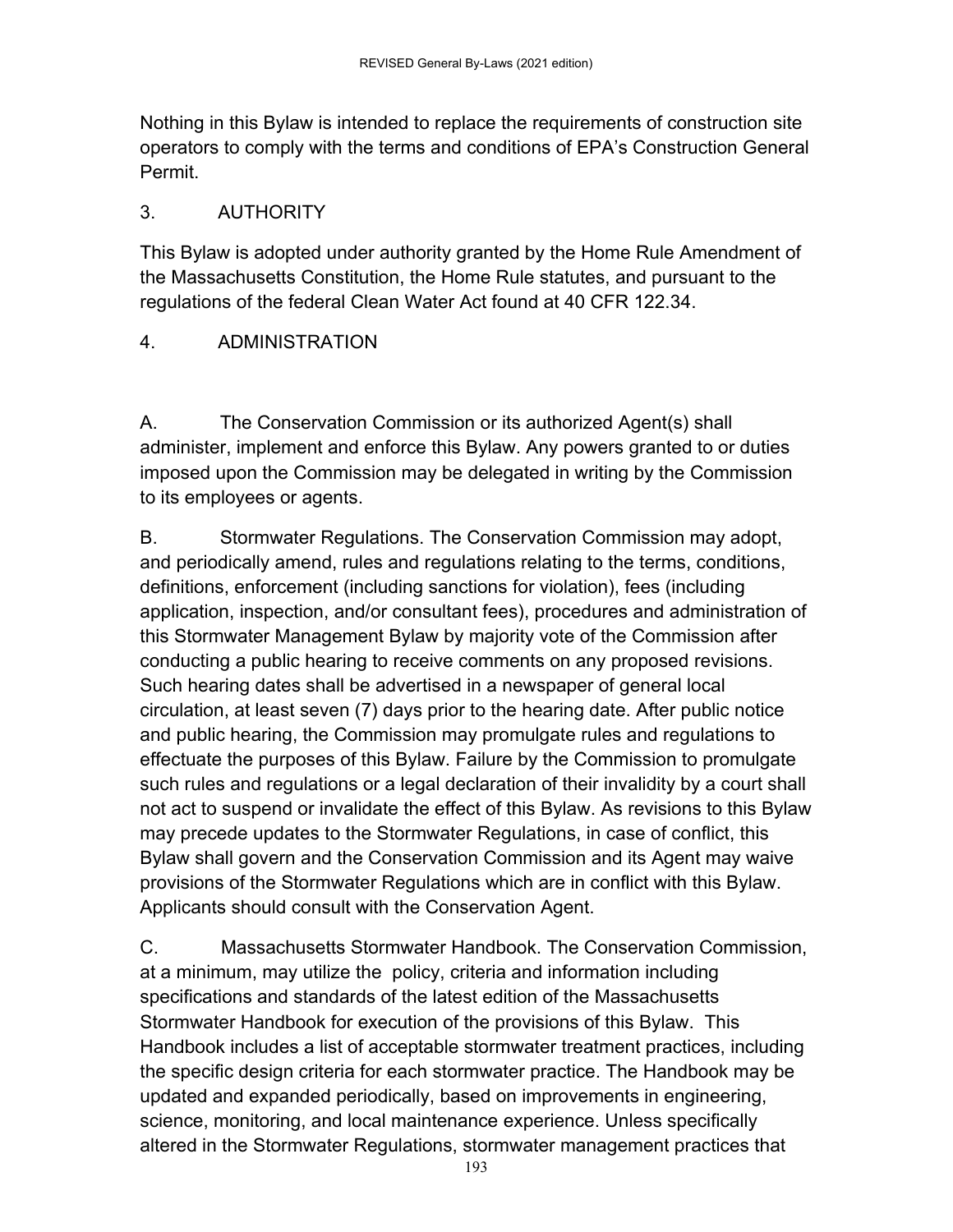are designed, constructed, and maintained in accordance with the Handbook will be presumed to be protective of Massachusetts water quality standards.

D. Stormwater Management Permit. The Conservation Commission shall have the authority to adopt rules and regulations further defining the Stormwater Management Permit (SMP) for projects as described in section 2.A.

E. Actions by the Conservation Commission. The Conservation Commission may take any of the following actions as a result of an application for a Stormwater Management Permit as more specifically defined as part of Stormwater Regulations promulgated pursuant to this Bylaw: Approval, Approval with Conditions, Denial, or Denial without Prejudice.

F. Appeals of Action by the Conservation Commission. A decision of the Conservation Commission shall be final. Further relief of a decision by the Conservation Commission made under this Bylaw shall be appealed to a court of competent jurisdiction.

G. Stormwater Utility. The Select Board may adopt, pursuant to any applicable law or Bylaw, a Stormwater Utility pursuant to M.G.L. Chapter 83 Section 16 and Chapter 40 Section 1A. The Select Board shall administer, implement, and enforce this Utility. Failure by the Canton Select Board to promulgate such a Stormwater Utility through its Regulations or a legal declaration of its invalidity by a court shall not act to suspend or invalidate the effect of the other provisions of this Bylaw.

H. Stormwater Credit System. The Canton Conservation Commission may adopt, through the Regulations authorized by this Stormwater Management Bylaw, a Stormwater Credit System. This credit system will allow applicants the option, if approved by the Commission, to take credit for the use of stormwater low impact design practices to reduce some of the requirements specified in the criteria section of the Regulations. Failure by the Commission to promulgate such a credit system through its Regulations or a legal declaration of the invalidity of the credit system by a court shall not act to suspend or invalidate the effect of the other provisions of this Bylaw.

### 5. PROCEDURES

Permit Procedures and Requirements shall be defined and included as part of any rules and regulations promulgated as permitted under Section 4.B. of this Bylaw. As revisions to this Bylaw may precede updates to the Stormwater Regulations, in case of conflict, this Bylaw shall govern and the Conservation Commission and its Agent may waive provisions of the Stormwater Regulations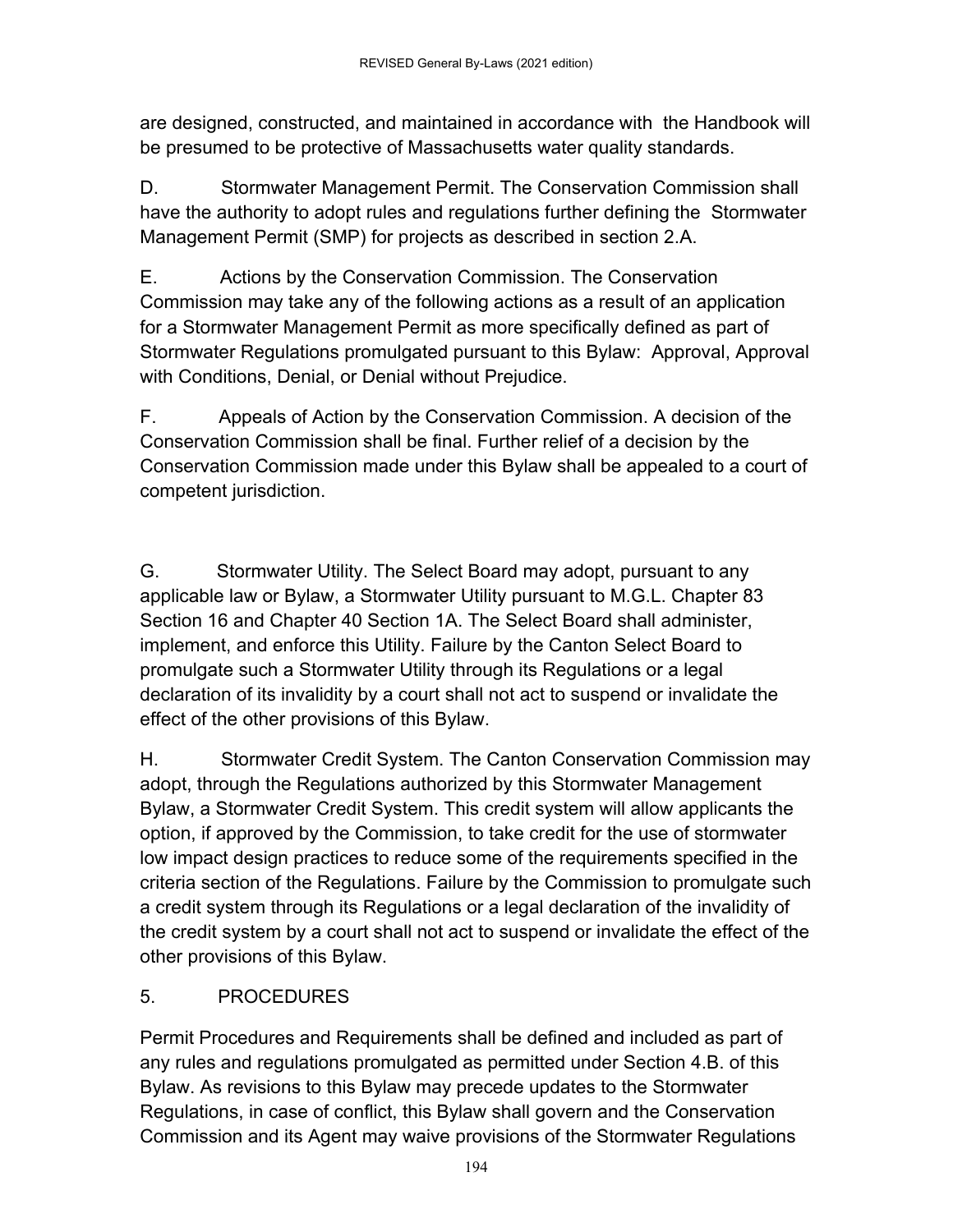which are in conflict with this Bylaw. Applicants should consult with the Conservation Agent.

### 6. ENFORCEMENT

The Conservation Commission, or an authorized agent of the Conservation Commission shall enforce this Bylaw, regulations, orders, violation notices, and enforcement orders, and may pursue all civil and criminal remedies for such violations. Enforcement shall be further defined and included as part of any Stormwater regulations promulgated as permitted under Section 4.B. of this Bylaw.

### 7. COORDINATION WITH OTHER TOWN DEPARTMENTS

Any person filing a permit application with the Conservation Commission shall submit a copy thereof at the same time, by email, certified mail, or hand delivery, to the Select Board, Planning Board, DPW Engineering Department, Board of Appeals, Board of Health, and the Building Inspector. The person filing such application shall at the same time submit to the Conservation Commission a written notice that these copies have been submitted to these other departments. The Conservation Commission shall not take final action on an application until such boards and officials have had fourteen calendar days from their receipt to submit written comments, if any, to the Conservation Commission. The applicant shall have the right to receive such written comments, if any, and to respond to them, if desired, prior to final action.

### 8. DEFINITIONS

The following definitions shall apply in the interpretation and implementation of this Bylaw. Additional definitions may be adopted by separate regulation:

A. ALTER: Any activity which will measurably change the ability of a ground surface area to absorb water or will change existing surface drainage patterns. Alter may be similarly represented as "alteration of drainage characteristics," and "conducting land disturbing activities."

B. BEST MANAGEMENT PRACTICE (BMP): Structural, non-structural and managerial techniques that are recognized to be the most effective and practical means to prevent and/or reduce increases in stormwater volumes and flows, reduce point source and nonpoint source pollution, and promote stormwater quality and protection of the environment. "Structural" BMPs are devices that are engineered and constructed to provide temporary storage and treatment of stormwater runoff. "Nonstructural" BMPs use natural measures to reduce pollution levels, do not require extensive construction efforts (e.g. policies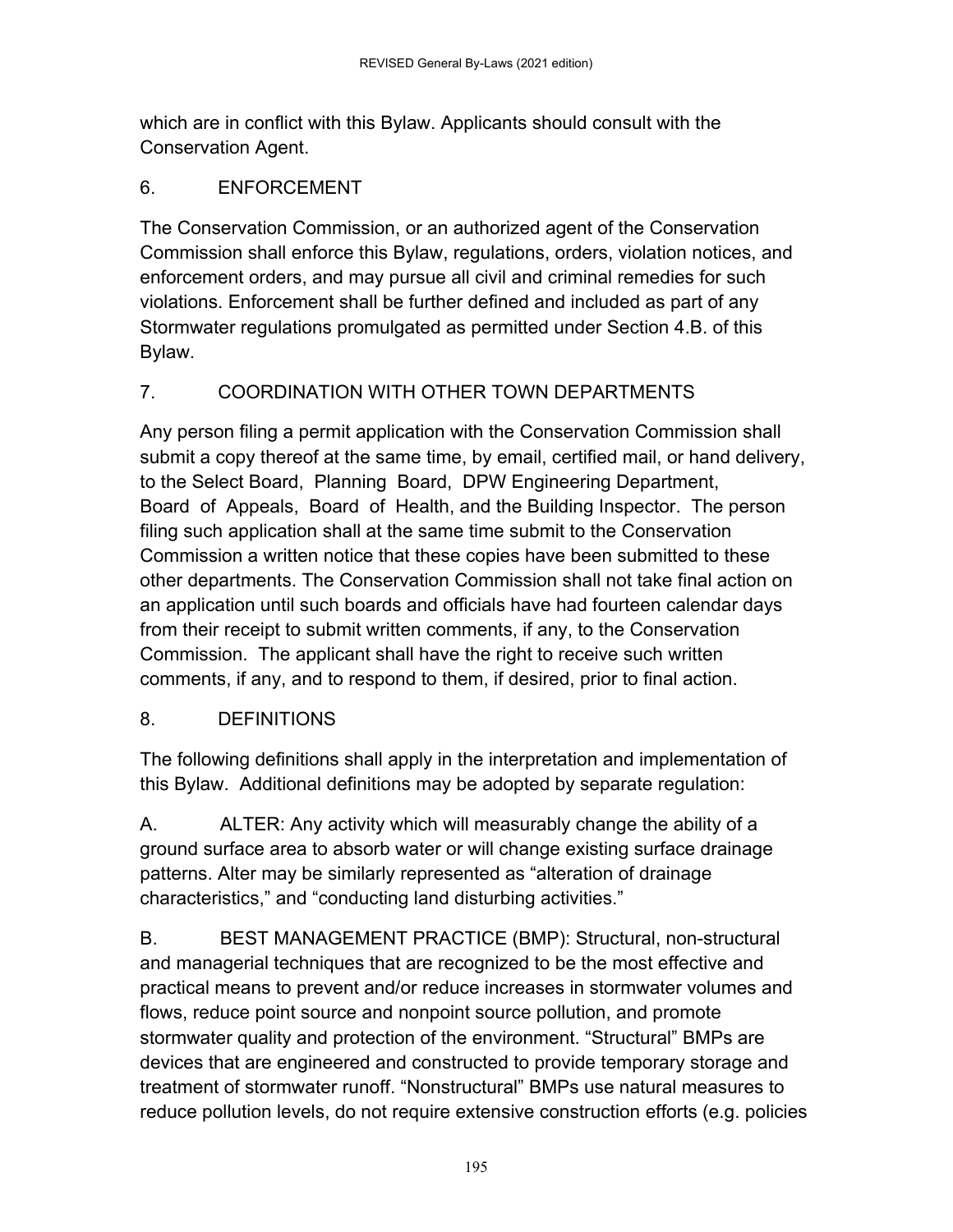or procedures such as enhanced street sweeping), and/or promote pollutant reduction by eliminating the pollutant source.

C. EROSION AND SEDIMENT CONTROL PLAN: A document containing narrative, drawings, and details developed by a qualified professional engineer (PE) or a Certified Professional in Erosion and Sediment Control (CPESC) which includes best management practices or equivalent measures designed to control surface runoff, erosion and sedimentation during pre-construction and construction related land disturbing activities in accordance with requirements of this bylaw.

D. EROSION: The wearing away of the land surface by natural or artificial forces such as wind, water, ice, gravity, or vehicle traffic and the subsequent detachment and transportation of soil particles.

E. GRADING: Changing the level or shape of the ground surface.

F. HOTSPOT: Land uses or activities with higher potential pollutant loadings, such as auto salvage yards, auto fueling facilities, fleet storage yards, commercial parking lots with high intensity use, road salt storage areas, commercial nurseries and landscaping, outdoor storage and loading areas of hazardous substances, or marinas.

G. LAND-DISTURBING ACTIVITY (also referred to as LAND DISTURBANCE, DISTURBANCE OF LAND and LAND ALTERATION): Any activity that causes a change in the position or location of soil, sand, rock, gravel, or similar earth material; results in an increased amount of runoff or pollutants; measurably changes the ability of a ground surface to absorb waters, involves clearing (of soil, trees or vegetation) and grading, and/or results in an alteration of drainage characteristics.

H. LOW IMPACT DESIGN (formerly Better Site Design): Site design approaches and techniques that can reduce a site's impact on the watershed through the use of nonstructural stormwater management practices. Also known as environmentally sensitive design, low impact design includes conserving and protecting natural areas and greenspace, reducing impervious cover, and using natural features for stormwater management.

I. MASSACHUSETTS STORMWATER MANAGEMENT STANDARDS: The Standards issued by the Massachusetts Department of Environmental Protection, as further defined in the Massachusetts Stormwater Handbook, as amended, that coordinates the requirements prescribed by state regulations promulgated under the authority of the Massachusetts Wetlands Protection Act G.L. c. 131 § 40 and Massachusetts Clean Waters Act G.L. c. 21, §. 23-56. The Standards address stormwater impacts through implementation of performance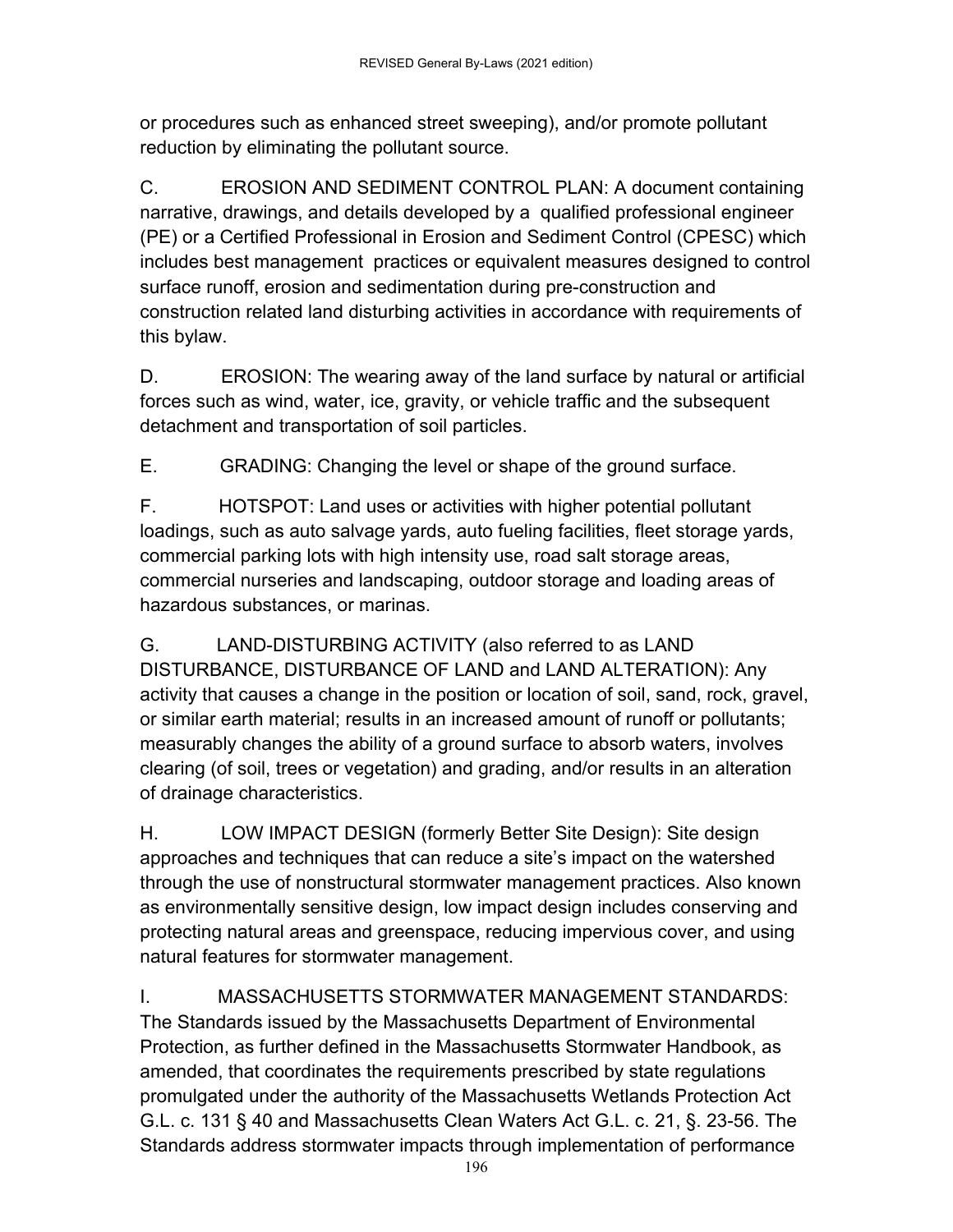standards to reduce or prevent pollutants from reaching water bodies and control the quantity of runoff from a site.

J. MS4 MUNICIPAL SEPARATE STORM SEWER SYSTEM (MS4) or MUNICIPAL STORM DRAIN SYSTEM: The system of conveyances designed or used for collecting or conveying stormwater, including any road with a drainage system, street, gutter, curb, inlet, piped storm drain, pumping facility, retention or detention basin, natural or man-made or altered drainage channel, reservoir, and other drainage structure that together comprise the storm drainage system owned or operated by the Town of Canton.

K. NEW DEVELOPMENT: Any construction or land disturbance of a parcel of land that is currently in a natural vegetated state and does not contain alteration by man-made activities

L. NONPOINT SOURCE POLLUTION: Pollution from many diffuse sources caused by rainfall or snowmelt moving over and through the ground. As the runoff moves, it picks up and carries away natural and human-made pollutants, finally depositing them into water resource areas.

M. NATIONAL POLLUTANT DISCHARGE ELIMINATION SYSTEM (NPDES) STORMWATER DISCHARGE PERMIT: A permit issued by United States Environmental Protection Agency or jointly with the Commonwealth of Massachusetts that authorizes the discharge of pollutants to waters of the United States.

N. OPERATION AND MAINTENANCE PLAN: A plan setting up the functional, financial and organizational mechanisms for the ongoing operation and maintenance of a stormwater management system to insure that it continues to function as designed.

O. PERSON: Any individual, group of individuals, association, partnership, corporation, company, business organization, trust, estate, the Commonwealth or political subdivision thereof to the extent subject to Town Bylaws, administrative agency, public or quasi-public corporation or body, the Town of Canton and any other legal entity, its legal representatives, agents, or assigns.

P. POLLUTANT: Any element or property of sewage, agricultural, industrial or commercial waste, runoff, leachate, heated effluent, or other matter, whether originating at a point or nonpoint source, that is or may be introduced into any sewage treatment works, watercourse, or Waters of the Commonwealth. Pollutants include, but are not limited to:

i. Paints, varnishes, and solvents;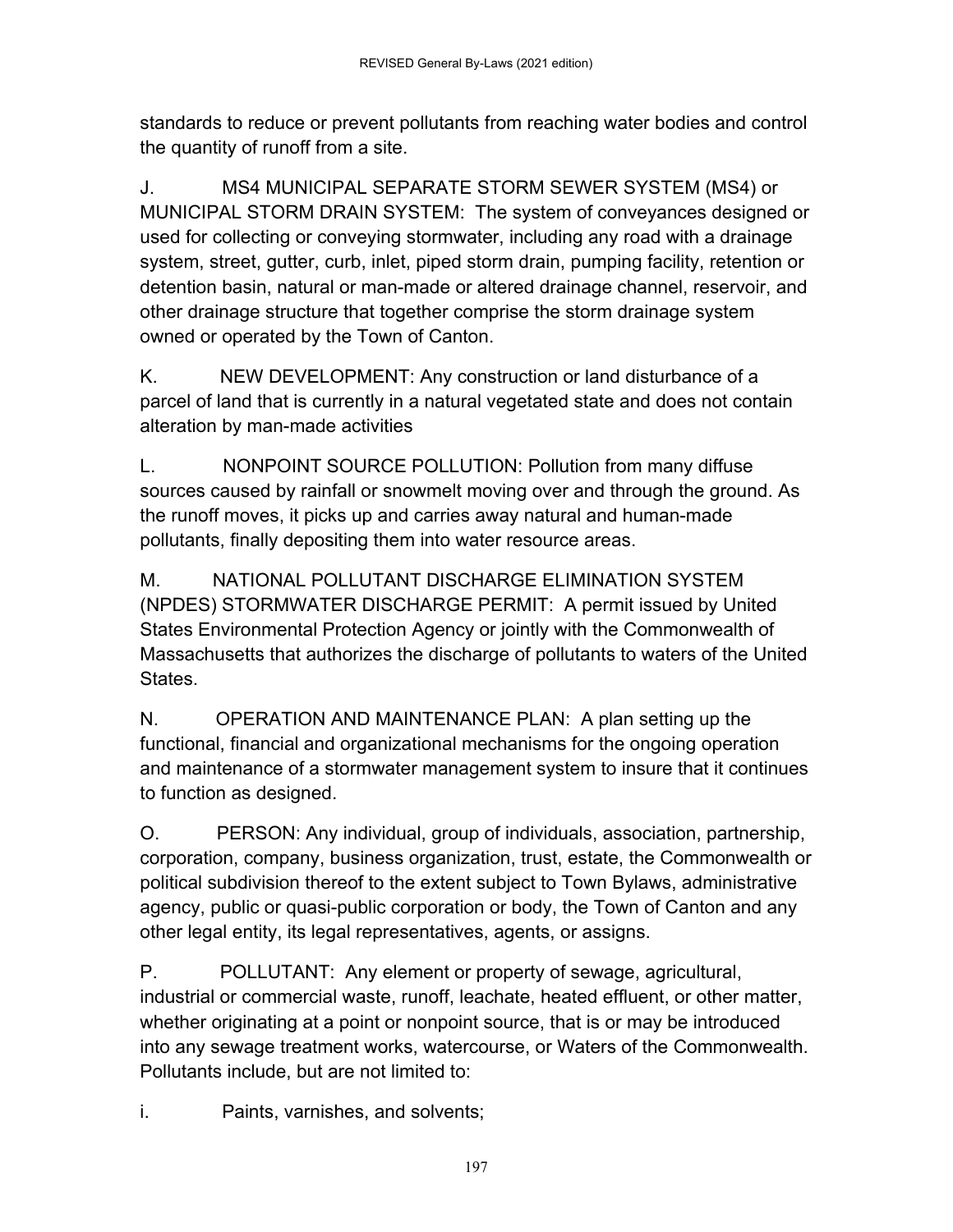ii. Oil and other automotive fluids;

iii. Nonhazardous liquid and solid wastes and yard wastes;

iv. Refuse, rubbish, garbage, litter, or other discarded or abandoned objects, ordnance, accumulations and floatables;

- v. Pesticides, herbicides, and fertilizers;
- vi. Hazardous materials and wastes;
- vii. Sewage, fecal coliform and pathogens;
- viii. Dissolved and particulate metals;
- ix. Animal wastes;
- x. Rock, sand, salt, soils;
- xi. Construction wastes and residues; and
- xii. Noxious or offensive matter of any kind.

Q. PRE-CONSTRUCTION: All activities in preparation of construction.

R. PRE-DEVELOPMENT: The conditions that exist at the time that plans for the development of a tract of land are submitted to the Canton Conservation Commission. Where phased development or plan approval occurs (preliminary grading, roads and utilities, etc.), the existing conditions at the time prior to the first plan submission shall establish pre-development conditions.

S. RECHARGE: The process by which groundwater is replenished by precipitation through the percolation of runoff and surface into the soil.

T. REDEVELOPMENT: Development, rehabilitation, expansion, demolition, construction, land alteration, or phased projects that disturb the ground surface, including impervious surfaces, on previously developed sites. The creation of new areas of impervious surface or new areas of land disturbance on a site constitutes development, not redevelopment, even where such activities are part of a common plan which also involves redevelopment. Redevelopment includes maintenance and improvement of existing roadways including widening less than a single lane, adding shoulders, correcting substandard intersections, improving existing drainage systems and repaving; and remedial projects specifically designed to provide improved stormwater management such as projects to separate storm drains and sanitary sewers and stormwater retrofit projects.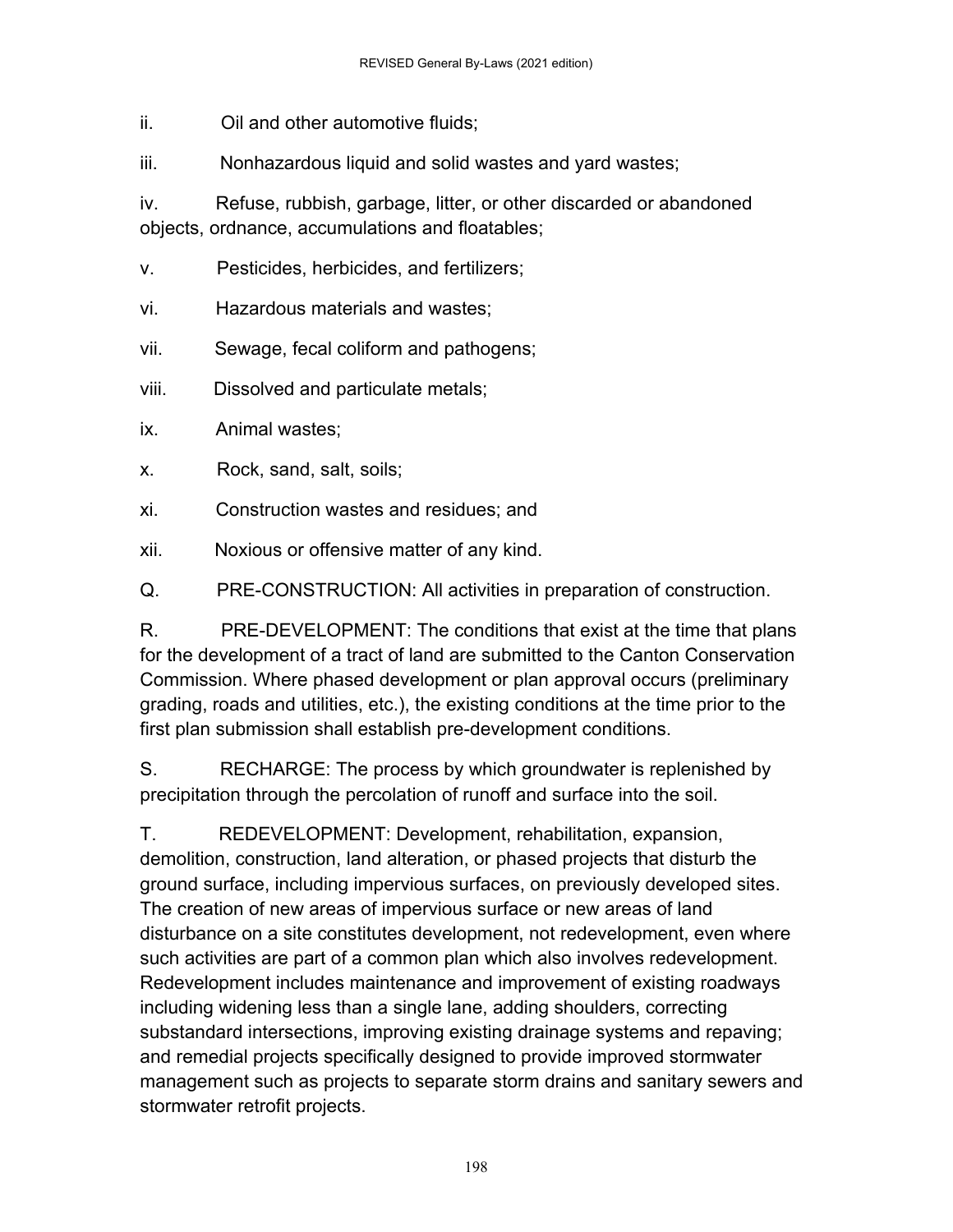U. SEDIMENT: Mineral or organic soil material that is transported by wind or water, from its original to another location; the product of erosion processes.

V. SEDIMENTATION: The process or act of deposition of sediment.

W. SITE: Any lot or parcel of land or area of property where land-disturbing activities are, were, or will be performed.

X. STORMWATER AUTHORITY: The Town of Canton Conservation Commission or its authorized agent(s). The Conservation Commission is responsible for coordinating the review, approval and permit process as defined in this Bylaw. Other Boards and/or departments participate in the review process as defined in the Stormwater Regulations adopted by the Conservation Commission.

Y. STORMWATER MANAGEMENT FEE: a charge for the use of the Stormwater Management Services.

Z. STORMWATER UTILITY: A specific management structure for the Stormwater Management Fee, in which a municipal utility is established to administer the fee and the Stormwater Management Program similar to a water or sewer utility.

AA. WATERS OF THE COMMONWEALTH: All waters within the jurisdiction of the Commonwealth, including, without limitation, rivers, streams, lakes, ponds, springs, impoundments, estuaries, wetlands, coastal waters, groundwater, and Waters of the United States as defined under the Federal Clean Water Act as hereafter amended.

### 9. SEVERABILITY

The invalidity of any section, provision, paragraph, sentence, or clause of this Bylaw shall not invalidate any other section, provision, paragraph, sentence, or clause thereof, nor shall it invalidate any permit or determination that previously has been issued.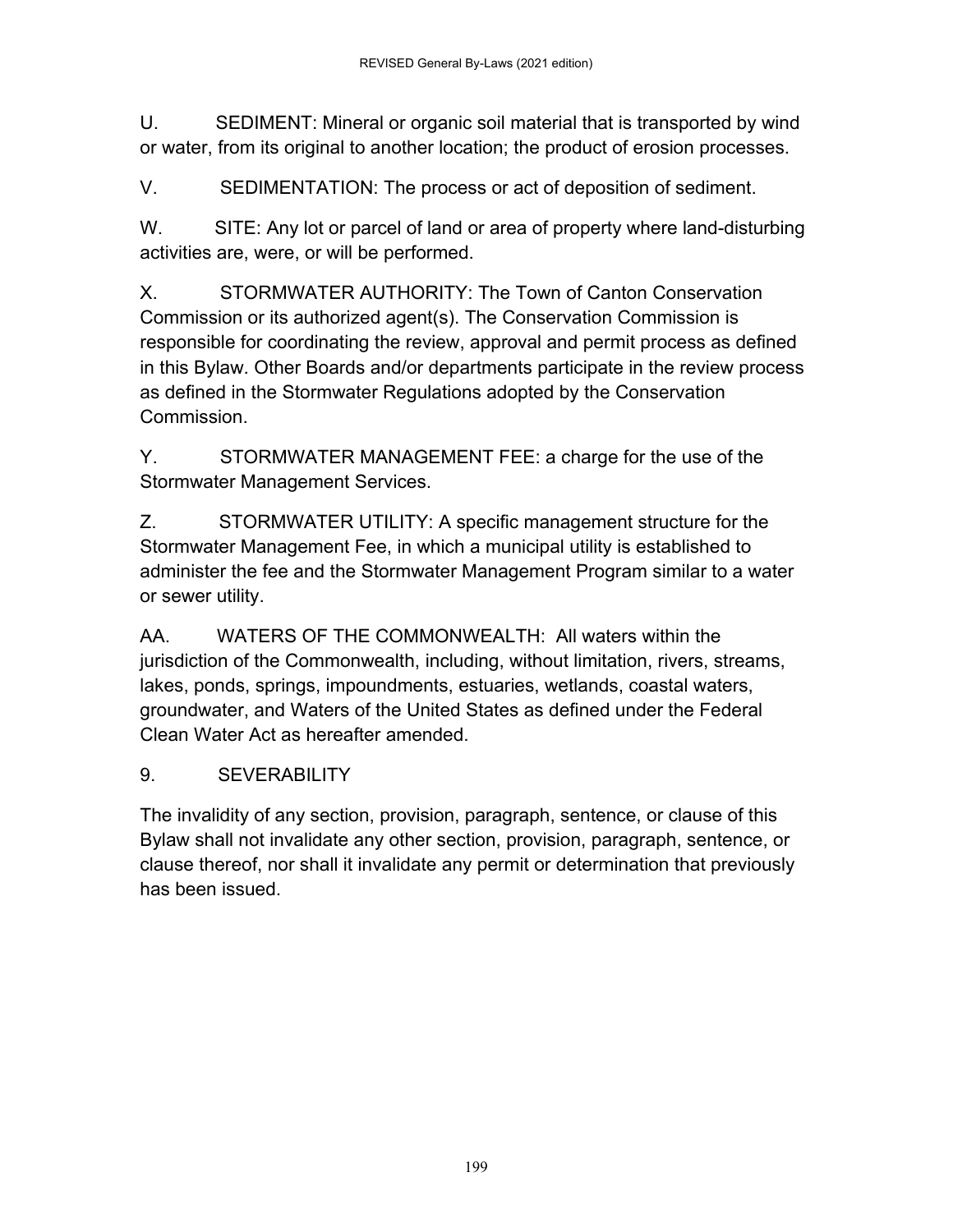## **ARTICLE XXII22**

## **REGULATION AND MAINTENANCE OF VACANT AND FORECLOSING PROPERTIES**

### **1. INTRODUCTION**

Many properties being foreclosed upon by institutions frequently remain abandoned or become dilapidated for months and years at a time during and after the foreclosure process. This often creates attractive public nuisances, unsecured properties open to weather, vandalism and illegal occupancy, unsafe conditions, and violations of multiple aspects of the State Building Code and State Sanitary Code.

Such properties encourage blight, reduce real estate values of surrounding properties and neighborhoods, and create significant maintenance and monitoring costs to the Town of Canton.

The institutions who perform foreclosures or who own properties after foreclosure often have little to no connection with the Town and are removed from the communities affected. Furthermore, they frequently fail to provide any identification or contact information to allow the Town to determine who the owners of properties are or to contact them regarding violations of applicable laws, codes, regulations and Town bylaws.

### **2. PURPOSE**

The purpose of this Bylaw is to protect and preserve the health, safety, security and general welfare of the public and occupants, abutters and neighborhoods by requiring all Owners of Distressed Property to register with the Town and to properly maintain Distressed Property, and, by doing so, expediting the (1) remediation of violations of any applicable laws, codes, regulations and bylaws, (2) rehabilitation and permanent legal occupancy of Distressed Property, and (3) protection of public health, safety and welfare.

### **3. DEFINITIONS**

When used in this Bylaw, unless a contrary intention clearly appears, the following terms shall have the following meanings:

"Abandoned Property" means any vacant Property and/or any Property not currently legally occupied.

"Board" means the Town of Canton Select Board.

"Bylaw" means the provisions of this Article XXII of the Town of Canton General By-laws.

 22 Inserted under article 37, ATM April 30, 2012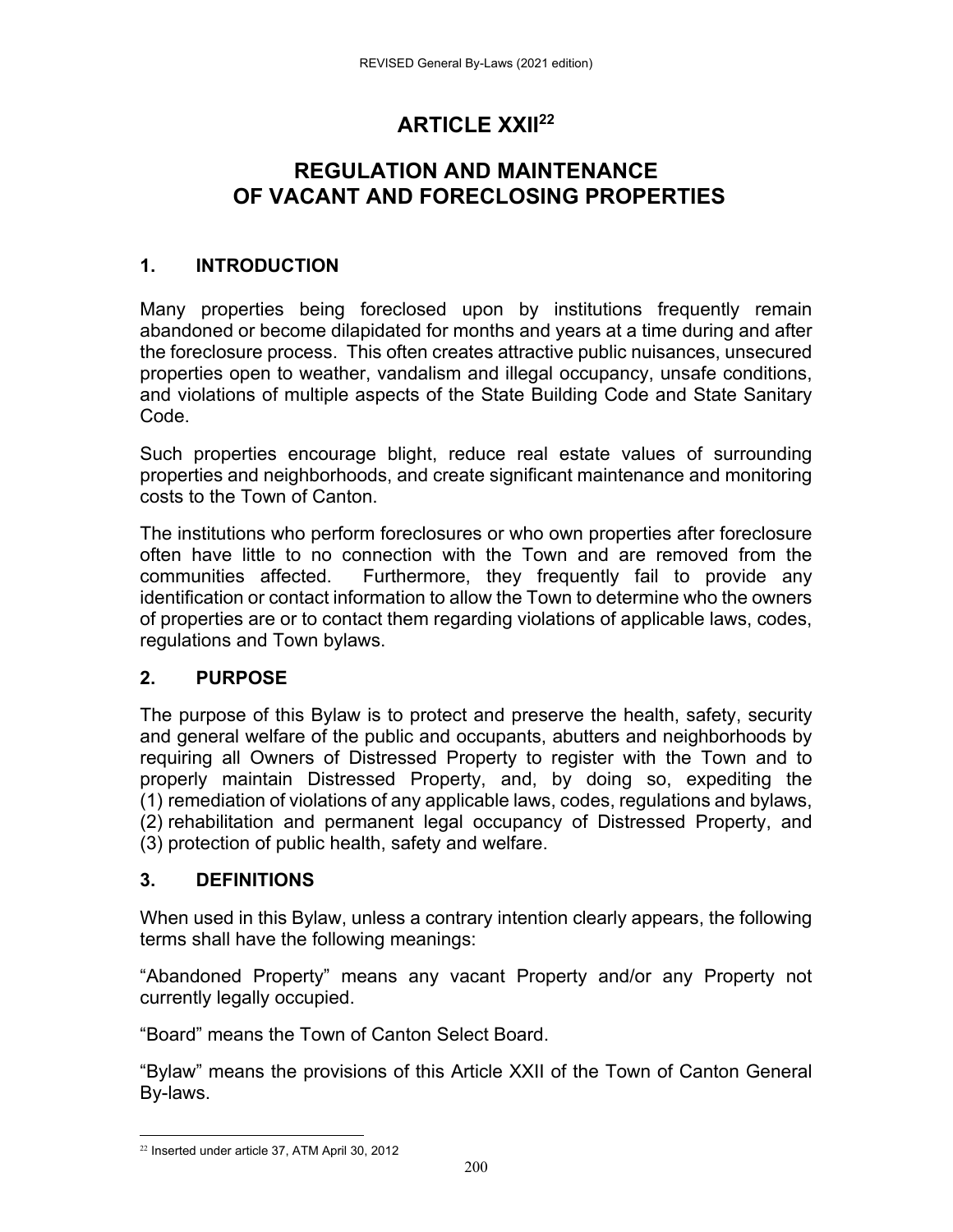"Commissioner" means the Town of Canton's Building Commissioner.

"Contact Information" means a person's: (a) name, (b) mailing address, which shall include a street number, street name, city/town and zip code and which may not be a P.O. Box, (c) telephone number where that person may be reached during regular business hours (8:30 A.M. - 5:00 P.M. E.S.T.) and (d) email address.

"Dilapidated Building" means any building or structure, or portion thereof, that: (a) shows sign of decay, deterioration or full or partial ruination through neglect or misuse, (b) is unsafe or not structurally sound, and/or (c) is otherwise unfit for healthy or safe habitation or access.

"Distressed Property" means:

- (a) any Property in Foreclosure;
- (b) any Abandoned Property or any Property showing Evidence of Abandonment;
- (c) any Dilapidated Building; and/or
- (d) any Property where the Owner, by their or its action or inaction, has created or failed to correct a material health and/or safety condition at a Property. A material health and/or safety condition may be found where the health, safety and welfare of persons, the neighborhood or general public is or may be at risk, including but not limited to instances where:
	- (1) a building is vacant for any length of time that is inconsistent with its use as a residential, commercial or industrial building and/or premises;
	- (2) there exists a lack of maintenance and/or a deterioration of a building or grounds which actually or potentially poses a risk to the public health, safety, security and welfare and/or to the enjoyment of occupants, abutters and/or neighborhoods;
	- (3) the structural vandalism of a building or grounds has gone unrepaired; and/or
	- (4) a lack of maintenance, a use or a deterioration of a building and/or premises promotes a degradation of the surrounding neighborhood adversely affecting public health, safety, security and welfare or the enjoyment of occupants, abutters or neighborhoods.

"Evidence of Abandonment" means any Property that independently or in the context of the totality of circumstances would lead a reasonable person to believe that a Property is Abandoned Property or occupied by a person without a legal right of occupancy. Such conditions include but are not limited to: (1) overgrown grass (1 foot or higher) or noticeable amounts of dead vegetation; (2) accumulation of unclaimed newspapers, circulars, flyers or mail; (3) past-due utility notices or disconnected utilities; (4) accumulation of trash, garbage, junk or debris; (5) the absence of window coverings such as curtains, blinds or shutters; (6) the absence of furnishings or personal items consistent with habitation; (7) a swimming pool in such disrepair that a dangerous condition may exist; and/or (8) reports by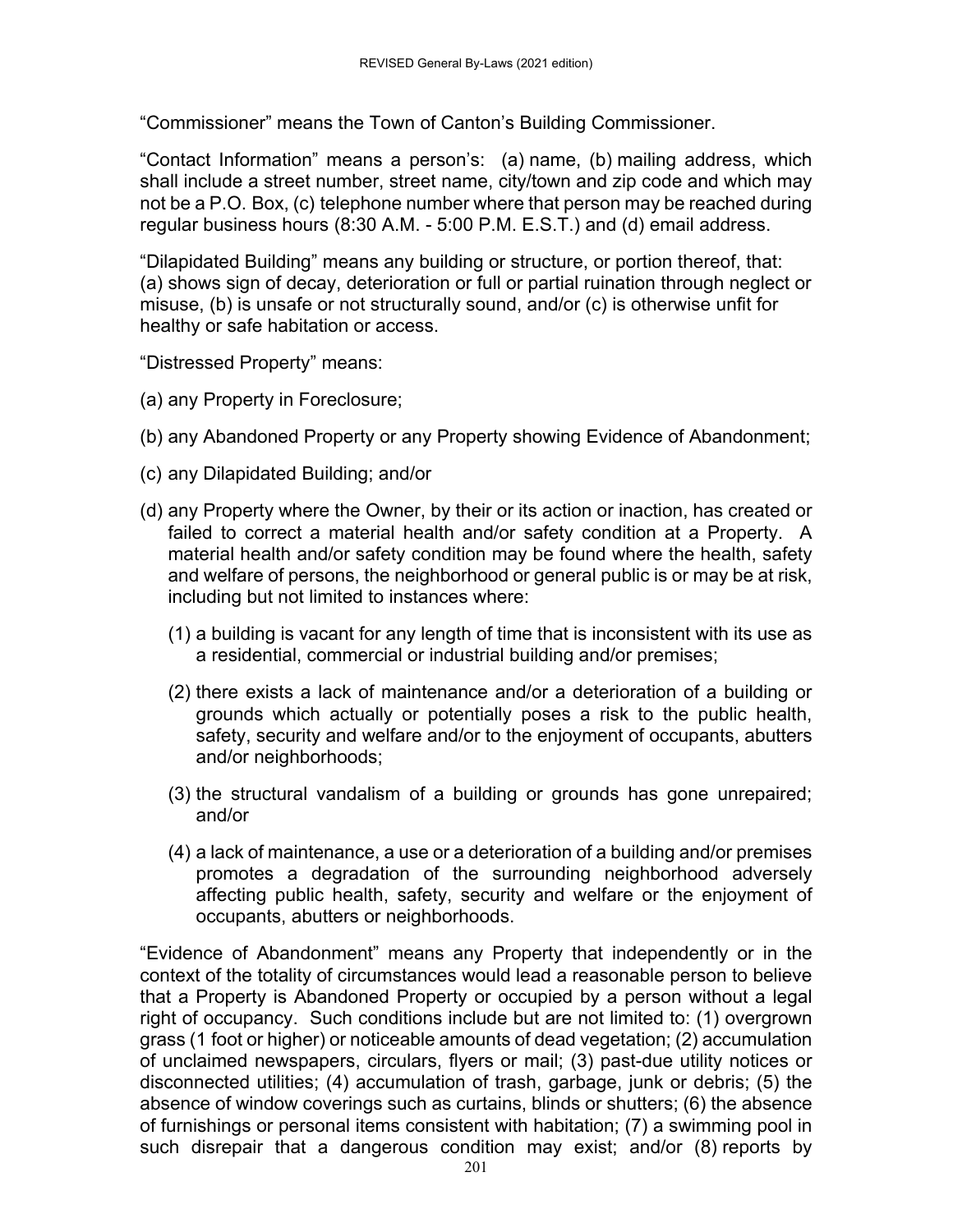neighbors, passersby, delivery agents or government employees that the Property is Abandoned Property.

"Foreclosure" means the process by which a Property serving as security for a loan or other debt is taken to satisfy such loan or debt, regardless of what stage the process is in (from the Initiation of the Foreclosure Process through the conclusion of any such process) and whether the process entails foreclosure by sale, by entry or by action.

"Initiation of Foreclosure Process" means taking any of the following actions: (a) taking possession of a Property pursuant to G.L. c. 244, § 1; (b) delivering a notice of intention to foreclose on a Property pursuant to G.L. c. 244, § 17B; or (c) commencing a foreclosure action on a Property in either the Land Court or Superior Court.

"Local" means within twenty (20) driving miles distance of the property in question.

"Mortgagee" means a mortgagee or creditor that holds rights, title or interests to a Property pursuant to a mortgage or security agreement, and shall include but not be limited to lenders in a mortgage agreement, service companies and their agents, employees, successors in interest and assignees.

"Owner" and "Owners" mean every person, entity, service company, property manager or real estate broker, who alone or severally with others:

- (a) has legal or equitable title to any Property by Foreclosure, transfer, court order or otherwise;
- (b) is a Mortgagee that has undertaken any Initiation of Foreclosure Process;
- (c) is a Mortgagee in possession of a Property;
- (d) is a trustee who holds, owns or controls mortgage loans for mortgage-backed securities transactions and has undertaken any Initiation of Foreclosure Process;
- (e) has care, charge, custody or control of any Property in any capacity, including but not limited to as trustee, agent, fiduciary or other personal representative (e.g., executor/executrix, administrator/administratrix, guardian or conservator) of the estate of the holder of legal title;
- (f) is an agent, trustee or other person appointed by a court and vested with possession, receivership or control of any Property; and/or
- (g) is an officer or trustee for the organization of unit owners of a condominium created pursuant to G.L. c. 183A, except however, this Bylaw shall not apply to such officers or trustees to the extent that the officers or trustees, on behalf of the organization of unit owners, enforce a lien placed on a unit in their condominium for unpaid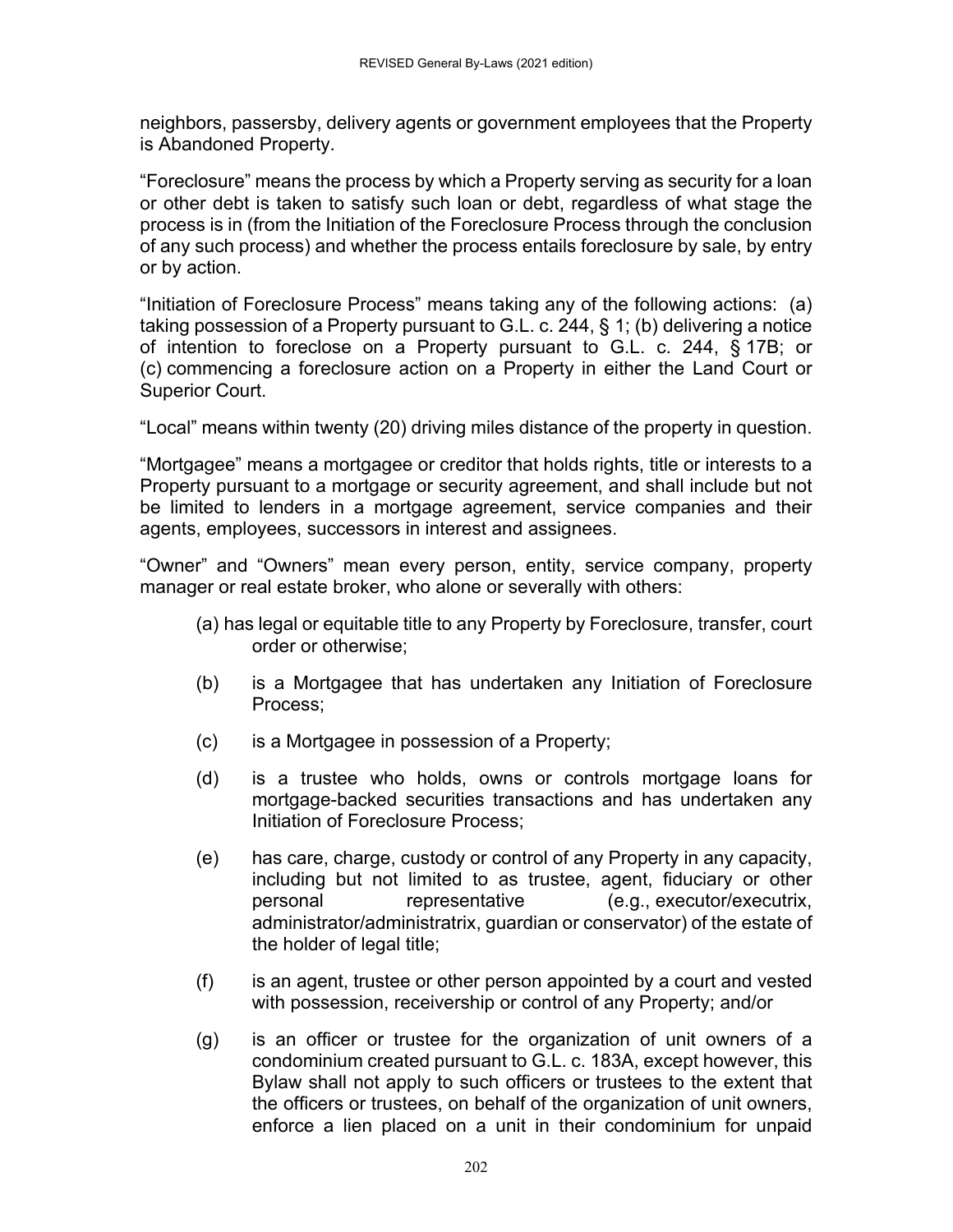delinquent common expenses, fees, assessments and other charges pursuant to G.L. c. 254, §§ 5 and 5A.

"Property" means any improved or unimproved real property or portions thereof located in the Town, together with the buildings, structures thereon and appurtenances thereto, including but not limited to dwellings, dwelling units, mobile dwelling units and commercial properties, or any portions thereof, situated on, over and under such real property regardless of condition and regardless as to whether such real property is used for residential, commercial, industrial or other purposes. For purposes of this Bylaw, "Property" shall not include property owned by the Town.

"Town" means the Town of Canton.

#### **4. REGISTRATION OF VACANT AND/OR FORECLOSING PROPERTY; DUTY TO PROVIDE WRITTEN NOTICE OF DISTRESSED PROPERTY, FORECLOSURE AND CHANGE OF LOCAL PROPERTY MANAGER**

(a) Filing of Registration. All Owners of Distressed Property in the Town must initially register such Distressed Property with the Commissioner as provided herein and on forms provided by the Commissioner, if any, within ten (10) days of becoming the Owner of the Distressed Property or within forty five (45) days of the effective date of this Bylaw, whichever is later.

(b) Content of Registry Filing. All such registrations must state the correct street number and street name of the Distressed Property, the map, block and parcel number of the Distressed Property, all Contact Information of the Owner, and all Contact Information for the authorized agent of such Owner with regard to such Distressed Property, and shall otherwise be provided in the manner prescribed by G.L. c. 59, § 57D. The mailing address may not be a P.O. Box.

If an Owner of Distressed Property does not reside or have a usual place of business in the Commonwealth of Massachusetts, then such Owner's registration shall also include all Contact Information for (1) a person who resides within the Commonwealth of Massachusetts and is authorized to accept service of process on behalf of the Owner and who shall be designated as the Owner's agent for purpose of receiving all notices issued pursuant to this Bylaw, and (2) a Local individual or Local property management company who shall be responsible for the security and maintenance of the Distressed Property as required by this Bylaw.

If the Owner or Owner's agent is a corporation, company, trust, association or other entity or organization, then such registration shall also provide all Contact Information of an individual person who has the authority to make decisions and to undertake actions regarding the Distressed Property, including but not limited to decisions and actions related to compliance with the State Building Code and/or State Sanitary Code, work to and rehabilitation of the Distressed Property and all its facilities and improvements, and other maintenance of the Distressed Property.

(b) Condition of Distressed Property at Time of Filing. This initial registration and all subsequent annual registrations must also certify that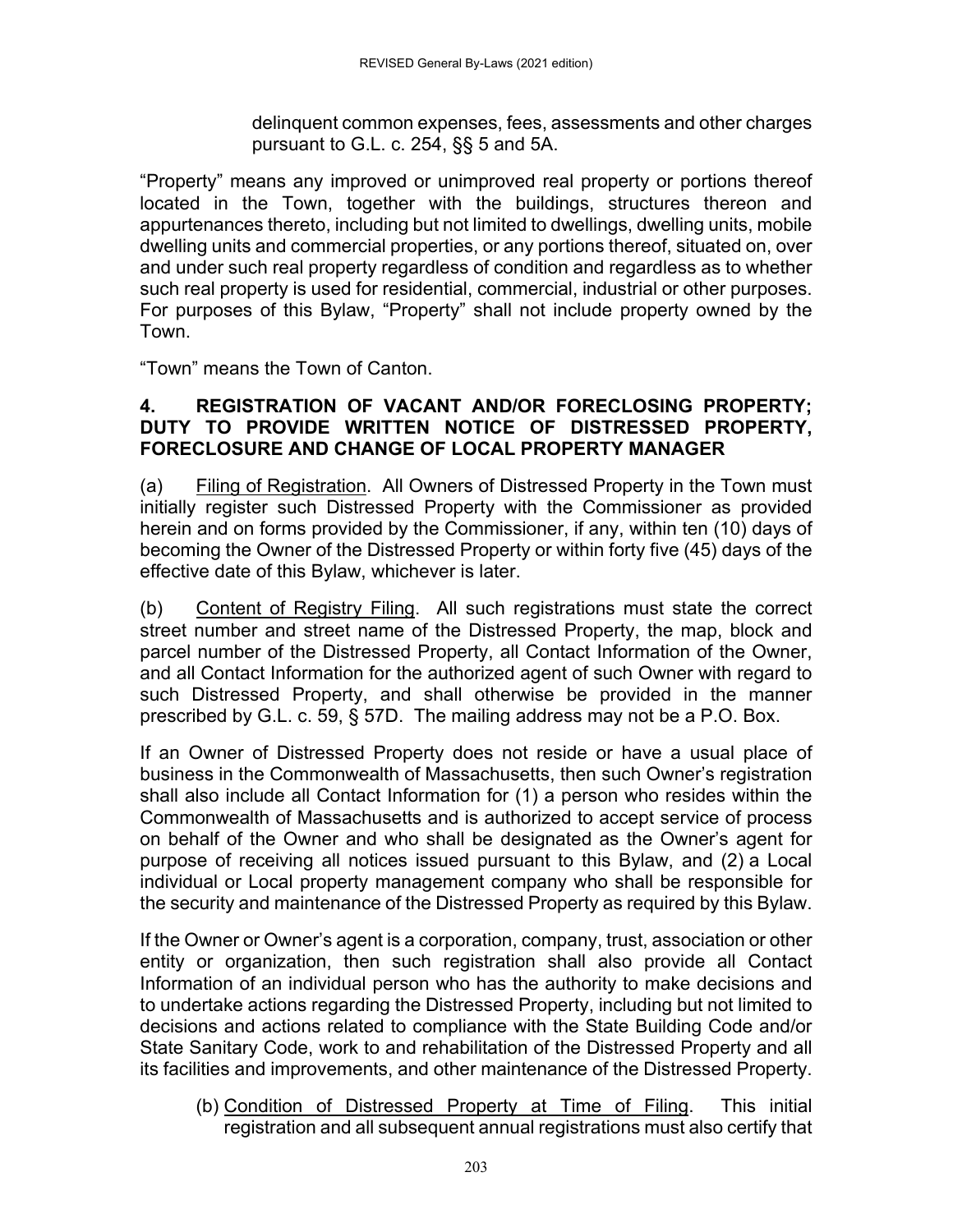the Distressed Property was inspected and identify whether the Distressed Property is vacant or in Foreclosure at the time of filing the registration. If the Distressed Property is vacant or in Foreclosure at the time of any such registration, then the Owner must provide in the registration form all Contact Information of the Local individual or Local property management company responsible for the security and maintenance of the Distressed Property as required by this Bylaw.

- (c) Change of Ownership. In the event the ownership of any Distressed Property changes subsequent to registration, then both the former and current Owner of the Distressed Property shall be jointly and severally responsible to provide to the Commissioner within ten (10) days of the change of ownership written notification of such change in ownership and a completed registration form for the new Owner of the Distressed Property as required above.
- (d) Change of Contact Information. If any Contact Information of any Owner of Distressed Property or that Owner's agent changes at any time, then such Owner shall submit to the Commissioner a new registration form as required above, setting forth all the Owner's and/or Owner's agent's new Contact Information in the manner required above, together with any applicable fees.
- (e) Notice of Violation to Apparent Owner. Without limiting the generality of the provisions of this Section 4, if the Commissioner, in the Commissioner's sole judgment, determines that a Property is a Distressed Property and provides to the party appearing to be the Owner of such Distressed Property pursuant to records on file with the Town or otherwise readily available a written notice that such party appears to be the Owner of Distressed Property in the Town and such party is responsible to comply with this Bylaw, then such party must: (a) as the Owner of the Distressed Property, register the Distressed Property with the Town within ten (10) days of the date of such notice and otherwise comply with this Bylaw, or (b) provide to the Commissioner within ten (10) days of the date of such notice evidence satisfactory to the Commissioner that such party is not the Owner of such Distressed Property and any information regarding the new Owner of the Distressed Property that such party may have, including but not limited to all the new Owner's Contact Information.
- (f) Annual Registration; Expiration. All initial registrations are valid until the earlier of the date that (a) is one calendar year from the date the initial registration is received by the Commissioner at which time such registrations shall expire, or (b) the Owner submitting such initial registration form no longer owns the Distressed Property. Owners of Distressed Property shall file annual registrations every year on or before the date that initial registrations expire.
- (g) Failure to Register. Failure to register a Distressed Property as required by this Section 4 shall be a violation of this Bylaw.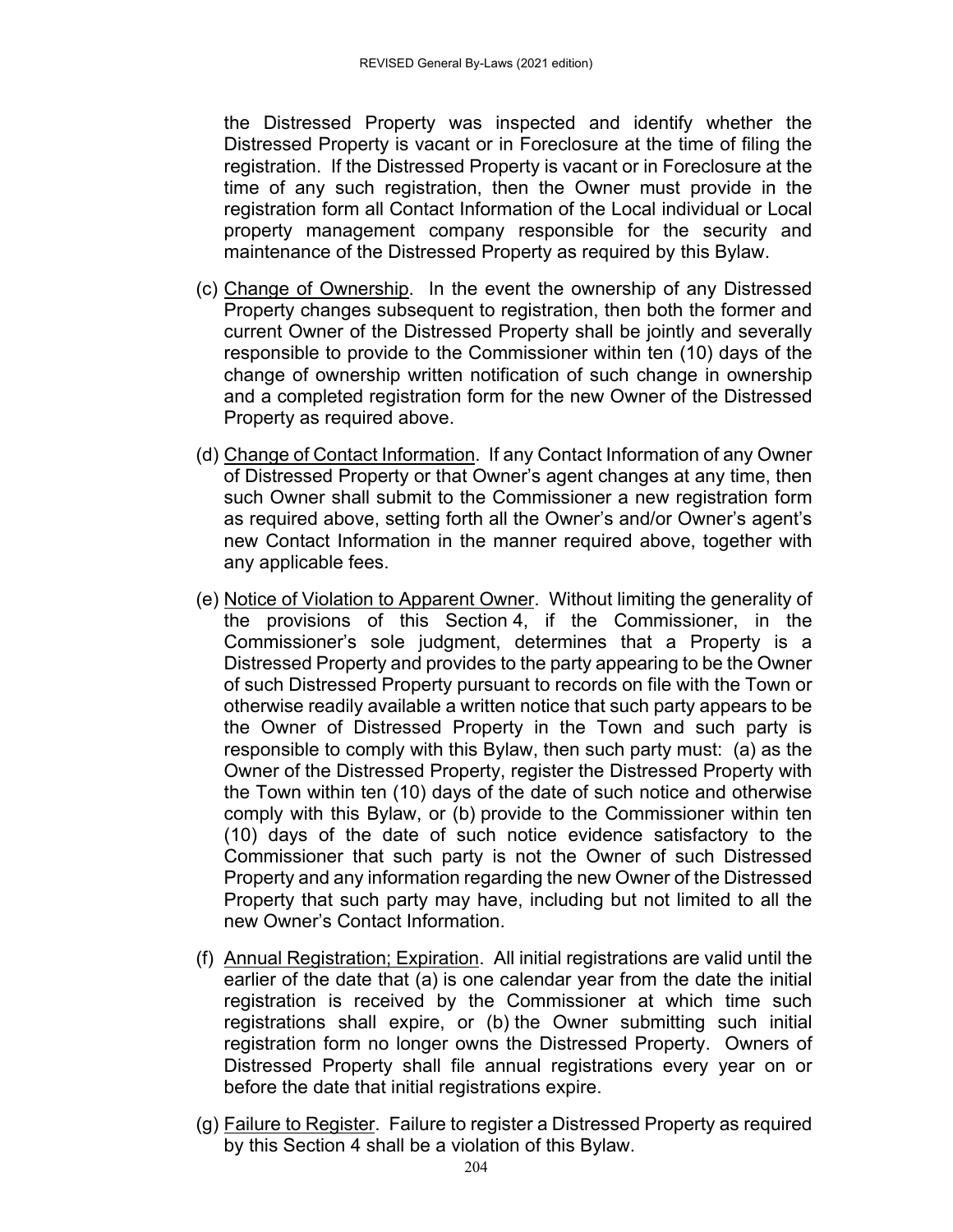#### **5. INITIAL REGISTRATION FEE; ANNUAL REGISTRATION FEE; FAILURE TO PAY**

When registering Distressed Property pursuant to this Bylaw, the Owner of the Distressed Property shall pay to the Town, together with the submission of any registration forms, fees to be set by the Board pursuant to G.L. c. 40, § 22F to cover the administrative cost of monitoring and ensuring the security and proper maintenance of such Distressed Property.

All registration fees, fines and other charges due and payable to the Town pursuant to this Bylaw shall be due and payable regardless of the delivery by the Town or receipt by any Owner of any billing statement or other notice of such fees, fines or other charges.

Failure to pay any fees as required by this Bylaw shall be a violation of this Bylaw, and the full amount of all unpaid fees due under and fines issued for violations of this Bylaw not paid by the date due shall constitute a "municipal charges lien" on the Distressed Property in accordance with G.L. c. 40, § 58.

#### **6. SECURITY, MAINTENANCE AND INSPECTIONS OF DISTRESSED PROPERTY**

The Owner of Distressed Property shall secure all structures at the Distressed Property from the weather and in such a manner as to prevent access by unauthorized persons and by pests, including but not limited to the following: (a) closing and locking of all windows, doors (including garage doors), gates, swimming pools and any other opening of such size that it may allow a child to access the interior of such structures; (b) re-glazing or boarding of all broken windows; (c) implementing additional maintenance and/or security measures as may be directed by the Commissioner, including but not limited to installing additional lighting for security, increasing frequency of on-site inspections, employing an on-site security guard(s), disconnecting utilities and removing meter boxes, or carrying out measures as may be required to stop the structural decline of the Distressed Property; (d) elimination of unsanitary conditions at the Distressed Property; and (e) removal from the Distressed Property of all materials, waste, garbage, rubbish, chemicals and substances that actually or potentially create nuisances or pose a risk to the public health, safety or welfare.

The Owner of Distressed Property must regularly inspect and maintain any Distressed Property at least once every two (2) weeks to ensure that such Distressed Property is in compliance with this Bylaw, as well as the State Sanitary Code, the State Building Code and all other applicable laws, regulations and bylaws.

If the Owner of Distressed Property does not have a Local residence or Local usual place of business, then such Owner shall retain a Local individual or Local property management company to be responsible to secure, inspect and maintain the Owner's Distressed Property as required by this Bylaw.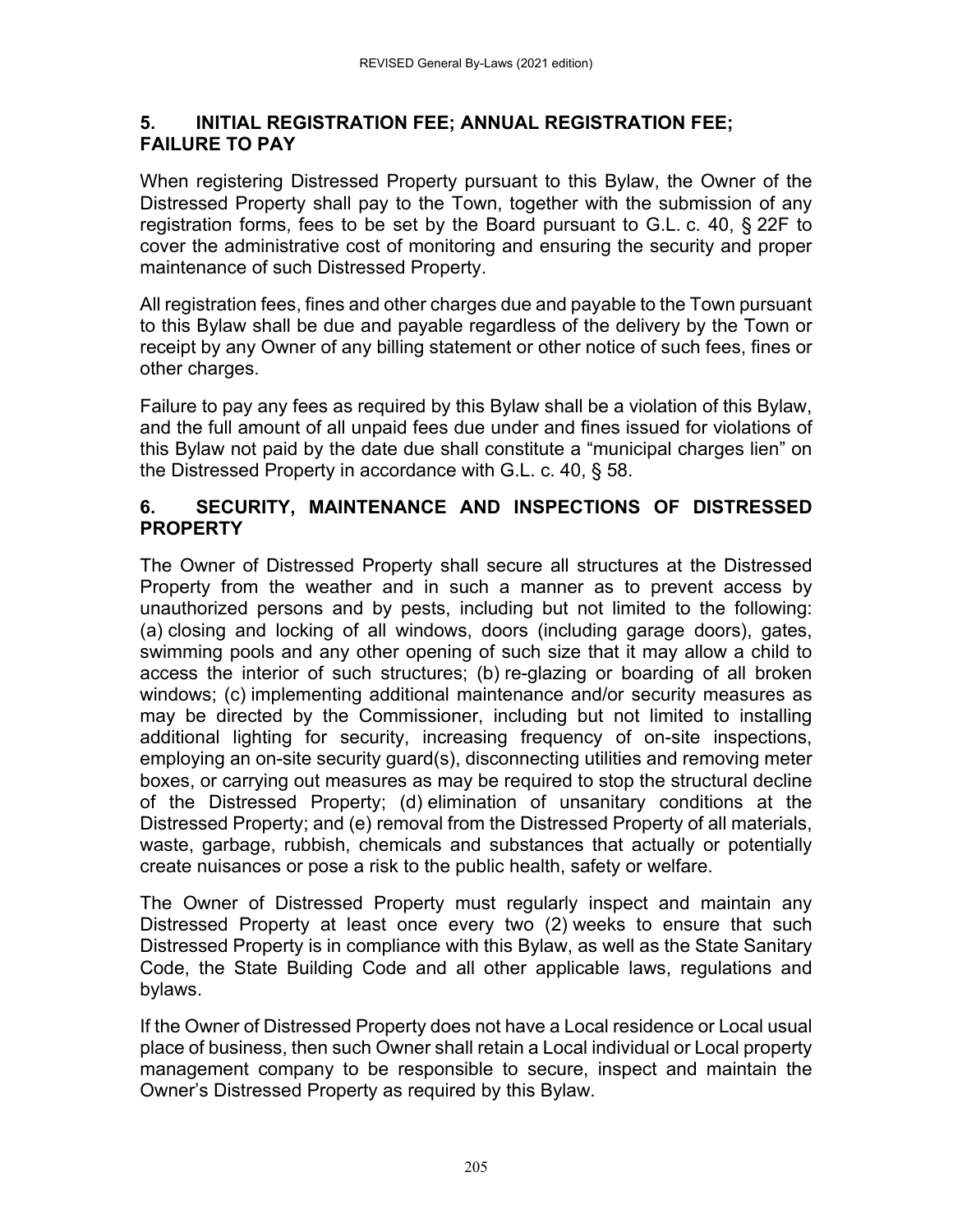The Commissioner shall have the authority to inspect all Distressed Property subject to this Bylaw for compliance and to issue citations for any violations. The Commissioner shall have the discretion to determine when and how such inspections are to be made in the enforcement of this Bylaw.

### **7. POSTING**

The Owners of Distressed Property shall post on the Distressed Property the name and 24-hour contact telephone number of a Local manager of the Property as follows:

"THIS PROPERTY MANAGED BY [*Insert Name of Property Manager*]. TO REPORT PROBLEMS OR CONCERNS PLEASE CALL [*Insert 24-hour local contact phone number*]."

The posting shall be no less than 18 inches by 24 inches and shall be conspicuously located and clearly legible from a distance of 50 feet from a public way abutting the Distressed Property. If no public way abuts the Distressed Property, then such posting shall be conspicuously located and clearly legible from a distance of 50 feet from the closest private street (as opposed to a driveway or common driveway) abutting the Distressed Property.

If the Distressed Property includes a Dilapidated Building or other building or structure, then such posting shall be placed on the interior of a window on the front of the Dilapidated Building and/or other building or structure facing the main abutting public way (or private way if no public way is abutting) or secured to the front exterior of the Dilapidated Building or other building or structure facing the main abutting public way (or private way if no public way is abutting) or, if no such area exists, on a stake of sufficient size to Secure the posting in a location that is visible from such ways but not readily accessible to vandals. Exterior postings must be constructed of, and printed with weather-resistant materials.

### **8. ENFORCEMENT AND PENALTIES**

All violations of this Bylaw, including but not limited to any failure to register a Distressed Property as required by this Bylaw, to pay a registration fee or to hire a Local property manager for a distressed Property, shall be subject to a fine of Three Hundred Dollars (\$300.00) per offense and each day any such violations continue shall constitute a separate offense. The Commissioner or the Commissioner's designee and/or any Police Officer of the Town shall have the right to enforce this Bylaw pursuant to the non-criminal disposition procedures set forth in Article 1, Section 2 of the Town of Canton General By-Laws. This Bylaw shall not supersede, preempt or negate any other legal authority of the Commissioner or other public body or official to act independently on such matters.

### **9. REQUEST FOR WAIVER OR STAY FROM PAYMENT OF FEES**

Any Owner of Distressed Property aggrieved by any fees due under this Bylaw may appeal to the Select Board or the Board's designee such fees by delivering to the Select Board within ten calendar (10) days of the date such fees are due a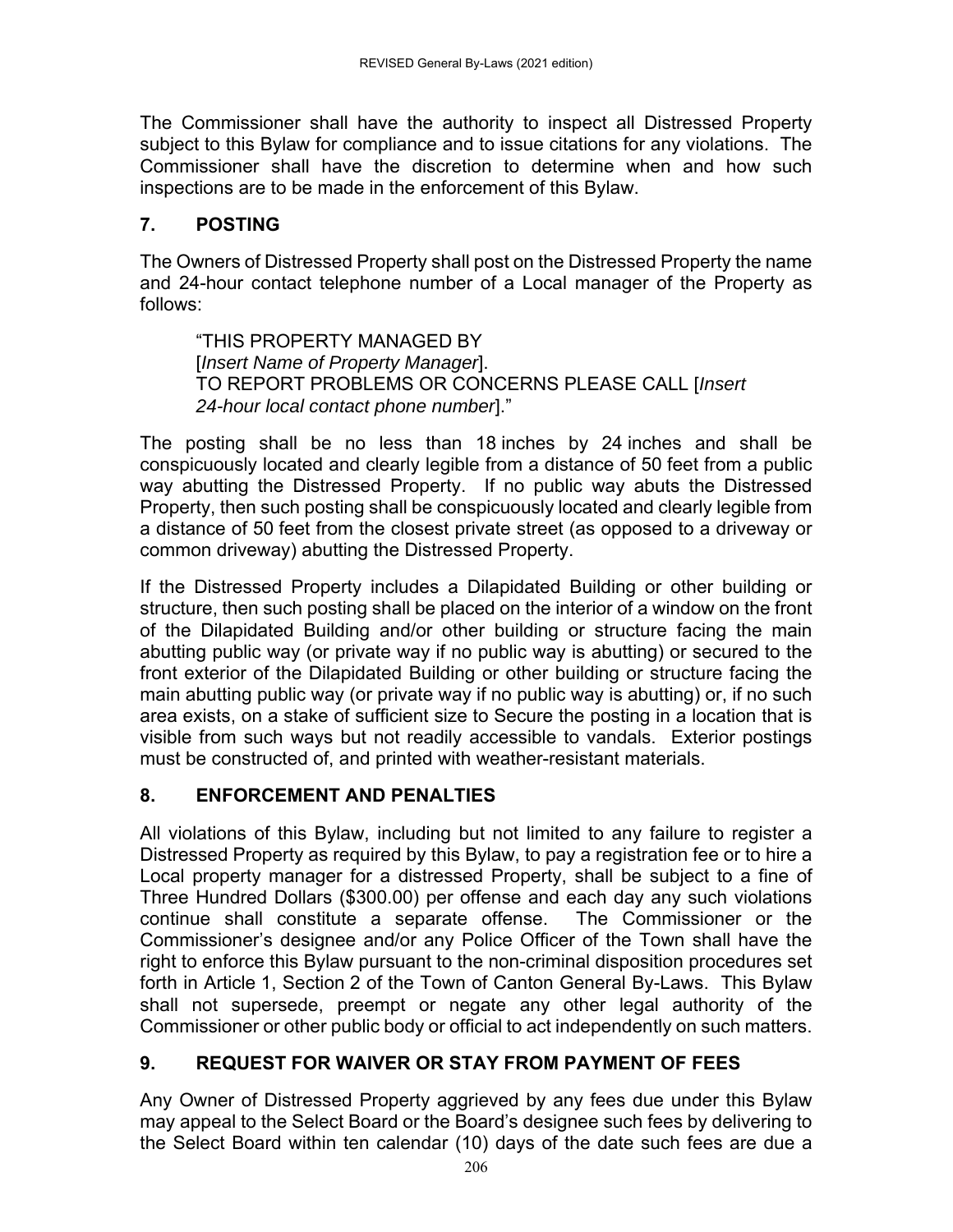written request for the Board to waive or to stay the payment of fees due pursuant to this Bylaw. The appeal request must be accompanied by a non-refundable appeal cost to be set by the Select Board pursuant to G.L. c. 40, § 22F. Upon the proper filing of an appeal, payment of the registration fee shall be stayed pending the outcome of the appeal.

The Select Board or its designee may, in its, or their sole discretion, vote to waive or stay the payment of all or any part of any fees due to the Town pursuant to this Bylaw.

If, upon appeal, the Select Board votes or its designee decides not to waive all fees due under this Bylaw, then the Owner, without further notice or action required by the Town, shall pay to the Town within ten (10) calendar days of such vote or decision the total amount of the fees due to the Town under this Bylaw.

If, upon appeal, the Select Board votes or its designee decides to stay all or any part of the fees due to the Town under this Bylaw, then the Owner without further notice or action required by the Town, shall pay to the Town within ten (10) calendar days of such vote or decision the total amount of fees due.

### **10. NOTICE**

The Commissioner may cause notice of this Bylaw to be mailed or delivered to Owners of Distressed Property in the Town, based upon ownership and contact information readily ascertainable and available from records on file with the Town; except however, no failure by the Commissioner to deliver such notice or failure by the Owners to receive notice of this Bylaw shall affect the operation or enforcement of this Bylaw.

### **11. APPLICABILITY AND OTHER VIOLATIONS**

If any provision of this Bylaw imposes greater restrictions or obligations than those imposed by any other general laws, special laws, regulations, rules, bylaws, orders, or policies then the provisions of this Bylaw shall control.

The provisions of this Bylaw are in addition to, and not in lieu of, any and all other applicable provisions of the Town of Canton General By-laws, Town of Canton Zoning By-laws and all other federal, state and Town laws, regulations and codes.

### **12. SEVERABILITY**

If any provision of this Bylaw is held by a court of competent jurisdiction to be invalid, then such provision shall be considered separately and apart from the remaining provisions, which shall remain in full force and effect.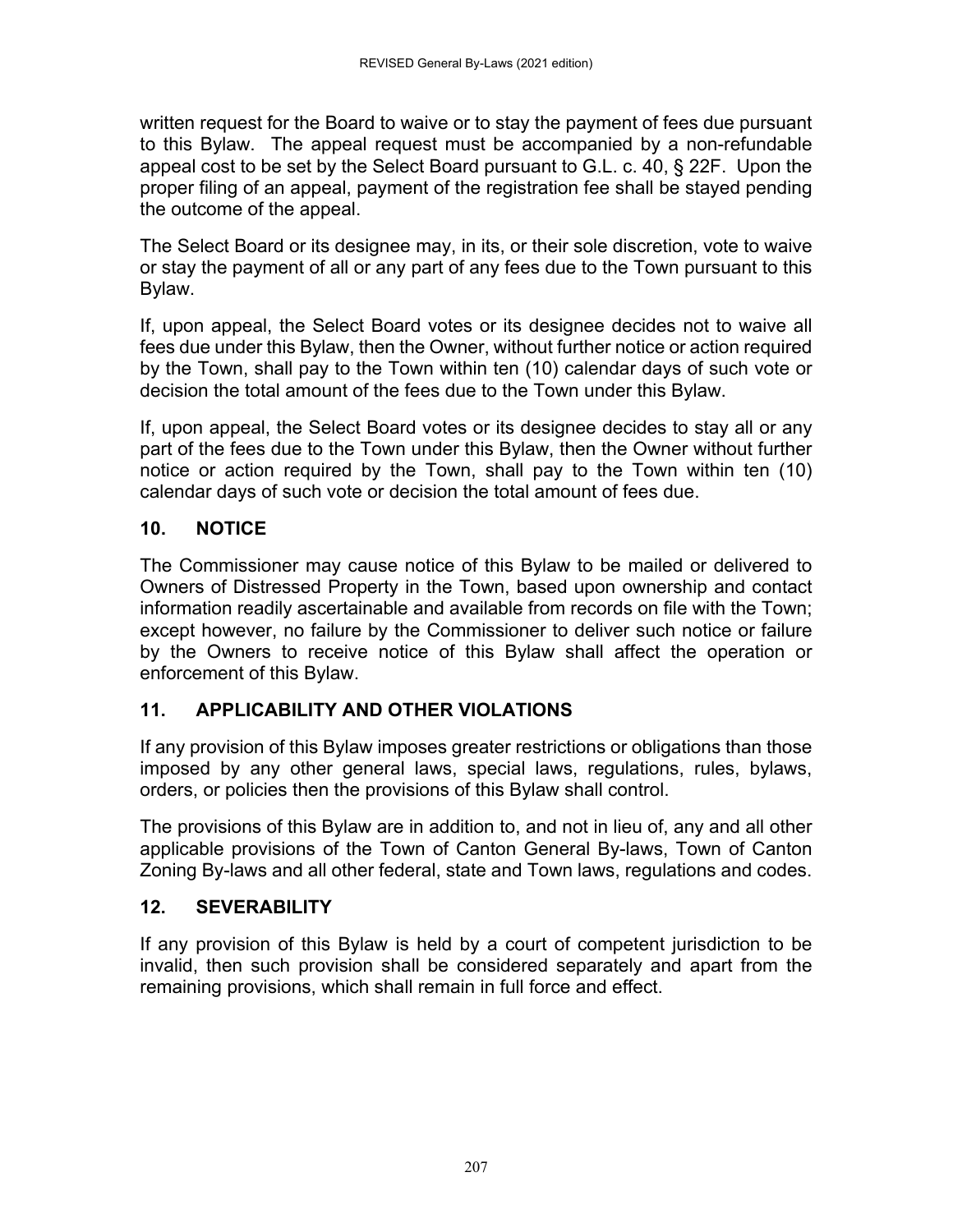## **ARTICLE XXIII23**

## **STRETCH ENERGY CODE**

### **1. DEFINITIONS**

The terms below shall have the following meanings for the purposes of this Article XXIII.

International Energy Conservation Code (IECC) - The International Energy Conservation Code (IECC) is a building energy code created by the International Code Council. It is a model code adopted by many state and municipal governments in the United States for the establishment of minimum design and construction requirements for energy efficiency, and is updated on a three-year cycle. The baseline energy conservation requirements of the MA State Building Code are the IECC with Massachusetts amendments, as approved by the Board of Building Regulations and Standards.

Stretch Energy Code - Codified by the Board of Building Regulations and Standards as 780 CMR Appendix 115.AA of the 8th edition Massachusetts Building Code, the Stretch Energy Code is an appendix to the Massachusetts Building Code, based on further amendments to the International Energy Conservation Code (IECC) to improve the energy efficiency of buildings built to this Code.

### **2. PURPOSE**

The purpose of 780 CMR 115.AA is to provide a more energy efficient alternative to the Base Energy Code applicable to the relevant sections of the Building Code for both new construction and existing buildings.

### **3. APPLICABILITY**

The Stretch Code applies to residential and commercial buildings. Buildings not included in this scope shall comply with 780 CMR 13, 34, 51, as applicable.

### **4. STRETCH CODE**

The Stretch Code, as codified by the Board of Building Regulations and Standards as 780 CMR Appendix 115.AA, including any future editions, amendments or modifications, is herein incorporated by reference into these General Bylaws, Article XXIII.

 $23$  Inserted under article 44, ATM May 8, 2017.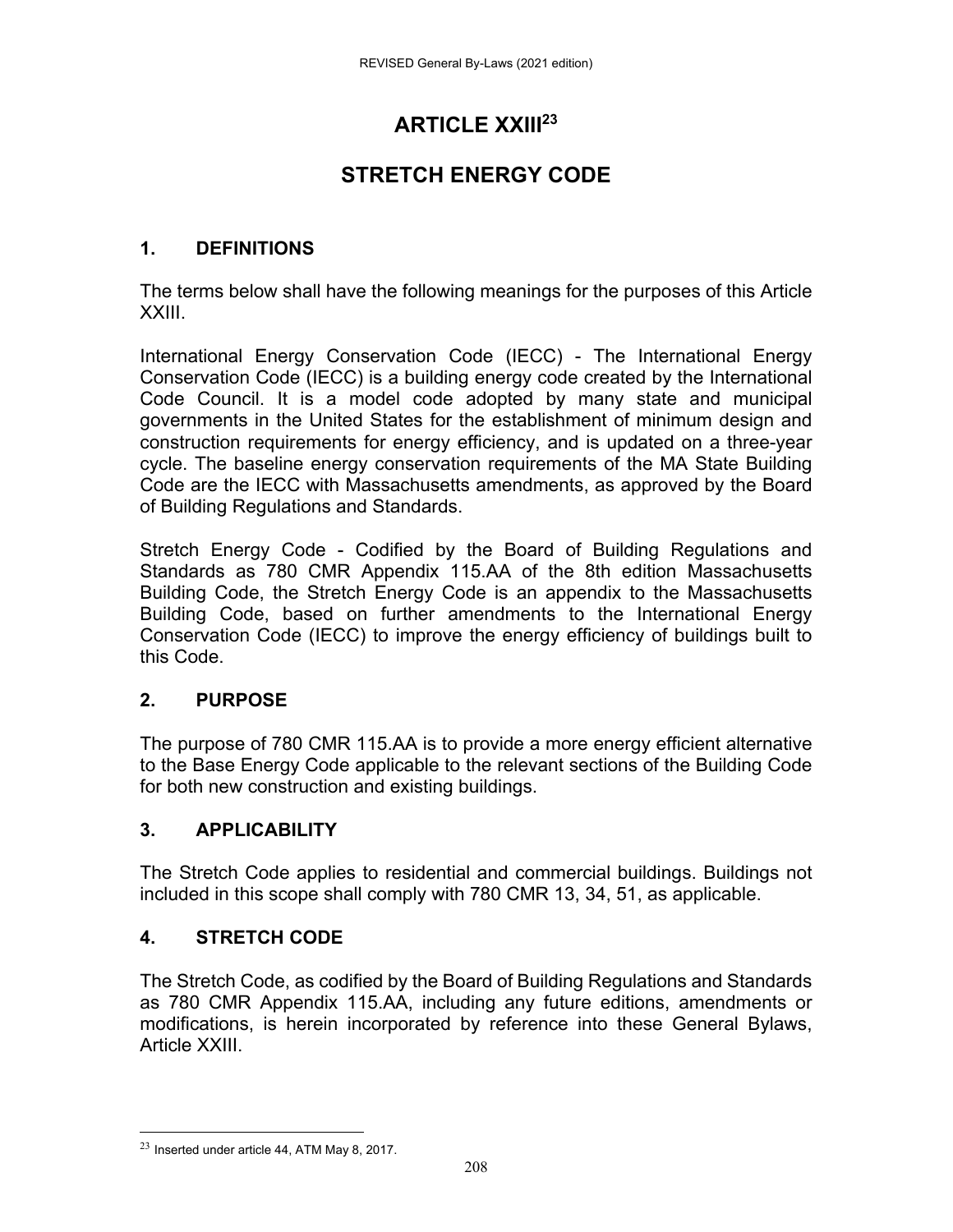### **5. ENFORCEMENT**

The Stretch Code is enforceable by the Building Commissioner.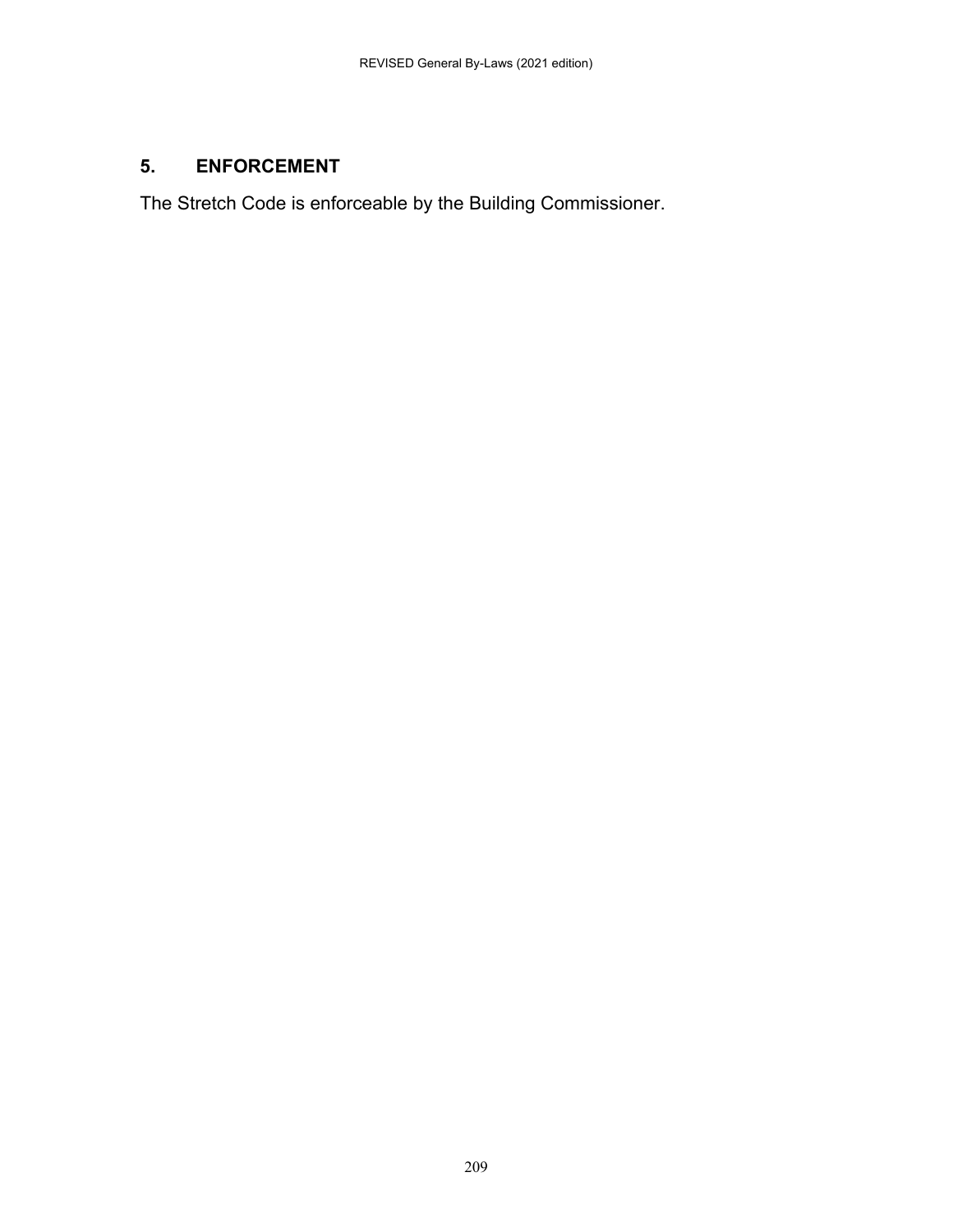## **ARTICLE XXIV24**

### **SIDEWALKS BETTERMENT ASSESSMENTS**

The following procedures shall govern the construction of new sidewalks or the reconstruction of a sidewalk with material of more permanent character than that with which it was originally constructed:

#### **Section 1. Initial Steps:**

Step 1: Resident submits a formal request to the Select Board office requesting a sidewalk. Request should identify the street and the cross streets where the sidewalk would start and end. The request should include signatures from at least 50% of the land owners in the target area.

Step 2: The Town Engineer determines the following:

If the section of road is considered a "Major Road / Collector" (MassDOT definition) or if the section of road is identified in Canton's Complete Streets Prioritization Plan.

Any material issues related to steep grades, site constraints, lack of use, inadequate width of the public way right-of-way or public safety reasons If the street is a public way

The most appropriate side to install the sidewalk

An estimate of the cost to design and construct the sidewalk.

Step 3: If sidewalk construction is deemed feasible, and the road is a minor street not on the Complete Streets Prioritization Plan, *a strong majority, 75% or more of the owners must represent to the Town in writing that they support the project and will assume a share of the costs and obligations related to the layout and construction of the sidewalks. One way to accomplish this is to request each property owner to sign and return the sample outline attached as Exhibit 1.*

Step 4: Depending on the classification of the road, the Select Board may take action to require benefited owners to pay either 100% or 50% of the cost of the project. *The Board may order a betterment (i.e., a special tax) to be assessed equally against each of the benefited property owners for 50% share of the costs for the sidewalk. As part of this By-Law, the Board may determine that the property owners' share will be paid as (i) a 100% full sum payment per agreement with the Board paid to the Town before the Board instructs the DPW to move forward with the project, (ii) a betterment assessment of 50%, or (iii) some combination thereof, as determined by the Board in the Board's sole discretion, based upon any relevant factors and all applicable laws, regulations and bylaws. The duration of any betterment assessment is not to exceed* 

<sup>24</sup> Inserted under article 25, ATM May 22, 2021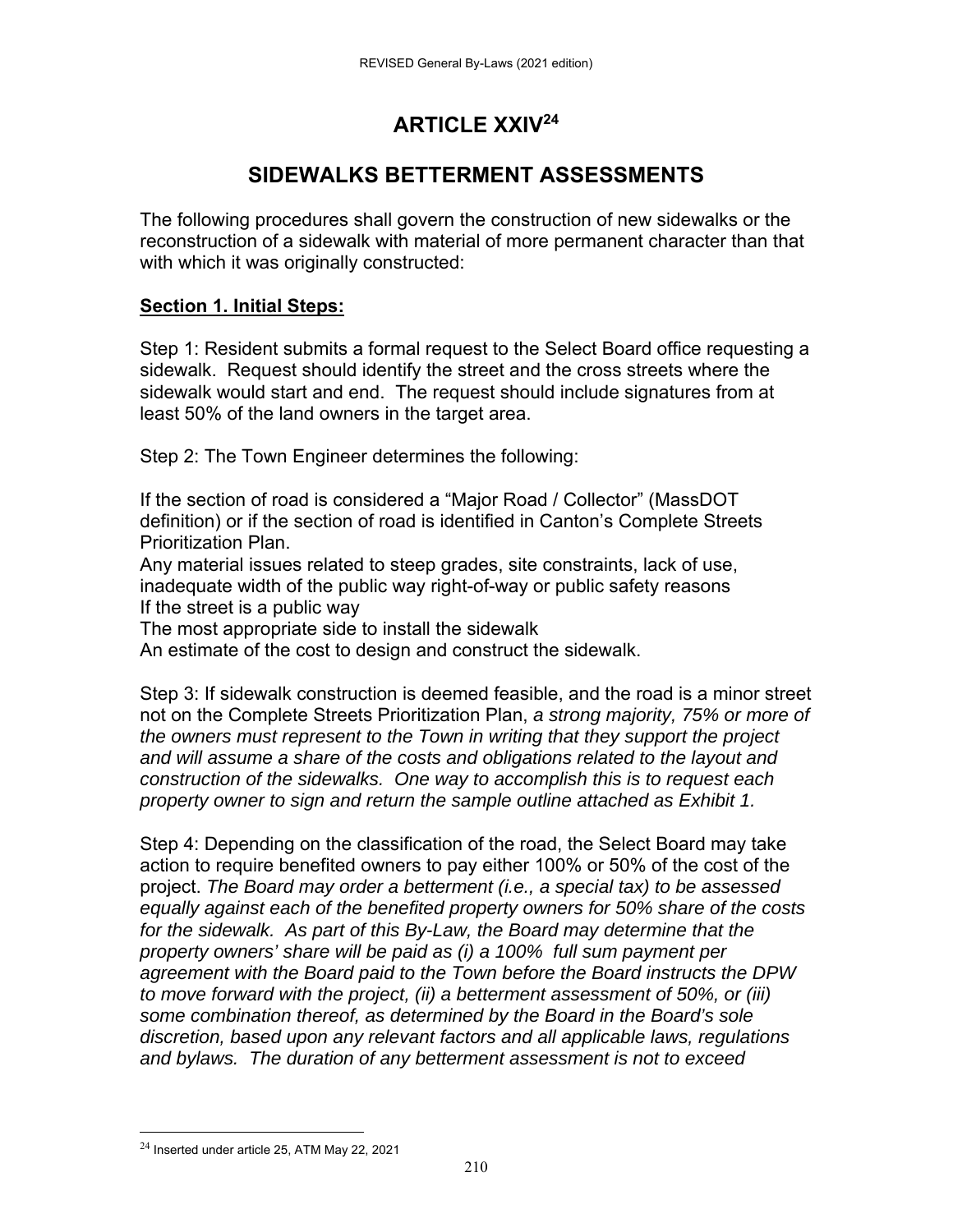*10 years or other period allowed by law or otherwise advisable based upon available rates, terms and conditions for any borrowings by the Town.*

#### **Section 2. Determination of Priorities:**

In the event that multiple requests for sidewalks come forth in the same year, staff time and potential funding will be dictated by the following priority list:

A. *First priority:* Requests for sidewalk construction (new sidewalk) On any arterial or collector roadway where there are not existing sidewalks; or A minor roadway listed on the Complete Streets Prioritization Plan; or At any location that may be deemed by the Superintendent of Public Works or the Chief of Police to be a potentially serious safety hazard for pedestrians; or On any public way which is being resurfaced or reconstructed, or coordinated with utility upgrades; or

On an established pedestrian route within  $\frac{1}{2}$  mile to a heavily used destination such as a commercial center, school, bus stop, train station, or recreation area.

- B. *Second priority:* Requests for sidewalk construction at locations where sidewalks already exist on approximately 50% or more of the same side of the public way;
- C. *Third priority:* All other requests for sidewalk construction

### **Section 3. Determination of Funding:**

Sidewalks on roads not designated as Major Road / Collectors (MassDOT classification) or included in Canton's Complete Streets Prioritization Plan shall not be recommended to town meeting by the Select Board for funding from public sources. Private ways, regardless of classification, shall not be recommended to Town Meeting by the Select Board for funding from public sources.

For sidewalk requests on roads with these designations, the Select Board will make best efforts to request funding at least 50% of the total cost with a combination of applying for grants and a request for Town Meeting appropriations. For requests for Town Meeting funding, Steps 1 – 3 must be completed no later than 120 days before the start of Annual Town Meeting. Proposed funding sources for Town funding as proposed by the Select Board are to be from cash reserves and not from borrowing. If cash reserves do not exceed 15% of the operating budget, sidewalk projects will not be recommended by the Select Board to Town Meeting for funding If funding is not provided by Town Meeting or by grants, residents have the option to continue but all funding will be provided by private sources, or through a Town of Canton betterment upon benefited residents as described in Step 4 of Section 1 of this By-Law.

### **Section 4. Sidewalk Design:**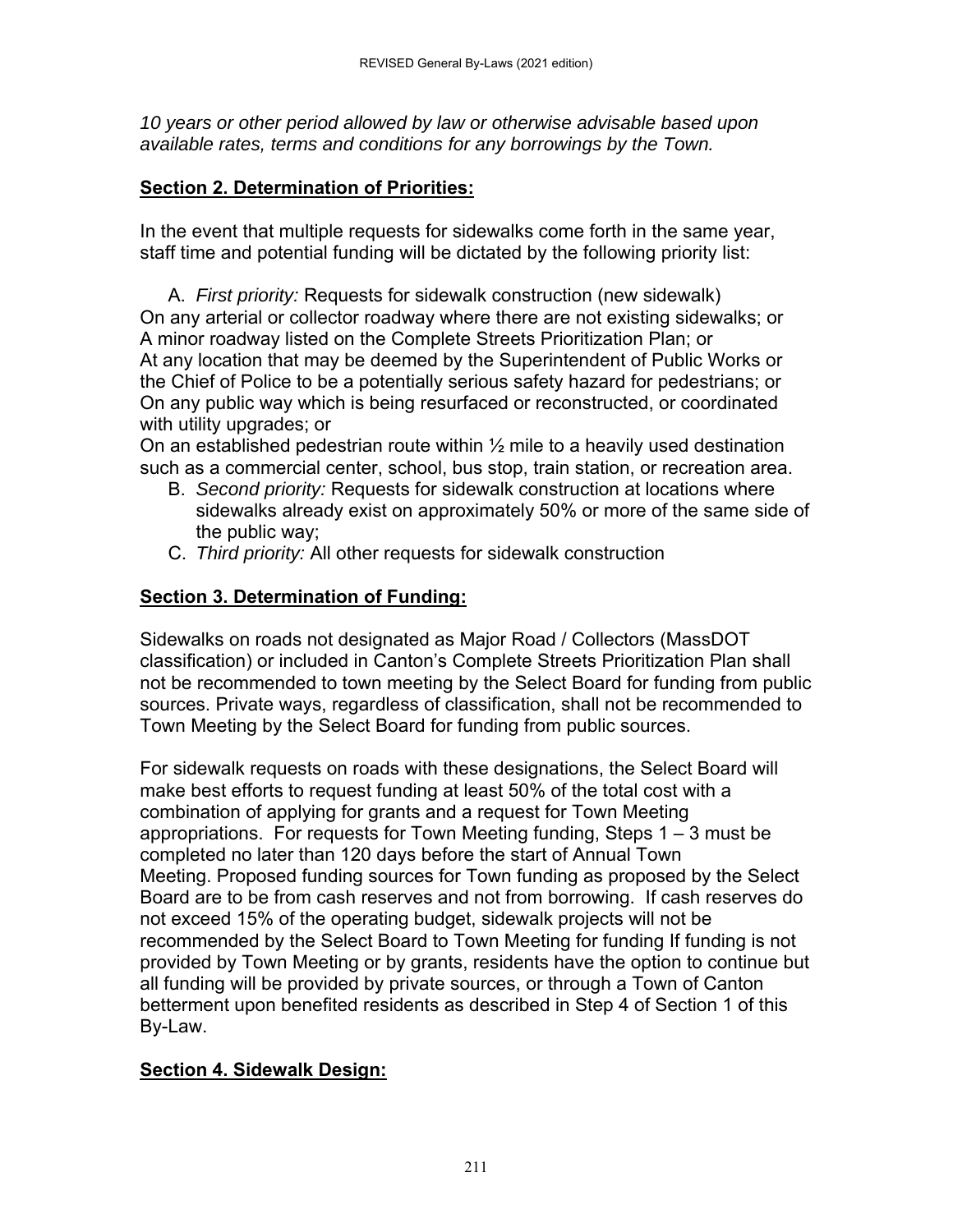All new sidewalks constructed under this By-Law will be of standard size (5 ft) and meet all Americans with Disability Act ("ADA") standards. Sidewalks will use granite curbing.

#### **Section 5. Additional requirements:**

### A. **Easements**

If there is inadequate width of the public right-of-way to accommodate a new sidewalk, all affected property owners will be asked by the Select Board as a condition of the Select Board requesting action by Town Meeting, to grant to the Town an easement for the Town to use their properties for public way purposes, including any rights reasonably necessary for sloping, sidewalks or drainage that might be located outside the paved portion of the street, based upon the Town's standard form easement. If all affected property owners do not agree to grant easements, the Board of Selectman shall not recommend action by Town Meeting.

### B. **Exemptions**

Properties owned by governmental entities for public purposes are exempt from betterments and special assessments, but individuals, and charitable, religious or other organizations, benefiting from a sidewalk construction, otherwise ordinarily eligible for full or partial exemptions from annual property taxes, are not exempt.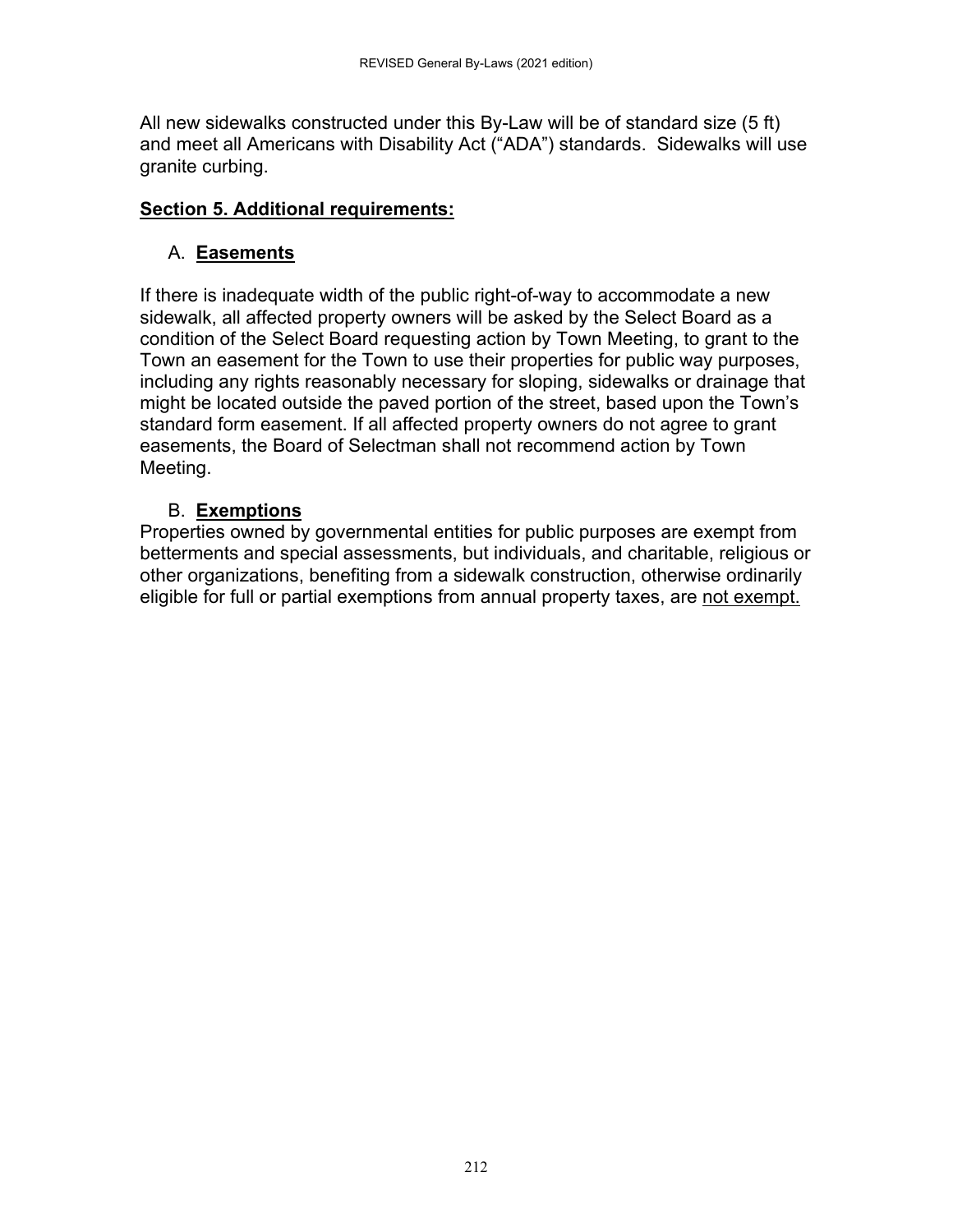## **ARTICLE XXV25**

## **SMALL CELL WIRELESS COMMUNICATION SYSTEMS**

### **1.Purpose**

Subject to the Federal Communications Commission (FCC) Order *In the Matter of Accelerating Wireless Broadband Deployment by Removing Barriers to Infrastructure Investment Declaratory Ruling and Third Report and Order, FCC* WT Docket Nos. 17-79 and 17-84, released September 27, 2018 ("FCC Small Cell Wireless Order"); 47 United States Code §§ 253 and 332;-M.G.L. c. 166, §§ 21-22 to the extent applicable and subject to any other applicable permitting and other laws, the Town of Canton ("Town") hereby adopts this By-Law ("By-Law") concerning Applications for Small Cell Wireless installations within the public right of way of the Town. For purposes of this By-Law, Small Cell Wireless installations and/or equipment shall include such equipment and related appurtenances and devices as are defined as Small Cell Wireless in the FCC Small Cell Wireless Order. Consistent with the foregoing, to the extent required by applicable law, it shall be the responsibility of the Select Board to review and act on Small Cell Wireless applications consistent with timetables set forth in the FCC Small Cell Wireless Order in a manner that does not effectively prohibit or materially inhibit Small Cell deployments and to the extent required by law be non-discriminatory with respect to similarly situated applicants. References herein to Small Cell Wireless or to Small Cells or similar terminology shall include any and small cell devices and associated equipment to the extent subject to the FCC's Small Cell Wireless Order.

### **2. Application Process**

a. Applications or petitions ("applications") for placement of Small Cell Wireless in the Town's public ways shall be submitted to the Select Board through the Office of the Town Administrator accompanied by the application fee of \$500 per application, payable to the Town of Canton. The \$500 fee will cover up to 5 locations. Each application for more than 5 installations is subject to a separate application fee of \$100 per application. If and to the extent any part of the application process or particular terms and conditions herein are deemed by the applicant to effectively prohibit or materially inhibit the applicant's ability to reasonably deploy its proposed system(s) the applicant shall include a separate

 $25$  Inserted under article36, ATM June 22, 2020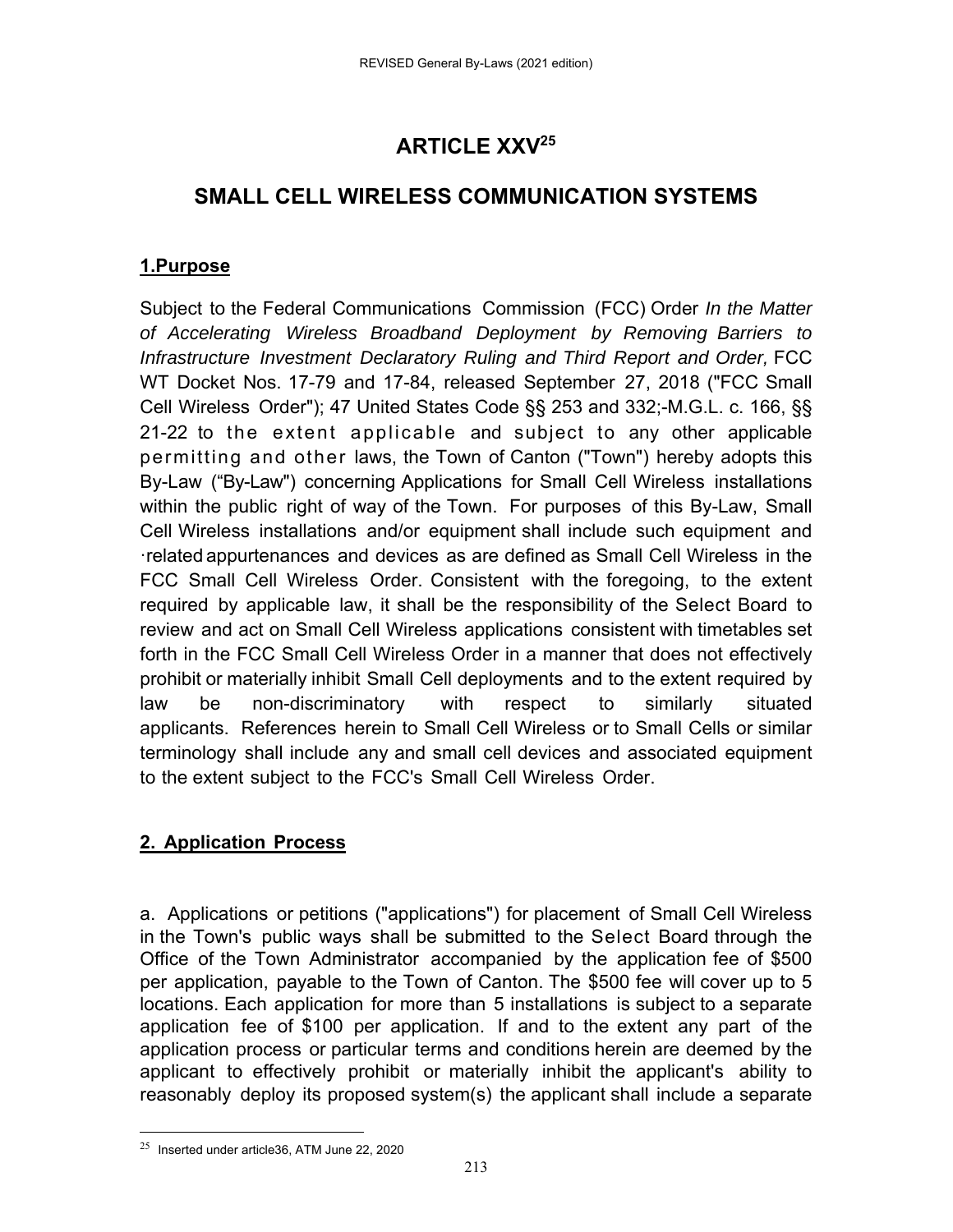statement in its application explaining the basis for its assertion of effective prohibition or material inhibition to enable Select Board review of such assertion.

b. The applicant shall pay for legal notice of the public hearing to local newspapers and abutters, as applicable. The applicant is responsible for obtaining the abutters list from the Town for each pole or other public way installation location within the application and is responsible for notice-giving to abutters in compliance with M.G.L. c. 166 §§ 21-22 and such other lawful notice rules, if any, as may be in effect or as may be adopted by the Select Board or their designee(s).

c. Ten (10) hard copies of the application and 1 (one) electronic copy of the application shall be submitted to the Office of the Town Administrator. No application will be accepted for review until all items listed in 3, below, have been submitted, and all fees and the costs of the abutters list are paid.

d. Upon receipt, the Office of the Town Administrator shall: (1) date and time stamp the Application as received; and (2) make a determination as to completeness of the application and shall notify the Applicant, in writing, within 10 business days, if the application is incomplete. If the Applicant is notified that the application is incomplete, the time periods set forth in this By-Law shall be tolled, if and as consistent with the FCC Small Cell Wireless Order until such time as a complete application has been submitted.

e. The Office of the Town Administrator shall also circulate a copy of the application to the following departments for comment and review: Department of Public Works; Building; Engineering; Planning; Health; and, any other department the Town Administrator, in the Administrators sole discretion, determines.

f.Written comments from the departments shall be submitted to the Office of the Town Administrator within 20 days of circulation of the application and shall be a part of the record of a hearing if and as may be required pursuant to M.G.L. c. 166, §§21- 22.

g. Once the application is deemed complete, and all comments have been received, the Select Board will schedule and hold a public hearing to consider the application, such that a determination may be made on any, application for an installation on an existing structure in a public way within 60 days of receipt of the application, and on a new structure in a public way, within 90 days of receipt of the application, subject to any such extensions of time being consistent with the FCC Small Cell Wireless Order.

h. To the extent consistent with the FCC Small Cell Wireless Order and applicable law, material changes to an application, as determined by the Select Board in its sole discretion, shall constitute basis for deeming the application a new application for the purposes of the time standards. Where a materially changed or new application is submitted, the prior application shall be deemed withdrawn.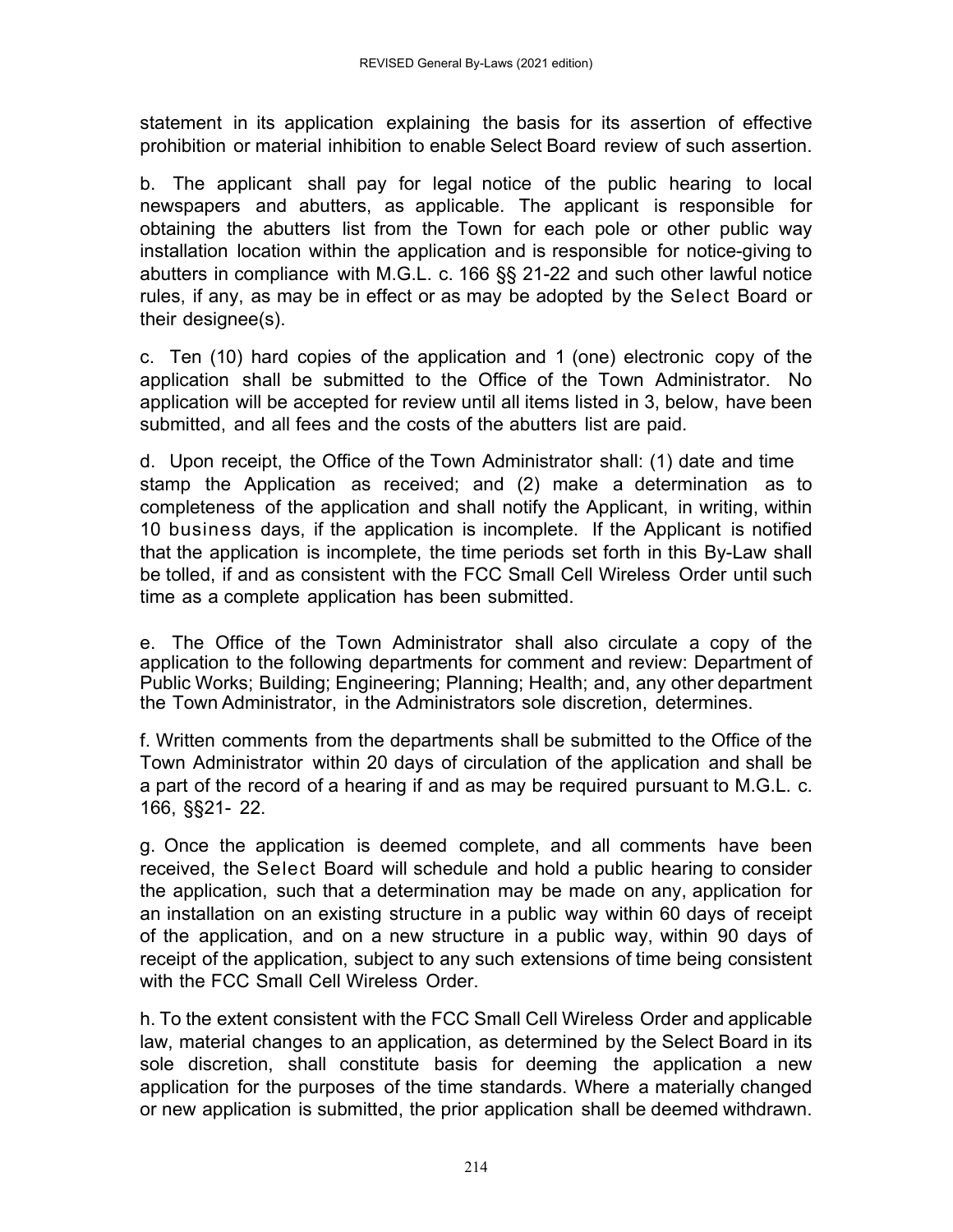i. Upon completion of the hearing, the Select Board may grant, grant with conditions, or deny the application, based on inadequate capacity of the pole or mounting structure and safety concerns, reliability concerns or failure to meet applicable engineering standards with the foregoing being consistent with 47 U.S.C. §§ 253 and 332, the FCC Small Cell Wireless Order and other applicable law, and in furtherance of applicable electrical, building, construction and/or such other such codes as in effect in the Commonwealth of Massachusetts. Implementation of the siting process shall not materially inhibit the applicant's small cell wireless deployments or be unlawfully discriminatory to the applicant relative to similarly situated small cell wireless systems.

j. To address lawful aesthetic and location interests of the Town and its residents, applicants shall in their applications disclose whether they make available:

> i) multiple hardware, design and aesthetic options for reducing the size and visibility of the small cell hardware and/or

ii) multiple color and other aesthetic features and options that may facilitate the municipality and the Small Cell Wireless provider finding options responsive to local needs.

k. Applicant shall state in its application if, when and how it is available to voluntarily meet with the Town Engineer, the Superintendent of Public Works and/or a designee of the Select Board to discuss size, color, concealment and other design options, if any, and to discuss other Town information needs, if any.

l. Any approval granted to an applicant shall be only for the specific applicant and application. Any change in the name/carrier or sistered service provided by another carrier or small cell wireless location will require a new application and approval from the Town.

### **3. Content of Applications**

Applications shall include the following information:

a. Applicant's name, address, telephone number and email address.

b. Names, addresses, telephone numbers, and email addresses of persons acting on behalf of the Applicant with respect to the application including designation of a lead person for Town information gathering concerning Applicant's proposal(s) and possible grant of location orders, and/or other authorizations, licenses and/or right-of-way use agreements to the extent applicable and other matters arising hereunder; the name of the applicant's emergency-related work by Town or other companies with infrastructure in the public way/ the name of applicant's construction manager to be liaison to Town in the event of a grant of location or authorization to applicant to deploy Small Cell Devices in the public ways of the Town.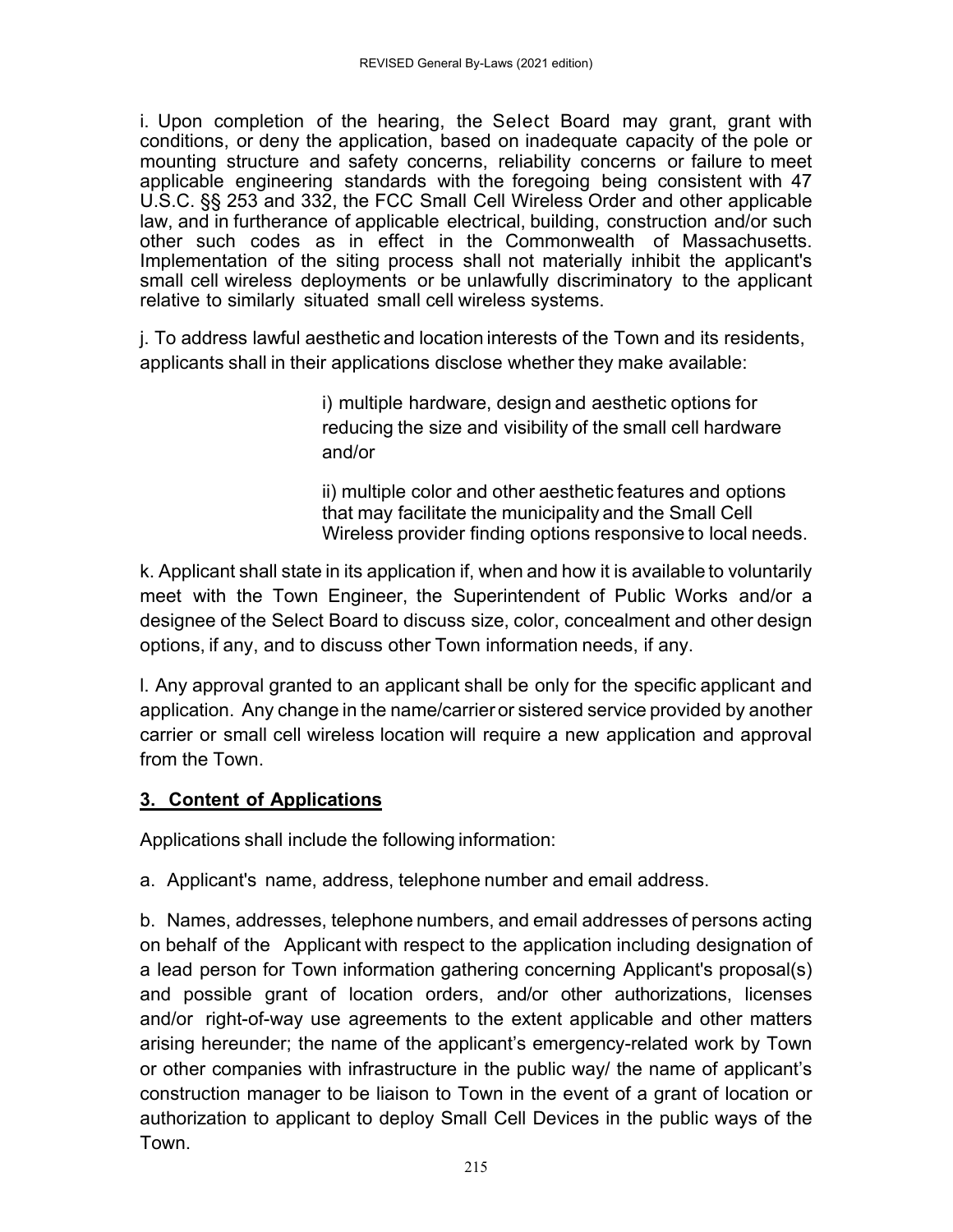c. Photographs of the equipment proposed for installation and reasonably detailed drawings with height and customary technical specifications and narrative descriptions of the equipment proposed to be installed, whether mounted on poles or on the ground, or otherwise, including:

i. Type of equipment

ii. Descriptions and specifications of equipment (including but not limited to dimensions and weight)

iii. Equipment mount type and material

iv. Power source or sources for equipment, including necessary wires, cables, and conduit

v. Expected life of equipment

 vi . For informational purposes coverage area of equipment, including:

1. Number of antennas and other quantifiable devices

2. Antenna and device models

3. Antenna and device length

4. RRU count and power

 5. Antenna and device dimensions including cubic feet data

6. Typical coverage area radius

 vii. For informational purposes, call capacity of equipment, including:

1 . Total RRUs

2. Max bandwidth per RRU

3. MIMO per RRU

4. Backhaul rate per RRU

viii. Hardening and fiber cable information, including:

1. If there is battery backup

2. If there is generator backup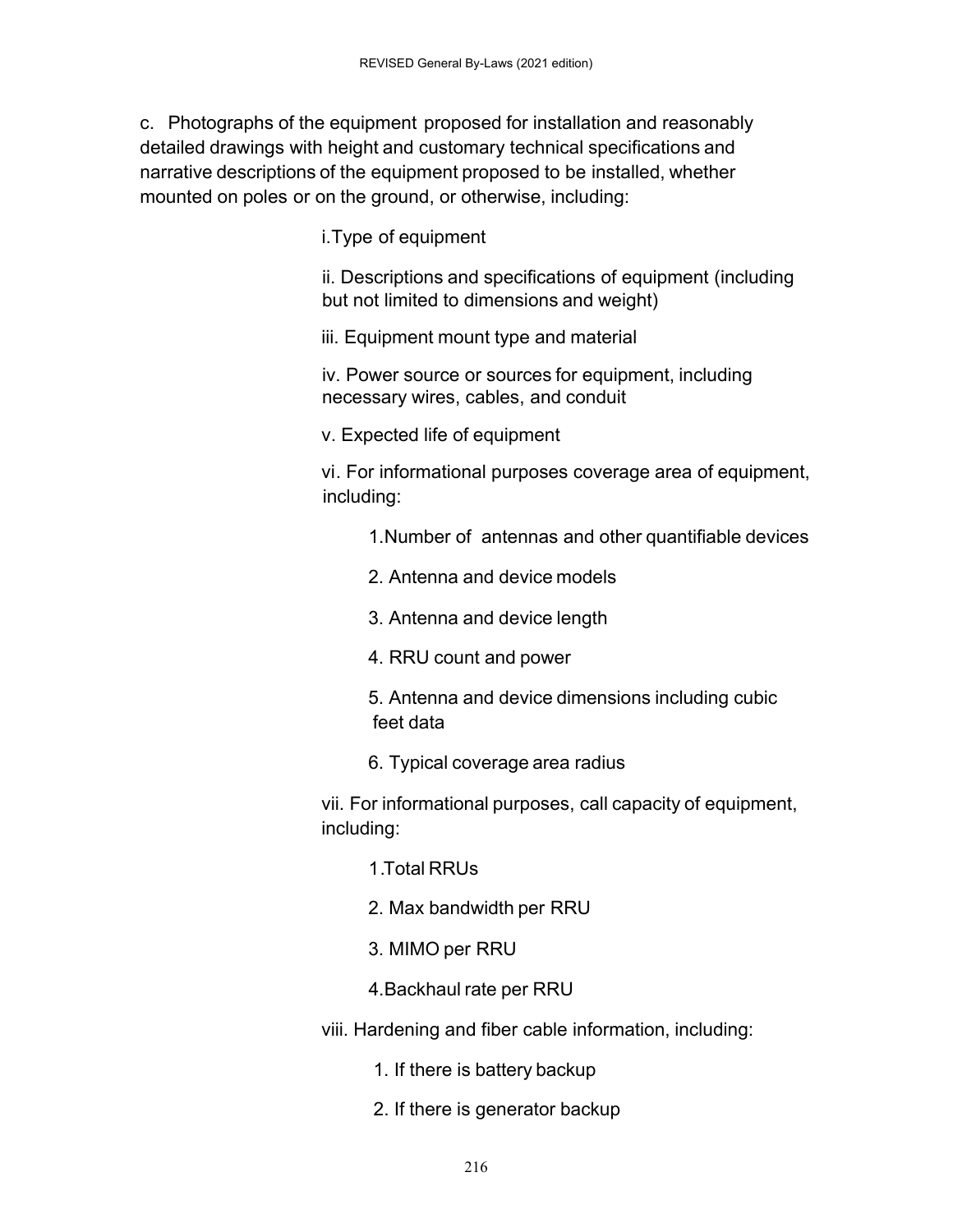3. If there are fibers or cables interconnecting Small Cell Wireless and their proposed routes and whether there are multiple fibers or cable paths within a proposed route.

> ix. Rendering and elevation of equipment on the proposed site(s)

 x. Disclosure and identification of any known property and/or personal injuries, hazards and/or risks associated with the equipment or that have been the subject of complaints or legal challenges by local, state and/or federal officials, abutters, pole and/or conduit owners and/or pole/conduit attachers.

d. Detailed drawing depicting both existing and proposed conditions within 25 feet of the proposed work. Drawing shall be to scale and shall include the following information:

1. Right-of-way limits

2. Existing walkways, accessible ramps, driveway openings, side streets, hydrants, fire pull boxes, curbing, grassed strips, street trees, mailboxes, stone walls, trees with a diameter greater than eight inches, utility gate boxes and all Town-owned sub-surface utilities.

3.Proposed location of proposed equipment including all wiring, appurtenances and proposed location of screening/concealment.

 4. A statement from a qualified person stating that sight line distances available to existing driveways and side streets will be maintained post construction.

5.A statement from a qualified person stating that Americans with Disability Act ("ADA") accessibility will be maintained and if not currently ADA compliant, the installation of equipment will make the project area no more non compliant.

e. Map with locations of the poles or other facility on which equipment is to be located, including specific pole identification number, if applicable, and the areas it will service.

f. Detailed map showing existing and proposed small cell installations within 500 feet of the Application site.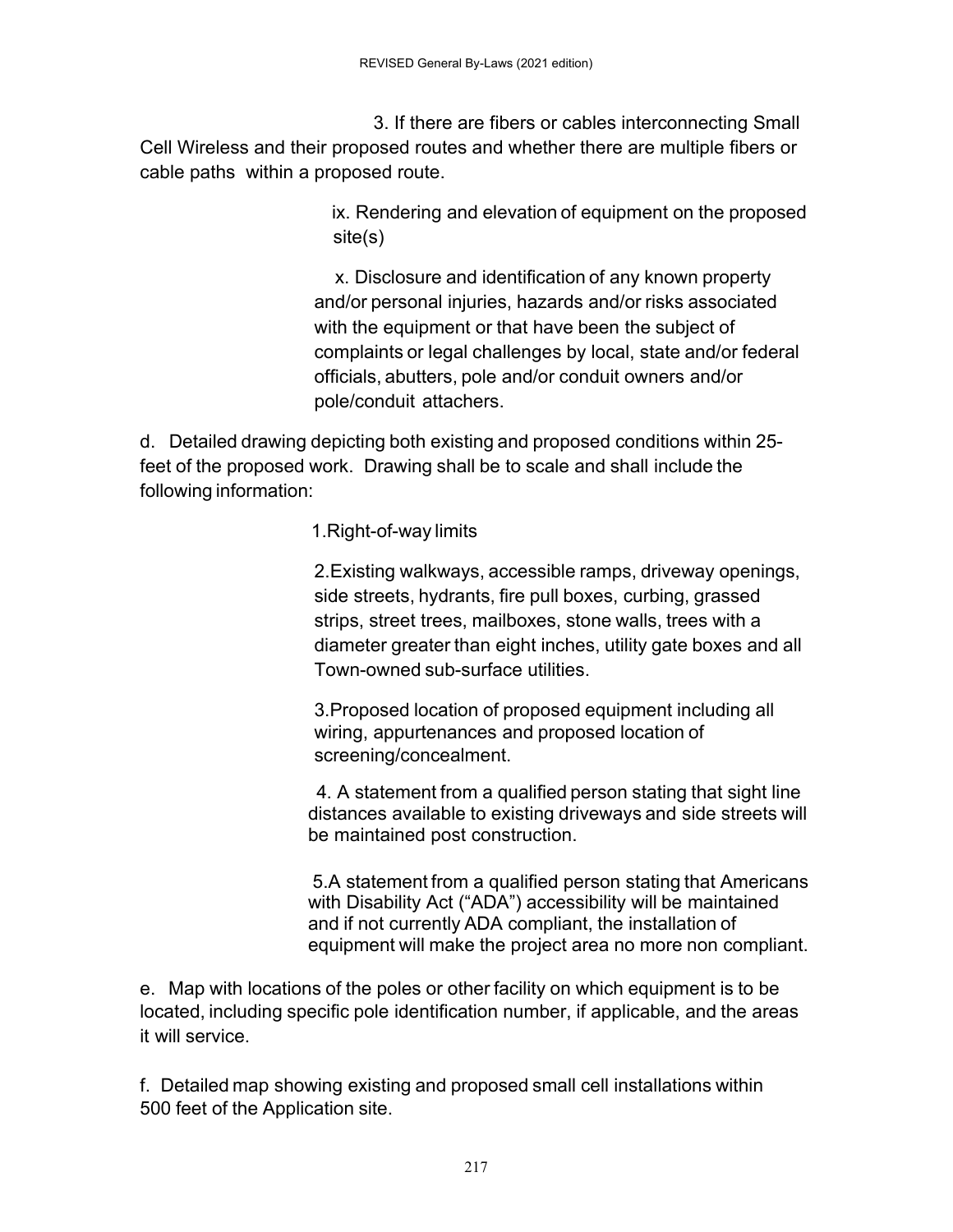g. Certification by a registered professional engineer that the pole/or location will safely support the proposed equipment and otherwise comply with applicable codes.

h. Location of all equipment shall be marked out with flagging and paint at the time of application.

i. Written consent of the pole or facility owner to the installation. If a new pole is being created, detail any sightline impacts.

j. Insurance certificate and a statement from the applicant as to whether if granted locations in the public ways it will maintain insurance naming the Town as an additional insured and not as a certificate holder and shall annually provide the Town a certificate of insurance showing the Town so named as an additional insured and such insurance shall be in amounts not less than the coverages currently maintained by the Town of Canton and not less than applicant's insurance in effect in other comparably sized Massachusetts towns, if any.

k. Description as to why the desired location is superior to other similar locations, from a community perspective, including:

> i. Visual aspects- stealth/concealment components required in most cases

ii.Proximity to residences.

m. Description of efforts to co-locate the equipment on existing structures, poles, or towers which currently exist or are under construction. A good faith effort to co- locate, if technically feasible, is required as is evidence of efforts toward minimizing visual impacts, and evidence of such efforts must be included within the application.

n. Copy of FCC frequency license(s)

o. An Affidavit or certified statement (hereinafter "affidavit") from the applicant which certifies that it will maintain the installations in good repair and according to FCC standards and applicable law and codes, and will remove any installation not in such good repair, or not in use, within 60 days of being no longer in good repair or no longer in use.

p. A list of other municipalities that have issued 1) grant of location orders for small cell wireless, other forms of authorization if applicable and/or other approvals to applicant for small cell wireless and 2) that have entered small cell wireless license agreements or similar right-of-way usage agreements with applicant; and copies of the five most recent small cell wireless grant of location orders, authorizations and/or other approvals and license agreements issued by Massachusetts municipalities to applicant.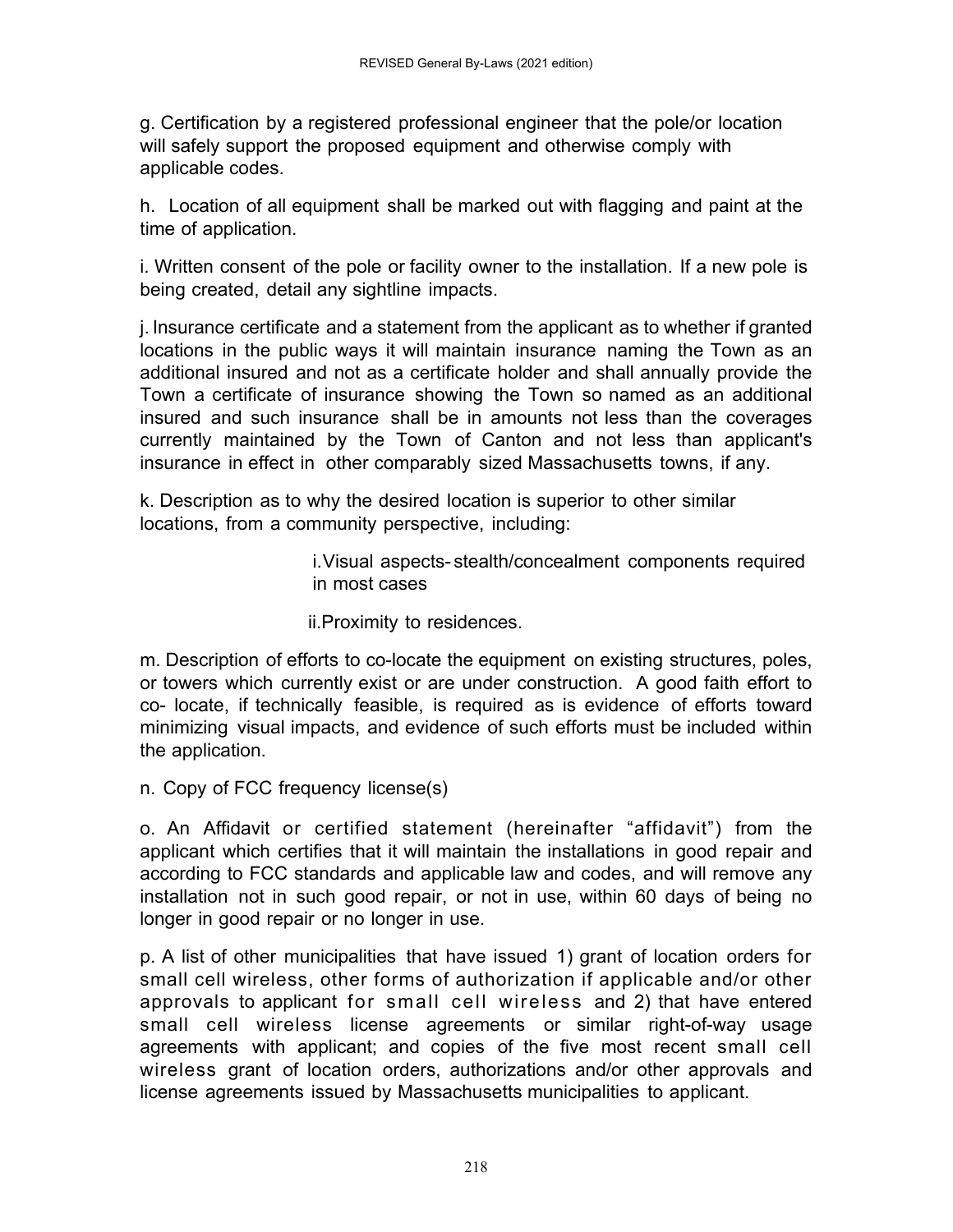q. A description of applicant's policies and current practices regarding agreeing to terms and conditions requiring performance bond running to the Town and an indemnification clause providing for applicant's indemnification of Town costs, if any, that might arise from its acts and omissions in installing, building, operating and/or maintaining its small cell devices and associated equipment within the Town.

r. For informational purposes and not in connection with criteria for review of the application, please describe the services to be provided including whether the applicant is proposing to provide services to other telecommunications, broadband or cable television companies in the Town or to directly sell or transmit services to residential and business customers located in the Town; and including a statement as to whether the applicant is planning to sell multi channel video programming to subscribers in the Town.

#### **4. Design Guidelines**

If and to the extent any part of this Design Guideline Section or the following Placement Guidelines Section are deemed by the applicant to effectively prohibit or materially inhibit the applicant's ability to reasonably deploy its proposed system(s) the applicant shall include a separate statement in its application explaining the basis for its assertion of effective prohibition or material inhibition to enable Select Board review of such assertion. See paragraph j. below regarding openness to application of alternative standards if and as necessary.

a. Preference is to co-locate on existing utility poles, secondary preference for vehicular street light poles (not pedestrian-scale or historic style street lights), with last preference for a freestanding pole. Small wireless facilities are not permitted on traffic signal poles unless denial of the siting could be a prohibition or effective prohibition of the applicant's ability to provide telecommunications service.

b. If freestanding pole is created, design shall match aesthetics of existing streetlights installed adjacent to the pole or of existing streetlights most proximate to the pole.

c. The small cell components shall be sized to be visually pleasing. For example, the transition between the equipment cabinet and the upper pole shall be considered. A decorative transition shall where feasible be installed over the equipment cabinet, or decorative base cover shall be installed where feasible to match the equipment cabinet size.

d. Hardware connections shall be hidden from view to the maximum practicable extent. In general, ground mounted equipment is to be avoided, and placed underground unless the applicant can demonstrate that pole-mounted or underground equipment is technically infeasible. If ground-mounted equipment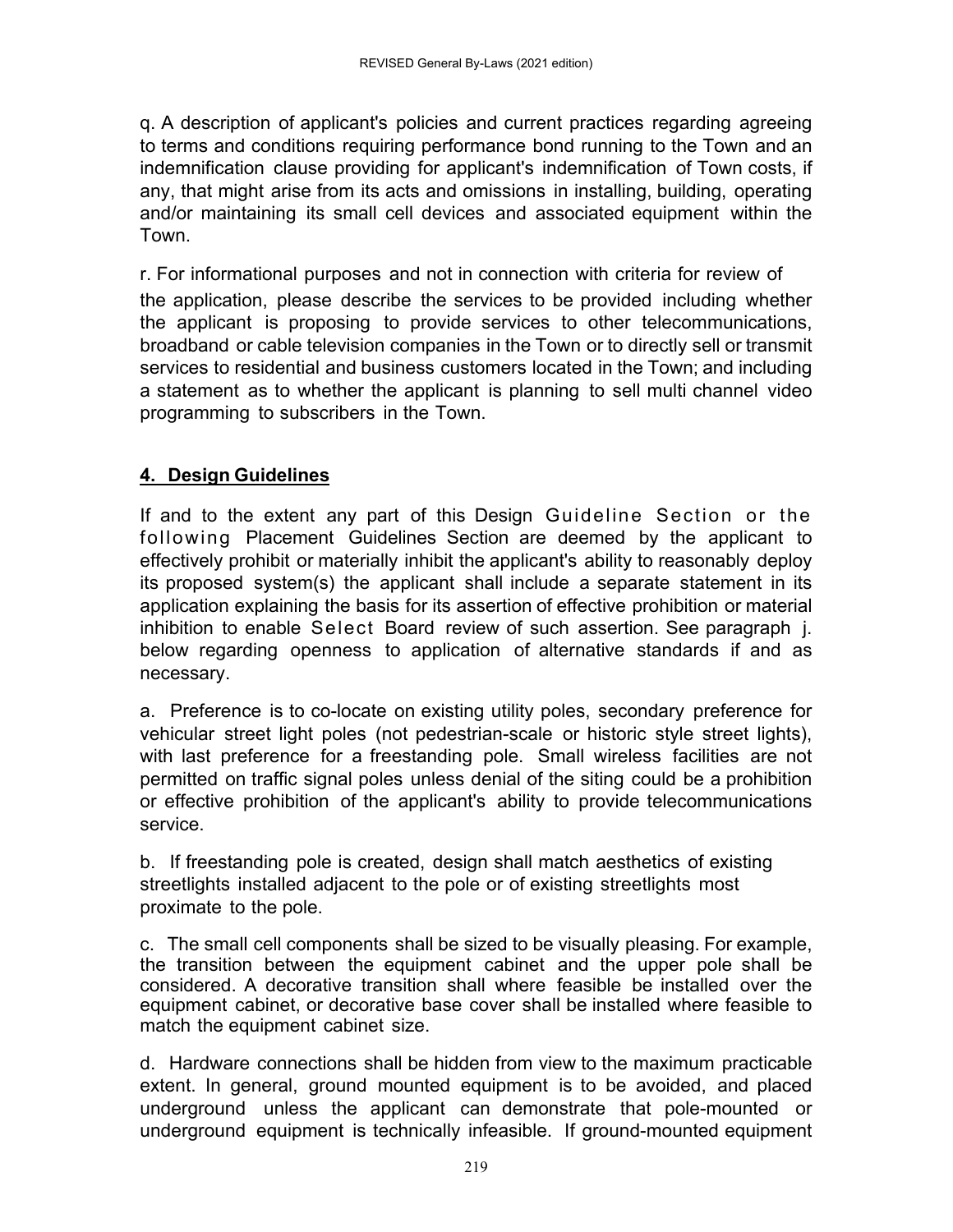is necessary, then applicant shall comply with other element requirements of this section and the Town's regulations and bylaws. No horizontal flat spaces greater than 1.5 inches shall existing on the equipment cabinet to prevent cups, trash, and other objects from being placed on the equipment cabinet. Each pole component shall be architecturally compatible to create a cohesive aesthetic.

e. If fans are required, fan(s) shall not emit noise greater than 30dBa at one meter (3.28 feet). In no case shall fan(s) exceed noise performance standards in applicable zoning bylaws if any (Zoning Bylaw Section 6.7.3)

f. Antenna and pole attachment shall be shrouded to the maximum extent

practicable. Antenna shroud shall be colored to match or substantially match pole.

g. If required by the Federal Communications Commission, radio frequency warning labels shall be mounted exterior to the pole.

h. A 4"x6" (max) plate with the Carrier's name, location, identifying information, and emergency telephone number shall be permanently fixed to the pole. No other signage, message, or identification is allowed to be portrayed on any antenna or equipment enclosure.

i. No artificial lights other than those required by law or other applicable authority shall be permitted. All lights shall be down-shielded, and installed to be consistent with Town zoning bylaws if and to the extent addressed in the Town's zoning By-Laws (Section 6.7.2)

j. These design standards are intended to be used solely for the purpose of promoting reasonable concealment and siting in furtherance of Town maintenance of the infrastructure and aesthetics in the public ways. Nothing herein shall be interpreted or applied in a manner which dictates the use of a particular technology. When strict application of these requirements would unreasonably impair the function of the technology chosen by the applicant, alternative forms of concealment or deployment may be permitted which provide similar or greater protections from negative visual impacts to the streetscape.

k. No ground equipment shall be placed within five (5) feet of Town-owned subsurface utilities without the written consent of the Superintendent of Public Works.

### **5. Placement**

a. The preferred location of a small wireless facility on a pole is the location within the pole area available for use and with the least visible impact consistent with applicable electrical and other codes governing applicant's operations and installations.

b. The Town may consider the cumulative visual effects of small wireless facilities mounted on poles within the rights-of-way when assessing proposed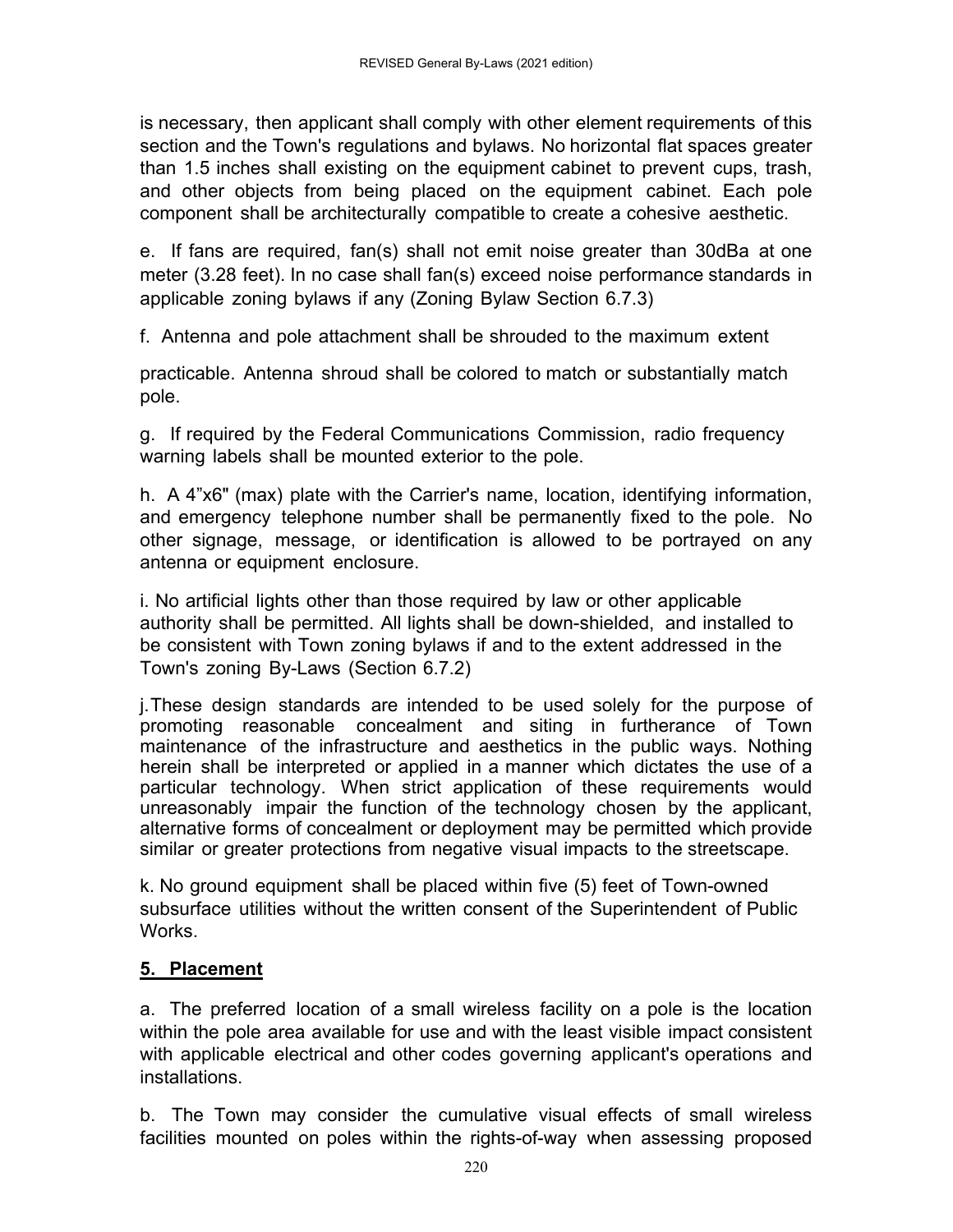siting locations so as to not adversely affect the visual character of the Town. This provision shall neither be applied to limit the number of permits issued when no alternative sites are reasonably available nor to impose a technological requirement on the applicant.

c. Preference is to locate in the public right-of-way rather than outside the public right-of-way.

d. P l a c e m e n t m ust be created in a manner that does not impede, obstruct, or hinder pedestrian or vehicular travel, including snow removal.

e. New installations are not be located along the frontage of a historic building registered as a historic site on a federal, state, or local level.

f. Additional reasonable and feasible aesthetic and shrouding conditions may be required in the central business district, historic district, or along scenic ways.

g. Installations, including proposed methods of concealment shall not reduce driveway stopping sight distance and intersection sight distances below AASHTO guidelines

h. Small cells shall be located such that they in no way impede, obstruct, or hinder the usual pedestrian or vehicular travel, affect public safety, obstruct the legal access to or use of the public ROW, violate applicable law, violate or conflict with public ROW design standards, specifications, violate the Federal Americans with Disabilities Act, or in any way create a risk to public health, safety, or welfare.

i. Small cell wireless facilities are to be located at the intersection of property lines, or along secondary property street facing where feasible.

j. When poles are located adjacent to a commercial establishment, such as a shop or restaurant, care is be taken to locate the small cell such that it does not negatively impact the business, e.g. in front of store front windows, entrances/exists, or by being placed in a way that would impede a delivery to the building. Small cell facilities are to be located between properties if and to the extent feasible.

k. Small cell wireless facilities shall be located within the street amenity zone whenever possible, within the ROW, and off set from the sidewalk.

l. Small cell wireless facilities shall be aligned with existing trees, utility poles, and streetlights where feasible.

m. Small cell wireless facilities shall be placed at an equal or substantially equal distance between trees when possible with a minimum 15 foot separate such that no proposed disturbance shall occur within the critical root zone of any tree.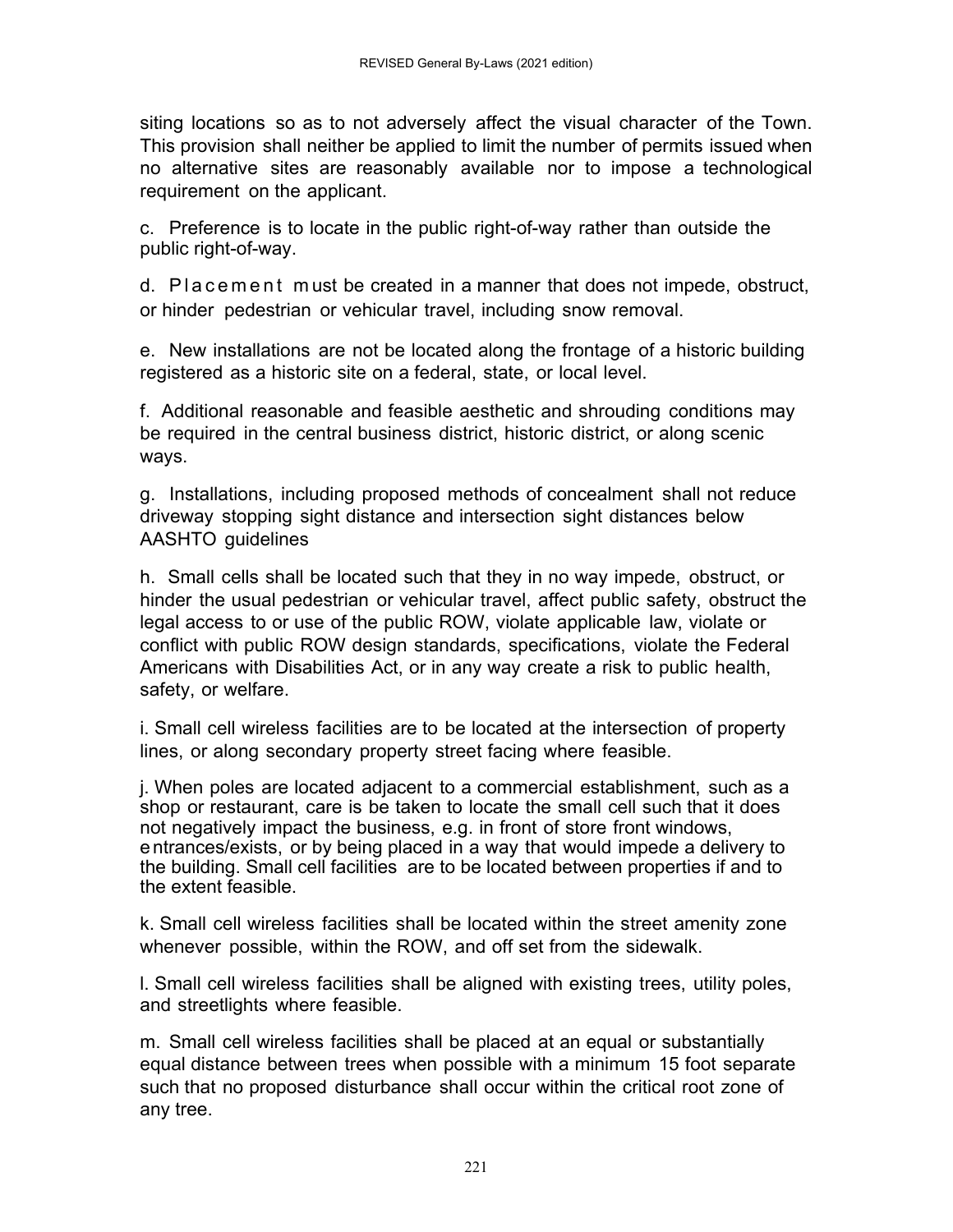n. Small cell wireless facilities shall be placed an appropriate clearance from existing utilities.

o. Small cell wireless facilities shall be placed outside of the 20-foot equipment clear zone or 30-foot clear sight triangle at intersection corners.

p. Small cell wireless facilities shall be placed 10 feet away from the triangle extension of an alley way flare.

q. Small Cell wireless facilities shall not be located within 100 feet of the apron of a fire station or other adjacent emergency service facility.

r. The placement requirements above do not apply for locations on existing streetlights and utility pole locations.

s. New poles in the rights-of-way for small wireless facilities and installations along Washington Street in the Town Center between Neponset Street and Sherman Street are only permitted if the applicant can establish that:

 i. The proposed small wireless facility cannot be located on an existing utility or light pole on a nearby side street, or on a site outside of the public rights-of-way such as a public park, public property, building, transmission tower or in or on a nonresidential use, whether by roof or panel mount or separate structure;

 ii. The proposed small wireless facility received approval from the Select Board for a concealment element design.

### **6. Annual Re-Certification and Affidavit.**

a. Each year on July 1 the equipment owner shall submit an affidavit which shall list, by location, all small cell wireless installations it owns within the Town of Canton by location, and shall certify: (1) each such installation that remains in use; (2) that such in use installations remain covered by insurance; and (3) each such installation which is no longer in use.

b. The equipment owner shall pay an annual re-certification fee of \$270 per installation which remains in use or which remains installed in the public way prior to removal in accordance with clause c. of this Section 6.

c. Any small cell wireless installation which is no longer in use shall be removed by the owner within 60 days of receipt of the annual re-certification affidavit, at the owner's expense.

d. Any small cell wireless installation which is not removed within 60 days after being listed as no longer in use in the annual re-certification affidavit shall be subject to a non criminal penalty pursuant to M. G. L. chapter 41, section 22D of \$100/day until such installation is removed. The enforcing person shall be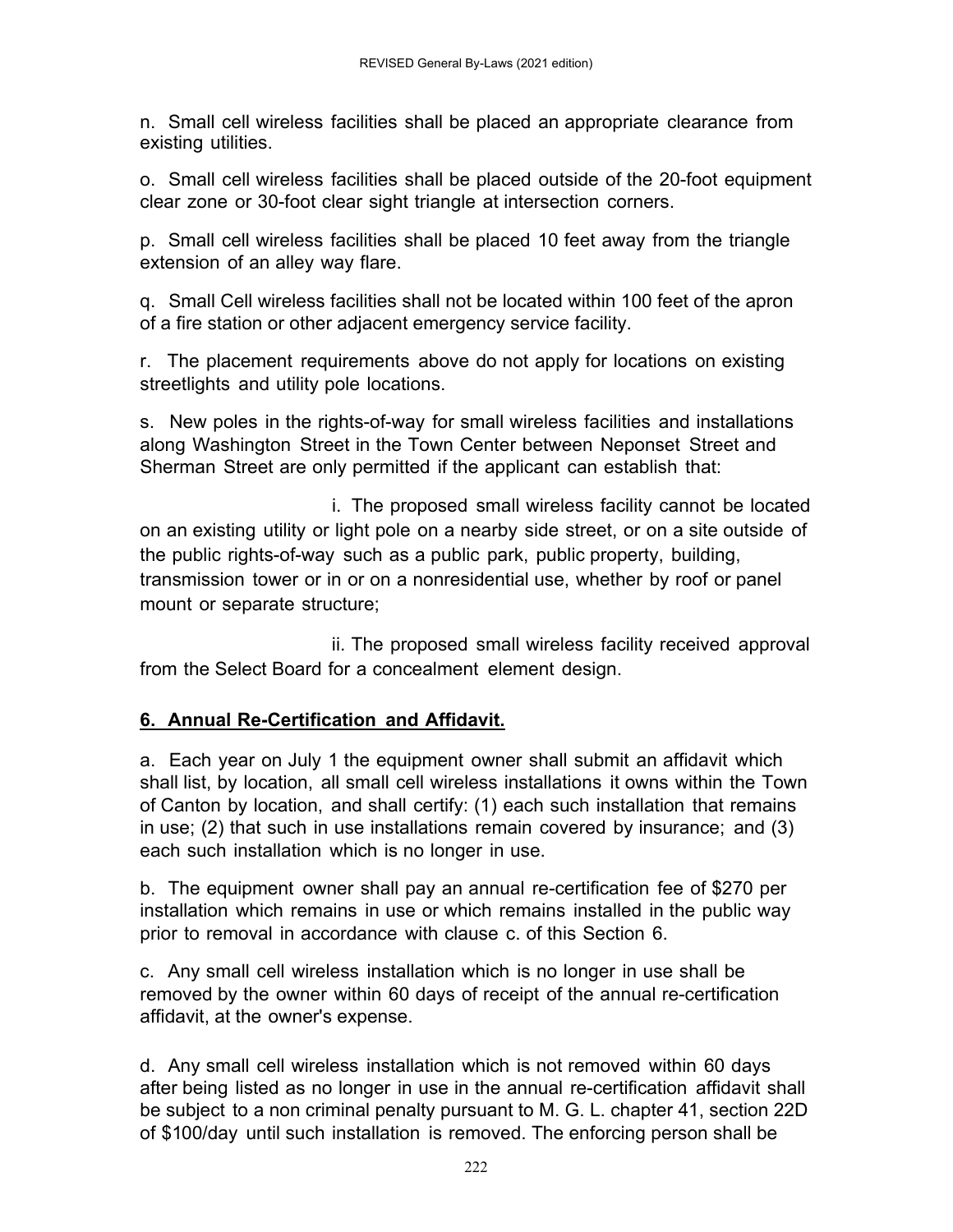any Police Officer from the Canton Police Department or the Town Administrator or the Administrator's designee.

e. Where such annual re-certification has not been timely submitted, or equipment no longer in use has not been removed within the required 60-day period, no further applications for small cell wireless installations will be accepted by the Town until such time as the annual re-certification has been submitted and all fees, non criminal penalties, if any, are paid.

#### **7. Miscellaneous Regulations.**

a. In furtherance of the Town's interest in facilitating removal of double poles, new small cell wireless installations and associated devices shall not be installed on double poles prospectively as of the effective date hereof.

b. No small cell wireless installation shall be installed in such a manner or way that violates applicable ADA requirements, if any.

c. No small cell wireless installations shall remain within the Town rights of way if they have not been certified as in use in the annual re- certification affidavit filed under 3(a) above and shall be removed not later than 60 days after being listed as no longer in use in the annual re-certification.

d. No small cell wireless installation equipment shall be replaced or altered without a re-application, hearing, and approval from the Select Board unless the equipment is no longer properly functioning or otherwise needs replacement and it is being replaced with the same or substantially similar equipment.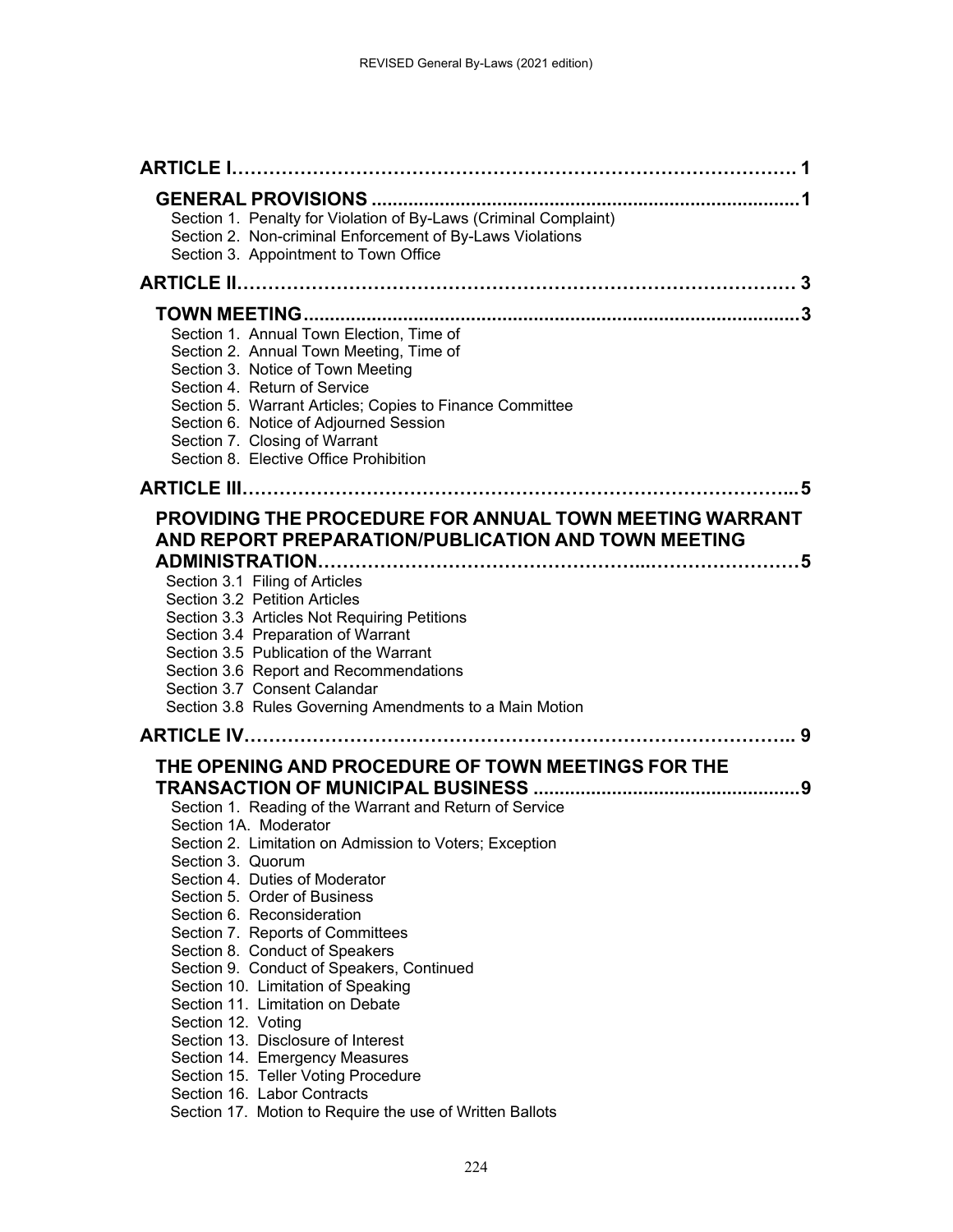| Section 1. Notice of Town Votes to Town Agencies<br>Section 2. Notice of Election or Appointment to Individuals<br>Section 3. Notice of Appropriations to Certain Town Officers<br>Section 4. Official Bulletin Board<br>Section 5. Fees to be Charged by Town Clerk<br>Section 6. Notice Of Town Votes to General Court                                                                                                                                                                                                                                                                                                                                                  |
|---------------------------------------------------------------------------------------------------------------------------------------------------------------------------------------------------------------------------------------------------------------------------------------------------------------------------------------------------------------------------------------------------------------------------------------------------------------------------------------------------------------------------------------------------------------------------------------------------------------------------------------------------------------------------|
|                                                                                                                                                                                                                                                                                                                                                                                                                                                                                                                                                                                                                                                                           |
| Section 1. Appointment of Members<br>Section 2. Temporary Chair, Provision When No Report of Committee<br>Section 3. Conflict of Interest<br>Section 4. (disallowed by the Attorney-General)<br>Section 5. Copies of Reports to Finance Committee<br>Section 6. Permanent Filing of Committee Reports<br>Section 7. Minutes of Meetings to be filed with Town Clerk                                                                                                                                                                                                                                                                                                       |
|                                                                                                                                                                                                                                                                                                                                                                                                                                                                                                                                                                                                                                                                           |
| PART A - DEPARTMENT OF MUNICIPAL FINANCE<br>Establishment<br>(A)<br>Purpose<br>(B)<br>Scope of Department Activities<br>(C)<br><b>Director of Finance</b><br>(D)<br><b>Operating Offices</b><br>(E)<br><b>Transitional Provisions</b><br>(F)<br>PART B - FINANCE COMMITTEE<br>Section 1. Composition of Committee; Limitations<br>Section 2. Quorum<br>Section 3. Method of Appointment; Terms of Office; Organization; Filling of Vacancies<br>Section 4. Duty of Committee, In General<br>Section 5. Right of Access<br>Section 6. Poll Members<br>Section 7. Procedures<br>Section 8. Reports by Town agencies to Provide Certain Information<br>Section 9. Transition |
|                                                                                                                                                                                                                                                                                                                                                                                                                                                                                                                                                                                                                                                                           |
|                                                                                                                                                                                                                                                                                                                                                                                                                                                                                                                                                                                                                                                                           |
| Section 1. (Disallowed by Attorney-General)<br>Section 1A. Sale of Town Owned Land<br>Section 2. Information on Tax Bills<br>Section 3. Salary of Tax Collector<br>Section 4. Unexpended Balances<br>Section 5. Conflict of Interest<br>Section 6. Solicitations for Bids<br>Section 7. Exception to Above<br>Section 8. Bond Required<br>Section 9. Audit of Accounts<br>Section 10. Procedures for Procurements<br>Section 11. Recreation Fund<br>Section 12. Pequitside Fund                                                                                                                                                                                           |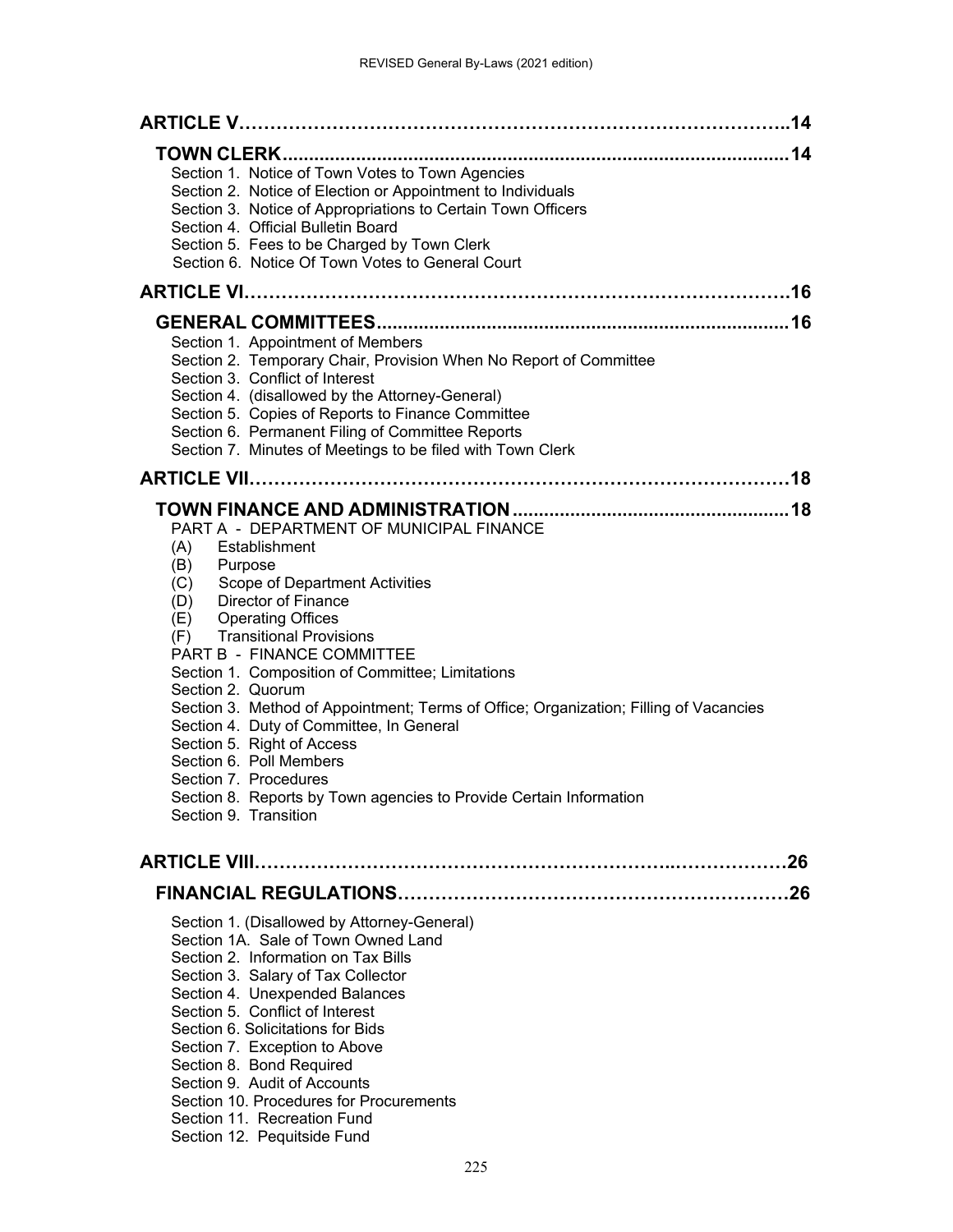| Section 13. Denial, Revocation or Suspension of Local Licenses and Permits<br>Section 14. Due Dates for Payments to Town, Interest on Unpaid Balances<br>Section 15. Fee Rate for Delinquencies Requiring Demand Notices                                                                                                                                                                                                                                                                                                          |
|-----------------------------------------------------------------------------------------------------------------------------------------------------------------------------------------------------------------------------------------------------------------------------------------------------------------------------------------------------------------------------------------------------------------------------------------------------------------------------------------------------------------------------------|
| 34                                                                                                                                                                                                                                                                                                                                                                                                                                                                                                                                |
| 34<br>Section 1. Submission of Reports<br>Section 2. Contents of Town Report<br>Section 3. Distribution of Town Reports                                                                                                                                                                                                                                                                                                                                                                                                           |
| 35                                                                                                                                                                                                                                                                                                                                                                                                                                                                                                                                |
| Section 1. Town Counsel; Appointment, Duties<br>Section 2. Street Openings<br>Section 3. Copies of Records<br>Section 4. Building Renovations Committee<br>Section 5. Permit Advisory Committee                                                                                                                                                                                                                                                                                                                                   |
|                                                                                                                                                                                                                                                                                                                                                                                                                                                                                                                                   |
| Section 1. Select Board to License<br>Section 2. Non-Licenses Operation Prohibited<br>Section 3. Records to be Kept; Records to be Open; Name of Owner to be Displayed<br>Section 4. Display of License<br>Section 5. Restrictions on Operation: Hours, Location<br>Section 6. Use of True Names<br>Section 7. Weekly Reports to Be Submitted to Police Department<br>Section 8. Severability<br>Section 9. Penalty for Violations                                                                                                |
| 49                                                                                                                                                                                                                                                                                                                                                                                                                                                                                                                                |
| Section 1. Selectmen to License<br>Section 2. Penalty for Unlicensed Operation<br>Section 3. Rules and Regulations                                                                                                                                                                                                                                                                                                                                                                                                                |
| 50                                                                                                                                                                                                                                                                                                                                                                                                                                                                                                                                |
|                                                                                                                                                                                                                                                                                                                                                                                                                                                                                                                                   |
| Section 1. General Powers and Duties                                                                                                                                                                                                                                                                                                                                                                                                                                                                                              |
|                                                                                                                                                                                                                                                                                                                                                                                                                                                                                                                                   |
| Section 1. Digging or Other Alterations in a Public Way<br>Section 2. Obstructions of Public Ways and Sidewalks<br>Section 3. License Required for Certain Uses of Public Ways<br>Section 4. Guard Posts and Light Required in Public Ways<br>Section 5. Littering<br>Section 6. Effluent, Rubbish, Garbage<br>Section 7. Fruit Skins, etc<br>Section 8. Ice or Snow<br>Section 9. Activities Restricted<br>Section 10. Markings<br>Section 11. Littering<br>Section 12. Bonfires<br>Section 13. Discharge of Firearms, Fireworks |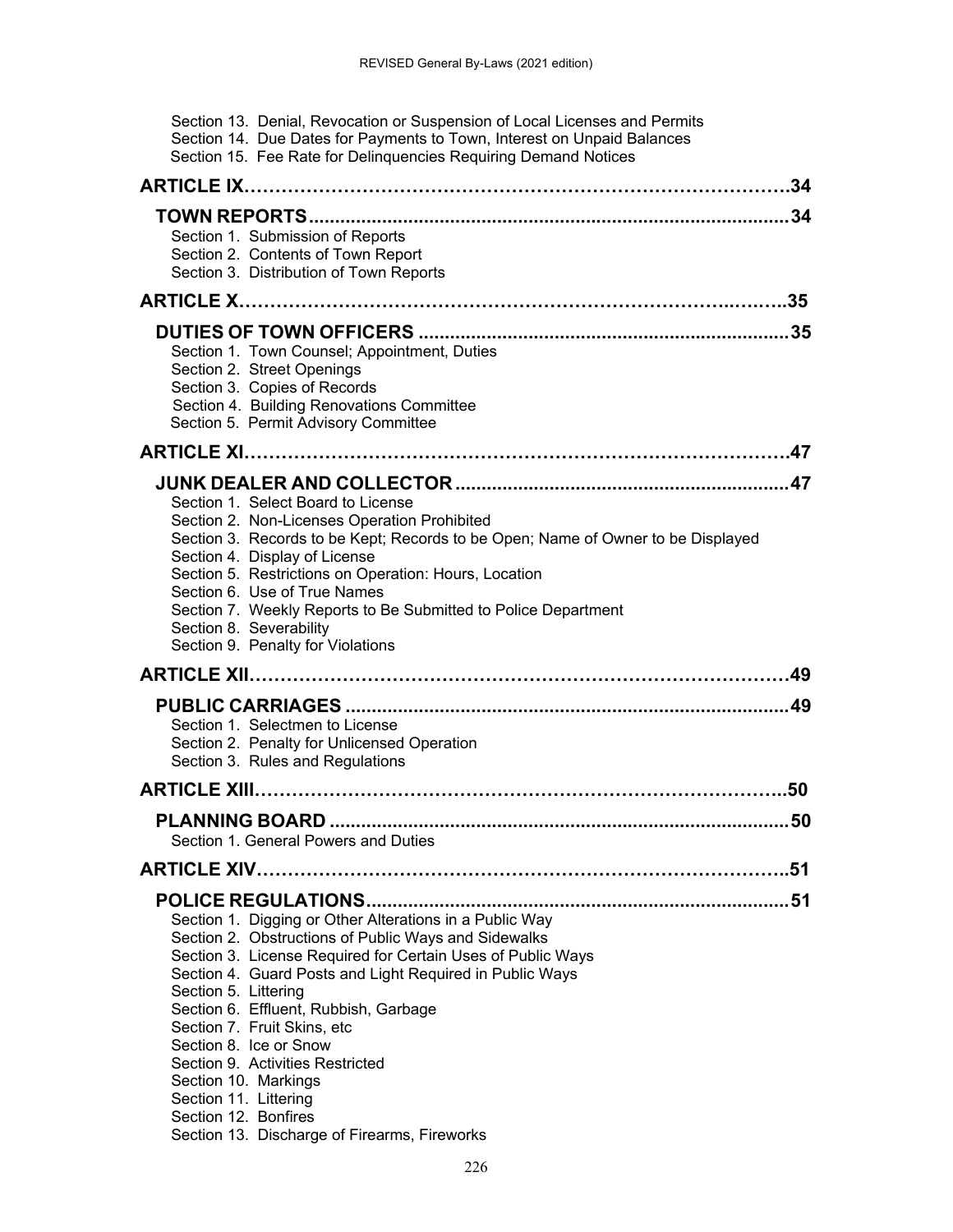- Section 14. (Disallowed by the Attorney-General)
- Section 15. Public Drinking
- Section 16. (Disallowed by the Attorney-General)
- Section 17. (Disallowed by the Attorney-General
- Section 18. Markings
- Section 19. Coasting
- Section 20. Coasting, Continued
- Section 21. Nude Bathing
- Section 22. (Disallowed by the Attorney-General)
- Section 23. Permission of Police Chief, Sales
- Section 24. Permission of Chief, Overhanging Objects
- Section 25. Permission of Chief, Music
- Section 26. Permission of Chief, Parades
- Section 27. Removal of Light Device
- Section 28. Pole Climbing, Prohibited
- Section 29. Injury to Public Property
- Section 30. Fouling of Public Troughs
- Section 31. Spitting; Intoxicating Liquors
- Section 32. Repealed ATM 1970 (article 23)
- Section 33. (Disallowed by the Attorney General)
- Section 34. Peeping Toms
- Section 35. Curfew
- Section 36. Disturbing the Operators of Vehicles
- Section 37. Permission of Police Chief, House to House Solicitation
- Section 38. Regulation Regarding Swimming Pools
- Section 38A. Grading of Residence Lots
- Section 39. Regulation of Dogs
- Section 39A. Regulation of PitBulls (Nullified by a change in state law)
- Section 40. Junk Automobiles
- Section 41. Water Wells
- Section 42. Discharge of Firearms
- Section 43. Hours of Operating Earth Moving Equipment
- Section 44. Underground Storage of Flammable Fluids 51
- Section 45. (No By-Law with this section number has been adopted.)
- Section 46. Fire Lanes
- Section 47. Certain Fire Signaling Devices Prohibited
- Section 48. Alarm System, Registration and Regulations By-Law
- Section 49. Numbering of Dwellings
- Section 50. Regulation of, so called, Yard Sales
- Section 51. Regulations for New Dwellings
- Section 52. Designated Handicapped Parking
- Section 53. Maintenance and Repair of Private Ways
- Section 54. Laser Pointer Use Restricted.(Disallowed by the Attorney General)
- Section 55. Hunting
- Section 56. Secondhand Jewelry and Electronics
- Section 57. Prohibition of Recreational Marijuana Establishment

|--|--|--|

- **GAS PIPING AND APPLIANCES………………………………………………… 79**
- **ARTICLE XV………………………………………………………………………….. 80** 
	- **WETLANDS PROTECTION BY-LAW ............................................................. 80** 
		- Section 1. Purpose
		- Section 2. Jurisdiction
		- Section 3. Exceptions
		- Section 4. Application for Permits and Requests for Determination
		- Section 5. Notice and Hearings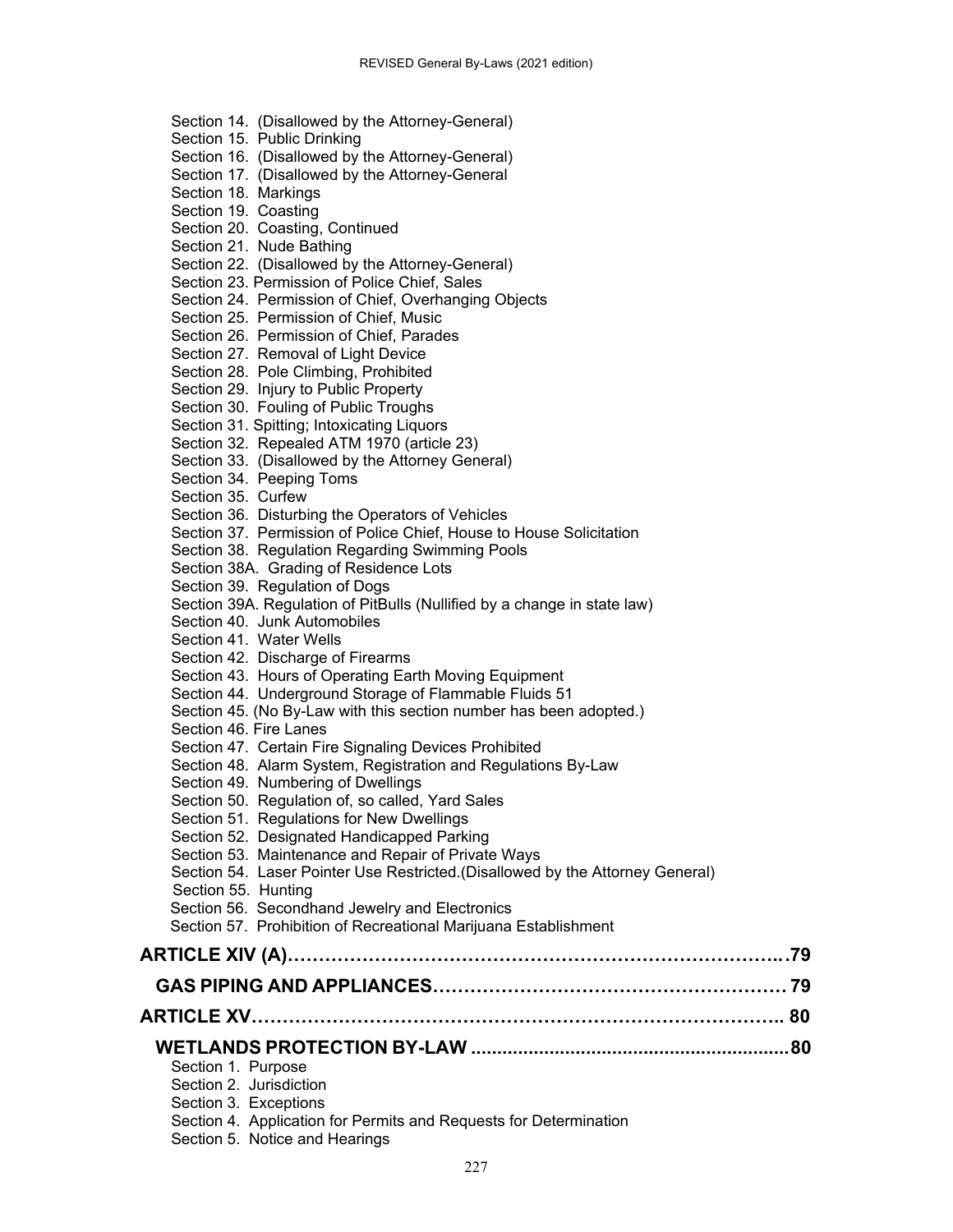| Section 6. Coordination With Other Boards                                           |
|-------------------------------------------------------------------------------------|
| Section 7. Permits, Determinations, and Conditions                                  |
| Section 8. Regulations                                                              |
| Section 9. Definitions                                                              |
| Section 10. Security                                                                |
| Section 11. Enforcement                                                             |
| Section 12. Burden of Proof                                                         |
| Section 13. Relation to the Wetlands Protection Act                                 |
| Section 14. Severability                                                            |
|                                                                                     |
|                                                                                     |
|                                                                                     |
| Section 1. Filling Vacancies in Non-Elective Positions                              |
| Section 2. Building By-Law Board of Appeals                                         |
| Section 3. Soil Removal                                                             |
| Section 4. Trailer By-Law                                                           |
| Section 5. Disposition of Tax Title Property                                        |
| Section 6. Council on Aging                                                         |
| Section 6A. Beautification Committee                                                |
| Section 7. Private and Public Dumping Grounds                                       |
| Section 7A. Capital Outlay and Planning Committee                                   |
| Section 8. Poll Hours                                                               |
| Section 9. Regulating Smoking                                                       |
| Section 10. Fire Alarm and Fire Protection Systems: Secured Key Access              |
| Section 11. Fees for the Sealing of Weighing and Measuring Devices                  |
| Section 12. Street Openings                                                         |
| Subsection 1. Introduction                                                          |
| Subsection 2. Definitions                                                           |
| Subsection 3. General                                                               |
| Subsection 4. Application Procedure                                                 |
| Subsection 5. Refundable Deposit and Account                                        |
| Subsection 6. Fee and Deposit Changes; Municipal Exemption                          |
| Subsection 7. Emergency Repair Procedure                                            |
| Subsection 8. Insurance                                                             |
| Subsection 9. Licensed Contractors                                                  |
| Subsection 10. Terms of the Street Opening Permit                                   |
| Subsection 11. Required Construction Techniques                                     |
| Subsection 12. Suspension and Revocation                                            |
| Subsection 13. Remedies                                                             |
| Section 13. Public Works Construction                                               |
| Subsection 1. Introduction                                                          |
| Subsection 2. Definitions                                                           |
| Subsection 3. General                                                               |
| Subsection 4. Application Procedure                                                 |
| Subsection 5. Insurance                                                             |
| Subsection 6. Suspension and Revocation                                             |
| Section 14. Restrictions On Water Use                                               |
| Subsection 1. Authority                                                             |
| Subsection 2. Purpose                                                               |
| Subsection 3. Definitions                                                           |
| Subsection 4. Restrictions on the Use of Water                                      |
| Subsection 5. Notification of restraint of water use                                |
| Subsection 6. Violation of water supply regulations                                 |
| Section 15. Poles and Overhead Wires and Associated Overhead Structures; Prohibited |
| Section 16. Consolidated Drainage By-Law                                            |
| Subsection 1. Purpose                                                               |
| Subsection 2. Definitions                                                           |
| Subsection 3. Applicability                                                         |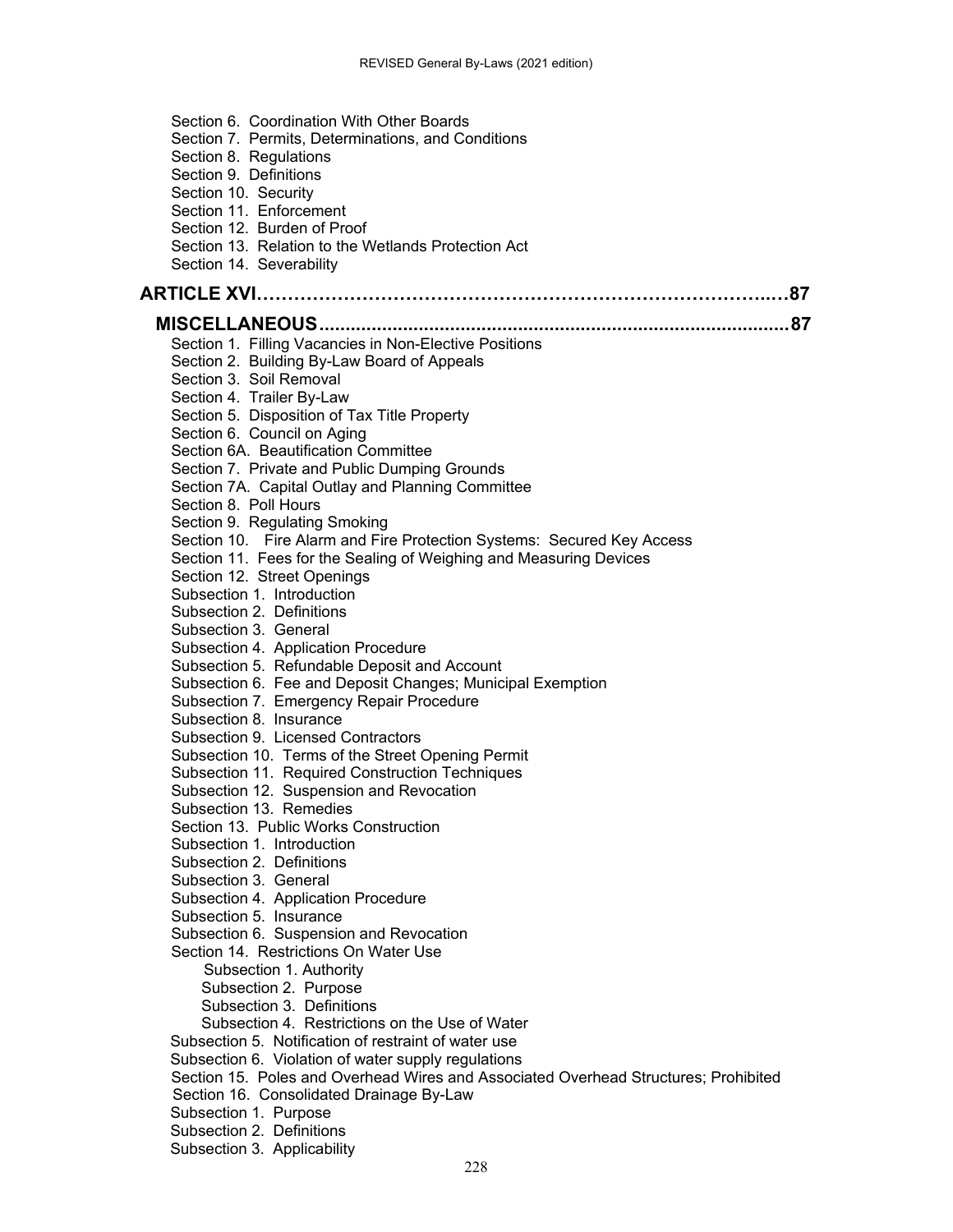| Subsection 4. Other Applicable By-Laws                                           |  |
|----------------------------------------------------------------------------------|--|
| Subsection 5. Responsibility For Administration                                  |  |
| Subsection 6. Severability                                                       |  |
| Subsection 7. Ultimate Responsibility                                            |  |
| Subsection 8. Prohibited Activities                                              |  |
| Subsection 9. Other Prohibited Activities                                        |  |
| Subsection 10. New Construction                                                  |  |
| Subsection 11. Suspension of MS4 Access                                          |  |
| Subsection 12. Industrial or Construction Activity Discharges                    |  |
| Subsection 13. Monitoring of Discharges                                          |  |
| Subsection 14. Requirement to Prevent, Control and Reduce Storm Water Pollutants |  |
| Subsection 15. Watercourse Protection                                            |  |
| Subsection 16. Notification of Spills                                            |  |
| Subsection 17. Special Provisions                                                |  |
| Subsection 18. Enforcement                                                       |  |
| Subsection 19. Penalties                                                         |  |
| Subsection 20. Transitional Provisions                                           |  |
| Section 17. Mapping Commission                                                   |  |
| Section 18. Title 5 Restrictions                                                 |  |
| Section 19. Community Preservation Committee                                     |  |
| Section 20. Temporary Fire Watch Patrols                                         |  |
| Section 21. Scenic Road By-Law                                                   |  |
| Section 22. Excavation and Trench Safety                                         |  |
| Section 23. Right-Of-Way                                                         |  |
| Subsection I. Preamble                                                           |  |
| Subsection II. Introduction                                                      |  |
| Subsection III. Definitions                                                      |  |
| Subsection IV. Necessity Of A Permit                                             |  |
| Subsection V. Requirements of Application                                        |  |
| Subsection VI. Application Procedure                                             |  |
| Subsection VII. Terms Of The Right-Of-Way Permit                                 |  |
| Subsection VIII. Rental Payments                                                 |  |
| Subsection IX. Appeals                                                           |  |
| Subsection X. Severability                                                       |  |
| Subsection XI. Exemption For Licensed Cable Operators                            |  |
| Section 24. Town of Canton Substance Abuse Committee                             |  |
| Section 25. Plastic Bag Reduction By-Law                                         |  |
|                                                                                  |  |
|                                                                                  |  |
| ARTICLE XVII…………………………………………………………………………… 171                                    |  |

# **SECTION 1: HAZARDOUS MATERIALS ..................................................... 171**

| Subsection 1: Authority                                                    |
|----------------------------------------------------------------------------|
| Subsection 2: Purpose                                                      |
| Subsection 3: Definitions                                                  |
| Subsection 4: Severability                                                 |
| Subsection 5: Hazardous Materials Not Subject to Regulation By This By-Law |
| Subsection 6: Registration Requirements                                    |
| Subsection 7. Hazardous Materials Generally                                |
| Subsection 8. Above Ground Storage of Hazardous Materials                  |
| Subsection 9. Underground Storage                                          |
| Subsection 10. Effective Date                                              |
| Subsection 11. Reporting Requirements                                      |
| Subsection 12. Protection of Public Water Supplies                         |
| Subsection 13. Permits Required                                            |
| Subsection 14. Variances                                                   |
| Subsection 15. Enforcement                                                 |
| Subsection 16. Penalty                                                     |
| Subsection 17. Fees                                                        |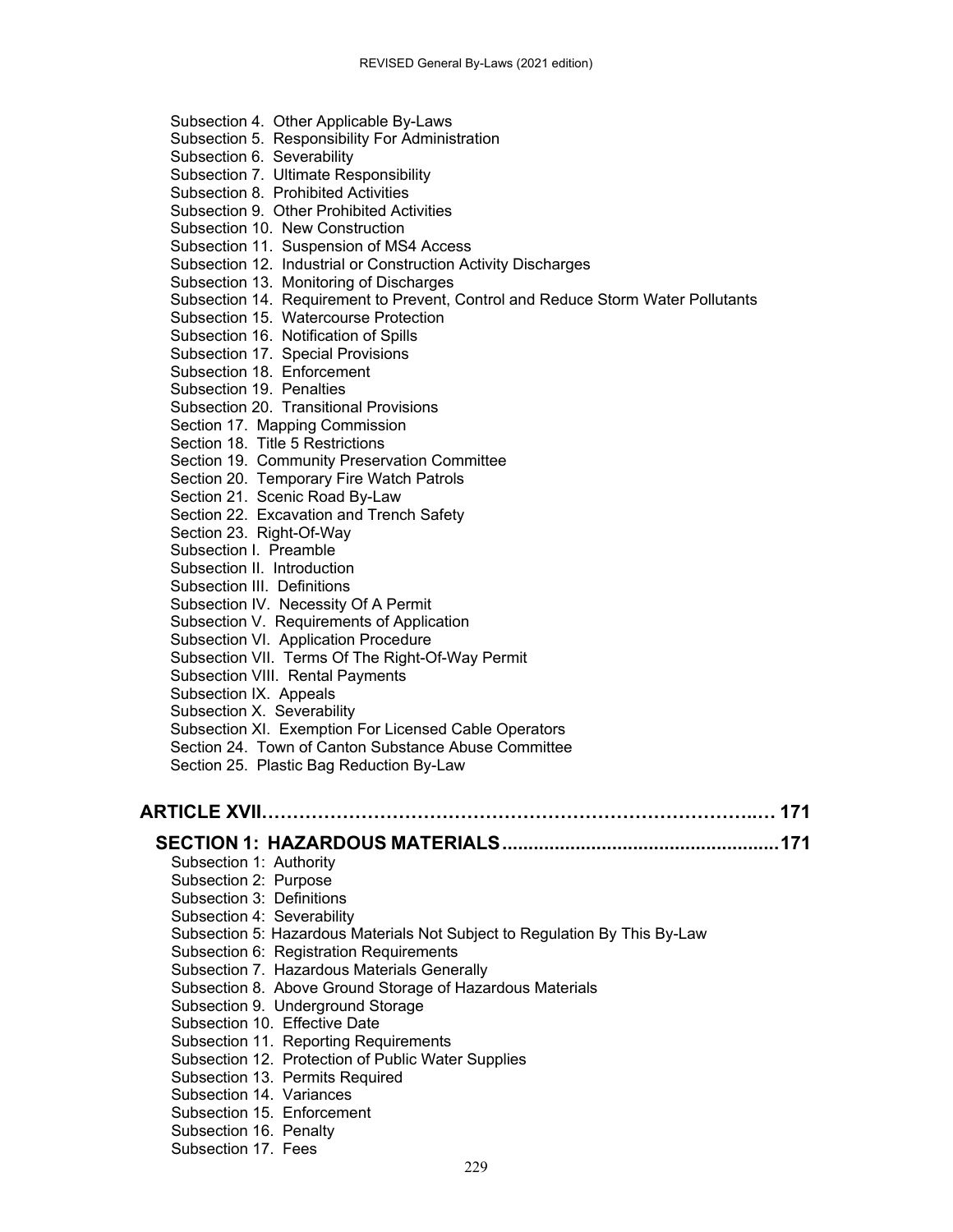| Section 1. Fire Alarm Systems                                                                           |
|---------------------------------------------------------------------------------------------------------|
| Section 2. Definitions<br>Section 3. Connection of Fire Alarm Systems to the CFD by Way of a Master Box |
| Section 4. Connection of Central Station Operating Companies to the CFD                                 |
| Section 5. Updating Information                                                                         |
| Section 6. Fire Alarm System Malfunctions: Fines                                                        |
| Section 7. Appeal Procedure<br>Section 8. Regulations and Enforcement                                   |
| Section 9. Deposit in the General Fund                                                                  |
| Section 10. Severability                                                                                |
| Section 11. Municipal Fire Alarm Master Box Disconnects                                                 |
| Section 12. Fire Alarm Company and Technicians Certification Fee                                        |
|                                                                                                         |
| <b>PROTECTION AND PRESERVATION OF HISTORIC BUILDINGS 184</b>                                            |
| Section 1. Intent and Purpose                                                                           |
| Section 2. Definitions                                                                                  |
| Section 3. Regulated Buildings and Structures<br>Section 4. Procedure                                   |
| Section 5. Emergency Demolition                                                                         |
| Section 6. Non-Compliance                                                                               |
| Section 7. Administration<br>Section 8. Severability                                                    |
|                                                                                                         |
|                                                                                                         |
| SOIL EROSION AND SEDIMENT CONTROL (section deleted)189                                                  |
|                                                                                                         |
|                                                                                                         |
|                                                                                                         |
| Section 1. Purpose and Objective                                                                        |
| Section 2. Applicability                                                                                |
| Section 3. Authority<br>Section 4. Administration                                                       |
| Section 5. Procedures                                                                                   |
| Section 6. Enforcement                                                                                  |
| Section 7. Coordination with other Town departments<br>Section 8. Definitions                           |
| Section 9. Severability                                                                                 |
|                                                                                                         |
|                                                                                                         |
| <b>REGULATION AND MAINTENANCE OF VACANT AND</b>                                                         |
|                                                                                                         |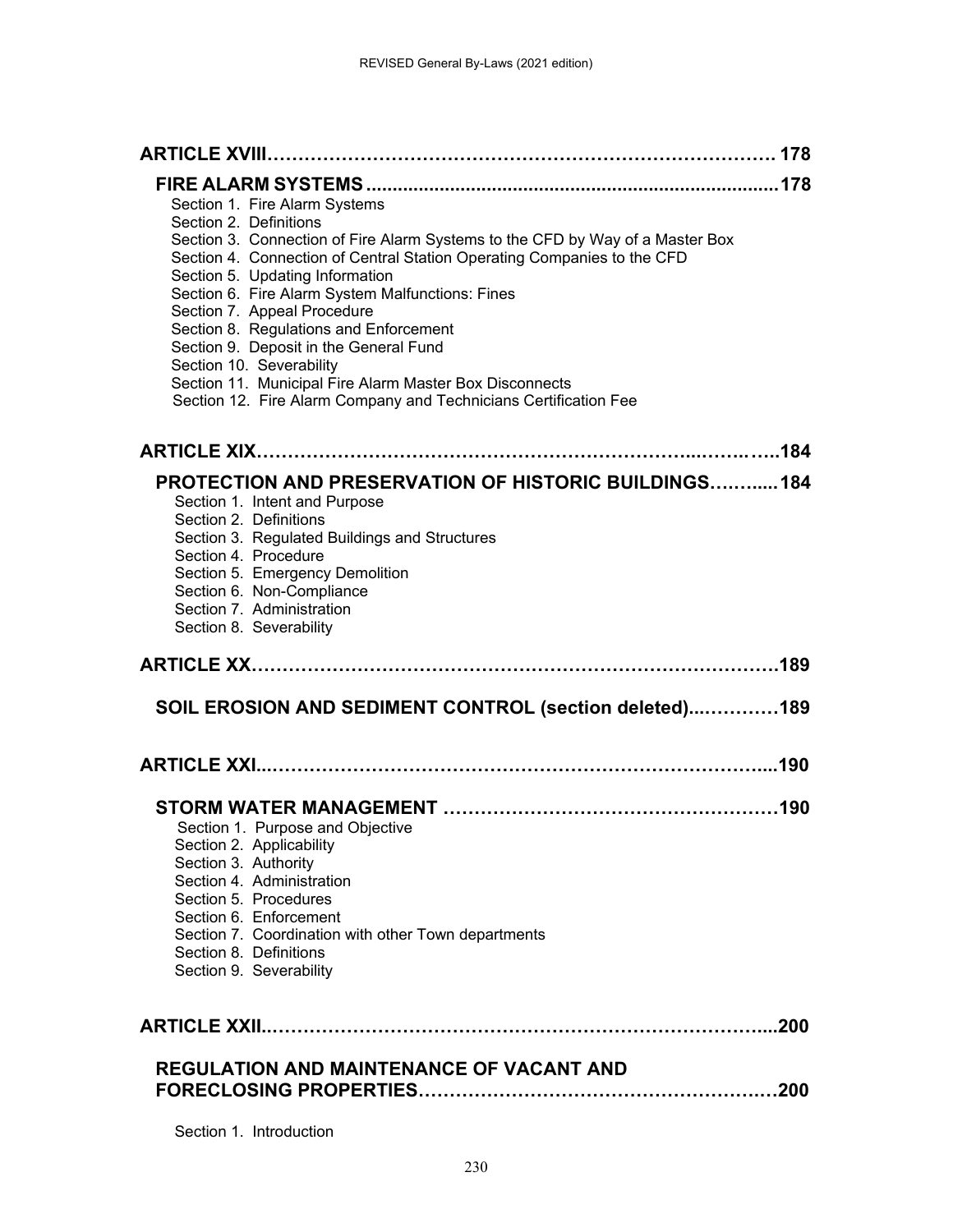| Section 2. Purpose<br>Section 3. Definitions<br>Section 4. Registration Of Vacant and/or Foreclosing Property<br>Section 5. Initial Registration Fee; Annual Registration Fee; Failure To Pay<br>Section 6. Security, Maintenance And Inspections of Distressed Property<br>Section 7. Posting<br>Section 8. Enforcement And Penalties<br>Section 9. Request For Waiver Or Stay From Payment Of Fees<br>Section 10. Notice<br>Section 11. Applicability And Other Violations<br>Section 12. Severability |
|----------------------------------------------------------------------------------------------------------------------------------------------------------------------------------------------------------------------------------------------------------------------------------------------------------------------------------------------------------------------------------------------------------------------------------------------------------------------------------------------------------|
|                                                                                                                                                                                                                                                                                                                                                                                                                                                                                                          |
| Section 1. Definitions<br>Section 2. Purpose<br>Section 3. Applicability<br>Section 4. Stretch Code<br>Section 5. Enforcement                                                                                                                                                                                                                                                                                                                                                                            |
|                                                                                                                                                                                                                                                                                                                                                                                                                                                                                                          |
| Section 1. Initial Steps<br>Section 2. Determination of Priorities<br>Section 3. Determination of Funding<br>Section 4. Sidewalk Design<br>Section 5. Additional requirements                                                                                                                                                                                                                                                                                                                            |
|                                                                                                                                                                                                                                                                                                                                                                                                                                                                                                          |
| SMALL CELL WIRELESS COMMUNICATION SYSTEMS213<br>Section 1. Purpose<br>Section 2. Application Process<br>Section 3. Content of Applications<br>Section 4. Design Guidelines<br>Section 5. Placement<br>Section 6. Annual Re-Certification and Affidavit<br>Section 7. Miscellaneous Regulations                                                                                                                                                                                                           |
|                                                                                                                                                                                                                                                                                                                                                                                                                                                                                                          |
|                                                                                                                                                                                                                                                                                                                                                                                                                                                                                                          |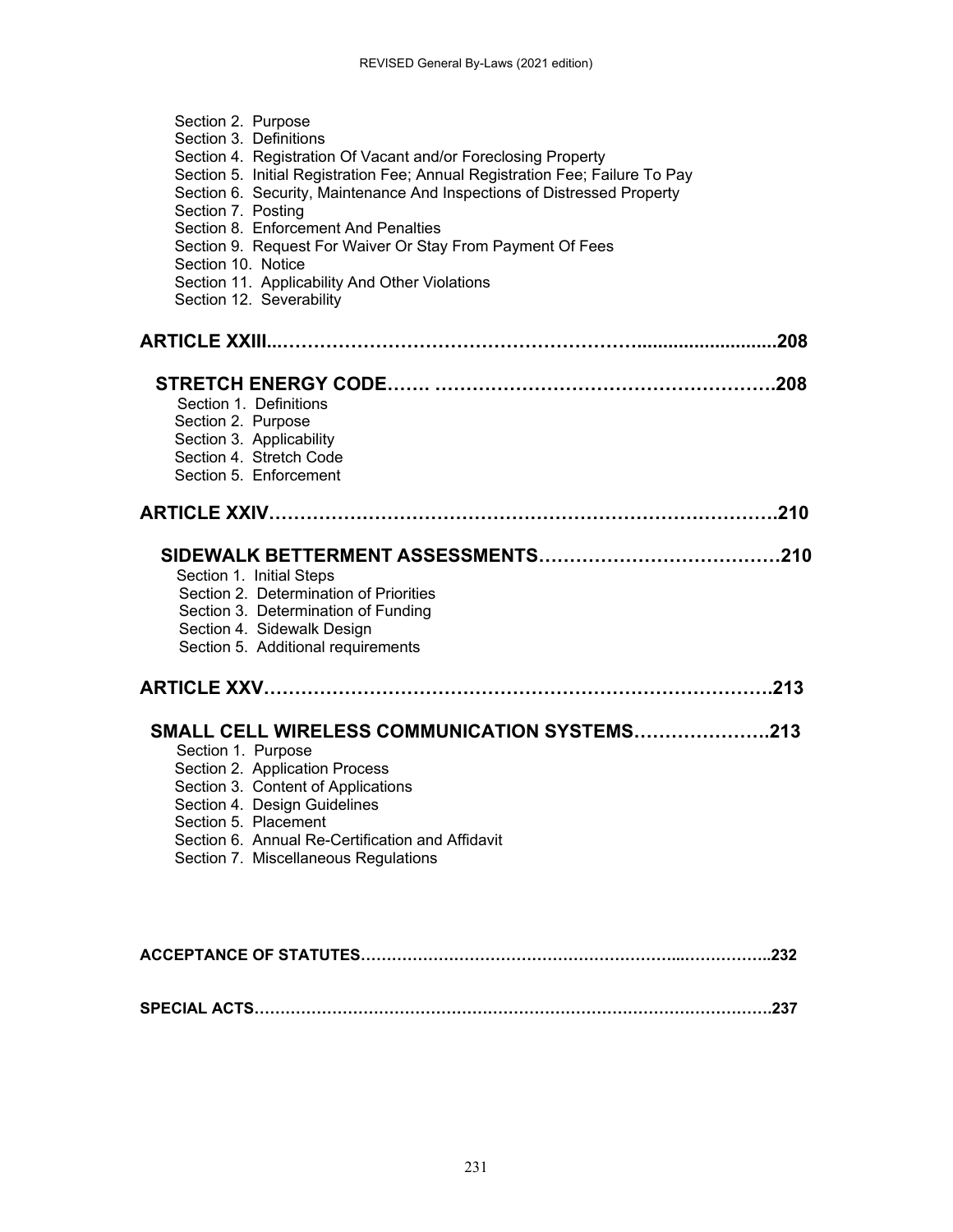#### **CANTON ACCEPTANCE OF STATUTES**

| <b>DATE</b> | <b>ARTICLE#</b> | <b>VOTED</b>                                                                |
|-------------|-----------------|-----------------------------------------------------------------------------|
| 5/22/21     | 32              | Chapter 44, Section 55C establish a Municipal Affordable Housing Trust      |
|             |                 | Fund                                                                        |
| 5/22/21     | 12              | Re-adopt and accept Chapter 32B Section 20 establishing an Other            |
|             |                 | Post-Employment Benefits Liability Trust Fund                               |
| 5/8/17      | 58              | Chapter 43D, Sections 1 through 16 Priority development site: Map 68,       |
|             |                 | Parcels 2 and 3 (Reebok property)                                           |
| 5/8/17      | 19              | Chapter 59, Section 5K increasing to \$1,500 the maximum amount that        |
|             |                 | may be deducted from property tax bills of elderly persons                  |
| 5/8/17      | 13              | Chapter 90, Sections 17C and 18B establish a speed limit of 25 miles        |
|             |                 | per hour on a town roadway as a designated safety zone                      |
| 5/8/17      | 13              | Chapter 59, Section 5, Clause 22G extend veteran tax exemptions to          |
|             |                 | spouses of veterans                                                         |
| 5/11/16     | 26              | Chapter 39, Section 23D permit local board members, whether elected or      |
|             |                 | appointed, to miss a single session of a hearing                            |
| 5/13/15     | 36              | Chapter 43D, Sections 1 through 16 Priority development site: 10            |
|             |                 | Campanelli Circle.                                                          |
| 5/12/14     | 28              | Chapter 59, Section 5N veteran tax abatement program (\$1,000 annual        |
|             |                 | limit)                                                                      |
| 5/13/13     | 35              | Chapter 40, Section 13D reserve fund for future payment of accrued          |
|             |                 | liabilities for compensated absences due employee of town upon              |
|             |                 | termination of employment                                                   |
| 5/13/13     | 34              | Chapter 43D, Sections 1 through 16 Priority development site: 465           |
|             |                 | <b>Turnpike Street</b>                                                      |
| 5/13/13     | 27              | Chapter 44B, Section 3(e) exemption (4) exempting \$100,000 of              |
|             |                 | commercial property (Community Preservation Act)                            |
| 4/30/12     | 44              | Chapter 64L Section 2(a) meals excise tax                                   |
| 5/2/12      | 40              | Chapter 43D Sections 1 through 16 Priority development site: 500            |
|             |                 | <b>Turnpike Street</b>                                                      |
| 5/2/12      | 38              | Chapter 32B Section 20 establish an Other Post Employment Benefits          |
|             |                 | <b>Liability Trust Fund</b>                                                 |
| 4/27/11     | 39              | Sections 3 to 7 inclusive of Chapter 44B Massachusetts Community            |
|             |                 | <b>Preservation Act</b>                                                     |
| 4/25/11     | 38              | Chapter 43D priority developments sites, 10 Dan Rd and 20 Dan Rd            |
| 4/25/11     | 33              | Section 65 of Chapter 188 of the Acts of 2010 procedure for disposing       |
|             |                 | of abandoned funds                                                          |
| 4/25/11     | 29              | Chapter 138, Section 33B sale of alcohol on Sundays between 10am and        |
|             |                 | 12 noon                                                                     |
| 4/26/10     | 35              | Chapter 40U as inserted by Chapter 26 of the Acts of 2010 collection        |
|             |                 | of unpaid municipal fines                                                   |
| 4/26/10     | 29              | Chapter 43D priority development sites, 10 Pequot Way and 40 Pequot         |
|             |                 | Way                                                                         |
| 4/26/10     | 19              | Chapter 59, Section 5, Clause 54 to establish a value of \$10,000 as the    |
|             |                 | minimum value of personal property to be subject to taxation                |
| 4/26/10     | 18              | Chapter 64G, Section 3A room occupancy excise                               |
| 4/29/09     | 41              | Chapter 73, Section 4 real estate tax exemptions                            |
| 4/27/09     | 40              | Chapter 43D priority development sites, 777 Dedham Street and 480           |
|             |                 | <b>Neponset Street</b>                                                      |
| 4/29/09     | 37              | Chapter 183A, Section 20 ratify purchase of North Street condominium        |
|             |                 | purchase                                                                    |
| 4/29/09     | 34              | Chapter 39, Section 23D permit local board members to miss session of       |
|             |                 | hearing (with the exception of the Conservation Commission)                 |
| 4/28/08     | 37              | Chapter 110 of the Acts of 2007 to pay costs of funeral and burial          |
|             |                 | expenses for firefighters and police officers killed in performance of duty |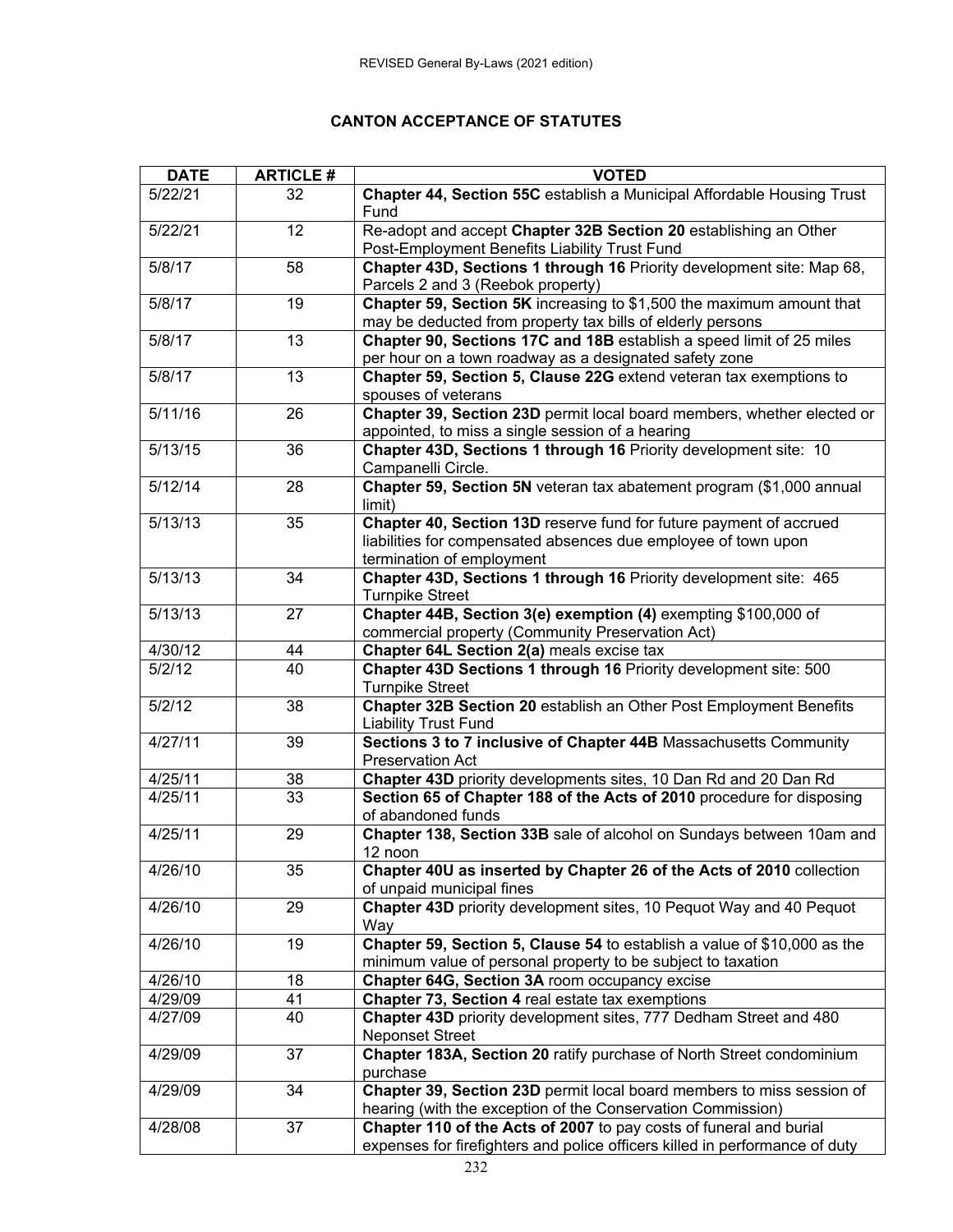| <b>DATE</b> | <b>ARTICLE#</b> | <b>VOTED</b>                                                             |
|-------------|-----------------|--------------------------------------------------------------------------|
| 5/2/07      | 14              | Chapter 71, Section 71F to establish a school department revolving       |
|             |                 | accountant                                                               |
| 5/2/07      | 13              | Chapter 71, Section 71E to establish a school building rental revenue    |
|             |                 | revolving account                                                        |
| 5/2/07      | 27              | Chapter 59, Section 5, Clause 54 to establish a value of \$5,000 as the  |
|             |                 | minimum value of personal property to be subject to taxation             |
| 4/30/07     | 18              | Chapter 32B, Section 18 mandatory transfer of retirees to Medicare       |
| 4/30/07     | 21              | Chapter 43D, Sections 1 through 16 expedited permitting                  |
| 4/26/06     | 38              | Chapter 31, Section 58A providing that applicants for appointment to the |
|             |                 | police and fire departments be under the age of thirty-two years         |
| 10/24/05    | 20              |                                                                          |
|             |                 | Chapter 59, Section 5, Clauses 17D, 22, 22A, 22B, 22C, 22D, 22E, 37A     |
|             |                 | and 41C to authorize additional real estate property tax exemptions      |
| 5/5/04      | 32              | Chapter 64G to establish a local hotel occupancy tax rate                |
|             | 29              | Chapter 59, Section 2A(a) Assessors determining fair cash valuation of   |
|             |                 | real property                                                            |
| 4/26/04     | 14              | <b>Chapter 40, Section 8A REVOKED</b>                                    |
|             | $\overline{17}$ | Chapter 148, Section 26I multiple dwelling units; new construction;      |
|             |                 | automatic sprinkler systems                                              |
|             | 16              | Chapter 148, Section 26H lodging or boarding houses; automatic           |
|             |                 | sprinkler systems                                                        |
|             | 15              | Chapter 148, Section 26G nonresidential buildings or additions;          |
|             |                 | automatic suppressant or sprinkler systems                               |
|             | 45              | <b>Chapter 31, Section 58A REVOKED</b>                                   |
| 4/30/03     | $\overline{37}$ | <b>Chapter 44, Section 53E</b>                                           |
|             | 16              | Chapter 59, Section 5K (as amended by Section 52 of Chapter 184 of the   |
|             |                 | Acts of 2002) increasing to \$750 the maximum amount that may be         |
|             |                 | deducted from property tax bills of elderly persons                      |
| 4/28/03     | 18              | Chapter 59, Section 5, Clause 41K (as inserted by Section 51 of Chapter  |
|             |                 | 184, Acts of 2002) making certain adjustments to the law governing the   |
|             |                 | abatement of property taxes of certain elderly persons                   |
| 1/27/03     | 5               | Chapter 32, Section 103, Paragraph (h) which will equalize the cost of   |
|             |                 | living adjustment made to retired employees who are receiving a          |
|             |                 | contributory or non-contributory pension                                 |
| 5/7/01      | 36              | Chapter 59, Section 5, Clause 54 to establish a value of \$3,000 as the  |
|             |                 | minimum value of personal property to the subject to taxation            |
| 5/7/01      | 37              | Chapter 31, Section 58A providing that applicants for appointment to the |
|             |                 | police and fire departments be under the age of thirty-two years         |
|             |                 | REVOKED at 4/26/04 ATM under Article 45                                  |
| 5/7/01      | 39              | Chapter 143, Section 3Z authorizing an Assistant Building Inspector to   |
|             |                 | perform work of their trade in the Town of Canton provided that any work |
|             |                 | so performed is examined by another Building Inspector                   |
| 5/3/00      | 40              | Chapter 59, Section 5K of the General Laws (as inserted by Section 49    |
|             |                 | of Chapter 127, Acts of 1999) authorizing the establishment of a program |
|             |                 | to allow persons over the age of sixty years to volunteer to provide     |
|             |                 | services to the Town.                                                    |
| 4/28/99     | 36              | Chapter seventy-three of the acts of 1986, as amended by chapter one     |
|             |                 | hundred and twenty-six of the acts of 1988, granting an additional real  |
|             |                 | estate tax exemption to taxpayers under Section 5 of Chapter 59 of the   |
|             |                 | General Laws.                                                            |
|             |                 |                                                                          |
| 4/29/98     | 15              | Chapter 59, Section 57C authorizing property tax bills to be made        |
|             |                 | payable in four installments.                                            |
| 4/29/98     | 37              | Chapter 32B, Section 18 re. Medicare health benefits supplement plan     |
|             |                 | offered by the Town.                                                     |
| 5/13/96     | 17              | Last paragraph of Section 12 of Chapter 138 re. sale of liqueurs and     |
|             |                 | cordials by common victuallers holding a license to sell wines and malt  |
|             |                 | beverages.                                                               |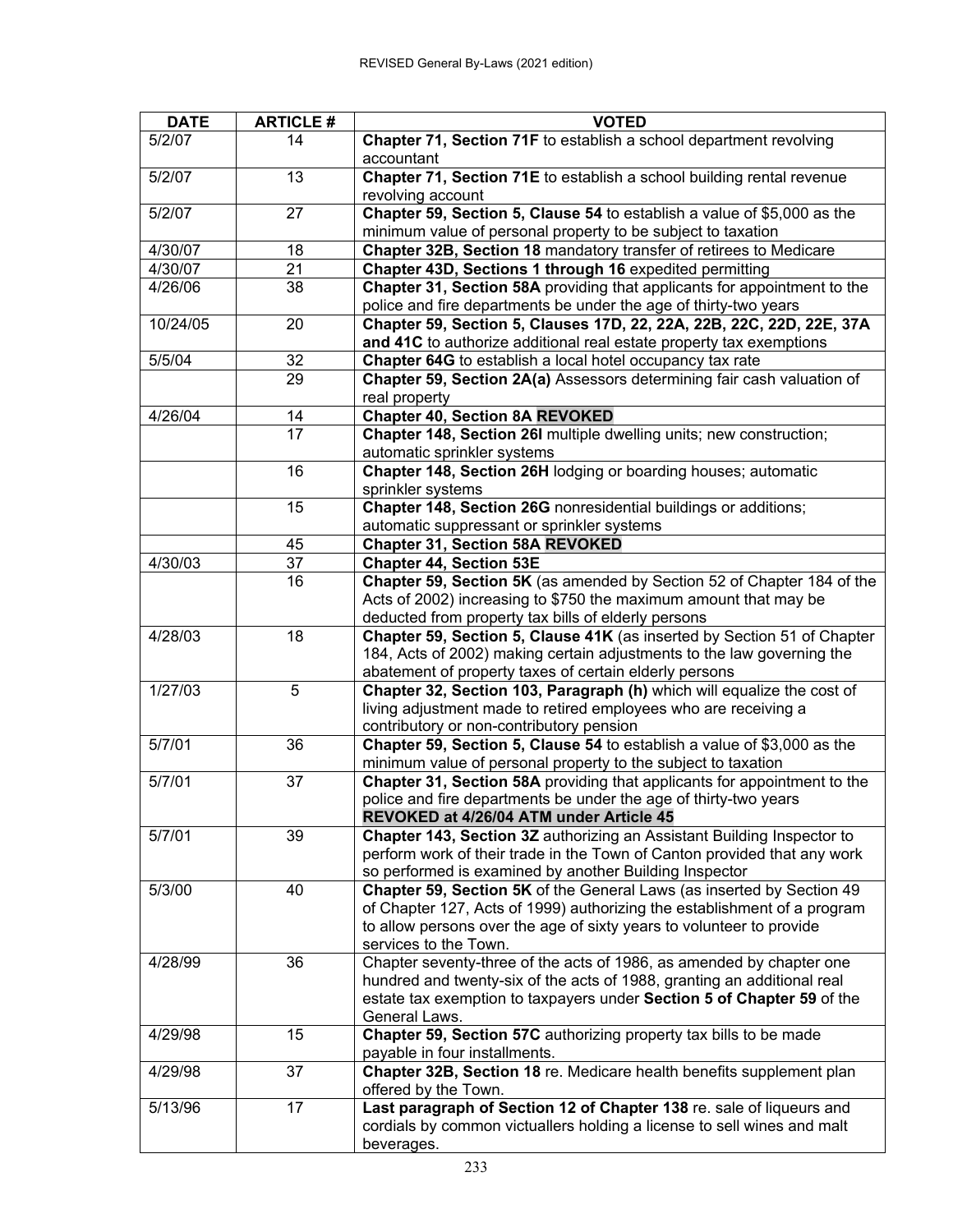| <b>DATE</b> | <b>ARTICLE#</b>       | <b>VOTED</b>                                                                                                |
|-------------|-----------------------|-------------------------------------------------------------------------------------------------------------|
| 5/15/95     | 23                    | Section 57C of Chapter 59 authorizing the issuance of property tax bills                                    |
|             |                       | quarterly to take effect July 1, 1996.                                                                      |
| 1/19/94     | 10                    | Section 8J of Chapter 40 (MGL) to establishing a commission on<br>disability.                               |
| 1/19/94     | 11                    | Section 13C of Chapter 40 (MGL) establishing claim reserves to pay                                          |
|             |                       | workers compensation claims until such claims are fully paid.                                               |
| 5/12/93     | 38                    | MGL Chapter 32, Section 22D, re. Norfolk County Retirement System.                                          |
| 5/12/93     | $\overline{39}$       | Section 48 of chapter 133 of the acts of 1992 as amended by section 1                                       |
|             |                       | of chapter 399 of the acts of 1992re. early retirement incentive program.                                   |
| 4/29/92     | 8                     | Penultimate paragraph of MGL Chapter 41, Section 81U.                                                       |
|             | 12                    | Chapter 83 Section 16G re. deferral of sewer charges.                                                       |
|             | 11                    | Chapter 40, Section 42J re. deferral of water charges.                                                      |
|             | 9                     | Chapter 60, Section 2 re. abate certain unpaid property tax bills.                                          |
| 5/4/92      | 10                    | Chapter 40, Section 22F re. reasonable charges for any services                                             |
|             |                       | rendered or work performed.                                                                                 |
|             | 25                    | <b>Chapter 40, Section 3.</b>                                                                               |
|             | 15                    | Chapter 40, Section 58 re. unpaid water and sewer charges                                                   |
| 5/9/88      | 58                    | Chapter 41, Section 100G 1/4 re. payment of funeral and burial expenses                                     |
|             |                       | of Police Officers and Firefighters whose death was incurred in the line of                                 |
|             |                       | duty.                                                                                                       |
| 10/24/88    | 29                    | Chapter 71, Section 40 re. paying all teachers in the Canton Public                                         |
|             |                       | Schools,.                                                                                                   |
| 4/27/87     | 5                     | Chapter 40, Section 39K re. "Enterprise Fund" for the skating rink and re.                                  |
|             |                       | "Enterprise Fund" for Pequitside Farm (so called).                                                          |
|             | 8                     | Chapter 59, Section 5 a new Clause 41c.                                                                     |
|             | $\overline{9}$        | Chapter 59, Section 5 a new clause 17D.                                                                     |
| 3/10/86     | $\overline{41}$       | Chapter 360, Acts of 1985, rights of certain firefighters and police officers                               |
|             |                       | who were laid off in the years n.                                                                           |
| 3/12/86     | 75                    | Chapter 148, Section 26E, installation of approved smoke detectors.                                         |
| 4/14/86     | 49                    | Chapter 140, Section 147A (as amended by Chapter 308 of the Acts of                                         |
|             |                       | 1985), re. dog licenses fees or fines.                                                                      |
| 6/4/84      | 24<br>$\overline{25}$ | C. 59, s5, cl. 37A re. taxation of property owned by a blind person.                                        |
| 6/4/84      |                       | C. 59 s5, cl 41B re. basis for exemption from taxation of property of a<br>person over the age of 70 years. |
| 5/30/84     | 5                     | Chapter 60A, Section 1, as most recently amended by C.597, Acts of                                          |
|             |                       | 1982, re. exemption to the motor vehicle excise tax to certain prisoners of                                 |
|             |                       | war.                                                                                                        |
| 8/8/83      | 1                     | Chapter 32B, Sections 7A and 9E re. annual premium cost of group                                            |
|             |                       | insurance.                                                                                                  |
| 10/25/82    | 6                     | Chapter 41, Section 69B re. all expenditures for Salaries, Expenses and                                     |
|             |                       | Capital Improvements be subject to Town Meeting Approval.                                                   |
| 6/10/82     | 33                    | Chapter 59, Section 5, Clause 17(c) re. increasing certain real estate tax<br>exemptions.                   |
|             | 34                    | Chapter 138, Section 12B re. regulating nude entertainment on premises                                      |
|             |                       | licensed to sell alcoholic beverages.                                                                       |
| 6/1/81      | 33                    | Chapter 40, Section 81 re. establishing an Energy Resource                                                  |
|             |                       | Commission.                                                                                                 |
| 6/1/81      | 34                    | Chapter 40, Section 8E re. establishing a Youth Commission.                                                 |
| 11/9/81     | 11                    | Chapter 90 specifically Sections 20A, 20C, 20D, 20E or Section 20A 1/2                                      |
|             |                       | re. local administration and enforcement of parking regulations.                                            |
| 3/10/80     | 42                    | Chapter 148, Section 26C, re. automatic smoke or heat detectors in                                          |
|             |                       | certain places of public accommodation.                                                                     |
|             | 47                    | Chapter 40, Section 8G re. mutual aid agreements with other Police                                          |
|             |                       | Departments                                                                                                 |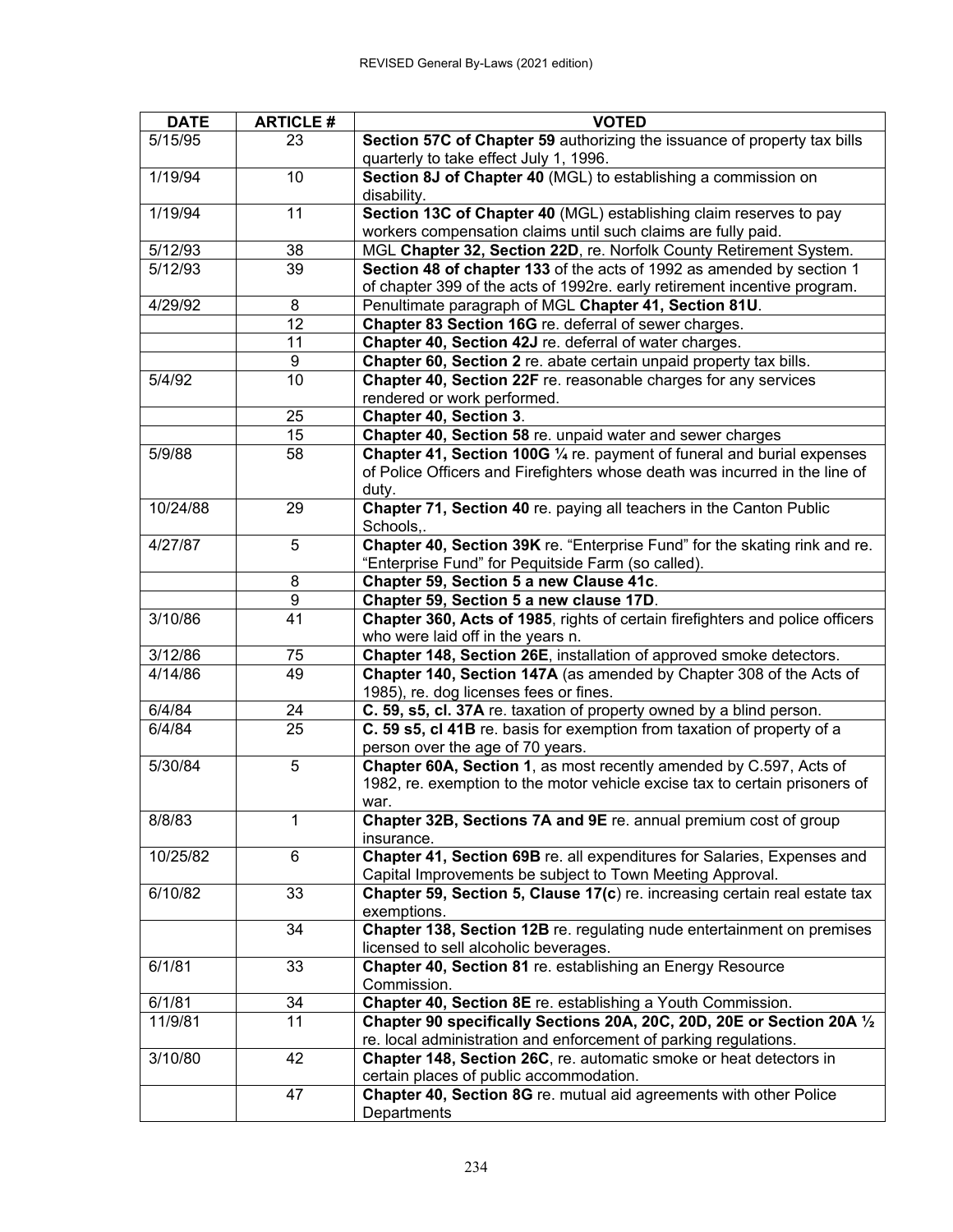| <b>DATE</b>        | <b>ARTICLE#</b> | <b>VOTED</b>                                                                                                                                                                                                                                                               |
|--------------------|-----------------|----------------------------------------------------------------------------------------------------------------------------------------------------------------------------------------------------------------------------------------------------------------------------|
| 7/21/75            | $\overline{2}$  | Chapter 41, Section 97 re. establishment and membership of a Police<br>Department                                                                                                                                                                                          |
| 3/12/73            | 13              | Chapter 350, Acts of 1972, entitled "An Act authorizing the Town of<br>Canton to pay a sum to Mildred Morse Allen."                                                                                                                                                        |
| 3/13/72            | 76              | Chapter 310 of the Acts of 1971 entitled: "An Act providing for the<br>payment of the funeral and burial expenses of Firefighters and Police<br>Officers killed in the performance of duty."                                                                               |
| 3/8/71             | 20              | Chapter 576, Acts of 1970, entitled: "An Act authorizing the Town of<br>Canton to pay a sum of money to Nicholas J. Marathas for certain medical<br>bills incurred by Mr. Marathas as a result of injuries received in the line of<br>duty as a Firefighter in said Town." |
| 3/30/70            | 40              | Chapter 41, Section 100B re: hospital, medical and surgical expenses<br>incurred with the Commonwealth by a retired police officer or firefighter.                                                                                                                         |
| 3/2/70             | 20              | Chapter 148, Section 56 re. maintaining an open-air parking space<br>without a license.                                                                                                                                                                                    |
| 3/13/67            | 13              | Chapter 33, Section 59, re. no loss of pay or vacation to employees in<br>Armed Forces.                                                                                                                                                                                    |
| 10/9/67            | 13              | Chapter 401 of the Acts of 1966 re. workmen's compensation employee<br>definitions.                                                                                                                                                                                        |
| 3/9/64             | 12              | Chapter 478 of the Acts of 1963 entitled: "An act increasing the amounts<br>of pensions and retirement allowances payable to certain former public<br>employees."                                                                                                          |
| 3/23/64            | 42              | Chapter 40, Section 8D as inserted by Section 4 of Chapter 697 of the<br>Acts of 1963, establishing an Historical Commission.                                                                                                                                              |
|                    | 45              | Chapter 41, Section 108G as inserted by Chapter 19 of the Acts of<br>1963m, entitled: "An Act Establishing An Alternate Schedule of Minimum<br>Annual Compensation for Police Officers in Certain Cities and Towns."                                                       |
| 3/25/63            | 46              | Chapter 40, Section 8C, as amended by Chapter 258 of the Acts of 1961,<br>establishing a Conservation Commission.                                                                                                                                                          |
| 3/6/61             | 29              | Chapter 48, Section 42, 43 and 44 of the General laws, establishing a<br>fire department under the control of an officer to be known as the chief of<br>the fire department.                                                                                               |
| 3/14/60            | 24              | Chapter 493 of the Acts of 1959 entitled: "An Act Increasing the<br>Amounts of Pensions and Retirement Allowances Payable to Certain<br>Former Public Employees."                                                                                                          |
|                    | 25              | Chapter 228 of the Acts of the General Court of Massachusetts 1969<br>entitled: "An act establishing a minimum annual compensation for police<br>officers in certain cities and towns."                                                                                    |
| 3/2/59<br>Election | Question 1      | Chapter 41, Section 19B of the General Laws providing permanent<br>tenure for Maurice E. Ronayne, Jr., the present incumbent in the office of<br>Town Clerk.                                                                                                               |
|                    | Question 2      | Chapter 32B of the General Laws, re. life and health insurance for town<br>employees.                                                                                                                                                                                      |
| 3/10/58            | 19              | Section 17B of Chapter 180, being Chapter 489 of the Acts of 1956,<br>entitled "An Act Authorizing Pay-Roll Deductions on Account of<br>Contributions to Community Chests or United Funds in the case of certain<br>Town Employees."                                       |
| 3/12/56            | 25              | Chapter 670 of the Acts of 1955 entitled: "An Act Relative to Increasing<br>the Amounts of Pensions, Retirement Allowances and Annuities Payable<br>to Certain Former Public Employees."                                                                                   |
|                    | 31              | Chapter 166 Section 32 as amended providing for the appointment of an<br>inspector of wires.                                                                                                                                                                               |
| 3/8/54             | 39              | Chapter 41, Section 111G, re. vacation time.                                                                                                                                                                                                                               |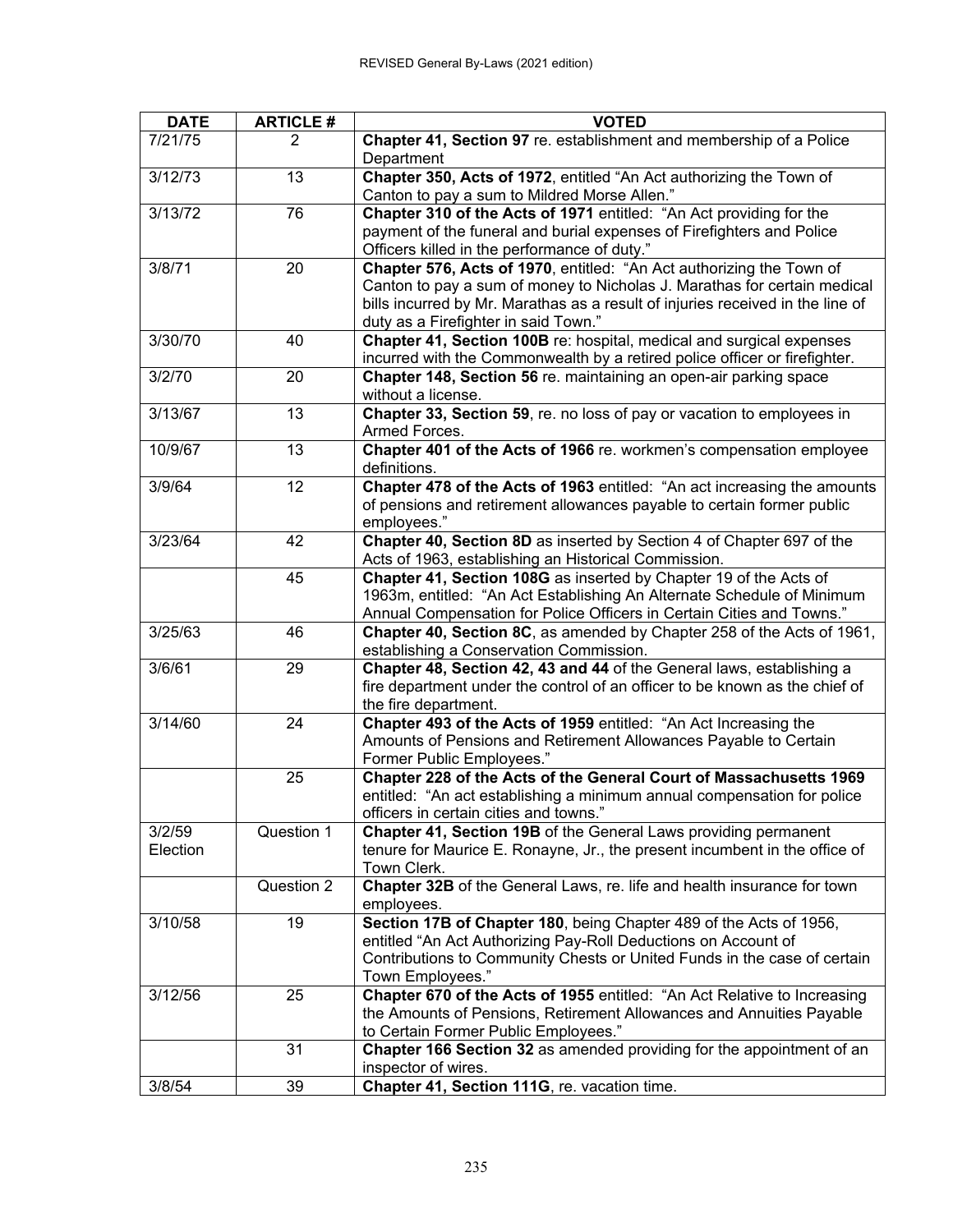| <b>DATE</b> | <b>ARTICLE#</b> | <b>VOTED</b>                                                               |
|-------------|-----------------|----------------------------------------------------------------------------|
| 12/13/54    | 9               | Chapter 297 of the Acts of 1954 (Chapter 40, Section 8A, General           |
|             |                 | Laws) entitled: "An Act Authorizing Cities and Towns to establish          |
|             |                 | commissions to promote business and industry, and to appropriate money     |
|             |                 | therefore," and Chapter 511 of the Acts of 1954 entitled: "An Act to       |
|             |                 | authorize Towns to establish interim commissions to promote business       |
|             |                 | and industry and to appropriate money therefore."                          |
|             |                 | Chapter 40, Section 8A REVOKED at April 26, 2004 ATM Article 14            |
| 3/9/53      | $\overline{19}$ | Chapter 781 of the Acts of 1951 entitled "An Act Relative to increasing    |
|             |                 | the amounts of Pensions and Retirement Allowances Payable to Certain       |
|             |                 | Former Public Employees" and Chapter 624 of the Acts of 1952 entitled :    |
|             |                 | "An Act Relative to increasing the amounts of Pensions, Retirement         |
|             |                 | Allowances and Annuities Payable to Certain Former Public Employees."      |
|             | 52              | Chapter 147, Section 16C of the General Laws re. five day week for         |
|             |                 | members of the police department in the town of Canton.                    |
|             | 53              | Chapter 149, Section 33B of the General Laws providing for a five day      |
|             |                 | week of forty hours for employees of the Town of Canton.                   |
| 3/12/51     | 12              | Chapter 820 of the Acts of 1950 entitled "An Act providing for an          |
|             |                 | increase in the annual amounts of certain pensions, retirement             |
|             |                 | allowances, annuities and other benefits payable by the Commonwealth       |
|             |                 | and its political subdivisions to certain former employees and persons     |
|             |                 | claiming under them."                                                      |
| 11/22/49    | 8               | Chapter 85, Section 11A regarding the registration of bicycles.            |
| 3/10/47     | 45              | Chapter 40, Section 30A of the General Laws (Ter. Ed.) re.                 |
|             |                 | Reconsideration of appeal or petition for variance from terms of ordinance |
|             |                 | or By-law after unfavorable action.                                        |
|             | 46              | Chapter 40, Section 27A re. Reconsideration of proposed change in          |
|             |                 | ordinance or by-law after unfavorable action.                              |
|             | 48              | Chapter 40 Section 12 of the General Laws (Ter. Ed.), re. purchase or      |
|             |                 | lease land for a bathing beach.                                            |
|             | 58              | Chapter 207 of the Acts of 1946 entitled: "An Act Relative to the          |
|             |                 | Licensed Operation on the Lord's Day of Bowling Alleys."                   |
| 3/11/46     | 11              | Chapter 723 of the Acts of 1945: an Act authorizing the establishment      |
|             |                 | and maintenance of Municipal Departments and of Districts for furnishing   |
|             |                 | information, advice and assistance to Veterans of World War II or other    |
|             |                 | Veterans                                                                   |
| 3/13/44     | 31              | Chapter 139, Sections 1, 2 and 3 regarding the disposition, alteration or  |
|             |                 | regulation of burnt or dangerous buildings.                                |
| 3/4/40      | 26              | Chapter 147, Section 16B re. Police officer shall be excused from duty     |
|             |                 | for one day out of every six without loss of pay.                          |
|             | 33              | Chapter 54 as amended by Chapter 77 of the Acts of 1937, regarding         |
|             |                 | absentee voting at regular town elections.                                 |

CANTON ACCEPTANCE OF STATUTES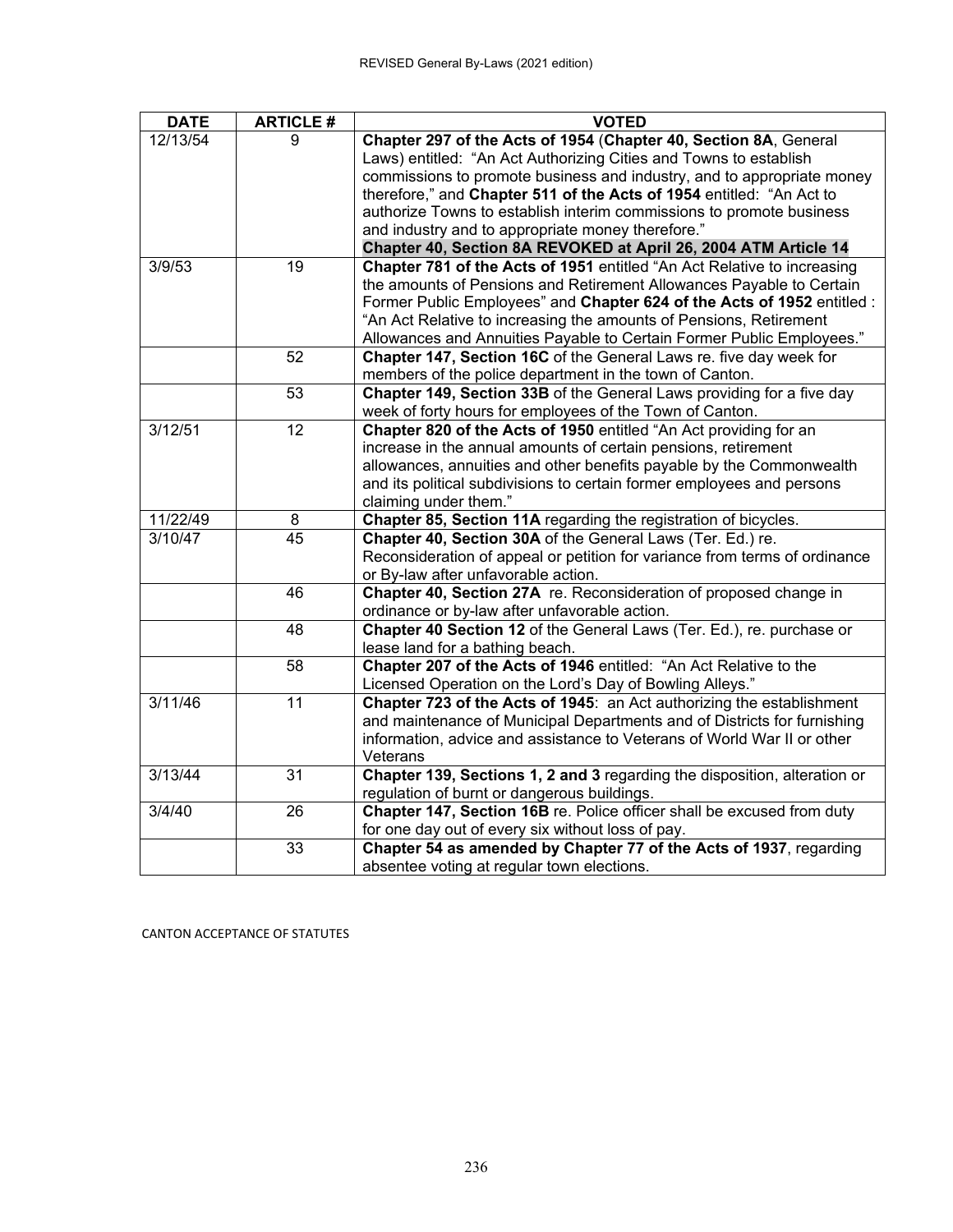## **SPECIAL ACTS**

Chapter 95, Acts of 1885, An Act to Supply the Town of Canton with Water

Chapter 186, Acts of 1899, An Act to Change the Boundary Line Between the Towns of Canton and Sharon

Chapter 435, Acts of 1899, An Act to Authorize the Town of Canton to Supply Knollwood Cemetery with Water

Chapter 124, Acts of 1906, An Act to Authorize the Town of Canton to Furnish Water in Certain Sections of the Towns of Sharon and Stoughton

Chapter 272, Acts of 1908, An Act to Authorize the Conveyance of the Wheeler Estate in the Town of Canton

Chapter 162, Acts of 1913, An Act to Authorize the Town of Milton to Supply Water to a Part of the Town of Canton

Chapter 185, Acts of 1914, An Act to Authorize the Town of Canton to Supply Knollwood Cemetery with Water

Chapter 21, Acts of 1919, An Act to Authorize the Town of Canton to Refund Certain Indebtedness

Chapter 384, Acts of 1920, An Act to Authorize the Trustees of the Massachusetts Hospital School to Acquire Additional Land in the Town of Canton

Chapter 453, Acts of 1920, An Act Relative to the Division into Day and Night Forces of Permanent Members of the Fire Department of the Town of Canton

Chapter 301, Acts of 1928, An Act Enlarging the District to Which Certain Laws Relative to the Emission of Smoke Shall Apply, and Providing for Further Investigation Relative to the Emission of Smoke in Such District

Chapter 351, Acts of 1930, An Act authorizing cities and towns to appropriate money for the purchase of uniforms for members of their police and fire departments

Chapter 13, Acts of 1931, Resolve Providing the Reimbursement of the Town of Canton for Money Expended in the Care and Treatment of Certain Tubercular **Patients** 

Chapter 333, Acts of 1933, An Act Providing for the Disposal of the Sewage from the Massachusetts Hospital School Through the Sewerage System of the Town of Canton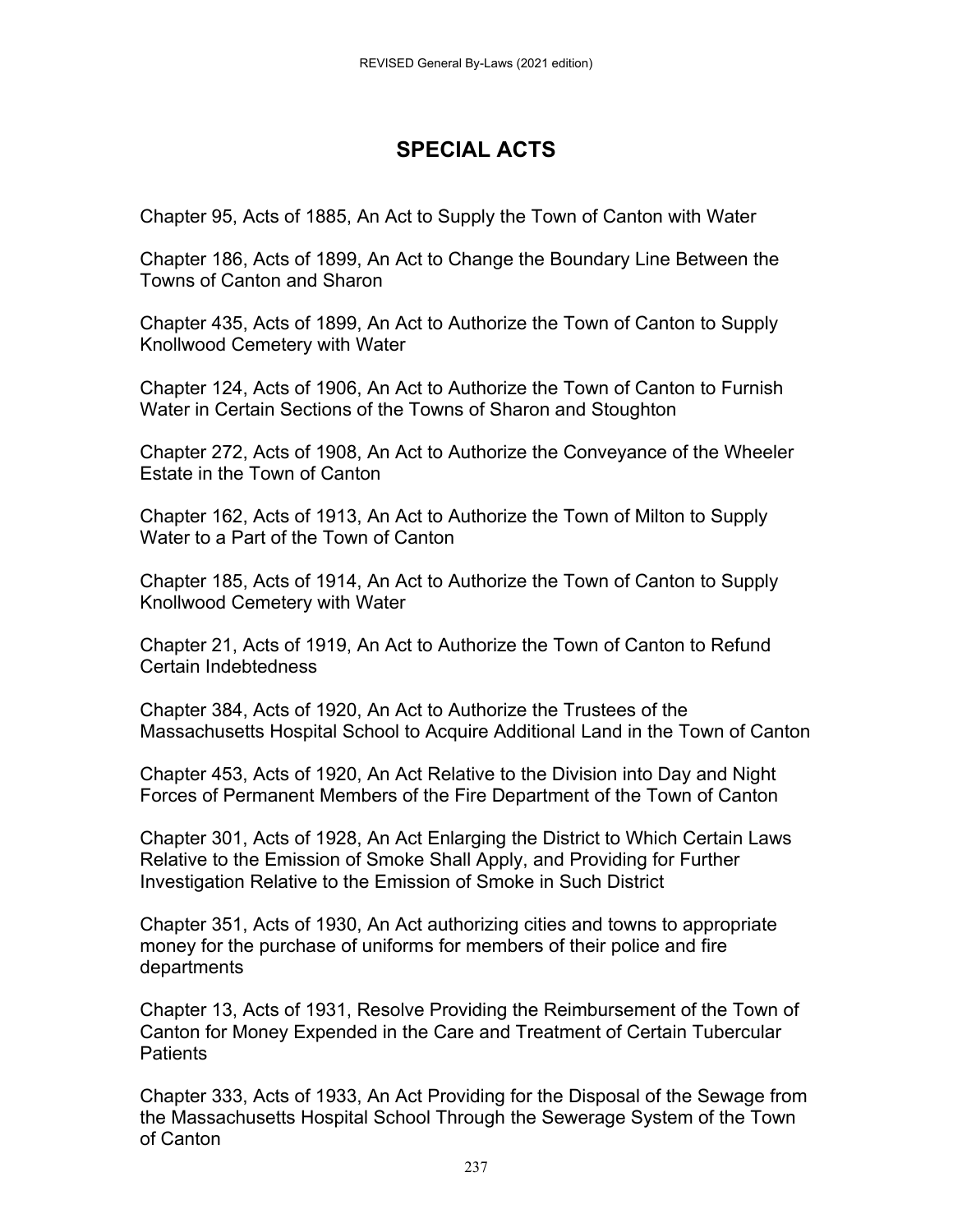Chapter 103, Acts of 1935, An Act Relative to the Construction of Particular Sewers and Connecting Drains in the Town of Canton

Chapter 175, Acts of 1937, An Act Authorizing the Trustees of the Massachusetts Hospital School to Convey Certain Land in the Town of Canton

Chapter 13, Acts of 1941, An Act Establishing a Town Manager Form of Government for the Town of Canton

Chapter 5, Acts of 1946, An Act Authorizing the Town of Canton to Borrow Money for the Purpose of Constructing, Equipping and Furnishing a School Building

Chapter 276, Acts of 1948, An Act Authorizing the Town of Canton to Establish a Board of Public Works Exercising the Powers of Certain Other Boards, Departments and Town Officers and Authorizing the Selectmen to Act as said Board

Chapter 379, Acts of 1948, An Act Authorizing the Election of Selectmen for Three Year Terms in the Town of Canton

Chapter 147, Acts of 1949, An Act Authorizing the Town of Sharon to Furnish and Sell Water to the Town of Canton and to Purchase Water From the Town of Foxborough and Authorizing the Town of Foxborough to Purchase Water From the Town of Sharon

Chapter 204, Acts of 1949, An Act Authorizing the Town of Canton to Borrow Money for the Purpose of Constructing, Equipping and Furnishing a School Building

Chapter 178, Acts of 1949, An Act Validating the Zoning By-Laws of the Town of Canton

Chapter 241, Acts of 1950, An Act Authorizing the Town of Canton to Pension Edward F. Healy, a Former Selectmen, Sewer Commissioner and Superintendent of Sewers in said Town

Chapter 141, Acts of 1951, An Act Authorizing the Town of Canton to Reimburse Frank Losordo & Son, Inc. for Money Expended in Conncection with the Construction of Water Works in said Town

Chapter 14, Acts of 1953, An Act Providing for Nonpartisan Town Elections in the Town of Canton

Chapter 54, Acts of 1956, An Act Providing for Nonpartisan Town Elections in the Town of Canton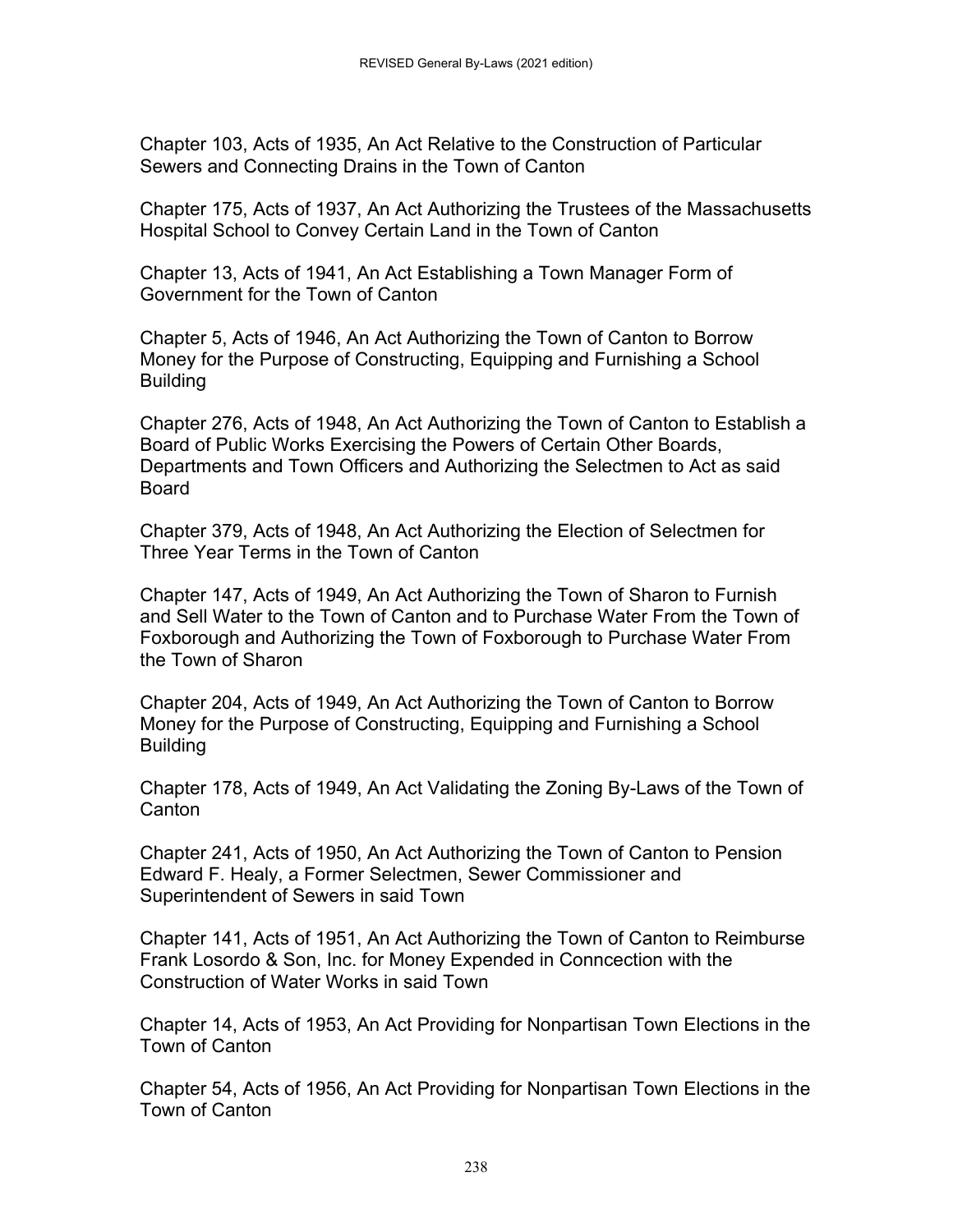Chapter 446, Acts of 1962, An Act Placing the Office of Building Inspector of the Town of Canton Under the Civil Service Laws and Rules

Chapter 21, Acts of 1965, An Act Repealing the Law Placing the Office of Building Inspector of the Town of Canton Under the Civil Service Laws and Rules

Chapter 449, Acts of 1966, An Act Validating Certain Proceedings Taken by the Town of Canton Relative to the Payment of a Sum of Money to Donald P. **McNeice** 

Chapter 390, Acts of 1967, An Act Providing for Nonpartisan Town Election in the Town of Canton

Chapter 379, Acts of 1970, An Act Authorizing the Appropriation of Certain Funds of the Town of Canton Previously Raised by Bond Issue

Chapter 576, Acts of 1970, An Act Authorizing the Town of Canton to Pay a Sum of Money to Nicholas J. Marathas for Certain Medical Bills Incurred by Mr. Marathas as a Result of Injuries Received in the Line of Duty as a Firefighter is said Town

Chapter 144, Acts of 1971, An Act Authorizing the Town of Canton to Borrow Money to Acquire Certain Land and Buildings for Conservation and Recreation **Purposes** 

Chapter 350, Acts of 1972, An Act Authorizing the Town of Canton to Pay a Sum of Money to Mildred Morse Allen

Chapter 559, Acts of 1973, An Act Providing for the Granting of Certain Easements by the Metropolitan District Commission to the Town of Canton

Chapter 583, Acts of 1975, An Act authorizing the Conveyance of the Property of the First Univeralist Church and Others in the Town of Canton

Chapter 225, Acts of 1981, An Act relative to the Funding of Salaries Payable to Teachers and Other Professional Employees of the School Department in the Town of Canton

Chapter 512, Acts of 1981, An Act authorizing and directing the Department of Public Health to Convey a Certain Parcel of Land in the Town of Canton to the Canton Housing Authority

Chapter 77, Acts of 1982, An Act providing that the Placement of the Names of Candidates for Public Office on the Official Ballot used in Municipal Elections in the Town of Canton shall be drawn by lot

Chapter 78, Acts of 1982, An Act providing for the Recall of Elected Officials of the Town of Canton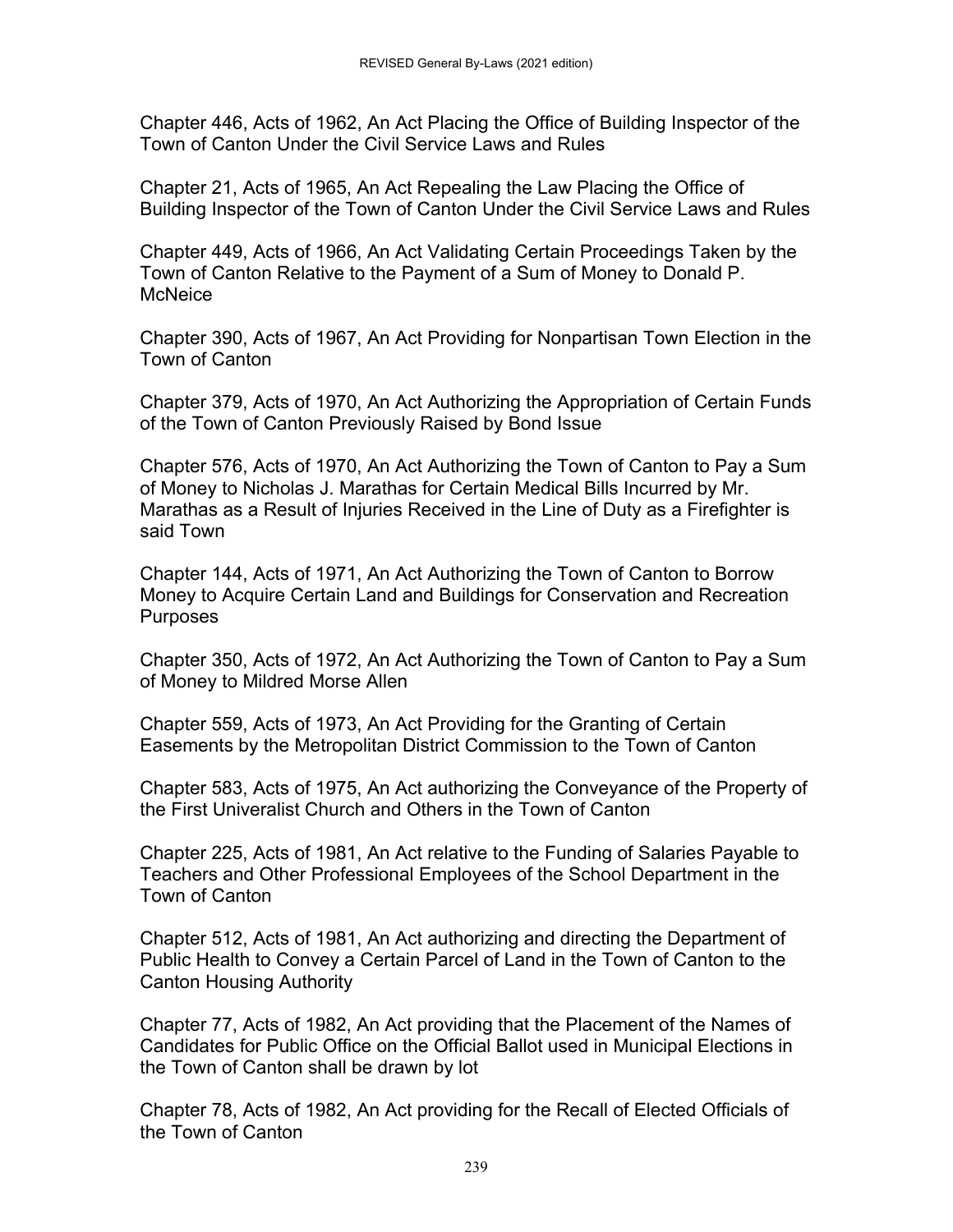Chapter 186, Acts of 1984, An Act authorizing the Town of Canton to Convey Certain Land in said Town to Stephen and Alice Braconi in Exchange for Certain Other Land in Said Town

Chapter 185, Acts of 1985, An Act authorizing the Division of Capital Planning and Operations to grant easements to Audrey C. Fields and Barbara F. Walker, **Trustee** 

Chapter 373, Acts of 1986, An Act further regulating the sale of alcoholic beverages in certain towns

Chapter 186, Acts of 1993, An Act authorizing the Town of Canton to pay a certain unpaid bill

Chapter 361, Acts of 1998, An Act authorizing the Town of Canton to issue an additional license for the sale of all alcoholic beverages to be drunk on the premises

Chapter 88, Acts of 2000, An Act rescinding the acceptance by the Town of Canton of a certain general law

Chapter 177, Acts of 2002, An Act authorizing the Town of Canton to grant an easement to the Town of Stoughton

Chapter 208, Acts of 2002, An Act authorizing the Town of Canton to appoint certain police officers

Chapter 331, Acts of 2002, An Act increasing the membership of the Board of Selectmen of the Town of Canton

Chapter 394, Acts of 2004, An Act relative to the appointment of Retired Police Officers in the Town of Canton

Chapter 391, Acts of 2006, An Act providing for recall elections in the Town of **Canton** 

Chapter 92, Acts of 2006, regarding Easements to Pequit Development Partners LLC from town conservation land

Chapter 496, Acts of 2008, An Act authorizing the appointment of alternate members of the Town of Canton Historical Commission

Chapter 213, Acts of 2011, An Act exempting the position of Deputy Fire Chief in the Town of Canton from the civil service laws

Chapter 215, Acts of 2012, An Act relative to certain conservation restrictions in the Town of Canton